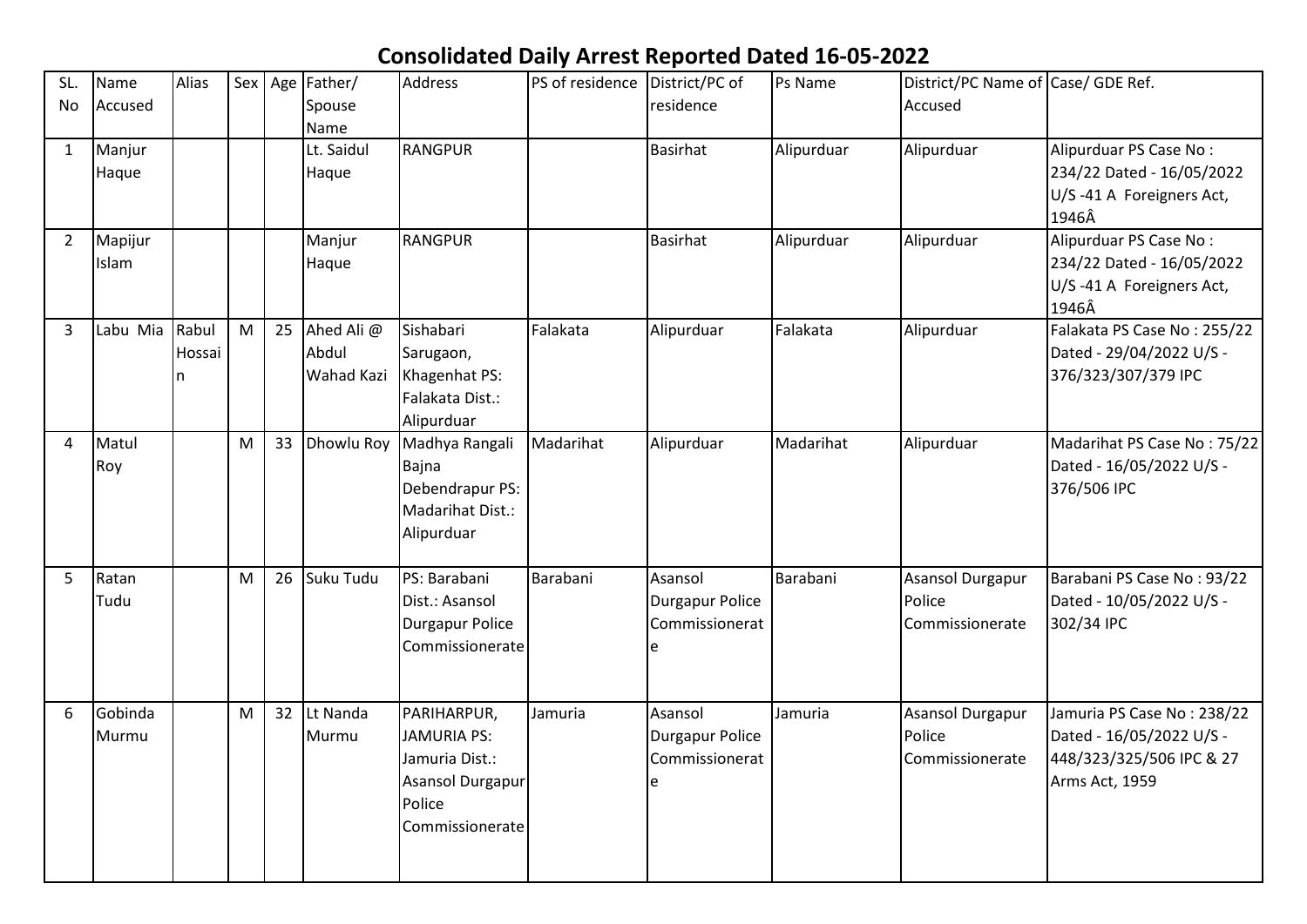| $\overline{7}$ | Sheru<br>Khan           | Afroz | M         | 34 | Lt Kalim<br>Khan        | Sitarampur<br>Viswakarma<br>nagar PS: Kulti<br>Dist.: Asansol<br><b>Durgapur Police</b><br>Commissionerate | Kulti     | Asansol<br>Durgapur Police<br>Commissionerat        | Kulti     | Asansol Durgapur<br>Police<br>Commissionerate | Kulti PS Case No: 259/22<br>Dated - 22/04/2022 U/S -<br>399/402 IPC       |
|----------------|-------------------------|-------|-----------|----|-------------------------|------------------------------------------------------------------------------------------------------------|-----------|-----------------------------------------------------|-----------|-----------------------------------------------|---------------------------------------------------------------------------|
|                |                         |       |           |    |                         |                                                                                                            |           |                                                     |           |                                               |                                                                           |
| 8              | Haru<br>Bagdi           |       | ${\sf M}$ | 36 | Anil Bagdi              | Tajpur PS:<br>Barjora Dist.:<br><b>Bankura</b>                                                             | Barjora   | <b>Bankura</b>                                      | Barjora   | <b>Bankura</b>                                | Barjora PS Case No: 84/22<br>$U/S -$                                      |
| 9              | <b>Bibhas</b><br>Halder |       | M         | 25 | Subhas<br>Halder        | Barjora Roy<br>colony PS:<br>Barjora Dist.:<br>Bankura                                                     | Barjora   | Bankura                                             | Barjora   | <b>Bankura</b>                                | Barjora PS Case No: 84/22<br>$U/S -$                                      |
| 10             | Suman<br>Khanra         |       | M         | 23 | Haru Khanra             | PS: Bishnupur<br>Dist.: Diamond<br><b>Harbour Police</b><br><b>District</b>                                | Bishnupur | Diamond<br><b>Harbour Police</b><br><b>District</b> | Bishnupur | Diamond Harbour<br><b>Police District</b>     | Bishnupur PS Case No:<br>333/22 Dated - 16/05/2022<br>U/S-186/333/353 IPC |
| 11             | Subhaknar<br>Mondal     |       | M         | 22 | Rabin<br>Mondal         | PS: Bishnupur<br>Dist.: Diamond<br><b>Harbour Police</b><br><b>District</b>                                | Bishnupur | Diamond<br><b>Harbour Police</b><br><b>District</b> | Bishnupur | Diamond Harbour<br><b>Police District</b>     | Bishnupur PS Case No:<br>333/22 Dated - 16/05/2022<br>U/S-186/333/353 IPC |
| 12             | Bubai<br>Battabayal     |       | M         | 21 | Satinath<br>Battabayal  | PS: Bishnupur<br>Dist.: Diamond<br><b>Harbour Police</b><br><b>District</b>                                | Bishnupur | Diamond<br><b>Harbour Police</b><br><b>District</b> | Bishnupur | Diamond Harbour<br><b>Police District</b>     | Bishnupur PS Case No:<br>333/22 Dated - 16/05/2022<br>U/S-186/333/353 IPC |
| 13             | Ananta<br>Khamaru       |       | M         | 20 | Haru<br>Khamaru         | PS: Bishnupur<br>Dist.: Diamond<br><b>Harbour Police</b><br><b>District</b>                                | Bishnupur | Diamond<br><b>Harbour Police</b><br><b>District</b> | Bishnupur | Diamond Harbour<br><b>Police District</b>     | Bishnupur PS Case No:<br>333/22 Dated - 16/05/2022<br>U/S-186/333/353 IPC |
| 14             | Rakib<br>Dewan          |       | M         | 18 | Mohabat<br>Dewan        | PS: Bishnupur<br>Dist.: Diamond<br><b>Harbour Police</b><br><b>District</b>                                | Bishnupur | Diamond<br><b>Harbour Police</b><br><b>District</b> | Bishnupur | Diamond Harbour<br>Police District            | Bishnupur PS Case No:<br>332/22 Dated - 15/05/2022<br>U/S-379 IPC         |
| 15             | Sufiuddin<br><b>Sk</b>  |       | M         | 22 | Lt. Panchu<br><b>Sk</b> | PS: Bishnupur<br>Dist.: Diamond<br><b>Harbour Police</b><br>District                                       | Bishnupur | Diamond<br><b>Harbour Police</b><br>District        | Bishnupur | Diamond Harbour<br>Police District            | Bishnupur PS Case No:<br>332/22 Dated - 15/05/2022<br>U/S-379 IPC         |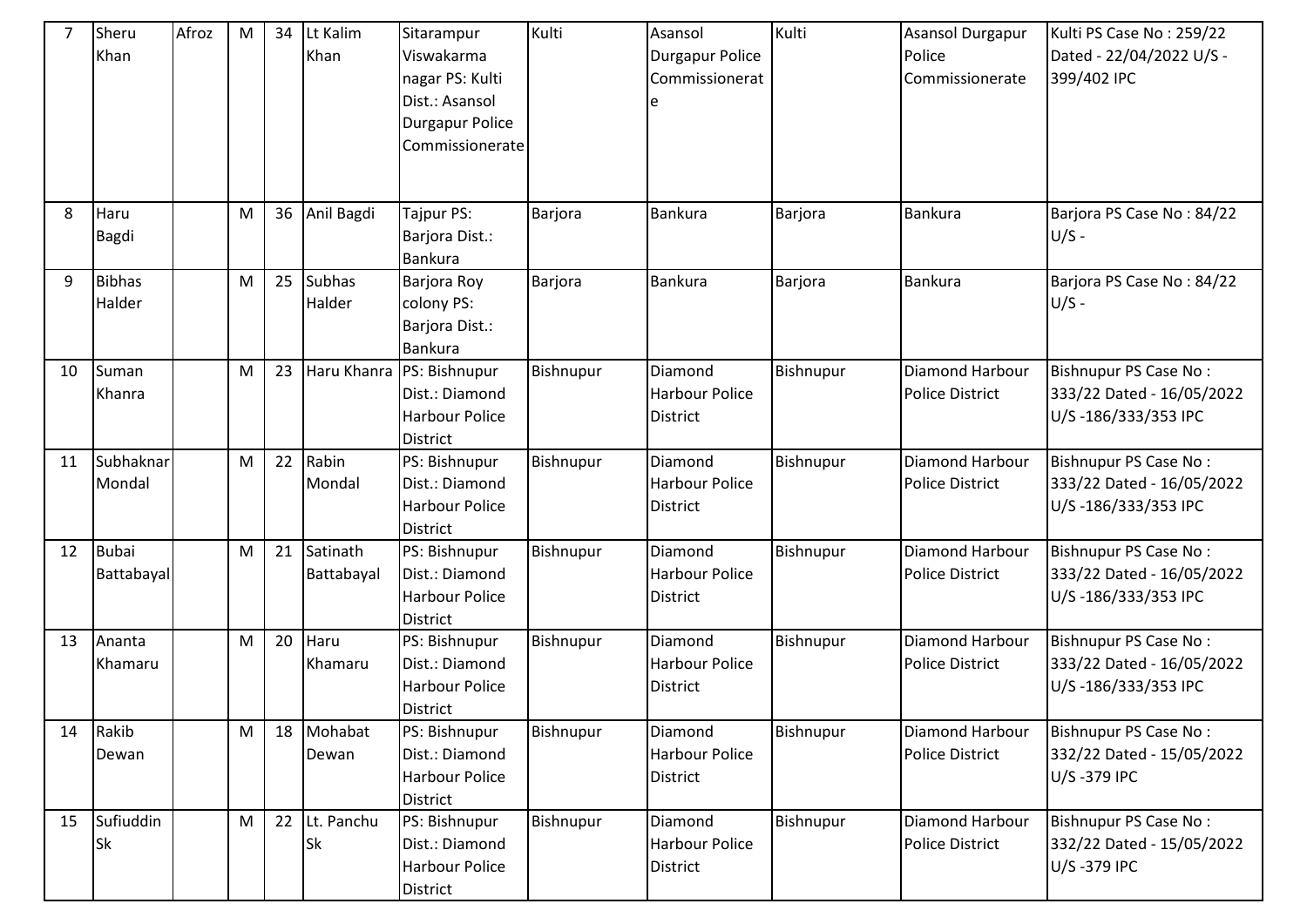| 16 | Pulak<br>Kayal      | M           | 20 |                                | Ashok Kayal PS: Bishnupur<br>Dist.: Diamond<br><b>Harbour Police</b><br><b>District</b> | Bishnupur          | Diamond<br><b>Harbour Police</b><br><b>District</b> | Bishnupur | <b>Diamond Harbour</b><br><b>Police District</b> | Bishnupur PS Case No:<br>330/22 Dated - 15/05/2022<br>U/S-498A/306/34 IPC                                                                   |
|----|---------------------|-------------|----|--------------------------------|-----------------------------------------------------------------------------------------|--------------------|-----------------------------------------------------|-----------|--------------------------------------------------|---------------------------------------------------------------------------------------------------------------------------------------------|
| 17 | Pratima<br>Kayal    | $\mathsf F$ | 38 | <b>Ashok Kayal</b>             | PS: Bishnupur<br>Dist.: Diamond<br><b>Harbour Police</b><br><b>District</b>             | Bishnupur          | Diamond<br><b>Harbour Police</b><br><b>District</b> | Bishnupur | <b>Diamond Harbour</b><br><b>Police District</b> | Bishnupur PS Case No:<br>330/22 Dated - 15/05/2022<br>U/S-498A/306/34 IPC                                                                   |
| 18 | Pritam<br>Das       | M           |    | Purna Das                      | PS: Baguiati Dist.: Baguiati<br>Bidhannagar<br>Police<br>Commissionerate                |                    | Bidhannagar<br>Police<br>Commissionerat             | Bishnupur | Diamond Harbour<br><b>Police District</b>        | Bishnupur PS Case No:<br>331/22 Dated - 15/05/2022<br>U/S-420/406 IPC                                                                       |
| 19 | Aloke<br>Chatterjee | M           |    | 37 Lt. Subrata<br>Chatterjee   | PS: Diamond<br>harbour Dist.:<br>Diamond<br><b>Harbour Police</b><br><b>District</b>    | Diamond<br>harbour | Diamond<br><b>Harbour Police</b><br><b>District</b> | Bishnupur | Diamond Harbour<br><b>Police District</b>        | Bishnupur PS Case No:<br>193/22 Dated - 31/03/2022<br>U/S-279/304A IPC                                                                      |
| 20 | Arman<br>Kayal      | M           | 18 | Lt. Rafik<br>Kayal             | PS: Bishnupur<br>Dist.: Diamond<br><b>Harbour Police</b><br><b>District</b>             | Bishnupur          | Diamond<br><b>Harbour Police</b><br>District        | Bishnupur | <b>Diamond Harbour</b><br><b>Police District</b> | Bishnupur PS Case No:<br>289/22 Dated - 03/05/2022<br>U/S-379 IPC                                                                           |
| 21 | Giridhari<br>Mandal | M           | 22 | Late<br>Radhamadh<br>ab Mandal | Rajbandh PS:<br>Saltora Dist.:<br><b>Bankura</b>                                        | Saltora            | <b>Bankura</b>                                      | Chhatna   | <b>Bankura</b>                                   | Chhatna PS Case No: 75/20<br>Dated - 07/12/2020 U/S -<br>509/326/307 IPC                                                                    |
| 22 | Nandalal<br>Ghosh   | M           | 64 | Lt Kalipada                    | MATABEL PS:<br>Mejhia Dist.:<br>Bankura                                                 | Mejhia             | Bankura                                             | Mejhia    | <b>Bankura</b>                                   | Mejhia PS Case No: 40/22<br>Dated - 16/05/2022 U/S -<br>498a/323/325/506 IPC                                                                |
| 23 | Saddam<br>Hossain   | M           |    | 24 Siraj Ali                   | Maliakur PS:<br>Duttapukur Dist.:<br><b>Barasat</b>                                     | Duttapukur         | Barasat                                             | Sonamukhi | <b>Bankura</b>                                   | Sonamukhi PS Case No:<br>71/22 Dated - 16/05/2022<br>U/S-379/411 IPC & 21 Mines<br>and Minerals (Regulation and<br>Development) Act (1957)Â |
| 24 | Sabir Ali           | M           | 37 | Akbar Ali                      | PS: Duttapukur<br>Dist.: Barasat                                                        | Duttapukur         | <b>Barasat</b>                                      | Amdanga   | <b>Barasat</b>                                   | Amdanga PS Case No:<br>215/22 Dated - 16/05/2022<br>U/S-399/402 IPC                                                                         |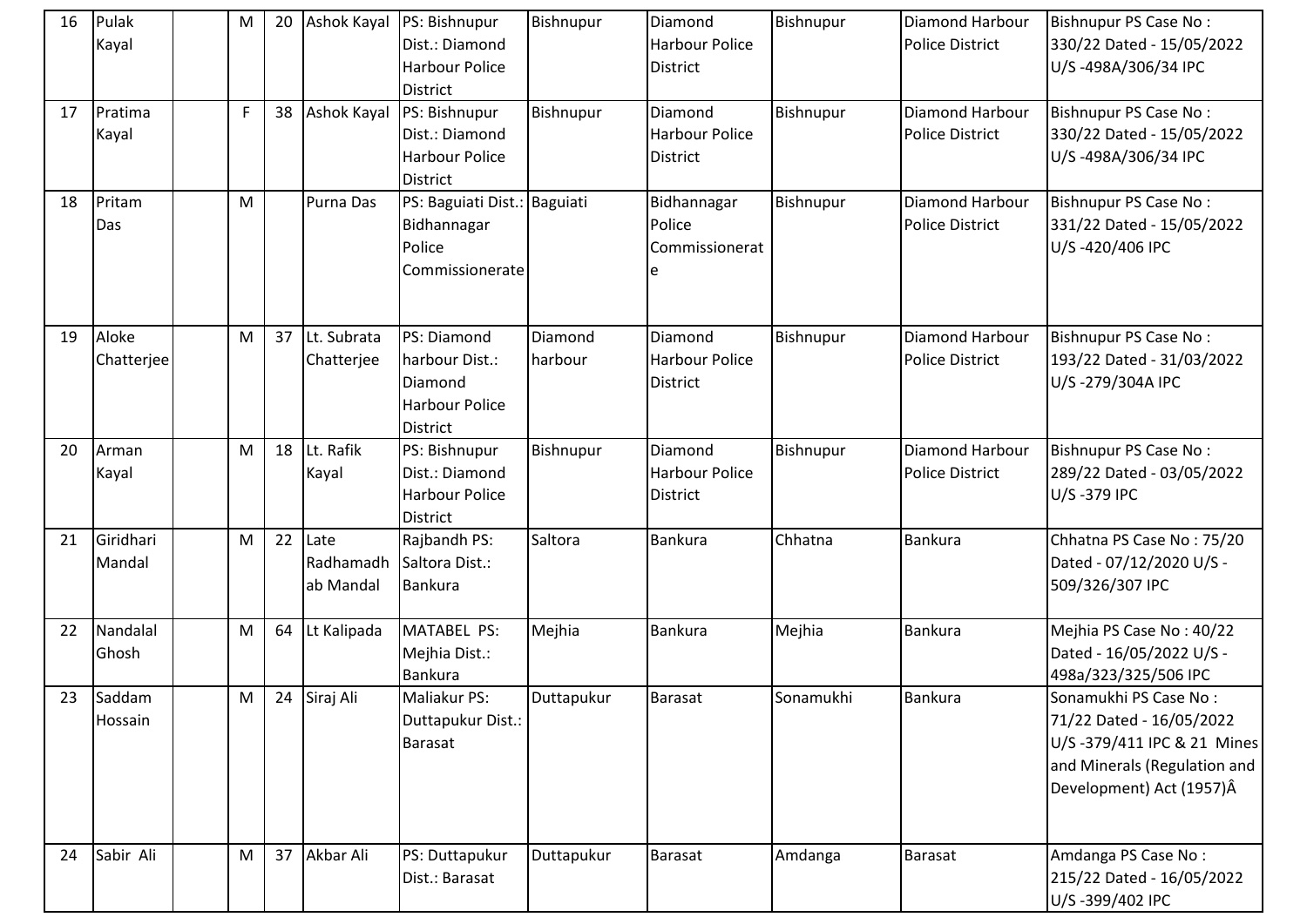| 25 | Ajijul           | <b>Bhola</b> | M         | 26 | Sariful                     | PS: Duttapukur              | Duttapukur | <b>Barasat</b>  | Amdanga        | Barasat        | Amdanga PS Case No:        |
|----|------------------|--------------|-----------|----|-----------------------------|-----------------------------|------------|-----------------|----------------|----------------|----------------------------|
|    | Haque            |              |           |    | Hossain                     | Dist.: Barasat              |            |                 |                |                | 215/22 Dated - 16/05/2022  |
|    |                  |              |           |    |                             |                             |            |                 |                |                | U/S-399/402 IPC            |
| 26 | Jiarul           |              | ${\sf M}$ | 27 | Lt Bakkar                   | PS: Amdanga                 | Amdanga    | <b>Barasat</b>  | Amdanga        | <b>Barasat</b> | Amdanga PS Case No:        |
|    | Mondol           |              |           |    | Mondol Â                    | Dist.: Barasat              |            |                 |                |                | 215/22 Dated - 16/05/2022  |
|    |                  |              |           |    |                             |                             |            |                 |                |                | U/S-399/402 IPC            |
| 27 | Mokbul           |              | M         | 40 | Lt Jalil                    | PS: Amdanga                 | Amdanga    | <b>Barasat</b>  | Amdanga        | Barasat        | Amdanga PS Case No:        |
|    | Mondal           |              |           |    | Mondal                      | Dist.: Barasat              |            |                 |                |                | 215/22 Dated - 16/05/2022  |
|    |                  |              |           |    |                             |                             |            |                 |                |                | U/S-399/402 IPC            |
| 28 | Hossain          |              | ${\sf M}$ | 30 | Lt Rajab Ali                | PS: Amdanga                 | Amdanga    | <b>Barasat</b>  | Amdanga        | <b>Barasat</b> | Amdanga PS Case No:        |
|    | <b>Biswas</b>    |              |           |    | <b>Biswas</b>               | Dist.: Barasat              |            |                 |                |                | 215/22 Dated - 16/05/2022  |
|    |                  |              |           |    |                             |                             |            |                 |                |                | U/S-399/402 IPC            |
| 29 | Hachibul         |              | M         | 25 | Lt. Rajjak Ali Chankia, Po- |                             | Amdanga    | <b>Barasat</b>  | Amdanga        | <b>Barasat</b> | Amdanga PS Case No:        |
|    | Mondal           |              |           |    | Mondal                      | Padmalovpur, PS             |            |                 |                |                | 205/22 Dated - 11/05/2022  |
|    |                  |              |           |    |                             | Amdanga, North              |            |                 |                |                | U/S-363/365 IPC            |
|    |                  |              |           |    |                             | 24 Pgs PS:                  |            |                 |                |                |                            |
|    |                  |              |           |    |                             | Amdanga Dist.:              |            |                 |                |                |                            |
| 30 | Habibulla        |              | M         | 18 | Md. Ali                     | Barasat<br>Gajband, Po-     | Amdanga    | <b>Barasat</b>  | Amdanga        | Barasat        | Amdanga PS Case No:        |
|    | Mondal           |              |           |    | Mondal                      | Sadhanpur, PS               |            |                 |                |                | 210/22 Dated - 14/05/2022  |
|    |                  |              |           |    |                             | Amdanga, North              |            |                 |                |                | U/S-363/365 IPC            |
|    |                  |              |           |    |                             | 24 Pgs PS:                  |            |                 |                |                |                            |
|    |                  |              |           |    |                             | Amdanga Dist.:              |            |                 |                |                |                            |
|    |                  |              |           |    |                             | <b>Barasat</b>              |            |                 |                |                |                            |
| 31 | <b>Nepal Das</b> |              |           |    | Late                        | PS: Ashoknagar              | Ashoknagar | <b>Barasat</b>  | Ashoknagar     | <b>Barasat</b> | Ashoknagar PS Case No:     |
|    |                  |              |           |    |                             | Bhupendran   Dist.: Barasat |            |                 |                |                | 420/22 Dated - 16/05/2022  |
|    |                  |              |           |    | ath Das                     |                             |            |                 |                |                | U/S-498A IPC               |
| 32 | Tarun            |              | ${\sf M}$ |    | Late                        | PS: Habra Dist.:            | Habra      | <b>Barasat</b>  | <b>Barasat</b> | <b>Barasat</b> | Barasat PS Case No: 321/22 |
|    | Ghosh            |              |           |    | Panchanan                   | <b>Barasat</b>              |            |                 |                |                | Dated - 16/05/2022 U/S -   |
|    |                  |              |           |    | Ghosh                       |                             |            |                 |                |                | 341/447/354/323/427/506    |
|    |                  |              |           |    |                             |                             |            |                 |                |                | <b>IPC</b>                 |
|    |                  |              |           |    |                             |                             |            |                 |                |                |                            |
| 33 | Mantu            |              |           |    | Lt. Salamat                 | PS: Haroa Dist.:            | Haroa      | <b>Basirhat</b> | Barasat        | Barasat        | Barasat PS Case No: 323/22 |
|    | Molla            |              |           |    | Molla                       | Basirhat                    |            |                 |                |                | Dated - 16/05/2022 U/S -   |
|    |                  |              |           |    |                             |                             |            |                 |                |                | 379/511/34 IPC             |
| 34 | Raju             |              |           |    | Lt. Rashun                  | PS: Haroa Dist.:            | Haroa      | <b>Basirhat</b> | Barasat        | Barasat        | Barasat PS Case No: 323/22 |
|    | Molla            |              |           |    | Molla                       | <b>Basirhat</b>             |            |                 |                |                | Dated - 16/05/2022 U/S -   |
|    |                  |              |           |    |                             |                             |            |                 |                |                | 379/511/34 IPC             |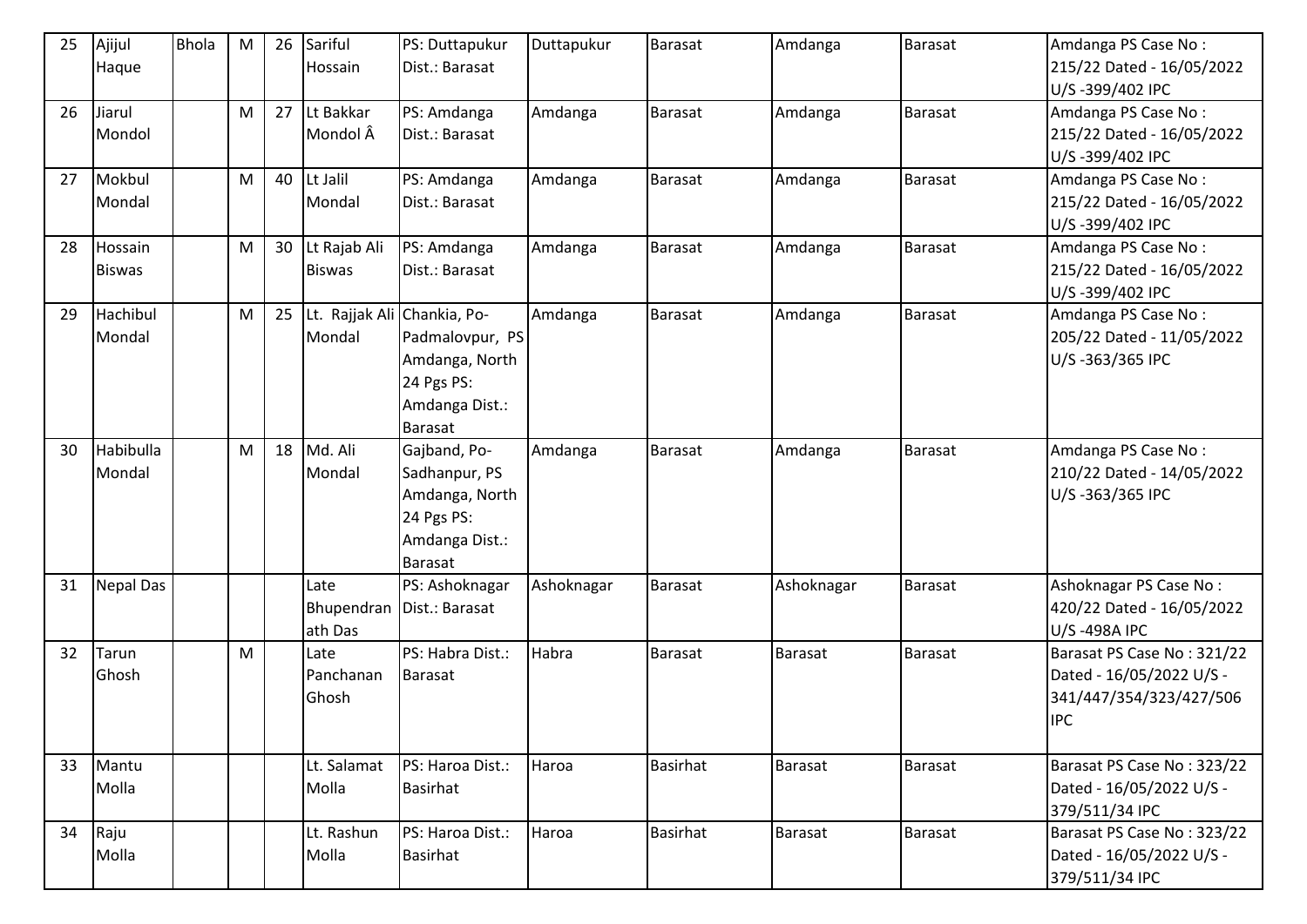| 35 | Jamir<br>Khan          |   |    |                                     | Anayer Khan   PS: Airport Dist.:<br>Bidhannagar<br>Police<br>Commissionerate                                                   | Airport        | Bidhannagar<br>Police<br>Commissionerat<br>e | Barasat    | Barasat        | Barasat PS Case No: 323/22<br>Dated - 16/05/2022 U/S -<br>379/511/34 IPC      |
|----|------------------------|---|----|-------------------------------------|--------------------------------------------------------------------------------------------------------------------------------|----------------|----------------------------------------------|------------|----------------|-------------------------------------------------------------------------------|
| 36 | Md<br>Sahajada         |   |    | Lt. Md.<br>Babujan                  | PS: Airport Dist.:<br>Bidhannagar<br>Police<br>Commissionerate                                                                 | Airport        | Bidhannagar<br>Police<br>Commissionerat<br>e | Barasat    | <b>Barasat</b> | Barasat PS Case No: 323/22<br>Dated - 16/05/2022 U/S -<br>379/511/34 IPC      |
| 37 | Surabuddi<br>n Molla   |   |    | Safar Ali<br>Molla                  | PS: Haroa Dist.:<br><b>Basirhat</b>                                                                                            | Haroa          | <b>Basirhat</b>                              | Barasat    | <b>Barasat</b> | Barasat PS Case No: 323/22<br>Dated - 16/05/2022 U/S -<br>379/511/34 IPC      |
| 38 | Monojit<br>Adhikary    | M | 32 | Srish<br>Adhikary                   | <b>Unity Colony</b><br>Kazipara, PS-<br>Barasat, Dist-<br>North 24<br>Parganas. PS:<br><b>Barasat Dist.:</b><br><b>Barasat</b> | <b>Barasat</b> | <b>Barasat</b>                               | Duttapukur | Barasat        | Duttapukur PS Case No:<br>222/22 Dated - 14/03/2022<br>U/S-279/338 IPC        |
| 39 | Subod<br><b>Biswas</b> |   |    | Late<br>Monoranjan<br><b>Biswas</b> | Joypul<br>Nabajibapally,<br>P.S Duttapukur<br>PS: Duttapukur<br>Dist.: Barasat                                                 | Duttapukur     | <b>Barasat</b>                               | Duttapukur | Barasat        | Duttapukur PS Case No:<br>476/22 Dated - 16/05/2022<br>U/S-341/323/325/34 IPC |
| 40 | Sujoy<br><b>Biswas</b> | M |    | Subod<br><b>Biswas</b>              | Joypul<br>Nabajibapally,<br>P.S Duttapukur<br>PS: Duttapukur<br>Dist.: Barasat                                                 | Duttapukur     | <b>Barasat</b>                               | Duttapukur | Barasat        | Duttapukur PS Case No:<br>476/22 Dated - 16/05/2022<br>U/S-341/323/325/34 IPC |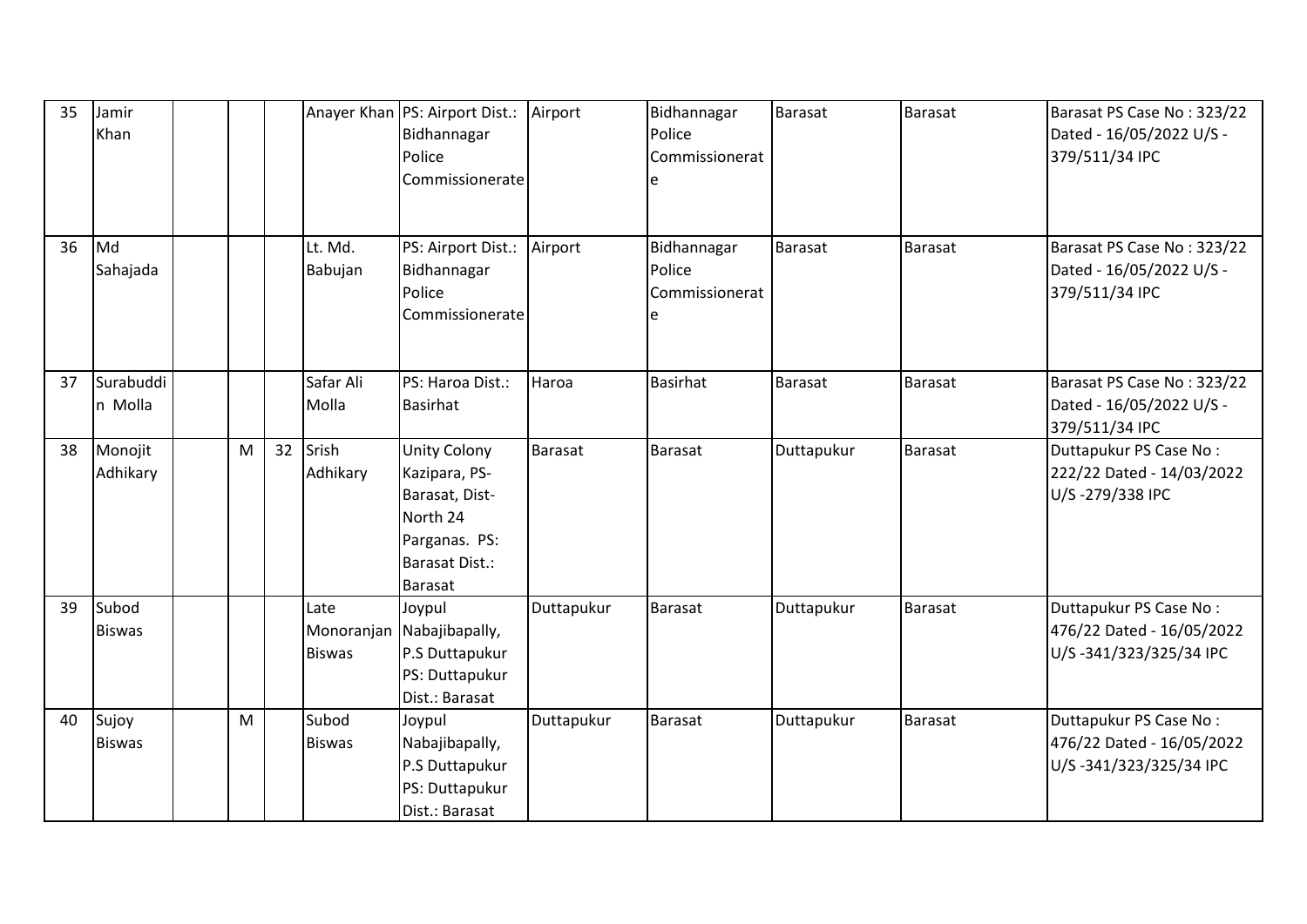| 41 | Sudhir  | M |    | 51 Late Kuber | Kalupur                     | Bongaon         | <b>Bongaon Police</b>  | Habra    | <b>Barasat</b>            | Habra PS Case No: 308/22    |
|----|---------|---|----|---------------|-----------------------------|-----------------|------------------------|----------|---------------------------|-----------------------------|
|    | Kumar   |   |    | Chandra       | Panchpota, PO-              |                 | District               |          |                           | Dated - 03/04/2022 U/S -    |
|    | Mondal  |   |    | Mondal        | Kalupur, PS-                |                 |                        |          |                           | 279/338 IPC                 |
|    |         |   |    |               | Bongaon, Dist-              |                 |                        |          |                           |                             |
|    |         |   |    |               | North 24                    |                 |                        |          |                           |                             |
|    |         |   |    |               | Parganas PS:                |                 |                        |          |                           |                             |
|    |         |   |    |               | Bongaon Dist.:              |                 |                        |          |                           |                             |
|    |         |   |    |               | <b>Bongaon Police</b>       |                 |                        |          |                           |                             |
|    |         |   |    |               | District                    |                 |                        |          |                           |                             |
| 42 | Om      | M | 62 | Ram Sam       | Agarppara,                  | Khardah         | Barrackpore            | Khardah  | <b>Barrackpore Police</b> | Khardah PS Case No: 382/22  |
|    | Narayan |   |    | Jaiswal       | Matangini Hazra             |                 | Police                 |          | Commissionerate           | Dated - 15/05/2022 U/S -    |
|    | Jaiswal |   |    |               | Pally, P.S                  |                 | Commissionerat         |          |                           | 341/323/325/34 IPC          |
|    |         |   |    |               | Khardah PS:                 |                 | e                      |          |                           |                             |
|    |         |   |    |               | Khardah Dist.:              |                 |                        |          |                           |                             |
|    |         |   |    |               | Barrackpore                 |                 |                        |          |                           |                             |
|    |         |   |    |               | Police                      |                 |                        |          |                           |                             |
|    |         |   |    |               | Commissionerate             |                 |                        |          |                           |                             |
|    |         |   |    |               |                             |                 |                        |          |                           |                             |
| 43 | Tajrul  |   |    | S/o Mujid     | Vill-Kanpur, PS-            | Baruipur        | <b>Baruipur Police</b> | Baruipur | <b>Baruipur Police</b>    | Baruipur PS Case No: 597/22 |
|    | Gazi    |   |    | Gazi          | Usthi, Dist-South           |                 | <b>District</b>        |          | <b>District</b>           | Dated - 08/04/2022 U/S -395 |
|    |         |   |    |               | 24 Pgs PS:                  |                 |                        |          |                           | <b>IPC</b>                  |
|    |         |   |    |               | <b>Baruipur Dist.:</b>      |                 |                        |          |                           |                             |
|    |         |   |    |               | <b>Baruipur Police</b>      |                 |                        |          |                           |                             |
|    |         |   |    |               | <b>District</b>             |                 |                        |          |                           |                             |
| 44 | Ajgar   |   |    | S/o Farid     | Vill-Daula, Nazra, Baruipur |                 | <b>Baruipur Police</b> | Baruipur | <b>Baruipur Police</b>    | Baruipur PS Case No: 597/22 |
|    | Molla   |   |    | Molla         | Molla para, PS-             |                 | <b>District</b>        |          | <b>District</b>           | Dated - 08/04/2022 U/S -395 |
|    |         |   |    |               | Usthi, Dist-South           |                 |                        |          |                           | <b>IPC</b>                  |
|    |         |   |    |               | 24 Pgs PS:                  |                 |                        |          |                           |                             |
|    |         |   |    |               | <b>Baruipur Dist.:</b>      |                 |                        |          |                           |                             |
|    |         |   |    |               | <b>Baruipur Police</b>      |                 |                        |          |                           |                             |
|    |         |   |    |               | <b>District</b>             |                 |                        |          |                           |                             |
|    |         |   |    |               |                             |                 |                        |          |                           |                             |
| 45 | Ismail  |   |    | S/o Rashid    | PS: Baruipur                | Baruipur        | <b>Baruipur Police</b> | Baruipur | <b>Baruipur Police</b>    | Baruipur PS Case No: 597/22 |
|    | Molla   |   |    | Molla         | Dist.: Baruipur             |                 | <b>District</b>        |          | <b>District</b>           | Dated - 08/04/2022 U/S -395 |
|    |         |   |    |               | Police District             |                 |                        |          |                           | <b>IPC</b>                  |
| 46 | Alinur  |   |    | S/o Kasem     | PS: Baruipur                | <b>Baruipur</b> | <b>Baruipur Police</b> | Baruipur | <b>Baruipur Police</b>    | Baruipur PS Case No: 597/22 |
|    | Gazi    |   |    | Gazi          | Dist.: Baruipur             |                 | District               |          | <b>District</b>           | Dated - 08/04/2022 U/S -395 |
|    |         |   |    |               | <b>Police District</b>      |                 |                        |          |                           | <b>IPC</b>                  |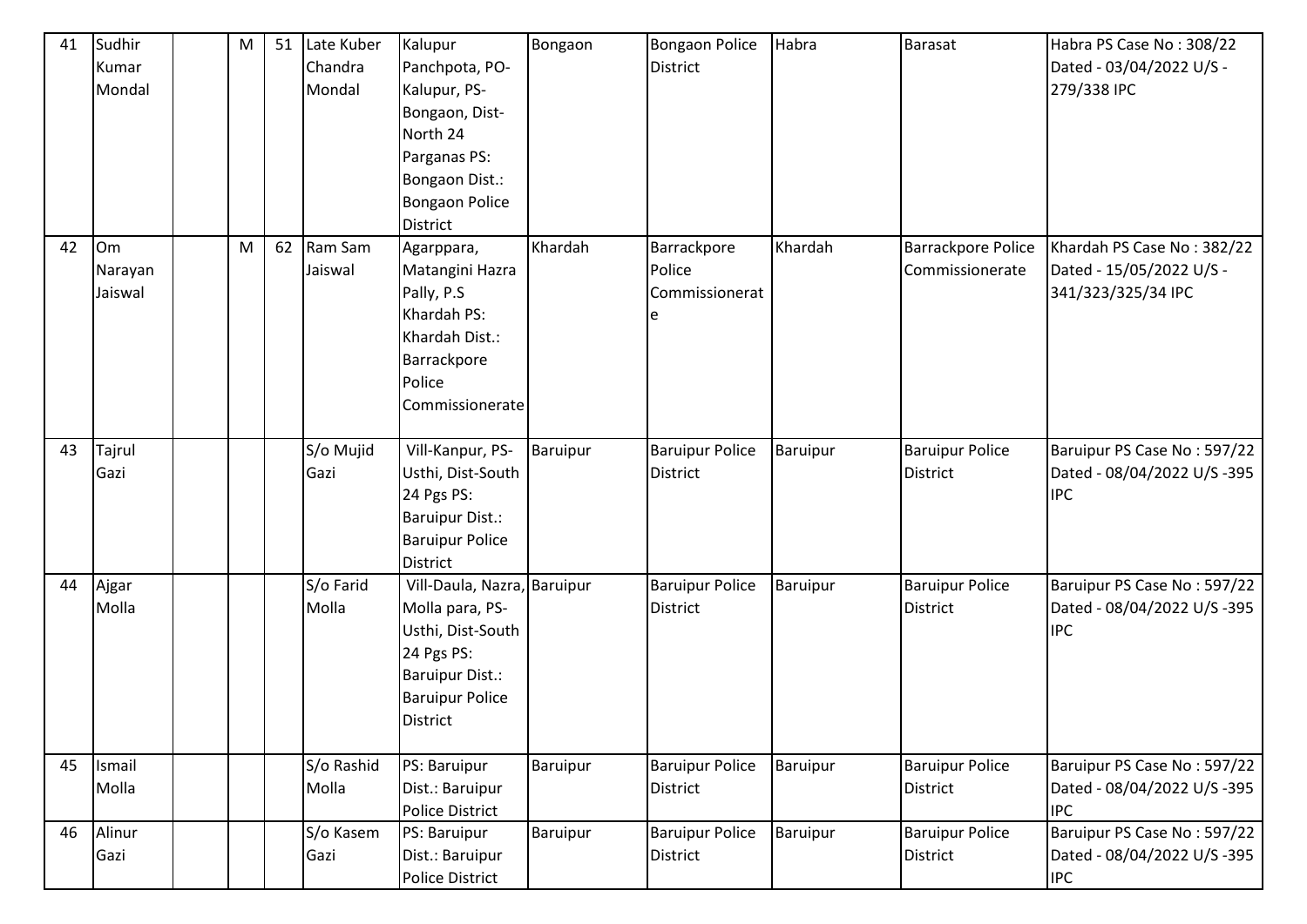| 47 | Rakibul        |       |   |    | S/o Jalal     | PS: Baruipur           | Baruipur  | <b>Baruipur Police</b> | Baruipur          | <b>Baruipur Police</b> | Baruipur PS Case No: 597/22   |
|----|----------------|-------|---|----|---------------|------------------------|-----------|------------------------|-------------------|------------------------|-------------------------------|
|    | Khan           |       |   |    | Khan          | Dist.: Baruipur        |           | <b>District</b>        |                   | District               | Dated - 08/04/2022 U/S -395   |
|    |                |       |   |    |               | <b>Police District</b> |           |                        |                   |                        | <b>IPC</b>                    |
| 48 | Hanif          |       |   |    | S/o Kadem     | PS: Baruipur           | Baruipur  | <b>Baruipur Police</b> | Baruipur          | <b>Baruipur Police</b> | Baruipur PS Case No: 812/22   |
|    | Molla          |       |   |    | Molla         | Dist.: Baruipur        |           | District               |                   | <b>District</b>        | Dated - 12/05/2022 U/S -      |
|    |                |       |   |    |               | <b>Police District</b> |           |                        |                   |                        | 399/402 IPC                   |
| 49 | Kamalesh       |       | M | 22 | Dibakar       | Of Chunakhali          | Basanti   | <b>Baruipur Police</b> | Basanti           | <b>Baruipur Police</b> | Basanti PS Case No: 355/22    |
|    | Satpati        |       |   |    |               | Dhalpara, PS-          |           | District               |                   | District               | Dated - 16/05/2022 U/S -      |
|    |                |       |   |    |               | Basanti, Dist-         |           |                        |                   |                        | 9/10/11 Prohibition of Child  |
|    |                |       |   |    |               | South 4 Pgs PS:        |           |                        |                   |                        | Marriage Act, 2006Â           |
|    |                |       |   |    |               | Basanti Dist.:         |           |                        |                   |                        |                               |
|    |                |       |   |    |               | <b>Baruipur Police</b> |           |                        |                   |                        |                               |
|    |                |       |   |    |               | <b>District</b>        |           |                        |                   |                        |                               |
| 50 | Sudipta        |       | M |    | Manaranjan    | Dist.: Basirhat        |           | <b>Basirhat</b>        | Jharkhali coastal | <b>Baruipur Police</b> | Jharkhali coastal PS Case No: |
|    | Mondal         |       |   |    |               |                        |           |                        |                   | District               | 53/22 Dated - 16/05/2022      |
|    |                |       |   |    |               |                        |           |                        |                   |                        | U/S-341/325/307/506 IPC       |
|    |                |       |   |    |               |                        |           |                        |                   |                        |                               |
| 51 | Ali            | Gopal | M | 28 | Late          | Vill-Jirangacha,       | Kashipore | <b>Baruipur Police</b> | Kashipore         | <b>Baruipur Police</b> | Kashipore PS Case No:         |
|    | Mohamm         |       |   |    | Mobarek       | PO-Hatisala, Ps-       |           | District               |                   | District               | 219/22 Dated - 16/05/2022     |
|    | ad Molla       |       |   |    | Molla         | Kashipur, South        |           |                        |                   |                        | U/S-399/402 IPC               |
|    |                |       |   |    |               | 24 Pgs, PS:            |           |                        |                   |                        |                               |
|    |                |       |   |    |               | Kashipore Dist.:       |           |                        |                   |                        |                               |
|    |                |       |   |    |               | <b>Baruipur Police</b> |           |                        |                   |                        |                               |
|    |                |       |   |    |               | <b>District</b>        |           |                        |                   |                        |                               |
| 52 | Sahabuddi Nata |       | M | 28 | Late Year Ali | Vill-Jirangacha,       | Kashipore | <b>Baruipur Police</b> | Kashipore         | <b>Baruipur Police</b> | Kashipore PS Case No:         |
|    | n Mine         | ,Guli |   |    | Molla         | PO-Hatisala, Ps-       |           | District               |                   | District               | 219/22 Dated - 16/05/2022     |
|    |                |       |   |    |               | Kashipur, South        |           |                        |                   |                        | U/S-399/402 IPC               |
|    |                |       |   |    |               | 24 Pgs PS:             |           |                        |                   |                        |                               |
|    |                |       |   |    |               | Kashipore Dist.:       |           |                        |                   |                        |                               |
|    |                |       |   |    |               | <b>Baruipur Police</b> |           |                        |                   |                        |                               |
|    |                |       |   |    |               | <b>District</b>        |           |                        |                   |                        |                               |
| 53 | Md             |       | M | 28 | Lt. Chattar   | Vill- Ghuchuria,       | Kashipore | <b>Baruipur Police</b> | Kashipore         | <b>Baruipur Police</b> | Kashipore PS Case No:         |
|    | Kurban         |       |   |    | Molla @       | PO- Pithapukur,        |           | District               |                   | District               | 219/22 Dated - 16/05/2022     |
|    | Ali            |       |   |    | Mota Chatt    | PS Kashipur Dist.      |           |                        |                   |                        | U/S-399/402 IPC               |
|    |                |       |   |    |               | South 24 Pgs PS:       |           |                        |                   |                        |                               |
|    |                |       |   |    |               | Kashipore Dist.:       |           |                        |                   |                        |                               |
|    |                |       |   |    |               | <b>Baruipur Police</b> |           |                        |                   |                        |                               |
|    |                |       |   |    |               | District               |           |                        |                   |                        |                               |
|    |                |       |   |    |               |                        |           |                        |                   |                        |                               |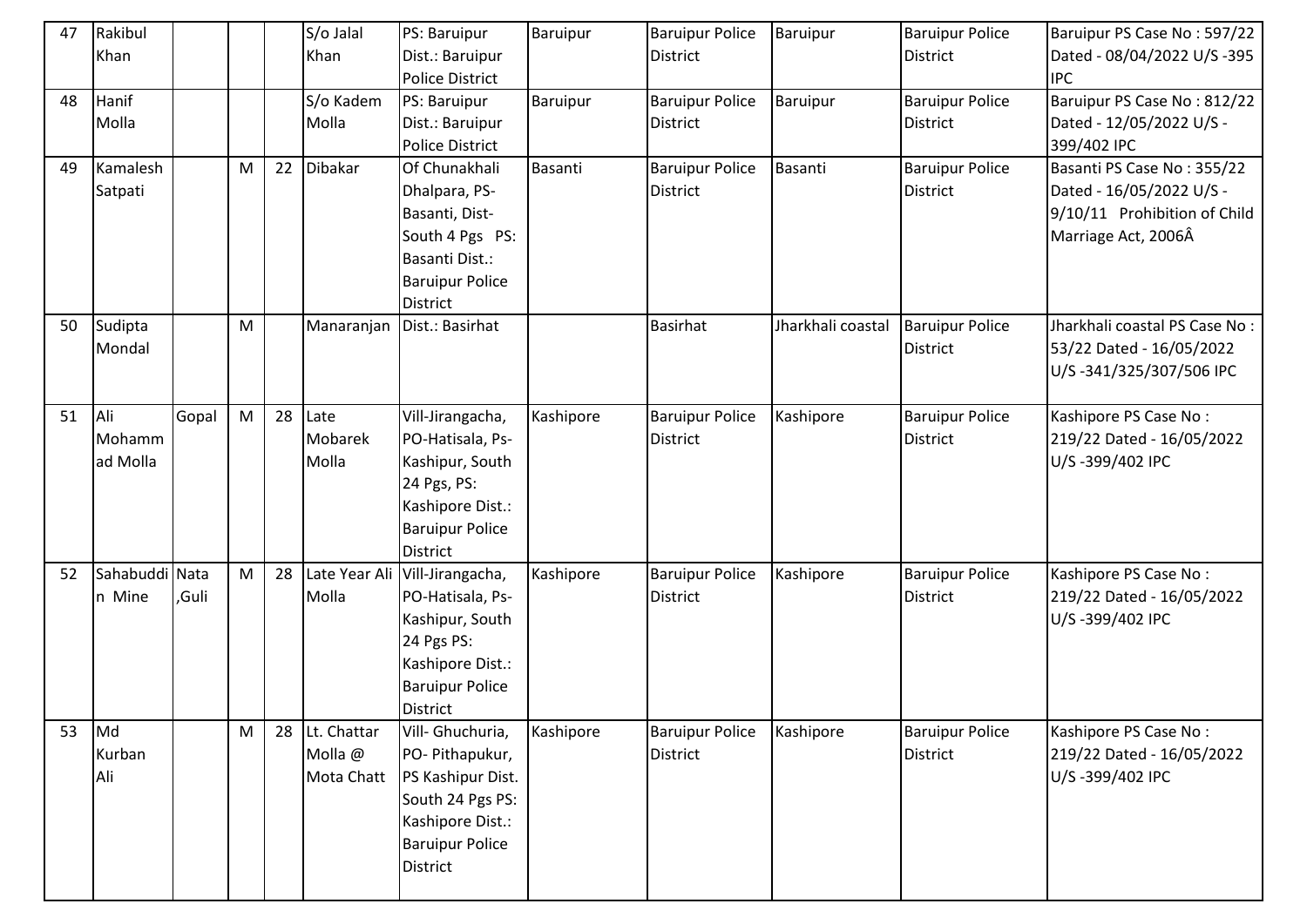| 54 | Jahangir<br>Molla  | ${\sf M}$ | 42 | Late Yeakub<br>Ali Molla      | Vill- Chinipukur,<br>PO-Shonepur PS<br>Kashipur Dist.<br>South 24 Pgs PS:<br>Kashipore Dist.:<br><b>Baruipur Police</b><br><b>District</b> | Kashipore      | <b>Baruipur Police</b><br><b>District</b> | Kashipore        | <b>Baruipur Police</b><br><b>District</b> | Kashipore PS Case No:<br>219/22 Dated - 16/05/2022<br>U/S-399/402 IPC                                   |
|----|--------------------|-----------|----|-------------------------------|--------------------------------------------------------------------------------------------------------------------------------------------|----------------|-------------------------------------------|------------------|-------------------------------------------|---------------------------------------------------------------------------------------------------------|
| 55 | Lob<br>Mondal      | ${\sf M}$ |    | S/o- Pulin<br>Mondal          | PS: Narendrapur<br>Dist.: Baruipur<br><b>Police District</b>                                                                               | Narendrapur    | <b>Baruipur Police</b><br><b>District</b> | Narendrapur      | <b>Baruipur Police</b><br>District        | Narendrapur PS Case No:<br>483/22 Dated - 15/05/2022<br>$U/S -$<br>341/325/379/427/506/34 IPC           |
| 56 | Nirmal<br>Mondal   |           |    | $S/O-$<br>Mondal              | PS: Narendrapur<br>Jatindranath Dist.: Baruipur<br><b>Police District</b>                                                                  | Narendrapur    | <b>Baruipur Police</b><br><b>District</b> | Narendrapur      | <b>Baruipur Police</b><br>District        | Narendrapur PS Case No:<br>483/22 Dated - 15/05/2022<br>$U/S -$<br>341/325/379/427/506/34 IPC           |
| 57 | Kuntal Das Munn    | M         |    | Das                           | S/o- Lt. Asim   PS: Narendrapur<br>Dist.: Baruipur<br><b>Police District</b>                                                               | Narendrapur    | <b>Baruipur Police</b><br><b>District</b> | Narendrapur      | <b>Baruipur Police</b><br>District        | Narendrapur PS Case No:<br>486/22 Dated - 15/05/2022<br>$U/S -$<br>341/195A/354A/354B/504/4<br>06 IPC   |
| 58 | Debasish<br>Naskar |           |    | $S/O-$ Lt.<br>Uttam<br>Naskar | PS: Narendrapur<br>Dist.: Baruipur<br><b>Police District</b>                                                                               | Narendrapur    | <b>Baruipur Police</b><br><b>District</b> | Narendrapur      | <b>Baruipur Police</b><br>District        | Narendrapur PS Case No:<br>387/22 Dated - 21/04/2022<br>U/S-399/402 IPC &<br>25(1)(A)/27 Arms Act, 1959 |
| 59 | Anarul<br>Gazi     | M         |    | $S/O$ Lt<br>Mannan<br>Gazi    | Haiderpur, PS<br><b>Baduria PS:</b><br>Baduria Dist.:<br><b>Basirhat</b>                                                                   | <b>Baduria</b> | <b>Basirhat</b>                           | <b>Baduria</b>   | <b>Basirhat</b>                           | Baduria PS Case No: 295/22<br>Dated - 16/05/2022 U/S -<br>376/120B/506 IPC                              |
| 60 | Md Nazim           | M         |    | Lt.<br>Mohiuddin<br>Molla     | Vill+PO- Durjoni<br>Mohol, PS-<br>Rupsha, Dist.-<br>Khulna,<br>Bangladesh. PS:<br><b>Bashirhat Dist.:</b><br>Basirhat                      | Bashirhat      | <b>Basirhat</b>                           | <b>Bashirhat</b> | <b>Basirhat</b>                           | Bashirhat PS Case No:<br>314/22 Dated - 16/05/2022<br>U/S-14 Foreigners Act,<br>1946Â                   |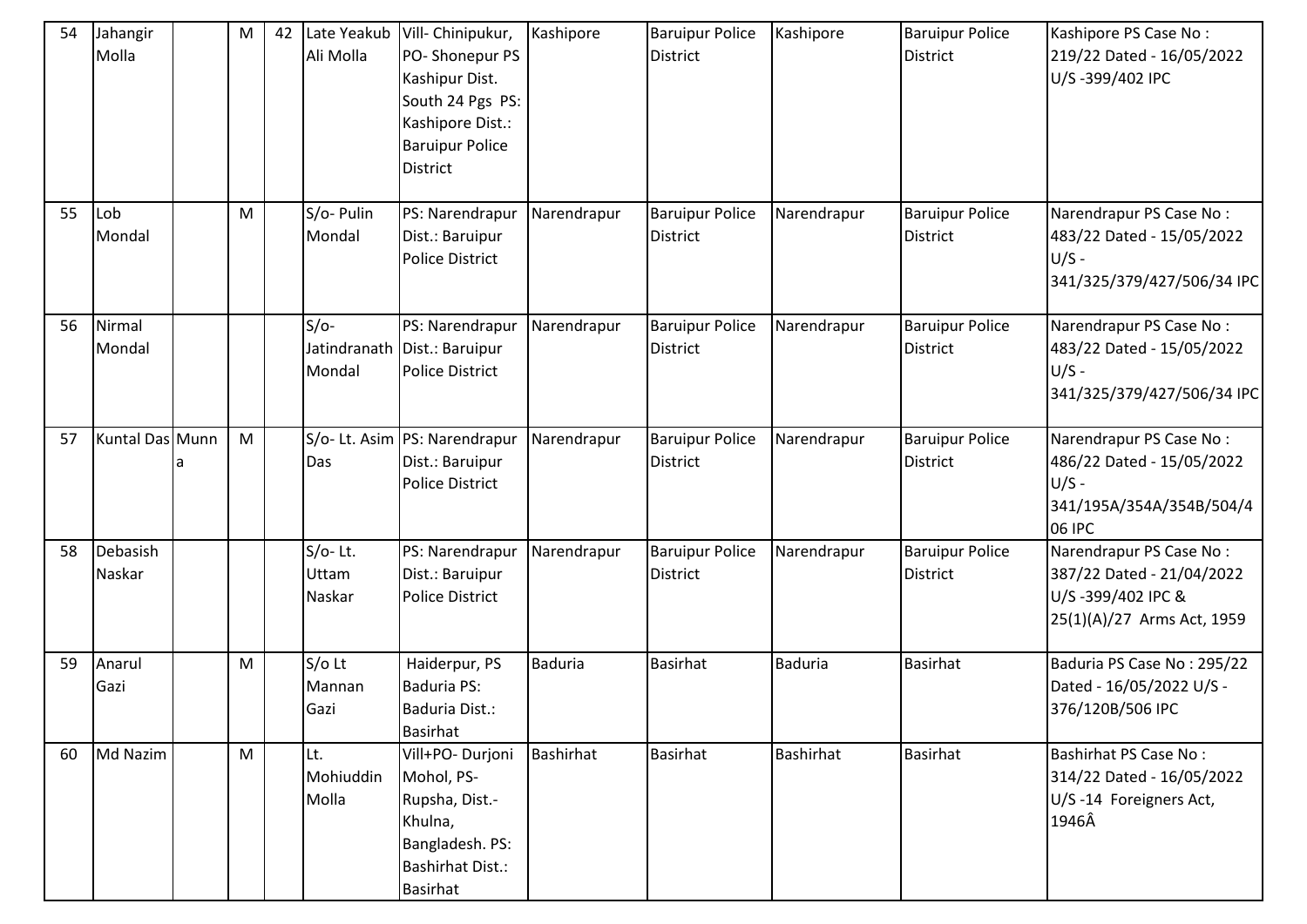| 61 | Sushanta<br>Sardar  |      | M | 24 | Lt. Gahan<br>Sardar             | Muchikhola PS:<br>Haroa Dist.:<br>Basirhat                                                                     | Haroa        | <b>Basirhat</b> | Haroa        | <b>Basirhat</b> | Haroa PS Case No: 154/22<br>Dated - 15/05/2022 U/S -<br>498A/406/326 IPC                             |
|----|---------------------|------|---|----|---------------------------------|----------------------------------------------------------------------------------------------------------------|--------------|-----------------|--------------|-----------------|------------------------------------------------------------------------------------------------------|
| 62 | Kelo<br>Mondal      | Kelo | M | 25 | Late Binoy<br>Mondal            | <b>Vill Gopalpur</b><br>More, P.S-Matia,<br>North 24<br>Parganas PS:<br><b>MATIA Dist.:</b><br><b>Basirhat</b> | <b>MATIA</b> | <b>Basirhat</b> | <b>MATIA</b> | <b>Basirhat</b> | MATIA PS Case No: 328/20<br>Dated - 09/10/2020 U/S -<br>399/402 IPC & 25/27 Arms<br>Act, 1959        |
| 63 | Rajkumar<br>Gayen   |      | M | 30 | S/o-Nakul<br>Gayen              | PS: Minakhan<br>Dist.: Basirhat                                                                                | Minakhan     | <b>Basirhat</b> | Minakhan     | <b>Basirhat</b> | Minakhan PS Case No:<br>220/21 Dated - 23/07/2021<br>U/S-399/402 IPC &<br>25(i)(a)/27 Arms Act, 1959 |
| 64 | Joydev<br>Mondal    |      | M |    | $22$ S/o-<br>Dukhiram<br>Mondal | PS: Minakhan<br>Dist.: Basirhat                                                                                | Minakhan     | <b>Basirhat</b> | Minakhan     | Basirhat        | Minakhan PS Case No: 76/21<br>Dated - 15/03/2021 U/S -<br>363/365/34 IPC                             |
| 65 | Sabasuddi<br>n Gazi |      | M | 35 | S/o-charop<br>Gazi              | PS: Nazat Dist.:<br>Basirhat                                                                                   | Nazat        | <b>Basirhat</b> | Nazat        | <b>Basirhat</b> | Nazat PS Case No: 127/22<br>Dated - 10/05/2022 U/S -<br>279/338 IPC                                  |
| 66 | Md Harun<br>Rashid  |      | M | 29 | Asharaf Ali<br>Morol            |                                                                                                                |              | <b>Basirhat</b> | Swarupnagar  | <b>Basirhat</b> | Swarupnagar PS Case No:<br>491/22 Dated - 16/05/2022<br>U/S-14 Foreigners Act,<br>1946Â              |
| 67 | Rabiul<br>Islam     |      | M | 35 | Md Munsur<br>Ali Sardar         |                                                                                                                |              | <b>Basirhat</b> | Swarupnagar  | Basirhat        | Swarupnagar PS Case No:<br>491/22 Dated - 16/05/2022<br>U/S-14 Foreigners Act,<br>1946Â              |
| 68 | Murad<br>Gazi       |      | M |    | 40 Lt. Abdul<br>Bari            |                                                                                                                |              | <b>Basirhat</b> | Swarupnagar  | <b>Basirhat</b> | Swarupnagar PS Case No:<br>491/22 Dated - 16/05/2022<br>U/S-14 Foreigners Act,<br>1946Â              |
| 69 | Sahnaz<br>Fakir     |      | F | 45 | Hassan Fakir                    |                                                                                                                |              | <b>Basirhat</b> | Swarupnagar  | Basirhat        | Swarupnagar PS Case No:<br>494/22 Dated - 16/05/2022<br>U/S-14 Foreigners Act,<br>1946Â              |
| 70 | Ripon<br>Sardar     |      | M | 31 | Jubbar<br>Sardar                | Padmabila<br>(Majher Para)<br>PS: Swarupnagar<br>Dist.: Basirhat                                               | Swarupnagar  | Basirhat        | Swarupnagar  | <b>Basirhat</b> | Swarupnagar PS Case No:<br>495/22 Dated - 16/05/2022<br>U/S-27 (b) Drugs and<br>Cosmetics Act, 1940Â |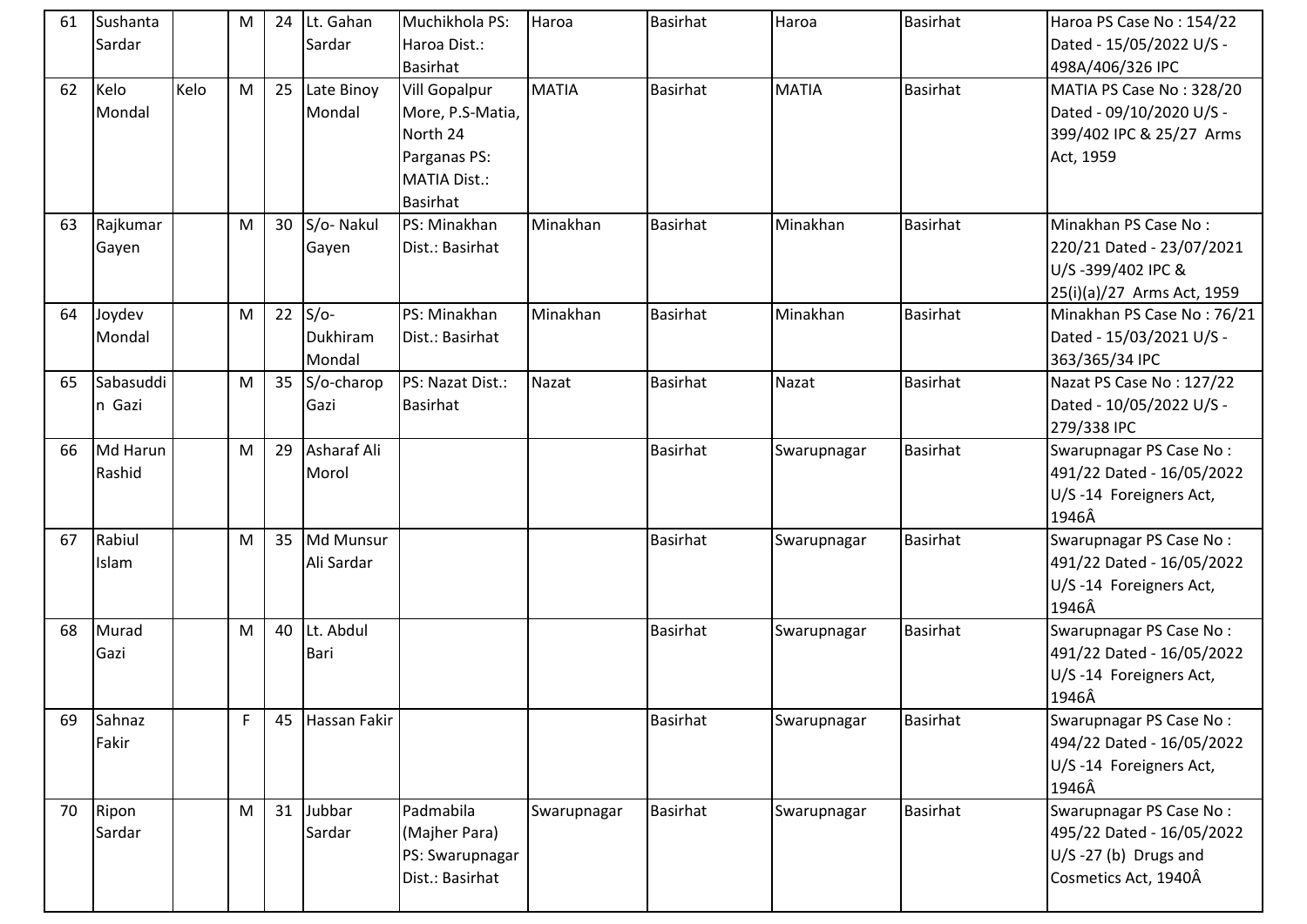| 71 | Rafik Sk              |              | M |    | Samayun Sk                 | Vill-Sian<br>Tallypara,<br>Dwarakanathpur,<br>PS- Bolpur, Dist-<br>Birbhum PS:<br><b>Bolpur Dist.:</b><br>Birbhum                    | Bolpur        | Birbhum                            | Bolpur        | Birbhum | Bolpur PS Case No: 131/22<br>Dated - 10/05/2022 U/S -<br>399/402 IPC                                                     |
|----|-----------------------|--------------|---|----|----------------------------|--------------------------------------------------------------------------------------------------------------------------------------|---------------|------------------------------------|---------------|---------|--------------------------------------------------------------------------------------------------------------------------|
| 72 | Salam Sk              | Lalbab       | M | 40 | Lt. Hasem<br>Mondal        | Nowpara PS:<br>Lokpur Dist.:<br>Birbhum                                                                                              | Lokpur        | Birbhum                            | Lokpur        | Birbhum | Lokpur PS Case No: 28/22<br>Dated - 16/05/2022 U/S -21<br>Narcotic Drugs and<br>Psychotropic Substances Act,<br>1985     |
| 73 | Salimuddi<br>n Sk     |              | M | 30 | Lt. Hafiz Sk               | Borohyderpur<br>PS: Nalhati Dist.:<br>Birbhum                                                                                        | Nalhati       | Birbhum                            | Paikar        | Birbhum | Paikar PS Case No: 125/22<br>Dated - 14/05/2022 U/S -392<br><b>IPC</b>                                                   |
| 74 | Septu Sk              |              | M | 36 | Pitlu Sk@                  | Borounishpara<br>Abdul Mokid PS: Nalhati Dist.:<br>Birbhum                                                                           | Nalhati       | Birbhum                            | Paikar        | Birbhum | Paikar PS Case No: 125/22<br>Dated - 14/05/2022 U/S -392<br><b>IPC</b>                                                   |
| 75 | Sukumar<br>Mondal     |              | M |    | Lt. Shibdas<br>Mondal      | PS: Rampurhat<br>Dist.: Birbhum                                                                                                      | Rampurhat     | Birbhum                            | Rampurhat     | Birbhum | Rampurhat PS Case No:<br>259/22 Dated - 16/05/2022<br>U/S-46A Bengal Excise Act,<br>1909                                 |
| 76 | Gopal<br><b>Basak</b> |              | M | 65 | Lt. Naran<br><b>Basak</b>  | <b>Fulia Hospital</b><br>Para, PS-<br>Shantipur, Dist-<br>Nadia PS:<br><b>Shantipur Dist.:</b><br>Ranaghat Police<br><b>District</b> | Shantipur     | Ranaghat Police<br><b>District</b> | Sainthia      | Birbhum | Sainthia PS Case No: 70/22<br>Dated - 31/03/2022 U/S -<br>498(A)/307/379/34 IPC & 3/4<br>Dowry Prohibition Act,<br>1961Â |
| 77 | Raju<br><b>Biswas</b> |              | M | 36 | Lt. Santi<br><b>Biswas</b> | Shyambati<br>Subhaspally PS:<br>Shantiniketan<br>Dist.: Birbhum                                                                      | Shantiniketan | Birbhum                            | Shantiniketan | Birbhum | Shantiniketan PS Case No:<br>73/22 Dated - 01/05/2022<br>U/S-399/402 IPC                                                 |
| 78 | Mongal<br>Kisku       | Comm<br>ando | M | 23 | Lt. Som<br>Kisku           | Lt. Som Kisku PS: Shantiniketan<br>Shantiniketan<br>Dist.: Birbhum                                                                   |               | Birbhum                            | Shantiniketan | Birbhum | Shantiniketan PS Case No:<br>73/22 Dated - 01/05/2022<br>U/S-399/402 IPC                                                 |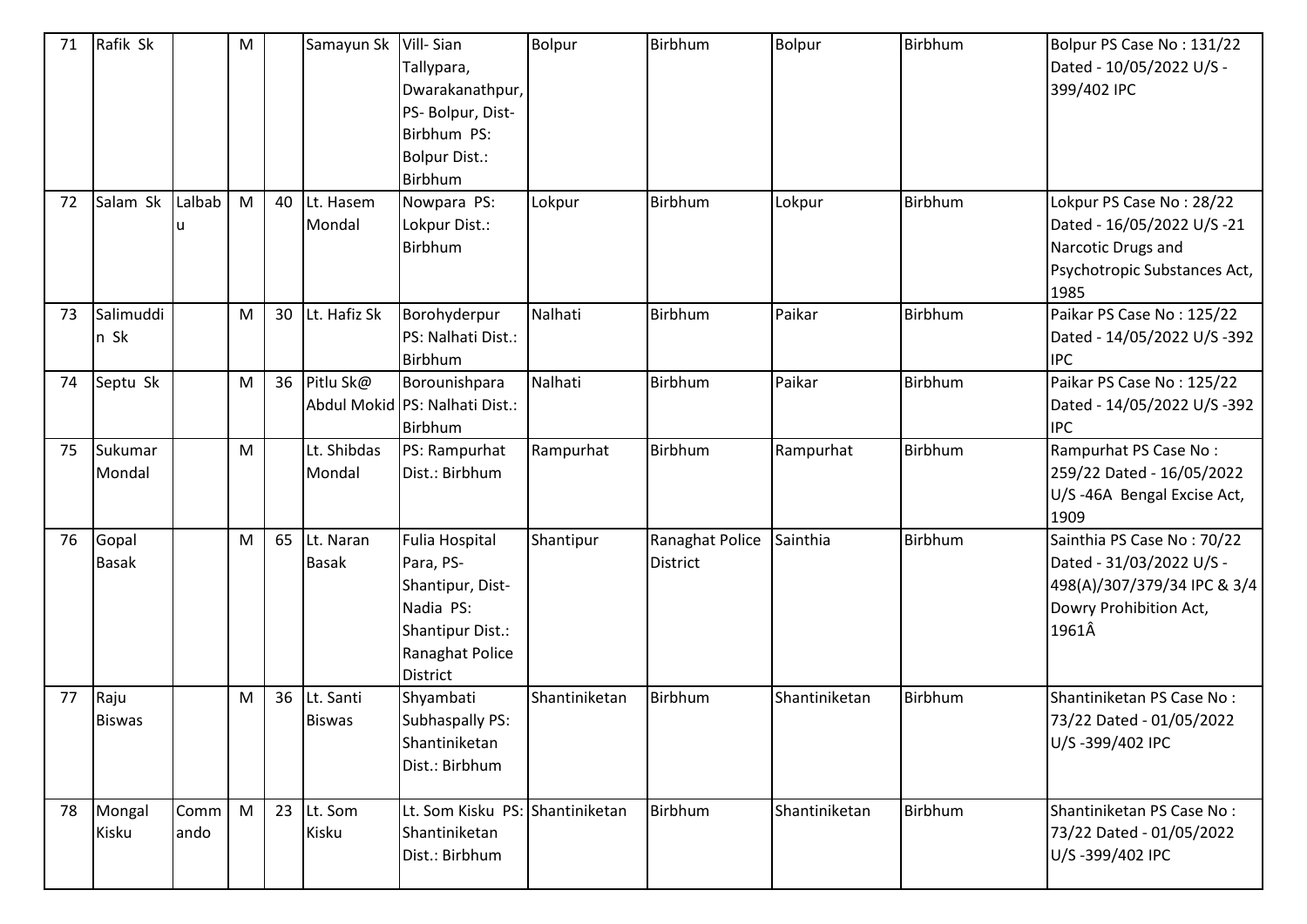| 79 | Saheb<br>Thander       |       |   | 19 | Sufal<br>Thander       | Surshreepally PS: Bolpur<br><b>Bolpur Dist.:</b><br>Birbhum                                                                                                    |            | Birbhum                                  | Shantiniketan | Birbhum                                  | Shantiniketan PS Case No:<br>73/22 Dated - 01/05/2022<br>U/S-399/402 IPC                                                |
|----|------------------------|-------|---|----|------------------------|----------------------------------------------------------------------------------------------------------------------------------------------------------------|------------|------------------------------------------|---------------|------------------------------------------|-------------------------------------------------------------------------------------------------------------------------|
| 80 | Rakhu<br>Mal           |       | M |    | Pachan Mal             | Kalipur PS: Suri<br>Dist.: Birbhum                                                                                                                             | Suri       | Birbhum                                  | Suri          | Birbhum                                  | Suri PS Case No: 246/22<br>Dated - 16/05/2022 U/S -<br>341/323/325/307/34 IPC                                           |
| 81 | Bapi<br>Mondal         |       | M |    | Lt. Balai<br>Mondal    | PS: Bagdah Dist.:<br><b>Bongaon Police</b><br><b>District</b>                                                                                                  | Bagdah     | <b>Bongaon Police</b><br><b>District</b> | Bagdah        | <b>Bongaon Police</b><br><b>District</b> | Bagdah PS Case No: 355/22<br>Dated - 16/05/2022 U/S -<br><b>304A IPC</b>                                                |
| 82 | Almamun<br><b>Sk</b>   |       | M |    | Ihan Sk                | PS: Bongaon<br>Dist.: Bongaon<br><b>Police District</b>                                                                                                        | Bongaon    | <b>Bongaon Police</b><br><b>District</b> | Bongaon       | Bongaon Police<br><b>District</b>        | Bongaon PS Case No: 502/22<br>Dated - 16/05/2022 U/S -<br>498A/406/328/307 IPC & 3/4<br>Dowry Prohibition Act,<br>1961Â |
| 83 | Rocky Roy              |       | M |    | Tapas Roy              | Vill- Katakhali, PO-Gaighata<br>Thakurnagar, PS-<br>Gaighata, Dist.<br>North 24<br>Parganas PS:<br>Gaighata Dist.:<br><b>Bongaon Police</b><br><b>District</b> |            | <b>Bongaon Police</b><br><b>District</b> | Gaighata      | <b>Bongaon Police</b><br><b>District</b> | Gaighata PS Case No: 438/22<br>Dated - 15/05/2022 U/S -<br>341/325/308 IPC                                              |
| 84 | <b>Babu</b><br>Tikader | Suraj | M | 24 | Amal<br>Tikader        | Talikhola more<br>PS: Gopalnagar<br>Dist.: Bongaon<br><b>Police District</b>                                                                                   | Gopalnagar | <b>Bongaon Police</b><br><b>District</b> | Gopalnagar    | <b>Bongaon Police</b><br><b>District</b> | <b>Gopalnagar PS Case No:</b><br>182/22 Dated - 14/04/2022<br>U/S-399/402 IPC                                           |
| 85 | Joyanta<br>Kirtania    |       | M |    | Manoranjan<br>Kirtania | PS: Petropole<br>Dist.: Bongaon<br><b>Police District</b>                                                                                                      | Petropole  | <b>Bongaon Police</b><br><b>District</b> | Petropole     | <b>Bongaon Police</b><br><b>District</b> | Petropole PS Case No:<br>152/22 Dated - 16/05/2022<br>U/S-417/465/467/468/471<br>IPC & 14 Foreigners Act,<br>1946Â      |
| 86 | Salauddin<br>Mondal    |       | M |    | 23 Sirajul<br>Mondal   | At Jayantipur<br>Bridge at vill-<br>Jayantipur, under<br>PS Petrapole PS:<br>Petropole Dist.:<br><b>Bongaon Police</b><br><b>District</b>                      | Petropole  | Bongaon Police<br><b>District</b>        | Petropole     | Bongaon Police<br>District               | Petropole PS Case No:<br>169/21 Dated - 07/10/2021<br>U/S-399/402 IPC & 25/27<br>Arms Act, 1959                         |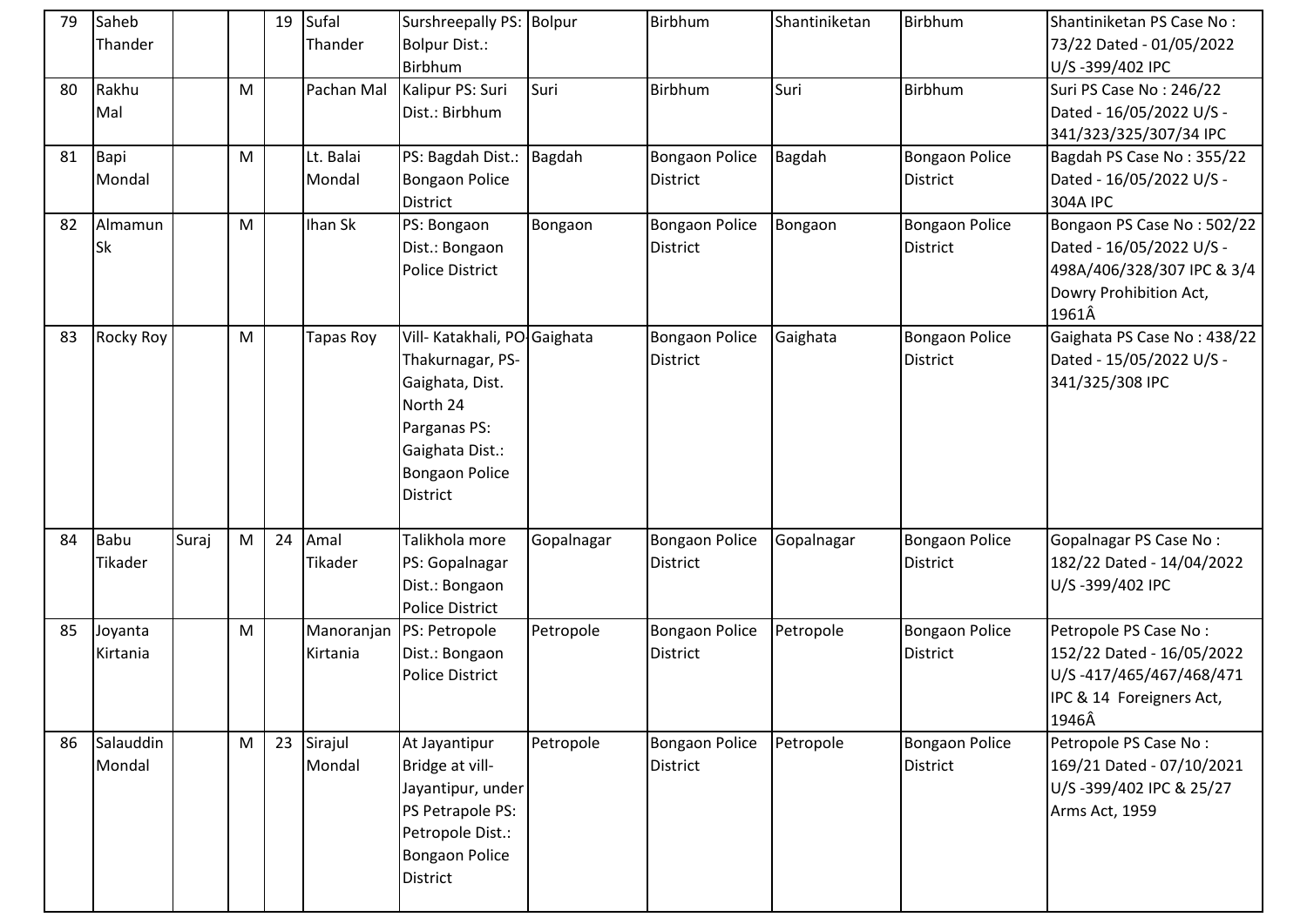| 87 | Md Sohial Md.      | Kalim | ${\sf M}$ | 20 | Sayeb Alam             | 8/34 Dalhousi<br>Lane,<br>Champdani, P.S.<br>Bhadreswar,<br>Hooghly PS:<br><b>Bhadreswar Dist.:</b><br>Chandannagar<br>Police<br>Commissionerate                    | Bhadreswar | Chandannagar<br>Police<br>Commissionerat<br>e | Bhadreswar | Chandannagar<br>Police<br>Commissionerate | Bhadreswar PS Case No:<br>228/22 Dated - 13/05/2022<br>U/S-399/402 IPC & 25/27<br>Arms Act, 1959                             |
|----|--------------------|-------|-----------|----|------------------------|---------------------------------------------------------------------------------------------------------------------------------------------------------------------|------------|-----------------------------------------------|------------|-------------------------------------------|------------------------------------------------------------------------------------------------------------------------------|
| 88 | Jakir<br>Hossain   | Natka |           | 34 | Arshad Ali             | 34 R.B.S Road,<br>Karaikal, PO-<br>Champdani PS-<br><b>Bhadreswar Dist-</b><br>Hooghly PS:<br><b>Bhadreswar Dist.:</b><br>Chandannagar<br>Police<br>Commissionerate | Bhadreswar | Chandannagar<br>Police<br>Commissionerat      | Bhadreswar | Chandannagar<br>Police<br>Commissionerate | Bhadreswar PS Case No:<br>238/22 Dated - 16/05/2022<br>U/S-21 (C) Narcotic Drugs<br>and Psychotropic Substances<br>Act, 1985 |
| 89 | Goutam<br>Chowdhur |       | M         | 25 | Bholanath<br>Chowdhury | Abhay Nagar<br>Lane PS<br>Bhadreswar<br>Hooghly PS:<br><b>Bhadreswar Dist.:</b><br>Chandannagar<br>Police<br>Commissionerate                                        | Bhadreswar | Chandannagar<br>Police<br>Commissionerat<br>e | Bhadreswar | Chandannagar<br>Police<br>Commissionerate | Bhadreswar PS Warrant No =<br>236/22                                                                                         |
| 90 | Samrat<br>Sardar   |       | M         | 21 | Prafulla<br>Sradar     | Vill Kabilpur, PO<br>Kedarpur, PS<br>Khanakul,<br>Hooghly PS:<br>Khanakul Dist.:<br><b>Hooghly Rural</b>                                                            | Khanakul   | <b>Hooghly Rural</b>                          | Chinsurah  | Chandannagar<br>Police<br>Commissionerate | Chinsurah PS Case No:<br>246/22 Dated - 16/05/2022<br>U/S-379/411/34 IPC                                                     |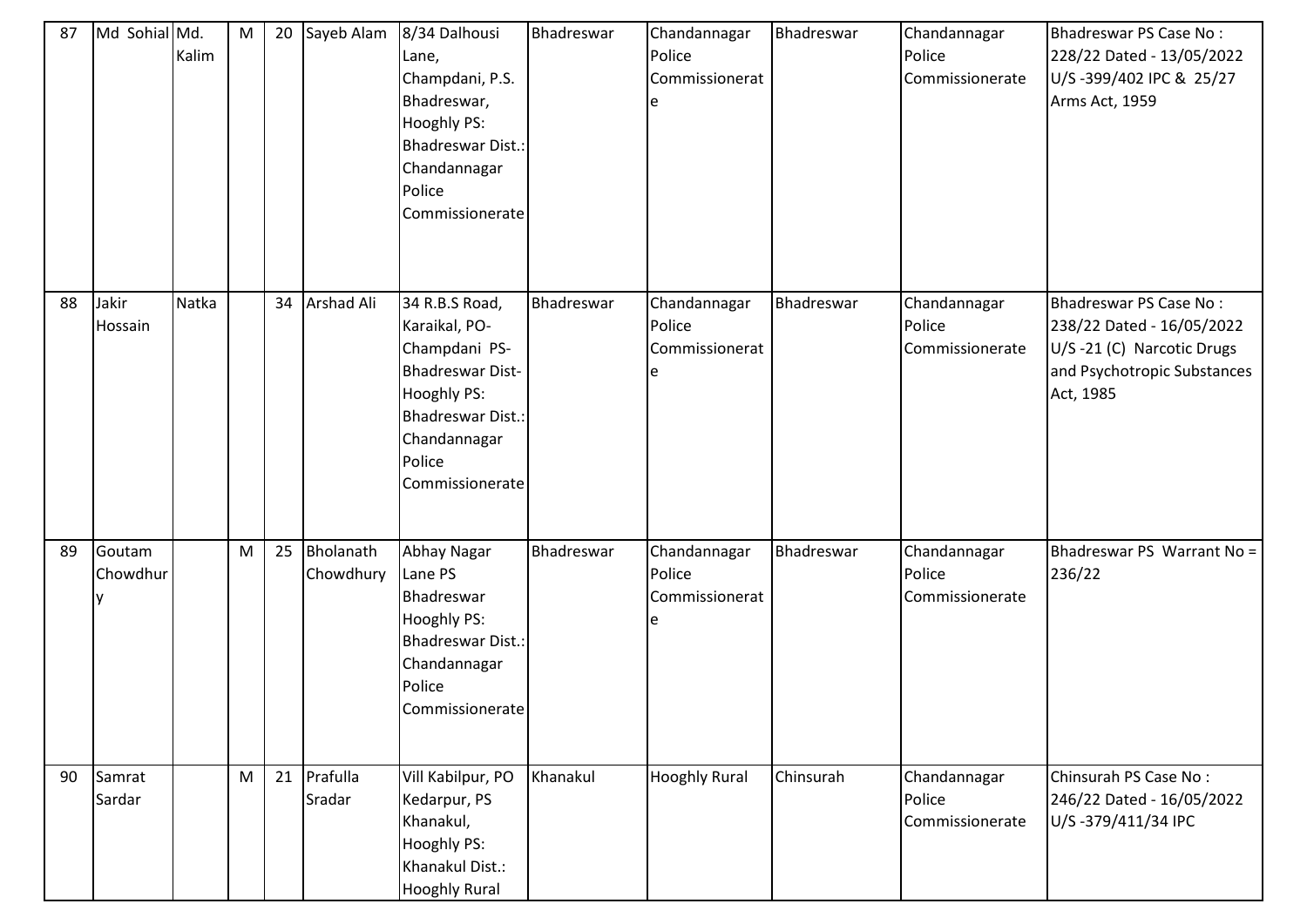| 91 | <b>Bhaskar</b> |             |   | 25 | Netai Hazra               | Vill Kabilpur, PO    | Khanakul | <b>Hooghly Rural</b> | Chinsurah | Chandannagar    | Chinsurah PS Case No:      |
|----|----------------|-------------|---|----|---------------------------|----------------------|----------|----------------------|-----------|-----------------|----------------------------|
|    | Hazra          |             |   |    |                           | Kedarpur, PS         |          |                      |           | Police          | 246/22 Dated - 16/05/2022  |
|    |                |             |   |    |                           | Khanakul,            |          |                      |           | Commissionerate | U/S-379/411/34 IPC         |
|    |                |             |   |    |                           | Hooghly PS:          |          |                      |           |                 |                            |
|    |                |             |   |    |                           | Khanakul Dist.:      |          |                      |           |                 |                            |
|    |                |             |   |    |                           | <b>Hooghly Rural</b> |          |                      |           |                 |                            |
| 92 | Sourav         |             | M | 22 | Sannyasi                  | Vill Kabilpur, PO    | Khanakul | <b>Hooghly Rural</b> | Chinsurah | Chandannagar    | Chinsurah PS Case No:      |
|    | Hazra          |             |   |    | Hazra                     | Kedarpur, PS         |          |                      |           | Police          | 246/22 Dated - 16/05/2022  |
|    |                |             |   |    |                           | Khanakul,            |          |                      |           | Commissionerate | U/S-379/411/34 IPC         |
|    |                |             |   |    |                           | Hooghly PS:          |          |                      |           |                 |                            |
|    |                |             |   |    |                           | Khanakul Dist.:      |          |                      |           |                 |                            |
|    |                |             |   |    |                           | <b>Hooghly Rural</b> |          |                      |           |                 |                            |
| 93 | Mithun         |             | M | 24 | Anil Hazra                | Vill Kabilpur, PO    | Khanakul | <b>Hooghly Rural</b> | Chinsurah | Chandannagar    | Chinsurah PS Case No:      |
|    | Hazra          |             |   |    |                           | Kedarpur, PS         |          |                      |           | Police          | 246/22 Dated - 16/05/2022  |
|    |                |             |   |    |                           | Khanakul,            |          |                      |           | Commissionerate | U/S-379/411/34 IPC         |
|    |                |             |   |    |                           | Hooghly PS:          |          |                      |           |                 |                            |
|    |                |             |   |    |                           | Khanakul Dist.:      |          |                      |           |                 |                            |
|    |                |             |   |    |                           | <b>Hooghly Rural</b> |          |                      |           |                 |                            |
| 94 | Prabir         |             | M | 22 | Sannyasi                  | Vill Latibpur, PO    | Khanakul | <b>Hooghly Rural</b> | Chinsurah | Chandannagar    | Chinsurah PS Case No:      |
|    | Santra         |             |   |    | Santra                    | Latibpur, PS         |          |                      |           | Police          | 246/22 Dated - 16/05/2022  |
|    |                |             |   |    |                           | Khanakul,            |          |                      |           | Commissionerate | U/S-379/411/34 IPC         |
|    |                |             |   |    |                           | Hooghly PS:          |          |                      |           |                 |                            |
|    |                |             |   |    |                           | Khanakul Dist.:      |          |                      |           |                 |                            |
|    |                |             |   |    |                           | <b>Hooghly Rural</b> |          |                      |           |                 |                            |
| 95 | Vikram         | <b>Biki</b> | M |    | 42 Gopal Gupta Nabagram C |                      | Dankuni  | Chandannagar         | Dankuni   | Chandannagar    | Dankuni PS Case No: 170/22 |
|    | Gupta          | Sardar      |   |    |                           | Block, Junior High   |          | Police               |           | Police          | Dated - 16/05/2022 U/S -   |
|    |                | @           |   |    |                           | School, Bara         |          | Commissionerat       |           | Commissionerate | 341/323/354B/504/506 IPC   |
|    |                | Vicky       |   |    |                           | Bahera, PS-          |          | e                    |           |                 |                            |
|    |                | Gupta       |   |    |                           | Uttarpara,           |          |                      |           |                 |                            |
|    |                |             |   |    |                           | Hooghly PS:          |          |                      |           |                 |                            |
|    |                |             |   |    |                           | Dankuni Dist.:       |          |                      |           |                 |                            |
|    |                |             |   |    |                           | Chandannagar         |          |                      |           |                 |                            |
|    |                |             |   |    |                           | Police               |          |                      |           |                 |                            |
|    |                |             |   |    |                           | Commissionerate      |          |                      |           |                 |                            |
|    |                |             |   |    |                           |                      |          |                      |           |                 |                            |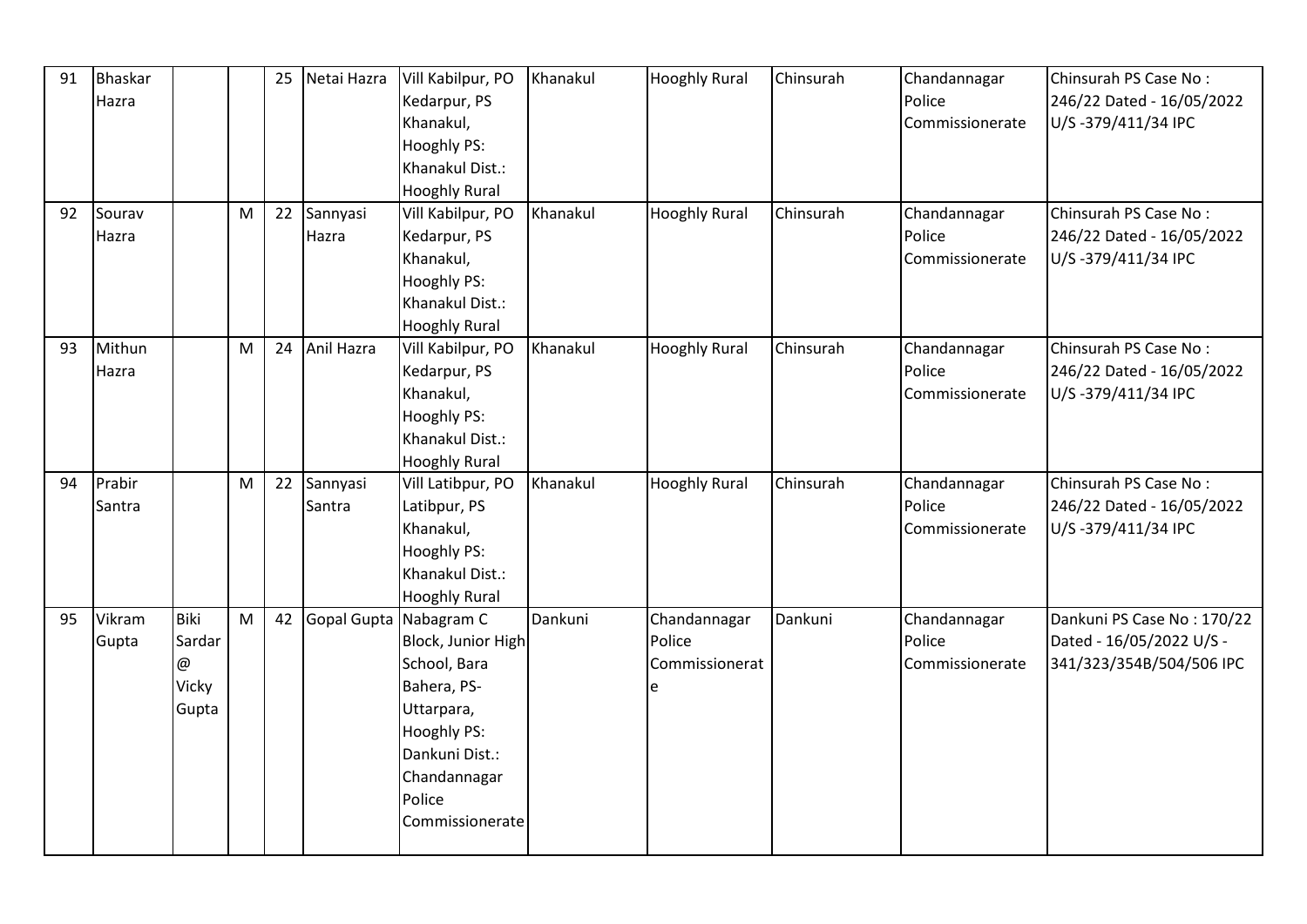| 96  | Pradip<br>Shaw      | <b>Buro</b><br>@<br><b>Burua</b> | ${\sf M}$ | 34 | Lt. Chotelal<br>Shaw  | 14/A, Railand<br>Road, PO-<br>Mahesh, PS-<br>Serampore,<br>Hooghly. A/P-<br>H/O-Subhash<br>Dubey at Hindi<br>School, PO-<br>Provash Nagar,<br>PS-Serampore,<br><b>Hooghly PS:</b><br>Srirampore Dist.:<br>Chandannagar<br>Police<br>Commissionerate | Srirampore | Chandannagar<br>Police<br>Commissionerat | Srirampore       | Chandannagar<br>Police<br>Commissionerate | Srirampore PS Case No:<br>149/22 Dated - 13/05/2022<br>U/S-399/402 IPC & 25/27<br>Arms Act, 1959 |
|-----|---------------------|----------------------------------|-----------|----|-----------------------|-----------------------------------------------------------------------------------------------------------------------------------------------------------------------------------------------------------------------------------------------------|------------|------------------------------------------|------------------|-------------------------------------------|--------------------------------------------------------------------------------------------------|
| 97  | Arati Mali<br>Punom |                                  |           |    | W/o Raju<br>Mali      | PS: Uttarpara<br>Dist.:<br>Chandannagar<br>Police<br>Commissionerate                                                                                                                                                                                | Uttarpara  | Chandannagar<br>Police<br>Commissionerat | Uttarpara        | Chandannagar<br>Police<br>Commissionerate | Uttarpara PS Case No:<br>167/22 Dated - 16/05/2022<br>U/S-379 IPC                                |
| 98  | Ravi Kant<br>Shah   |                                  |           |    | S/o Bilat<br>Shah     | PS: Uttarpara<br>Dist.:<br>Chandannagar<br>Police<br>Commissionerate                                                                                                                                                                                | Uttarpara  | Chandannagar<br>Police<br>Commissionerat | Uttarpara        | Chandannagar<br>Police<br>Commissionerate | Uttarpara PS Case No:<br>144/22 Dated - 04/05/2022<br>U/S-498A/406/494/120B/34<br><b>IPC</b>     |
| 99  | Sanju Devi          |                                  |           |    | W/o Ravi<br>Kant Shah | PS: Uttarpara<br>Dist.:<br>Chandannagar<br>Police<br>Commissionerate                                                                                                                                                                                | Uttarpara  | Chandannagar<br>Police<br>Commissionerat | Uttarpara        | Chandannagar<br>Police<br>Commissionerate | Uttarpara PS Case No:<br>144/22 Dated - 04/05/2022<br>U/S-498A/406/494/120B/34<br><b>IPC</b>     |
| 100 | Mintu Ali           |                                  | ${\sf M}$ |    | Aminur Ali            | <b>Dhalpal PS:</b><br>Tufanganj Dist.:<br>Coochbehar                                                                                                                                                                                                | Tufanganj  | Coochbehar                               | <b>Baxsirhat</b> | Coochbehar                                | Baxsirhat PS Case No: 200/22<br>Dated - 16/05/2022 U/S -392<br><b>IPC</b>                        |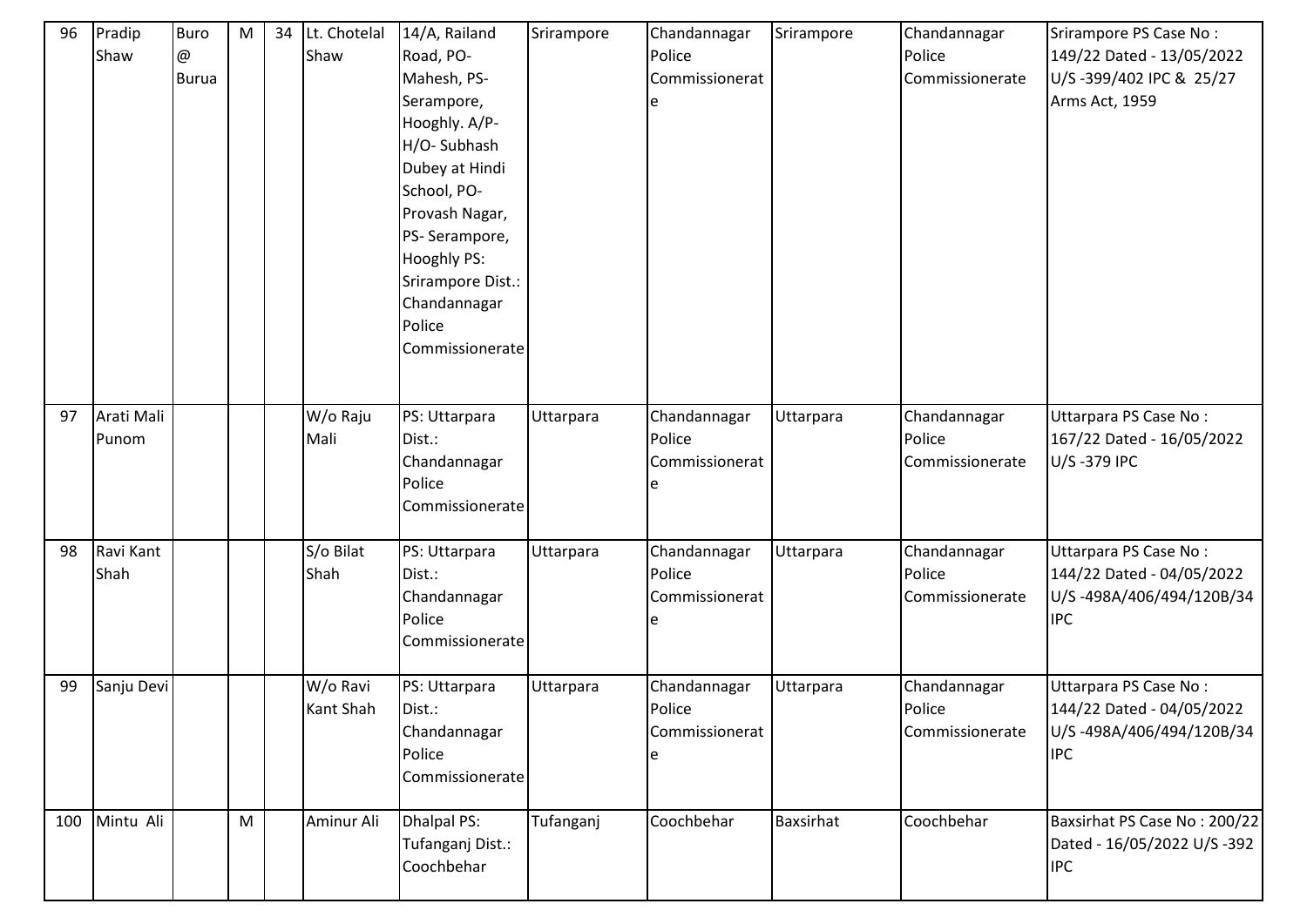| 101       | Aimamun<br>Ahamed      | M           |    | Soleman Ali<br>Ahamed  | Kashirdanga PS:<br>Tufanganj Dist.:<br>Coochbehar                 | Tufanganj        | Coochbehar      | Baxsirhat        | Coochbehar | Baxsirhat PS Case No: 200/22<br>Dated - 16/05/2022 U/S -392<br><b>IPC</b>                   |
|-----------|------------------------|-------------|----|------------------------|-------------------------------------------------------------------|------------------|-----------------|------------------|------------|---------------------------------------------------------------------------------------------|
| 102       | Rijabul<br>Hoque       | M           |    | Safikul<br>Hoque       | Dhalpal PS:<br><b>Baxsirhat Dist.:</b><br>Coochbehar              | <b>Baxsirhat</b> | Coochbehar      | <b>Baxsirhat</b> | Coochbehar | Baxsirhat PS Case No: 200/22<br>Dated - 16/05/2022 U/S -392<br><b>IPC</b>                   |
| 103       | Ranjit Das             | M           | 55 | <b>Bhaben Das</b>      | Gumanihat<br>Chawpathy PS:<br>Ghogsadanga<br>Dist.:<br>Coochbehar | Ghogsadanga      | Coochbehar      | Ghogsadanga      | Coochbehar | Ghogsadanga PS Case No:<br>190/22 Dated - 16/05/2022<br>U/S-46 Bengal Excise Act,<br>1909   |
| 104       | Sohail<br>Khan         | M           | 20 | Gillu Md Sk            | Lalpur                                                            |                  | <b>Basirhat</b> | Kuchlibari       | Coochbehar | Kuchlibari PS Case No: 59/22<br>$U/S -$                                                     |
| 105       | Gillu Md<br><b>Sk</b>  | M           | 42 | Jash Uddin             | Lalpur                                                            |                  | <b>Basirhat</b> | Kuchlibari       | Coochbehar | Kuchlibari PS Case No: 59/22<br>$U/S -$                                                     |
| 106       | Madhab<br>Das          | M           | 34 | Santosh Das            | Bhaktinagar PS:<br>Jalpaiguri Dist.:<br>Jalpaiguri                | Jalpaiguri       | Jalpaiguri      | Kuchlibari       | Coochbehar | Kuchlibari PS Case No: 59/22<br>$U/S -$                                                     |
| 107       | Dinanath<br>Adhikary   | M           |    | Siteswar<br>Adhikari   | PS: Pundibari<br>Dist.:<br>Coochbehar                             | Pundibari        | Coochbehar      | Pundibari        | Coochbehar | Pundibari PS Case No:<br>256/22 Dated - 16/05/2022<br>U/S-302 IPC                           |
| 108       | Mamataj<br><b>Bibi</b> | $\mathsf F$ | 36 | Pashiruddin            | Purba Sahebganj<br>PS: Sahebganj<br>Dist.:<br>Coochbehar          | Sahebganj        | Coochbehar      | Sahebganj        | Coochbehar | Sahebganj PS Case No:<br>186/22 Dated - 15/05/2022<br>$U/S -$<br>341/323/325/379/506/34 IPC |
| 109       | Marjina<br><b>Bibi</b> | F           | 30 | Mojammel<br>Sekh       | Purba Sahebganj<br>PS: Sahebganj<br>Dist.:<br>Coochbehar          | Sahebganj        | Coochbehar      | Sahebganj        | Coochbehar | Sahebganj PS Case No:<br>186/22 Dated - 15/05/2022<br>$U/S -$<br>341/323/325/379/506/34 IPC |
|           | 110 Atower<br>Hossain  | M           |    | Bahajuddin<br>Seikh    |                                                                   |                  | <b>Basirhat</b> | Tufanganj        | Coochbehar | Tufanganj PS Case No:<br>409/22 Dated - 16/05/2022<br>U/S-420/506 IPC                       |
| $111$ Ali | Hussain<br>Pramanik    |             |    | Kasehm Ali<br>Pramanik |                                                                   |                  | <b>Basirhat</b> | Tufanganj        | Coochbehar | Tufanganj PS Case No:<br>410/22 Dated - 16/05/2022<br>U/S-186/188/353/34 IPC                |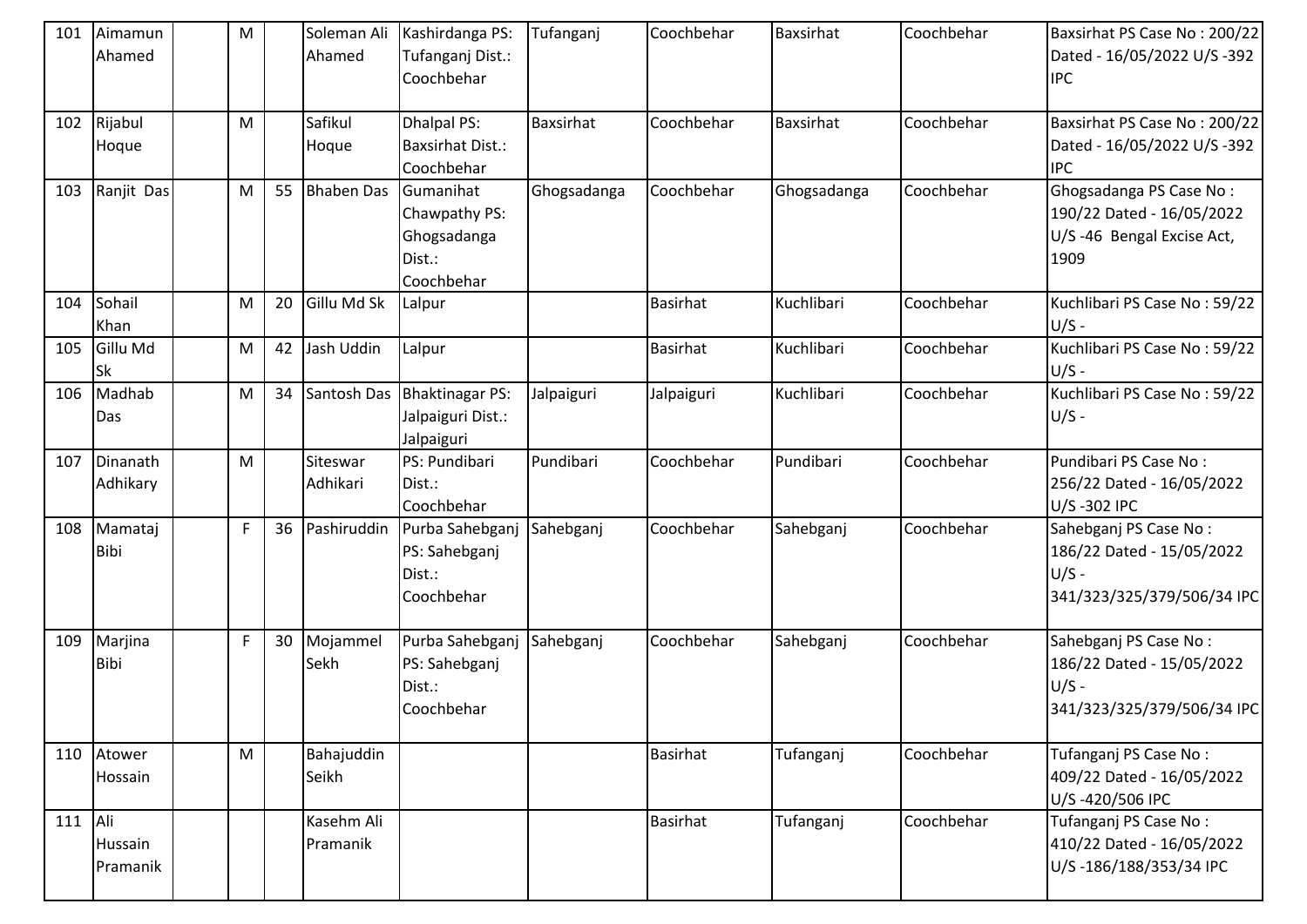| 112 | Hadisul<br>Islam      |   |    | Abdul Hoque               |                                                                                                                           |             | <b>Basirhat</b>             | Tufanganj   | Coochbehar       | Tufanganj PS Case No:<br>411/22 Dated - 16/05/2022                                                                                   |
|-----|-----------------------|---|----|---------------------------|---------------------------------------------------------------------------------------------------------------------------|-------------|-----------------------------|-------------|------------------|--------------------------------------------------------------------------------------------------------------------------------------|
|     |                       |   |    |                           |                                                                                                                           |             |                             |             |                  | U/S-186/379/411 IPC                                                                                                                  |
| 113 | Sahebuddi<br>n Seikh  |   |    | Jaharuddin<br><b>Sekh</b> | <b>CHATOA PS:</b><br>Tufanganj Dist.:<br>Coochbehar                                                                       | Tufanganj   | Coochbehar                  | Tufanganj   | Coochbehar       | Tufanganj PS Case No:<br>412/22 Dated - 16/05/2022<br>U/S-379/411 IPC                                                                |
|     | 114 Swapan<br>Murmu   | M |    | Lt. Barin<br>Murmu        | Dholahat, PS:<br>Harirampur, Dist.<br>D/Dinajpur PS:<br>Harirampur Dist.:<br>Dakshin Dinajpur                             | Harirampur  | Dakshin Dinajpur Harirampur |             | Dakshin Dinajpur | Harirampur PS Case No:<br>123/22 Dated - 16/05/2022<br>U/S-6 The Protection of<br>children from sexual offences<br>Act, 2012 (POCSO) |
|     | 115 Prassana<br>Dewan | M |    | Prakash<br>Dewan          | KalegJ valley<br>Rangbull PS-<br><b>JOREBUNGLOW</b><br>DIST-<br><b>DARJEELING PS:</b><br>Jorebunglow<br>Dist.: Darjeeling | Jorebunglow | Darjeeling                  | Jorebunglow | Darjeeling       | Jorebunglow PS Case No:<br>18/22 Dated - 16/05/2022<br>U/S-186/353/332/307/506<br><b>IPC</b>                                         |
|     | 116 Sajina Rai        | F | 26 | Sonam<br>Kagate           | Deumani Nagar<br>Palika-06, PO+PS-<br>Ilam, Dist-Ilam,<br>Nepal                                                           |             | <b>Basirhat</b>             | Kharibari   | Darjeeling       | Kharibari PS Case No: 170/22<br>Dated - 16/05/2022 U/S -<br>21(b)/22(b) Narcotic Drugs<br>and Psychotropic Substances<br>Act, 1985   |
| 117 | Mingmar<br>Sherpa     | M | 31 | Karsang<br>Sherpa         | Bhotekoshi-05,<br>PS-Barhabise,<br>Dist-Shindhupal<br>Chok, Nepal                                                         |             | <b>Basirhat</b>             | Kharibari   | Darjeeling       | Kharibari PS Case No: 170/22<br>Dated - 16/05/2022 U/S -<br>21(b)/22(b) Narcotic Drugs<br>and Psychotropic Substances<br>Act, 1985   |
|     | 118 Raju<br>Murmu     | M | 35 | Lt. Ramu<br>Murmu         | Charnajote, PO-<br>Dulaljote, PS-<br>Kharibari, Dist-<br>Darjeeling PS:<br>Kharibari Dist.:<br>Darjeeling                 | Kharibari   | Darjeeling                  | Kharibari   | Darjeeling       | Kharibari PS Case No: 170/22<br>Dated - 16/05/2022 U/S -<br>21(b)/22(b) Narcotic Drugs<br>and Psychotropic Substances<br>Act, 1985   |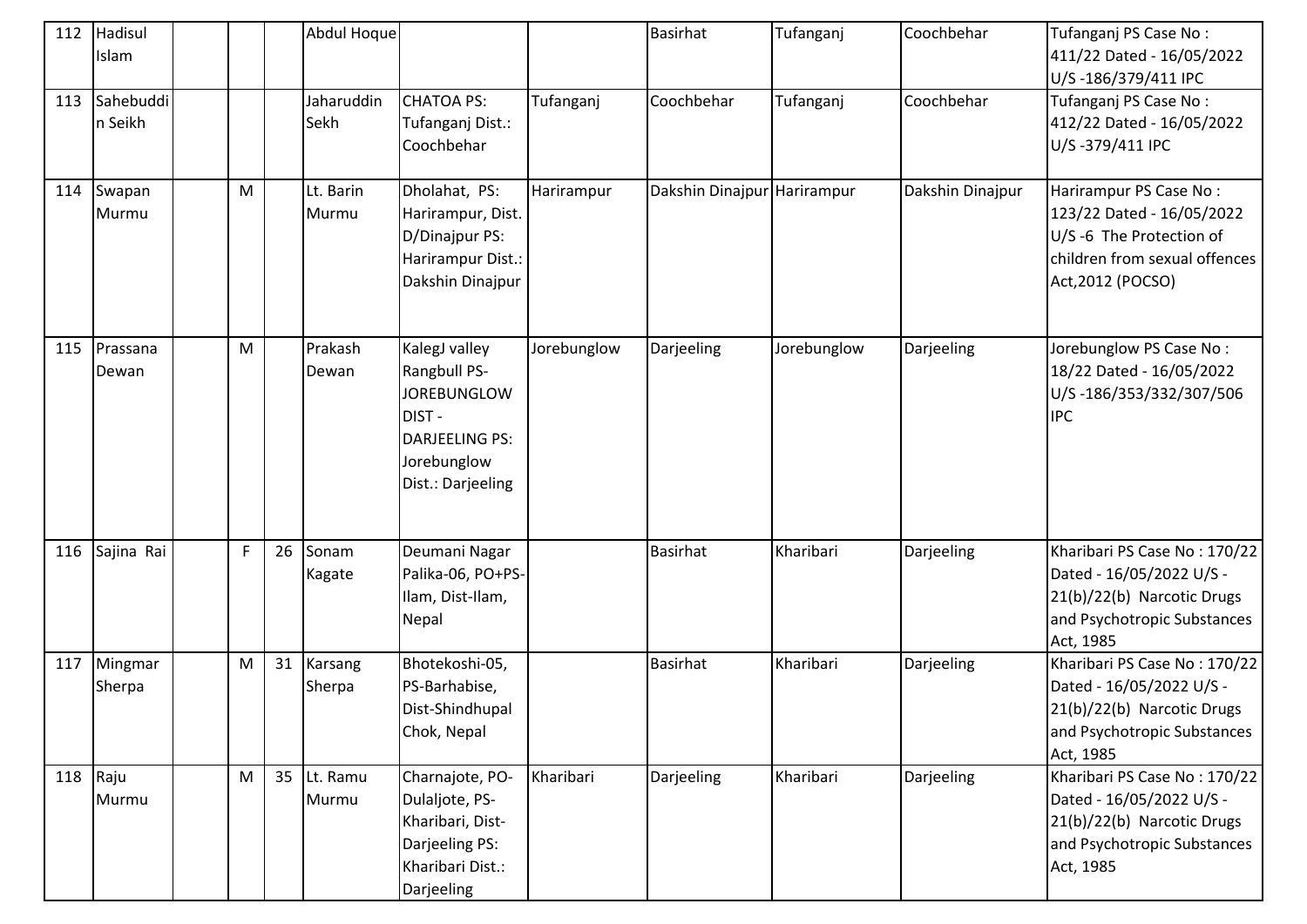| 119 | Muktar<br>Alam          |                            | M         | 25 | Md Amir<br>Hussain       | Preatjote, PO+PS-Kharibari<br>Kharibari, Dst-<br>Darjeeling PS:<br>Kharibari Dist.:<br>Darjeeling                                     |           | Darjeeling                                   | Kharibari | Darjeeling                                | Kharibari PS Case No: 159/22<br>Dated - 10/05/2022 U/S -<br>339/402 IPC   |
|-----|-------------------------|----------------------------|-----------|----|--------------------------|---------------------------------------------------------------------------------------------------------------------------------------|-----------|----------------------------------------------|-----------|-------------------------------------------|---------------------------------------------------------------------------|
| 120 | Md Farid                |                            | ${\sf M}$ | 28 | Md Hafiz                 | Preatjote, PO+PS-Kharibari<br>Kharibari, Dst-<br>Darjeeling PS:<br>Kharibari Dist.:<br>Darjeeling                                     |           | Darjeeling                                   | Kharibari | Darjeeling                                | Kharibari PS Case No: 159/22<br>Dated - 10/05/2022 U/S -<br>339/402 IPC   |
| 121 | Md Kapil                |                            | M         | 26 | Samsul                   | Preatjote, PO+PS-Kharibari<br>Kharibari, Dst-<br>Darjeeling PS:<br>Kharibari Dist.:<br>Darjeeling                                     |           | Darjeeling                                   | Kharibari | Darjeeling                                | Kharibari PS Case No: 159/22<br>Dated - 10/05/2022 U/S -<br>339/402 IPC   |
| 122 | Md Abbas                |                            | M         | 26 | Md Kashim                | Preatjote, PO+PS-Kharibari<br>Kharibari, Dst-<br>Darjeeling PS:<br>Kharibari Dist.:<br>Darjeeling                                     |           | Darjeeling                                   | Kharibari | Darjeeling                                | Kharibari PS Case No: 159/22<br>Dated - 10/05/2022 U/S -<br>339/402 IPC   |
| 123 | Prashant<br>Oraon       | @<br><b>Bishal</b><br>Minj | M         | 20 | Abram<br>Oraon @<br>Minj | Thanjhora Tea<br>Garden 03 no.<br>Line, PO-<br>Thanjhora, PS-<br>Kharibari, Dist-<br>Darjeeling PS:<br>Kharibari Dist.:<br>Darjeeling | Kharibari | Darjeeling                                   | Kharibari | Darjeeling                                | Kharibari PS Case No: 169/22<br>Dated - 15/05/2022 U/S -<br>376/506 IPC   |
|     | 124 Suman<br>Khanra     |                            | M         | 23 |                          | Haru Khanra PS: Bishnupur<br>Dist.: Diamond<br><b>Harbour Police</b><br><b>District</b>                                               | Bishnupur | Diamond<br>Harbour Police<br><b>District</b> | Bishnupur | Diamond Harbour<br><b>Police District</b> | Bishnupur PS Case No:<br>333/22 Dated - 16/05/2022<br>U/S-186/333/353 IPC |
|     | 125 Subhaknar<br>Mondal |                            | M         | 22 | Rabin<br>Mondal          | PS: Bishnupur<br>Dist.: Diamond<br><b>Harbour Police</b><br>District                                                                  | Bishnupur | Diamond<br><b>Harbour Police</b><br>District | Bishnupur | Diamond Harbour<br><b>Police District</b> | Bishnupur PS Case No:<br>333/22 Dated - 16/05/2022<br>U/S-186/333/353 IPC |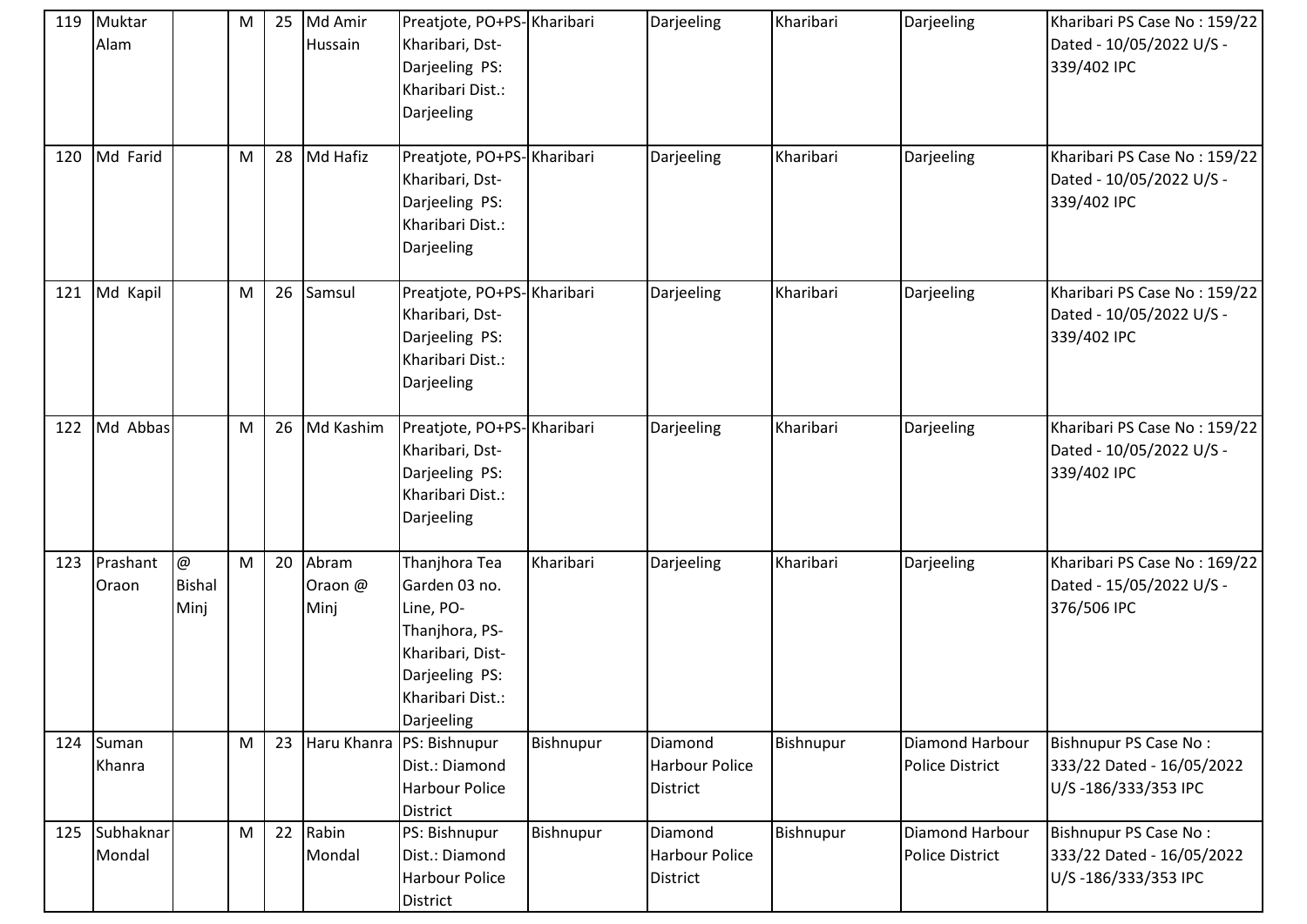| 126 | <b>Bubai</b><br>Battabayal | M | 21 | Satinath<br>Battabayal    | PS: Bishnupur<br>Dist.: Diamond<br><b>Harbour Police</b><br><b>District</b> | Bishnupur          | Diamond<br>Harbour Police<br><b>District</b>        | Bishnupur | <b>Diamond Harbour</b><br><b>Police District</b> | Bishnupur PS Case No:<br>333/22 Dated - 16/05/2022<br>U/S-186/333/353 IPC |
|-----|----------------------------|---|----|---------------------------|-----------------------------------------------------------------------------|--------------------|-----------------------------------------------------|-----------|--------------------------------------------------|---------------------------------------------------------------------------|
| 127 | Ananta<br>Khamaru          | M | 20 | Haru<br>Khamaru           | PS: Bishnupur<br>Dist.: Diamond<br><b>Harbour Police</b><br><b>District</b> | Bishnupur          | Diamond<br>Harbour Police<br><b>District</b>        | Bishnupur | Diamond Harbour<br><b>Police District</b>        | Bishnupur PS Case No:<br>333/22 Dated - 16/05/2022<br>U/S-186/333/353 IPC |
| 128 | Rakib<br>Dewan             | M | 18 | Mohabat<br>Dewan          | PS: Bishnupur<br>Dist.: Diamond<br><b>Harbour Police</b><br><b>District</b> | Bishnupur          | Diamond<br>Harbour Police<br><b>District</b>        | Bishnupur | Diamond Harbour<br><b>Police District</b>        | Bishnupur PS Case No:<br>332/22 Dated - 15/05/2022<br>U/S-379 IPC         |
| 129 | Sufiuddin<br><b>Sk</b>     | M | 22 | Lt. Panchu<br><b>Sk</b>   | PS: Bishnupur<br>Dist.: Diamond<br>Harbour Police<br><b>District</b>        | Bishnupur          | Diamond<br>Harbour Police<br><b>District</b>        | Bishnupur | Diamond Harbour<br><b>Police District</b>        | Bishnupur PS Case No:<br>332/22 Dated - 15/05/2022<br>U/S-379 IPC         |
| 130 | Pulak<br>Kayal             | M | 20 | <b>Ashok Kayal</b>        | PS: Bishnupur<br>Dist.: Diamond<br><b>Harbour Police</b><br><b>District</b> | Bishnupur          | Diamond<br>Harbour Police<br><b>District</b>        | Bishnupur | Diamond Harbour<br><b>Police District</b>        | Bishnupur PS Case No:<br>330/22 Dated - 15/05/2022<br>U/S-498A/306/34 IPC |
| 131 | Pratima<br>Kayal           | F | 38 | Ashok Kayal               | PS: Bishnupur<br>Dist.: Diamond<br><b>Harbour Police</b><br><b>District</b> | Bishnupur          | Diamond<br>Harbour Police<br><b>District</b>        | Bishnupur | Diamond Harbour<br><b>Police District</b>        | Bishnupur PS Case No:<br>330/22 Dated - 15/05/2022<br>U/S-498A/306/34 IPC |
| 132 | Pritam<br>Das              | M |    | Purna Das                 | PS: Baguiati Dist.: Baguiati<br>Bidhannagar<br>Police<br>Commissionerate    |                    | Bidhannagar<br>Police<br>Commissionerat             | Bishnupur | Diamond Harbour<br><b>Police District</b>        | Bishnupur PS Case No:<br>331/22 Dated - 15/05/2022<br>U/S-420/406 IPC     |
|     | 133 Aloke<br>Chatterjee    | M | 37 | Lt. Subrata<br>Chatterjee | PS: Diamond<br>harbour Dist.:<br>Diamond<br>Harbour Police<br>District      | Diamond<br>harbour | Diamond<br><b>Harbour Police</b><br><b>District</b> | Bishnupur | <b>Diamond Harbour</b><br><b>Police District</b> | Bishnupur PS Case No:<br>193/22 Dated - 31/03/2022<br>U/S-279/304A IPC    |
| 134 | Arman<br>Kayal             | M | 18 | Lt. Rafik<br>Kayal        | PS: Bishnupur<br>Dist.: Diamond<br><b>Harbour Police</b><br>District        | Bishnupur          | Diamond<br><b>Harbour Police</b><br><b>District</b> | Bishnupur | Diamond Harbour<br>Police District               | Bishnupur PS Case No:<br>289/22 Dated - 03/05/2022<br>U/S-379 IPC         |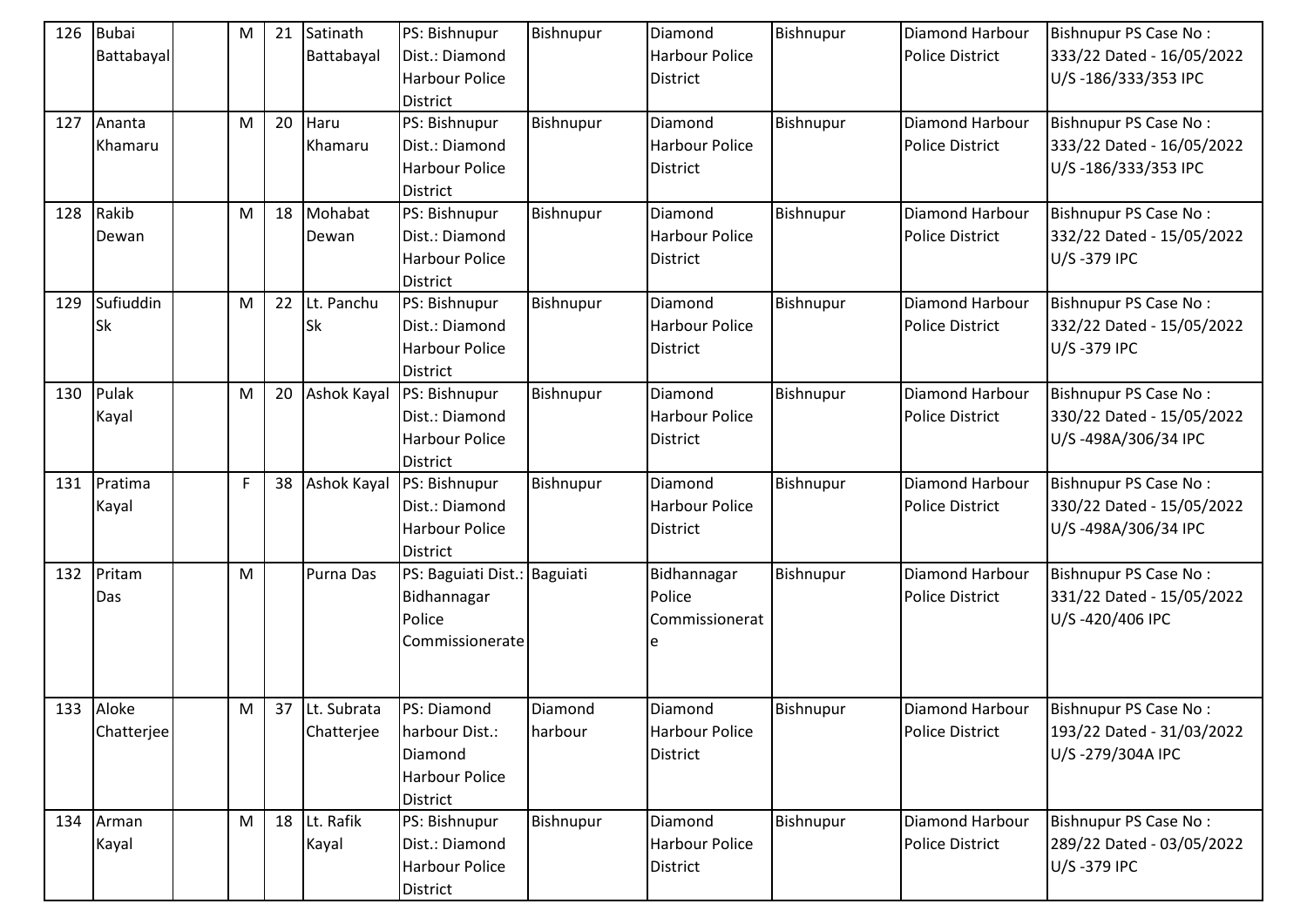| 135 Sk |               | $^\text{\textregistered}$ | ${\sf M}$ |    | Sk Rejaul     | Of 93/A M.            | Budgebudge | Diamond               | Budgebudge | Diamond Harbour        | Budgebudge PS Case No:       |
|--------|---------------|---------------------------|-----------|----|---------------|-----------------------|------------|-----------------------|------------|------------------------|------------------------------|
|        | Mijanur       | Putu                      |           |    |               | H.Khan                |            | Harbour Police        |            | <b>Police District</b> | 135/22 Dated - 15/05/2022    |
|        |               |                           |           |    |               | Road, Byanjanheri     |            | <b>District</b>       |            |                        | $U/S -$                      |
|        |               |                           |           |    |               | a, Ward No. 19,       |            |                       |            |                        | 341/323/325/354/307/506/3    |
|        |               |                           |           |    |               | PS-Budge              |            |                       |            |                        | 4 IPC                        |
|        |               |                           |           |    |               | Budge, Kol-           |            |                       |            |                        |                              |
|        |               |                           |           |    |               | 700137, Dist-         |            |                       |            |                        |                              |
|        |               |                           |           |    |               | South-24-             |            |                       |            |                        |                              |
|        |               |                           |           |    |               | Parganas PS:          |            |                       |            |                        |                              |
|        |               |                           |           |    |               | Budgebudge            |            |                       |            |                        |                              |
|        |               |                           |           |    |               | Dist.: Diamond        |            |                       |            |                        |                              |
|        |               |                           |           |    |               | <b>Harbour Police</b> |            |                       |            |                        |                              |
|        |               |                           |           |    |               | <b>District</b>       |            |                       |            |                        |                              |
| 136    | Basirul       |                           | M         | 24 | Nayabali      | PS: Diamond           | Diamond    | Diamond               | Falta      | Diamond Harbour        | Falta PS Case No: 112/22     |
|        | Jamadar       |                           |           |    | Jamadar       | harbour Dist.:        | harbour    | Harbour Police        |            | <b>Police District</b> | Dated - 13/05/2022 U/S -     |
|        |               |                           |           |    |               | Diamond               |            | <b>District</b>       |            |                        | 379/411 IPC                  |
|        |               |                           |           |    |               | <b>Harbour Police</b> |            |                       |            |                        |                              |
|        |               |                           |           |    |               | <b>District</b>       |            |                       |            |                        |                              |
| 137    | Arup          |                           | M         | 27 | Bhimchandr    | PS: Falta Dist.:      | Falta      | Diamond               | Falta      | Diamond Harbour        | Falta PS Case No: 116/22 U/S |
|        | Sardar        |                           |           |    | a Sardar      | Diamond               |            | <b>Harbour Police</b> |            | <b>Police District</b> |                              |
|        |               |                           |           |    |               | <b>Harbour Police</b> |            | <b>District</b>       |            |                        |                              |
|        |               |                           |           |    |               | <b>District</b>       |            |                       |            |                        |                              |
| 138    | Gopal         |                           | M         | 38 | $S/O$ Lt      | Rabindranagar         | Maheshtala | Diamond               | Maheshtala | Diamond Harbour        | Maheshtala PS Case No:       |
|        | Ghosh         |                           |           |    | Manoranjan    | Saparaipur            |            | <b>Harbour Police</b> |            | <b>Police District</b> | 233/22 Dated - 15/05/2022    |
|        |               |                           |           |    | Ghosh         | Mollargate, PS-       |            | <b>District</b>       |            |                        | U/S-420/406/468/471/34       |
|        |               |                           |           |    |               | maheshtala, Dist-     |            |                       |            |                        | <b>IPC</b>                   |
|        |               |                           |           |    |               | Soouth 24             |            |                       |            |                        |                              |
|        |               |                           |           |    |               | Parganas PS:          |            |                       |            |                        |                              |
|        |               |                           |           |    |               | Maheshtala Dist.:     |            |                       |            |                        |                              |
|        |               |                           |           |    |               | Diamond               |            |                       |            |                        |                              |
|        |               |                           |           |    |               | Harbour Police        |            |                       |            |                        |                              |
|        |               |                           |           |    |               | <b>District</b>       |            |                       |            |                        |                              |
|        | 139 Kartik    |                           | M         | 62 | Barada        | <b>DHANPOTHA PS:</b>  | Mograhat   | Diamond               | Mograhat   | Diamond Harbour        | Mograhat PS Case No:         |
|        | <b>Bodhak</b> |                           |           |    | <b>Bodhak</b> | Mograhat Dist.:       |            | Harbour Police        |            | <b>Police District</b> | 194/22 Dated - 16/05/2022    |
|        |               |                           |           |    |               | Diamond               |            | District              |            |                        | U/S-341/326/307/506/34       |
|        |               |                           |           |    |               | Harbour Police        |            |                       |            |                        | <b>IPC</b>                   |
|        |               |                           |           |    |               | District              |            |                       |            |                        |                              |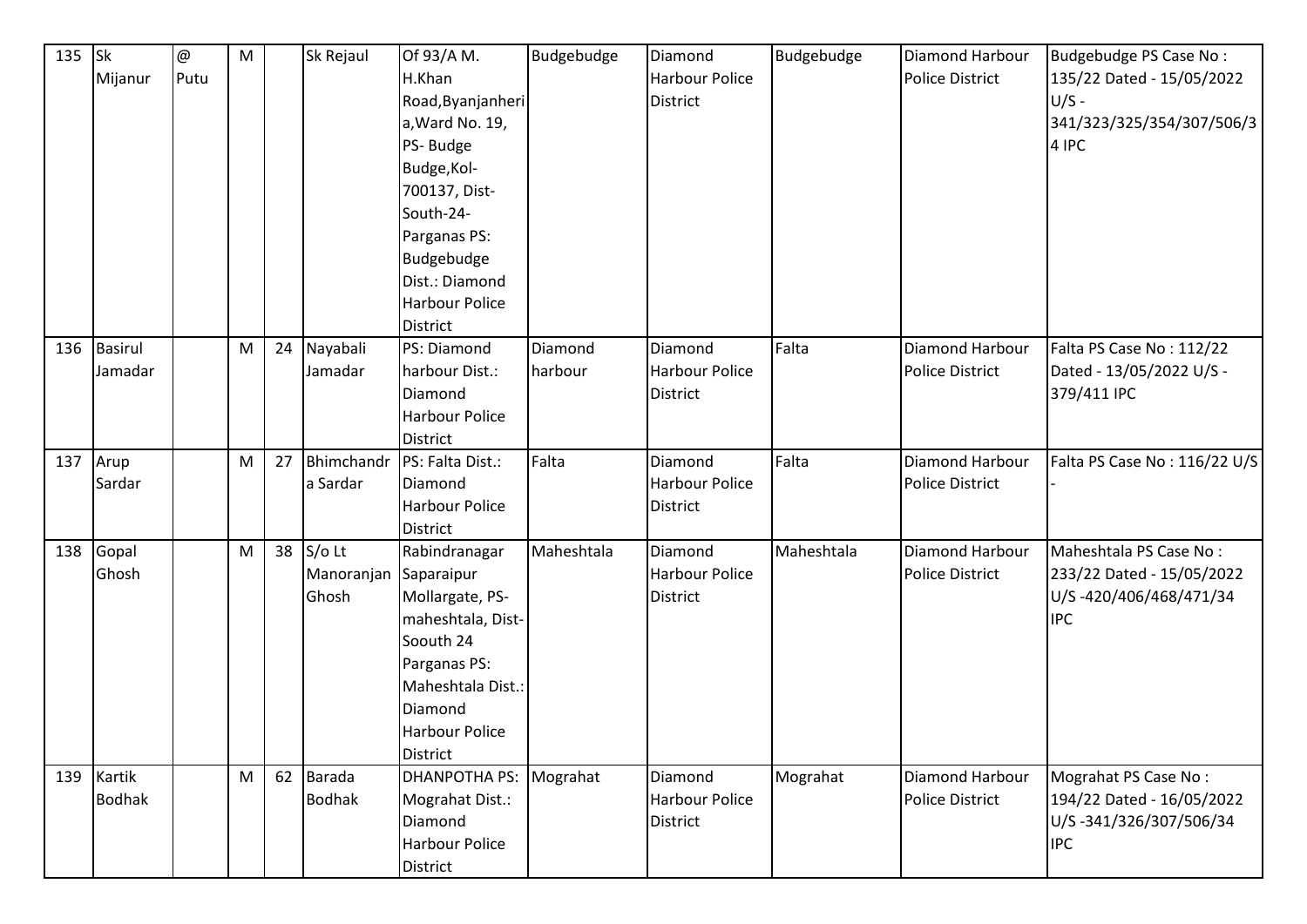| 140<br>141 | Chiranjit<br><b>Badhak</b><br>Sahil<br>Manna | M<br>M | 26 | Kartik<br><b>Badhak</b><br>Tarapada<br>Manna | <b>DHANPOTHA PS:</b><br>Mograhat Dist.:<br>Diamond<br><b>Harbour Police</b><br><b>District</b><br>PS: Sonarpur<br>Dist.: Baruipur<br><b>Police District</b> | Mograhat<br>Sonarpur | Diamond<br>Harbour Police<br><b>District</b><br><b>Baruipur Police</b><br><b>District</b> | Mograhat<br>Usthi | Diamond Harbour<br><b>Police District</b><br>Diamond Harbour<br><b>Police District</b> | Mograhat PS Case No:<br>194/22 Dated - 16/05/2022<br>U/S-341/326/307/506/34<br><b>IPC</b><br>Usthi PS Case No: 221/22<br>Dated - 16/05/2022 U/S -<br>498A/325 IPC |
|------------|----------------------------------------------|--------|----|----------------------------------------------|-------------------------------------------------------------------------------------------------------------------------------------------------------------|----------------------|-------------------------------------------------------------------------------------------|-------------------|----------------------------------------------------------------------------------------|-------------------------------------------------------------------------------------------------------------------------------------------------------------------|
| 142        | Jishu Das                                    | M      |    | <b>Kartick Das</b>                           | Kataboni W/N-<br>PS-<br>08<br>Arambagh Dist-<br><b>Hooghly PS:</b><br>Arambagh Dist.:<br><b>Hooghly Rural</b>                                               | Arambagh             | <b>Hooghly Rural</b>                                                                      | Arambagh          | <b>Hooghly Rural</b>                                                                   | Arambagh PS Case No:<br>135/22 Dated - 16/05/2022<br>U/S-379 IPC                                                                                                  |
|            | 143 Partha<br>Ghosh                          | M      | 32 | Sushanta                                     | Raghunathpur,<br>Somra, PS.<br>Balagarh,<br><b>Hooghly PS:</b><br><b>Balagarh Dist.:</b><br><b>Hooghly Rural</b>                                            | Balagarh             | <b>Hooghly Rural</b>                                                                      | Balagarh          | <b>Hooghly Rural</b>                                                                   | Balagarh PS Warrant No =<br>132                                                                                                                                   |
| 144        | Sailen<br>Malik                              |        |    | Lt. Gobinda<br>Malik                         | PS: Singur Dist.:<br><b>Hooghly Rural</b>                                                                                                                   | Singur               | <b>Hooghly Rural</b>                                                                      | Singur            | <b>Hooghly Rural</b>                                                                   | Singur PS Case No: 195/22<br>Dated - 16/05/2022 U/S -46<br>Bengal Excise Act,<br>$(A)$ $(c)$<br>1909                                                              |
|            | 145 Ranajit<br>Majhi                         |        |    | Kalipada<br>Majhi                            | PS: Singur Dist.:<br><b>Hooghly Rural</b>                                                                                                                   | Singur               | <b>Hooghly Rural</b>                                                                      | Singur            | <b>Hooghly Rural</b>                                                                   | Singur PS Case No: 194/22<br>Dated - 16/05/2022 U/S -<br>379/411 IPC & 21(i) Mines<br>and Minerals (Regulation and<br>Development) Act (1957)Â                    |
| 146        | Madan<br>Ghosh                               |        |    | Lt. Bistu<br>Ghosh                           | PS: Singur Dist.:<br><b>Hooghly Rural</b>                                                                                                                   | Singur               | <b>Hooghly Rural</b>                                                                      | Singur            | <b>Hooghly Rural</b>                                                                   | Singur PS Case No: 194/22<br>Dated - 16/05/2022 U/S -<br>379/411 IPC & 21(i) Mines<br>and Minerals (Regulation and<br>Development) Act (1957)Â                    |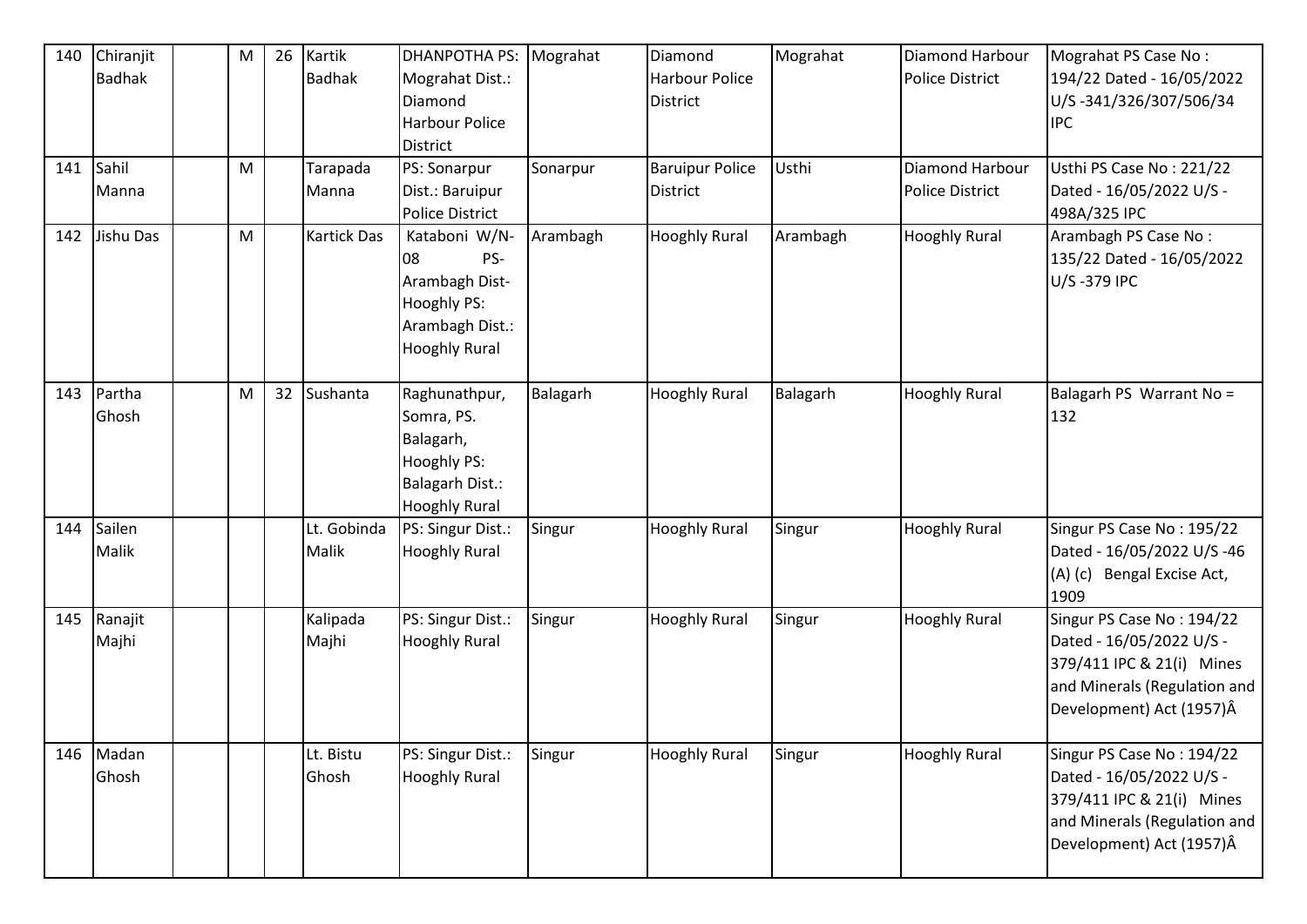| 147 | Chiranjit<br>Kalketu      |      | M | 25 Jitu Kalketu      | Vill-Halud Kanali,<br>PO+PS- Mihijam,<br>Dist-Jamtara,<br>Jharkhand-<br>815354.                                                                                                    |                | <b>Basirhat</b>                              | Asansole g.r.p.s. | Howrah G.R.P. | Asansole g.r.p.s. PS Case No:<br>21/22 Dated - 16/05/2022<br>U/S-399/402 IPC  |
|-----|---------------------------|------|---|----------------------|------------------------------------------------------------------------------------------------------------------------------------------------------------------------------------|----------------|----------------------------------------------|-------------------|---------------|-------------------------------------------------------------------------------|
| 148 | Bholu<br>Kumar<br>Bhuniya |      | M | 19 Bijay<br>Bhuniya  | Railpar OK Road<br>Hazinagar near<br>Auto Stand, PS-<br>Asansol North,<br>Dist-Paschim<br>Bardhaman, PS:<br>Asansole north<br>Dist.: Asansol<br>Durgapur Police<br>Commissionerate | Asansole north | Asansol<br>Durgapur Police<br>Commissionerat | Asansole g.r.p.s. | Howrah G.R.P. | Asansole g.r.p.s. PS Case No :<br>21/22 Dated - 16/05/2022<br>U/S-399/402 IPC |
| 149 | Md Sajjad Barka           | Raja | M | 32 Md. Firoj         | Railpar Maku<br>Mohalla, PS-<br>Asansol North,<br>Dist-Paschim<br>Bardhaman PS:<br>Asansole north<br>Dist.: Asansol<br>Durgapur Police<br>Commissionerate                          | Asansole north | Asansol<br>Durgapur Police<br>Commissionerat | Asansole g.r.p.s. | Howrah G.R.P. | Asansole g.r.p.s. PS Case No:<br>21/22 Dated - 16/05/2022<br>U/S-399/402 IPC  |
| 150 | Riaz<br>Answari           |      | M | 41 Ismail<br>Answari | Vill- Makdampur,<br>PS- Balidih, Dist-<br>Bokaro Steel City,<br>Jharkhand                                                                                                          |                | <b>Basirhat</b>                              | Asansole g.r.p.s. | Howrah G.R.P. | Asansole g.r.p.s. PS Case No :<br>21/22 Dated - 16/05/2022<br>U/S-399/402 IPC |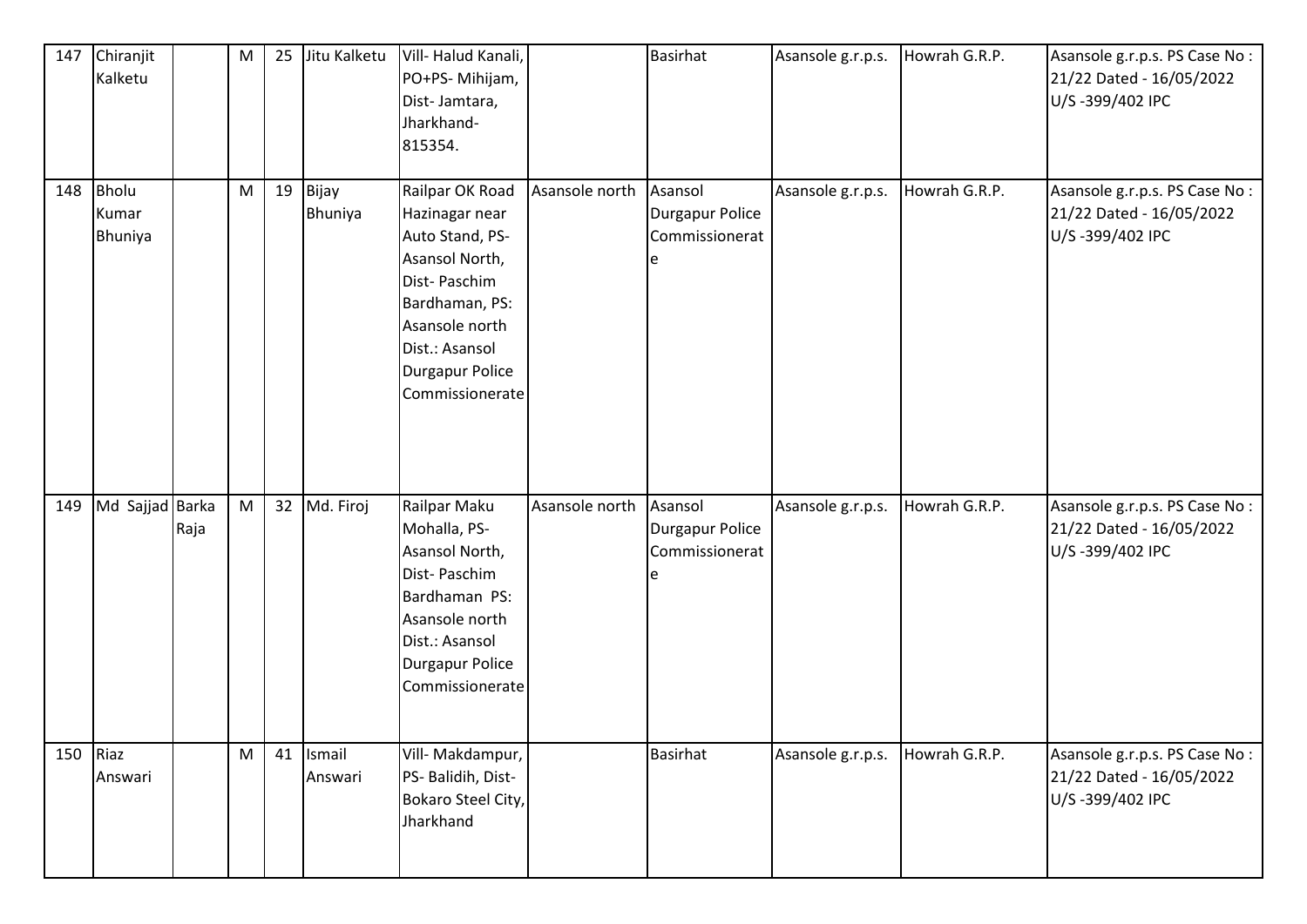| 151 | Hari Hazra           | M |    | 31 Rabindranat KaruliyaP.O-<br>h Hazra | Kaithan PS:<br>Katwa Dist.:<br>Purba Burdwan                                                                                                                                           | Katwa                   | Purba Burdwan                          | Bandel g.r.p.s.         | Howrah G.R.P.                           | Bandel g.r.p.s. PS Case No:<br>07/22 Dated - 05/04/2022<br>U/S-399/402 IPC                                                                                                     |
|-----|----------------------|---|----|----------------------------------------|----------------------------------------------------------------------------------------------------------------------------------------------------------------------------------------|-------------------------|----------------------------------------|-------------------------|-----------------------------------------|--------------------------------------------------------------------------------------------------------------------------------------------------------------------------------|
|     | 152 Sanjoy<br>Sarkar | M |    | 45 S/o-Lt.<br>Narugopal<br>Sarkar      | of Chinsurah<br>Rabindranagar<br>Paschimpara, P.O-<br>Rabindranagar,<br>P.S- Chinsurah,<br>Dist-Hooghly<br>Chinsurah<br>Hooghly PS:<br>Sheoraphuli<br>g.r.p.s. Dist.:<br>Howrah G.R.P. | Sheoraphuli<br>g.r.p.s. | Howrah G.R.P.                          | Sheoraphuli<br>g.r.p.s. | Howrah G.R.P.                           | Sheoraphuli g.r.p.s. PS Case<br>No: 05/22 Dated -<br>01/04/2022 U/S-399/402 IPC                                                                                                |
| 153 | Babai<br>Mollah      | M |    | 18 Motiar<br>Mollah                    | Kanyamoni PS:<br>Sankrail Dist.:<br><b>Howrah Police</b><br>Commissionerate                                                                                                            | Sankrail                | <b>Howrah Police</b><br>Commissionerat | Sankrail                | <b>Howrah Police</b><br>Commissionerate | Sankrail PS Case No: 516/22<br>Dated - 15/05/2022 U/S -<br>448/323/376(2)(g)/511/506/<br>34 IPC & 8/12 The Protection<br>of children from sexual<br>offences Act, 2012 (POCSO) |
| 154 | Md<br>Mansur<br>Ali  | M | 20 | Md. Rajjab<br>Ali                      | PS: Shibpur Dist.: Shibpur<br><b>Howrah Police</b><br>Commissionerate                                                                                                                  |                         | Howrah Police<br>Commissionerat        | Shibpur                 | <b>Howrah Police</b><br>Commissionerate | Shibpur PS Case No: 148/22<br>Dated - 16/05/2022 U/S -379<br><b>IPC</b>                                                                                                        |
| 155 | Anisur<br>Rahaman    | M | 42 | Lt. Sk Gaffar                          | Khadinan Uttar<br>Sk Para, PS-<br>Bagnan, Dist-<br>Howrah PS:<br>Bagnan Dist.:<br><b>Howrah Rural</b>                                                                                  | Bagnan                  | <b>Howrah Rural</b>                    | <b>Bagnan</b>           | <b>Howrah Rural</b>                     | Bagnan PS Case No: 172/22<br>Dated - 06/04/2022 U/S -<br>365/34 IPC                                                                                                            |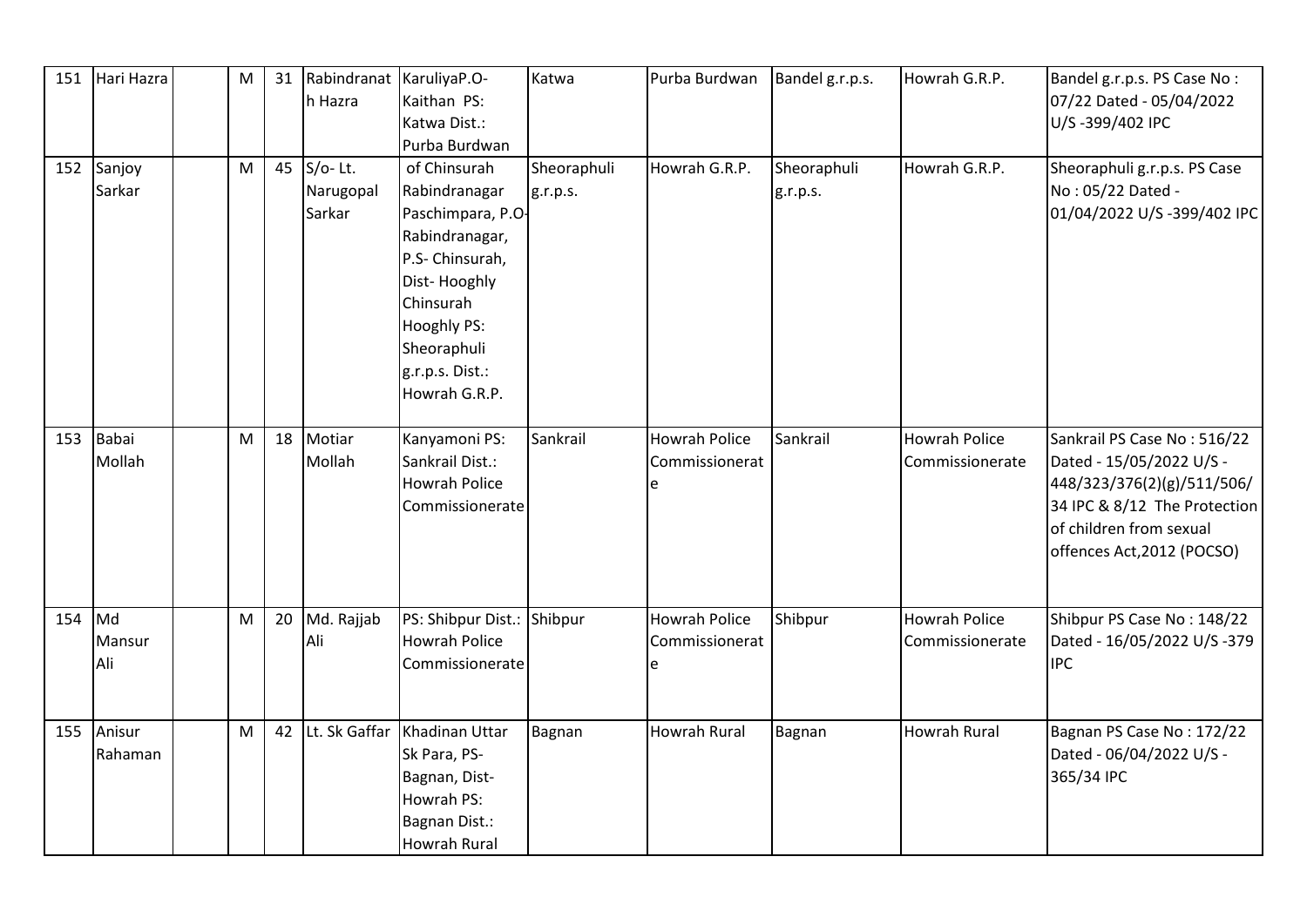| 156 | Julfikar<br>Ali |       | M | 55 | Tamaluddin<br>Ali     | North mill<br>"B†block,<br>Radhanagar,<br>Bauria, Howrah.<br>PS: Bauria Dist.:<br>Howrah Rural                            | <b>Bauria</b> | Howrah Rural                              | <b>Bauria</b> | <b>Howrah Rural</b>                       | Bauria PS Case No: 73/22<br>Dated - 16/05/2022 U/S -<br>406/417/376/506/34 IPC             |
|-----|-----------------|-------|---|----|-----------------------|---------------------------------------------------------------------------------------------------------------------------|---------------|-------------------------------------------|---------------|-------------------------------------------|--------------------------------------------------------------------------------------------|
| 157 | Sanjar<br>Alam  |       | M |    | Najrul Islam          | Paschim<br>Malkadanga, PS-<br><b>Islampur PS:</b><br>Islampore Dist.:<br><b>Islampur Police</b><br><b>District</b>        | Islampore     | <b>Islampur Police</b><br>District        | Islampore     | <b>Islampur Police</b><br>District        | Islampore PS Case No:<br>343/22 Dated - 13/05/2022<br>U/S-279/304A IPC                     |
| 158 | Rakir           | Rakib | M |    | Pasir @<br>Pasiruddin | Singnath, PO-<br>Matikunda, PS-<br><b>Islampur PS:</b><br>Islampore Dist.:<br><b>Islampur Police</b><br><b>District</b>   | Islampore     | <b>Islampur Police</b><br><b>District</b> | Islampore     | <b>Islampur Police</b><br><b>District</b> | Islampore PS Case No:<br>347/22 Dated - 14/05/2022<br>U/S-448/324/325/307/34<br><b>IPC</b> |
| 159 | Raju<br>Lohar   |       | M |    | Lt Somra<br>Lohar     | Ambari TG Nich<br>Line PS Banarhat<br>District Jalpaiguri<br>PS: Banarhat<br>Dist.: Jalpaiguri                            | Banarhat      | Jalpaiguri                                | Banarhat      | Jalpaiguri                                | Banarhat PS Case No: 158/22<br>Dated - 16/05/2022 U/S -158<br><b>IPC</b>                   |
| 160 | Swapan<br>Roy   |       | M |    | Lt Jyotish<br>Roy     | Gairkata 2 no<br>bridge near<br>Madhubani Prak<br>PS Banarhat<br>District Jalpaiguri<br>PS: Banarhat<br>Dist.: Jalpaiguri | Banarhat      | Jalpaiguri                                | Banarhat      | Jalpaiguri                                | Banarhat PS Case No: 158/22<br>Dated - 16/05/2022 U/S -158<br><b>IPC</b>                   |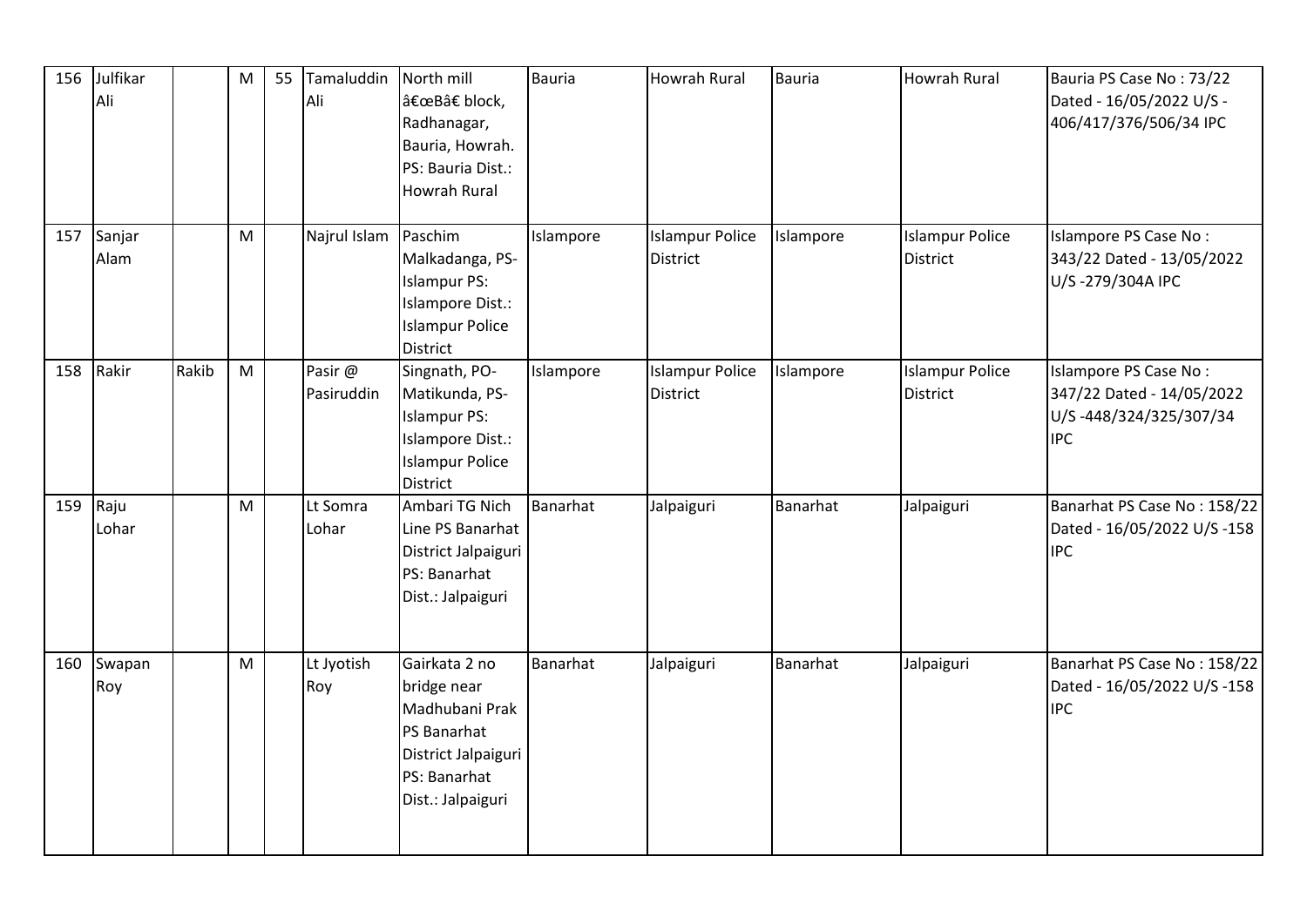| 161 | Haripada<br>Roy |                    | M |    | 26 Nipendra<br>Nath Roy     | Paschim Barogila, Moynaguri<br>Amguri, PS<br>Maynaguri, Dist.<br>Jalpaiguri PS:<br>Moynaguri Dist.:<br>Jalpaiguri                                 |            | Jalpaiguri                         | Moynaguri  | Jalpaiguri                         | Moynaguri PS Case No:<br>180/22 Dated - 16/05/2022<br>U/S-450/376(1) IPC                                                                       |
|-----|-----------------|--------------------|---|----|-----------------------------|---------------------------------------------------------------------------------------------------------------------------------------------------|------------|------------------------------------|------------|------------------------------------|------------------------------------------------------------------------------------------------------------------------------------------------|
| 162 | Sarfaraz<br>Sk  | Akash<br><b>Sk</b> | M | 20 | Hakim Sk                    | Ghoraipara PS:<br>Farakka Dist.:<br>Jangipur Police<br><b>District</b>                                                                            | Farakka    | Jangipur Police<br><b>District</b> | Farakka    | Jangipur Police<br><b>District</b> | Farakka PS Case No: 152/22<br>Dated - 16/05/2022 U/S -376<br>IPC & 4/6 The Protection of<br>children from sexual offences<br>Act, 2012 (POCSO) |
| 163 | Mukesh<br>Kumar | Sannu<br>Charan    | M |    | 16 Mainpal                  | Sherpur PS:<br>Farakka Dist.:<br>Jangipur Police<br><b>District</b>                                                                               | Farakka    | Jangipur Police<br><b>District</b> | Farakka    | Jangipur Police<br><b>District</b> | Farakka PS Case No: 130/22<br>Dated - 04/05/2022 U/S -<br>363/365 IPC                                                                          |
| 164 | Abul<br>Kasem   | Abdul<br>Kasem     | M |    | Tala Sk@<br>Alauddin Sk     | Of village<br>Dihibaroj<br>Tiktikipara, PS -<br>Sagardighi, Dist.<br>– Murshidabad<br>PS: Sagardighi<br>Dist.: Jangipur<br><b>Police District</b> | Sagardighi | Jangipur Police<br><b>District</b> | Sagardighi | Jangipur Police<br>District        | Sagardighi PS Case No:<br>204/22 Dated - 16/05/2022<br>U/S-448/326/307/506/34<br><b>IPC</b>                                                    |
| 165 | Ahedul Sk       |                    | M |    | 45 Tala Sk @<br>Alauddin Sk | Of village<br>Dihibaroj<br>Tiktikipara, PS -<br>Sagardighi, Dist.<br>– Murshidabad<br>PS: Sagardighi<br>Dist.: Jangipur<br><b>Police District</b> | Sagardighi | Jangipur Police<br><b>District</b> | Sagardighi | Jangipur Police<br><b>District</b> | Sagardighi PS Case No:<br>204/22 Dated - 16/05/2022<br>U/S-448/326/307/506/34<br><b>IPC</b>                                                    |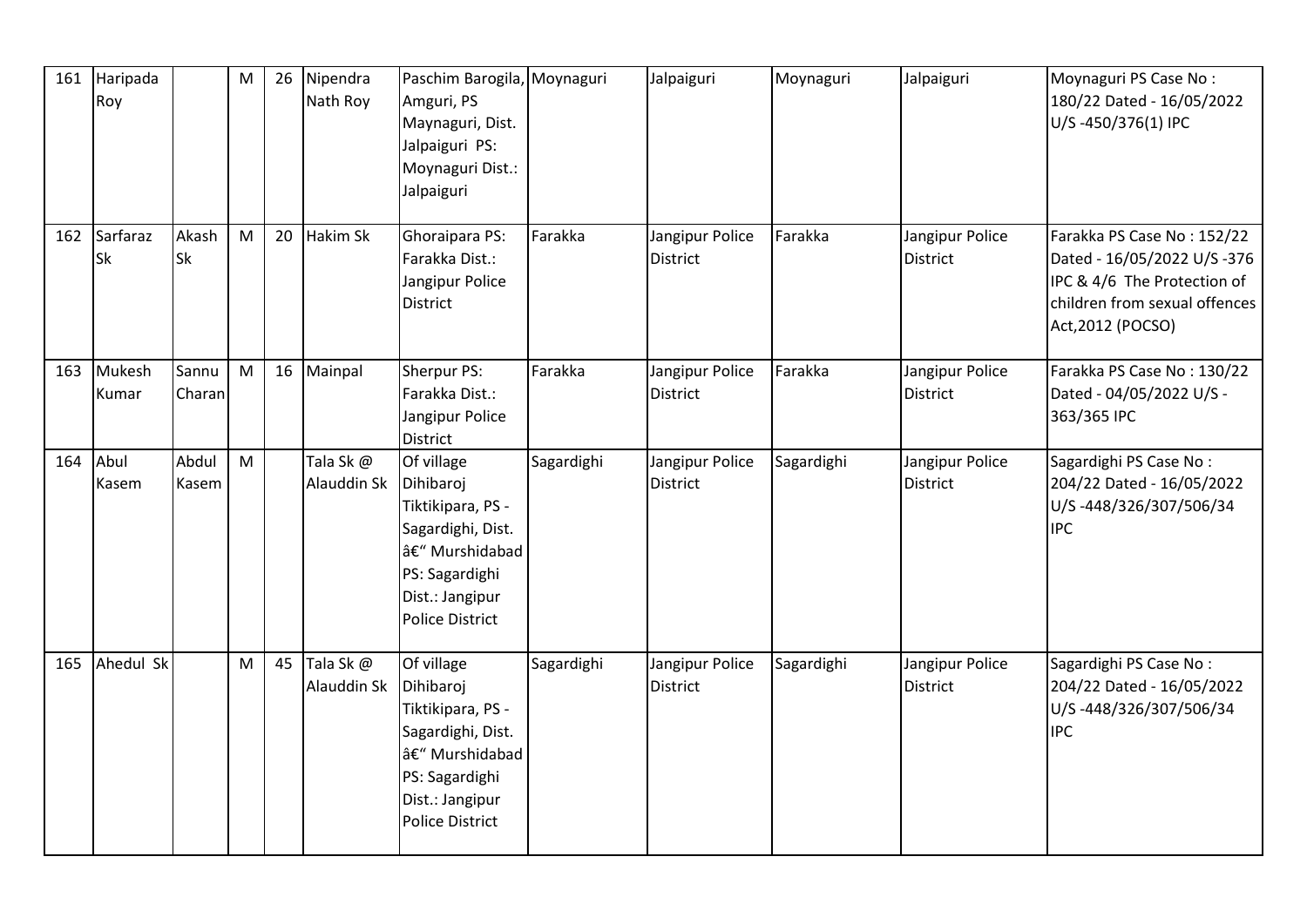| 166 | Ranjit Das         |                                  | M | 33 | Dinobandhu<br>@ Dinu Das | of Balia<br>Dangpara, PS -<br>Sagardighi, Dist.<br>– Murshidabad<br>PS: Sagardighi<br>Dist.: Jangipur<br><b>Police District</b> | Sagardighi | Jangipur Police<br><b>District</b>     | Sagardighi | Jangipur Police<br>District             | Sagardighi PS Case No:<br>202/22 Dated - 15/05/2022<br>U/S-341/325/326/307/34<br><b>IPC</b>                                                                                    |
|-----|--------------------|----------------------------------|---|----|--------------------------|---------------------------------------------------------------------------------------------------------------------------------|------------|----------------------------------------|------------|-----------------------------------------|--------------------------------------------------------------------------------------------------------------------------------------------------------------------------------|
| 167 | Rahul Das          |                                  |   | 20 | Jiban Das                | Rasunpur PS: Suti Suti<br>Dist.: Jangipur<br><b>Police District</b>                                                             |            | Jangipur Police<br><b>District</b>     | Suti       | Jangipur Police<br><b>District</b>      | Suti PS Case No: 274/22<br>Dated - 15/05/2022 U/S -306<br><b>IPC</b>                                                                                                           |
| 168 | Huma<br>Mahaldar   | $\omega$<br>Humay<br>an<br>Kabir |   |    | 53 Faijul                | Daripur PS: Suti<br>Mahaldar @ Dist.: Jangipur<br>Faijuddin Ma Police District                                                  | Suti       | Jangipur Police<br><b>District</b>     | Suti       | Jangipur Police<br>District             | Suti PS Case No: 249/22<br>Dated - 06/05/2022 U/S -<br>448/325/326/427/34 IPC                                                                                                  |
| 169 | Babai<br>Mollah    |                                  | M | 18 | Motiar<br>Mollah         | Kanyamoni PS:<br>Sankrail Dist.:<br><b>Howrah Police</b><br>Commissionerate                                                     | Sankrail   | <b>Howrah Police</b><br>Commissionerat | Sankrail   | <b>Howrah Police</b><br>Commissionerate | Sankrail PS Case No: 516/22<br>Dated - 15/05/2022 U/S -<br>448/323/376(2)(g)/511/506/<br>34 IPC & 8/12 The Protection<br>of children from sexual<br>offences Act, 2012 (POCSO) |
| 170 | Rajesh Sk          |                                  | M |    |                          | S/o Pacha Sk Majhidaha, PS<br>Chapra, Nadia PS:<br>Chapra Dist.:<br>Krishnanagar<br><b>Police District</b>                      | Chapra     | Krishnanagar<br><b>Police District</b> | Chapra     | Krishnanagar Police<br><b>District</b>  | Chapra PS Case No: 254/22<br>Dated - 05/05/2022 U/S -<br>399/402 IPC                                                                                                           |
|     | 171 Pratap<br>Shil |                                  | M |    |                          | 38 Prasanta Shil Rukunpur PS:<br>Hogalberia Dist.:<br>Krishnanagar<br><b>Police District</b>                                    | Hogalberia | Krishnanagar<br><b>Police District</b> | Hogalberia | District                                | Krishnanagar Police Hogalberia PS Case No:<br>168/22 Dated - 16/05/2022<br>U/S-447/325/307 IPC                                                                                 |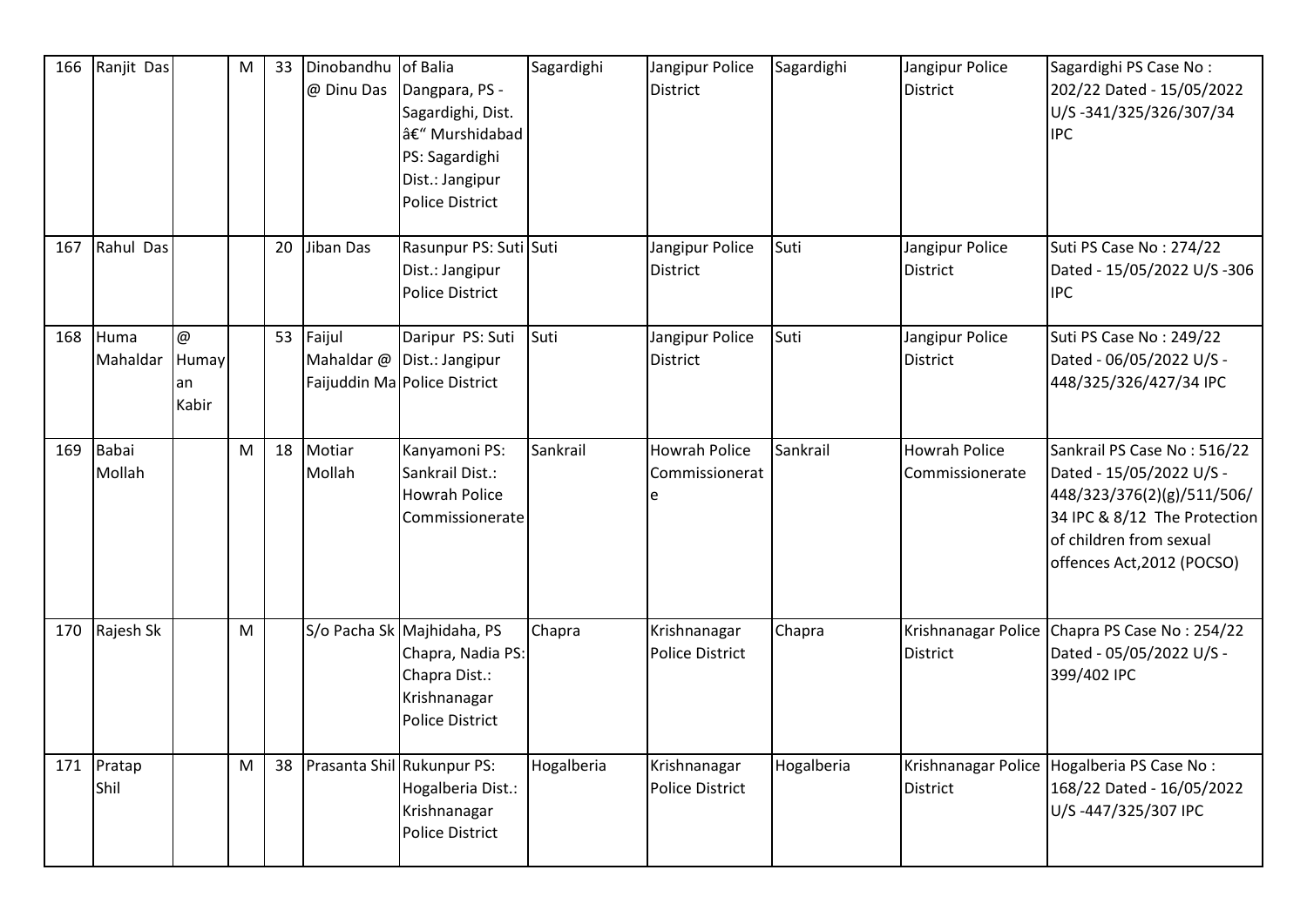| 172 | Mansur<br>Khadim  |       | M                                                                                     | 45 | Jibrail<br>Khadim  | Debagram<br>Netajinagar Govt.<br>College Para PS:<br>Kaligunj Dist.:<br>Krishnanagar<br><b>Police District</b>                 | Kaligunj     | Krishnanagar<br><b>Police District</b> | Kaligunj     | <b>District</b>                        | Krishnanagar Police   Kaligunj PS Case No: 230/22<br>Dated - 16/04/2022 U/S -<br>498A/354/509/34 IPC                     |
|-----|-------------------|-------|---------------------------------------------------------------------------------------|----|--------------------|--------------------------------------------------------------------------------------------------------------------------------|--------------|----------------------------------------|--------------|----------------------------------------|--------------------------------------------------------------------------------------------------------------------------|
| 173 | Naina<br>Durlav   |       | M                                                                                     | 18 | Joy Durlav         | Anjanapara,<br>Shaktinagar,<br>Battala PS:<br>Krishnanagar<br>Dist.:<br>Krishnanagar<br><b>Police District</b>                 | Krishnanagar | Krishnanagar<br>Police District        | Krishnanagar | District                               | Krishnanagar Police   Krishnanagar PS Case No:<br>333/22 Dated - 04/04/2022<br>U/S-399/402 IPC & 25/27<br>Arms Act, 1959 |
| 174 | Prosenjit<br>Paul | Bappa | $\mathsf{M}% _{T}=\mathsf{M}_{T}\!\left( a,b\right) ,\ \mathsf{M}_{T}=\mathsf{M}_{T}$ | 37 | Lt Gobinda<br>Paul | Gate road,<br>Hemanta Sarak<br>Lane PS:<br>Krishnanagar<br>Dist.:<br>Krishnanagar<br><b>Police District</b>                    | Krishnanagar | Krishnanagar<br><b>Police District</b> | Krishnanagar | <b>District</b>                        | Krishnanagar Police   Krishnanagar PS Case No:<br>333/22 Dated - 04/04/2022<br>U/S-399/402 IPC & 25/27<br>Arms Act, 1959 |
| 175 | Amit Das          |       | M                                                                                     | 21 |                    | Apurbha Das Bamunpukur,<br>Kajipara, PS<br>Nabadwip, Nadia<br>PS: Nabadwip<br>Dist.:<br>Krishnanagar<br><b>Police District</b> | Nabadwip     | Krishnanagar<br><b>Police District</b> | Nabadwip     | Krishnanagar Police<br><b>District</b> | Nabadwip PS Case No:<br>192/22 Dated - 13/05/2022<br>U/S-399/402 IPC                                                     |
| 176 | Dipak Das         |       | M                                                                                     |    | Lt. Rabi Das       | Bamunpukur,<br>Kajipara, PS<br>Nabadwip, Nadia<br>PS: Nabadwip<br>Dist.:<br>Krishnanagar<br><b>Police District</b>             | Nabadwip     | Krishnanagar<br>Police District        | Nabadwip     | District                               | Krishnanagar Police Nabadwip PS Case No:<br>192/22 Dated - 13/05/2022<br>U/S-399/402 IPC                                 |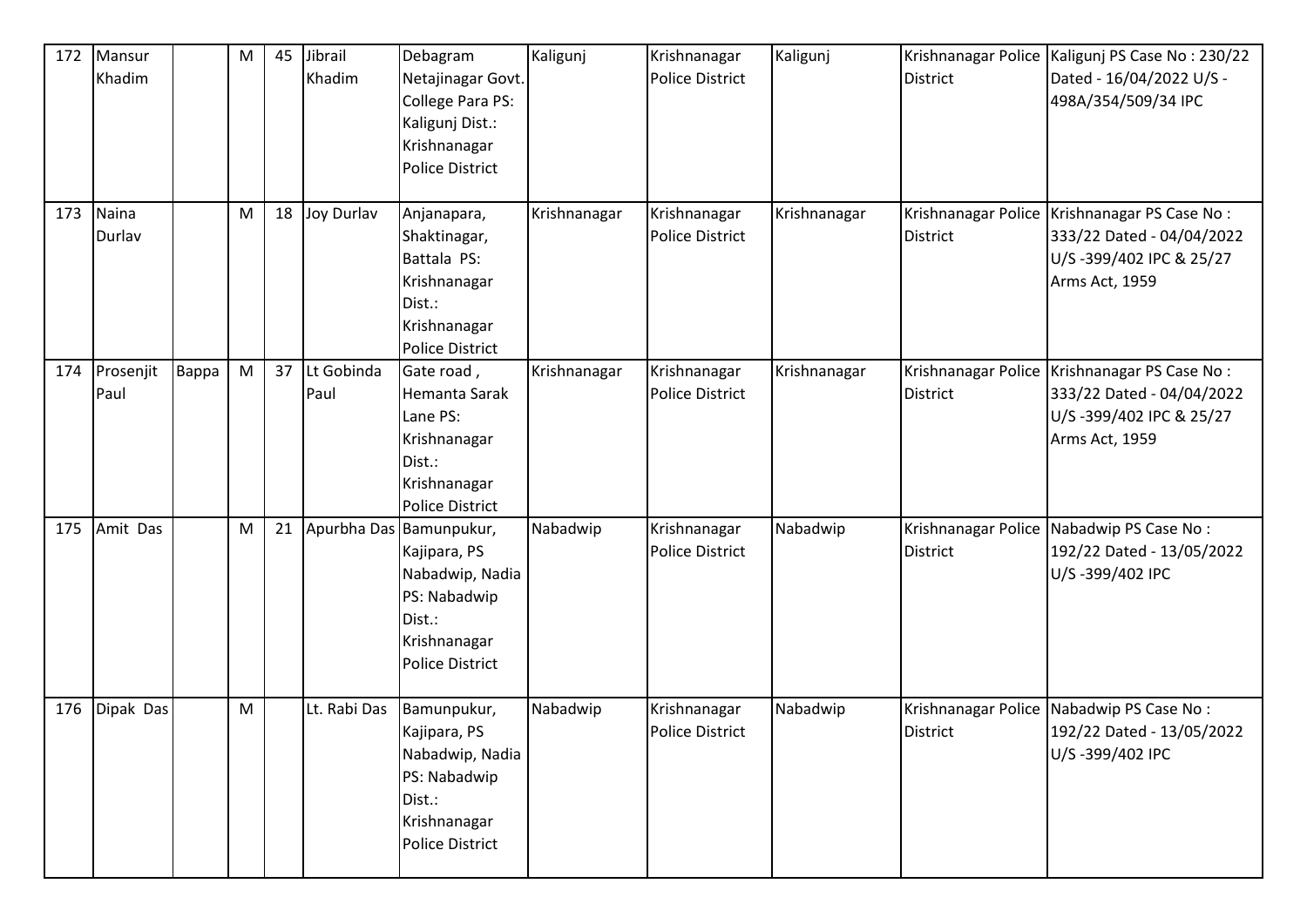| 177 | Juyel Sk         | M | 20 | Laltu Sk               | Bamunpukur,<br>Viter Math Para,<br>PS Nabadwip,<br>Nadia PS:<br>Nabadwip Dist.:<br>Krishnanagar<br><b>Police District</b> | Nabadwip    | Krishnanagar<br><b>Police District</b>    | Nabadwip    | <b>District</b> | Krishnanagar Police Nabadwip PS Case No:<br>192/22 Dated - 13/05/2022<br>U/S-399/402 IPC                           |
|-----|------------------|---|----|------------------------|---------------------------------------------------------------------------------------------------------------------------|-------------|-------------------------------------------|-------------|-----------------|--------------------------------------------------------------------------------------------------------------------|
| 178 | Tapan<br>Garai   | M | 30 | Lt. Tetul Ch.<br>Garai | Bamunpukur<br>Bazar, PS<br>Nabadwip, Nadia<br>PS: Nabadwip<br>Dist.:<br>Krishnanagar<br><b>Police District</b>            | Nabadwip    | Krishnanagar<br><b>Police District</b>    | Nabadwip    | <b>District</b> | Krishnanagar Police Nabadwip PS Case No:<br>192/22 Dated - 13/05/2022<br>U/S-399/402 IPC                           |
| 179 | Dipen Rai        | M | 32 | Rai                    | Palashpara PS<br>Dalkhola Dist-<br><b>Uttar Dinajpur</b><br>PS: Dalkhola<br>Dist.: Islampur<br><b>Police District</b>     | Dalkhola    | <b>Islampur Police</b><br><b>District</b> | Nakashipara | <b>District</b> | Krishnanagar Police Nakashipara PS Case No:<br>367/22 Dated - 14/05/2022<br>U/S-363/365/34 IPC                     |
| 180 | Sona<br>Ghosh    | F | 65 | Gopinath<br>Ghosh      | Dharmada<br>Ghoshpara PS<br>Nakashipara,<br>Nadia PS:<br>Nakashipara<br>Dist.:<br>Krishnanagar<br><b>Police District</b>  | Nakashipara | Krishnanagar<br><b>Police District</b>    | Nakashipara | <b>District</b> | Krishnanagar Police Nakashipara PS Case No:<br>333/22 Dated - 03/05/2022<br>U/S-498A/306/34 IPC                    |
| 181 | Murshida<br>Bibi | F | 28 | Salim Sk               | Gopinathpur<br>Paschimpara, PS-<br>Palashipara,<br>Nadia PS:<br>Palashipara Dist.:<br>Krishnanagar<br>Police District     | Palashipara | Krishnanagar<br>Police District           | Palashipara | <b>District</b> | Krishnanagar Police   Palashipara PS Case No:<br>139/22 Dated - 13/04/2022<br>U/S-406/420/467/468/34<br><b>IPC</b> |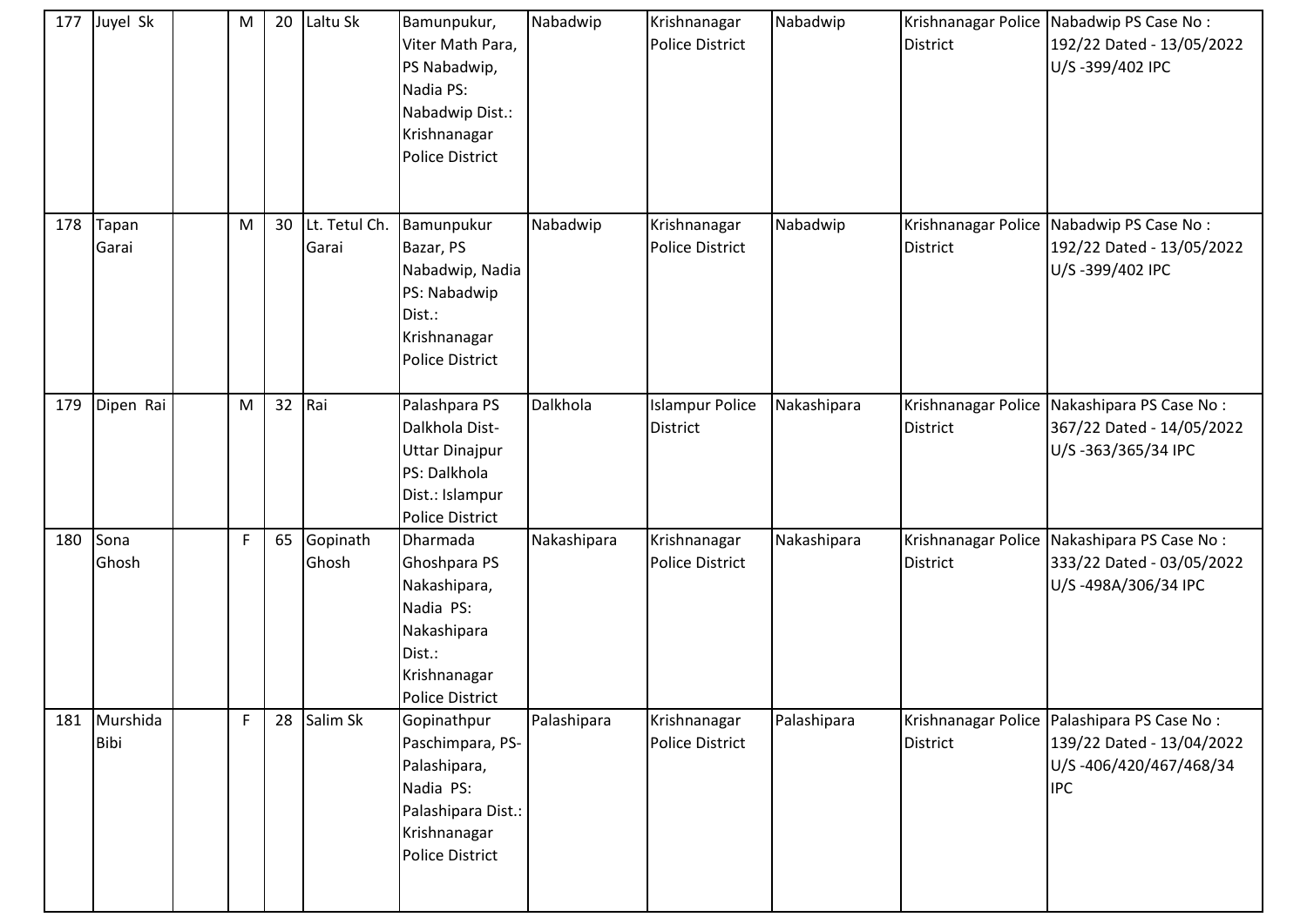| 182 | Matiur Sk        |              | M |    | Lt.<br>Tamijuddin | Par Deonapur<br>Hijaltala PS: | Baishnabnagar | Malda | Baishnabnagar | Malda | Baishnabnagar PS Case No:<br>385/22 Dated - 10/05/2022 |
|-----|------------------|--------------|---|----|-------------------|-------------------------------|---------------|-------|---------------|-------|--------------------------------------------------------|
|     |                  |              |   |    | Sk                | Baishnabnagar                 |               |       |               |       | U/S-341/325/307/506/34                                 |
|     |                  |              |   |    |                   | Dist.: Malda                  |               |       |               |       | <b>IPC</b>                                             |
| 183 | Masidur          |              | M |    | Aslam Sk          | Joyenpur PS:                  | Baishnabnagar | Malda | Baishnabnagar | Malda | Baishnabnagar PS Case No:                              |
|     | <b>Sk</b>        |              |   |    |                   | Baishnabnagar                 |               |       |               |       | 285/22 Dated - 05/04/2022                              |
|     |                  |              |   |    |                   | Dist.: Malda                  |               |       |               |       | U/S-498A/323/494/34 IPC &                              |
|     |                  |              |   |    |                   |                               |               |       |               |       | 3/4 Dowry Prohibition Act,                             |
|     |                  |              |   |    |                   |                               |               |       |               |       | 1961Â                                                  |
|     |                  |              |   |    |                   |                               |               |       |               |       |                                                        |
| 184 | Ripan            |              | M |    | Dilip Paul        | Makuli PO-                    | Bamangola     | Malda | Bamangola     | Malda | Bamangola PS Case No:                                  |
|     | Paul             |              |   |    |                   | Pakuahat PS-                  |               |       |               |       | 70/22 Dated - 13/03/2022                               |
|     |                  |              |   |    |                   | Bamangola Dist                |               |       |               |       | $U/S -$                                                |
|     |                  |              |   |    |                   | Malda PS:                     |               |       |               |       | 448/376/511/509/506/323/3                              |
|     |                  |              |   |    |                   | Bamangola Dist.:              |               |       |               |       | 4 IPC                                                  |
|     |                  |              |   |    |                   | Malda                         |               |       |               |       |                                                        |
| 185 | Saifuddin        |              | M | 55 | Mokbul            | <b>KALIGANJ</b>               | Chanchal      | Malda | Chanchal      | Malda | Chanchal PS Case No: 479/22                            |
|     |                  |              |   |    | Hossain           | <b>DHALIABARI PS:</b>         |               |       |               |       | Dated - 13/05/2022 U/S -                               |
|     |                  |              |   |    |                   | Chanchal Dist.:               |               |       |               |       | 341/323/325/326/34 IPC                                 |
|     |                  |              |   |    |                   | Malda                         |               |       |               |       |                                                        |
| 186 | Md               | <b>ALAUD</b> | M |    | 52 Lt. Mojibur    | <b>KATLAMARI PS:</b>          | Pukhuria      | Malda | Chanchal      | Malda | Chanchal PS Case No: 197/22                            |
|     | Alauddin         | DIN          |   |    | Rahaman           | Pukhuria Dist.:               |               |       |               |       | Dated - 03/03/2022 U/S -379                            |
|     |                  |              |   |    |                   | Malda                         |               |       |               |       | IPC & 3/4/21 Mines and                                 |
|     |                  |              |   |    |                   |                               |               |       |               |       | Minerals (Regulation and                               |
|     |                  |              |   |    |                   |                               |               |       |               |       | Development) Act (1957)Â                               |
|     |                  |              |   |    |                   |                               |               |       |               |       |                                                        |
| 187 | Ajad Ali         |              | M | 65 | Lt. Samsul        | <b>BALIDAGA PS:</b>           | Chanchal      | Malda | Chanchal      | Malda | Chanchal PS Case No: 444/22                            |
|     |                  |              |   |    |                   | Chanchal Dist.:               |               |       |               |       | Dated - 02/05/2022 U/S -                               |
|     |                  |              |   |    |                   | Malda                         |               |       |               |       | 498A/323/308 IPC                                       |
|     | 188 Swapan       |              | M |    | 52 Chitta         | <b>Kuldip Misra</b>           | English bazar | Malda | English bazar | Malda | English bazar PS Case No:                              |
|     | Das              |              |   |    | Ranjan Das        | Colony, PO.                   |               |       |               |       | 752/22 Dated - 15/05/2022                              |
|     |                  |              |   |    |                   | Jhaljhalia, PS:               |               |       |               |       | U/S-341/323/325/308/34                                 |
|     |                  |              |   |    |                   | English bazar                 |               |       |               |       | <b>IPC</b>                                             |
|     |                  |              |   |    |                   | Dist.: Malda                  |               |       |               |       |                                                        |
| 189 | Bhola Das Susant |              | M | 23 | Swapan Das        | <b>Kuldip Misra</b>           | English bazar | Malda | English bazar | Malda | English bazar PS Case No:                              |
|     |                  | a Das        |   |    |                   | Colony, PO.                   |               |       |               |       | 752/22 Dated - 15/05/2022                              |
|     |                  |              |   |    |                   | Jhaljhalia, PS:               |               |       |               |       | U/S-341/323/325/308/34                                 |
|     |                  |              |   |    |                   |                               |               |       |               |       |                                                        |
|     |                  |              |   |    |                   | English bazar                 |               |       |               |       | <b>IPC</b>                                             |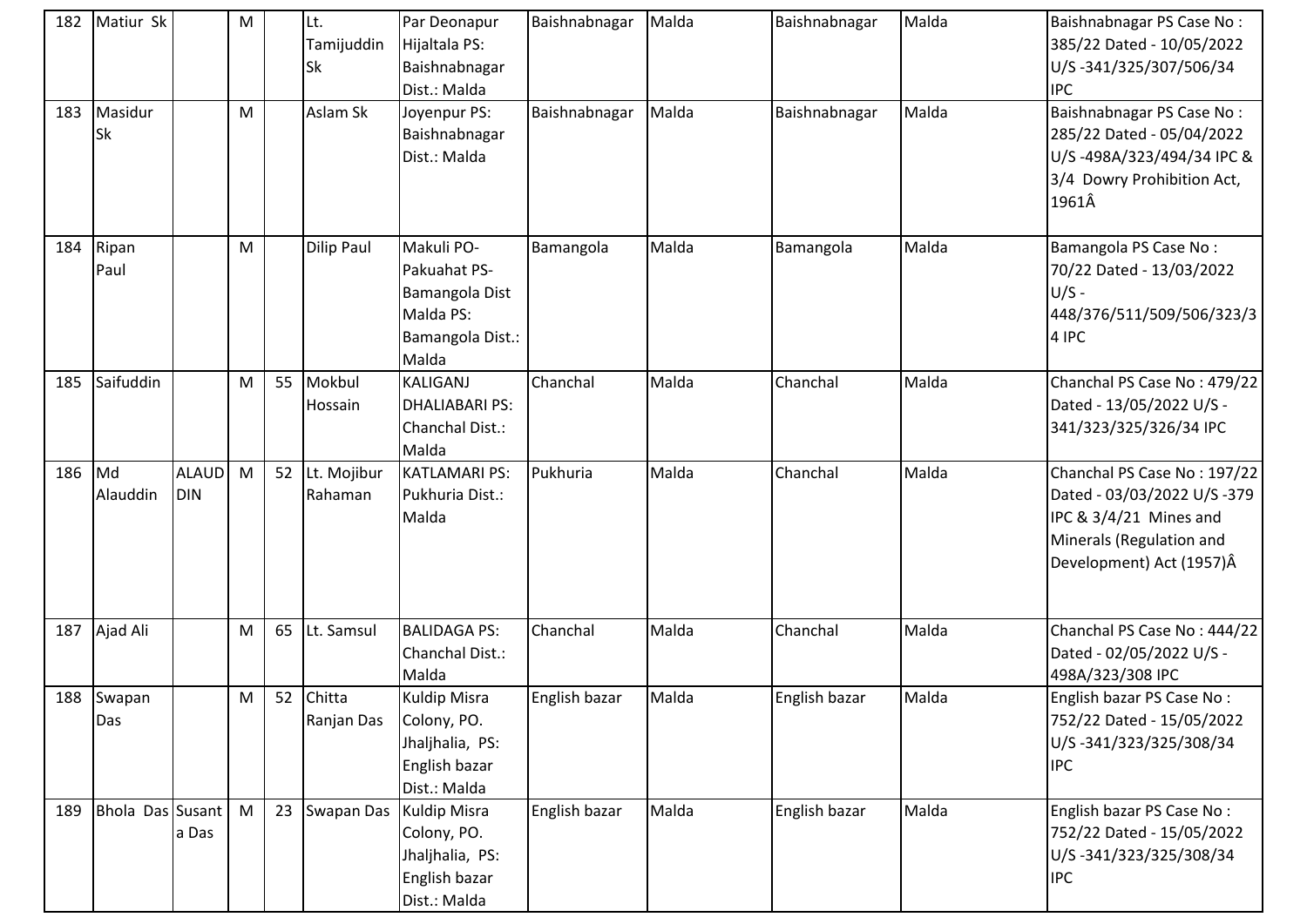| 190 | Sintu Roy            |                     | M | 30 | <b>Barun Roy</b>                    | Bachamari, near<br>Hindustan Com,<br>PS: Oldmalda<br>Dist.: Malda       | Oldmalda                          | Malda                     | English bazar   | Malda       | English bazar PS Case No:<br>712/22 Dated - 09/05/2022<br>U/S-399/402 IPC                                                          |
|-----|----------------------|---------------------|---|----|-------------------------------------|-------------------------------------------------------------------------|-----------------------------------|---------------------------|-----------------|-------------|------------------------------------------------------------------------------------------------------------------------------------|
| 191 | Gobinda<br>Rabidas   |                     | M | 24 | Piyar<br>Rabidas                    | Ashokgram PS:<br>Gangarampur<br>Dist.: Dakshin<br>Dinajpur              | Gangarampur                       | Dakshin Dinajpur Habibpur |                 | Malda       | Habibpur PS Case No: 161/22<br>Dated - 16/05/2022 U/S -<br>50(1) West Bengal Minor<br>Minerals Concession Rules,<br>2016           |
| 192 | Ruhul<br>Amin        | Md<br>Ruhul<br>Amin | M |    | Motiur<br>Rahaman                   | Katlamari P.O-<br><b>Talshur PS:</b><br>Harishchandrapu<br>Dist.: Malda | Harishchandrap Malda<br><b>ur</b> |                           | Harishchandrapu | Malda       | Harishchandrapur PS Case No<br>845/21 Dated - 16/11/2021<br>U/S-341/326/307/120B/34<br>IPC & 25(1)(a)/27 Arms Act,<br>1959         |
| 193 | Majarul Sk           |                     | M |    | Lt. Jainet Sk                       | Mosimpur<br>Dargapara PS:<br>Kaliachak Dist.:<br>Malda                  | Kaliachak                         | Malda                     | Kaliachak       | Malda       | Kaliachak PS Case No: 511/22<br>Dated - 15/05/2022 U/S -<br>25/27 Arms Act, 1959                                                   |
| 194 | Abu<br><b>Bakkar</b> |                     | M |    | Lt. Rajaul Sk                       | Sujapur School<br>Para PS:<br>Kaliachak Dist.:<br>Malda                 | Kaliachak                         | Malda                     | Kaliachak       | Malda       | Kaliachak PS Case No: 510/22<br>Dated - 15/05/2022 U/S -286<br>IPC & 9(B)(2) Explosives Act,<br>1884Â                              |
| 195 | Sk Riajul            | <b>Batter</b>       | M | 50 | Lt-ketabul                          | Enayetpur<br><b>Colony PS:</b><br>Manickchak Dist.:<br>Malda            | Manickchak                        | Malda                     | Manickchak      | Malda       | Manickchak PS Case No:<br>220/22 Dated - 14/05/2022<br>U/S-417/376/506/34 IPC                                                      |
| 196 | Sudhir<br>Mandal     |                     | M | 60 |                                     | Firin Mandal Sambalpur PS:<br>Ratua Dist.:<br>Malda                     | Ratua                             | Malda                     | Ratua           | Malda       | Ratua PS Case No: 249/22<br>Dated - 15/05/2022 U/S -<br>448/323/324/354/34 IPC                                                     |
| 197 | Basanto<br>Mandal    |                     | M |    | 31 Sudhir<br>Mandal                 | Sambalpur PS:<br>Ratua Dist.:<br>Malda                                  | Ratua                             | Malda                     | Ratua           | Malda       | Ratua PS Case No: 249/22<br>Dated - 15/05/2022 U/S -<br>448/323/324/354/34 IPC                                                     |
|     | 198 Pranab<br>Hazra  |                     | M | 23 | $S$ /o Lt.<br>Tapan Hazra No-14 PS: | Bagdipara, Ward<br>Beldanga Dist.:<br>Murshidabad                       | Beldanga                          | Murshidabad               | Beldanga        | Murshidabad | Beldanga PS Case No: 282/22<br>Dated - 16/05/2022 U/S -<br>25/27 Arms Act, 1959 & 3/4<br><b>Explosive Substances Act,</b><br>1908Â |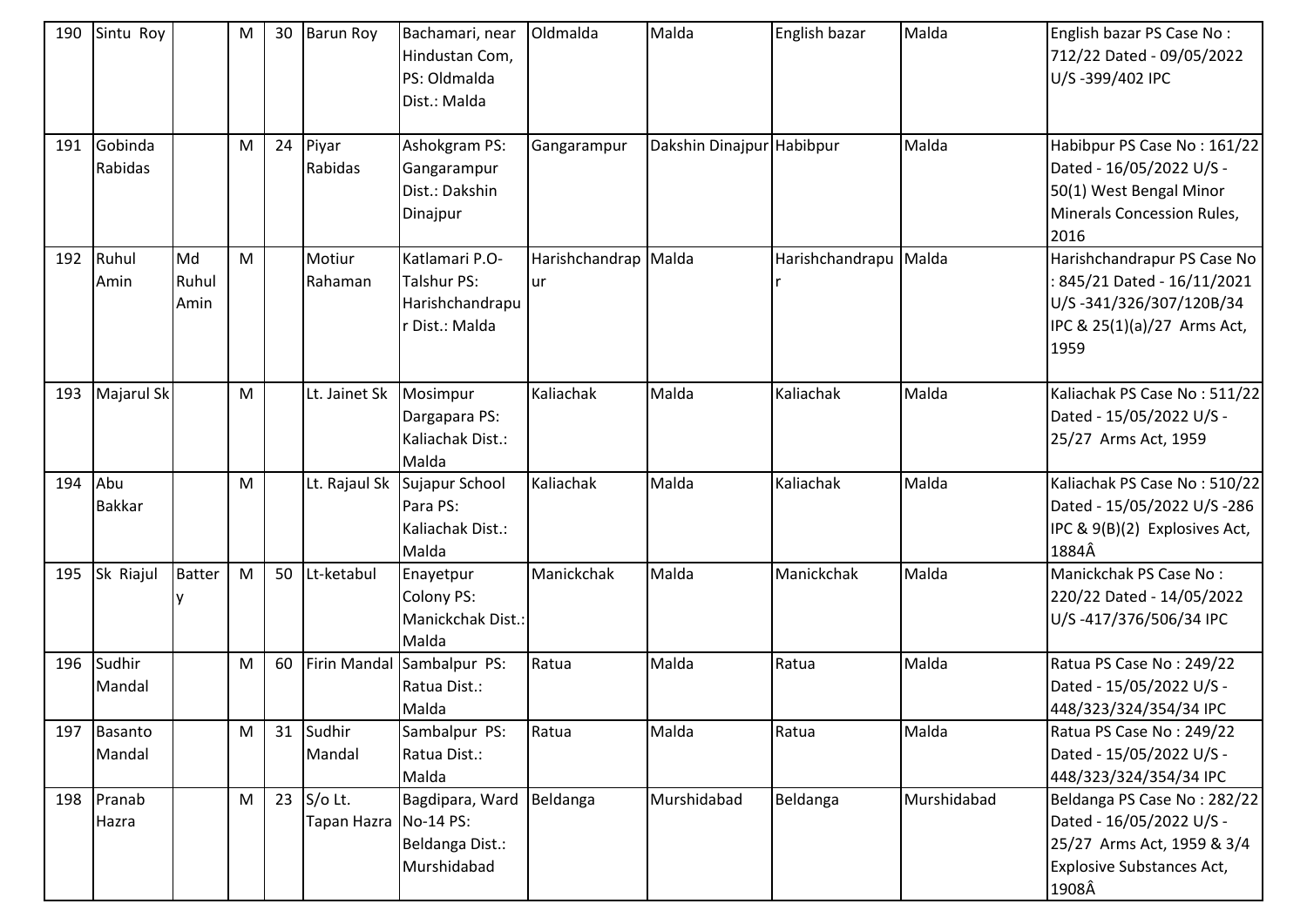| 199 | Srimanta<br>Hazra      | M | 20 | S/o Romen<br>Hazra           | Bagdipara, Ward Beldanga<br>No-13 PS:<br>Beldanga Dist.:<br>Murshidabad |          | Murshidabad | Beldanga | Murshidabad | Beldanga PS Case No: 282/22<br>Dated - 16/05/2022 U/S -<br>25/27 Arms Act, 1959 & 3/4<br><b>Explosive Substances Act,</b><br>1908Â |
|-----|------------------------|---|----|------------------------------|-------------------------------------------------------------------------|----------|-------------|----------|-------------|------------------------------------------------------------------------------------------------------------------------------------|
| 200 | Pintu<br>Hazra         | M | 18 | S/O S/O<br>Romen<br>Hazra    | Bagdipara, Ward<br>No-13 PS:<br>Beldanga Dist.:<br>Murshidabad          | Beldanga | Murshidabad | Beldanga | Murshidabad | Beldanga PS Case No: 282/22<br>Dated - 16/05/2022 U/S -<br>25/27 Arms Act, 1959 & 3/4<br><b>Explosive Substances Act,</b><br>1908Â |
| 201 | Rahul<br>Hazra         | M | 24 | S/o Lt.<br>Gayanath<br>Hazra | Bagdipara, Ward Beldanga<br>No-13 PS:<br>Beldanga Dist.:<br>Murshidabad |          | Murshidabad | Beldanga | Murshidabad | Beldanga PS Case No: 282/22<br>Dated - 16/05/2022 U/S -<br>25/27 Arms Act, 1959 & 3/4<br><b>Explosive Substances Act,</b><br>1908Â |
| 202 | Krishna<br>Hazra       |   | 24 | S/o Noren<br>Hazra           | Bagdipara, Ward<br>No-13 PS:<br>Beldanga Dist.:<br>Murshidabad          | Beldanga | Murshidabad | Beldanga | Murshidabad | Beldanga PS Case No: 282/22<br>Dated - 16/05/2022 U/S -<br>25/27 Arms Act, 1959 & 3/4<br><b>Explosive Substances Act,</b><br>1908Â |
| 203 | <b>Bikash</b><br>Hazra | M |    | 18 $S$ /o Baban<br>Hazra     | Bagdipara, Ward<br>No-13 PS:<br>Beldanga Dist.:<br>Murshidabad          | Beldanga | Murshidabad | Beldanga | Murshidabad | Beldanga PS Case No: 282/22<br>Dated - 16/05/2022 U/S -<br>25/27 Arms Act, 1959 & 3/4<br><b>Explosive Substances Act,</b><br>1908Â |
| 204 | Koushik<br>Hazra       | M | 23 | S/o Moni<br>Hazra            | Bagdipara, Ward<br>No-13 PS:<br>Beldanga Dist.:<br>Murshidabad          | Beldanga | Murshidabad | Beldanga | Murshidabad | Beldanga PS Case No: 282/22<br>Dated - 16/05/2022 U/S -<br>25/27 Arms Act, 1959 & 3/4<br><b>Explosive Substances Act,</b><br>1908Â |
|     | 205 Biswajit<br>Hazra  | M | 22 | S/o Sambhu<br>Hazra          | Bagdipara, Ward Beldanga<br>No-13 PS:<br>Beldanga Dist.:<br>Murshidabad |          | Murshidabad | Beldanga | Murshidabad | Beldanga PS Case No: 282/22<br>Dated - 16/05/2022 U/S -<br>25/27 Arms Act, 1959 & 3/4<br><b>Explosive Substances Act,</b><br>1908Â |
|     | 206 Suroj<br>Hazra     | M | 20 | S/o Tapon<br>Hazra           | Bagdipara, Ward Beldanga<br>No-13 PS:<br>Beldanga Dist.:<br>Murshidabad |          | Murshidabad | Beldanga | Murshidabad | Beldanga PS Case No: 282/22<br>Dated - 16/05/2022 U/S -<br>25/27 Arms Act, 1959 & 3/4<br><b>Explosive Substances Act,</b><br>1908Â |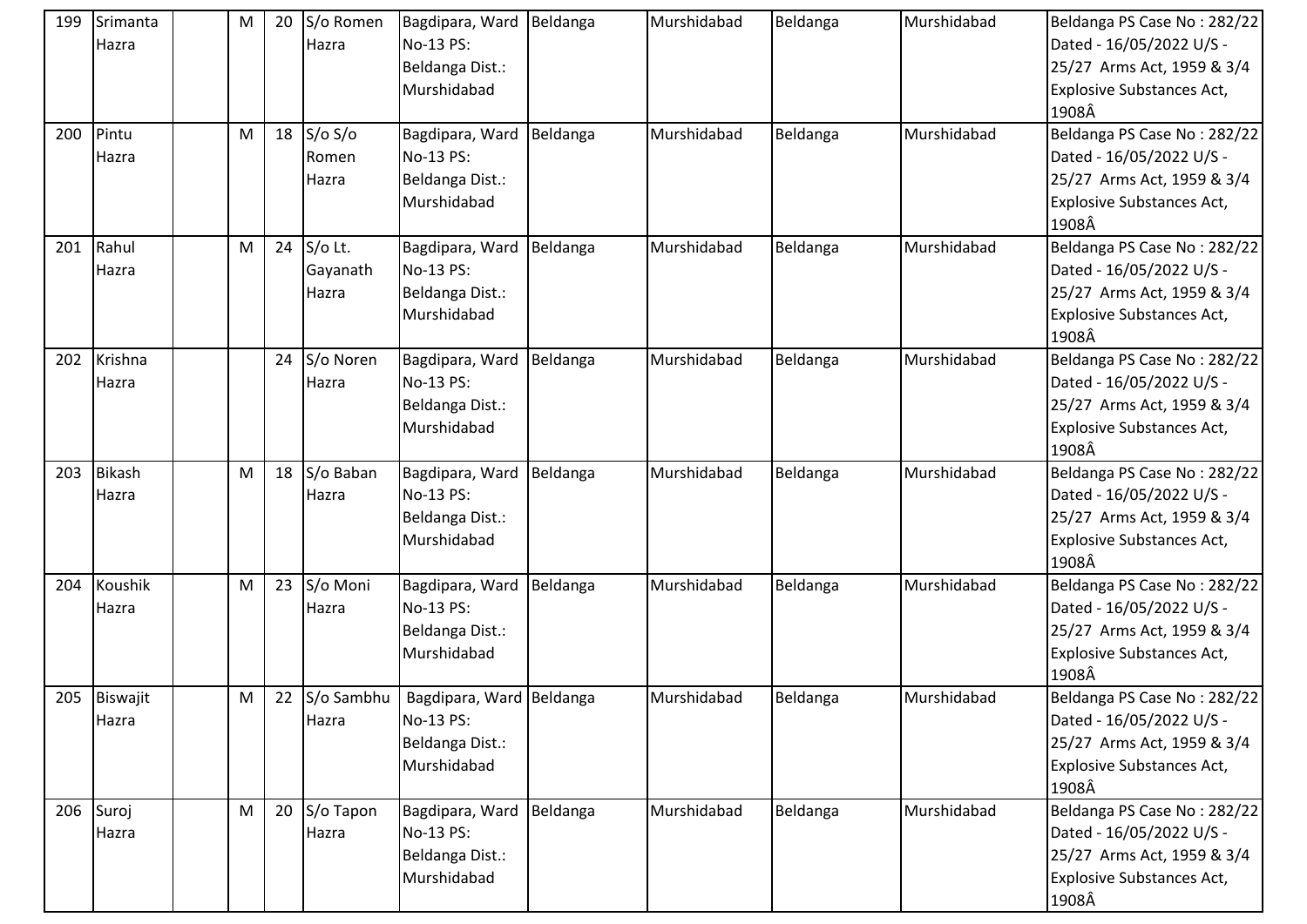| 207 | Hera       | M | 18 | S/o Choton             | Bagdipara, Ward Beldanga    |          | Murshidabad | Beldanga | Murshidabad | Beldanga PS Case No: 282/22      |
|-----|------------|---|----|------------------------|-----------------------------|----------|-------------|----------|-------------|----------------------------------|
|     | Hazra      |   |    | Hazra                  | No-13 PS:                   |          |             |          |             | Dated - 16/05/2022 U/S -         |
|     |            |   |    |                        | Beldanga Dist.:             |          |             |          |             | 25/27 Arms Act, 1959 & 3/4       |
|     |            |   |    |                        | Murshidabad                 |          |             |          |             | <b>Explosive Substances Act,</b> |
|     |            |   |    |                        |                             |          |             |          |             | 1908Â                            |
| 208 | Subho      |   | 20 |                        | S/o Subhash Bagdipara, Ward | Beldanga | Murshidabad | Beldanga | Murshidabad | Beldanga PS Case No: 282/22      |
|     | Hazra      |   |    | Hazra                  | No-13 PS:                   |          |             |          |             | Dated - 16/05/2022 U/S -         |
|     |            |   |    |                        | Beldanga Dist.:             |          |             |          |             | 25/27 Arms Act, 1959 & 3/4       |
|     |            |   |    |                        | Murshidabad                 |          |             |          |             | <b>Explosive Substances Act,</b> |
|     |            |   |    |                        |                             |          |             |          |             | 1908Â                            |
| 209 | Manik      | M | 22 | S/o Joydeb             | <b>Bishupukur PS:</b>       | Beldanga | Murshidabad | Beldanga | Murshidabad | Beldanga PS Case No: 282/22      |
|     | Mondal     |   |    | Mondal                 | Beldanga Dist.:             |          |             |          |             | Dated - 16/05/2022 U/S -         |
|     |            |   |    |                        | Murshidabad                 |          |             |          |             | 25/27 Arms Act, 1959 & 3/4       |
|     |            |   |    |                        |                             |          |             |          |             | <b>Explosive Substances Act,</b> |
|     |            |   |    |                        |                             |          |             |          |             | 1908Â                            |
| 210 | Parimpol   | M | 29 | S/o Lalu Das           | <b>Bastator Daspara</b>     | Beldanga | Murshidabad | Beldanga | Murshidabad | Beldanga PS Case No: 282/22      |
|     | Das        |   |    |                        | PS: Beldanga                |          |             |          |             | Dated - 16/05/2022 U/S -         |
|     |            |   |    |                        | Dist.:                      |          |             |          |             | 25/27 Arms Act, 1959 & 3/4       |
|     |            |   |    |                        | Murshidabad                 |          |             |          |             | Explosive Substances Act,        |
|     |            |   |    |                        |                             |          |             |          |             | 1908Â                            |
| 211 | Pannacha   | M | 23 | S/o Paresh             | <b>Bastator</b>             | Beldanga | Murshidabad | Beldanga | Murshidabad | Beldanga PS Case No: 282/22      |
|     | n Das      |   |    | Das                    | Daspara PS:                 |          |             |          |             | Dated - 16/05/2022 U/S -         |
|     |            |   |    |                        | Beldanga Dist.:             |          |             |          |             | 25/27 Arms Act, 1959 & 3/4       |
|     |            |   |    |                        | Murshidabad                 |          |             |          |             | <b>Explosive Substances Act,</b> |
|     |            |   |    |                        |                             |          |             |          |             | 1908Â                            |
| 212 | Rabi Hazra | M | 23 | S/o Sambhu             | Bagdipara, Ward             | Beldanga | Murshidabad | Beldanga | Murshidabad | Beldanga PS Case No: 282/22      |
|     |            |   |    | Hazra                  | No-13 PS:                   |          |             |          |             | Dated - 16/05/2022 U/S -         |
|     |            |   |    |                        | Beldanga Dist.:             |          |             |          |             | 25/27 Arms Act, 1959 & 3/4       |
|     |            |   |    |                        | Murshidabad                 |          |             |          |             | <b>Explosive Substances Act,</b> |
|     |            |   |    |                        |                             |          |             |          |             | 1908Â                            |
| 213 | Somen      | M | 44 | S/o Lt.                | Bagdipara, Ward             | Beldanga | Murshidabad | Beldanga | Murshidabad | Beldanga PS Case No: 282/22      |
|     | Hazra      |   |    | Oshini Hazra No-13 PS: |                             |          |             |          |             | Dated - 16/05/2022 U/S -         |
|     |            |   |    |                        | Beldanga Dist.:             |          |             |          |             | 25/27 Arms Act, 1959 & 3/4       |
|     |            |   |    |                        | Murshidabad                 |          |             |          |             | <b>Explosive Substances Act,</b> |
|     |            |   |    |                        |                             |          |             |          |             | 1908Â                            |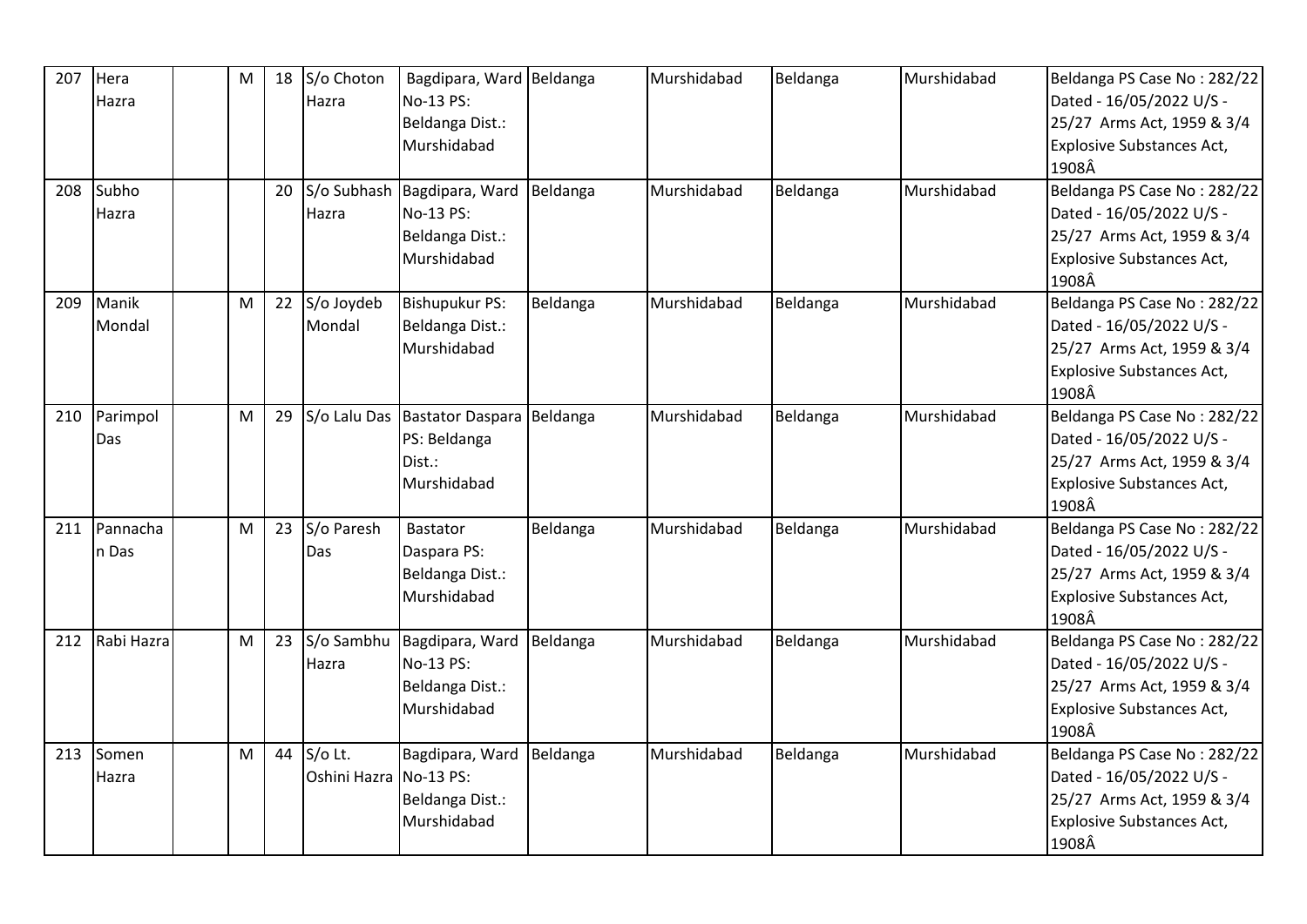| 214 | Rahul<br>Marjit        | M |    | Raju Marjit            | Gandhi Coloney,<br>21 No. Ward<br>near Manasa<br>Mandir, PS-<br>Berhampore, Dist-<br>Murshidabad PS:<br>Berhampore<br>Dist.:<br>Murshidabad | Berhampore    | Murshidabad | Berhampore    | Murshidabad | Berhampore PS Case No:<br>654/22 Dated - 15/05/2022<br>U/S-341/325/307/34 IPC  |
|-----|------------------------|---|----|------------------------|---------------------------------------------------------------------------------------------------------------------------------------------|---------------|-------------|---------------|-------------|--------------------------------------------------------------------------------|
| 215 | Sentu Sk               | M |    | Sajju Sk @<br>Sarju Sk | Gandhi Coloney,<br>21 No. Ward<br>near Manasa<br>Mandir, PS-<br>Berhampore, Dist-<br>Murshidabad PS:<br>Berhampore<br>Dist.:<br>Murshidabad | Berhampore    | Murshidabad | Berhampore    | Murshidabad | Berhampore PS Case No:<br>654/22 Dated - 15/05/2022<br>U/S-341/325/307/34 IPC  |
| 216 | Surojit<br>Sarkar      | M | 29 | Sarkar                 | Ranaghat PS:<br><b>Burwan Dist.:</b><br>Murshidabad                                                                                         | <b>Burwan</b> | Murshidabad | <b>Burwan</b> | Murshidabad | Burwan PS Case No: 140/22<br>Dated - 16/05/2022 U/S -<br>341/323186/506/34 IPC |
| 217 | Simul<br>Mukharje<br>e | M | 38 | Lt. Kamal<br>Mukharjee | Ranaghat PS:<br><b>Burwan Dist.:</b><br>Murshidabad                                                                                         | <b>Burwan</b> | Murshidabad | <b>Burwan</b> | Murshidabad | Burwan PS Case No: 140/22<br>Dated - 16/05/2022 U/S -<br>341/323186/506/34 IPC |
|     | 218 Selim Sk           | M |    | 26 Rabin Sk            | PS: Domkal Dist.: Domkal<br>Murshidabad                                                                                                     |               | Murshidabad | Domkal        | Murshidabad | Domkal PS Case No: 294/22<br>Dated - 13/05/2022 U/S -<br>399/402 IPC           |
| 219 | <b>Hitlar Sk</b>       |   | 21 | Hitlar Sk              | PS: Domkal Dist.: Domkal<br>Murshidabad                                                                                                     |               | Murshidabad | Domkal        | Murshidabad | Domkal PS Case No: 294/22<br>Dated - 13/05/2022 U/S -<br>399/402 IPC           |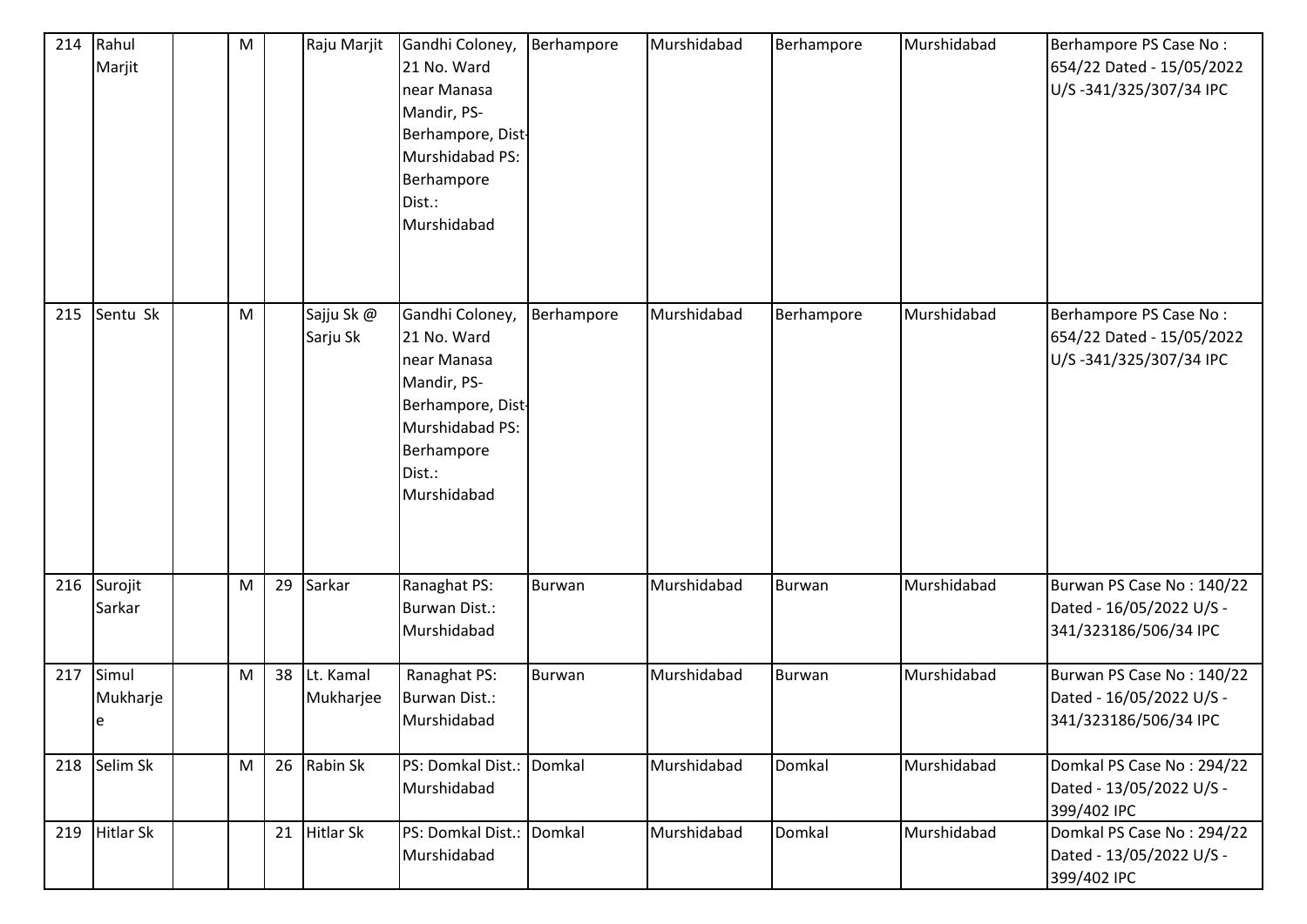| 220    | Imadul Sk          |                                    |   | 34              | Janif Sk                      | PS: Domkal Dist.: Domkal<br>Murshidabad                                                                          |             | Murshidabad                               | Domkal    | Murshidabad                               | Domkal PS Case No: 294/22<br>Dated - 13/05/2022 U/S -<br>399/402 IPC                       |
|--------|--------------------|------------------------------------|---|-----------------|-------------------------------|------------------------------------------------------------------------------------------------------------------|-------------|-------------------------------------------|-----------|-------------------------------------------|--------------------------------------------------------------------------------------------|
| 221    | Samirul<br>Islam   | $^\text{\textregistered}$<br>Poltu |   | 26              | Imanul Sk                     | PS: Domkal Dist.:<br>Murshidabad                                                                                 | Domkal      | Murshidabad                               | Domkal    | Murshidabad                               | Domkal PS Case No: 294/22<br>Dated - 13/05/2022 U/S -<br>399/402 IPC                       |
|        | 222 Ansarul<br>Sha |                                    |   | 35              | <b>Yeanus Sk</b>              | PS: Domkal Dist.:<br>Murshidabad                                                                                 | Domkal      | Murshidabad                               | Domkal    | Murshidabad                               | Domkal PS Case No: 294/22<br>Dated - 13/05/2022 U/S -<br>399/402 IPC                       |
| 223    | Sohel<br>Rana      |                                    |   | 33              | Saidul Islam                  | PS: Domkal Dist.:<br>Murshidabad                                                                                 | Domkal      | Murshidabad                               | Domkal    | Murshidabad                               | Domkal PS Case No: 299/22<br>Dated - 15/05/2022 U/S -<br>498A/326/354/34 IPC               |
| 224    | Sanjar<br>Alam     |                                    | M |                 | Najrul Islam                  | Paschim<br>Malkadanga, PS-<br><b>Islampur PS:</b><br>Islampore Dist.:<br><b>Islampur Police</b><br>District      | Islampore   | <b>Islampur Police</b><br><b>District</b> | Islampore | <b>Islampur Police</b><br><b>District</b> | Islampore PS Case No:<br>343/22 Dated - 13/05/2022<br>U/S-279/304A IPC                     |
| 225    | Rakir              | Rakib                              | M |                 | Pasir @<br>Pasiruddin         | Singnath, PO-<br>Matikunda, PS-<br><b>Islampur PS:</b><br>Islampore Dist.:<br><b>Islampur Police</b><br>District | Islampore   | <b>Islampur Police</b><br>District        | Islampore | <b>Islampur Police</b><br>District        | Islampore PS Case No:<br>347/22 Dated - 14/05/2022<br>U/S-448/324/325/307/34<br><b>IPC</b> |
|        | 226 Piyarul Sk     |                                    | M |                 | S/o-Taher<br>Ali Sk           | Bagichapara PS:<br>Murshidabad<br>Dist.:<br>Murshidabad                                                          | Murshidabad | Murshidabad                               | Jiaganj   | Murshidabad                               | Jiaganj PS Case No: 117/22<br>Dated - 16/05/2022 U/S -<br>363/365/34 IPC                   |
| 227    | Saiful Sk          |                                    |   |                 | S/o-Hazi<br>Golam<br>Hossain  | Kudbapur PS:<br>Berhampore<br>Dist.:<br>Murshidabad                                                              | Berhampore  | Murshidabad                               | Jiaganj   | Murshidabad                               | Jiaganj PS Case No: 117/22<br>Dated - 16/05/2022 U/S -<br>363/365/34 IPC                   |
| 228 Md | Washim<br>Sk       |                                    | M |                 | 36 Fayer Sk                   | Chandraprosadp<br>ur Bridgepara PS:<br>Kandi Dist.:<br>Murshidabad                                               | Kandi       | Murshidabad                               | Kandi     | Murshidabad                               | Kandi PS Case No: 252/22<br>Dated - 10/05/2022 U/S -<br>341/325/307/34 IPC                 |
| 229    | Tarak<br>Nath Das  |                                    | M | 32 <sup>2</sup> | Lt. Shyam<br><b>Chand Das</b> | Jhilli PS:<br>Khargram Dist.:<br>Murshidabad                                                                     | Khargram    | Murshidabad                               | Khargram  | Murshidabad                               | Khargram PS Case No:<br>182/22 Dated - 06/05/2022<br>U/S-498A/354B/34 IPC                  |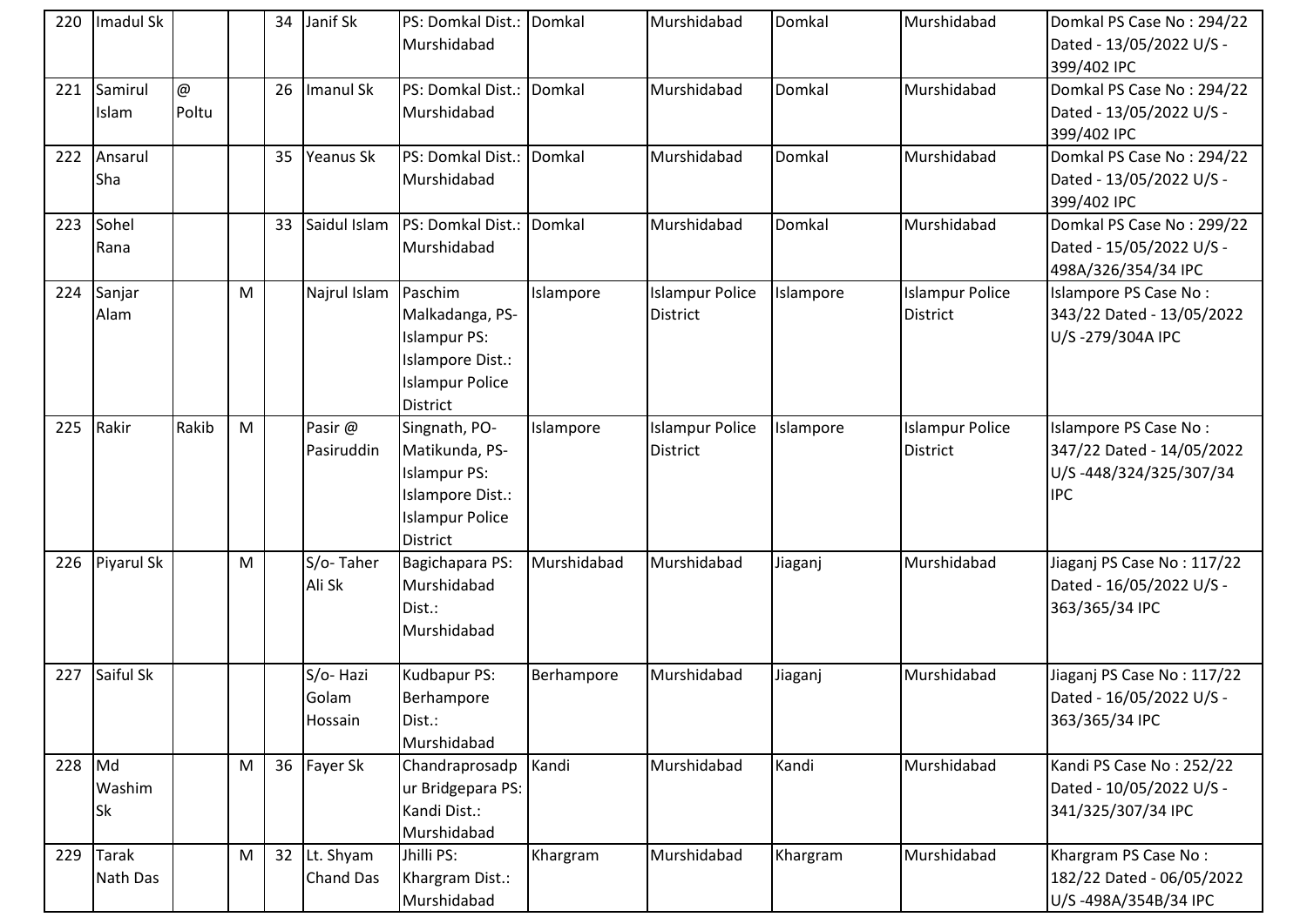| 230 | Haydar Sk                   |           | M         | 76 | Lt. Iyamin Sk Sadal PS:           | Khargram Dist.:<br>Murshidabad                                                                                                               | Khargram | Murshidabad          | Khargram | Murshidabad   | Khargram PS Case No:<br>183/22 Dated - 06/05/2022<br>U/S-341/326/307/34 IPC                                   |
|-----|-----------------------------|-----------|-----------|----|-----------------------------------|----------------------------------------------------------------------------------------------------------------------------------------------|----------|----------------------|----------|---------------|---------------------------------------------------------------------------------------------------------------|
| 231 | Ansar Sk                    |           | M         | 23 | Gol<br>Mahammad<br><b>Sk</b>      | Kanchantala,<br>Beldarpara PS:<br>Ranitala Dist.:<br>Murshidabad                                                                             | Ranitala | Murshidabad          | Ranitala | Murshidabad   | Ranitala PS Case No: 205/22<br>Dated - 15/05/2022 U/S -<br>341/325/308/34 IPC                                 |
| 232 | Kamal<br>Hossain            | <b>Sk</b> | M         | 39 | <b>Bashir Sk</b>                  | Natun Faridpur<br>PS: Ranitala Dist.:<br>Murshidabad                                                                                         | Ranitala | Murshidabad          | Ranitala | Murshidabad   | Ranitala PS Case No: 207/22<br>Dated - 15/05/2022 U/S -<br>341/325/308/34 IPC                                 |
| 233 | Saiful Sk                   |           | M         | 32 | Abul Bari @<br>Abdul Bari         | Chatai PS:<br>Ranitala Dist.:<br>Murshidabad                                                                                                 | Ranitala | Murshidabad          | Ranitala | Murshidabad   | Ranitala PS Case No: 206/22<br>Dated - 15/05/2022 U/S -<br>498A/325 IPC & 3/4 Dowry<br>Prohibition Act, 1961Â |
| 234 | Rajesh Ari                  |           | M         | 28 | Uttam Ari                         | Golgram PS:<br>Debra Dist.:<br>Paschim<br>Mednipore                                                                                          | Debra    | Paschim<br>Mednipore | Debra    |               | Paschim Mednipore Debra PS Case No: 228/22<br>Dated - 09/05/2022 U/S -<br>363/365/34 IPC                      |
| 235 | Sanawar<br>Ali Khan         | Sanuar    | M         |    |                                   | Samsur Khan Jadabbati, PO<br>Sandhipur, P.S.<br>Garhbeta, Dist.<br>Paschim<br><b>Medinipur PS:</b><br>Garbeta Dist.:<br>Paschim<br>Mednipore | Garbeta  | Paschim<br>Mednipore | Ghatal   |               | Paschim Mednipore Ghatal PS Case No: 159/22<br>Dated - 11/05/2022 U/S -<br>461/379/427 IPC                    |
| 236 | Sudip<br>Kumar<br>Mahata    |           | M         | 36 | Lt. Sunil<br>Chandra<br>Mahata    | Sapkata PS:<br>Salbani Dist.:<br>Paschim<br>Mednipore                                                                                        | Salbani  | Paschim<br>Mednipore | Salbani  |               | Paschim Mednipore Salbani PS Case No: 139/22<br>Dated - 16/05/2022 U/S -<br>498A/307/406/506/34 IPC           |
| 237 | Sukesh<br>Chandra<br>Mahata |           |           |    | 45 Lt. Sunil<br>Chandra<br>Mahata | Sapkata PS:<br>Salbani Dist.:<br>Paschim<br>Mednipore                                                                                        | Salbani  | Paschim<br>Mednipore | Salbani  |               | Paschim Mednipore Salbani PS Case No: 139/22<br>Dated - 16/05/2022 U/S -<br>498A/307/406/506/34 IPC           |
| 238 | Narayan<br><b>Bagdi</b>     |           | ${\sf M}$ |    |                                   | Anil Bagdi @ PS: Galsi Dist.:<br>Tapan Bagdi Purba Burdwan                                                                                   | Galsi    | Purba Burdwan        | Galsi    | Purba Burdwan | Galsi PS Case No: 293/22<br>Dated - 16/05/2022 U/S -<br>417/376(2)(l) IPC                                     |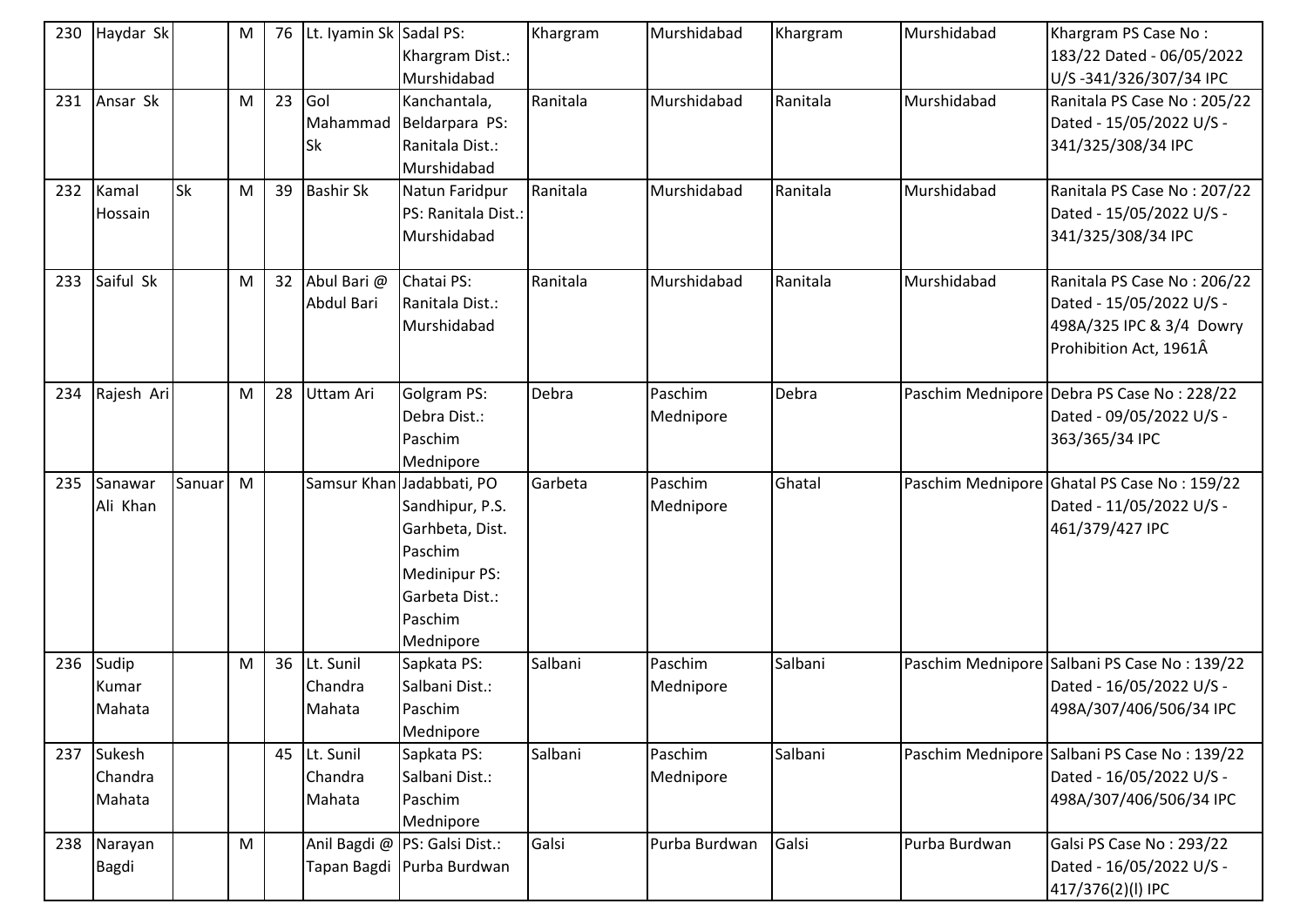| 239 | Samrat       | M |    | Bhikuram            | Belan PS: Galsi              | Galsi            | Purba Burdwan | Galsi            | Purba Burdwan   | Galsi PS Case No: 292/22       |
|-----|--------------|---|----|---------------------|------------------------------|------------------|---------------|------------------|-----------------|--------------------------------|
|     | <b>Bagdi</b> |   |    | Bagdi               | Dist.: Purba                 |                  |               |                  |                 | Dated - 15/05/2022 U/S -       |
|     |              |   |    |                     | Burdwan                      |                  |               |                  |                 | 341/325/308 IPC                |
| 240 | Sk Samrat    | M |    | Sk Aminul           | <b>DAKHINKUL PS:</b>         | Raina            | Purba Burdwan | Raina            | Purba Burdwan   | Raina PS Case No: 165/22       |
|     | Haque        |   |    | Haque               | Raina Dist.: Purba           |                  |               |                  |                 | Dated - 16/05/2022 U/S -       |
|     |              |   |    |                     | Burdwan                      |                  |               |                  |                 | 379/411/413/414/120B IPC       |
|     | 241 Nepal    |   |    | Kesto               | <b>KHUERPAR PS:</b>          | Raina            | Purba Burdwan | Raina            | Purba Burdwan   | Raina PS Case No: 165/22       |
|     | Poddar       |   |    | Poddar              | Raina Dist.: Purba           |                  |               |                  |                 | Dated - 16/05/2022 U/S -       |
|     |              |   |    |                     | Burdwan                      |                  |               |                  |                 | 379/411/413/414/120B IPC       |
|     | 242 Krishna  | M | 22 | <b>Bipan Sarkar</b> | <b>PS: SAKTIGARH</b>         | <b>SAKTIGARH</b> | Purba Burdwan | <b>SAKTIGARH</b> | Purba Burdwan   | <b>SAKTIGARH PS Case No:</b>   |
|     | Sarkar       |   |    |                     | Dist.: Purba                 |                  |               |                  |                 | 160/22 Dated - 15/05/2022      |
|     |              |   |    |                     | Burdwan                      |                  |               |                  |                 | U/S-498A/306 IPC               |
| 243 | Radha        | M |    | Lt.                 | Dakshin Ashda                | Egra             | Purba         | Egra             | Purba Mednipore | Egra PS Case No: 343/22        |
|     | Krishna      |   |    |                     | Debendrana   PS: Egra Dist.: |                  | Mednipore     |                  |                 | Dated - 15/05/2022 U/S -       |
|     | Sahoo        |   |    | th                  | Purba Mednipore              |                  |               |                  |                 | 447/323/325/315/354B/506/      |
|     |              |   |    |                     |                              |                  |               |                  |                 | 379/34 IPC                     |
| 244 | Subimal      | M |    | Lt. Suren           | Dubda PS: Egra               | Egra             | Purba         | Egra             | Purba Mednipore | Egra PS Case No: 348/22        |
|     | Bar          |   |    |                     | Dist.: Purba                 |                  | Mednipore     |                  |                 | Dated - 16/05/2022 U/S -46 A   |
|     |              |   |    |                     | Mednipore                    |                  |               |                  |                 | (C) of Bengal Excise Act, 1909 |
|     |              |   |    |                     |                              |                  |               |                  |                 |                                |
| 245 | Asta         | M |    | Salil               | Shiulibar PS:                | Marishda         | Purba         | Egra             | Purba Mednipore | Egra PS Case No: 293/22        |
|     | Samanta      |   |    |                     | Marishda Dist.:              |                  | Mednipore     |                  |                 | Dated - 27/04/2022 U/S -       |
|     |              |   |    |                     | Purba Mednipore              |                  |               |                  |                 | 363/366/34 IPC                 |
|     |              |   |    |                     |                              |                  |               |                  |                 |                                |
|     | 246 Sanjit   | M | 31 | S/o Lt.             | PS: Khejuri Dist.:           | Khejuri          | Purba         | Khejuri          | Purba Mednipore | Khejuri PS Case No: 47/21      |
|     | Mishra       |   |    | Suprakash           | Purba Mednipore              |                  | Mednipore     |                  |                 | Dated - 13/02/2021 U/S -379    |
|     |              |   |    | Mishra              |                              |                  |               |                  |                 | <b>IPC</b>                     |
| 247 | Anupam       | M | 28 | S/o- Jhantu         | Dakhin Safiyabad Contai      |                  | Purba         | Mahishadal       | Purba Mednipore | Mahishadal PS Case No:         |
|     | Mondal       |   |    | Mondal              | (Badurgarh), PS:             |                  | Mednipore     |                  |                 | 104/22 Dated - 12/05/2022      |
|     |              |   |    |                     | Contai Dist.:                |                  |               |                  |                 | U/S-363/365 IPC                |
|     |              |   |    |                     | Purba Mednipore              |                  |               |                  |                 |                                |
|     |              |   |    |                     |                              |                  |               |                  |                 |                                |
|     |              |   |    |                     |                              |                  |               |                  |                 |                                |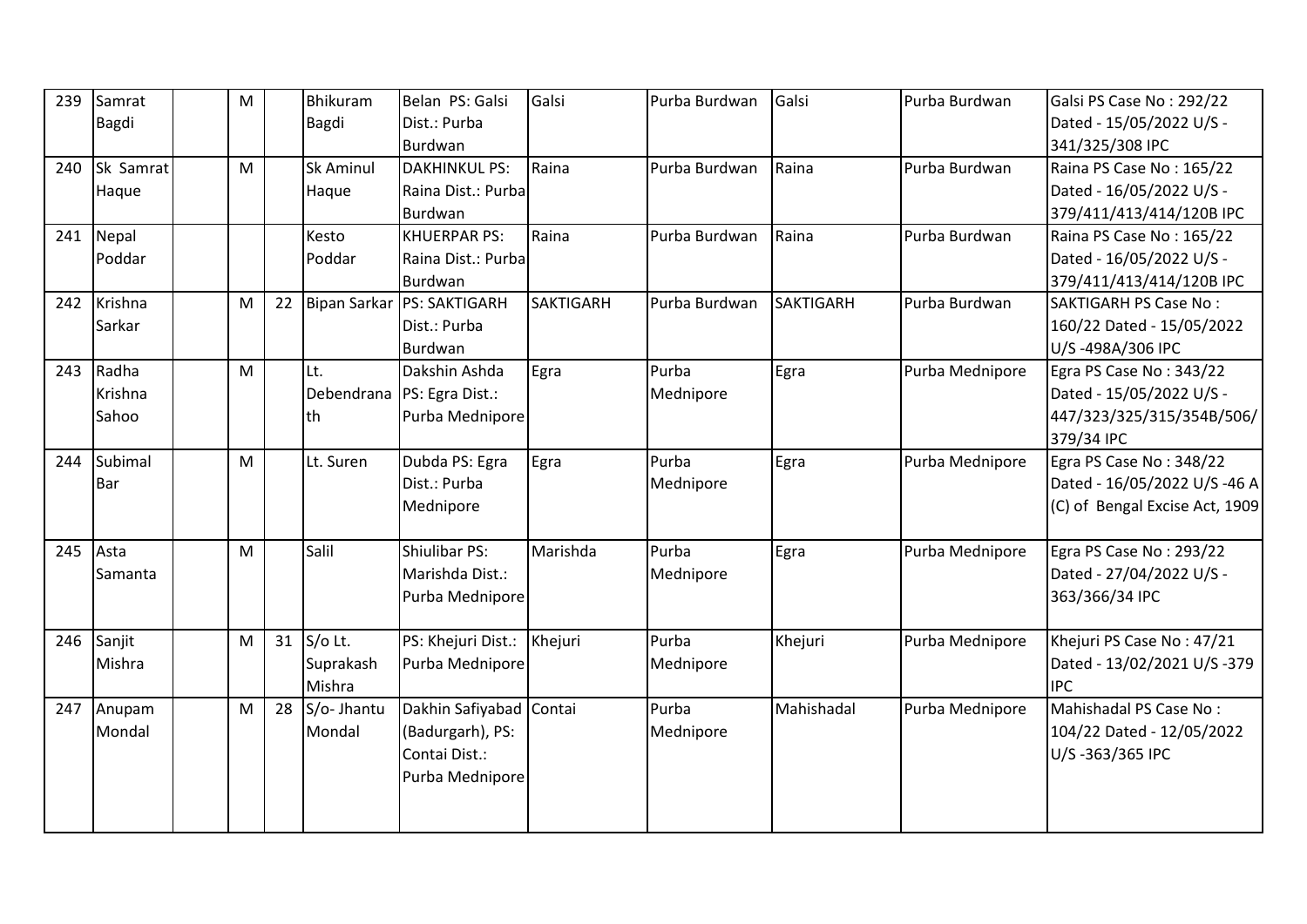| 248 | Mansa<br><b>Barik</b> | M | 26 |                               | Bikash Barik Ratnamala PS:<br>Marishda Dist.:<br>Purba Mednipore | Marishda | Purba<br>Mednipore | Marishda | Purba Mednipore | Marishda PS Case No: 35/22<br>Dated - 04/03/2022 U/S -<br>147/148/149/341/325/332/3<br>33/353/435/307 IPC & 8<br>National Highway Act, 1956 &<br>3/4 Prevention of Damage to<br>Public Property Act, 1984 & 9<br>The West Bengal<br>Maintenance of Public Order<br>Act, 1972 |
|-----|-----------------------|---|----|-------------------------------|------------------------------------------------------------------|----------|--------------------|----------|-----------------|------------------------------------------------------------------------------------------------------------------------------------------------------------------------------------------------------------------------------------------------------------------------------|
| 249 | Sk Jabed<br>Ali       | M | 36 | Sk Jabbar Ali Naranda PS:     | Panskura Dist.:<br>Purba Mednipore                               | Panskura | Purba<br>Mednipore | Panskura | Purba Mednipore | Panskura PS Case No: 276/22<br>Dated - 13/04/2022 U/S -<br>399/402 IPC                                                                                                                                                                                                       |
| 250 | Ashis Sena            |   |    | Lt. Bankim<br>Chandra<br>Sena | Gokulpur, PS:<br>Pataspur Dist.:<br>Purba Mednipore              | Pataspur | Purba<br>Mednipore | Pataspur | Purba Mednipore | Pataspur PS Case No: 285/22<br>Dated - 16/05/2022 U/S -46 A<br>Bengal Excise Act, 1909                                                                                                                                                                                       |
| 251 | Shantiram<br>Mahato   | M | 44 | Ghasiram<br>Mahato            | Banahata PS:<br>Kotshila Dist.:<br>Purulia                       | Kotshila | Purulia            | Kotshila | Purulia         | Kotshila PS Case No: 42/22<br>Dated - 26/04/2022 U/S -<br>379/411/414/120B IPC &<br>$21(1)(4)$ Mines and Minerals<br>(Regulation and<br>Development) Act (1957)Â                                                                                                             |
| 252 | Meghnath<br>Majhi     | M | 35 |                               | Dubraj Majhi Chapuri PS: Para<br>Dist.: Purulia                  | Para     | Purulia            | Para     | Purulia         | Para PS Case No: 68/22<br>Dated - 16/05/2022 U/S -<br>341/323/325/34 IPC                                                                                                                                                                                                     |
| 253 | Gopal<br>Majhi        | M | 57 | Lt-Bilash<br>Majhi            | Chapuri PS: Para<br>Dist.: Purulia                               | Para     | Purulia            | Para     | Purulia         | Para PS Case No: 68/22<br>Dated - 16/05/2022 U/S -<br>341/323/325/34 IPC                                                                                                                                                                                                     |
|     | 254 Kartick<br>Majhi  |   | 28 |                               | Gopal Majhi Chapuri PS: Para<br>Dist.: Purulia                   | Para     | Purulia            | Para     | Purulia         | Para PS Case No: 68/22<br>Dated - 16/05/2022 U/S -<br>341/323/325/34 IPC                                                                                                                                                                                                     |
| 255 | Siraj<br>Ansary       | M | 44 | Ansary                        | Lt- Allauddin Panduka PS: Para Para<br>Dist.: Purulia            |          | Purulia            | Para     | Purulia         | Para PS Case No: 53/22<br>Dated - 15/04/2022 U/S -136<br>Electricity Act, 2003 (Relevant<br>Provisions)                                                                                                                                                                      |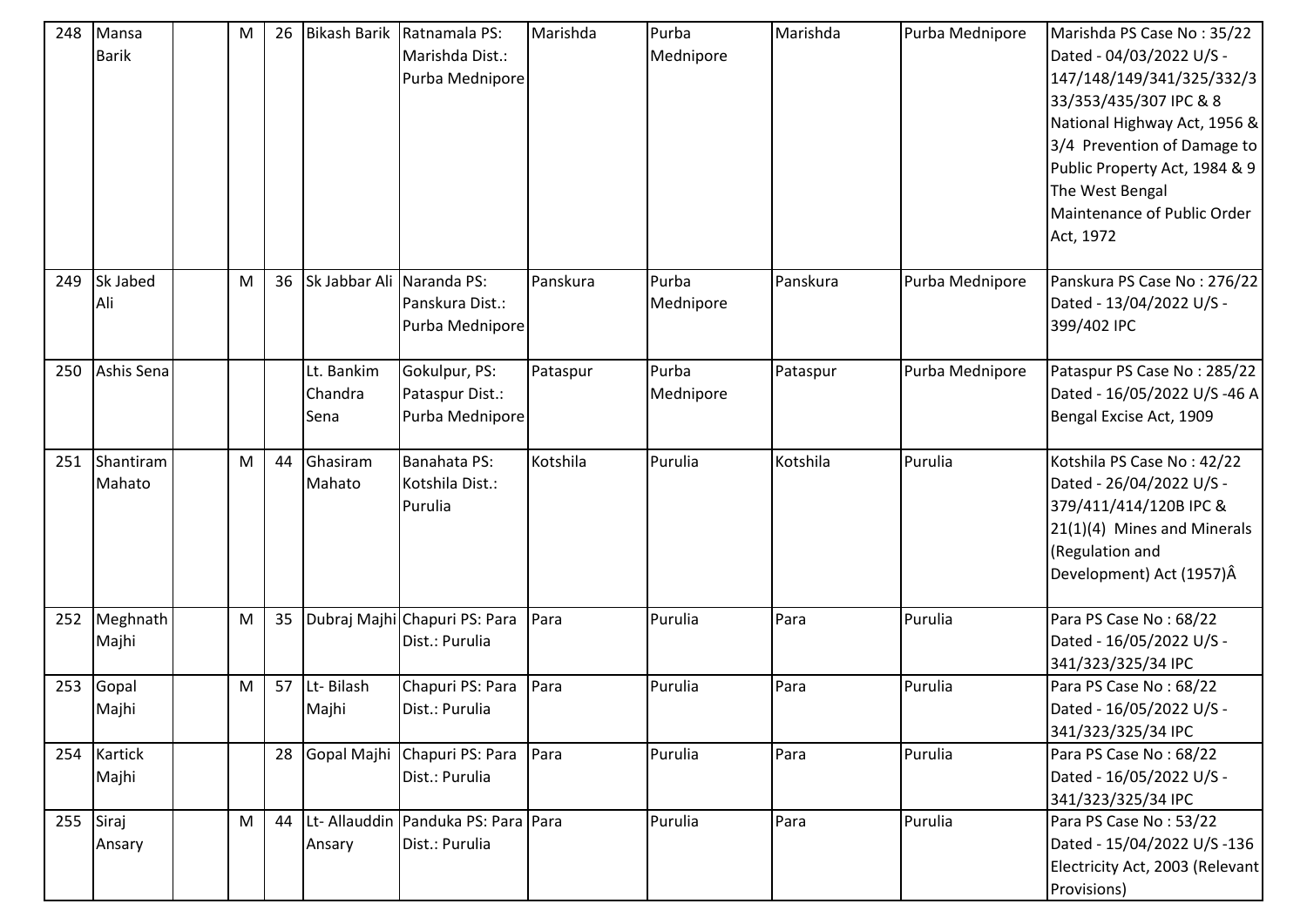| 256 | Karim            |           | 38 | Lt-Insan        | Fatepur PS: Para                   | Para        | Purulia                           | Para        | Purulia         | Para PS Case No: 41/22                                  |
|-----|------------------|-----------|----|-----------------|------------------------------------|-------------|-----------------------------------|-------------|-----------------|---------------------------------------------------------|
|     | Ansary           |           |    | Ansary          | Dist.: Purulia                     |             |                                   |             |                 | Dated - 29/03/2022 U/S -                                |
|     |                  |           |    |                 |                                    |             |                                   |             |                 | 136(i)(a) Electricity Act, 2003                         |
|     |                  |           |    |                 |                                    |             |                                   |             |                 | (Relevant Provisions)                                   |
|     |                  |           |    |                 |                                    |             |                                   |             |                 |                                                         |
| 257 | Ranjit           |           |    | Rambabu         | PS: Kaliaganj                      | Kaliaganj   | Raiganj Police                    | Kaliaganj   | Raiganj Police  | Kaliaganj PS Case No: 231/22                            |
|     | Chowhan          |           |    | Chowhan         | Dist.: Raiganj                     |             | <b>District</b>                   |             | District        | Dated - 10/05/2022 U/S -379                             |
|     |                  |           |    |                 | <b>Police District</b>             |             |                                   |             |                 | <b>IPC</b>                                              |
| 258 | Krishan          | ${\sf M}$ | 55 | Sarkar          | Lt. Abhinash Barobarua PS:         | Raigunje    | Raiganj Police<br><b>District</b> | Raigunje    | Raiganj Police  | Raigunje PS Case No: 631/22<br>Dated - 16/05/2022 U/S - |
|     | Sarkar           |           |    |                 | Raigunje Dist.:<br>Raiganj Police  |             |                                   |             | District        | 20(b)(ii)(b) Narcotic Drugs                             |
|     |                  |           |    |                 | District                           |             |                                   |             |                 | and Psychotropic Substances                             |
|     |                  |           |    |                 |                                    |             |                                   |             |                 | Act, 1985                                               |
| 259 | Khir             | M         | 45 |                 | Niren Sarkar Barobarua PS:         | Raigunje    | Raiganj Police                    | Raigunje    | Raiganj Police  | Raigunje PS Case No: 631/22                             |
|     | Mohan            |           |    |                 | Raigunje Dist.:                    |             | <b>District</b>                   |             | District        | Dated - 16/05/2022 U/S -                                |
|     | Sarkar           |           |    |                 | Raiganj Police                     |             |                                   |             |                 | 20(b)(ii)(b) Narcotic Drugs                             |
|     |                  |           |    |                 | <b>District</b>                    |             |                                   |             |                 | and Psychotropic Substances                             |
|     |                  |           |    |                 |                                    |             |                                   |             |                 | Act, 1985                                               |
| 260 | <b>Babu Sona</b> | M         | 32 | Dhruba Paul     | Ukilpara PS:                       | Raigunje    | Raiganj Police                    | Raigunje    | Raiganj Police  | Raigunje PS                                             |
|     | Paul             |           |    |                 | Raigunje Dist.:                    |             | <b>District</b>                   |             | <b>District</b> |                                                         |
|     |                  |           |    |                 | Raiganj Police                     |             |                                   |             |                 |                                                         |
| 261 | Paro             | F         | 40 | Kuldip          | <b>District</b><br>PS: Taherpur    | Taherpur    | Ranaghat Police                   | Taherpur    | Ranaghat Police | Taherpur PS Case No: 237/22                             |
|     | Modliya          |           |    | Modliya         | Dist.: Ranaghat                    |             | District                          |             | District        | Dated - 16/05/2022 U/S -379                             |
|     |                  |           |    |                 | <b>Police District</b>             |             |                                   |             |                 | <b>IPC</b>                                              |
| 262 | Ram              | M         | 40 |                 | Lt Brindaban   PS: Bhaktinagar     | Bhaktinagar | Siliguri Police                   | Bhaktinagar | Siliguri Police | Bhaktinagar PS Case No:                                 |
|     | Prasad           |           |    | Roy             | Dist.: Siliguri                    |             | Commissionerat                    |             | Commissionerate | 506/22 Dated - 16/05/2022                               |
|     | Roy              |           |    |                 | Police                             |             |                                   |             |                 | U/S-6 The Protection of                                 |
|     |                  |           |    |                 | Commissionerate                    |             |                                   |             |                 | children from sexual offences                           |
|     |                  |           |    |                 |                                    |             |                                   |             |                 | Act, 2012 (POCSO)                                       |
|     |                  |           |    |                 |                                    |             |                                   |             |                 |                                                         |
| 263 | Saran            | ${\sf M}$ | 32 | Prem<br>Pradhan | PS: Bhaktinagar<br>Dist.: Siliguri | Bhaktinagar | Siliguri Police<br>Commissionerat | Bhaktinagar | Siliguri Police | Bhaktinagar PS Case No:<br>507/22 Dated - 16/05/2022    |
|     | Pradhan          |           |    |                 | Police                             |             |                                   |             | Commissionerate | U/S-21(c)/22(c)/25 Narcotic                             |
|     |                  |           |    |                 | Commissionerate                    |             |                                   |             |                 | Drugs and Psychotropic                                  |
|     |                  |           |    |                 |                                    |             |                                   |             |                 | Substances Act, 1985                                    |
|     |                  |           |    |                 |                                    |             |                                   |             |                 |                                                         |
|     |                  |           |    |                 |                                    |             |                                   |             |                 |                                                         |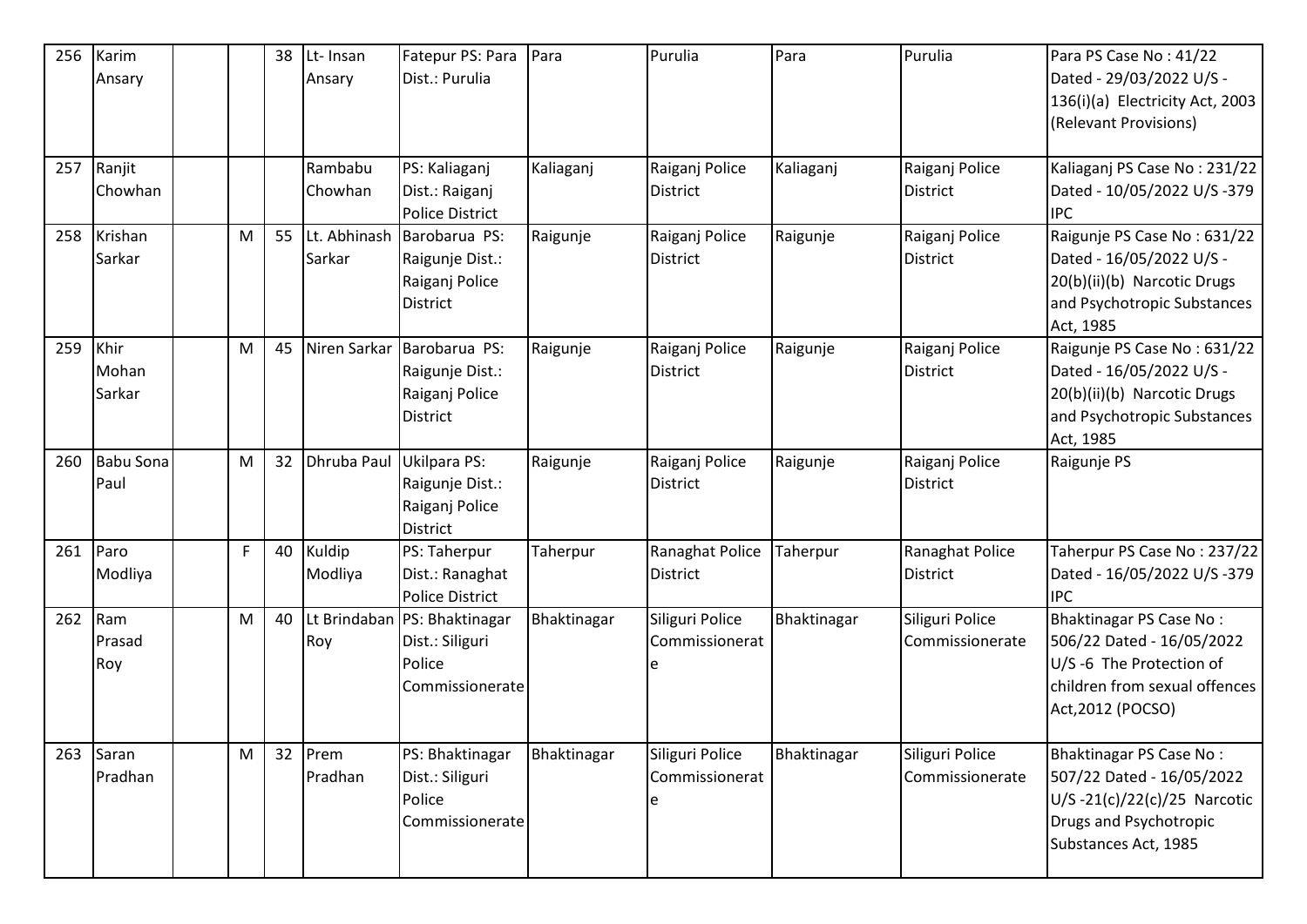| 264<br>265 | Md<br>Khatibul<br>Hoque<br>Sagar<br>Gurung | M<br>M    | 37 | Md. Mafizul<br>Hoque<br>Dhan<br><b>Bahadur</b> | PS: Bhaktinagar<br>Dist.: Siliguri<br>Police<br>Commissionerate<br>PRAMODNAGAR Matigara<br><b>PAULPARA PS:</b> | Bhaktinagar  | Siliguri Police<br>Commissionerat<br>Siliguri Police<br>Commissionerat | Bhaktinagar<br>Matigara | Siliguri Police<br>Commissionerate<br>Siliguri Police<br>Commissionerate | Bhaktinagar PS Case No:<br>505/22 Dated - 16/05/2022<br>U/S-341/509/325/354/307<br><b>IPC</b><br>Matigara PS Case No: 573/22<br>Dated - 16/05/2022 U/S - |
|------------|--------------------------------------------|-----------|----|------------------------------------------------|----------------------------------------------------------------------------------------------------------------|--------------|------------------------------------------------------------------------|-------------------------|--------------------------------------------------------------------------|----------------------------------------------------------------------------------------------------------------------------------------------------------|
|            |                                            |           |    | Gurung                                         | Matigara Dist.:<br>Siliguri Police<br>Commissionerate                                                          |              |                                                                        |                         |                                                                          | 498A/307 IPC                                                                                                                                             |
|            | 266 Md Raja<br>Hashmi                      | M         | 23 | Hashmi                                         | Munna Babu GURUNG BUSTY<br>PS: Pradhannagar<br>Dist.: Siliguri<br>Police<br>Commissionerate                    | Pradhannagar | Siliguri Police<br>Commissionerat                                      | Matigara                | Siliguri Police<br>Commissionerate                                       | Matigara PS Case No: 574/22<br>Dated - 16/05/2022 U/S -<br>21(c) Narcotic Drugs and<br>Psychotropic Substances Act,<br>1985                              |
| 267        | Suman                                      | M         |    | Ranjit                                         | <b>GURIAJOTE</b><br><b>NEMAI PS:</b><br>Matigara Dist.:<br>Siliguri Police<br>Commissionerate                  | Matigara     | Siliguri Police<br>Commissionerat                                      | Matigara                | Siliguri Police<br>Commissionerate                                       | Matigara PS Case No: 575/22<br>Dated - 16/05/2022 U/S -<br>8/18 The Protection of<br>children from sexual offences<br>Act, 2012 (POCSO)                  |
| 268        | Debasish<br>Ghosh                          | M         |    | O Lt. Jagat<br><b>Bandhu</b><br>Ghosh          | 1 no. Dabgram,<br>W/no-23 PS:<br>Siliguri Dist.:<br>Siliguri Police<br>Commissionerate                         | Siliguri     | Siliguri Police<br>Commissionerat                                      | Siliguri                | Siliguri Police<br>Commissionerate                                       | Siliguri PS Case No: 476/22<br>Dated - 16/05/2022 U/S -<br>406/420/417/323/325/506/3<br>4 The Aircraft Act, 1934                                         |
| 269        | Shyamal<br>Maity                           | ${\sf M}$ | 27 | Haradhan<br>Maity                              | Vill.-<br>Gangadharpur<br>PS: Kakdwip<br>Dist.: Sundarban<br><b>Police District</b>                            | Kakdwip      | Sundarban<br>Police District                                           | Kakdwip                 | Sundarban Police<br><b>District</b>                                      | Kakdwip PS Case No: 354/21<br>Dated - 06/11/2021 U/S -380<br><b>IPC</b>                                                                                  |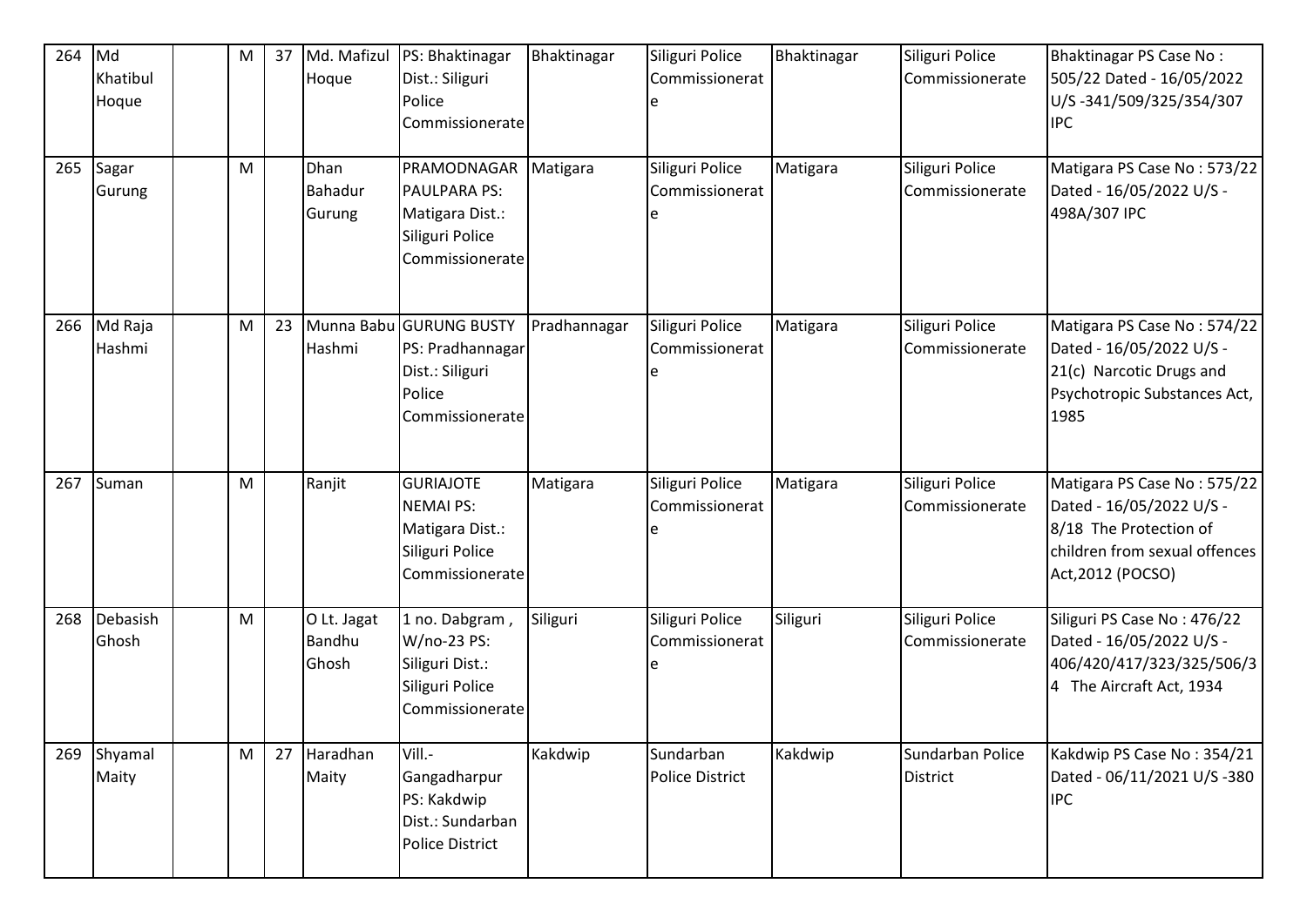| 270 | Lalit Das              | M | 44 | Lt. Narahari<br>Das                   | Vill.- Basantapur<br>PS: Harwood<br>point coastal<br>Dist.: Sundarban<br><b>Police District</b> | Harwood point<br>coastal | Sundarban<br><b>Police District</b> | Kakdwip       | Sundarban Police<br><b>District</b> | Kakdwip PS Case No: 354/21<br>Dated - 06/11/2021 U/S -380<br><b>IPC</b>          |
|-----|------------------------|---|----|---------------------------------------|-------------------------------------------------------------------------------------------------|--------------------------|-------------------------------------|---------------|-------------------------------------|----------------------------------------------------------------------------------|
| 271 | Satyaban<br>Haldar     | M |    | Narayan<br>Haldar                     | PS:<br>Patharpratima<br>Dist.: Sundarban<br><b>Police District</b>                              | Patharpratima            | Sundarban<br><b>Police District</b> | Patharpratima | Sundarban Police<br><b>District</b> | Patharpratima PS Case No:<br>137/22 Dated - 16/05/2022<br>U/S-326/307/506/34 IPC |
| 272 | Sirajul Sk             |   | 22 | $S/O-$                                | Vill-27 No. Lat,<br>Hamedali Sk   PS: Raidighi Dist.:<br>Sundarban Police<br><b>District</b>    | Raidighi                 | Sundarban<br><b>Police District</b> | Raidighi      | Sundarban Police<br><b>District</b> | Raidighi PS Case No: 228/22<br>Dated - 16/05/2022 U/S -<br>399/402 IPC           |
| 273 | Hanna<br>Baidya        |   | 35 | S/o-Salem<br>Baidya                   | Vill-27 No. Lat,<br>PS: Raidighi Dist.:<br>Sundarban Police<br><b>District</b>                  | Raidighi                 | Sundarban<br><b>Police District</b> | Raidighi      | Sundarban Police<br><b>District</b> | Raidighi PS Case No: 228/22<br>Dated - 16/05/2022 U/S -<br>399/402 IPC           |
| 274 | Mirjan<br>Gazi         | M | 26 | S/o-Late<br><b>Mathor Ali</b><br>Gazi | Vill-04 No.<br>Chouddarashi PS:<br>Raidighi Dist.:<br>Sundarban Police<br><b>District</b>       | Raidighi                 | Sundarban<br><b>Police District</b> | Raidighi      | Sundarban Police<br><b>District</b> | Raidighi PS Case No: 228/22<br>Dated - 16/05/2022 U/S -<br>399/402 IPC           |
| 275 | Dudhkant<br>a Barman   |   |    | Bhabon<br>Barman                      | PATLAKHOWA                                                                                      |                          | <b>Basirhat</b>                     | Alipurduar    | Alipurduar                          | Alipurduar PS Outpost<br>Sonapur OP GDE No. 413                                  |
|     | 276 Nilkanta<br>Barman |   |    | <b>Basudeb</b><br>Barman              | <b>UTTAR</b><br>SHIMLABARI                                                                      |                          | <b>Basirhat</b>                     | Alipurduar    | Alipurduar                          | Alipurduar PS Outpost<br>Sonapur OP GDE No. 413                                  |
| 277 | Golab<br>Sarkar        |   |    | Lt Akramul<br>Sarkar                  | PUNDIBARI                                                                                       |                          | Basirhat                            | Alipurduar    | Alipurduar                          | Alipurduar PS Outpost<br>Sonapur OP GDE No. 413                                  |
| 278 | Joy Das                |   |    | Amrit Das                             | KATHALBARI                                                                                      |                          | Basirhat                            | Alipurduar    | Alipurduar                          | Alipurduar PS Outpost<br>Sonapur OP GDE No. 413                                  |
| 279 | Kishor<br>Murari       |   |    | Lt Krish<br>Mohan<br>Murari           | SAHEBPOTA                                                                                       |                          | <b>Basirhat</b>                     | Alipurduar    | Alipurduar                          | Alipurduar PS Outpost<br>Sonapur OP GDE No. 413                                  |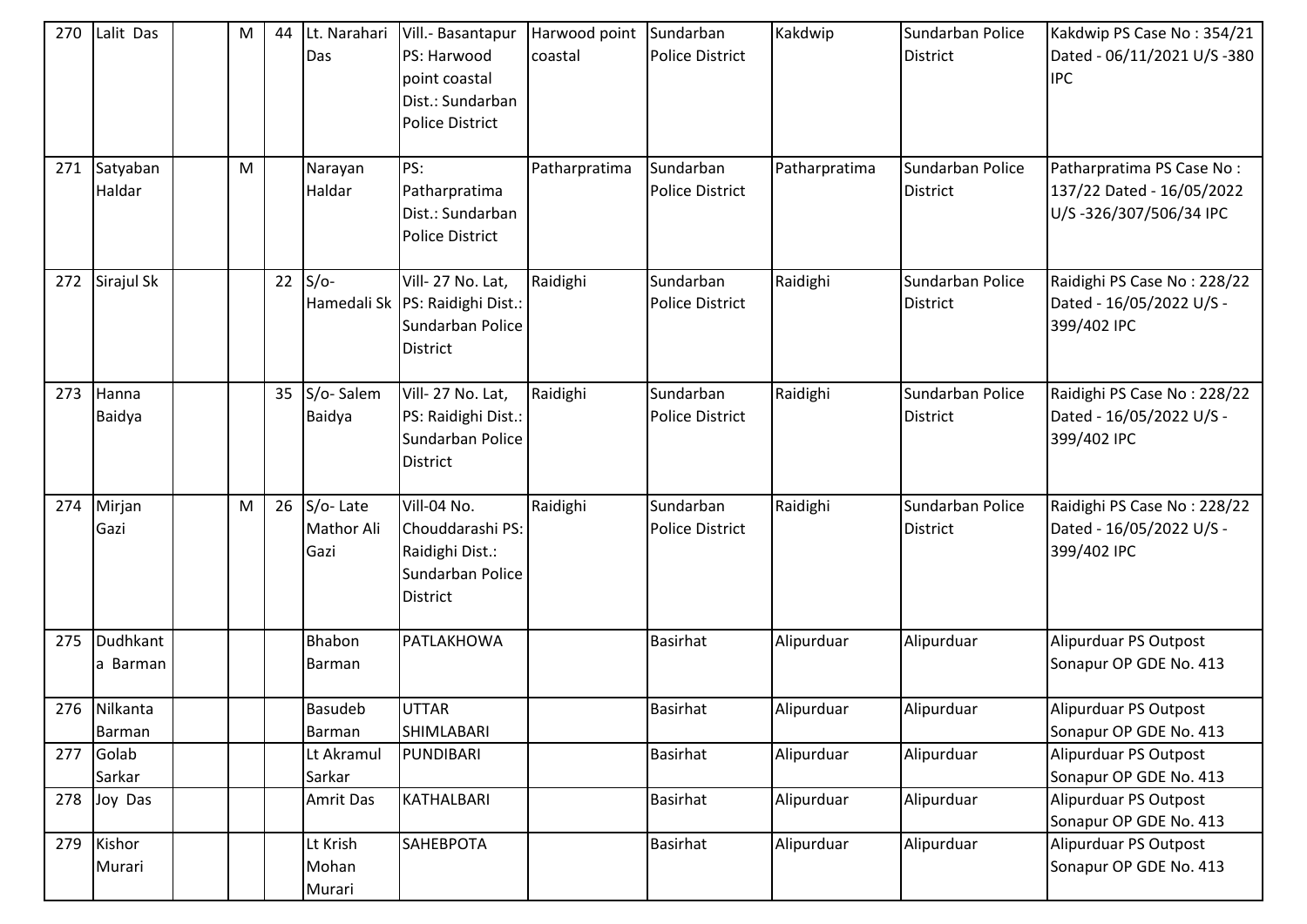| 280 | Palash<br>Roy               |           |    | Khagen Roy                 | <b>KHOLTA</b>                                                  |         | <b>Basirhat</b> | Alipurduar | Alipurduar | Alipurduar PS GDE No. 690                                 |
|-----|-----------------------------|-----------|----|----------------------------|----------------------------------------------------------------|---------|-----------------|------------|------------|-----------------------------------------------------------|
| 281 | Subhojit<br><b>Barma</b>    |           |    | Sunil Barma                | KHOLTA                                                         |         | Basirhat        | Alipurduar | Alipurduar | Alipurduar PS GDE No. 690                                 |
| 282 | Lakhi<br>Kanta<br>Barman    |           |    | Ganrsh<br>Barman           | PUNDIBARI                                                      |         | <b>Basirhat</b> | Alipurduar | Alipurduar | Alipurduar PS GDE No. 690                                 |
| 283 | Safikul<br>Sekh             |           |    | Sairuddin<br>Sekh          | <b>BIJNI</b>                                                   |         | <b>Basirhat</b> | Alipurduar | Alipurduar | Alipurduar PS Outpost<br>Alipurduar Jn TOP GDE No.<br>280 |
| 284 | Fatik Ray                   |           |    |                            | Amullya Roy BHOLARDABRI                                        |         | <b>Basirhat</b> | Alipurduar | Alipurduar | Alipurduar PS Outpost<br>Alipurduar Jn TOP GDE No.<br>280 |
| 285 | Ajay Dey                    |           |    | Lt Karna Dey HALDIBARI     |                                                                |         | <b>Basirhat</b> | Alipurduar | Alipurduar | Alipurduar PS GDE No. 665                                 |
|     | 286 Madan<br><b>Banik</b>   | M         | 29 | Suraranjan<br><b>Banik</b> | Triveni toll road-<br>01 PS: Jaigaon<br>Dist.: Alipurduar      | Jaigaon | Alipurduar      | Jaigaon    | Alipurduar | Jaigaon PS GDE No. 630                                    |
| 287 | Promod<br>Chowdhur          | M         | 37 | Lt Shambu<br>Chowdhury     | Super Market PS:<br>Jaigaon Dist.:<br>Alipurduar               | Jaigaon | Alipurduar      | Jaigaon    | Alipurduar | Jaigaon PS GDE No. 630                                    |
| 288 | Salim<br>Thapa              | M         | 35 | Lt Shankar<br>Thapa        | <b>Bhakta</b><br>Chowpathy PS:<br>Jaigaon Dist.:<br>Alipurduar | Jaigaon | Alipurduar      | Jaigaon    | Alipurduar | Jaigaon PS GDE No. 630                                    |
| 289 | Sushil<br>Sharma            | M         | 64 | Lt Mal<br>Chand<br>Sharma  | Deokota toll PS:<br>Jaigaon Dist.:<br>Alipurduar               | Jaigaon | Alipurduar      | Jaigaon    | Alipurduar | Jaigaon PS GDE No. 633                                    |
|     | 290 Provin<br>Goyel         | M         | 39 | Goyel                      | Lt Dip Chand Deokota toll PS:<br>Jaigaon Dist.:<br>Alipurduar  | Jaigaon | Alipurduar      | Jaigaon    | Alipurduar | Jaigaon PS GDE No. 633                                    |
| 291 | Bhawani<br>Sankar<br>Mundra | ${\sf M}$ | 55 | Lt Sitaram<br>Mundra       | Do PS: Jaigaon<br>Dist.: Alipurduar                            | Jaigaon | Alipurduar      | Jaigaon    | Alipurduar | Jaigaon PS GDE No. 633                                    |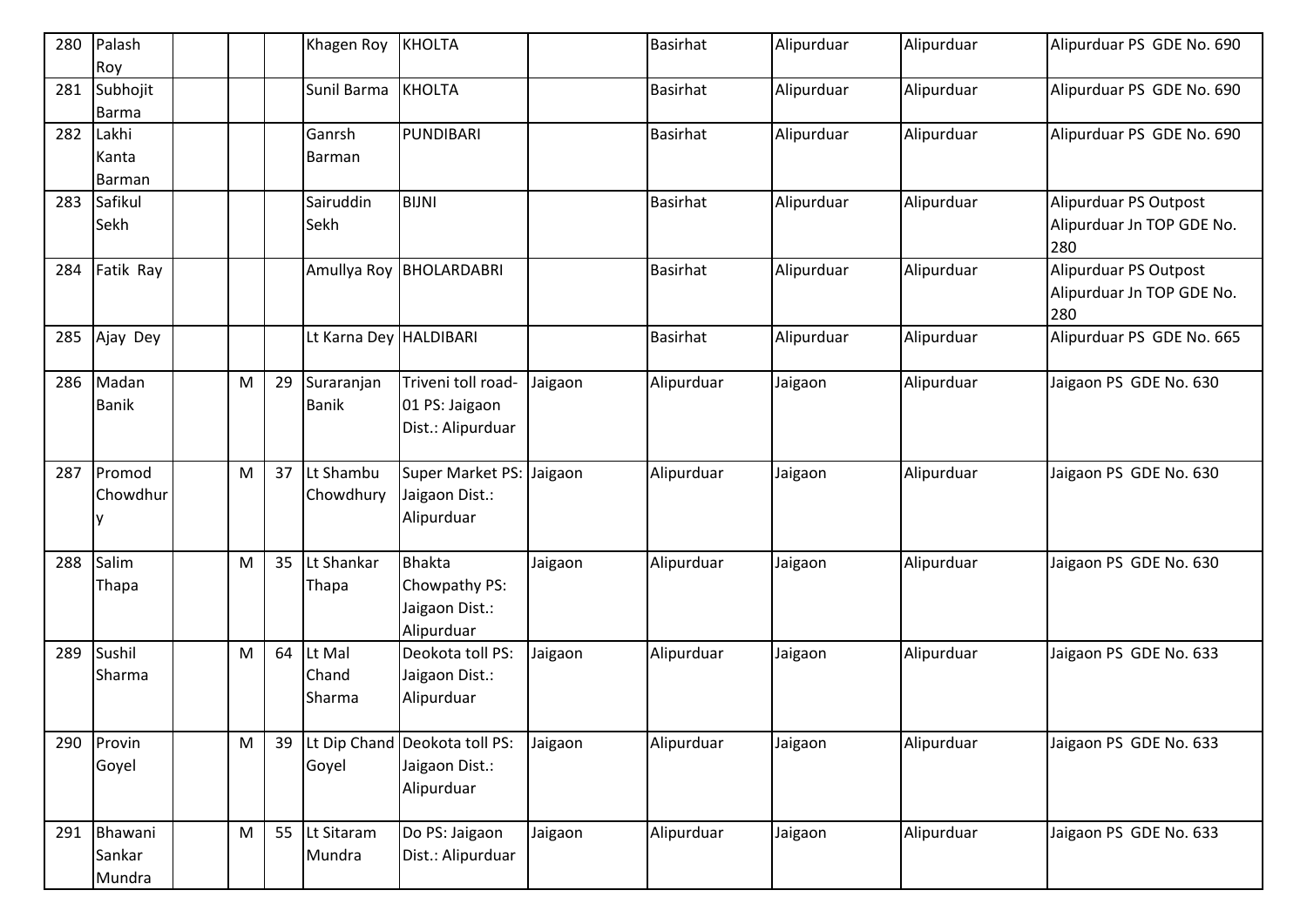| 292 | Haender<br>Yadav   | ${\sf M}$ | 40 |                        | Sharvan Roy Subhash Pally PS: Jaigaon<br>Jaigaon Dist.:<br>Alipurduar                             |           | Alipurduar | Jaigaon   | Alipurduar | Jaigaon PS GDE No. 633   |
|-----|--------------------|-----------|----|------------------------|---------------------------------------------------------------------------------------------------|-----------|------------|-----------|------------|--------------------------|
| 293 | Subroto<br>Das     | M         |    | <b>Bimal Das</b>       | Rabindra Nagar,<br>Hamiltonganj<br>Dist.: Alipurduar                                              |           | Alipurduar | Kalchini  | Alipurduar | Kalchini PS GDE No. 535  |
| 294 | Bappa<br>Das       | ${\sf M}$ | 23 | <b>Adhir Das</b>       | Rabindra Nagar,<br>Hamiltonganj<br>Dist.: Alipurduar                                              |           | Alipurduar | Kalchini  | Alipurduar | Kalchini PS GDE No. 523  |
| 295 | Ajit<br>Mandal     | M         | 34 | Mantu<br>Mandal        | Sarojit Pally<br>Hamiltonganj<br>Dist.: Alipurduar                                                |           | Alipurduar | Kalchini  | Alipurduar | Kalchini PS GDE No. 535  |
| 296 | Sumit<br>Sutrodhar | M         | 29 | Lt. Sunil<br>Sutrodhar | Hamiltonganj<br>Dist.: Alipurduar                                                                 |           | Alipurduar | Kalchini  | Alipurduar | Kalchini PS GDE No. 535  |
| 297 | Sudip<br>Sarkar    |           | 50 | Kali Bhushan<br>Sarkar | Ghakshapara, PS<br>Kumargram, Dist<br>Alipurduar PS:<br>Kumargram Dist.:<br>Alipurduar            | Kumargram | Alipurduar | Kumargram | Alipurduar | Kumargram PS GDE No. 508 |
| 298 | <b>Kamal Das</b>   |           | 23 | Manmohan<br>Das        | Dakshin<br>Nararthali, PS<br>Kumargram, Dist<br>Alipurduar, PS:<br>Kumargram Dist.:<br>Alipurduar | Kumargram | Alipurduar | Kumargram | Alipurduar | Kumargram PS GDE No. 508 |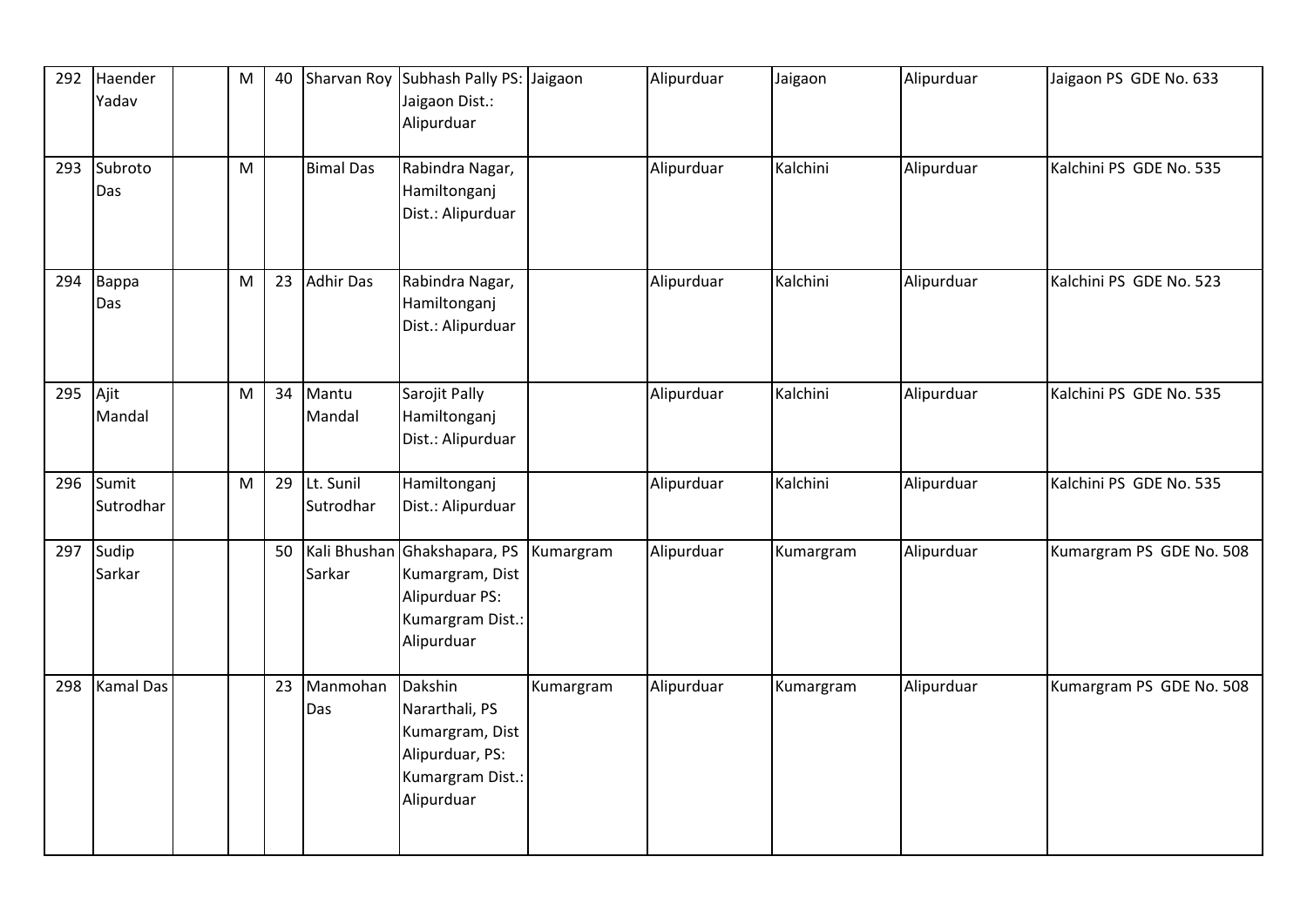| 299 | Rupam<br>Debnath                 |  |        | 31 Gopal<br>Debnath  | Madha Parokata, Samuktala<br>PS Samuktala,<br>Dist Alipurduar<br>PS: Samuktala<br>Dist.: Alipurduar |           | Alipurduar | Kumargram | Alipurduar | Kumargram PS GDE No. 508 |
|-----|----------------------------------|--|--------|----------------------|-----------------------------------------------------------------------------------------------------|-----------|------------|-----------|------------|--------------------------|
| 300 | Dipu Das                         |  |        | 38 Amar Das          | Purba Chikliguri,<br>PS Samuktala,<br>Dist Alipurduar<br>PS: Samuktala<br>Dist.: Alipurduar         | Samuktala | Alipurduar | Kumargram | Alipurduar | Kumargram PS GDE No. 508 |
| 301 | Subhajit<br>Das                  |  | 25     | Sukumar<br>Das       | Barodaldali, PS-<br>Kumargram, Dist-<br>Alipurduar PS:<br>Kumargram Dist.:<br>Alipurduar            | Kumargram | Alipurduar | Kumargram | Alipurduar | Kumargram PS GDE No. 596 |
| 302 | Dukhiram<br>Barman               |  | 48 Lt. | Haricharan<br>Barman | $VIII + PO-$<br>Radhanagar, PS-<br>Kumargram, Dist-<br>Alipur PS:<br>Kumargram Dist.:<br>Alipurduar | Kumargram | Alipurduar | Kumargram | Alipurduar | Kumargram PS GDE No. 596 |
| 303 | Hari<br>Prasad<br><b>Mallick</b> |  | 24     | Bhabendra<br>Mallick | Dakshin Rampur,<br>Po- Barobisha, PS-<br>Kumargram, Dist-<br>PS: Kumargram<br>Dist.: Alipurduar     | Kumargram | Alipurduar | Kumargram | Alipurduar | Kumargram PS GDE No. 609 |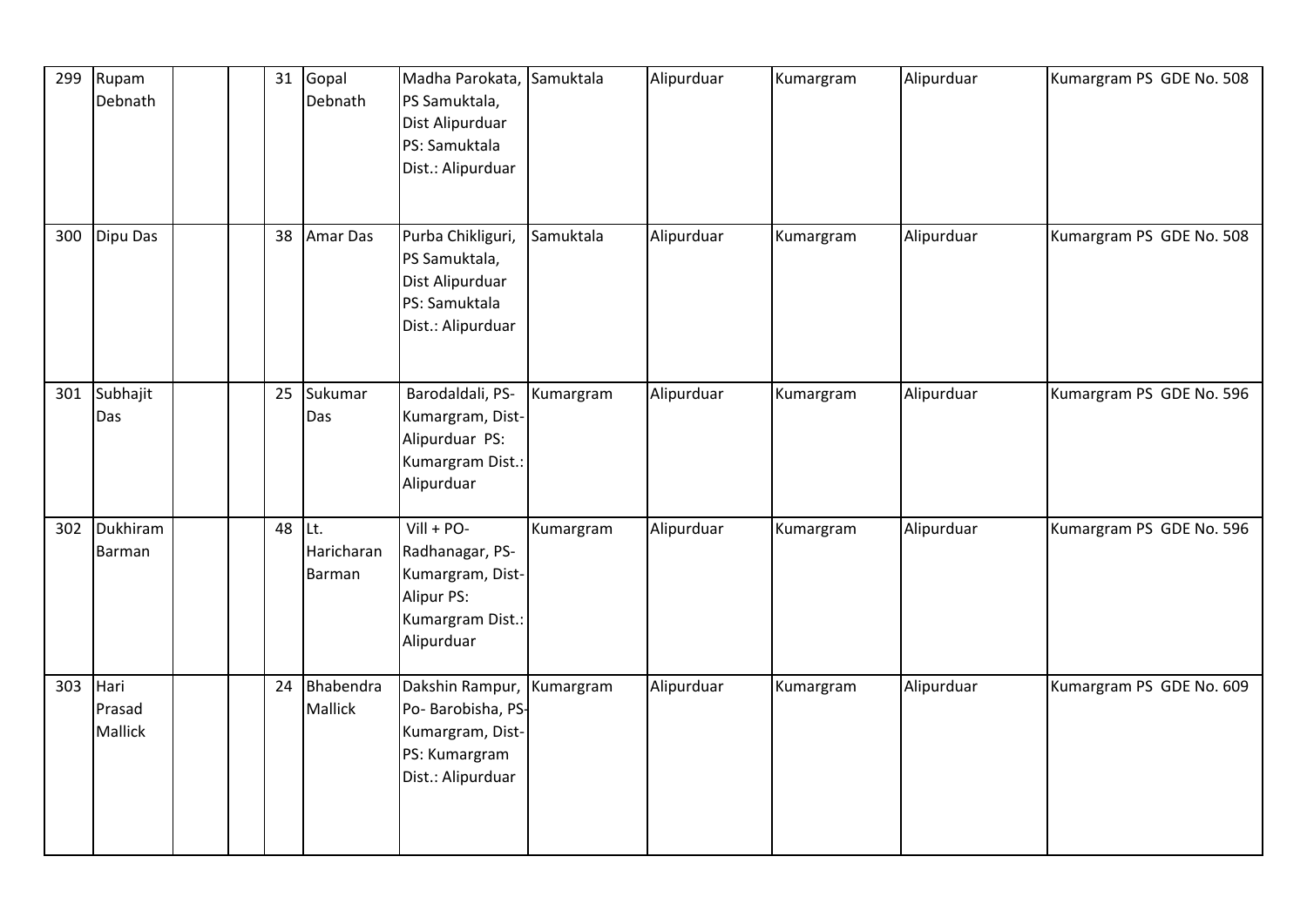| 304 | Tapash       |  |    | 35 Deepak           | Dewanhat, PO-          | Cooch behar | Coochbehar             | Kumargram | Alipurduar       | Kumargram PS GDE No. 609 |
|-----|--------------|--|----|---------------------|------------------------|-------------|------------------------|-----------|------------------|--------------------------|
|     | Dutta        |  |    | Dutta               | Kotwali, PS-           |             |                        |           |                  |                          |
|     |              |  |    |                     | Kotwali, Dist-         |             |                        |           |                  |                          |
|     |              |  |    |                     | Coochbeh PS:           |             |                        |           |                  |                          |
|     |              |  |    |                     | Cooch behar            |             |                        |           |                  |                          |
|     |              |  |    |                     | Dist.:                 |             |                        |           |                  |                          |
|     |              |  |    |                     | Coochbehar             |             |                        |           |                  |                          |
| 305 | Ujjal Dutta  |  | 22 | <b>Pradip Dutta</b> | Dewanhat, PO-          | Cooch behar | Coochbehar             | Kumargram | Alipurduar       | Kumargram PS GDE No. 609 |
|     |              |  |    |                     | Kotwali, PS-           |             |                        |           |                  |                          |
|     |              |  |    |                     | Kotwali, Dist-         |             |                        |           |                  |                          |
|     |              |  |    |                     | Coochbe PS:            |             |                        |           |                  |                          |
|     |              |  |    |                     | Cooch behar            |             |                        |           |                  |                          |
|     |              |  |    |                     | Dist.:                 |             |                        |           |                  |                          |
|     |              |  |    |                     | Coochbehar             |             |                        |           |                  |                          |
| 306 | Goutam       |  |    | Rabin Bauri         | Kajora Sikar           | Andal       | Asansol                | Andal     | Asansol Durgapur | Andal PS GDE No. 1003    |
|     | <b>Bauri</b> |  |    |                     | Pukur PS: Andal        |             | <b>Durgapur Police</b> |           | Police           |                          |
|     |              |  |    |                     | Dist.: Asansol         |             | Commissionerat         |           | Commissionerate  |                          |
|     |              |  |    |                     | <b>Durgapur Police</b> |             | e                      |           |                  |                          |
|     |              |  |    |                     | Commissionerate        |             |                        |           |                  |                          |
|     |              |  |    |                     |                        |             |                        |           |                  |                          |
|     |              |  |    |                     |                        |             |                        |           |                  |                          |
|     |              |  |    |                     |                        |             |                        |           |                  |                          |
| 307 | Kajal        |  |    | Rahim Bauri         | Kajora Sikar           | Andal       | Asansol                | Andal     | Asansol Durgapur | Andal PS GDE No. 1003    |
|     | <b>Bauri</b> |  |    |                     | Pukur PS: Andal        |             | Durgapur Police        |           | Police           |                          |
|     |              |  |    |                     | Dist.: Asansol         |             | Commissionerat         |           | Commissionerate  |                          |
|     |              |  |    |                     | <b>Durgapur Police</b> |             |                        |           |                  |                          |
|     |              |  |    |                     | Commissionerate        |             |                        |           |                  |                          |
|     |              |  |    |                     |                        |             |                        |           |                  |                          |
|     |              |  |    |                     |                        |             |                        |           |                  |                          |
|     |              |  |    |                     |                        |             |                        |           |                  |                          |
|     | 308 Bobi     |  |    | Lt. Sripati         | Siduli PS: Andal Andal |             | Asansol                | Andal     | Asansol Durgapur | Andal PS GDE No. 1005    |
|     | Dhangar      |  |    | Kora                | Dist.: Asansol         |             | Durgapur Police        |           | Police           |                          |
|     |              |  |    |                     | <b>Durgapur Police</b> |             | Commissionerat         |           | Commissionerate  |                          |
|     |              |  |    |                     | Commissionerate        |             |                        |           |                  |                          |
|     |              |  |    |                     |                        |             |                        |           |                  |                          |
|     |              |  |    |                     |                        |             |                        |           |                  |                          |
|     |              |  |    |                     |                        |             |                        |           |                  |                          |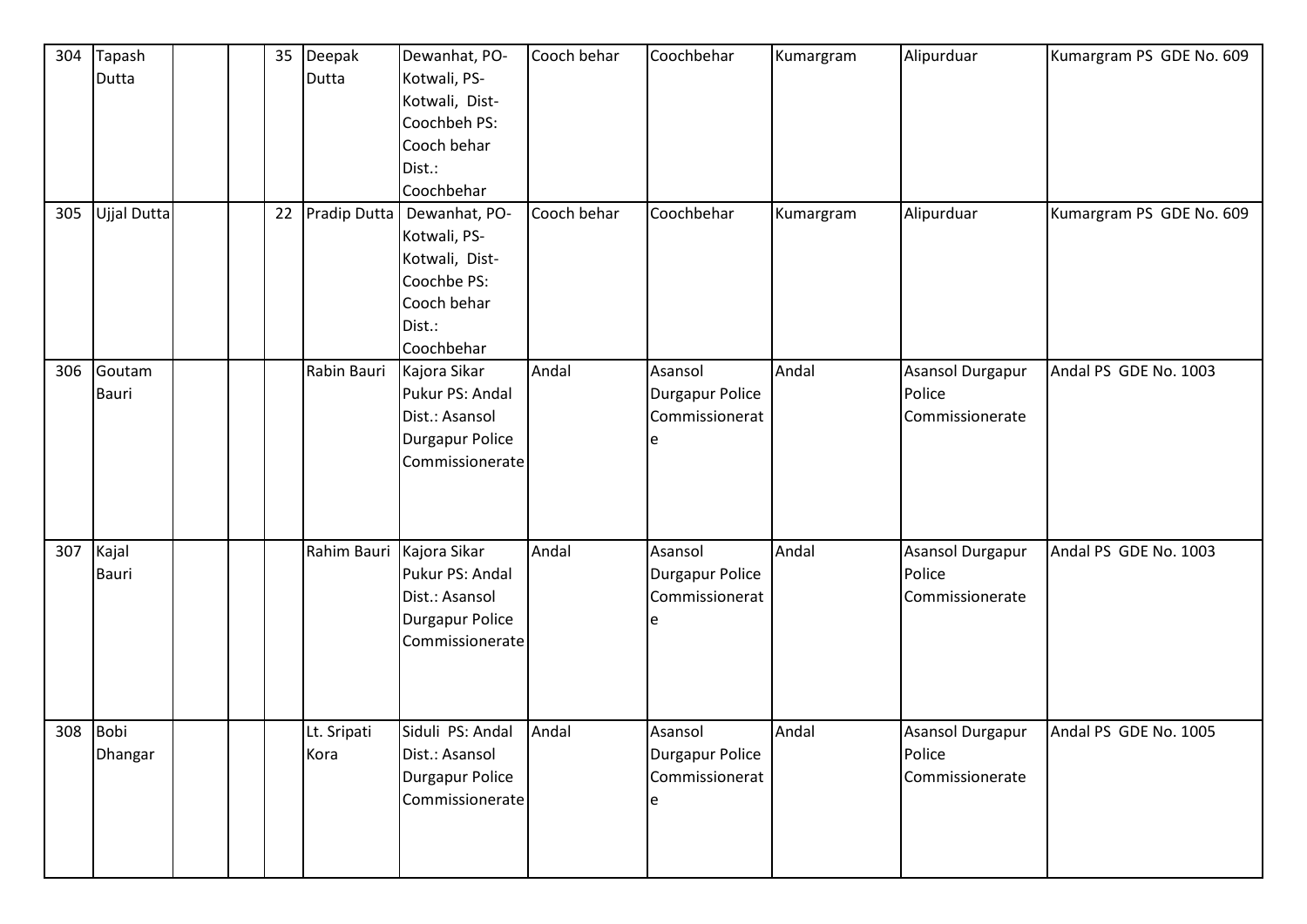| 309 | Bangshilal<br>Kewat        |  | Lt. Firat<br>Kewat    | Siduli PS: Andal<br>Dist.: Asansol<br><b>Durgapur Police</b><br>Commissionerate              | Andal | Asansol<br>Durgapur Police<br>Commissionerat<br>e        | Andal | Asansol Durgapur<br>Police<br>Commissionerate | Andal PS GDE No. 1005 |
|-----|----------------------------|--|-----------------------|----------------------------------------------------------------------------------------------|-------|----------------------------------------------------------|-------|-----------------------------------------------|-----------------------|
| 310 | <b>Binod</b><br>Bagdi      |  | Anil Bagdi            | Madhusudhanpu Andal<br>r PS: Andal Dist.:<br>Asansol Durgapur<br>Police<br>Commissionerate   |       | Asansol<br>Durgapur Police<br>Commissionerat             | Andal | Asansol Durgapur<br>Police<br>Commissionerate | Andal PS GDE No. 1005 |
| 311 | Pawan<br>Yadav             |  | Jagat Yadav           | Madhusudhanpu Andal<br>r PS: Andal Dist.:<br>Asansol Durgapur<br>Police<br>Commissionerate   |       | Asansol<br><b>Durgapur Police</b><br>Commissionerat<br>e | Andal | Asansol Durgapur<br>Police<br>Commissionerate | Andal PS GDE No. 1005 |
| 312 | Sharwan<br>Kumar<br>Thakur |  | Lt. Basudev<br>Thakur | Thana Road<br>Andal PS: Andal<br>Dist.: Asansol<br><b>Durgapur Police</b><br>Commissionerate | Andal | Asansol<br><b>Durgapur Police</b><br>Commissionerat<br>e | Andal | Asansol Durgapur<br>Police<br>Commissionerate | Andal PS GDE No. 1006 |
| 313 | Ashok<br>Sharma            |  | Koilash<br>Sharma     | Thana Road<br>Andal PS: Andal<br>Dist.: Asansol<br><b>Durgapur Police</b><br>Commissionerate | Andal | Asansol<br>Durgapur Police<br>Commissionerat             | Andal | Asansol Durgapur<br>Police<br>Commissionerate | Andal PS GDE No. 1006 |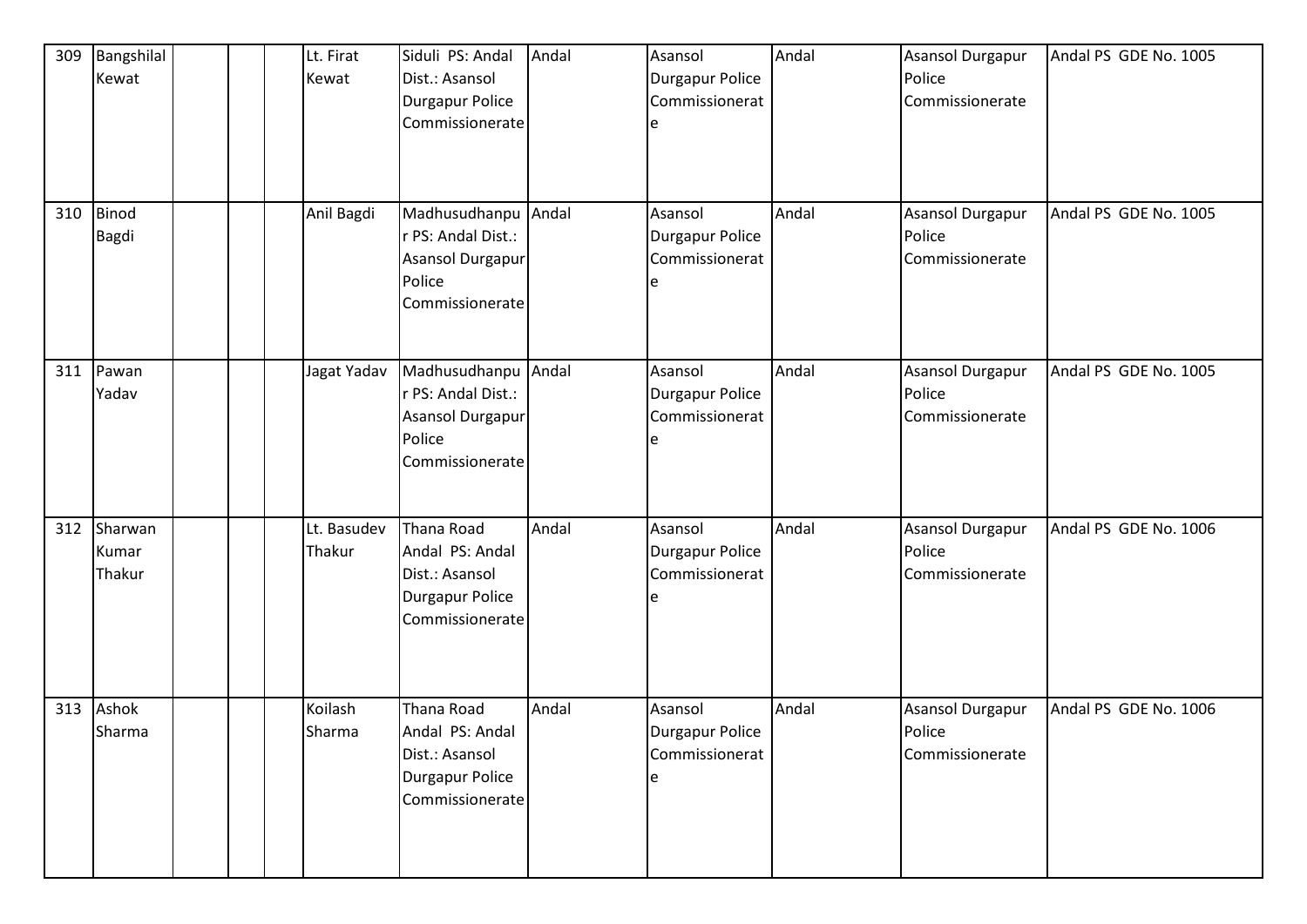| 314 | Soresh<br>Bauri       | Sajan Bauri      | Chandra Chura<br>PS: Andal Dist.:<br>Asansol Durgapur<br>Police<br>Commissionerate | Andal | Asansol<br>Durgapur Police<br>Commissionerat<br>e | Andal | <b>Asansol Durgapur</b><br>Police<br>Commissionerate | Andal PS GDE No. 1007 |
|-----|-----------------------|------------------|------------------------------------------------------------------------------------|-------|---------------------------------------------------|-------|------------------------------------------------------|-----------------------|
| 315 | Sandip<br>Bauri       | Jagades<br>Bauri | Chandra Chura<br>PS: Andal Dist.:<br>Asansol Durgapur<br>Police<br>Commissionerate | Andal | Asansol<br>Durgapur Police<br>Commissionerat<br>e | Andal | <b>Asansol Durgapur</b><br>Police<br>Commissionerate | Andal PS GDE No. 1007 |
| 316 | Jiban<br>Shaw         | Ramesh<br>Shaw   | Andal More PS:<br>Andal Dist.:<br>Asansol Durgapur<br>Police<br>Commissionerate    | Andal | Asansol<br>Durgapur Police<br>Commissionerat      | Andal | <b>Asansol Durgapur</b><br>Police<br>Commissionerate | Andal PS GDE No. 1007 |
| 317 | Mintu<br>Shaw         | Jitu Shaw        | Andal More PS:<br>Andal Dist.:<br>Asansol Durgapur<br>Police<br>Commissionerate    | Andal | Asansol<br>Durgapur Police<br>Commissionerat<br>e | Andal | <b>Asansol Durgapur</b><br>Police<br>Commissionerate | Andal PS GDE No. 1007 |
| 318 | <b>Bindo</b><br>Bauri | Anil Bauri       | Andal More PS:<br>Andal Dist.:<br>Asansol Durgapur<br>Police<br>Commissionerate    | Andal | Asansol<br>Durgapur Police<br>Commissionerat<br>e | Andal | <b>Asansol Durgapur</b><br>Police<br>Commissionerate | Andal PS GDE No. 1007 |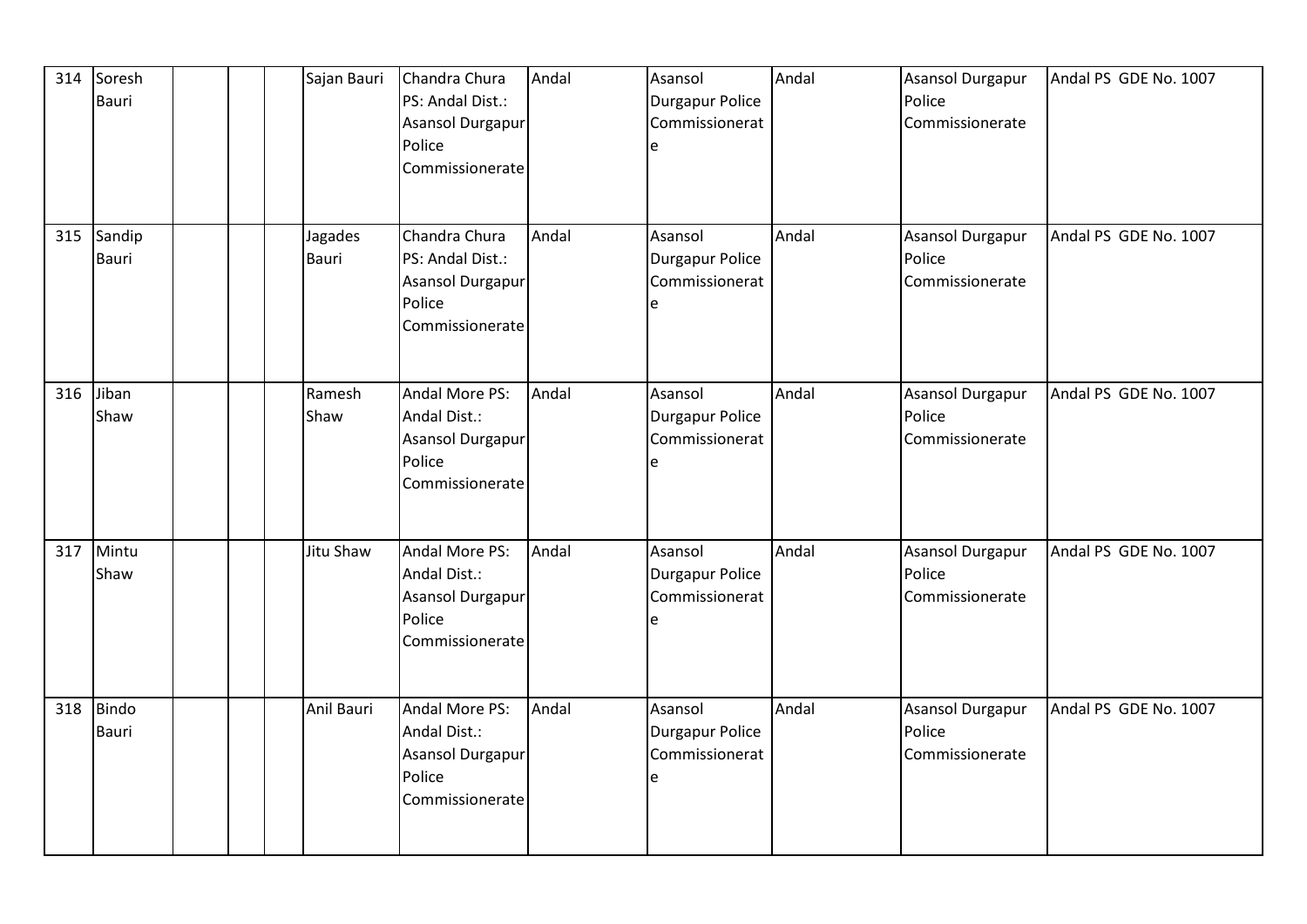| 319 | Subham<br>Kumar<br>Singh |   |    | Lt. Santosh<br>Singh | Siduli PS: Andal<br>Dist.: Asansol<br><b>Durgapur Police</b><br>Commissionerate                                     | Andal          | Asansol<br>Durgapur Police<br>Commissionerat<br>e        | Andal          | <b>Asansol Durgapur</b><br>Police<br>Commissionerate | Andal PS Outpost Ukra OP<br>GDE No. 348     |
|-----|--------------------------|---|----|----------------------|---------------------------------------------------------------------------------------------------------------------|----------------|----------------------------------------------------------|----------------|------------------------------------------------------|---------------------------------------------|
| 320 | Prem<br>Goswami          |   |    | Shantosh<br>Goswami  | Biseswari Colliery Andal<br>PS: Andal Dist.:<br>Asansol Durgapur<br>Police<br>Commissionerate                       |                | Asansol<br>Durgapur Police<br>Commissionerat<br>e        | Andal          | Asansol Durgapur<br>Police<br>Commissionerate        | Andal PS Outpost Ukra OP<br>GDE No. 348     |
| 321 | Hamanta<br>Mandi         |   |    | Lt. Nanda<br>Mandi   | Chata Danga PS:<br>Andal Dist.:<br>Asansol Durgapur<br>Police<br>Commissionerate                                    | Andal          | Asansol<br><b>Durgapur Police</b><br>Commissionerat<br>e | Andal          | Asansol Durgapur<br>Police<br>Commissionerate        | Andal PS Outpost Monbahal<br>OP GDE No. 605 |
| 322 | Rahaman<br>Khan          |   |    | Lt. Dulu<br>Khan     | Chata Danga PS:<br>Andal Dist.:<br>Asansol Durgapur<br>Police<br>Commissionerate                                    | Andal          | Asansol<br>Durgapur Police<br>Commissionerat<br>e        | Andal          | <b>Asansol Durgapur</b><br>Police<br>Commissionerate | Andal PS Outpost Monbahal<br>OP GDE No. 605 |
| 323 | Gourav<br>Dey            | M | 24 | Biswanath<br>Dey     | J.C Bose Lane,<br>South Dhadka PS:<br>Asansole north<br>Dist.: Asansol<br><b>Durgapur Police</b><br>Commissionerate | Asansole north | Asansol<br><b>Durgapur Police</b><br>Commissionerat<br>e | Asansole south | <b>Asansol Durgapur</b><br>Police<br>Commissionerate | Asansole south PS GDE No.<br>983            |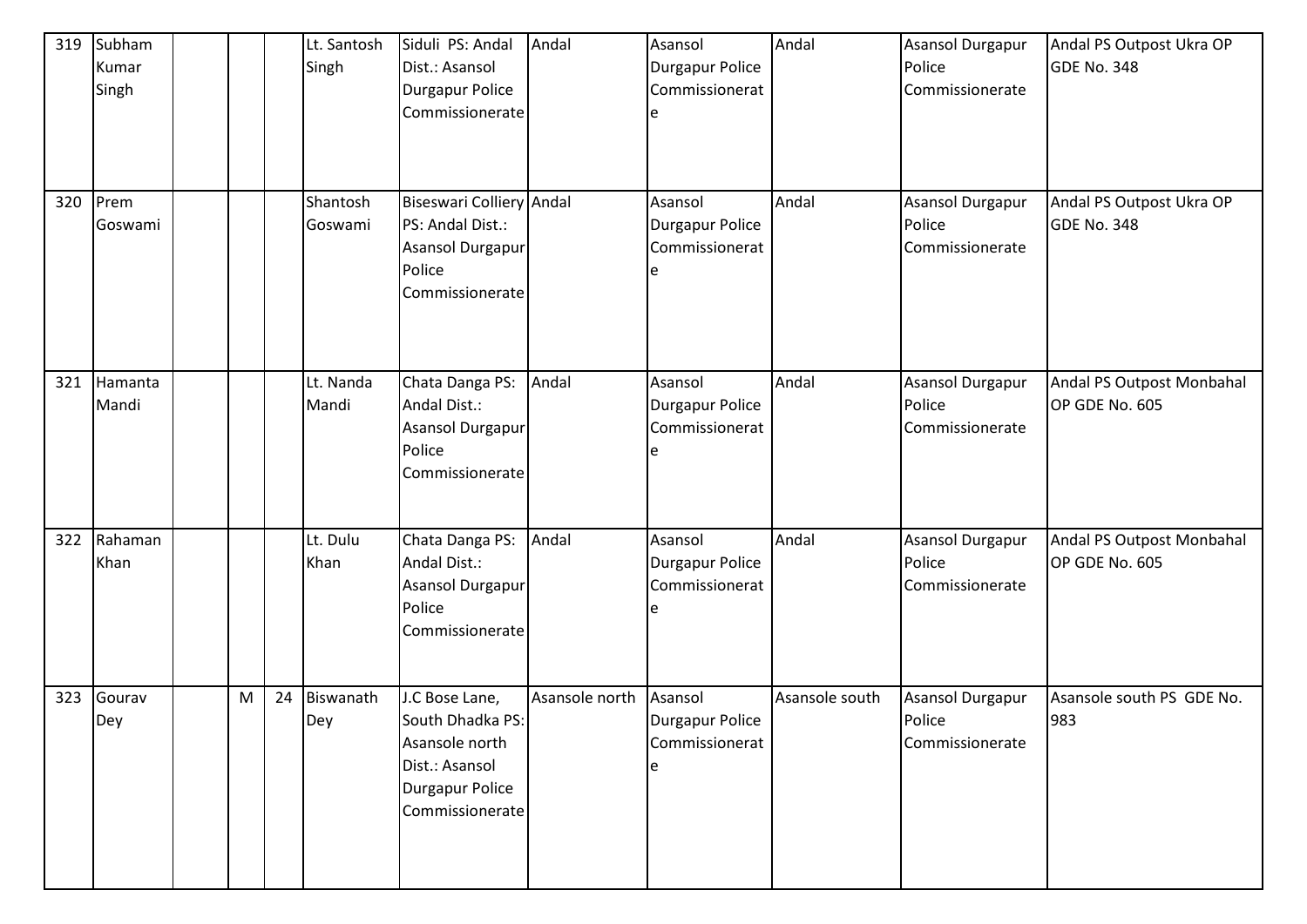| 324 | Awnish Kr<br>Singh   | M | 26 | Raghubar<br>Singh     | Rajpur Simri<br>Buxar, BR                                                                        |                | <b>Basirhat</b>                                   | Asansole south | Asansol Durgapur<br>Police<br>Commissionerate        | Asansole south PS GDE No.<br>983 |
|-----|----------------------|---|----|-----------------------|--------------------------------------------------------------------------------------------------|----------------|---------------------------------------------------|----------------|------------------------------------------------------|----------------------------------|
| 325 | Rakesh<br>Bauri      | M | 28 | Dilip Bauri           | Kalipahari More<br>PS: Asansole<br>south Dist.:<br>Asansol Durgapur<br>Police<br>Commissionerate | Asansole south | Asansol<br>Durgapur Police<br>Commissionerat<br>e | Asansole south | Asansol Durgapur<br>Police<br>Commissionerate        | Asansole south PS GDE No.<br>983 |
| 326 | Mukesh<br>Rajbhar    | M |    | 30 A Rajbhar          | Kalipahari More<br>PS: Asansole<br>south Dist.:<br>Asansol Durgapur<br>Police<br>Commissionerate | Asansole south | Asansol<br>Durgapur Police<br>Commissionerat<br>e | Asansole south | Asansol Durgapur<br>Police<br>Commissionerate        | Asansole south PS GDE No.<br>983 |
| 327 | Niranjan<br>Badyakar | M |    | 18 Ganesh<br>Badyakar | Pandabeswar PS:<br>Pandabeshwar<br>Dist.: Asansol<br><b>Durgapur Police</b><br>Commissionerate   | Pandabeshwar   | Asansol<br>Durgapur Police<br>Commissionerat<br>e | Asansole south | <b>Asansol Durgapur</b><br>Police<br>Commissionerate | Asansole south PS GDE No.<br>994 |
| 328 | Mukesh<br>Badyakar   | M | 18 | Sibnath<br>Badyakar   | Pandabeswar PS:<br>Pandabeshwar<br>Dist.: Asansol<br><b>Durgapur Police</b><br>Commissionerate   | Pandabeshwar   | Asansol<br>Durgapur Police<br>Commissionerat<br>e | Asansole south | <b>Asansol Durgapur</b><br>Police<br>Commissionerate | Asansole south PS GDE No.<br>994 |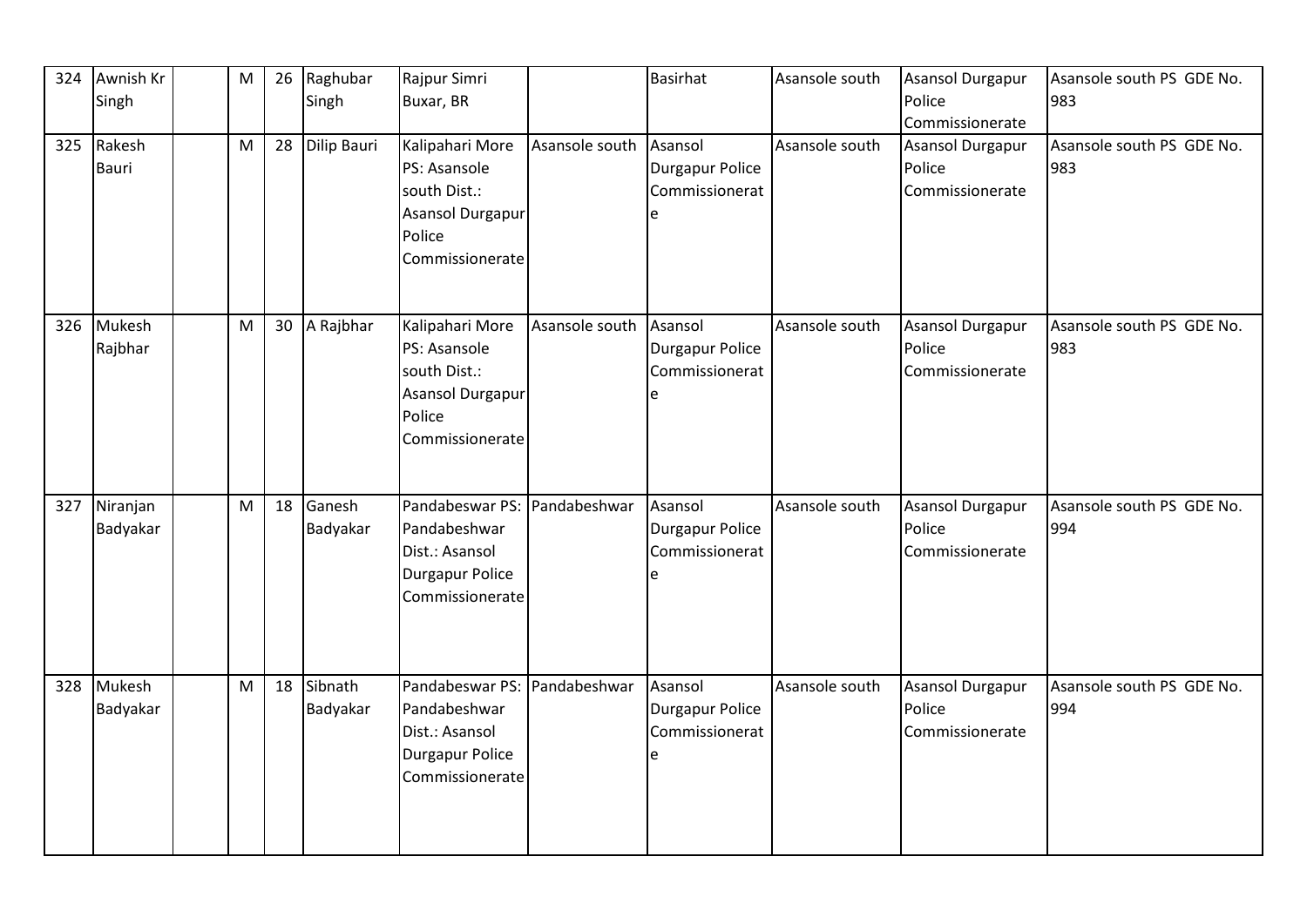| 329 | Sudoy<br>Badyakar  | ${\sf M}$ | 18 | Prakash<br>Badyakar     | Pandabeswar PS: Pandabeshwar<br>Pandabeshwar<br>Dist.: Asansol<br><b>Durgapur Police</b><br>Commissionerate                                      |                | Asansol<br>Durgapur Police<br>Commissionerat        | Asansole south | <b>Asansol Durgapur</b><br>Police<br>Commissionerate | Asansole south PS GDE No.<br>1027                 |
|-----|--------------------|-----------|----|-------------------------|--------------------------------------------------------------------------------------------------------------------------------------------------|----------------|-----------------------------------------------------|----------------|------------------------------------------------------|---------------------------------------------------|
| 330 | Bare<br>Mondal     | M         | 32 | Mahendar<br>Mondal      | Rupobandh, NS<br>Road PS:<br>Asansole south<br>Dist.: Asansol<br><b>Durgapur Police</b><br>Commissionerate                                       | Asansole south | Asansol<br><b>Durgapur Police</b><br>Commissionerat | Asansole south | Asansol Durgapur<br>Police<br>Commissionerate        | Asansole south PS GDE No.<br>1040                 |
| 331 | Chandan<br>Singh   | ${\sf M}$ | 30 | Late Uttam<br>Singh     | <b>Budha Sukanta</b><br>Pally near Kali<br>Pandey School<br>PS: Asansole<br>south Dist.:<br><b>Asansol Durgapur</b><br>Police<br>Commissionerate | Asansole south | Asansol<br><b>Durgapur Police</b><br>Commissionerat | Asansole south | Asansol Durgapur<br>Police<br>Commissionerate        | Asansole south PS GDE No.<br>1040                 |
| 332 | Prasant<br>Kumar   | ${\sf M}$ | 34 | Dinanath<br>Singh       | Lalgaon Gorh<br>Rewa, MP                                                                                                                         |                | <b>Basirhat</b>                                     | Asansole south | <b>Asansol Durgapur</b><br>Police<br>Commissionerate | Asansole south PS Outpost<br>South PP GDE No. 574 |
| 333 | Vikash<br>Singh    | M         | 37 | Ram<br>Bahadur<br>Singh | Lalgaon Gorh<br>Rewa, MP                                                                                                                         |                | <b>Basirhat</b>                                     | Asansole south | Asansol Durgapur<br>Police<br>Commissionerate        | Asansole south PS Outpost<br>South PP GDE No. 574 |
|     | 334 Maqsud<br>Alam | ${\sf M}$ | 35 | Late Manjur<br>Alam     | <b>Bhailwa</b><br>Madhuban<br>Champaran                                                                                                          |                | <b>Basirhat</b>                                     | Asansole south | Asansol Durgapur<br>Police<br>Commissionerate        | Asansole south PS Outpost<br>South PP GDE No. 578 |
| 335 | Md Imran<br>Alam   | M         | 33 | Md<br>Samsullah         | <b>Bhailwa</b><br>Madhuban<br>Champaran                                                                                                          |                | <b>Basirhat</b>                                     | Asansole south | Asansol Durgapur<br>Police<br>Commissionerate        | Asansole south PS Outpost<br>South PP GDE No. 578 |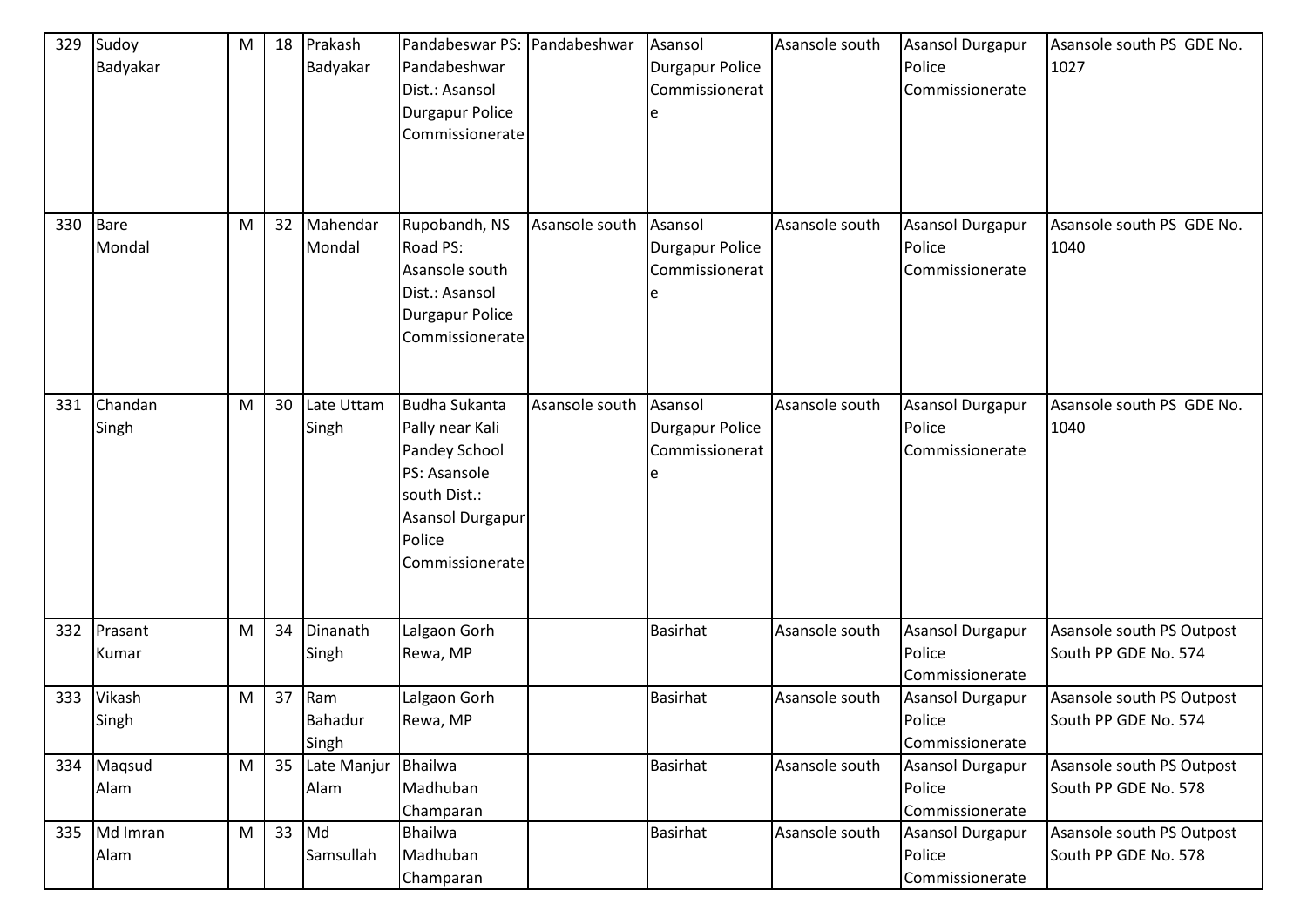| 336 | Md Gaffar    | ${\sf M}$ | 30 | Md Eyash          | Bhailwa                              |          | <b>Basirhat</b> | Asansole south | Asansol Durgapur                    | Asansole south PS Outpost |
|-----|--------------|-----------|----|-------------------|--------------------------------------|----------|-----------------|----------------|-------------------------------------|---------------------------|
|     |              |           |    |                   | Madhuban                             |          |                 |                | Police                              | South PP GDE No. 578      |
| 337 | Samir        | M         | 24 | Deb Shankar       | Champaran<br><b>Bhailwa</b>          |          | <b>Basirhat</b> | Asansole south | Commissionerate<br>Asansol Durgapur | Asansole south PS Outpost |
|     | Tanti        |           |    | Tanti             | Madhuban                             |          |                 |                | Police                              | South PP GDE No. 578      |
|     |              |           |    |                   |                                      |          |                 |                | Commissionerate                     |                           |
|     |              | M         |    |                   | Champaran                            |          |                 |                |                                     |                           |
| 338 | Magru        |           | 38 | <b>Dhiren</b>     | <b>Bhailwa</b>                       |          | <b>Basirhat</b> | Asansole south | Asansol Durgapur                    | Asansole south PS Outpost |
|     | Koiborta     |           |    | Koiborta          | Madhuban                             |          |                 |                | Police                              | South PP GDE No. 578      |
|     |              |           |    |                   | Champaran                            |          |                 |                | Commissionerate                     |                           |
| 339 | Gondo        | M         |    | Ramraj            | Bhailwa                              |          | <b>Basirhat</b> | Asansole south | Asansol Durgapur                    | Asansole south PS Outpost |
|     | Gangrai      |           |    | Gongrai           | Madhuban                             |          |                 |                | Police                              | South PP GDE No. 578      |
|     |              |           |    |                   | Champaran                            |          |                 |                | Commissionerate                     |                           |
| 340 | Samir Pal    | M         |    | Sasti Pal         | PS: Barabani                         | Barabani | Asansol         | Barabani       | <b>Asansol Durgapur</b>             | Barabani PS GDE No. 918   |
|     |              |           |    |                   | Dist.: Asansol                       |          | Durgapur Police |                | Police                              |                           |
|     |              |           |    |                   | <b>Durgapur Police</b>               |          | Commissionerat  |                | Commissionerate                     |                           |
|     |              |           |    |                   | Commissionerate                      |          |                 |                |                                     |                           |
|     |              |           |    |                   |                                      |          |                 |                |                                     |                           |
|     |              |           |    |                   |                                      |          |                 |                |                                     |                           |
| 341 | Ratan        | M         |    | <b>Bhim Bauri</b> | PS: Barabani                         | Barabani | Asansol         | Barabani       | Asansol Durgapur                    | Barabani PS GDE No. 918   |
|     | <b>Bauri</b> |           |    |                   | Dist.: Asansol                       |          | Durgapur Police |                | Police                              |                           |
|     |              |           |    |                   | <b>Durgapur Police</b>               |          | Commissionerat  |                | Commissionerate                     |                           |
|     |              |           |    |                   | Commissionerate                      |          | e               |                |                                     |                           |
|     |              |           |    |                   |                                      |          |                 |                |                                     |                           |
|     |              |           |    |                   |                                      |          |                 |                |                                     |                           |
| 342 | Pareesh      | M         |    | Dinu Bagdi        | Dist.: Asansol                       |          | Asansol         | <b>Budbud</b>  | Asansol Durgapur                    | Budbud PS GDE No. 736     |
|     | Bagdi        |           |    |                   | <b>Durgapur Police</b>               |          | Durgapur Police |                | Police                              |                           |
|     |              |           |    |                   | Commissionerate                      |          | Commissionerat  |                | Commissionerate                     |                           |
|     |              |           |    |                   |                                      |          | e               |                |                                     |                           |
|     |              |           |    |                   |                                      |          |                 |                |                                     |                           |
| 343 | Rintu        | M         |    |                   | Tapa Ankure PS: Budbud Dist.: Budbud |          | Asansol         | <b>Budbud</b>  | Asansol Durgapur                    | Budbud PS GDE No. 736     |
|     | Ankure       |           |    |                   | <b>Asansol Durgapur</b>              |          | Durgapur Police |                | Police                              |                           |
|     |              |           |    |                   | Police                               |          | Commissionerat  |                | Commissionerate                     |                           |
|     |              |           |    |                   | Commissionerate                      |          | e               |                |                                     |                           |
|     |              |           |    |                   |                                      |          |                 |                |                                     |                           |
|     |              |           |    |                   |                                      |          |                 |                |                                     |                           |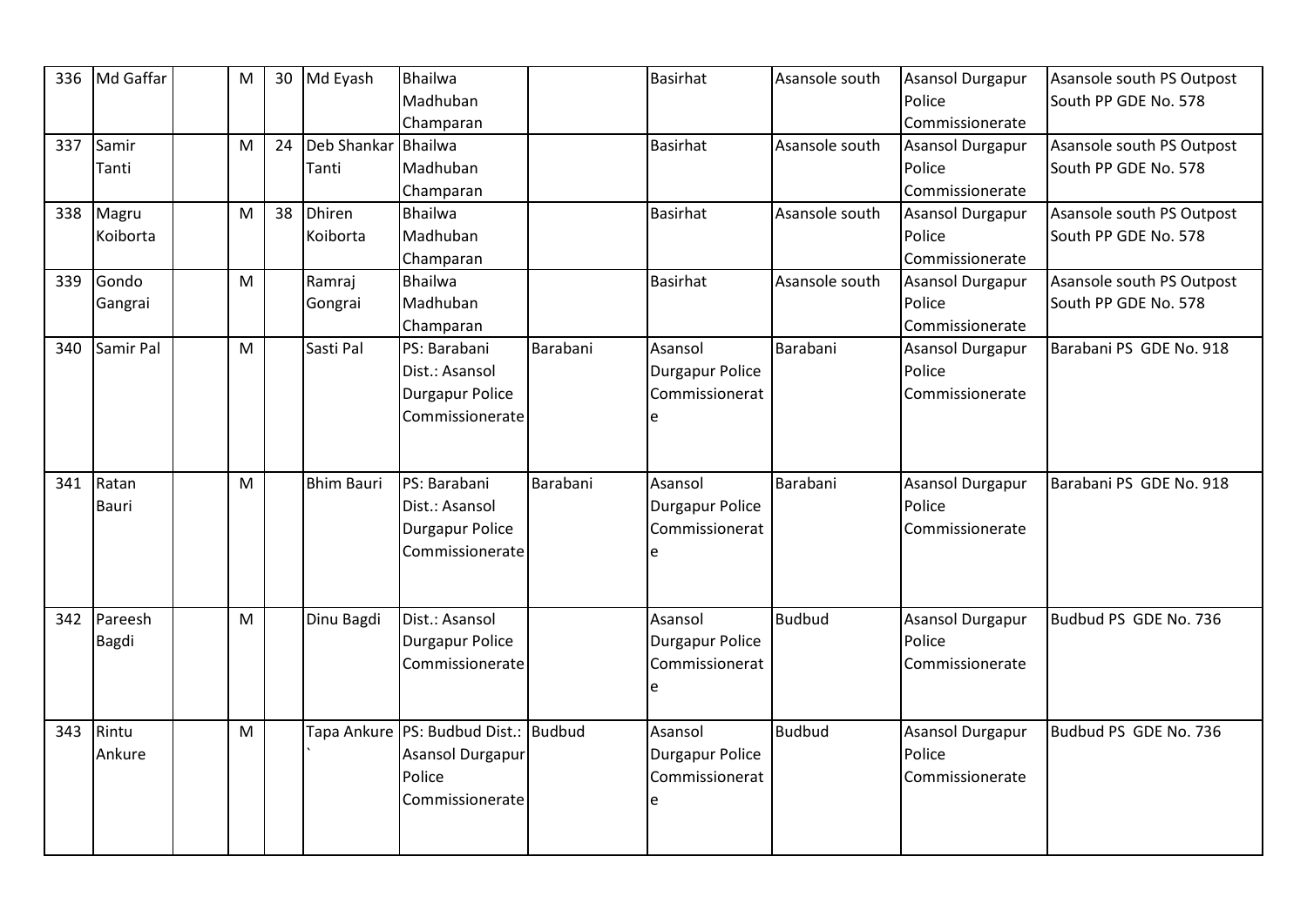| 344 | <b>Sk</b><br>Mustakim | M |    | 42 Md Yasin        | Laudoha PS:<br>Faridpur Dist.:<br>Asansol Durgapur<br>Police<br>Commissionerate             | Faridpur | Asansol<br>Durgapur Police<br>Commissionerat<br>e | Faridpur | <b>Asansol Durgapur</b><br>Police<br>Commissionerate | Faridpur PS GDE No. 640 |
|-----|-----------------------|---|----|--------------------|---------------------------------------------------------------------------------------------|----------|---------------------------------------------------|----------|------------------------------------------------------|-------------------------|
| 345 | Tapash<br>Bauri       |   | 25 | Janik Bouri        | Talkuri PS:<br>Hirapur Dist.:<br>Asansol Durgapur<br>Police<br>Commissionerate              | Hirapur  | Asansol<br>Durgapur Police<br>Commissionerat<br>e | Hirapur  | <b>Asansol Durgapur</b><br>Police<br>Commissionerate | Hirapur PS GDE No. 1093 |
| 346 | Amit<br><b>Bouri</b>  |   | 28 | Jaladhar<br>Bouri  | Bidyanandapur<br>PS: Hirapur Dist.:<br>Asansol Durgapur<br>Police<br>Commissionerate        | Hirapur  | Asansol<br>Durgapur Police<br>Commissionerat<br>e | Hirapur  | <b>Asansol Durgapur</b><br>Police<br>Commissionerate | Hirapur PS GDE No. 1093 |
| 347 | Bijoy<br>Bouri        |   | 29 | <b>Binod Bouri</b> | Bidyanandapur<br>PS: Hirapur Dist.:<br><b>Asansol Durgapur</b><br>Police<br>Commissionerate | Hirapur  | Asansol<br>Durgapur Police<br>Commissionerat<br>e | Hirapur  | <b>Asansol Durgapur</b><br>Police<br>Commissionerate | Hirapur PS GDE No. 1093 |
| 348 | Monu<br>Thakur        |   | 24 | Sambhu<br>Thakur   | Masjid Road PS:<br>Hirapur Dist.:<br>Asansol Durgapur<br>Police<br>Commissionerate          | Hirapur  | Asansol<br>Durgapur Police<br>Commissionerat<br>e | Hirapur  | <b>Asansol Durgapur</b><br>Police<br>Commissionerate | Hirapur PS GDE No. 1120 |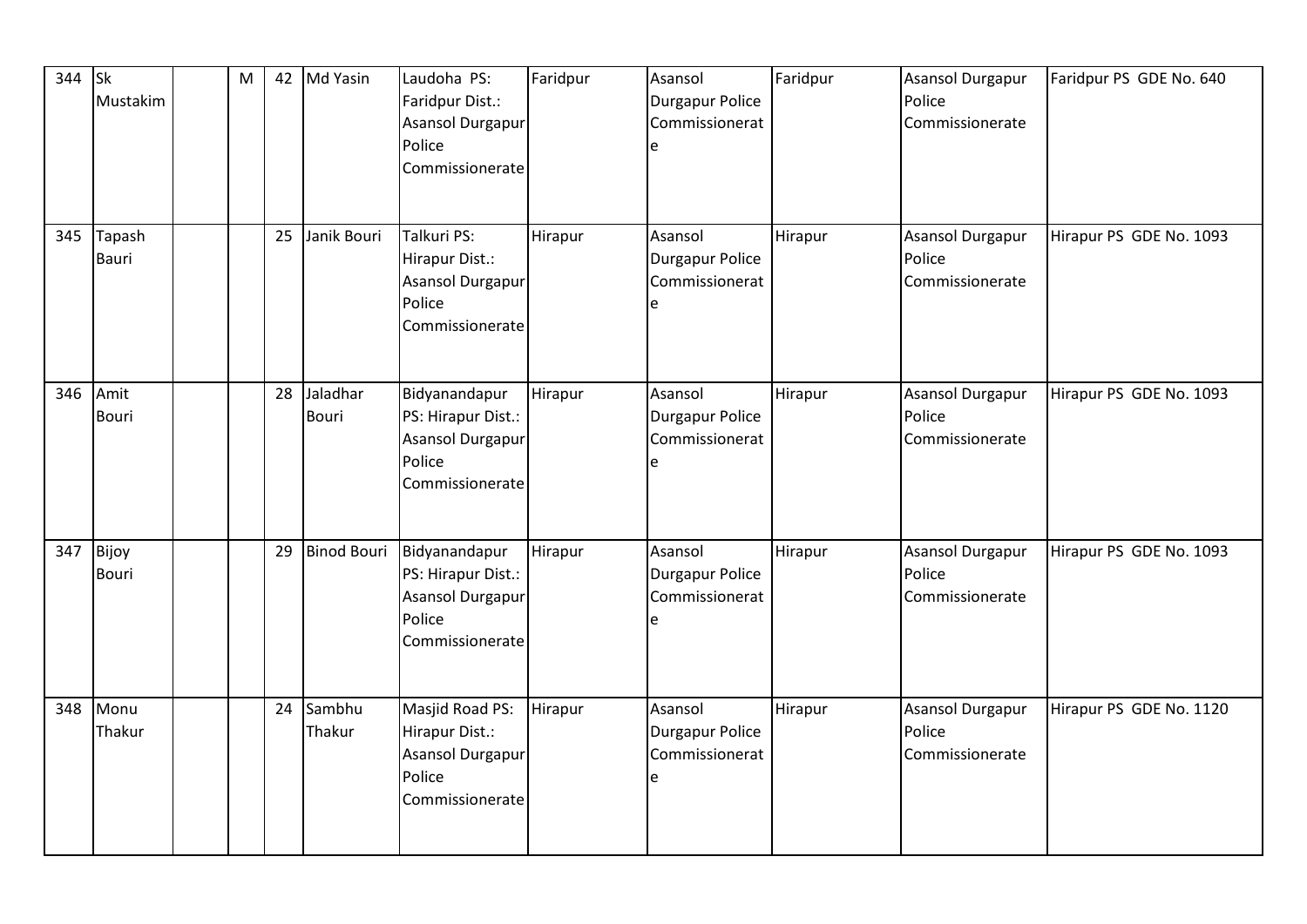| 349 | Sonu<br>Thakur            |        | 22 | Sambhu<br>Thakur    | Masjid Road PS:<br>Hirapur Dist.:<br><b>Asansol Durgapur</b><br>Police<br>Commissionerate                                      | Hirapur        | Asansol<br>Durgapur Police<br>Commissionerat<br>e | Hirapur | <b>Asansol Durgapur</b><br>Police<br>Commissionerate | Hirapur PS GDE No. 1120 |
|-----|---------------------------|--------|----|---------------------|--------------------------------------------------------------------------------------------------------------------------------|----------------|---------------------------------------------------|---------|------------------------------------------------------|-------------------------|
| 350 | Chhotu<br>Ansari          | Sarukh | 27 | Late Naim<br>Ansari | Rahamatnagar<br>Panchil PS:<br>Hirapur Dist.:<br><b>Asansol Durgapur</b><br>Police<br>Commissionerate                          | Hirapur        | Asansol<br>Durgapur Police<br>Commissionerat      | Hirapur | <b>Asansol Durgapur</b><br>Police<br>Commissionerate | Hirapur PS GDE No. 1120 |
| 351 | Manash<br>Chakrabor<br>ty |        | 40 | Damodar             | <b>Budha Aghori</b><br>Chakraborty   Para PS: Asansole<br>south Dist.:<br><b>Asansol Durgapur</b><br>Police<br>Commissionerate | Asansole south | Asansol<br>Durgapur Police<br>Commissionerat      | Hirapur | <b>Asansol Durgapur</b><br>Police<br>Commissionerate | Hirapur PS GDE No. 1120 |
|     | 352 Rajiv<br>Rajak        |        | 28 |                     | Sankar Rajak Rambandh Near<br>Bandhan<br>Marriage Hall PS:<br>Hirapur Dist.:<br>Asansol Durgapur<br>Police<br>Commissionerate  | Hirapur        | Asansol<br>Durgapur Police<br>Commissionerat<br>e | Hirapur | <b>Asansol Durgapur</b><br>Police<br>Commissionerate | Hirapur PS GDE No. 1120 |
|     | 353 Aditya<br>Chandra     |        | 22 | Ram<br>Chandra      | 1120 PS: Hirapur<br>Dist.: Asansol<br><b>Durgapur Police</b><br>Commissionerate                                                | Hirapur        | Asansol<br>Durgapur Police<br>Commissionerat      | Hirapur | <b>Asansol Durgapur</b><br>Police<br>Commissionerate | Hirapur PS GDE No. 1120 |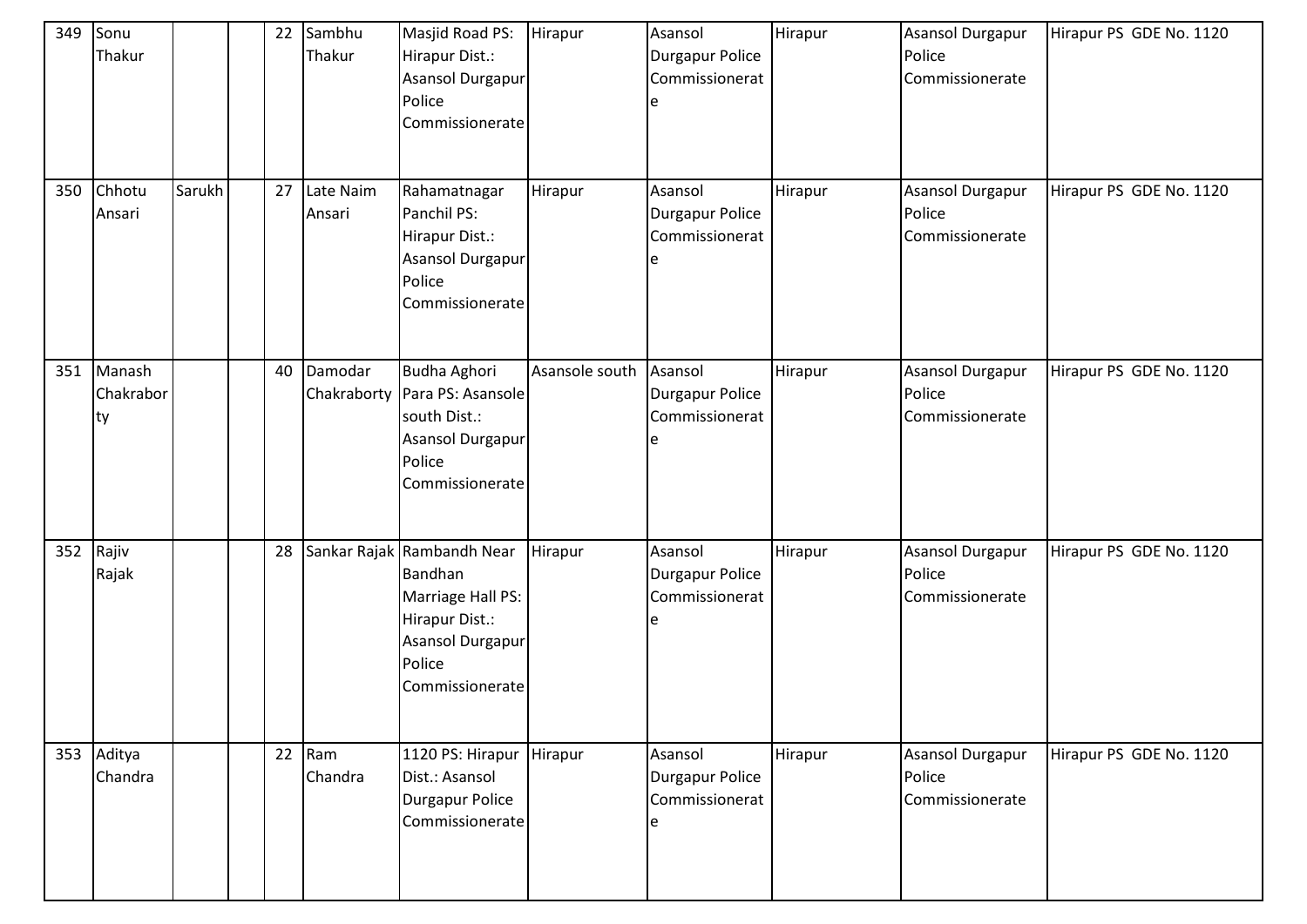| 354 | Afsar Ali<br>Khan      |   | 21 | Isteyak Ali<br>Khan   | Rahamatnagar<br>Chasapatty PS:<br>Hirapur Dist.:<br><b>Asansol Durgapur</b><br>Police<br>Commissionerate | Hirapur | Asansol<br><b>Durgapur Police</b><br>Commissionerat<br>e | Hirapur | <b>Asansol Durgapur</b><br>Police<br>Commissionerate | Hirapur PS GDE No. 1120 |
|-----|------------------------|---|----|-----------------------|----------------------------------------------------------------------------------------------------------|---------|----------------------------------------------------------|---------|------------------------------------------------------|-------------------------|
| 355 | Bibash<br><b>Bouri</b> |   | 22 | Nimu Bouri            | Burnpur Qtr No-<br>M-5/3 PS:<br>Hirapur Dist.:<br>Asansol Durgapur<br>Police<br>Commissionerate          | Hirapur | Asansol<br><b>Durgapur Police</b><br>Commissionerat      | Hirapur | <b>Asansol Durgapur</b><br>Police<br>Commissionerate | Hirapur PS GDE No. 1120 |
| 356 | Bamapada<br>Das        | M | 32 | <b>Kamal Das</b>      | DAMODARPUR,<br><b>JAMURIA</b>                                                                            |         | <b>Basirhat</b>                                          | Jamuria | <b>Asansol Durgapur</b><br>Police<br>Commissionerate | Jamuria PS GDE No. 1020 |
| 357 | Bhagbat<br>Ruidas      | M | 30 | Subodh<br>Ruidas      | <b>JAMURIA KUA</b><br>MORE, JAMURIA                                                                      |         | <b>Basirhat</b>                                          | Jamuria | <b>Asansol Durgapur</b><br>Police<br>Commissionerate | Jamuria PS GDE No. 1016 |
| 358 | Sanjoy<br>Ruidas       | M | 32 | Samar<br>Ruidas       | CHAPUI,<br><b>RANIGANJ</b>                                                                               |         | <b>Basirhat</b>                                          | Jamuria | Asansol Durgapur<br>Police<br>Commissionerate        | Jamuria PS GDE No. 1016 |
| 359 | Mahadeb<br>Hansda      | M | 18 | Lt. Rabilal<br>Hansda | Shibpur PS:<br>Kanksa Dist.:<br>Asansol Durgapur<br>Police<br>Commissionerate                            | Kanksa  | Asansol<br><b>Durgapur Police</b><br>Commissionerat<br>e | Kanksa  | Asansol Durgapur<br>Police<br>Commissionerate        | Kanksa PS GDE No. 397   |
| 360 | Sudip<br>Mazumde       | M | 23 | Santu<br>Mazumder     | Arrah, Kalinagar<br>PS: Kanksa Dist.:<br>Asansol Durgapur<br>Police<br>Commissionerate                   | Kanksa  | Asansol<br><b>Durgapur Police</b><br>Commissionerat<br>e | Kanksa  | <b>Asansol Durgapur</b><br>Police<br>Commissionerate | Kanksa PS GDE No. 397   |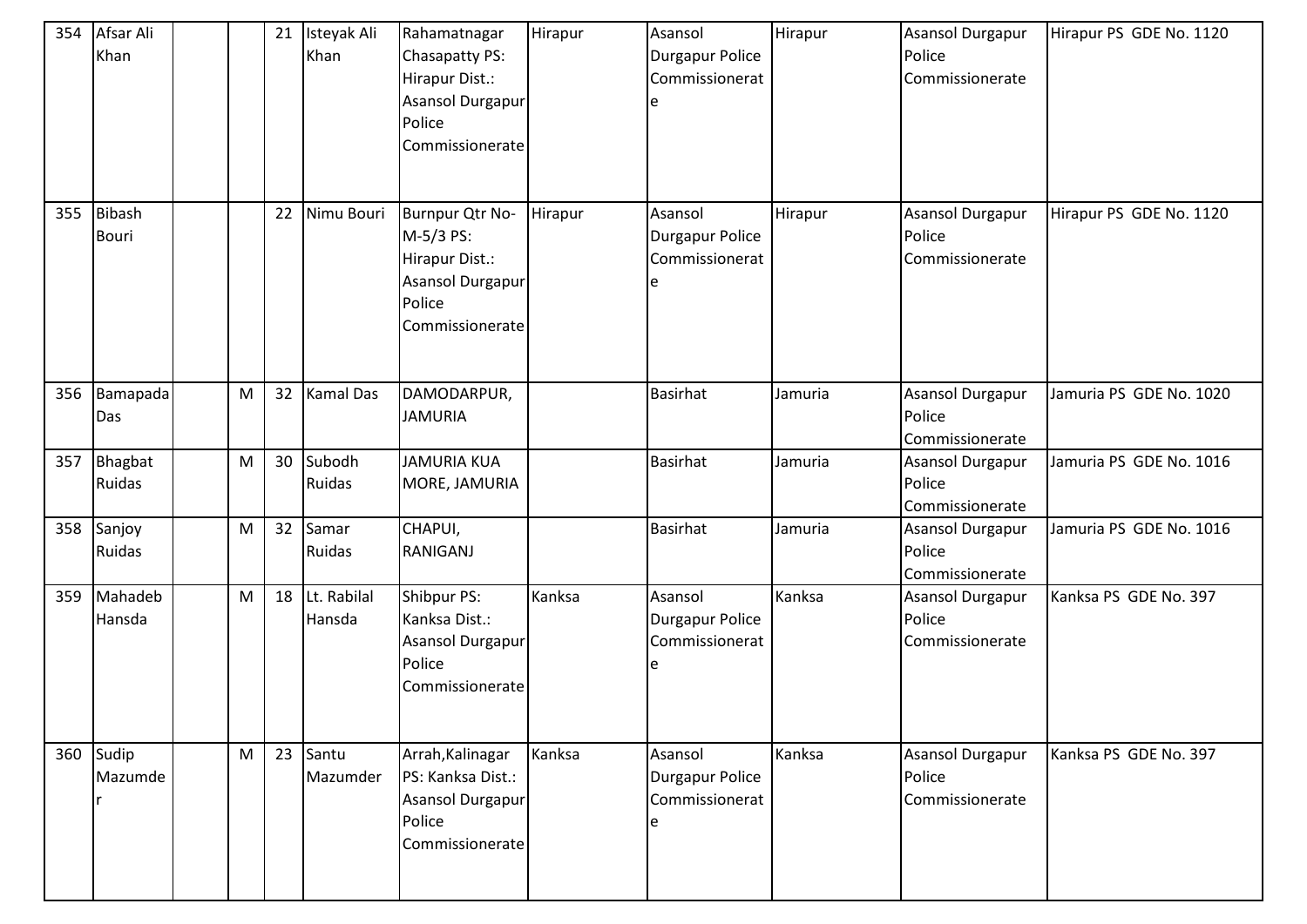| 361 | Susanta<br>Dutta     | M | 23 | Kartick<br>Dutta                   | Arrah Gram PS:<br>Kanksa Dist.:<br>Asansol Durgapur<br>Police<br>Commissionerate | Kanksa | Asansol<br>Durgapur Police<br>Commissionerat<br>e | Kanksa | <b>Asansol Durgapur</b><br>Police<br>Commissionerate | Kanksa PS GDE No. 404 |
|-----|----------------------|---|----|------------------------------------|----------------------------------------------------------------------------------|--------|---------------------------------------------------|--------|------------------------------------------------------|-----------------------|
| 362 | Tridip<br>Chatterjee | M | 30 | Rahul<br>Chatterjee                | Rajbandh PS:<br>Kanksa Dist.:<br>Asansol Durgapur<br>Police<br>Commissionerate   | Kanksa | Asansol<br>Durgapur Police<br>Commissionerat<br>e | Kanksa | <b>Asansol Durgapur</b><br>Police<br>Commissionerate | Kanksa PS GDE No. 898 |
| 363 | Subir<br>Mukherje    | M |    | 53 Lt. Patit<br>Paban<br>Mukherjee | Rajbandh PS:<br>Kanksa Dist.:<br>Asansol Durgapur<br>Police<br>Commissionerate   | Kanksa | Asansol<br>Durgapur Police<br>Commissionerat<br>e | Kanksa | <b>Asansol Durgapur</b><br>Police<br>Commissionerate | Kanksa PS GDE No. 898 |
| 364 | Rakesh Kr.<br>Yadav  | M | 27 | Motilal<br>Yadav                   | Rajbandh PS:<br>Kanksa Dist.:<br>Asansol Durgapur<br>Police<br>Commissionerate   | Kanksa | Asansol<br>Durgapur Police<br>Commissionerat<br>e | Kanksa | <b>Asansol Durgapur</b><br>Police<br>Commissionerate | Kanksa PS GDE No. 898 |
| 365 | Milan<br>Mondal      | M |    | 32 Pankshiraj<br>Mondal            | Rajbandh PS:<br>Kanksa Dist.:<br>Asansol Durgapur<br>Police<br>Commissionerate   | Kanksa | Asansol<br>Durgapur Police<br>Commissionerat<br>e | Kanksa | <b>Asansol Durgapur</b><br>Police<br>Commissionerate | Kanksa PS GDE No. 899 |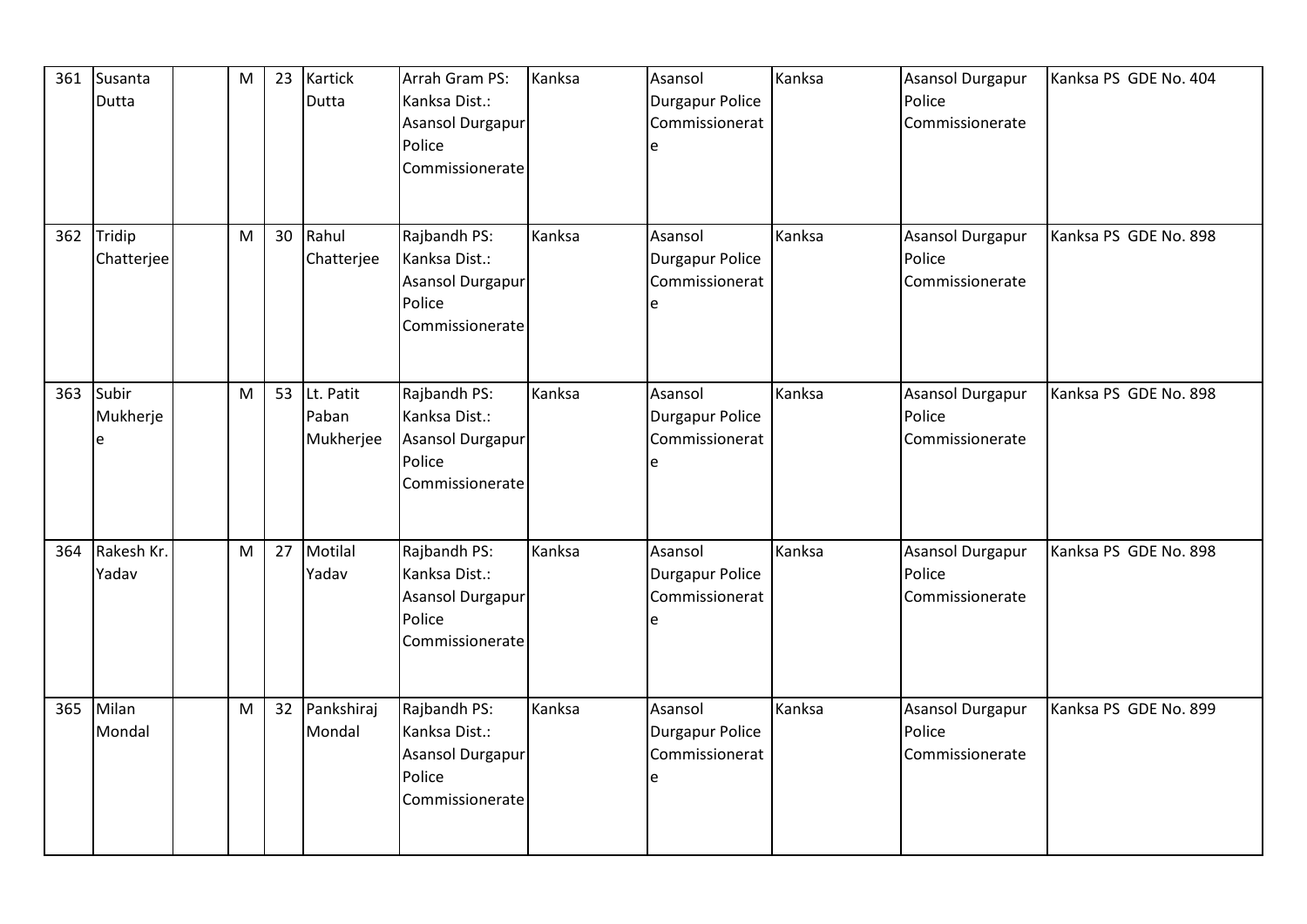| 366 | Santu<br>Mishra       | M |    | Lt. Sadhan<br>Mishra       | <b>Gopalpur PS:</b><br>Kanksa Dist.:<br>Asansol Durgapur<br>Police<br>Commissionerate | Kanksa | Asansol<br><b>Durgapur Police</b><br>Commissionerat<br>e | Kanksa | Asansol Durgapur<br>Police<br>Commissionerate        | Kanksa PS GDE No. 899                         |
|-----|-----------------------|---|----|----------------------------|---------------------------------------------------------------------------------------|--------|----------------------------------------------------------|--------|------------------------------------------------------|-----------------------------------------------|
| 367 | Rituraj<br>Pandey     | M | 36 | Sri Prakash<br>Pandey      | Kanpur,<br>Gobindanagar,<br>Kanpur,<br>Uttarpradesh PS:<br>Kanksa                     | Kanksa | <b>Basirhat</b>                                          | Kanksa | Asansol Durgapur<br>Police<br>Commissionerate        | Kanksa PS GDE No. 899                         |
| 368 | Robin<br>Gharui       | M | 28 | <b>Bablu</b><br>Ghorui     | Prayagpur PS:<br>Kanksa Dist.:<br>Asansol Durgapur<br>Police<br>Commissionerate       | Kanksa | Asansol<br><b>Durgapur Police</b><br>Commissionerat<br>e | Kanksa | Asansol Durgapur<br>Police<br>Commissionerate        | Kanksa PS GDE No. 902                         |
| 369 | Prakash<br>Singh      | M |    | Dipak Singh                | Panagarh Gram<br>PS: Kanksa Dist.:<br>Asansol Durgapur<br>Police<br>Commissionerate   | Kanksa | Asansol<br><b>Durgapur Police</b><br>Commissionerat      | Kanksa | Asansol Durgapur<br>Police<br>Commissionerate        | Kanksa PS GDE No. 901                         |
| 370 | Karan<br>Shaw         | M | 18 | <b>Nand Kishar</b><br>Shaw | Ukhra PS: Andal Andal<br>Dist.: Asansol<br><b>Durgapur Police</b><br>Commissionerate  |        | Asansol<br><b>Durgapur Police</b><br>Commissionerat      | Kulti  | Asansol Durgapur<br>Police<br>Commissionerate        | Kulti PS Outpost Neiamotpur<br>OP GDE No. 828 |
| 371 | <b>Bunty</b><br>Nonia | M | 20 | Daya Chand<br>Nonia        | Ukhra PS: Andal Andal<br>Dist.: Asansol<br>Durgapur Police<br>Commissionerate         |        | Asansol<br>Durgapur Police<br>Commissionerat             | Kulti  | <b>Asansol Durgapur</b><br>Police<br>Commissionerate | Kulti PS Outpost Neiamotpur<br>OP GDE No. 828 |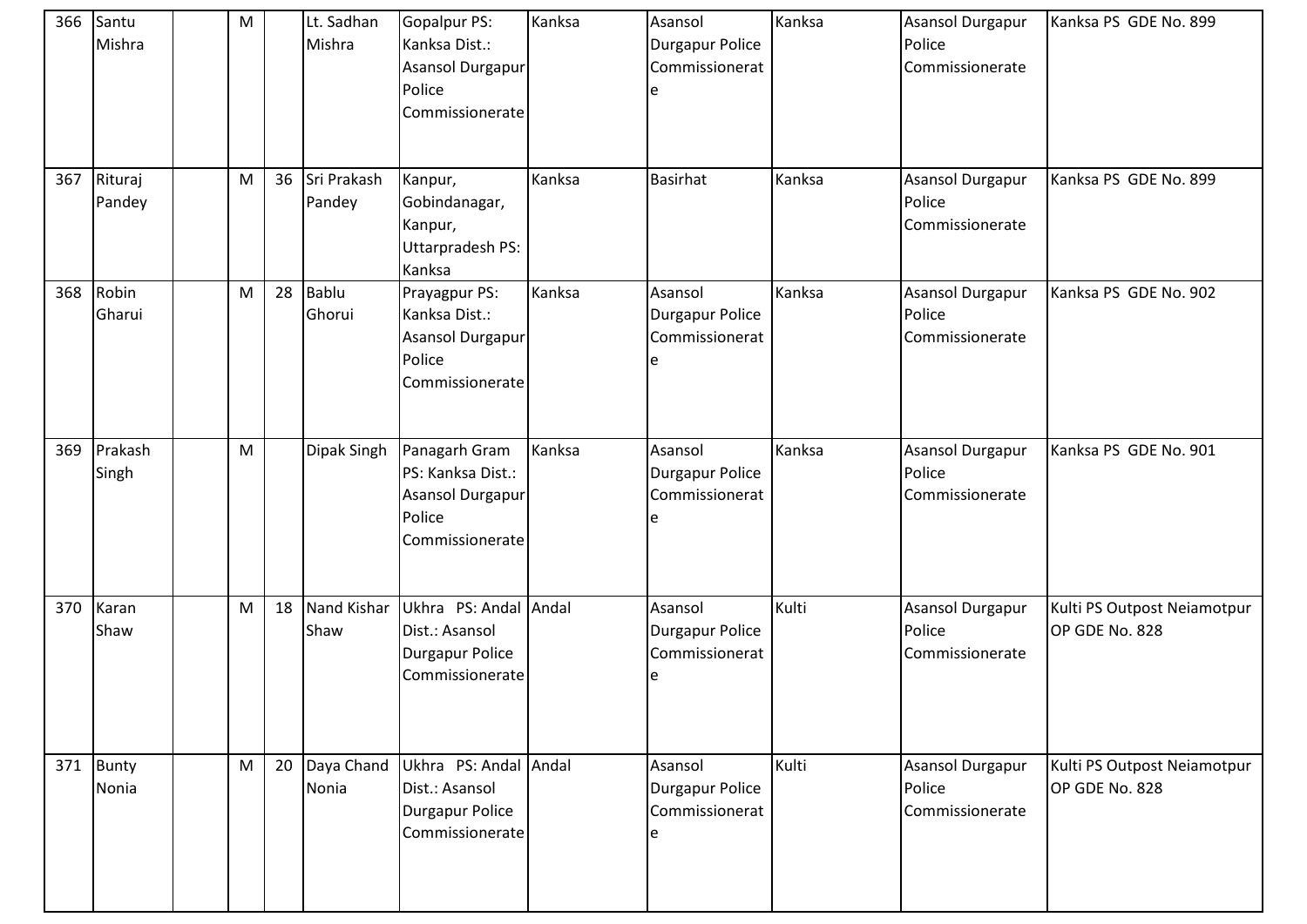| 372       | Hemlal        | M | 28 | Shyamal            | Kasipur Village  | Kashipur | Purulia                | Kulti        | <b>Asansol Durgapur</b> | Kulti PS Outpost Neiamotpur |
|-----------|---------------|---|----|--------------------|------------------|----------|------------------------|--------------|-------------------------|-----------------------------|
|           | Gorain        |   |    | Gorain             | PS: Kashipur     |          |                        |              | Police                  | OP GDE No. 852              |
|           |               |   |    |                    | Dist.: Purulia   |          |                        |              | Commissionerate         |                             |
| 373       | Bajrang       | M | 23 | Niranjan           | Kasipur Village  | Kashipur | Purulia                | Kulti        | <b>Asansol Durgapur</b> | Kulti PS Outpost Neiamotpur |
|           | Rana          |   |    | Rana               | PS: Kashipur     |          |                        |              | Police                  | OP GDE No. 852              |
|           |               |   |    |                    | Dist.: Purulia   |          |                        |              | Commissionerate         |                             |
| 374       | Somnath       | M |    | 36 Lt. Raj         | Loco Udaigarh    | Kulti    | Asansol                | Kulti        | <b>Asansol Durgapur</b> | Kulti PS GDE No. 935        |
|           | Paswan        |   |    | Kumar              | behind Shiv      |          | <b>Durgapur Police</b> |              | Police                  |                             |
|           |               |   |    | Paswan             | Mandir,          |          | Commissionerat         |              | Commissionerate         |                             |
|           |               |   |    |                    | Sitarampur PS:   |          |                        |              |                         |                             |
|           |               |   |    |                    | Kulti Dist.:     |          |                        |              |                         |                             |
|           |               |   |    |                    | Asansol Durgapur |          |                        |              |                         |                             |
|           |               |   |    |                    | Police           |          |                        |              |                         |                             |
|           |               |   |    |                    | Commissionerate  |          |                        |              |                         |                             |
|           |               |   |    |                    |                  |          |                        |              |                         |                             |
|           |               |   |    |                    |                  |          |                        |              |                         |                             |
| 375       | <b>Bikash</b> | M | 19 | Pancha             | Lal Bazar 04 No. | Kulti    | Asansol                | Kulti        | Asansol Durgapur        | Kulti PS GDE No. 910        |
|           | Yadav         |   |    | Yadav              | PS: Kulti Dist.: |          | <b>Durgapur Police</b> |              | Police                  |                             |
|           |               |   |    |                    | Asansol Durgapur |          | Commissionerat         |              | Commissionerate         |                             |
|           |               |   |    |                    | Police           |          |                        |              |                         |                             |
|           |               |   |    |                    | Commissionerate  |          |                        |              |                         |                             |
|           |               |   |    |                    |                  |          |                        |              |                         |                             |
|           |               |   |    |                    |                  |          |                        |              |                         |                             |
|           | 376 Binod Ch. | M | 24 | <b>Bijoy Singh</b> |                  |          | <b>Basirhat</b>        | New township | <b>Asansol Durgapur</b> | New township PS GDE No.     |
|           | Singh         |   |    |                    |                  |          |                        |              | Police                  | 622                         |
|           |               |   |    |                    |                  |          |                        |              | Commissionerate         |                             |
| 377       | Ram Raja      | M | 20 | Nan Kumar          |                  |          | <b>Basirhat</b>        | New township | <b>Asansol Durgapur</b> | New township PS GDE No.     |
|           | Raja          |   |    |                    |                  |          |                        |              | Police                  | 622                         |
|           |               |   |    |                    |                  |          |                        |              | Commissionerate         |                             |
|           | 378 Mukesh    | M | 35 | Indra              |                  |          | <b>Basirhat</b>        | New township | <b>Asansol Durgapur</b> | New township PS GDE No.     |
|           | Chowdhur      |   |    | Chowdhury          |                  |          |                        |              | Police                  | 622                         |
|           | $\mathsf{v}$  |   |    |                    |                  |          |                        |              | Commissionerate         |                             |
|           | 379 Ashim     | M | 21 | Naresh             |                  |          | <b>Basirhat</b>        | New township | Asansol Durgapur        | New township PS GDE No.     |
|           | Sarkar        |   |    | Sarkar             |                  |          |                        |              | Police                  | 634                         |
|           |               |   |    |                    |                  |          |                        |              | Commissionerate         |                             |
| 380 Sujit |               | M | 21 | Sanat Lohar        |                  |          | <b>Basirhat</b>        | New township | <b>Asansol Durgapur</b> | New township PS GDE No.     |
|           | Lohar         |   |    |                    |                  |          |                        |              | Police                  | 634                         |
|           |               |   |    |                    |                  |          |                        |              | Commissionerate         |                             |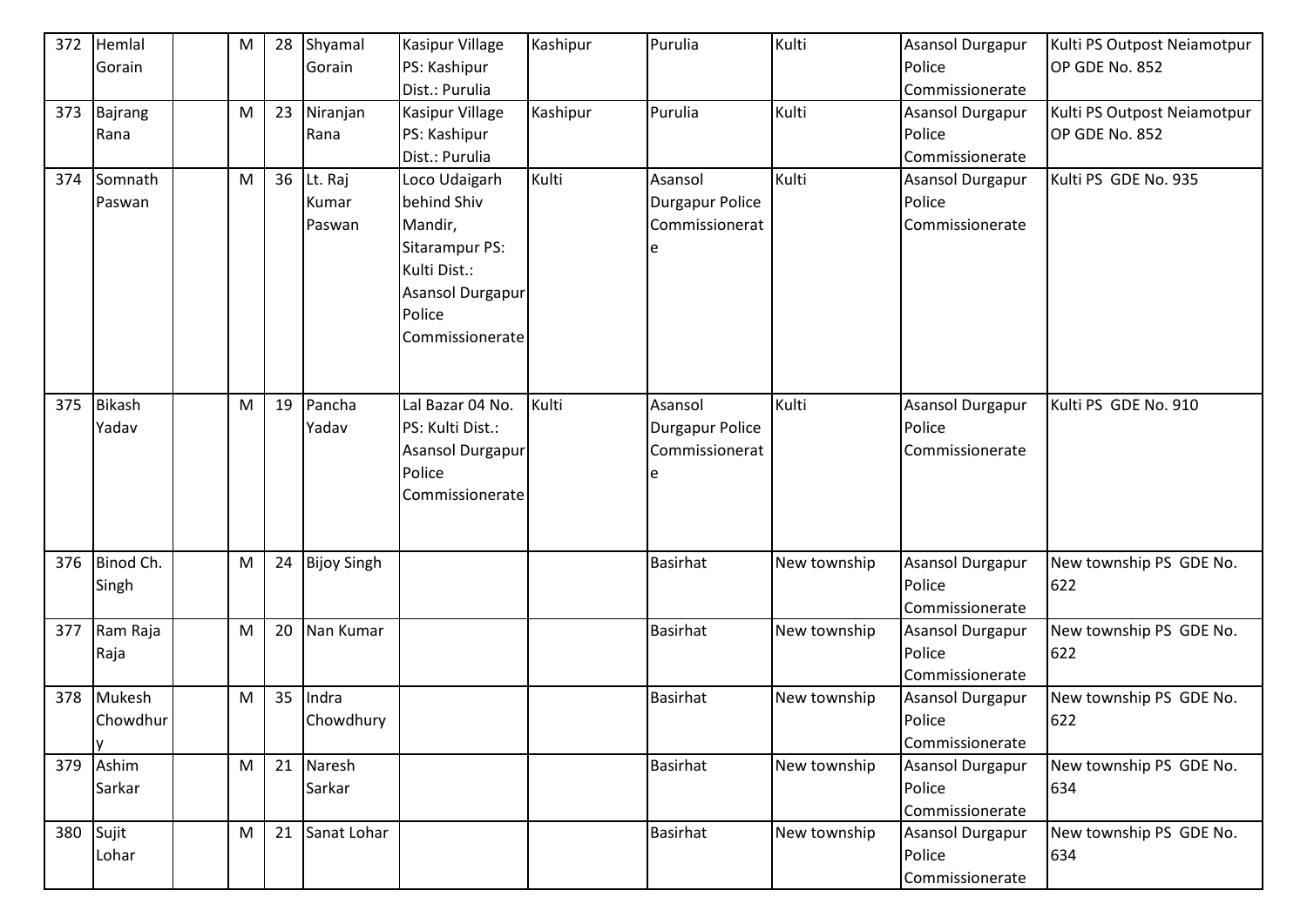| 381 | <b>Sk</b><br>Rahmat      | M         | 30 | <b>Sk Abuddin</b>                   |                                                                                                    |              | <b>Basirhat</b>                              | New township | Asansol Durgapur<br>Police                                              | New township PS GDE No.<br>635                        |
|-----|--------------------------|-----------|----|-------------------------------------|----------------------------------------------------------------------------------------------------|--------------|----------------------------------------------|--------------|-------------------------------------------------------------------------|-------------------------------------------------------|
| 382 | Dasrat<br>Ruidas         | M         | 25 | Kebu Ruidas                         |                                                                                                    |              | <b>Basirhat</b>                              | New township | Commissionerate<br><b>Asansol Durgapur</b><br>Police<br>Commissionerate | New township PS GDE No.<br>635                        |
| 383 | Kumar<br>Vats            | M         | 21 | Prawin<br>Ruidas                    |                                                                                                    |              | <b>Basirhat</b>                              | New township | <b>Asansol Durgapur</b><br>Police<br>Commissionerate                    | New township PS Outpost<br>Bidhannagar OP GDE No. 484 |
| 384 | Prasanta<br>Kumar        | M         | 21 | Mukeshwar<br>Kumar                  |                                                                                                    |              | <b>Basirhat</b>                              | New township | <b>Asansol Durgapur</b><br>Police<br>Commissionerate                    | New township PS Outpost<br>Bidhannagar OP GDE No. 484 |
| 385 | Raju Saha                | M         | 40 | Lt. Gouri<br>Prasad<br><b>Barma</b> | <b>DVC Para PS:</b><br>Pandabeshwar<br>Dist.: Asansol<br><b>Durgapur Police</b><br>Commissionerate | Pandabeshwar | Asansol<br>Durgapur Police<br>Commissionerat | Pandabeshwar | <b>Asansol Durgapur</b><br>Police<br>Commissionerate                    | Pandabeshwar PS GDE No.<br>842                        |
| 386 | Manaben<br>dra<br>Mondal | ${\sf M}$ |    | 41 Mangal Ch.<br>Mondal             | Ramnagar PS:<br>Pandabeshwar<br>Dist.: Asansol<br><b>Durgapur Police</b><br>Commissionerate        | Pandabeshwar | Asansol<br>Durgapur Police<br>Commissionerat | Pandabeshwar | Asansol Durgapur<br>Police<br>Commissionerate                           | Pandabeshwar PS GDE No.<br>802                        |
| 387 | Sekh<br>Iman             | M         | 34 | Sekh Hasib                          | Bhuri, PS:<br>Pandabeshwar<br>Dist.: Asansol<br><b>Durgapur Police</b><br>Commissionerate          | Pandabeshwar | Asansol<br>Durgapur Police<br>Commissionerat | Pandabeshwar | Asansol Durgapur<br>Police<br>Commissionerate                           | Pandabeshwar PS GDE No.<br>797                        |
|     | 388 Amar<br>Bouri        | M         |    | Haradhan<br>Bouri                   |                                                                                                    |              | <b>Basirhat</b>                              | Raniganj     | <b>Asansol Durgapur</b><br>Police<br>Commissionerate                    | Raniganj PS Outpost Panjabi<br>More OP GDE No. 509    |
| 389 | Shkher<br>Barman         | M         |    | Lt. Ajit<br>Prosad<br>Barman        |                                                                                                    |              | Basirhat                                     | Raniganj     | Asansol Durgapur<br>Police<br>Commissionerate                           | Raniganj PS GDE No. 1020                              |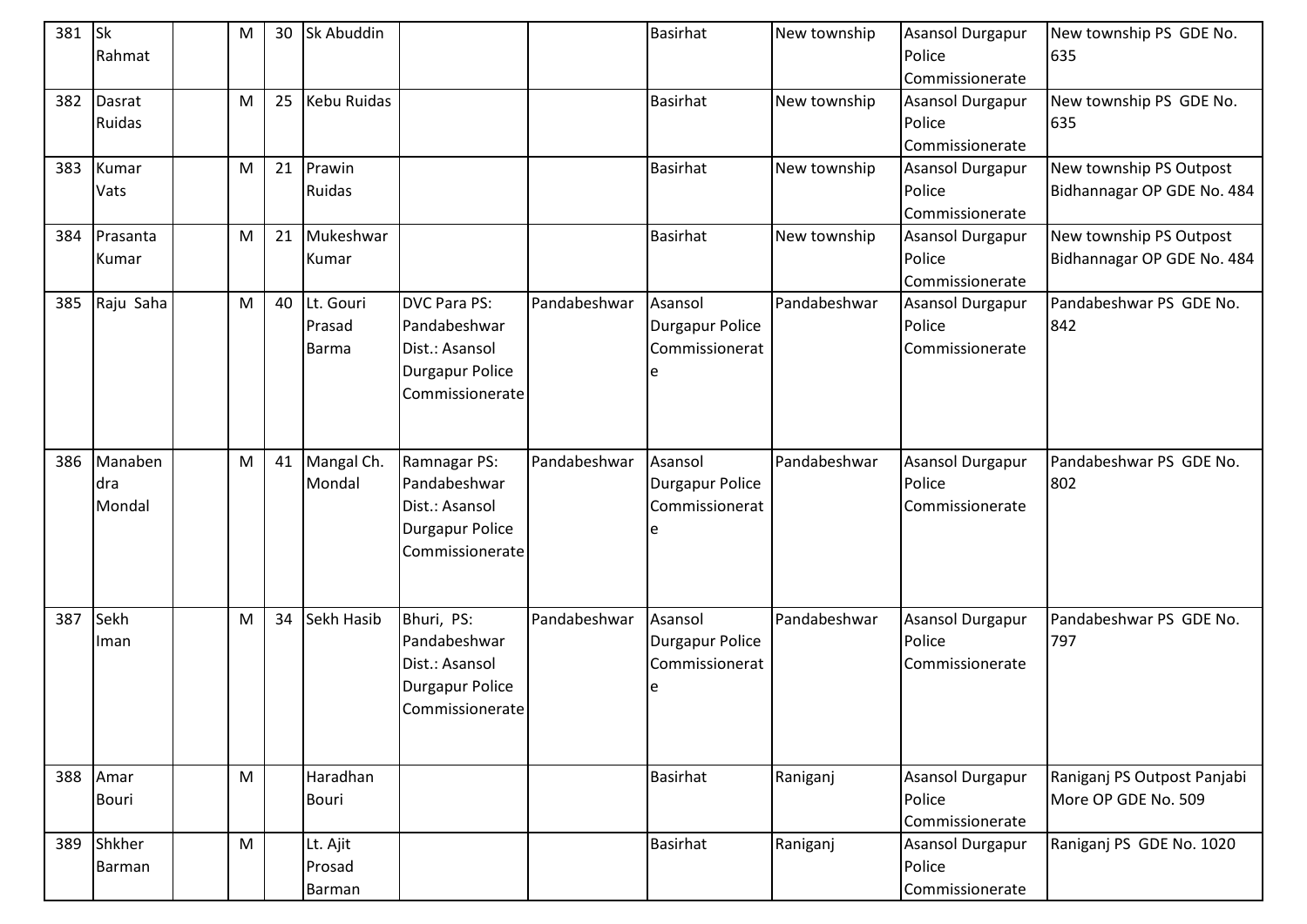| 390 | Putka         | M |    | Khokon        |                               |             | Basirhat               | Raniganj      | <b>Asansol Durgapur</b> | Raniganj PS GDE No. 1020  |
|-----|---------------|---|----|---------------|-------------------------------|-------------|------------------------|---------------|-------------------------|---------------------------|
|     | Ruidas        |   |    | Ruidas        |                               |             |                        |               | Police                  |                           |
|     |               |   |    |               |                               |             |                        |               | Commissionerate         |                           |
| 391 | Sarjan        | M | 24 | Sahadeb       | Halud Kanali,                 |             | Basirhat               | Salanpur      | <b>Asansol Durgapur</b> | Salanpur PS Outpost       |
|     | <b>Baski</b>  |   |    | Baski         | Mihijam, JH                   |             |                        |               | Police                  | Rupnarayanpur OP GDE No.  |
|     |               |   |    |               |                               |             |                        |               | Commissionerate         | 739                       |
| 392 | Suraj         | M | 22 | Babujan       | Halud Kanali,                 |             | <b>Basirhat</b>        | Salanpur      | <b>Asansol Durgapur</b> | Salanpur PS Outpost       |
|     | Hansda        |   |    | Hansda        | Mihijam, JH                   |             |                        |               | Police                  | Rupnarayanpur OP GDE No.  |
|     |               |   |    |               |                               |             |                        |               | Commissionerate         | 739                       |
| 393 | Suman         | M | 21 | Satyanaraya   | Katapahari PS:                | Barabani    | Asansol                | Salanpur      | <b>Asansol Durgapur</b> | Salanpur PS Outpost       |
|     | Mondal        |   |    | n Mondal      | Barabani Dist.:               |             | <b>Durgapur Police</b> |               | Police                  | Rupnarayanpur OP GDE No.  |
|     |               |   |    |               | Asansol Durgapur              |             | Commissionerat         |               | Commissionerate         | 739                       |
|     |               |   |    |               | Police                        |             |                        |               |                         |                           |
|     |               |   |    |               | Commissionerate               |             |                        |               |                         |                           |
|     |               |   |    |               |                               |             |                        |               |                         |                           |
|     |               |   |    |               |                               |             |                        |               |                         |                           |
| 394 | Suman         | M | 19 | <b>Bulbul</b> | Madanpur PS:                  | Barabani    | Asansol                | Salanpur      | <b>Asansol Durgapur</b> | Salanpur PS Outpost       |
|     | <b>Dhibar</b> |   |    | <b>Dhibar</b> | Barabani Dist.:               |             | Durgapur Police        |               | Police                  | Rupnarayanpur OP GDE No.  |
|     |               |   |    |               | Asansol Durgapur              |             | Commissionerat         |               | Commissionerate         | 739                       |
|     |               |   |    |               | Police                        |             |                        |               |                         |                           |
|     |               |   |    |               | Commissionerate               |             |                        |               |                         |                           |
|     |               |   |    |               |                               |             |                        |               |                         |                           |
|     |               |   |    |               |                               |             |                        |               |                         |                           |
| 395 | Banty         | M | 35 | Mithu Khan    | PS: Bankura Dist.: Bankura    |             | <b>Bankura</b>         | Bankura women | <b>Bankura</b>          | Bankura women PS GDE No.  |
|     | Khan          |   |    |               | Bankura                       |             |                        |               |                         | 358                       |
| 396 | Shirnath      | M | 40 | Samar         | PS: Bankura Dist.: Bankura    |             | <b>Bankura</b>         | Bankura women | Bankura                 | Bankura women PS GDE No.  |
|     | Karmakar      |   |    | Karmakar      | Bankura                       |             |                        |               |                         | 358                       |
|     |               |   |    |               |                               |             |                        |               |                         |                           |
| 397 | Bijoy Kar     | M | 32 | lLt.          | Maruibazar PS:                | Bishnupur   | Bankura                | Bishnupur     | <b>Bankura</b>          | Bishnupur PS GDE No. 773  |
|     |               |   |    |               | Jitendranath Bishnupur Dist.: |             |                        |               |                         |                           |
|     |               |   |    | Kar           | <b>Bankura</b>                |             |                        |               |                         |                           |
| 398 | Prabir        | M | 36 | Swapan        | PS: Thakurpukur               | Thakurpukur | Kolkata                | Bishnupur     | Diamond Harbour         | Bishnupur PS GDE No. 1259 |
|     | <b>Biswas</b> |   |    | <b>Biswas</b> | Dist.: Kolkata                |             |                        |               | Police District         |                           |
|     |               |   |    |               |                               |             |                        |               |                         |                           |
| 399 | Sonu          | M | 29 | Swapan        | PS: Bishnupur                 | Bishnupur   | Diamond                | Bishnupur     | Diamond Harbour         | Bishnupur PS GDE No. 1283 |
|     | Samanta       |   |    | Samanta       | Dist.: Diamond                |             | Harbour Police         |               | Police District         |                           |
|     |               |   |    |               | <b>Harbour Police</b>         |             | <b>District</b>        |               |                         |                           |
|     |               |   |    |               | District                      |             |                        |               |                         |                           |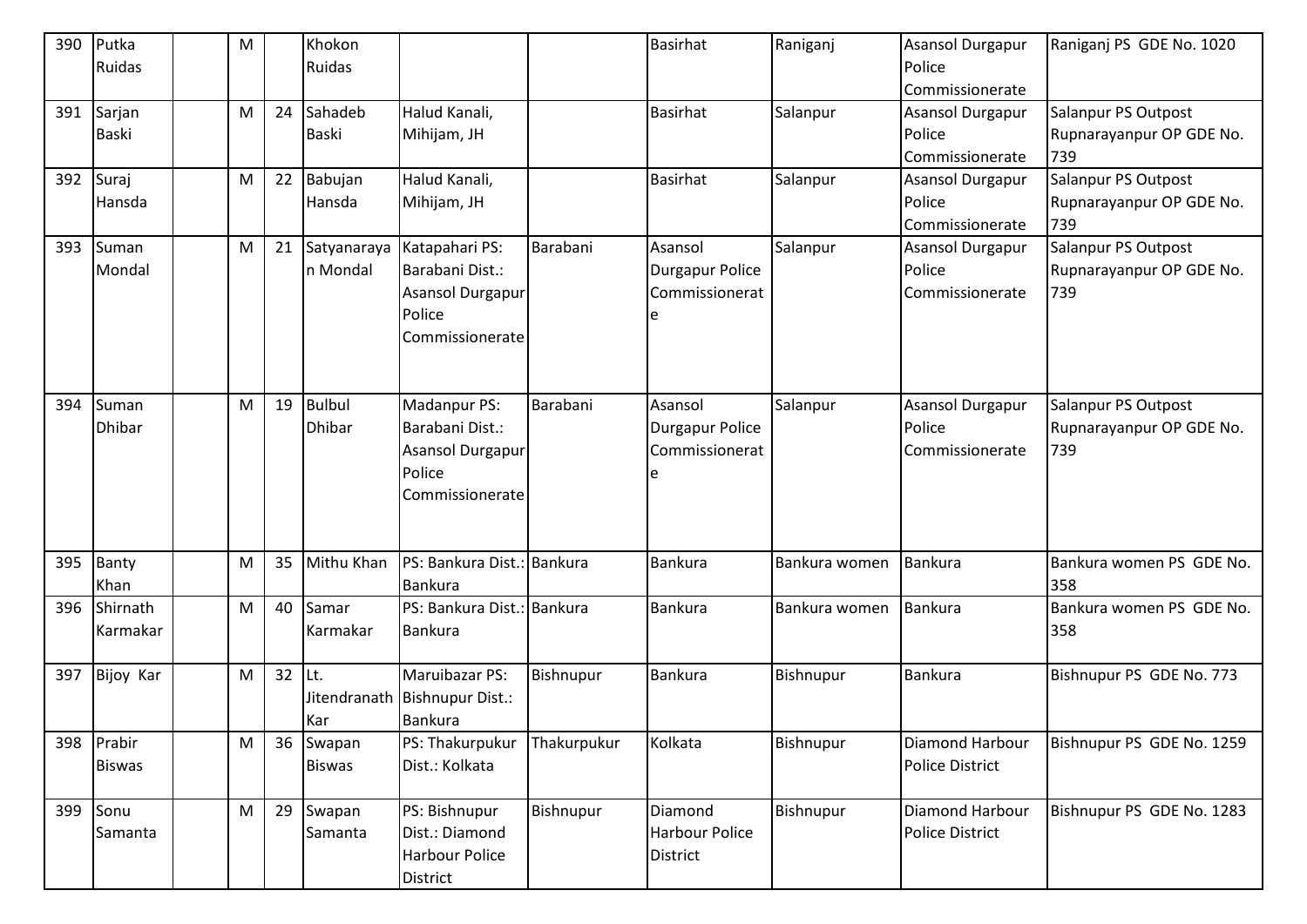| 400    | Rana<br>Sarder<br>Rana<br>Sarder | M | 29 | Ramgopal<br>Sarder        | PS: Bishnupur<br>Dist.: Diamond<br><b>Harbour Police</b><br><b>District</b> | Bishnupur     | Diamond<br>Harbour Police<br>District               | Bishnupur     | <b>Diamond Harbour</b><br><b>Police District</b> | Bishnupur PS GDE No. 1283       |
|--------|----------------------------------|---|----|---------------------------|-----------------------------------------------------------------------------|---------------|-----------------------------------------------------|---------------|--------------------------------------------------|---------------------------------|
| 401    | Nirmal<br>Naskar                 | M | 61 | Lt. Satish Ch.<br>Naskar  | PS: Bishnupur<br>Dist.: Diamond<br><b>Harbour Police</b><br><b>District</b> | Bishnupur     | Diamond<br><b>Harbour Police</b><br><b>District</b> | Bishnupur     | Diamond Harbour<br><b>Police District</b>        | Bishnupur PS GDE No. 1283       |
| 402    | Sankar<br>Naskar                 | M | 47 | Lt. Basanta<br>Naskar     | PS: Bishnupur<br>Dist.: Diamond<br><b>Harbour Police</b><br><b>District</b> | Bishnupur     | Diamond<br><b>Harbour Police</b><br><b>District</b> | Bishnupur     | Diamond Harbour<br><b>Police District</b>        | Bishnupur PS GDE No. 1283       |
| 403    | Debasish<br>Halder               | M | 51 | Lt. Tulsi<br>Halder       | PS: Bishnupur<br>Dist.: Diamond<br><b>Harbour Police</b><br><b>District</b> | Bishnupur     | Diamond<br><b>Harbour Police</b><br>District        | Bishnupur     | <b>Diamond Harbour</b><br><b>Police District</b> | Bishnupur PS GDE No. 1283       |
| 404    | Pradip<br>Mukherje<br>e          | M | 24 | Biplab<br>Mukherjee       | PS: Netaji nagar<br>Dist.: Kolkata                                          | Netaji nagar  | Kolkata                                             | Bishnupur     | Diamond Harbour<br><b>Police District</b>        | Bishnupur PS GDE No. 1283       |
| 405    | Puspen<br>Baidya                 | M | 38 | Lt. Prafulla<br>Baidya    | PS: Netaji nagar<br>Dist.: Kolkata                                          | Netaji nagar  | Kolkata                                             | Bishnupur     | Diamond Harbour<br><b>Police District</b>        | Bishnupur PS GDE No. 1283       |
| 406    | Palash<br><b>Biswas</b>          | M | 23 | Samir Biswas PS: Baruipur | Dist.: Baruipur<br><b>Police District</b>                                   | Baruipur      | <b>Baruipur Police</b><br><b>District</b>           | Bishnupur     | Diamond Harbour<br><b>Police District</b>        | Bishnupur PS GDE No. 1283       |
| 407    | Md. Gazi                         | M | 23 | Muksed Gazi PS: Baruipur  | Dist.: Baruipur<br><b>Police District</b>                                   | Baruipur      | <b>Baruipur Police</b><br>District                  | Bishnupur     | <b>Diamond Harbour</b><br><b>Police District</b> | Bishnupur PS GDE No. 1283       |
| 408    | Swapan<br>Das                    | M |    | Naran Das                 | PS: Gangajalghati<br>Dist.: Bankura                                         | Gangajalghati | Bankura                                             | Gangajalghati | Bankura                                          | Gangajalghati PS GDE No.<br>635 |
| 409    | Paritosh<br>Chand                | M |    | Manoranjan<br>Chand       | PS: Gangajalghati Gangajalghati<br>Dist.: Bankura                           |               | <b>Bankura</b>                                      | Gangajalghati | Bankura                                          | Gangajalghati PS GDE No.<br>682 |
| 410 Sk | Samirul                          | M |    | 22 Najbar Sk              | Champanati PS:<br>Pandua Dist.:<br><b>Hooghly Rural</b>                     | Pandua        | <b>Hooghly Rural</b>                                | Indus         | <b>Bankura</b>                                   | Indus PS GDE No. 669            |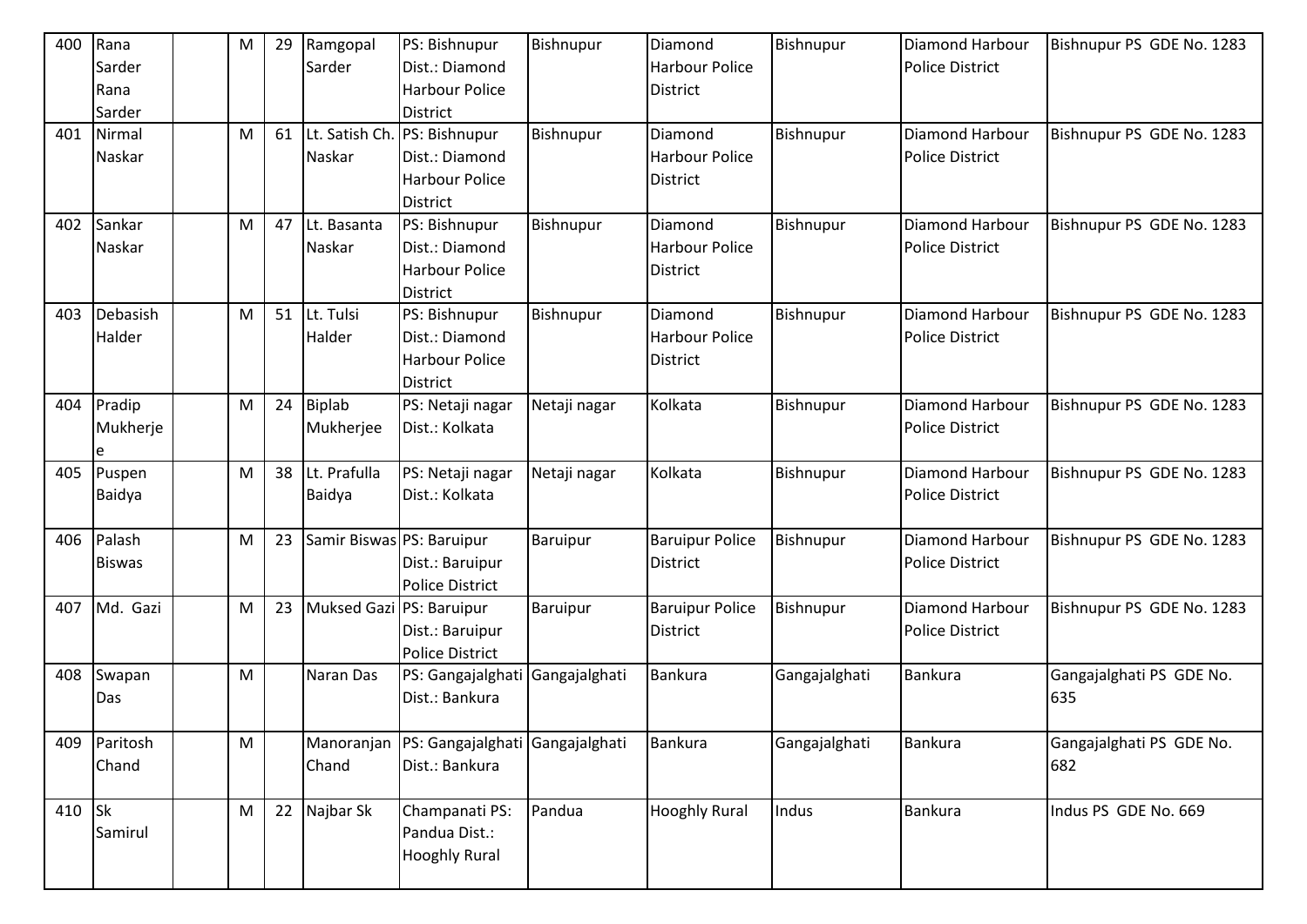| 411 | Sachin        | M | 34 | Lt. Bhabani  | Kathaltard PS:              | Joypur  | Purulia         | Joypur     | Purulia        | Joypur PS GDE No. 810     |
|-----|---------------|---|----|--------------|-----------------------------|---------|-----------------|------------|----------------|---------------------------|
|     | Paramanik     |   |    | Paramanik    | Joypur Dist.:               |         |                 |            |                |                           |
|     |               |   |    |              | Purulia                     |         |                 |            |                |                           |
| 412 | Sk. Akbar     | M | 22 | Sk Allauddin | Kathaltard PS:              | Joypur  | Purulia         | Joypur     | Purulia        | Joypur PS GDE No. 810     |
|     |               |   |    |              | Joypur Dist.:<br>Purulia    |         |                 |            |                |                           |
| 413 | Ashutosh      | M | 27 | Jagabandhu   | Baragram More               |         | Purulia         |            | Purulia        | Joypur PS GDE No. 801     |
|     |               |   |    | Mahato       | PS: Joypur Dist.:           | Joypur  |                 | Joypur     |                |                           |
|     | Mahato        |   |    |              | Purulia                     |         |                 |            |                |                           |
|     | 414 Subhas    | M | 42 | Deben        | <b>Baragram More</b>        | Joypur  | Purulia         | Joypur     | Purulia        | Joypur PS GDE No. 801     |
|     | Mahato        |   |    | Mahato       | PS: Joypur Dist.:           |         |                 |            |                |                           |
|     |               |   |    |              | Purulia                     |         |                 |            |                |                           |
| 415 | Ramesh        | M | 22 | Awdesh Saw   | Forest More PS:             | Joypur  | Purulia         | Joypur     | Purulia        | Joypur PS GDE No. 807     |
|     | Saw @         |   |    | @gupta       | Joypur Dist.:               |         |                 |            |                |                           |
|     | Gupta         |   |    |              | Purulia                     |         |                 |            |                |                           |
| 416 | Chanchal      | M | 29 | Swapan       | <b>Hospital More</b>        | Joypur  | Purulia         | Joypur     | Purulia        | Joypur PS GDE No. 789     |
|     | Kumar         |   |    | Kumar        | PS: Joypur Dist.:           |         |                 |            |                |                           |
|     |               |   |    |              | Purulia                     |         |                 |            |                |                           |
| 417 | Rajesh        | M |    | 26 Lt. Sabhu | Pundag Bazar PS: Joypur     |         | Purulia         | Joypur     | Purulia        | Joypur PS GDE No. 464     |
|     | Singh         |   |    | Singh        | Joypur Dist.:               |         |                 |            |                |                           |
|     |               |   |    |              | Purulia                     |         |                 |            |                |                           |
|     | 418 Amit      | M | 35 | Ajit Nandi   | Gelia PS: Joypur            | Joypur  | Bankura         | Joypur     | <b>Bankura</b> | Joypur PS GDE No. 874     |
|     | Nandi         |   |    |              | Dist.: Bankura              |         |                 |            |                |                           |
|     |               |   |    |              |                             |         |                 |            |                |                           |
| 419 | Haru          | M | 21 | Lt. Netai    | Baharamuri PS:              | Onda    | <b>Bankura</b>  | Onda       | <b>Bankura</b> | Onda PS GDE No. 875       |
|     | <b>Bauri</b>  |   |    | <b>Bauri</b> | Onda Dist.:                 |         |                 |            |                |                           |
| 420 | Sk Ajijul     | M | 39 | Lt Sk Soued  | Bankura<br>Kumrul PS: Indus | Indus   | Bankura         | Patrasayar | Bankura        | Patrasayar PS GDE No. 805 |
|     |               |   |    | Ali          | Dist.: Bankura              |         |                 |            |                |                           |
|     |               |   |    |              |                             |         |                 |            |                |                           |
|     | 421 Ganesh    | M | 24 | Badal        | Barometala PS:              | Khatra  | Bankura         | Ranibandh  | <b>Bankura</b> | Ranibandh PS GDE No. 721  |
|     | Pramanik      |   |    | Pramanik     | Khatra Dist.:               |         |                 |            |                |                           |
|     |               |   |    |              | <b>Bankura</b>              |         |                 |            |                |                           |
|     | 422 Mangaldip | M | 23 | Bidhan       | Mayna PS:                   | Sarenga | Bankura         | Ranibandh  | <b>Bankura</b> | Ranibandh PS GDE No. 721  |
|     | Mandal        |   |    | Chandra      | Sarenga Dist.:              |         |                 |            |                |                           |
|     |               |   |    | Mandal       | <b>Bankura</b>              |         |                 |            |                |                           |
| 423 | Nitash        | M | 22 | Hari Ram     | Jagadishpur, P.O-           |         | <b>Basirhat</b> | Sonamukhi  | Bankura        | Sonamukhi PS GDE No. 798  |
|     | Kumar         |   |    | Roy          | Sadhpur P.S-                |         |                 |            |                |                           |
|     | Roy           |   |    |              | Khayra Dist-                |         |                 |            |                |                           |
|     |               |   |    |              | Chhapr                      |         |                 |            |                |                           |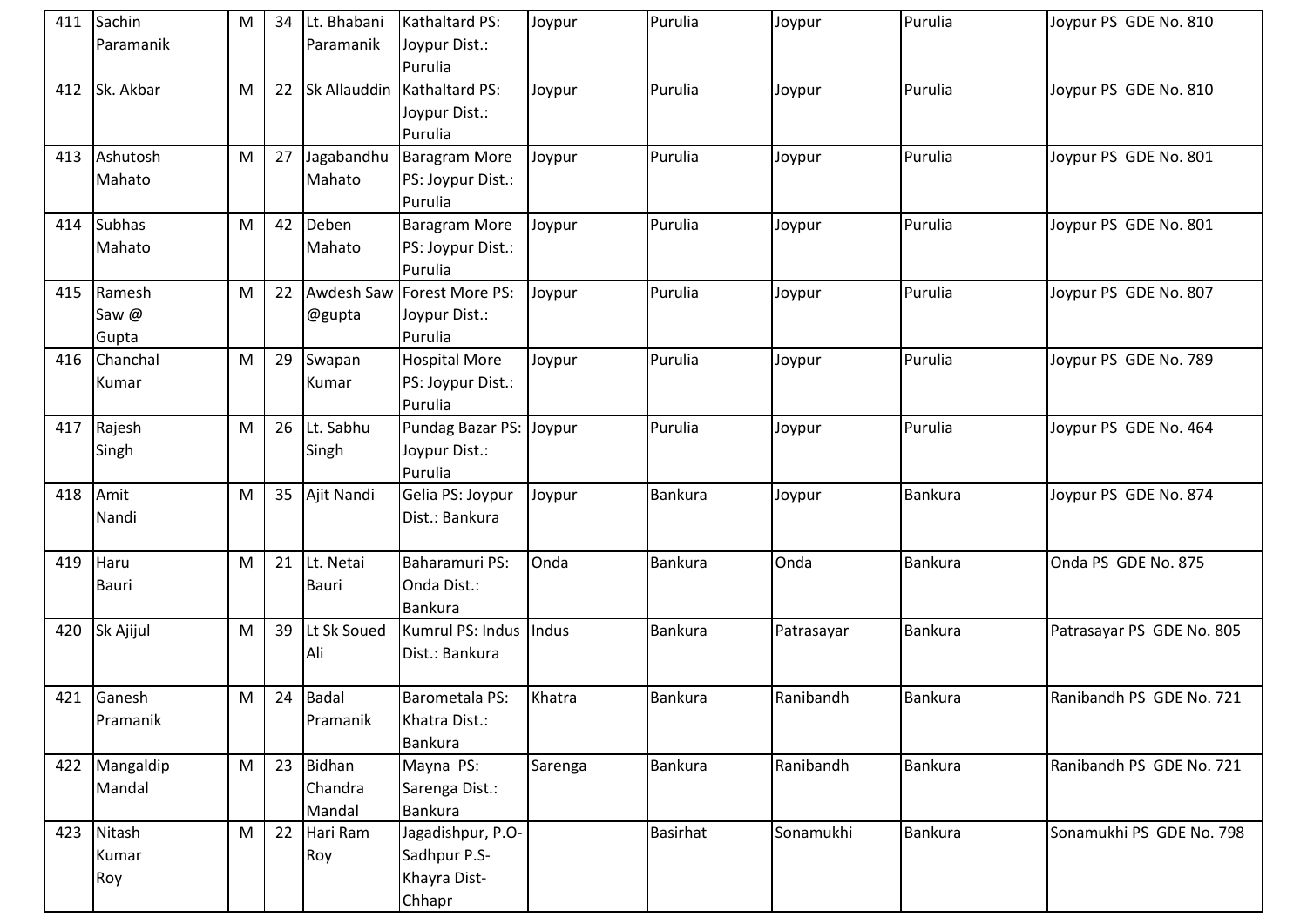| 424 | Biswajit<br><b>Duley</b> | M | 26 | Tarapada<br>Duley       | Chandkuri PS:<br>Taldangra Dist.:<br>Bankura                                                                      | Taldangra  | Bankura                                       | Taldangra  | Bankura        | Taldangra PS GDE No. 712  |
|-----|--------------------------|---|----|-------------------------|-------------------------------------------------------------------------------------------------------------------|------------|-----------------------------------------------|------------|----------------|---------------------------|
| 425 | Prasanta<br>Pal          |   |    | Monotosh<br>Pal         |                                                                                                                   |            | Basirhat                                      | Ashoknagar | <b>Barasat</b> | Ashoknagar PS GDE No. 987 |
| 426 | Santu<br>Singh           | M |    | Ramesh<br>Singh         | Panchanand Tala<br>Road, Kakinara<br>PS: Jagaddal<br>Dist.:<br>Barrackpore<br>Police<br>Commissionerate           | Jagaddal   | Barrackpore<br>Police<br>Commissionerat<br>le | Barasat    | Barasat        | Barasat PS GDE No. 1061   |
| 427 | Prodip<br>Bhowmik        | M | 34 | Bhanu<br>Bhowmik        | Maniktala PS:<br>Ashoknagar Dist.:<br>Barasat                                                                     | Ashoknagar | <b>Barasat</b>                                | Deganga    | <b>Barasat</b> | Deganga PS GDE No. 1023   |
|     | 428 Ganesh<br>Debnath    | M |    | 36 Lt Subhas<br>Debnath | Maniktala PS:<br>Ashoknagar Dist.:<br><b>Barasat</b>                                                              | Ashoknagar | <b>Barasat</b>                                | Deganga    | <b>Barasat</b> | Deganga PS GDE No. 1023   |
| 429 | Suvodeep<br>Das          |   |    | Rasomoy<br>Das          | Kashimpur Natun Duttapukur<br>Para, P.O<br>Adikashimpur,<br>P.S Barasa PS:<br>Duttapukur Dist.:<br>Barasat        |            | <b>Barasat</b>                                | Duttapukur | <b>Barasat</b> | Duttapukur PS GDE No. 976 |
| 430 | Suvo Das                 |   |    | Pradip Kr.<br>Das       | Kashimpur Natun Duttapukur<br>Para, P.O<br>Adikashimpur,<br>P.S Barasa PS:<br>Duttapukur Dist.:<br><b>Barasat</b> |            | <b>Barasat</b>                                | Duttapukur | <b>Barasat</b> | Duttapukur PS GDE No. 976 |
|     | 431 Sujoy Das            |   |    | Debu Roy                | Kashimpur Natun Duttapukur<br>Para, P.O<br>Adikashimpur,<br>P.S Barasa PS:<br>Duttapukur Dist.:<br><b>Barasat</b> |            | <b>Barasat</b>                                | Duttapukur | <b>Barasat</b> | Duttapukur PS GDE No. 976 |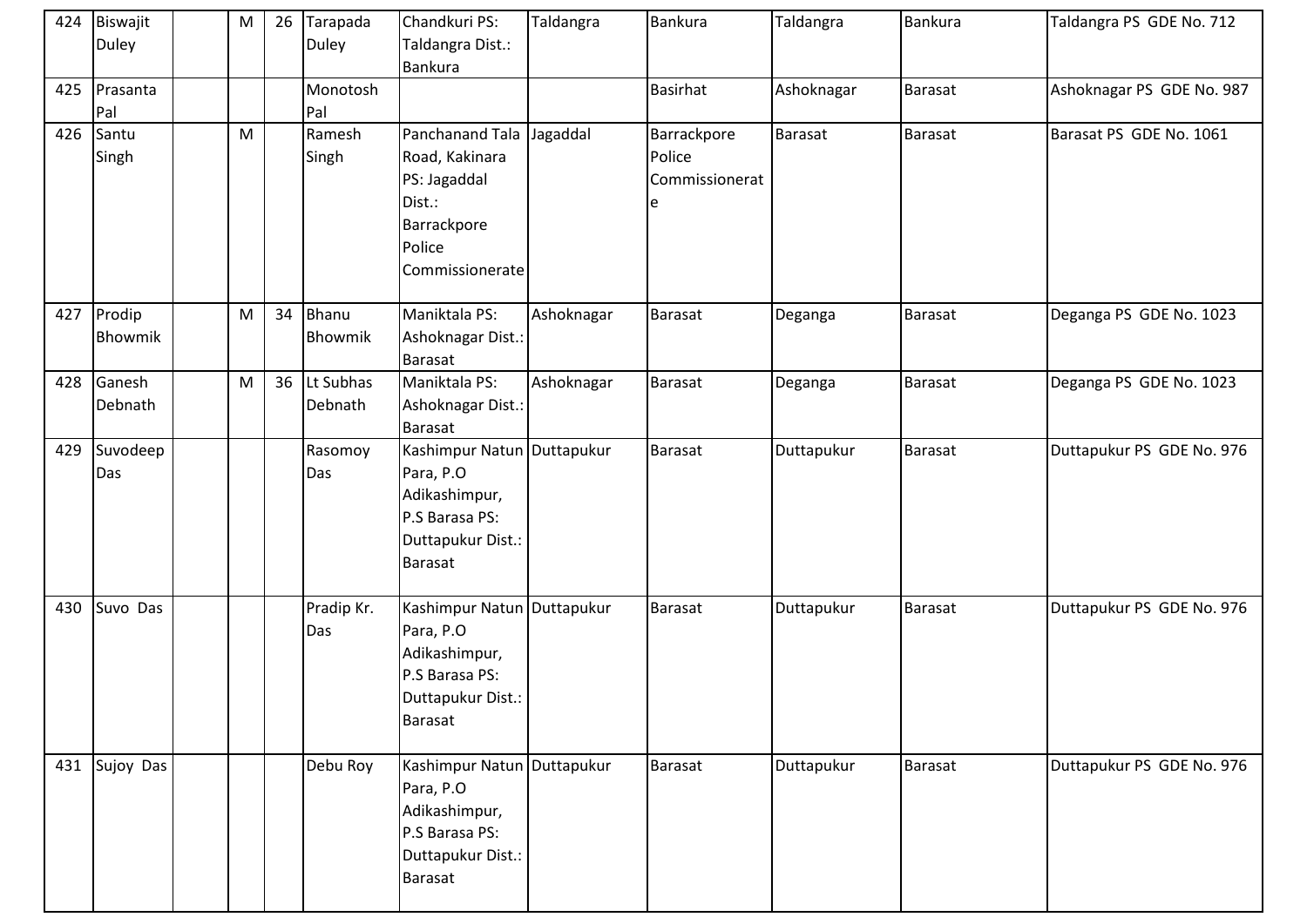| 432 | Ganesh    |           |    | Late          | Narasinghapur,             | Duttapukur | <b>Barasat</b>  | Duttapukur | <b>Barasat</b> | Duttapukur PS GDE No. 1017 |
|-----|-----------|-----------|----|---------------|----------------------------|------------|-----------------|------------|----------------|----------------------------|
|     | Ghosh     |           |    | Gadadhar      | P.S Duttapukur,            |            |                 |            |                |                            |
|     |           |           |    | Ghosh         | Dist-North 24 Pgs          |            |                 |            |                |                            |
|     |           |           |    |               | PS: Duttapukur             |            |                 |            |                |                            |
|     |           |           |    |               | Dist.: Barasat             |            |                 |            |                |                            |
|     |           |           |    |               |                            |            |                 |            |                |                            |
|     |           |           |    |               |                            |            |                 |            |                |                            |
| 433 | Abdul     |           |    | Abdul Gafur   | Baro Digha, P.O            | Duttapukur | <b>Barasat</b>  | Duttapukur | <b>Barasat</b> | Duttapukur PS GDE No. 1036 |
|     | Faruk     |           |    |               | Diogha Das para,           |            |                 |            |                |                            |
|     |           |           |    |               | P.S Duttapukur,            |            |                 |            |                |                            |
|     |           |           |    |               | D PS: Duttapukur           |            |                 |            |                |                            |
|     |           |           |    |               | Dist.: Barasat             |            |                 |            |                |                            |
|     |           |           |    |               |                            |            |                 |            |                |                            |
| 434 | Mobark    |           |    | Sahidul       | Baro Digha, P.O            | Duttapukur | <b>Barasat</b>  | Duttapukur | Barasat        | Duttapukur PS GDE No. 1036 |
|     | Mondal    |           |    | Mondal        | Diogha Das para,           |            |                 |            |                |                            |
|     |           |           |    |               | P.S Duttapukur,            |            |                 |            |                |                            |
|     |           |           |    |               | D PS: Duttapukur           |            |                 |            |                |                            |
|     |           |           |    |               | Dist.: Barasat             |            |                 |            |                |                            |
|     |           |           |    |               |                            |            |                 |            |                |                            |
| 435 | Palash    | ${\sf M}$ | 27 | Parimal       | Mahisha                    |            | <b>Basirhat</b> | Habra      | Barasat        | Habra PS GDE No. 1213      |
|     | Ghosh     |           |    | Ghosh         | Maslandapur, PS            |            |                 |            |                |                            |
|     |           |           |    |               | Habra                      |            |                 |            |                |                            |
| 436 | Sourav    | ${\sf M}$ | 27 | Sankar        | Habra Subash               |            | <b>Basirhat</b> | Habra      | Barasat        | Habra PS GDE No. 1213      |
|     | Charabort |           |    |               | Chakraborty Road, PS Habra |            |                 |            |                |                            |
|     |           |           |    |               |                            |            |                 |            |                |                            |
| 437 | Indranil  | M         | 29 | Surojit       | Habra 2 No.                |            | <b>Basirhat</b> | Habra      | Barasat        | Habra PS GDE No. 1213      |
|     | Manna     |           |    | Manna         | Patrol pump, PS            |            |                 |            |                |                            |
|     |           |           |    |               | Habra                      |            |                 |            |                |                            |
| 438 | Somnnath  | M         | 30 | Anup          | Kayadanga Amra,            |            | <b>Basirhat</b> | Habra      | Barasat        | Habra PS GDE No. 1213      |
|     | Majumder  |           |    | Majumder      | PS Ashoknnagar             |            |                 |            |                |                            |
|     |           |           |    |               |                            |            |                 |            |                |                            |
|     |           |           |    |               |                            |            |                 |            |                |                            |
| 439 | Pronay    | M         | 30 | Bibhuti       | Kalayangarh, PS            |            | <b>Basirhat</b> | Habra      | Barasat        | Habra PS GDE No. 1213      |
|     | Majumder  |           |    | <b>Bhusan</b> | Ashoknagar                 |            |                 |            |                |                            |
|     |           |           |    | Majumder      |                            |            |                 |            |                |                            |
| 440 | Pritam    | M         | 33 | Probir        | Uttar Habra, PS            |            | <b>Basirhat</b> | Habra      | Barasat        | Habra PS GDE No. 1213      |
|     | Majumder  |           |    | Majumder      | Habra                      |            |                 |            |                |                            |
|     |           |           |    |               |                            |            |                 |            |                |                            |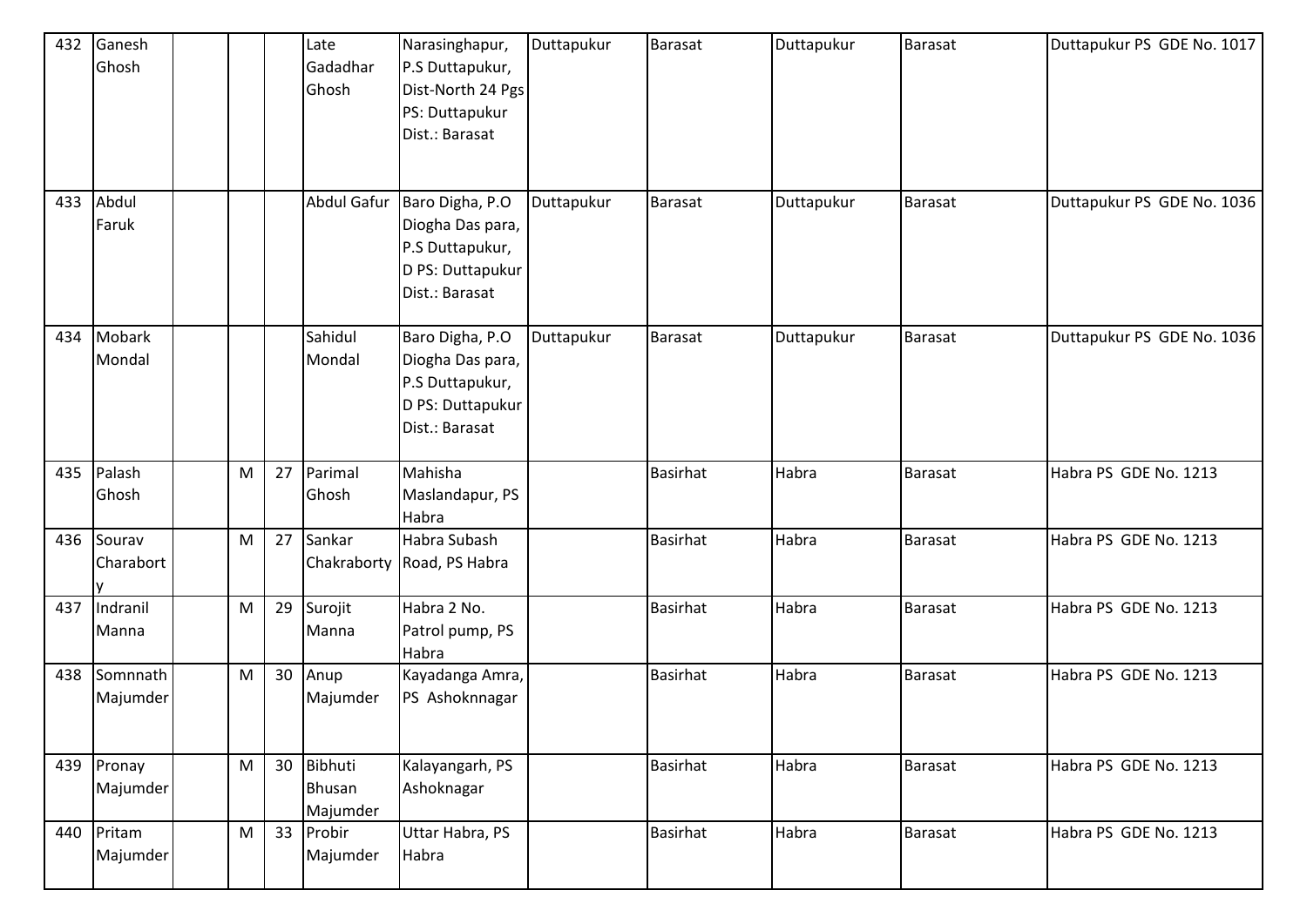| 441<br>442 | Sourav<br>Ghosh<br>Inat Ali |           | M         |    | <b>Bamam</b><br>Ghosh<br>Lt. Jinnat Ali | PURBACHAL, PO<br>UDAYRAJPUR, PS<br><b>MADHYAMGRA</b><br>M<br>Vill-South Jojra,                     |           | <b>Basirhat</b><br><b>Basirhat</b>        | Madhyamgram<br>Madhyamgram | Barasat<br>Barasat                           | Madhyamgram PS GDE No.<br>1178<br>Madhyamgram PS GDE No. |
|------------|-----------------------------|-----------|-----------|----|-----------------------------------------|----------------------------------------------------------------------------------------------------|-----------|-------------------------------------------|----------------------------|----------------------------------------------|----------------------------------------------------------|
|            |                             |           |           |    |                                         | P.O- Deara, P.S-<br>Madhyamgram,<br>N                                                              |           |                                           |                            |                                              | 1220                                                     |
| 443        | <b>Bhola Das</b>            |           | M         |    | Radha Das                               | Dist.: Barasat                                                                                     |           | <b>Barasat</b>                            | Sasan                      | <b>Barasat</b>                               | Sasan PS GDE No. 682                                     |
| 444        | Prasanta<br>Das             |           | M         |    | Dilip Das                               | Dist.: Barasat                                                                                     |           | <b>Barasat</b>                            | Sasan                      | <b>Barasat</b>                               | Sasan PS GDE No. 682                                     |
| 445        | Anup<br><b>Bose</b>         |           | ${\sf M}$ | 34 |                                         | Panchu Bose Palta Netajipally<br>PS: Noapara<br>Dist.:<br>Barrackpore<br>Police<br>Commissionerate | Noapara   | Barrackpore<br>Police<br>Commissionerat   | Noapara                    | <b>Barrackpore Police</b><br>Commissionerate | Noapara PS GDE No. 878                                   |
| 446        | Akbar Ali                   | Munn<br>a | M         | 28 | Md Ekbar                                | Muslampara<br>Road Garulia PS:<br>Noapara Dist.:<br>Barrackpore<br>Police<br>Commissionerate       | Noapara   | Barrackpore<br>Police<br>Commissionerat   | Noapara                    | Barrackpore Police<br>Commissionerate        | Noapara PS GDE No. 878                                   |
|            | 447 Mehtab<br>Alam          |           | M         |    | 22 Lt Koushar<br>Ali                    | PS: Noapara<br>Dist.:<br>Barrackpore<br>Police<br>Commissionerate                                  | Noapara   | Barrackpore<br>Police<br>Commissionerat   | Noapara                    | <b>Barrackpore Police</b><br>Commissionerate | Noapara PS GDE No. 878                                   |
|            | 448 Sukumar<br>Hazra(57)    |           | ${\sf M}$ |    | $S/O$ Lt<br>Kalipada<br>Hazra           | PS: Bakultala<br>Dist.: Baruipur<br><b>Police District</b>                                         | Bakultala | <b>Baruipur Police</b><br><b>District</b> | Bakultala                  | <b>Baruipur Police</b><br>District           | Bakultala PS GDE No. 710                                 |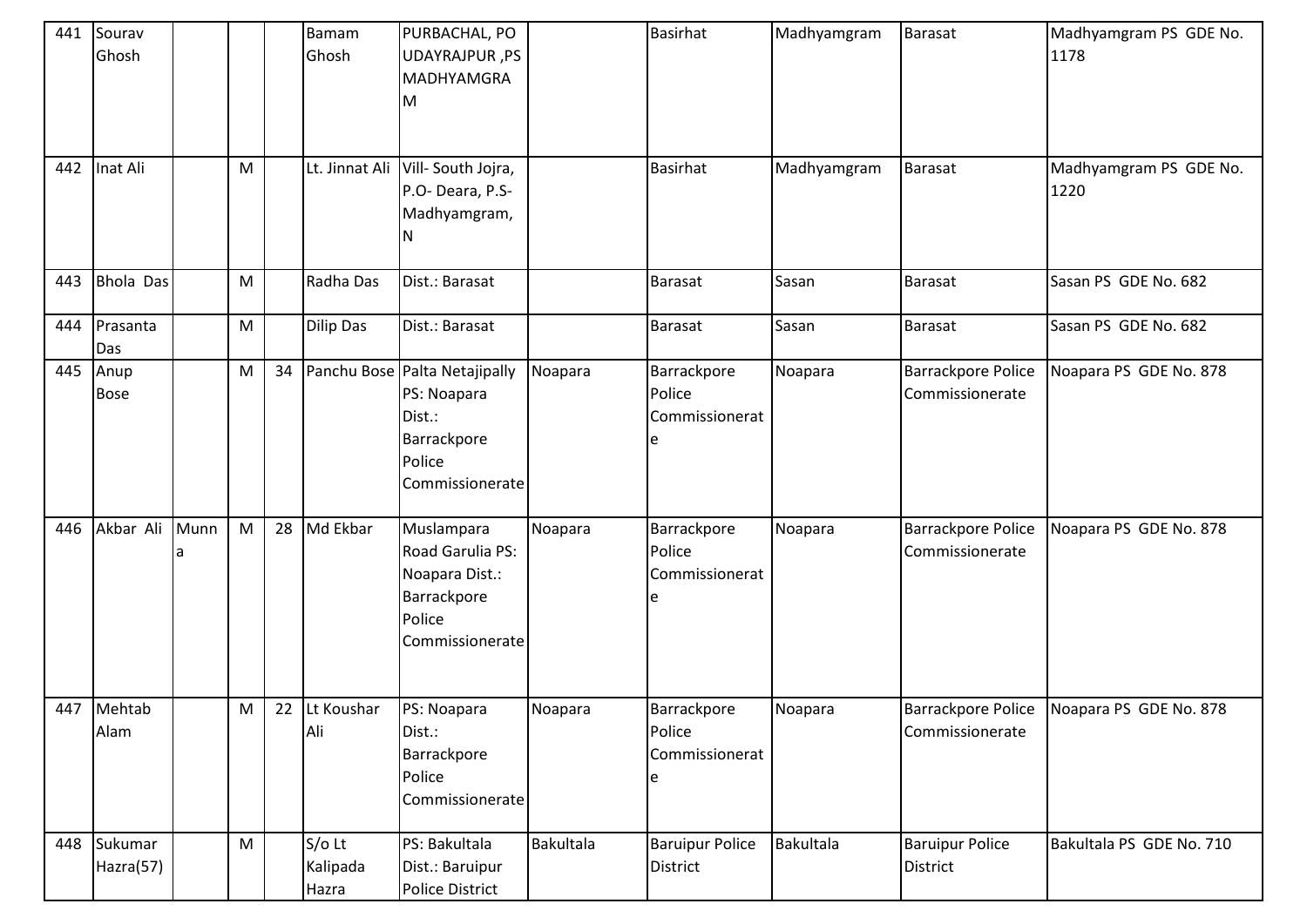| 449 | Fariyad<br>Rahaman<br>(35)      | M         | S/o Saiyad<br>Hanif Ali         | PS: Bakultala<br>Dist.: Baruipur<br>Police District                     | Bakultala | <b>Baruipur Police</b><br><b>District</b> | Bakultala | <b>Baruipur Police</b><br><b>District</b> | Bakultala PS GDE No. 710 |
|-----|---------------------------------|-----------|---------------------------------|-------------------------------------------------------------------------|-----------|-------------------------------------------|-----------|-------------------------------------------|--------------------------|
| 450 | Sk Nur<br>Mohamm<br>ad Ali (62) | ${\sf M}$ | S/o Lt Sk<br>Baku Ali           | PS: Bakultala<br>Dist.: Baruipur<br>Police District                     | Bakultala | <b>Baruipur Police</b><br><b>District</b> | Bakultala | <b>Baruipur Police</b><br><b>District</b> | Bakultala PS GDE No. 710 |
| 451 | Saiful<br>Laskar<br>(46)        | M         | S/o Ayenali<br>Laskar           | PS: Bakultala<br>Dist.: Baruipur<br>Police District                     | Bakultala | <b>Baruipur Police</b><br><b>District</b> | Bakultala | <b>Baruipur Police</b><br><b>District</b> | Bakultala PS GDE No. 710 |
| 452 | Jamat Ali<br>Molla (38)         | M         | S/o Anar Ali<br>Molla           | PS: Bakultala<br>Dist.: Baruipur<br><b>Police District</b>              | Bakultala | <b>Baruipur Police</b><br><b>District</b> | Bakultala | <b>Baruipur Police</b><br><b>District</b> | Bakultala PS GDE No. 710 |
| 453 | Mangal<br>Halder<br>(32)        | M         | $S/O$ Lt<br>Basanta<br>Halder   | PS: Bakultala<br>Dist.: Baruipur<br><b>Police District</b>              | Bakultala | <b>Baruipur Police</b><br><b>District</b> | Bakultala | <b>Baruipur Police</b><br><b>District</b> | Bakultala PS GDE No. 710 |
| 454 | Dip Halder<br>(28)              | M         | $S/O$ Lt<br>Basanta<br>Halder   | PS: Bakultala<br>Dist.: Baruipur<br><b>Police District</b>              | Bakultala | <b>Baruipur Police</b><br><b>District</b> | Bakultala | <b>Baruipur Police</b><br><b>District</b> | Bakultala PS GDE No. 710 |
| 455 | Tapas<br>Halder<br>(19)         | M         | S/o Prabir<br>Halder            | PS: Bakultala<br>Dist.: Baruipur<br>Police District                     | Bakultala | <b>Baruipur Police</b><br><b>District</b> | Bakultala | <b>Baruipur Police</b><br><b>District</b> | Bakultala PS GDE No. 710 |
| 456 | Baburam<br>Halder<br>(28)       | ${\sf M}$ | S/o Prabir<br>Halder            | PS: Bakultala<br>Dist.: Baruipur<br>Police District                     | Bakultala | <b>Baruipur Police</b><br><b>District</b> | Bakultala | <b>Baruipur Police</b><br><b>District</b> | Bakultala PS GDE No. 710 |
| 457 | Ratan<br>Mondal<br>(30)         | M         | S/o Ranjan<br>Mondal            | PS: Bakultala<br>Dist.: Baruipur<br><b>Police District</b>              | Bakultala | <b>Baruipur Police</b><br><b>District</b> | Bakultala | <b>Baruipur Police</b><br><b>District</b> | Bakultala PS GDE No. 710 |
| 458 | Biswanath<br>Gharami<br>(32)    | ${\sf M}$ | S/o Tapan<br>Gharami            | PS: Bakultala<br>Dist.: Baruipur<br><b>Police District</b>              | Bakultala | <b>Baruipur Police</b><br><b>District</b> | Bakultala | <b>Baruipur Police</b><br><b>District</b> | Bakultala PS GDE No. 710 |
| 459 | Ali Gaffar<br>Molla (50)        | ${\sf M}$ | Molla                           | S/o Alek Nur PS: Bakultala<br>Dist.: Baruipur<br><b>Police District</b> | Bakultala | <b>Baruipur Police</b><br><b>District</b> | Bakultala | <b>Baruipur Police</b><br>District        | Bakultala PS GDE No. 710 |
| 460 | Haran<br>Jamader                |           | S/o Haka<br>Moto Ali<br>Jamader |                                                                         |           | <b>Basirhat</b>                           | Baruipur  | <b>Baruipur Police</b><br><b>District</b> | Baruipur PS GDE No. 2278 |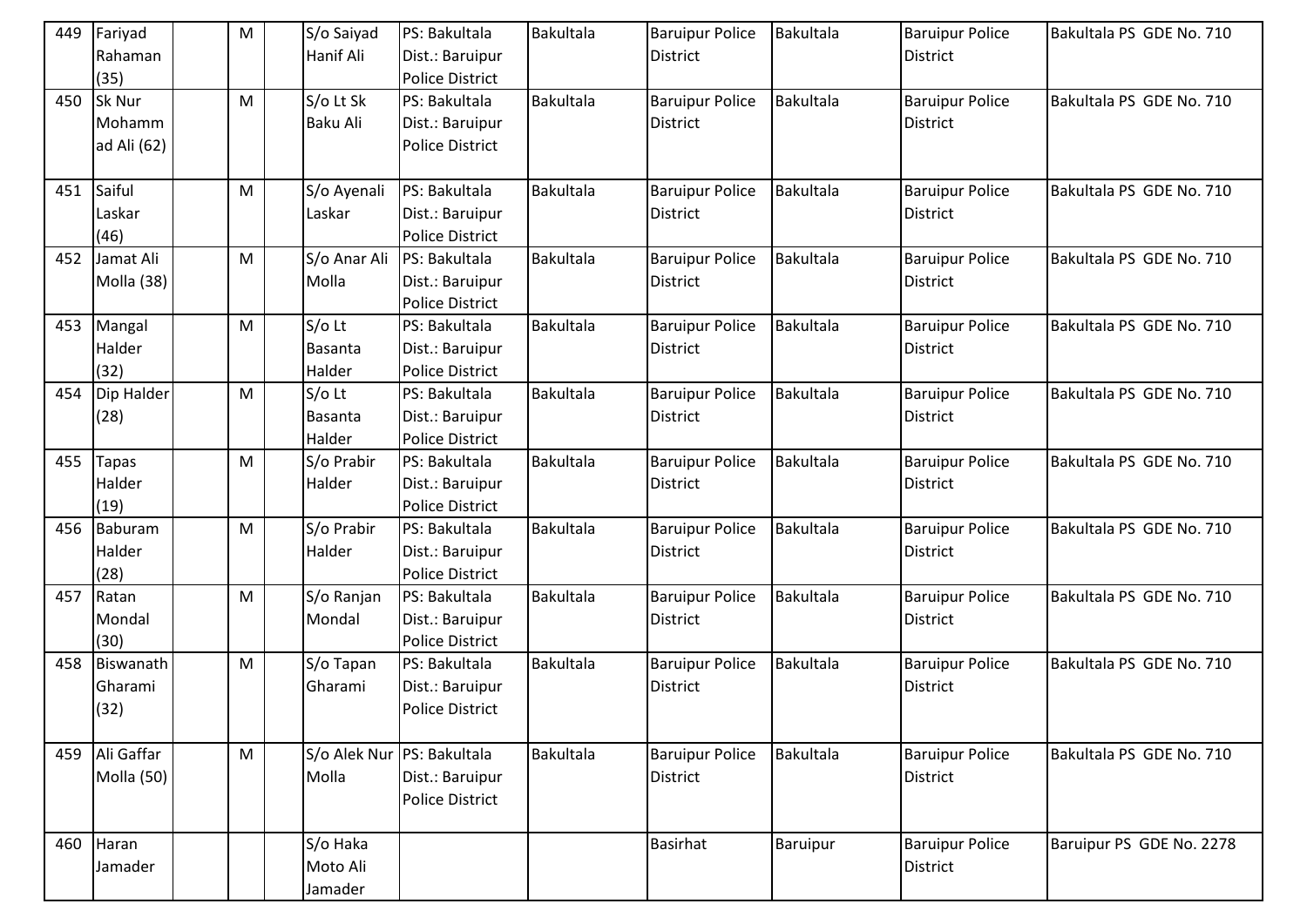| 461 | Lutfar Ali<br>Molla        |   |    | S/o Late<br>Chanad<br>Molla |                                                                                                                             |         | <b>Basirhat</b>                    | Baruipur | <b>Baruipur Police</b><br><b>District</b> | Baruipur PS GDE No. 2278 |
|-----|----------------------------|---|----|-----------------------------|-----------------------------------------------------------------------------------------------------------------------------|---------|------------------------------------|----------|-------------------------------------------|--------------------------|
| 462 | Kutubuddi<br>n Molla       |   |    | S/O<br>Abujaffar<br>Molla   |                                                                                                                             |         | <b>Basirhat</b>                    | Baruipur | <b>Baruipur Police</b><br><b>District</b> | Baruipur PS GDE No. 2278 |
| 463 | Subhasish<br><b>Biswas</b> | M |    | Lt.<br>Gunaharsi            | D.<br>Ramchandrakhali<br>PS: Basanti,<br>District: Barui PS:<br>Basanti Dist.:<br><b>Baruipur Police</b><br><b>District</b> | Basanti | <b>Baruipur Police</b><br>District | Basanti  | <b>Baruipur Police</b><br><b>District</b> | Basanti PS GDE No. 750   |
| 464 | <b>Bharat</b><br>Sardar    | M |    | Somnath                     | <b>Titkumar PS:</b><br>Basanti Dist.:<br><b>Baruipur Police</b><br><b>District</b>                                          | Basanti | <b>Baruipur Police</b><br>District | Basanti  | <b>Baruipur Police</b><br><b>District</b> | Basanti PS GDE No. 750   |
| 465 | Abdulla<br>Molla           | M | 26 | Abulkalam<br>Molla          | Chandpur                                                                                                                    |         | <b>Basirhat</b>                    | Bhangar  | <b>Baruipur Police</b><br>District        | Bhangar PS GDE No. 896   |
| 466 | Faruk<br><b>Mollick</b>    | M | 32 | Abdul<br>Khayer<br>Mollick  | Chandpur                                                                                                                    |         | <b>Basirhat</b>                    | Bhangar  | <b>Baruipur Police</b><br><b>District</b> | Bhangar PS GDE No. 896   |
| 467 | Dipankar<br>Das            | M | 30 | Shyamal Das Baganait        |                                                                                                                             |         | <b>Basirhat</b>                    | Bhangar  | <b>Baruipur Police</b><br>District        | Bhangar PS GDE No. 850   |
| 468 | Subrata<br>Das             | M | 30 | Kartyick Das Basirhat       |                                                                                                                             |         | <b>Basirhat</b>                    | Bhangar  | <b>Baruipur Police</b><br>District        | Bhangar PS GDE No. 850   |
| 469 | Subhankar<br>Sardar        | M | 30 | Chandra<br>Kanta Sardar     | Pakhimara                                                                                                                   |         | <b>Basirhat</b>                    | Bhangar  | <b>Baruipur Police</b><br><b>District</b> | Bhangar PS GDE No. 850   |
|     | 470 Mamud<br>Ali Molla     | M | 27 | Md. Khatip<br>Ali Molla     | Narayanpur                                                                                                                  |         | <b>Basirhat</b>                    | Bhangar  | <b>Baruipur Police</b><br>District        | Bhangar PS GDE No. 849   |
| 471 | Habibur<br>Molla           | M | 40 | Jamser<br>Molla             | Nalmuri                                                                                                                     |         | Basirhat                           | Bhangar  | <b>Baruipur Police</b><br>District        | Bhangar PS GDE No. 850   |
| 472 | Saburali<br>Molla          | M | 35 | Haran Molla                 | Nalmuri                                                                                                                     |         | Basirhat                           | Bhangar  | <b>Baruipur Police</b><br><b>District</b> | Bhangar PS GDE No. 850   |
| 473 | Gautam<br>Das              | M | 34 | Das                         | Lt. Sokranjan Taldi gazi para<br>PS: Canning Dist.:<br><b>Baruipur Police</b><br>District                                   | Canning | <b>Baruipur Police</b><br>District | Canning  | <b>Baruipur Police</b><br><b>District</b> | Canning PS GDE No. 809   |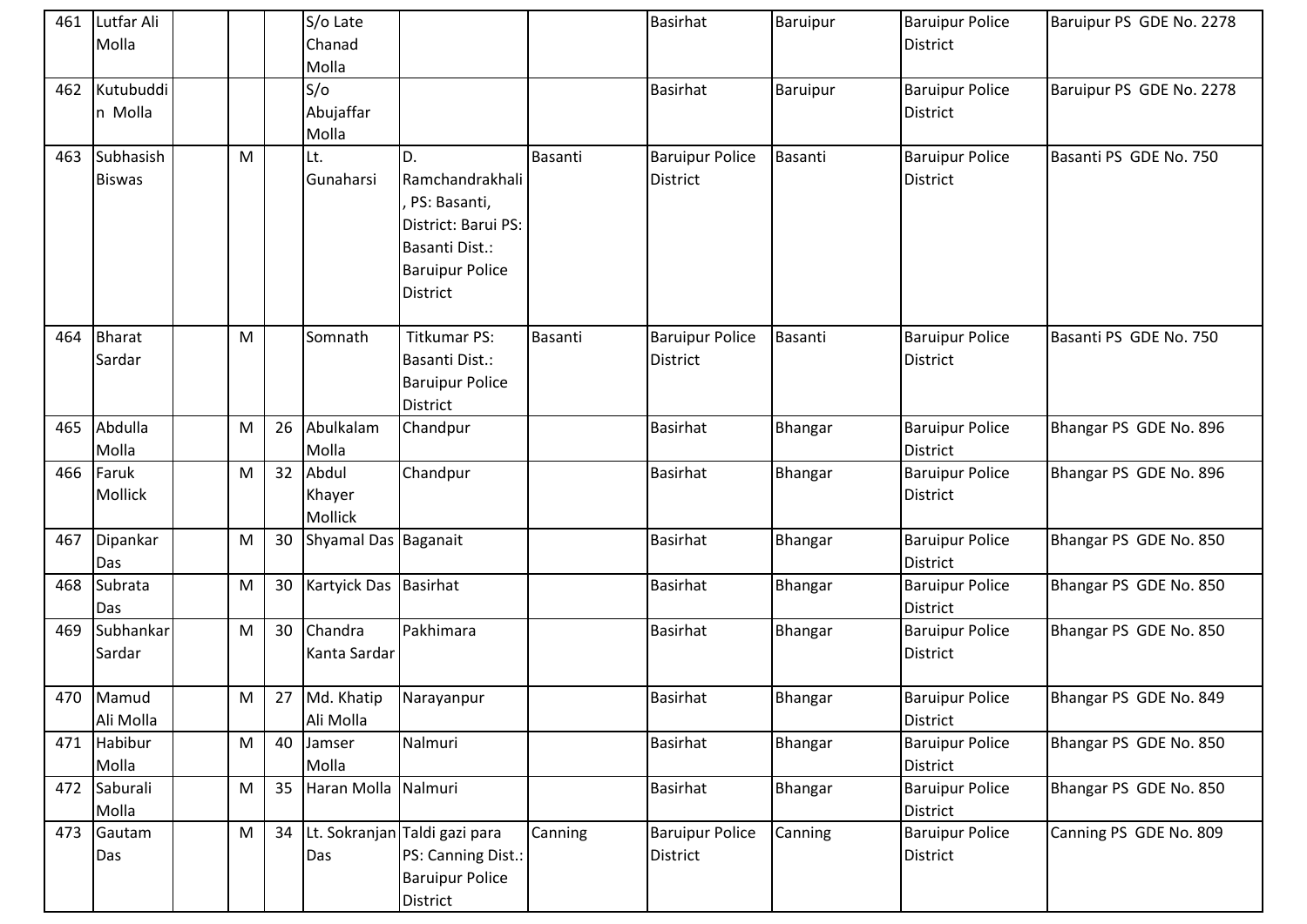| 474 | Ritam<br>Mistry         |    | M         | 20 | Raja Mistry          | Mithakhali PS:<br>Canning Dist.:<br><b>Baruipur Police</b><br><b>District</b>             | Canning         | <b>Baruipur Police</b><br><b>District</b> | Canning         | <b>Baruipur Police</b><br><b>District</b> | Canning PS GDE No. 824                                  |
|-----|-------------------------|----|-----------|----|----------------------|-------------------------------------------------------------------------------------------|-----------------|-------------------------------------------|-----------------|-------------------------------------------|---------------------------------------------------------|
| 475 | <b>Bikram</b><br>Paswan |    | ${\sf M}$ | 26 | Sakal Deep<br>Paswan | Raghunathpur<br>PS: Baguiati Dist.:<br>Bidhannagar<br>Police<br>Commissionerate           | Baguiati        | Bidhannagar<br>Police<br>Commissionerat   | Canning         | <b>Baruipur Police</b><br><b>District</b> | Canning PS GDE No. 822                                  |
|     | 476 Barnali<br>Mondal   | 21 | F         | 21 | Sahadeb<br>Mondal    | Khaskumrakhali<br>PS: Canning Dist.:<br><b>Baruipur Police</b><br>District                | Canning         | <b>Baruipur Police</b><br><b>District</b> | Canning         | <b>Baruipur Police</b><br><b>District</b> | Canning PS GDE No. 822                                  |
| 477 | Ohashim<br>Haldar       |    | M         |    | Nurmd<br>Haldar      | Haldarpara PS:<br>Jibantala Dist.:<br><b>Baruipur Police</b><br><b>District</b>           | Jibantala       | <b>Baruipur Police</b><br><b>District</b> | Jibantala       | <b>Baruipur Police</b><br><b>District</b> | Jibantala PS Outpost<br>Ghutiasharip ROP GDE No.<br>522 |
| 478 | Chottu<br>Dey           |    | M         |    | Tapan Dey            | Haldarpara PS:<br>Jibantala Dist.:<br><b>Baruipur Police</b><br><b>District</b>           | Jibantala       | <b>Baruipur Police</b><br><b>District</b> | Jibantala       | <b>Baruipur Police</b><br><b>District</b> | Jibantala PS Outpost<br>Ghutiasharip ROP GDE No.<br>522 |
| 479 | Karim<br>Mollick        |    | M         |    |                      | Kupil Mollick Kalikatala PS:<br>Jibantala Dist.:<br><b>Baruipur Police</b><br>District    | Jibantala       | <b>Baruipur Police</b><br><b>District</b> | Jibantala       | <b>Baruipur Police</b><br><b>District</b> | Jibantala PS GDE No. 578                                |
| 480 | Mangal<br>Pandit        |    | ${\sf M}$ | 21 | S/o-Rangan<br>Pandit | Vill-Binodpur<br>Char PS: Maipith<br>coastal Dist.:<br><b>Baruipur Police</b><br>District | Maipith coastal | <b>Baruipur Police</b><br><b>District</b> | Maipith coastal | <b>Baruipur Police</b><br><b>District</b> | Maipith coastal PS GDE No.<br>363                       |
| 481 | Utpal<br>Mondal         |    | ${\sf M}$ |    | Monoranjan<br>Mondal |                                                                                           |                 | <b>Basirhat</b>                           | <b>Baduria</b>  | <b>Basirhat</b>                           | Baduria PS GDE No. 760                                  |
| 482 | Raju Dey                |    | M         |    | Ganesh Dey           |                                                                                           |                 | <b>Basirhat</b>                           | Baduria         | Basirhat                                  | Baduria PS GDE No. 760                                  |
| 483 | Akher Ali<br>Mondal     |    | ${\sf M}$ | 20 | Mohan Ali<br>Mondal  | Sankarpur PS:<br>Haroa Dist.:<br><b>Basirhat</b>                                          | Haroa           | <b>Basirhat</b>                           | Haroa           | <b>Basirhat</b>                           | Haroa PS GDE No. 812                                    |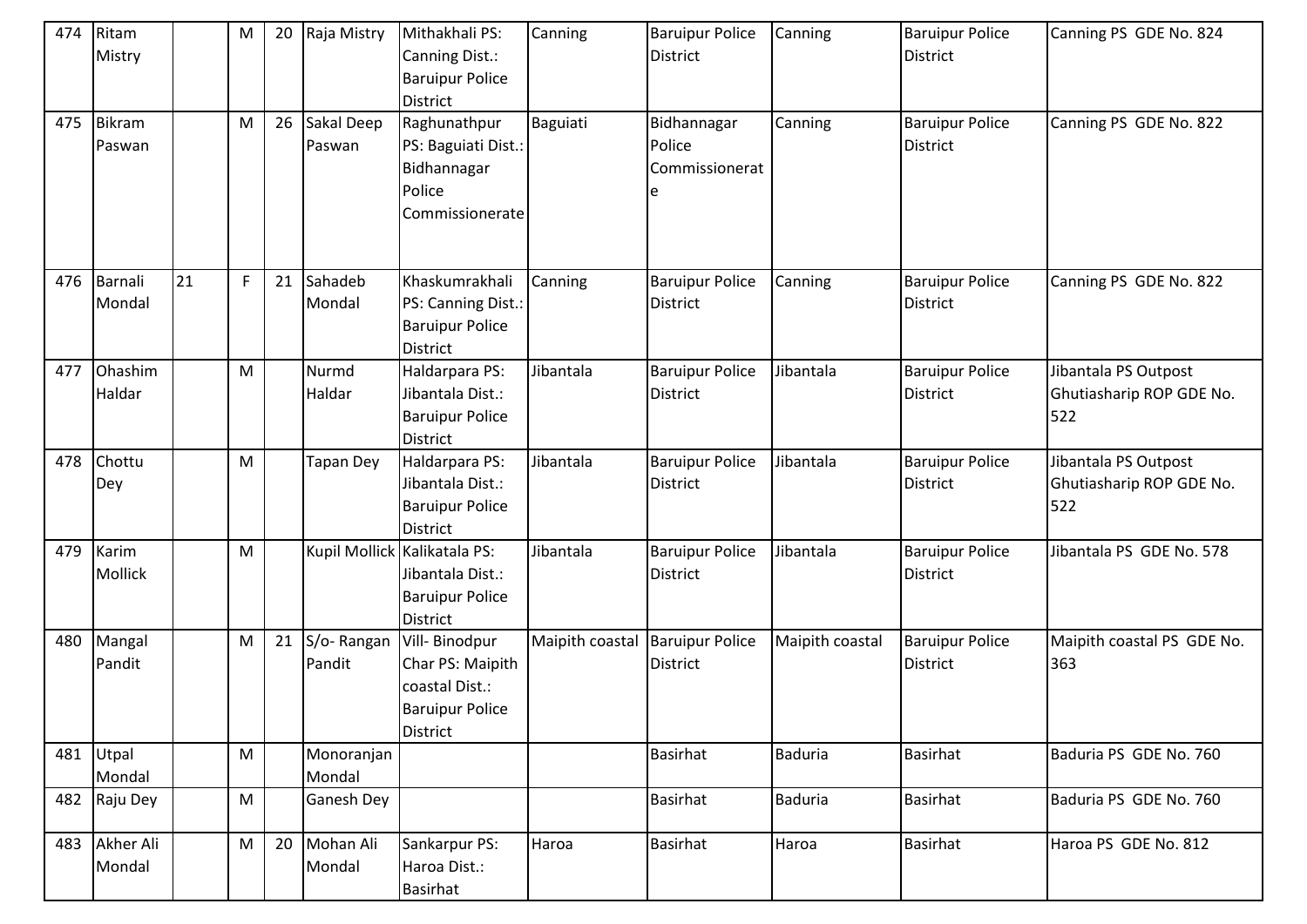| 484 | Nawsad       | M | 19 | Nasir Gazi               | Sankarpur PS:                  | Haroa            | <b>Basirhat</b> | Haroa        | Basirhat        | Haroa PS GDE No. 812    |
|-----|--------------|---|----|--------------------------|--------------------------------|------------------|-----------------|--------------|-----------------|-------------------------|
|     | Gazi         |   |    |                          | Haroa Dist.:                   |                  |                 |              |                 |                         |
|     |              |   |    |                          | <b>Basirhat</b>                |                  |                 |              |                 |                         |
| 485 | Saheb Ali    | M | 28 | Karim Sardar Bagandi PS: |                                | <b>Bashirhat</b> | <b>Basirhat</b> | Haroa        | Basirhat        | Haroa PS GDE No. 812    |
|     | Sardar       |   |    |                          | <b>Bashirhat Dist.:</b>        |                  |                 |              |                 |                         |
|     |              |   |    |                          | <b>Basirhat</b>                |                  |                 |              |                 |                         |
|     | 486 Babarali | M | 20 | Rafikul                  | Sonakopa PS:                   | Haroa            | <b>Basirhat</b> | Haroa        | Basirhat        | Haroa PS GDE No. 821    |
|     | Mondal       |   |    | Mondal                   | Haroa Dist.:                   |                  |                 |              |                 |                         |
| 487 | Ratan        | M |    | 50 Lt. Manik             | <b>Basirhat</b><br>Raikhan PS: | Haroa            | <b>Basirhat</b> | Haroa        | <b>Basirhat</b> | Haroa PS GDE No. 825    |
|     | Mondal       |   |    | Mondal                   | Haroa Dist.:                   |                  |                 |              |                 |                         |
|     |              |   |    |                          | <b>Basirhat</b>                |                  |                 |              |                 |                         |
| 488 | Haradhan     | M | 26 | Ratan                    | Raikhan PS:                    | Haroa            | <b>Basirhat</b> | Haroa        | <b>Basirhat</b> | Haroa PS GDE No. 825    |
|     | Mondal       |   |    | Mondal                   | Haroa Dist.:                   |                  |                 |              |                 |                         |
|     |              |   |    |                          | <b>Basirhat</b>                |                  |                 |              |                 |                         |
| 489 | Mijanur      | M | 45 | Anar Gazi                | PS: Hasnabad                   | Hasnabad         | <b>Basirhat</b> | Hasnabad     | <b>Basirhat</b> | Hasnabad PS GDE No. 933 |
|     | Gazi         |   |    |                          | Dist.: Basirhat                |                  |                 |              |                 |                         |
| 490 | Arijul Gazi  | M | 43 | Late Yousuf              | PS: Hasnabad                   | Hasnabad         | <b>Basirhat</b> | Hasnabad     | <b>Basirhat</b> | Hasnabad PS GDE No. 933 |
|     |              |   |    | Ali Gazi                 | Dist.: Basirhat                |                  |                 |              |                 |                         |
|     |              |   |    |                          |                                |                  |                 |              |                 |                         |
| 491 | Anowar       | M | 31 | Nur                      | PS: Hasnabad                   | Hasnabad         | <b>Basirhat</b> | Hasnabad     | <b>Basirhat</b> | Hasnabad PS GDE No. 964 |
|     |              |   |    |                          |                                |                  |                 |              |                 |                         |
|     | Hossain      |   |    | Mahammad                 | Dist.: Basirhat                |                  |                 |              |                 |                         |
|     | Gazi         |   |    | Gazi                     |                                |                  |                 |              |                 |                         |
| 492 | Kutubuddi    | M | 21 | Baburali                 | PS: Hasnabad                   | Hasnabad         | <b>Basirhat</b> | Hasnabad     | <b>Basirhat</b> | Hasnabad PS GDE No. 964 |
|     | n Gazi       |   |    | Gazi                     | Dist.: Basirhat                |                  |                 |              |                 |                         |
|     | 493 Somnath  | M | 20 |                          | Ranjit Baidya PS: Hasnabad     | Hasnabad         | <b>Basirhat</b> | Hasnabad     | Basirhat        | Hasnabad PS GDE No. 964 |
|     | Baidya       |   |    |                          | Dist.: Basirhat                |                  |                 |              |                 |                         |
| 494 | Tanmay       | M | 26 |                          | Late Probhas PS: Hasnabad      | Hasnabad         | <b>Basirhat</b> | Hasnabad     | <b>Basirhat</b> | Hasnabad PS GDE No. 964 |
|     | Sarkar       |   |    | Sarkar                   | Dist.: Basirhat                |                  |                 |              |                 |                         |
|     |              |   |    |                          |                                |                  |                 |              |                 |                         |
|     | 495 Roshan   | M |    | 25 Bivash                | Vill-Ganganagar,               |                  | <b>Basirhat</b> | <b>MATIA</b> | <b>Basirhat</b> | MATIA PS GDE No. 894    |
|     | Mishra       |   |    | Mishra                   | PS-                            |                  |                 |              |                 |                         |
|     |              |   |    |                          | Madhyamgram,                   |                  |                 |              |                 |                         |
|     |              |   |    |                          | Dist-North 24 Pgs              |                  |                 |              |                 |                         |
|     |              |   |    |                          |                                |                  |                 |              |                 |                         |
|     | 496 Sumitra  | M | 55 | Sumitra                  | Vill-Biswas Para,              |                  | <b>Basirhat</b> | <b>MATIA</b> | <b>Basirhat</b> | MATIA PS GDE No. 894    |
|     | Samanta      |   |    | Samanta                  | PS-Tamluk, Dist-               |                  |                 |              |                 |                         |
|     |              |   |    |                          | Purba Medinipur                |                  |                 |              |                 |                         |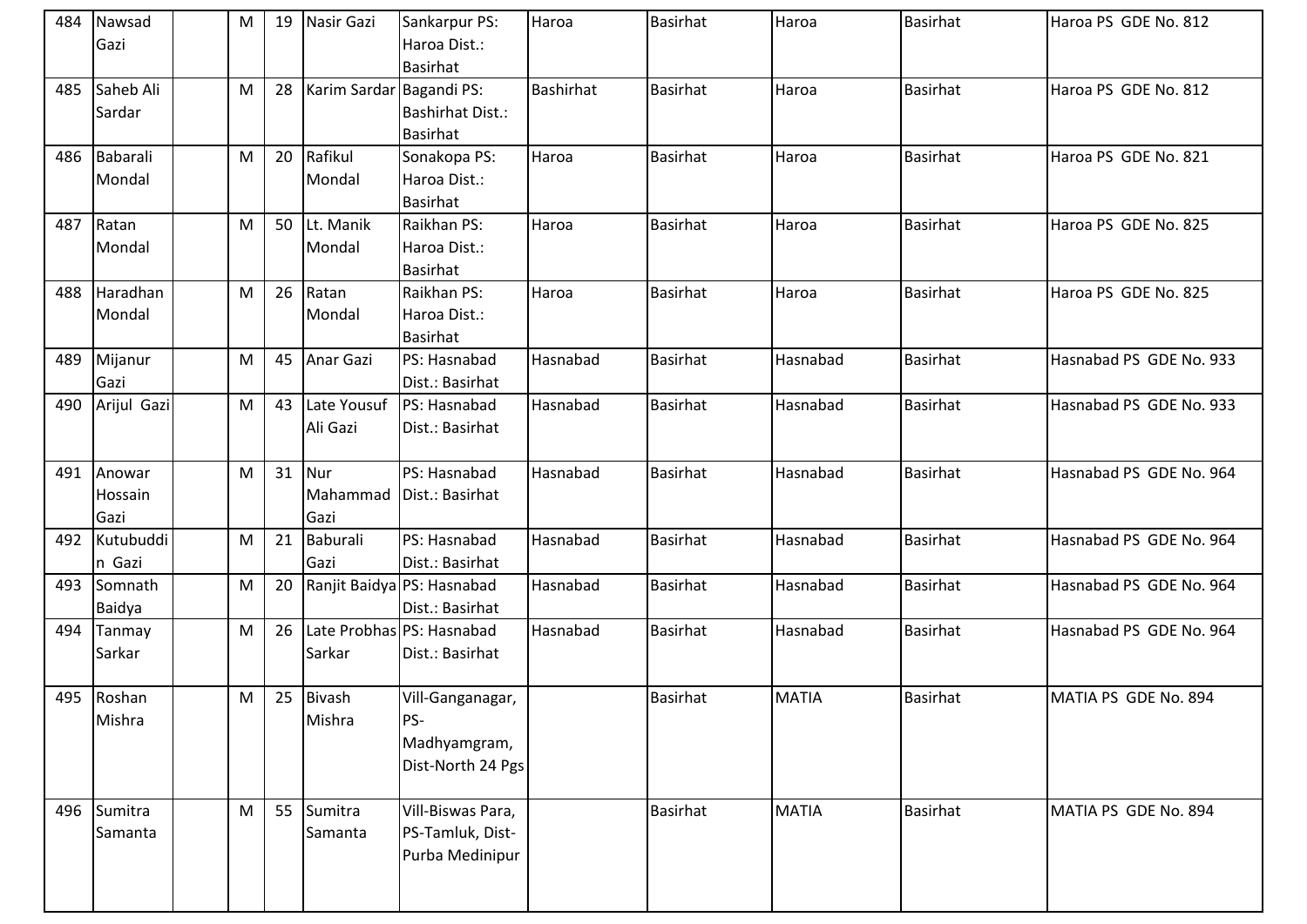| 497 | Rama<br>Laskar           | F | 43 | Amit Laskar                      | Vill-Jafarpur, PS-<br>Titagarh, Dist-<br>North 24 Pgs. PS:<br>Baduria Dist.:<br>Alipurduar                | Baduria      | Alipurduar      | <b>MATIA</b>  | <b>Basirhat</b>                              | MATIA PS GDE No. 894         |
|-----|--------------------------|---|----|----------------------------------|-----------------------------------------------------------------------------------------------------------|--------------|-----------------|---------------|----------------------------------------------|------------------------------|
| 498 | Amit<br>Laskar           | M | 50 | Late Ajit<br>Laskar              | Vill-Jafarpur, PS-<br>Titagarh, Dist-<br>North 24 Pgs.                                                    |              | <b>Basirhat</b> | <b>MATIA</b>  | <b>Basirhat</b>                              | MATIA PS GDE No. 894         |
| 499 | Motiur<br>Molla          | M |    | S/o-Ohabe<br>Ali Molla           |                                                                                                           |              | <b>Basirhat</b> | Minakhan      | <b>Basirhat</b>                              | Minakhan PS GDE No. 774      |
| 500 | Azeruddin<br>Molla       | M |    | S/o-Ager<br>Molla                |                                                                                                           |              | <b>Basirhat</b> | Minakhan      | <b>Basirhat</b>                              | Minakhan PS GDE No. 775      |
| 501 | Munchur<br>Gain          | M |    | $S/O-$ Lt.<br><b>Mokbul Gain</b> |                                                                                                           |              | <b>Basirhat</b> | Minakhan      | <b>Basirhat</b>                              | Minakhan PS GDE No. 786      |
| 502 | <b>Bhaskar</b><br>Mahali | M | 35 | Lt.<br>Panchanan<br>Mahali       | <b>Uttar Daudpur</b><br>Suchit Dobepara,<br>PS Sandeshkhali,<br>No PS:<br>Sandeshkhali<br>Dist.: Basirhat | Sandeshkhali | <b>Basirhat</b> | Sandeshkhali  | <b>Basirhat</b>                              | Sandeshkhali PS GDE No. 661  |
| 503 | Dulal<br>Singh           | M | 50 | <b>Nakul Singh</b>               | <b>Uttar Daudpur</b><br>Suchit Dobepara,<br>PS Sandeshkhali,<br>No PS:<br>Sandeshkhali<br>Dist.: Basirhat | Sandeshkhali | <b>Basirhat</b> | Sandeshkhali  | <b>Basirhat</b>                              | Sandeshkhali PS GDE No. 661  |
| 504 | Arup<br>Ghosh            | M | 37 | S/o Lt.<br>Apurba<br>Ghosh       | Ganganagar<br>Saradapally, PS<br>narayanpur, Kol-<br>132                                                  |              | <b>Basirhat</b> | Nscbi airport | Bidhannagar Police<br>Commissionerate        | Nscbi airport PS GDE No. 541 |
| 505 | Arnab<br><b>Biswas</b>   | M | 30 | S/o Santosh<br><b>Biswas</b>     | Madhyamgram 2<br>No Chandigarh,<br><b>PS</b><br>Madhyamgram,<br>Kol-1                                     |              | <b>Basirhat</b> | Nscbi airport | <b>Bidhannagar Police</b><br>Commissionerate | Nscbi airport PS GDE No. 541 |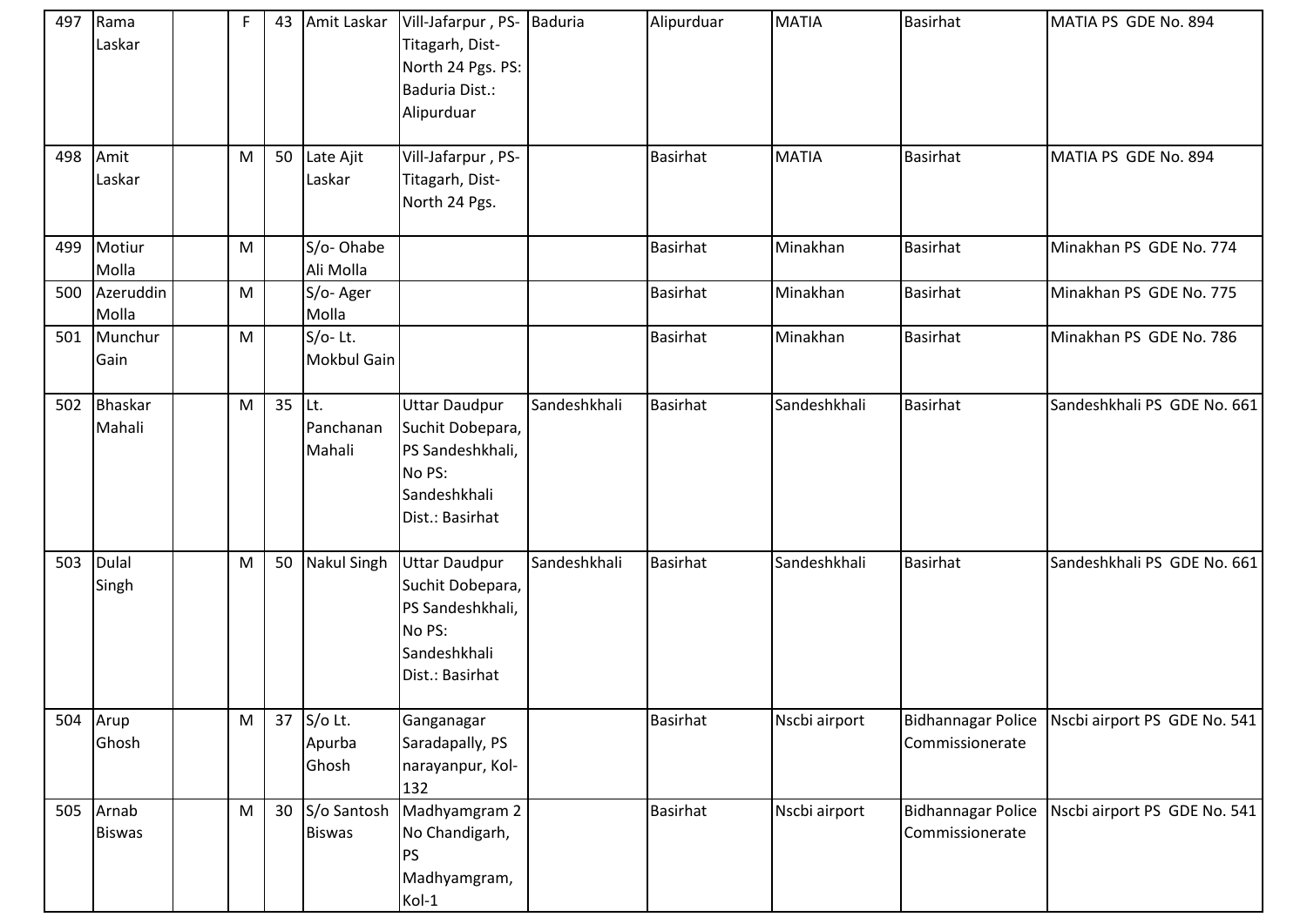| 506 | Mokshed          | M         | 32 | S/o Abu           | Rajarhat,                  |            | <b>Basirhat</b> | Nscbi airport | <b>Bidhannagar Police</b> | Nscbi airport PS GDE No. 541 |
|-----|------------------|-----------|----|-------------------|----------------------------|------------|-----------------|---------------|---------------------------|------------------------------|
|     | Ali              |           |    | Taleb Ali         | Gopalpur, PS               |            |                 |               | Commissionerate           |                              |
|     |                  |           |    |                   | Narayanpur, Kol-           |            |                 |               |                           |                              |
|     |                  |           |    |                   | 132                        |            |                 |               |                           |                              |
| 507 | Rabi Das         | ${\sf M}$ | 34 | S/o Atul Das      | 8/136 Arabinda             |            | <b>Basirhat</b> | Nscbi airport | <b>Bidhannagar Police</b> | Nscbi airport PS GDE No. 541 |
|     |                  |           |    |                   | Sarani, PS Dum             |            |                 |               | Commissionerate           |                              |
|     |                  |           |    |                   | Dum, Kol-28                |            |                 |               |                           |                              |
| 508 | Rakesh           | M         | 35 | S/o Bijay         | S.A.D Sarani, PO           |            | <b>Basirhat</b> | Nscbi airport | <b>Bidhannagar Police</b> | Nscbi airport PS GDE No. 541 |
|     | Patel            |           |    | Patel             | Rajbari, PS-               |            |                 |               | Commissionerate           |                              |
|     |                  |           |    |                   | Airport, Kol-81            |            |                 |               |                           |                              |
| 509 | Manoj            | M         | 50 | S/o Sungan        | 45/2 Chakberia             |            | <b>Basirhat</b> | Nscbi airport | <b>Bidhannagar Police</b> | Nscbi airport PS GDE No. 541 |
|     | Roy              |           |    | Lal Roy           | Rd, PS                     |            |                 |               | Commissionerate           |                              |
|     |                  |           |    |                   | Bhowanipur, Kol-           |            |                 |               |                           |                              |
|     |                  |           |    |                   | 25                         |            |                 |               |                           |                              |
| 510 | Sujay            | ${\sf M}$ |    | Sanjoy            | Mission                    |            | <b>Basirhat</b> | Bolpur        | Birbhum                   | Bolpur PS GDE No. 967        |
|     | Saddar           |           |    | Saddar            | Compound                   |            |                 |               |                           |                              |
| 511 | Sanjit           | M         |    | Prasanta          | Nahina                     |            | <b>Basirhat</b> | Bolpur        | Birbhum                   | Bolpur PS GDE No. 967        |
|     | Metet            |           |    | Mete              |                            |            |                 |               |                           |                              |
| 512 | <b>Sk Anarul</b> | ${\sf M}$ |    | Lt Sk             | PS: Kankartala             | Kankartala | Birbhum         | Kankartala    | Birbhum                   | Kankartala PS GDE No. 479    |
|     |                  |           |    | Sekender          | Dist.: Birbhum             |            |                 |               |                           |                              |
| 513 | Prodip           | M         |    | Jaganath          |                            |            | <b>Basirhat</b> | Mergram       | Birbhum                   | Mergram PS GDE No. 637       |
|     | Mal              |           |    | Mal               |                            |            |                 |               |                           |                              |
| 514 | Arup Mal         | ${\sf M}$ |    | Kinkar Mal        |                            |            | <b>Basirhat</b> | Mergram       | Birbhum                   | Mergram PS GDE No. 637       |
|     |                  |           |    |                   |                            |            |                 |               |                           |                              |
| 515 | Ebrahim          | ${\sf M}$ |    | <b>Murshid Sk</b> |                            |            | <b>Basirhat</b> | Mergram       | Birbhum                   | Mergram PS GDE No. 637       |
|     | Sk               |           |    |                   |                            |            |                 |               |                           |                              |
| 516 | Robin Sk         | M         |    | Lt. Annesh        |                            |            | <b>Basirhat</b> | Mergram       | Birbhum                   | Mergram PS GDE No. 637       |
|     |                  |           |    | <b>Sk</b>         |                            |            |                 |               |                           |                              |
| 517 | Sabirul Sk       | M         |    | Robin Sk          |                            |            | <b>Basirhat</b> | Mergram       | Birbhum                   | Mergram PS GDE No. 637       |
|     |                  |           |    |                   |                            |            |                 |               |                           |                              |
|     | 518 Jamirul Sk   | M         |    | <b>Robin Sk</b>   |                            |            | <b>Basirhat</b> | Mergram       | Birbhum                   | Mergram PS GDE No. 637       |
|     |                  |           |    |                   |                            |            |                 |               |                           |                              |
| 519 | Sarifarddi       | M         | 32 |                   | Lt.dhukhu Sk Patagachi PS: | Murarai    | Birbhum         | Murarai       | Birbhum                   | Murarai PS GDE No. 775       |
|     | n Sk             |           |    |                   | Murarai Dist.:             |            |                 |               |                           |                              |
|     |                  |           |    |                   | Birbhum                    |            |                 |               |                           |                              |
| 520 | Khabirul         | M         | 20 | Habibul           | Dhitora PS:                | Murarai    | Birbhum         | Murarai       | Birbhum                   | Murarai PS GDE No. 775       |
|     | Dewan            |           |    | Dewan             | Murarai Dist.:             |            |                 |               |                           |                              |
|     |                  |           |    |                   | Birbhum                    |            |                 |               |                           |                              |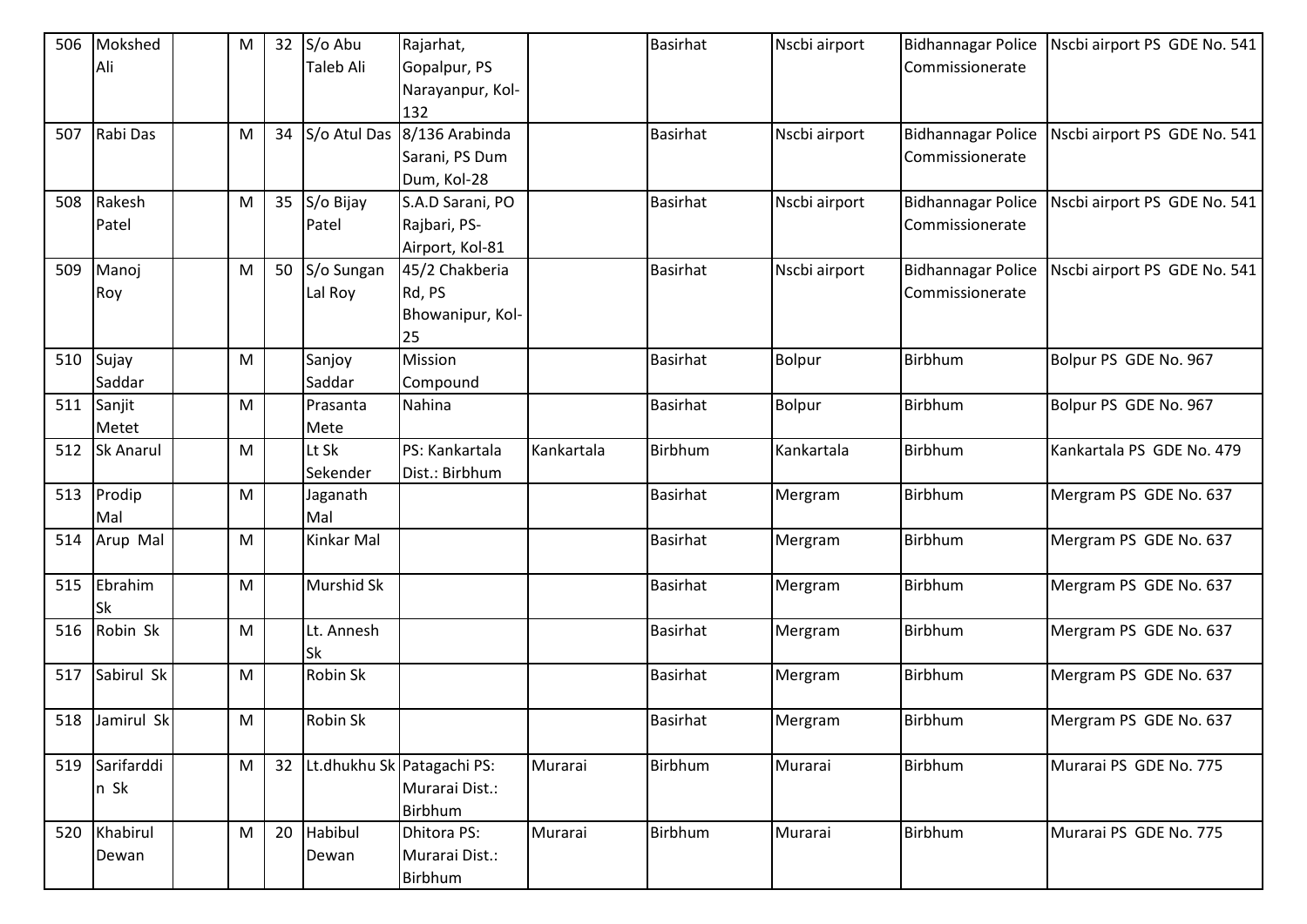| 521 | Dulal Sk              | М | 44 | Aslem Sk              | Nalhati Ward No- Nalhati<br>8 PS: Nalhati<br>Dist.: Birbhum |           | Birbhum        | Nalhati  | <b>Birbhum</b> | Nalhati PS GDE No. 1007 |
|-----|-----------------------|---|----|-----------------------|-------------------------------------------------------------|-----------|----------------|----------|----------------|-------------------------|
| 522 | Mithun<br>Let         | M | 20 | Uttam Let             | Harioka PS:<br>Nalhati Dist.:<br>Birbhum                    | Nalhati   | Birbhum        | Nalhati  | Birbhum        | Nalhati PS GDE No. 1005 |
| 523 | Asmat Ali             | M | 26 | Mosibur<br>Rahaman    | Choto Podhra PS: Nalhati<br>Nalhati Dist.:<br>Birbhum       |           | <b>Birbhum</b> | Nalhati  | Birbhum        | Nalhati PS GDE No. 1005 |
| 524 | Saif Ali              | M | 26 | Ali Reja              | Harisora PS:<br>Nalhati Dist.:<br>Birbhum                   | Nalhati   | Birbhum        | Nalhati  | Birbhum        | Nalhati PS GDE No. 1005 |
| 525 | Muktar<br>Sk          | M |    | Bainuddin Sk Uttar    | Ramchandrapur<br>PS: Paikar Dist.:<br>Birbhum               | Paikar    | Birbhum        | Paikar   | Birbhum        | Paikar PS GDE No. 720   |
|     | 526 Surat<br>Jamal    | M |    |                       | Abdul Kalam   Karamjee PS:<br>Paikar Dist.:<br>Birbhum      | Paikar    | Birbhum        | Paikar   | Birbhum        | Paikar PS GDE No. 720   |
| 527 | Faijuddin<br>Molla    | M |    | Giyasuddin<br>Molla   | Rampur PS:<br>Nalhati Dist.:<br>Birbhum                     | Nalhati   | Birbhum        | Paikar   | Birbhum        | Paikar PS GDE No. 720   |
| 528 | Nirupad<br>Sadhu      | M | 60 | Lt. Bhupoati<br>Sadhu | Golapbag PS:<br>Panrui Dist.:<br>Birbhum                    | Panrui    | <b>Birbhum</b> | Panrui   | Birbhum        | Panrui PS GDE No. 600   |
| 529 | Subha<br>Mal          | M | 24 | Sukumar<br>Mal        | Gargaria PS:<br>Panrui Dist.:<br>Birbhum                    | Panrui    | Birbhum        | Panrui   | Birbhum        | Panrui PS GDE No. 600   |
| 530 | Uttam<br><b>Bauri</b> | M | 50 | Lt. Sukumar<br>Bauri  | Bagdahari PS:<br>Sainthia Dist.:<br><b>Birbhum</b>          | Sainthia  | Birbhum        | Sainthia | Birbhum        | Sainthia PS GDE No. 837 |
| 531 | Rejaul Sk             | M | 40 | Lt. Furad Sk          | Margram PS:<br>Mergram Dist.:<br>Birbhum                    | Mergram   | Birbhum        | Sainthia | Birbhum        | Sainthia PS GDE No. 840 |
| 532 | Somnath<br>Banerjee   | M | 26 | Prasanta<br>Banerjee  | Mollarpur PS:<br>Mallarpur Dist.:<br>Birbhum                | Mallarpur | Birbhum        | Sainthia | Birbhum        | Sainthia PS GDE No. 840 |
| 533 | Bakul<br>Bagdi        |   |    | Nakul Bagdi           | Kalipur PS: Suri<br>Dist.: Birbhum                          | Suri      | Birbhum        | Suri     | Birbhum        | Suri PS GDE No. 1171    |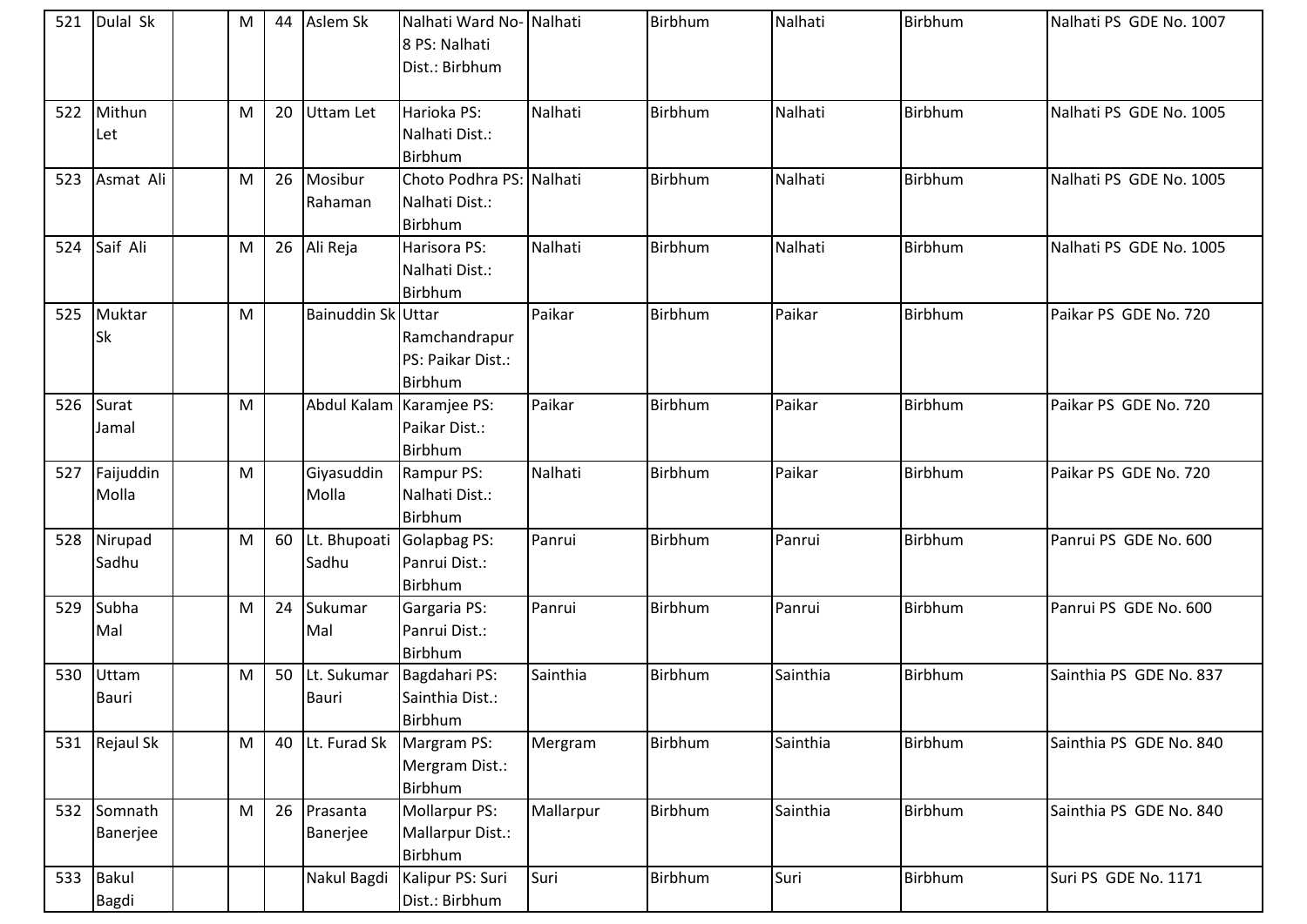|     | 534 Surya<br>Ankur            |           |    | Ashoke<br>Ankur          | Karidhya PS: Suri Suri<br>Dist.: Birbhum                                                                                                           |            | Birbhum                                       | Suri       | Birbhum                                   | Suri PS GDE No. 1171      |
|-----|-------------------------------|-----------|----|--------------------------|----------------------------------------------------------------------------------------------------------------------------------------------------|------------|-----------------------------------------------|------------|-------------------------------------------|---------------------------|
|     | 535 Babon<br><b>Biswas</b>    |           |    | Ashoke<br><b>Biswas</b>  | Barabagan PS:<br>Suri Dist.:<br>Birbhum                                                                                                            | Suri       | Birbhum                                       | Suri       | Birbhum                                   | Suri PS GDE No. 1171      |
|     | 536 Subhajit<br>Jha           | M         | 22 | Lt. Kali<br>Kinkar Jha   | Bangitola PS:<br>Mothabari Dist.:<br>Malda                                                                                                         | Mothabari  | Malda                                         | Tarapith   | Birbhum                                   | Tarapith PS GDE No. 596   |
|     | 537 Prasit<br>Chakrabor<br>ty | ${\sf M}$ | 23 | Prabhat<br>Chakraborty   | Bangitola PS:<br>Mothabari Dist.:<br>Malda                                                                                                         | Mothabari  | Malda                                         | Tarapith   | Birbhum                                   | Tarapith PS GDE No. 596   |
| 538 | Bishal<br>Shaw                |           | 20 | Hari Sankar<br>Shaw      | Paikpara near<br>Ankur Hospital<br>PO Telinipara PS<br><b>Bhad PS:</b><br><b>Bhadreswar Dist.:</b><br>Chandannagar<br>Police<br>Commissionerate    | Bhadreswar | Chandannagar<br>Police<br>Commissionerat      | Bhadreswar | Chandannagar<br>Police<br>Commissionerate | Bhadreswar PS GDE No. 441 |
| 539 | Kush<br>Chaudhur              | ${\sf M}$ | 42 | Lt Raja Ram<br>Chaudhury | Bhadreswar Gate Bhadreswar<br><b>Bazar infront Line</b><br>No. 26 PS Bhad<br>PS: Bhadreswar<br>Dist.:<br>Chandannagar<br>Police<br>Commissionerate |            | Chandannagar<br>Police<br>Commissionerat<br>e | Bhadreswar | Chandannagar<br>Police<br>Commissionerate | Bhadreswar PS GDE No. 436 |
|     | 540 Bikky<br>Shaw             | M         | 40 | Lt Harihar<br>Shaw       | PS: Bhadreswar<br>Dist.:<br>Chandannagar<br>Police<br>Commissionerate                                                                              | Bhadreswar | Chandannagar<br>Police<br>Commissionerat      | Bhadreswar | Chandannagar<br>Police<br>Commissionerate | Bhadreswar PS GDE No. 436 |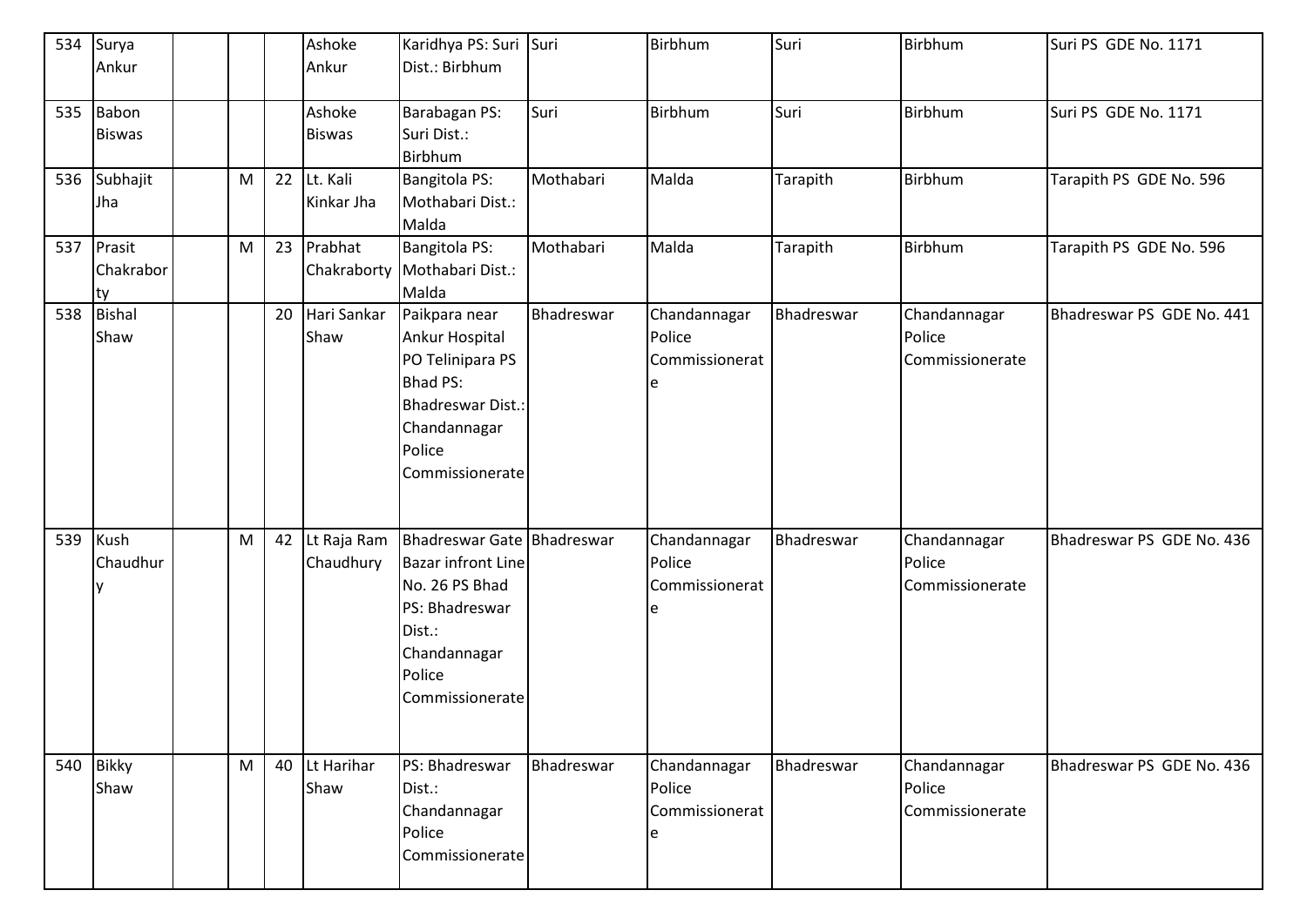| 541 | Amit Das        | M |    | 27 Anil Das          | Mankundu N.S<br>Road, Subhash<br>Nagar PS<br><b>Bhadreswar Ho</b><br>PS: Bhadreswar<br>Dist.:<br>Chandannagar<br>Police<br>Commissionerate | Bhadreswar | Chandannagar<br>Police<br>Commissionerat<br>e | Bhadreswar | Chandannagar<br>Police<br>Commissionerate | Bhadreswar PS GDE No. 423 |
|-----|-----------------|---|----|----------------------|--------------------------------------------------------------------------------------------------------------------------------------------|------------|-----------------------------------------------|------------|-------------------------------------------|---------------------------|
| 542 | Gautam<br>Ghosh | M |    | 51 Lt Netai<br>Ghosh | Mankundu<br>Palpara Lane PS<br>Bhadreswar<br><b>Hooghly PS:</b><br>Bhadreswar Dist.:<br>Chandannagar<br>Police<br>Commissionerate          | Bhadreswar | Chandannagar<br>Police<br>Commissionerat      | Bhadreswar | Chandannagar<br>Police<br>Commissionerate | Bhadreswar PS GDE No. 423 |
| 543 | Partha<br>Das   | M | 21 | Parimal Das          | Mankundu<br>Palpara Lane PS<br>Bhadreswar<br><b>Hooghly PS:</b><br>Bhadreswar Dist.:<br>Chandannagar<br>Police<br>Commissionerate          | Bhadreswar | Chandannagar<br>Police<br>Commissionerat<br>e | Bhadreswar | Chandannagar<br>Police<br>Commissionerate | Bhadreswar PS GDE No. 423 |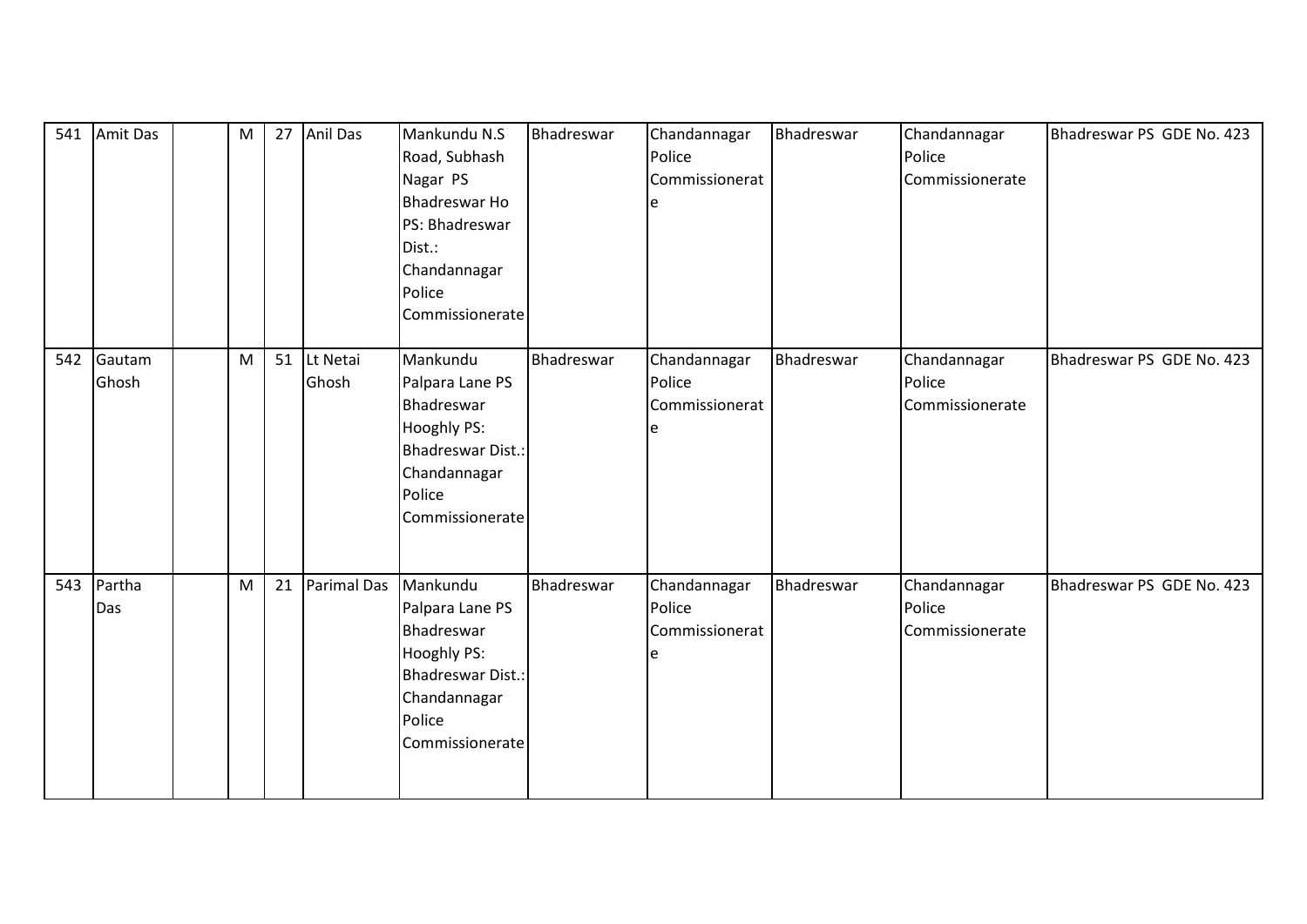| 544 | Gouri<br>Pandey   | ${\sf M}$ | 49 | Lt. Jiten<br>Pandey  | Gondalpara,<br>Foundari Gate,<br>$P.S -$<br>Chandannagar,<br>Hoog PS:<br>Chandannagar<br>Dist.:<br>Chandannagar<br>Police<br>Commissionerate | Chandannagar | Chandannagar<br>Police<br>Commissionerat | Chandannagar | Chandannagar<br>Police<br>Commissionerate | Chandannagar PS GDE No.<br>779 |
|-----|-------------------|-----------|----|----------------------|----------------------------------------------------------------------------------------------------------------------------------------------|--------------|------------------------------------------|--------------|-------------------------------------------|--------------------------------|
| 545 | Swarup<br>Debnath | M         | 29 | Lt. Gopal<br>Debnath | Mankundu<br>Milannagar, P.S-<br>Bhadreswar,<br>Hooghly PS:<br><b>Bhadreswar Dist.:</b><br>Chandannagar<br>Police<br>Commissionerate          | Bhadreswar   | Chandannagar<br>Police<br>Commissionerat | Chandannagar | Chandannagar<br>Police<br>Commissionerate | Chandannagar PS GDE No.<br>779 |
| 546 | Suman<br>Dey      | M         | 28 | Swapan Dey           | Mankundu<br>Milannagar, P.S-<br>Bhadreswar,<br>Hooghly PS:<br><b>Bhadreswar Dist.:</b><br>Chandannagar<br>Police<br>Commissionerate          | Bhadreswar   | Chandannagar<br>Police<br>Commissionerat | Chandannagar | Chandannagar<br>Police<br>Commissionerate | Chandannagar PS GDE No.<br>779 |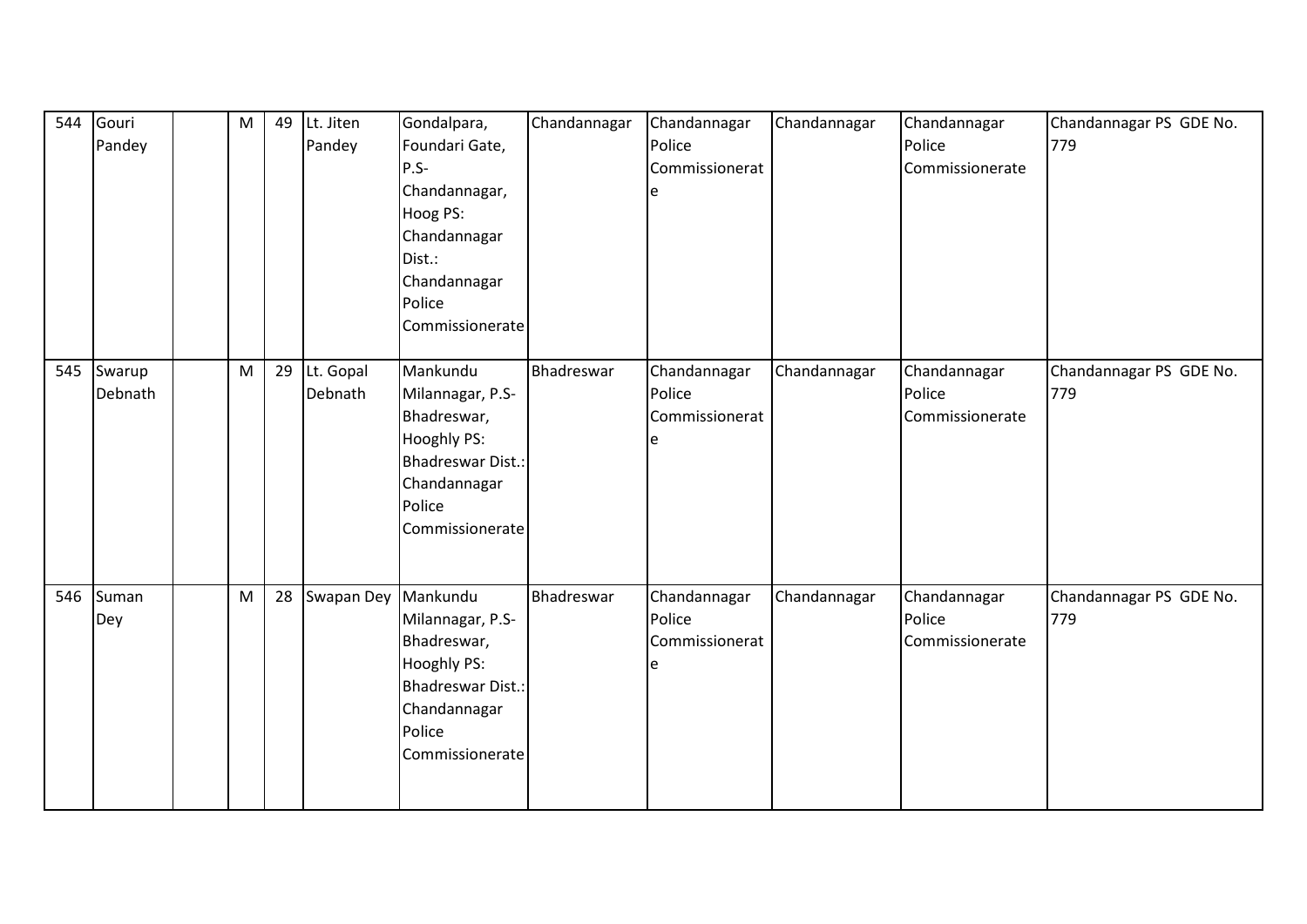| 547    | Jayanta<br>Nandi         | M         | 37 | Kesto Nandi             | 3No. Lichutala<br>Govt. Colony, P.S-<br>Chandannagar,<br>Ho PS:<br>Chandannagar<br>Dist.:<br>Chandannagar<br>Police<br>Commissionerate | Chandannagar | Chandannagar<br>Police<br>Commissionerat<br>e | Chandannagar | Chandannagar<br>Police<br>Commissionerate | Chandannagar PS GDE No.<br>779 |
|--------|--------------------------|-----------|----|-------------------------|----------------------------------------------------------------------------------------------------------------------------------------|--------------|-----------------------------------------------|--------------|-------------------------------------------|--------------------------------|
| 548 Md | Nijamuddi<br>n           | M         | 48 | Md. Junaid              | Telinipara B.G<br>Lane, P.S-<br>Bhadreswar,<br>Hooghly PS:<br><b>Bhadreswar Dist.:</b><br>Chandannagar<br>Police<br>Commissionerate    | Bhadreswar   | Chandannagar<br>Police<br>Commissionerat      | Chandannagar | Chandannagar<br>Police<br>Commissionerate | Chandannagar PS GDE No.<br>779 |
| 549    | Jeet<br>Chowdhur         | M         | 18 | Lt. Sanbhu<br>Chowdhury | 5No. Krishnapur<br>Rabindranagar,<br>P.S- Chinsurah,<br>Hoo PS:<br>Chinsurah Dist.:<br>Chandannagar<br>Police<br>Commissionerate       | Chinsurah    | Chandannagar<br>Police<br>Commissionerat      | Chandannagar | Chandannagar<br>Police<br>Commissionerate | Chandannagar PS GDE No.<br>779 |
|        | 550 Rajkumar<br>Shaw     | ${\sf M}$ | 40 | Nageswar<br>Shaw        | Merrerhat 2No<br>Lane, PO<br>Sahaganj PS CHN                                                                                           |              | <b>Basirhat</b>                               | Chinsurah    | Chandannagar<br>Police<br>Commissionerate | Chinsurah PS GDE No. 1084      |
|        | 551 Biswajit<br>Adhikari | ${\sf M}$ | 42 | Dinabandhu<br>Adhikari  | Bhadeswar<br>Telnipara, PS<br>Bhadeswar (H)                                                                                            |              | <b>Basirhat</b>                               | Chinsurah    | Chandannagar<br>Police<br>Commissionerate | Chinsurah PS GDE No. 1114      |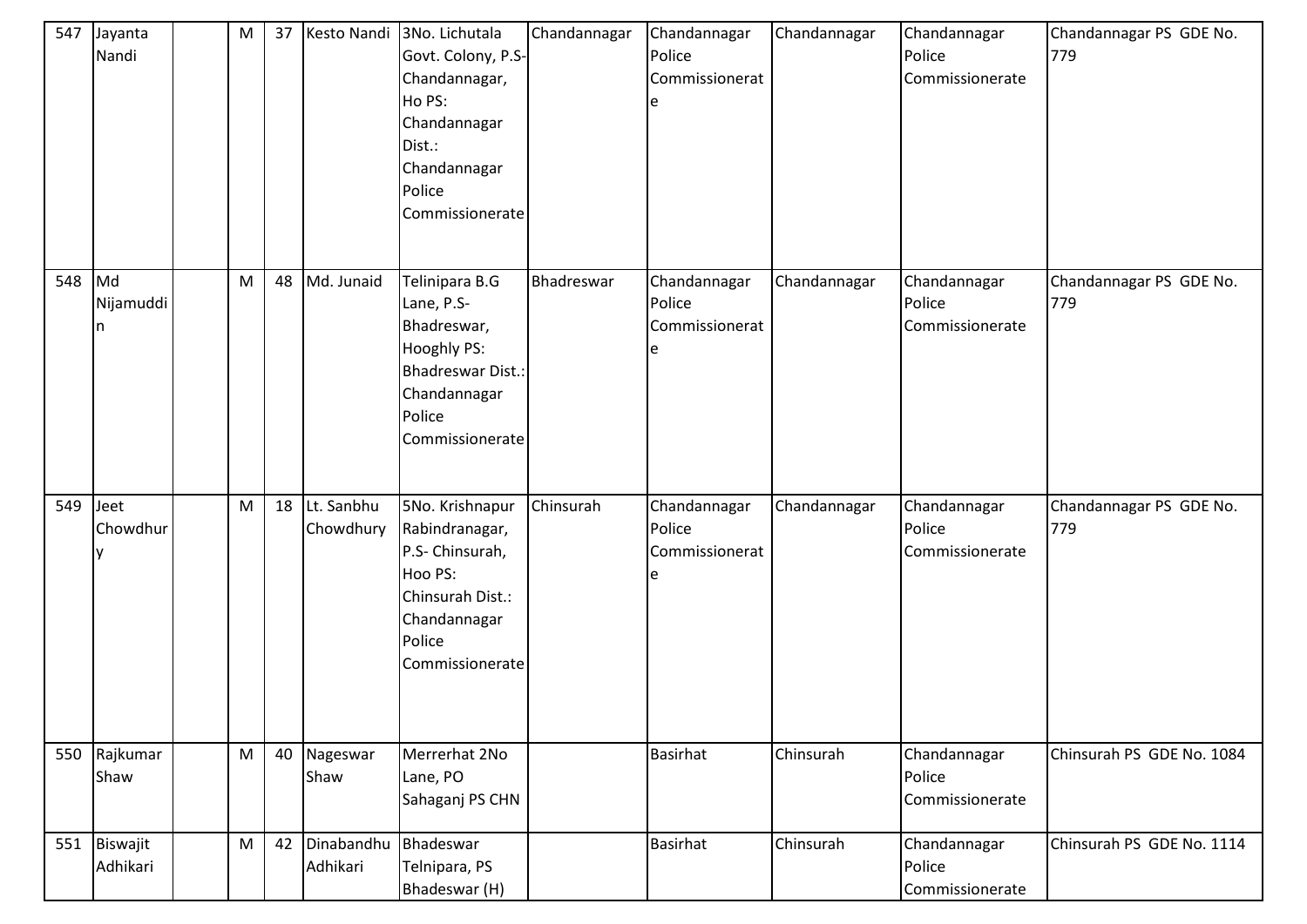| 552 | Mangal<br>Das          | M | 25 | Swapan Das               | <b>Bandel Manaspur</b><br>Basti, PS CHN (H)                | <b>Basirhat</b> | Chinsurah          | Chandannagar<br>Police<br>Commissionerate | Chinsurah PS GDE No. 565          |
|-----|------------------------|---|----|--------------------------|------------------------------------------------------------|-----------------|--------------------|-------------------------------------------|-----------------------------------|
|     | 553 Md Ayub<br>Ansari  | M | 45 | Md Salman<br>Ansari      | <b>Bandel Manaspur</b><br>Basti, PS CHN (H)                | <b>Basirhat</b> | Chinsurah          | Chandannagar<br>Police<br>Commissionerate | Chinsurah PS GDE No. 565          |
| 554 | Dayal Hari<br>Debnath  | M | 50 | Bhagirathi<br>Debnath    | Bandel,<br>Gopinathpur, PS<br>CHN(H)                       | <b>Basirhat</b> | Chinsurah          | Chandannagar<br>Police<br>Commissionerate | Chinsurah PS GDE No. 565          |
| 555 | Khokon<br>Das          | M | 52 | lLt.<br>Khagendra<br>Das | Bandel,<br>Gopinathpur, PS<br>CHN(H)                       | <b>Basirhat</b> | Chinsurah          | Chandannagar<br>Police<br>Commissionerate | Chinsurah PS GDE No. 565          |
| 556 | Avijit<br>Halder       | M | 28 | Ananta<br>Halder         | <b>Chinsurah Station</b><br>Singhi Bagan, PS<br>Chinsurah. | <b>Basirhat</b> | Chinsurah          | Chandannagar<br>Police<br>Commissionerate | Chinsurah PS GDE No. 1122         |
| 557 | Rohit<br>Saha          | M | 19 | Raju Saha                | <b>Bandel Chinsurah</b>                                    | <b>Basirhat</b> | Chinsurah<br>women | Chandannagar<br>Police<br>Commissionerate | Chinsurah women PS GDE<br>No. 179 |
| 558 | Dewalar<br>Ansari      | M | 26 | Faruk Ansari Mogoltuli   | Chinsurah                                                  | <b>Basirhat</b> | Chinsurah<br>women | Chandannagar<br>Police<br>Commissionerate | Chinsurah women PS GDE<br>No. 179 |
| 559 | Sk Jakir Ali           | M | 46 | Sk Anwar Ali             | Iswarbag<br>Chinsurah                                      | <b>Basirhat</b> | Chinsurah<br>women | Chandannagar<br>Police<br>Commissionerate | Chinsurah women PS GDE<br>No. 179 |
| 560 | Saurav<br>Sardar       | M | 22 | Krishna<br>Sardar        | 68 Bhattacharjee<br>Garden PS<br>Serampore<br>Hooghly      | <b>Basirhat</b> | Dankuni            | Chandannagar<br>Police<br>Commissionerate | Dankuni PS GDE No. 1193           |
| 561 | <b>Tarak</b><br>Barman | M | 25 | Mahadev<br><b>Barman</b> | Panchanantala PS<br>Rishra Hooghly                         | <b>Basirhat</b> | Dankuni            | Chandannagar<br>Police<br>Commissionerate | Dankuni PS GDE No. 1193           |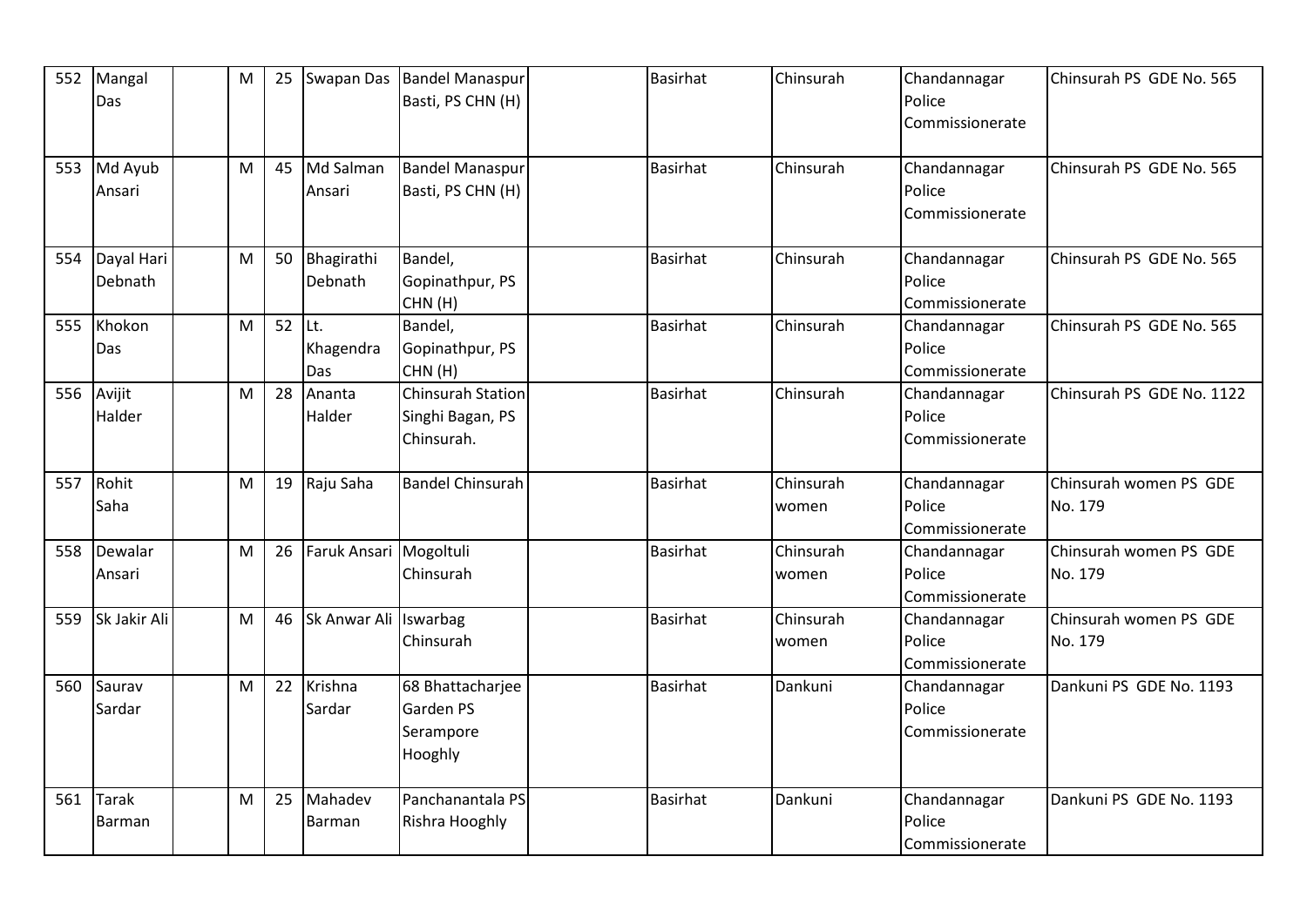|     | 562 Swapan<br>Ash     | M         | 52 | Lt Balai Ash                              | 2 No rail Gate,<br>Rishra, Hooghly<br>PS: Rishra Dist.:<br>Chandannagar<br>Police<br>Commissionerate | Rishra    | Chandannagar<br>Police<br>Commissionerat<br>e | Rishra    | Chandannagar<br>Police<br>Commissionerate | Rishra PS GDE No. 594     |
|-----|-----------------------|-----------|----|-------------------------------------------|------------------------------------------------------------------------------------------------------|-----------|-----------------------------------------------|-----------|-------------------------------------------|---------------------------|
| 563 | Karan<br>Shaw         | M         | 35 | Lt Umesh<br>Shaw                          | 2 No Rail Gate,<br>Rishra, Hooghly<br>PS: Rishra Dist.:<br>Chandannagar<br>Police<br>Commissionerate | Rishra    | Chandannagar<br>Police<br>Commissionerat      | Rishra    | Chandannagar<br>Police<br>Commissionerate | Rishra PS GDE No. 594     |
| 564 | Somendra<br>Bhoumik   |           |    | S/o Ashoni<br><b>Bhoumik</b>              |                                                                                                      |           | <b>Basirhat</b>                               | Uttarpara | Chandannagar<br>Police<br>Commissionerate | Uttarpara PS GDE No. 1017 |
|     | 565 Rittick<br>Mondal |           |    | S/o Arun<br>Mondal                        |                                                                                                      |           | <b>Basirhat</b>                               | Uttarpara | Chandannagar<br>Police<br>Commissionerate | Uttarpara PS GDE No. 1017 |
| 566 | Debasis<br>Giri       |           |    | S/o Lt.<br><b>Bivhuti</b><br>Bhusan .giri |                                                                                                      |           | <b>Basirhat</b>                               | Uttarpara | Chandannagar<br>Police<br>Commissionerate | Uttarpara PS GDE No. 1017 |
|     | 567 Biblab<br>Patra   |           |    | S/O<br>Banamali<br>Patra                  |                                                                                                      |           | <b>Basirhat</b>                               | Uttarpara | Chandannagar<br>Police<br>Commissionerate | Uttarpara PS GDE No. 1050 |
| 568 | Rajesh<br>Shaw        |           |    | S/o Jogindra<br>Shaw                      |                                                                                                      |           | <b>Basirhat</b>                               | Uttarpara | Chandannagar<br>Police<br>Commissionerate | Uttarpara PS GDE No. 1050 |
|     | 569 Somnath<br>Roy    | ${\sf M}$ | 23 | <b>Bipul Roy</b>                          | Rakhalmari PS:<br>Sahebganj Dist.:<br>Coochbehar                                                     | Sahebganj | Coochbehar                                    | Sahebganj | Coochbehar                                | Sahebganj PS GDE No. 574  |
|     | 570 Manik<br>Modak    | ${\sf M}$ |    | 36 Golapi<br>Modak                        | Kharubhanj PS:<br>Sahebganj Dist.:<br>Coochbehar                                                     | Sahebganj | Coochbehar                                    | Sahebganj | Coochbehar                                | Sahebganj PS GDE No. 574  |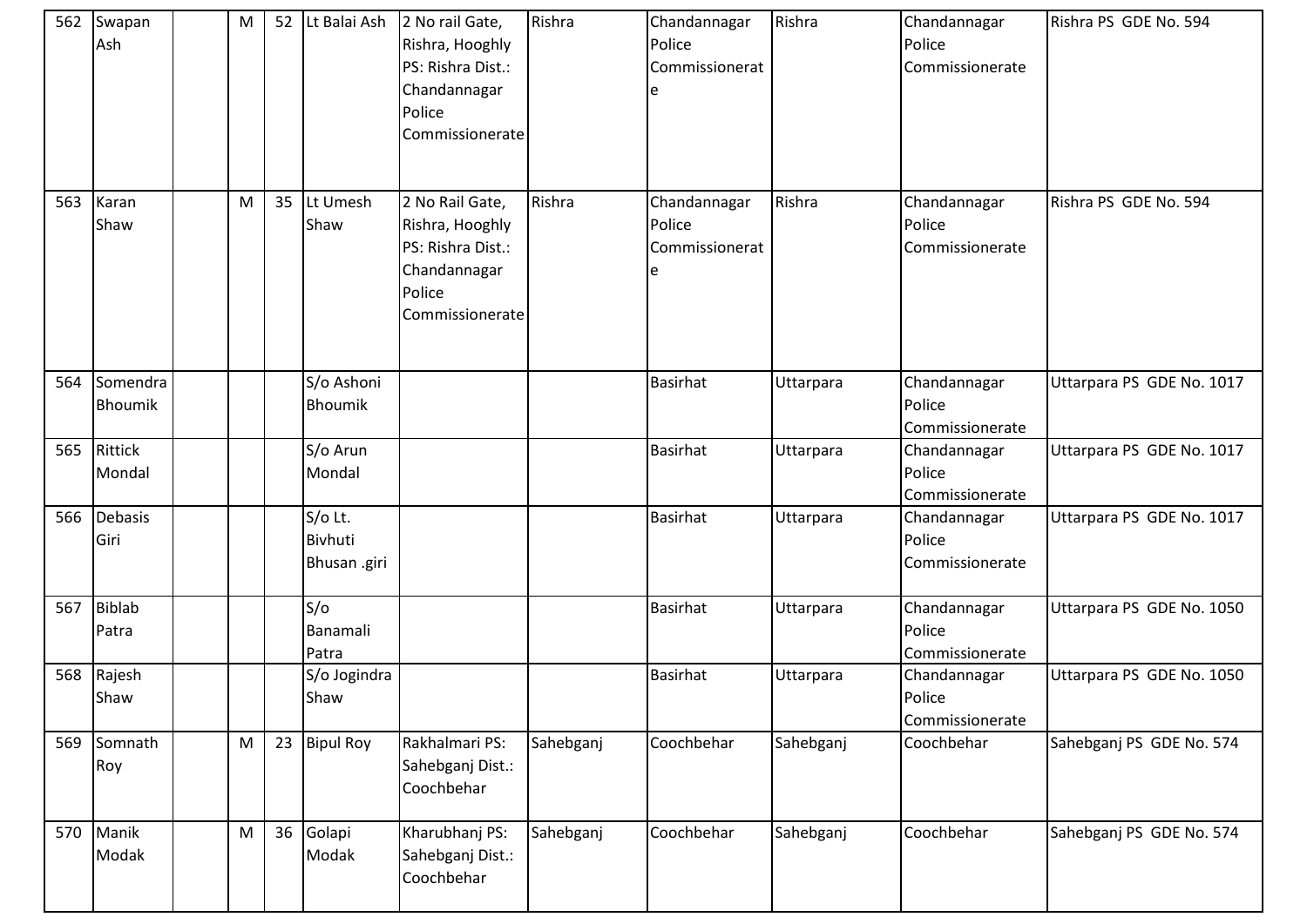| 571 | Aditya<br>Ghosh              | M | 32 | Ghosh                     | Lt. Mahadeb Khochabari PS:<br>Sahebganj Dist.:<br>Coochbehar                 | Sahebganj   | Coochbehar                 | Sahebganj | Coochbehar       | Sahebganj PS GDE No. 574  |
|-----|------------------------------|---|----|---------------------------|------------------------------------------------------------------------------|-------------|----------------------------|-----------|------------------|---------------------------|
|     | 572 Dipak<br>Barman          | M | 35 | Vaderswar<br>Barman       | Morneya PS:<br>Sahebganj Dist.:<br>Coochbehar                                | Sahebganj   | Coochbehar                 | Sahebganj | Coochbehar       | Sahebganj PS GDE No. 589  |
| 573 | Swapon Kr<br>Barman          | M | 48 | Jogeswar<br>Barman        | Patuardara PS:<br>Sahebganj Dist.:<br>Coochbehar                             | Sahebganj   | Coochbehar                 | Sahebganj | Coochbehar       | Sahebganj PS GDE No. 589  |
| 574 | Shyamal<br>Mohanta           | M | 28 | Lt Paresh<br>Mohanta      | Kuaran PS:<br><b>Balurghat Dist.:</b><br>Dakshin Dinajpur                    | Balurghat   | Dakshin Dinajpur Balurghat |           | Dakshin Dinajpur | Balurghat PS GDE No. 1145 |
| 575 | <b>Tuhin Roy</b><br>Chowdhur | M |    | 21 Mukul Roy<br>Chowdhury | Majhigram PS:<br><b>Balurghat Dist.:</b><br>Dakshin Dinajpur                 | Balurghat   | Dakshin Dinajpur Balurghat |           | Dakshin Dinajpur | Balurghat PS GDE No. 1145 |
| 576 | Sankar<br>Mali               | M | 37 | Lt. Santosh<br>Mali       | Khadimpur<br>Baidyanathpara<br>PS: Balurghat<br>Dist.: Dakshin<br>Dinajpur   | Balurghat   | Dakshin Dinajpur Balurghat |           | Dakshin Dinajpur | Balurghat PS GDE No. 1145 |
| 577 | Biswajit<br>Mohanta          | M | 19 | Sanjoy<br>Mohanta         | Namabangi<br>Venus colony PS:<br><b>Balurghat Dist.:</b><br>Dakshin Dinajpur | Balurghat   | Dakshin Dinajpur Balurghat |           | Dakshin Dinajpur | Balurghat PS GDE No. 1145 |
|     | 578 Bhupen<br>Bhunjar        | M |    | 60 Lt. Iswar<br>Bhunjar   | Narayanpur PS:<br>Bansihari Dist.:<br>Dakshin Dinajpur                       | Bansihari   | Dakshin Dinajpur Bansihari |           | Dakshin Dinajpur | Bansihari PS GDE No. 717  |
| 579 | Sarkar<br>Mia                | M | 38 | Lt. Dhanish<br>Mia        | Jahangirpur PS:<br>Gangarampur<br>Dist.: Dakshin<br>Dinajpur                 | Gangarampur | Dakshin Dinajpur Bansihari |           | Dakshin Dinajpur | Bansihari PS GDE No. 723  |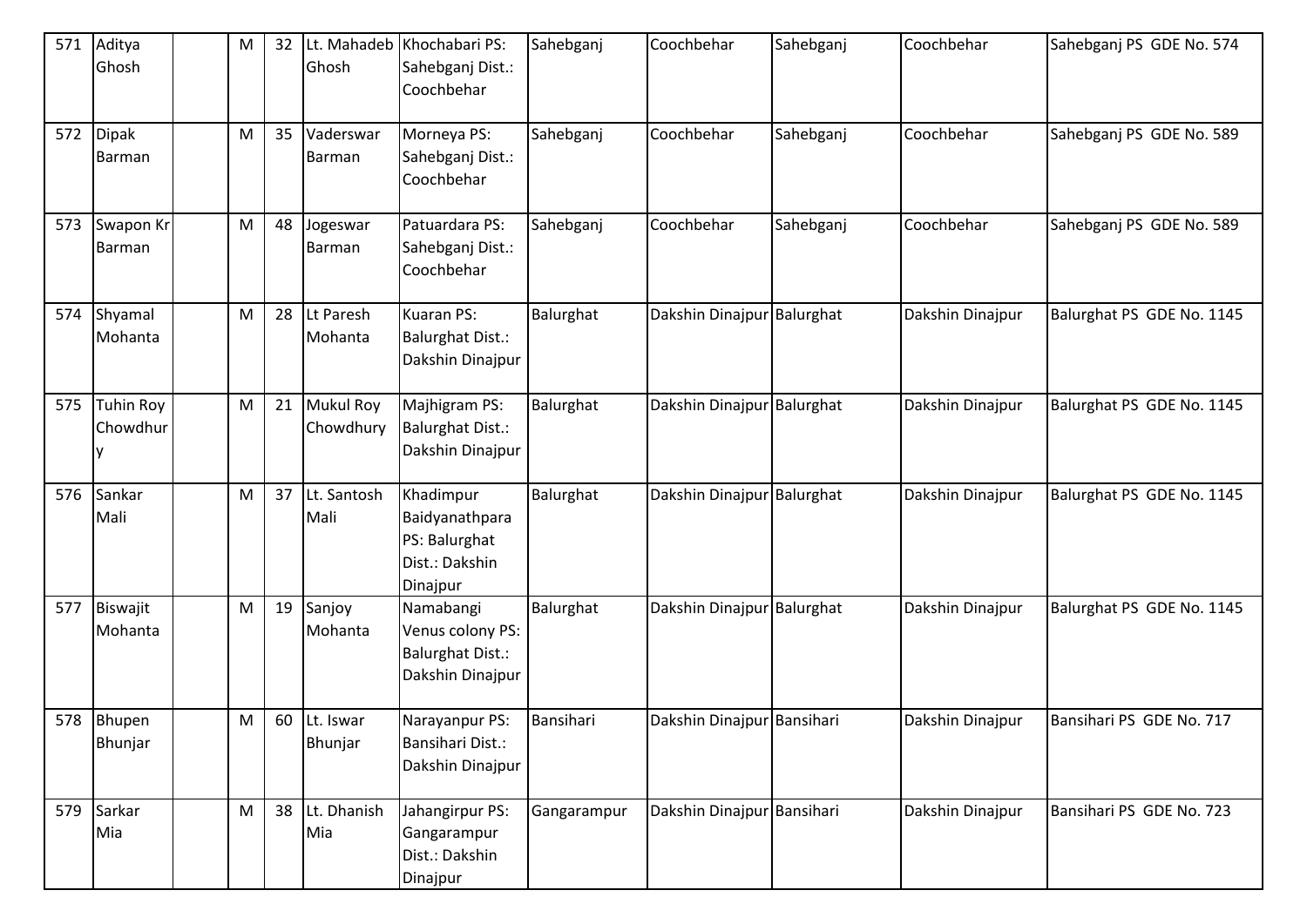| 580 | Subrata<br>Sarkar           |   |          | Pravat<br>Sarkar         | Mission more PS: Gangarampur<br>Gangarampur<br>Dist.: Dakshin<br>Dinajpur   |             | Dakshin Dinajpur           | Gangarampur   | Dakshin Dinajpur                          | Gangarampur PS GDE No.<br>809   |
|-----|-----------------------------|---|----------|--------------------------|-----------------------------------------------------------------------------|-------------|----------------------------|---------------|-------------------------------------------|---------------------------------|
| 581 | Prodip<br>Shil              | M | 29       | Lt. Barun<br>Shil        | Kadighat PS:<br>Gangarampur<br>Dist.: Dakshin<br>Dinajpur                   | Gangarampur | Dakshin Dinajpur           | Hilli         | Dakshin Dinajpur                          | Hilli PS GDE No. 693            |
|     | 582 Samir<br>Sarkar         | M | 21       | Umesh<br>Sarkar          | Hasnagar PS:<br>Kushmandi Dist.:<br>Dakshin Dinajpur                        | Kushmandi   | Dakshin Dinajpur Kushmandi |               | Dakshin Dinajpur                          | Kushmandi PS GDE No. 716        |
| 583 | Dipankar<br>Sarkar          | M | 23       | Palash<br>Sarkar         | Hasnagar PS:<br>Kushmandi Dist.:<br>Dakshin Dinajpur                        | Kushmandi   | Dakshin Dinajpur Kushmandi |               | Dakshin Dinajpur                          | Kushmandi PS GDE No. 716        |
| 584 | Shahar<br>Sarkar            | M | 21       | <b>Tafik Sarkar</b>      | Ramchandrapur<br>PS: Kushmandi<br>Dist.: Dakshin<br>Dinajpur                | Kushmandi   | Dakshin Dinajpur Kushmandi |               | Dakshin Dinajpur                          | Kushmandi PS GDE No. 716        |
|     | 585 Tapash<br>Pahan         | M | 33       | <b>Batirish</b><br>Pahan | Dorpail PS:<br>Tapan Dist.:<br>Dakshin Dinajpur                             | Tapan       | Dakshin Dinajpur Tapan     |               | Dakshin Dinajpur                          | Tapan PS GDE No. 750            |
| 586 | Kabin<br>Manger             |   | 31       | Lt.til<br>Bdr.manger     | <b>BORBATEY WARD</b><br>NO.04, P.O & PS-<br>ILAM, DIST-ILAM<br><b>NEPAL</b> |             | <b>Basirhat</b>            | Sukhia pokhri | Darjeeling                                | Sukhia pokhri PS GDE No.<br>477 |
|     | 587 Bijoy Kar               | M | $32$ Lt. | Kar                      | Maruibazar PS:<br>Jitendranath Bishnupur Dist.:<br>Bankura                  | Bishnupur   | <b>Bankura</b>             | Bishnupur     | <b>Bankura</b>                            | Bishnupur PS GDE No. 773        |
|     | 588 Prabir<br><b>Biswas</b> | M | 36       | Swapan<br><b>Biswas</b>  | PS: Thakurpukur<br>Dist.: Kolkata                                           | Thakurpukur | Kolkata                    | Bishnupur     | Diamond Harbour<br><b>Police District</b> | Bishnupur PS GDE No. 1259       |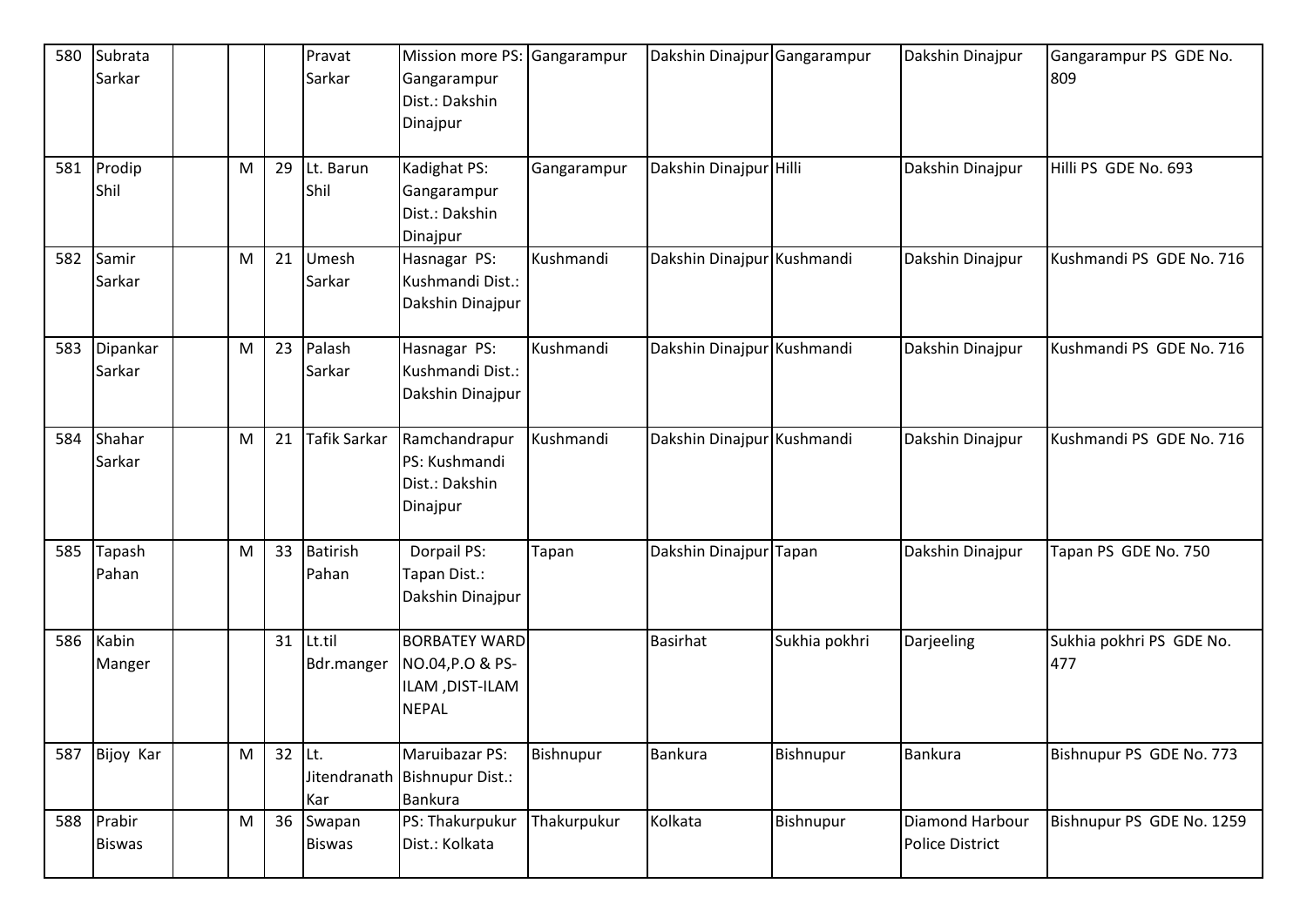| 589 | Sonu          | M | 29 | Swapan                    | PS: Bishnupur          | Bishnupur    | Diamond                | Bishnupur | Diamond Harbour        | Bishnupur PS GDE No. 1283 |
|-----|---------------|---|----|---------------------------|------------------------|--------------|------------------------|-----------|------------------------|---------------------------|
|     | Samanta       |   |    | Samanta                   | Dist.: Diamond         |              | <b>Harbour Police</b>  |           | <b>Police District</b> |                           |
|     |               |   |    |                           | <b>Harbour Police</b>  |              | District               |           |                        |                           |
|     |               |   |    |                           | <b>District</b>        |              |                        |           |                        |                           |
| 590 | Rana          | M | 29 | Ramgopal                  | PS: Bishnupur          | Bishnupur    | Diamond                | Bishnupur | Diamond Harbour        | Bishnupur PS GDE No. 1283 |
|     | Sarder        |   |    | Sarder                    | Dist.: Diamond         |              | Harbour Police         |           | <b>Police District</b> |                           |
|     | Rana          |   |    |                           | <b>Harbour Police</b>  |              | <b>District</b>        |           |                        |                           |
|     | Sarder        |   |    |                           | <b>District</b>        |              |                        |           |                        |                           |
| 591 | Nirmal        | M | 61 | Lt. Satish Ch.            | PS: Bishnupur          | Bishnupur    | Diamond                | Bishnupur | Diamond Harbour        | Bishnupur PS GDE No. 1283 |
|     | Naskar        |   |    | Naskar                    | Dist.: Diamond         |              | <b>Harbour Police</b>  |           | <b>Police District</b> |                           |
|     |               |   |    |                           | <b>Harbour Police</b>  |              | <b>District</b>        |           |                        |                           |
|     |               |   |    |                           | District               |              |                        |           |                        |                           |
| 592 | Sankar        | M | 47 | Lt. Basanta               | PS: Bishnupur          | Bishnupur    | Diamond                | Bishnupur | Diamond Harbour        | Bishnupur PS GDE No. 1283 |
|     | Naskar        |   |    | Naskar                    | Dist.: Diamond         |              | <b>Harbour Police</b>  |           | <b>Police District</b> |                           |
|     |               |   |    |                           | <b>Harbour Police</b>  |              | District               |           |                        |                           |
|     |               |   |    |                           | <b>District</b>        |              |                        |           |                        |                           |
| 593 | Debasish      | M | 51 | Lt. Tulsi                 | PS: Bishnupur          | Bishnupur    | Diamond                | Bishnupur | Diamond Harbour        | Bishnupur PS GDE No. 1283 |
|     | Halder        |   |    | Halder                    | Dist.: Diamond         |              | <b>Harbour Police</b>  |           | <b>Police District</b> |                           |
|     |               |   |    |                           | Harbour Police         |              | <b>District</b>        |           |                        |                           |
|     |               |   |    |                           | <b>District</b>        |              |                        |           |                        |                           |
| 594 | Pradip        | M | 24 | <b>Biplab</b>             | PS: Netaji nagar       | Netaji nagar | Kolkata                | Bishnupur | <b>Diamond Harbour</b> | Bishnupur PS GDE No. 1283 |
|     | Mukherje      |   |    | Mukherjee                 | Dist.: Kolkata         |              |                        |           | <b>Police District</b> |                           |
|     | e             |   |    |                           |                        |              |                        |           |                        |                           |
| 595 | Puspen        | M | 38 | Lt. Prafulla              | PS: Netaji nagar       | Netaji nagar | Kolkata                | Bishnupur | <b>Diamond Harbour</b> | Bishnupur PS GDE No. 1283 |
|     | Baidya        |   |    | Baidya                    | Dist.: Kolkata         |              |                        |           | <b>Police District</b> |                           |
|     |               |   |    |                           |                        |              |                        |           |                        |                           |
| 596 | Palash        | M | 23 | Samir Biswas PS: Baruipur |                        | Baruipur     | <b>Baruipur Police</b> | Bishnupur | Diamond Harbour        | Bishnupur PS GDE No. 1283 |
|     | <b>Biswas</b> |   |    |                           | Dist.: Baruipur        |              | <b>District</b>        |           | <b>Police District</b> |                           |
|     |               |   |    |                           | <b>Police District</b> |              |                        |           |                        |                           |
| 597 | Md. Gazi      | M | 23 | <b>Muksed Gazi</b>        | PS: Baruipur           | Baruipur     | <b>Baruipur Police</b> | Bishnupur | Diamond Harbour        | Bishnupur PS GDE No. 1283 |
|     |               |   |    |                           | Dist.: Baruipur        |              | District               |           | <b>Police District</b> |                           |
|     |               |   |    |                           | <b>Police District</b> |              |                        |           |                        |                           |
|     | 598 Sk Moktar | M | 32 | Sk Rahul                  | PS: Diamond            | Diamond      | Diamond                | Diamond   | Diamond Harbour        | Diamond harbour PS GDE    |
|     | Ali           |   |    | Amin                      | harbour Dist.:         | harbour      | Harbour Police         | harbour   | <b>Police District</b> | No. 1688                  |
|     |               |   |    |                           | Diamond                |              | <b>District</b>        |           |                        |                           |
|     |               |   |    |                           | Harbour Police         |              |                        |           |                        |                           |
|     |               |   |    |                           | District               |              |                        |           |                        |                           |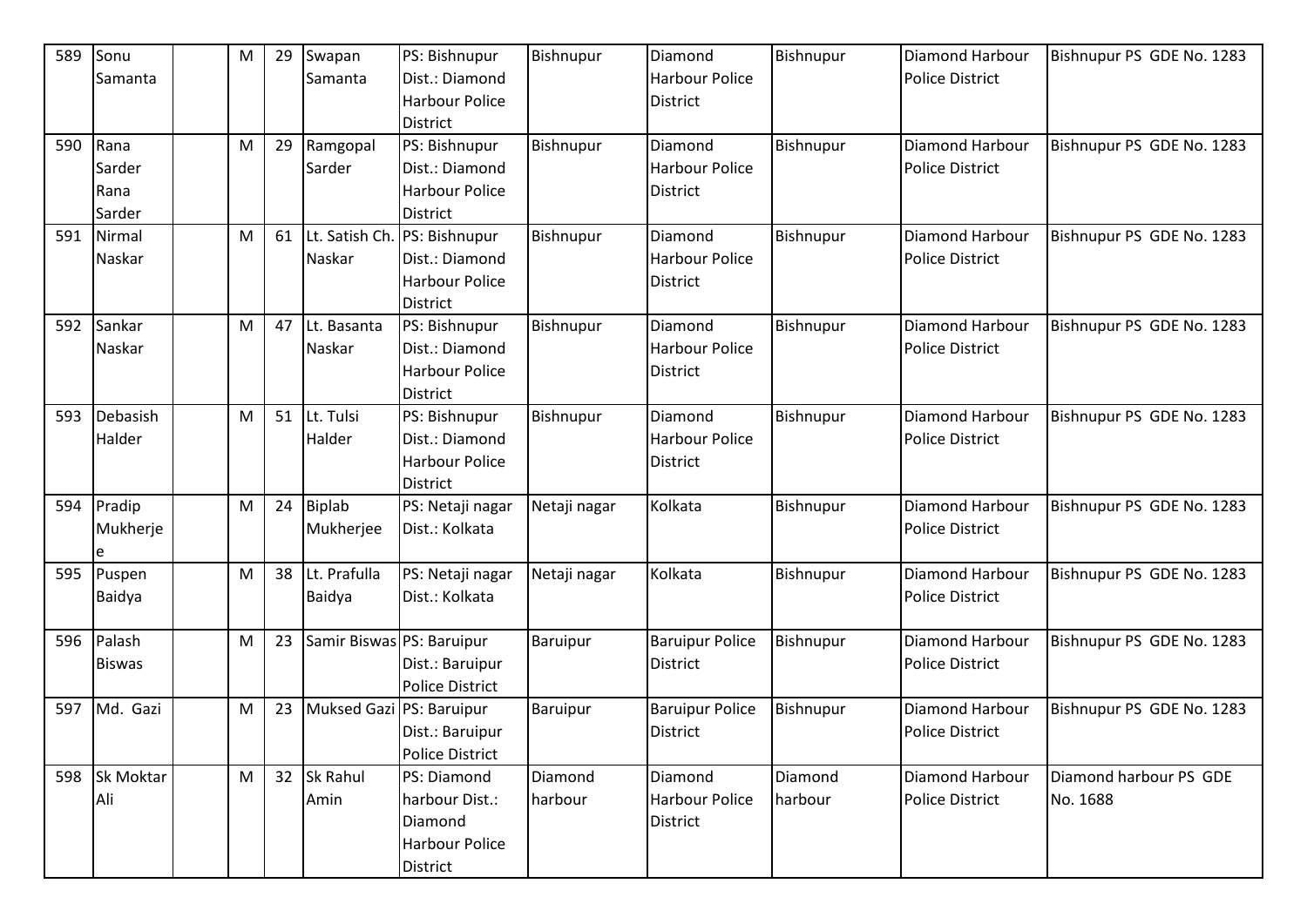| 599 | Koushik   | M | 30 | Swapan        | PS: Diamond           | Diamond | Diamond               | Diamond | <b>Diamond Harbour</b> | Diamond harbour PS GDE |
|-----|-----------|---|----|---------------|-----------------------|---------|-----------------------|---------|------------------------|------------------------|
|     | Mondal    |   |    | Mondal        | harbour Dist.:        | harbour | <b>Harbour Police</b> | harbour | <b>Police District</b> | No. 1688               |
|     |           |   |    |               | Diamond               |         | <b>District</b>       |         |                        |                        |
|     |           |   |    |               | <b>Harbour Police</b> |         |                       |         |                        |                        |
|     |           |   |    |               | <b>District</b>       |         |                       |         |                        |                        |
| 600 | Samiran   | M | 25 | Sukumar       | PS: Diamond           | Diamond | Diamond               | Diamond | <b>Diamond Harbour</b> | Diamond harbour PS GDE |
|     | Sanpui    |   |    | Sanpui        | harbour Dist.:        | harbour | <b>Harbour Police</b> | harbour | <b>Police District</b> | No. 1688               |
|     |           |   |    |               | Diamond               |         | <b>District</b>       |         |                        |                        |
|     |           |   |    |               | <b>Harbour Police</b> |         |                       |         |                        |                        |
|     |           |   |    |               | <b>District</b>       |         |                       |         |                        |                        |
| 601 | Anirban   | M | 26 | Tapan         | PS: Diamond           | Diamond | Diamond               | Diamond | Diamond Harbour        | Diamond harbour PS GDE |
|     | Kar       |   |    | Kumar Kar     | harbour Dist.:        | harbour | <b>Harbour Police</b> | harbour | <b>Police District</b> | No. 1688               |
|     |           |   |    |               | Diamond               |         | <b>District</b>       |         |                        |                        |
|     |           |   |    |               | <b>Harbour Police</b> |         |                       |         |                        |                        |
|     |           |   |    |               | District              |         |                       |         |                        |                        |
| 602 | Avijit    | M | 27 | Sunil Ghosh   | <b>PS: Diamond</b>    | Diamond | Diamond               | Diamond | <b>Diamond Harbour</b> | Diamond harbour PS GDE |
|     | Ghosh     |   |    |               | harbour Dist.:        | harbour | <b>Harbour Police</b> | harbour | <b>Police District</b> | No. 1688               |
|     |           |   |    |               | Diamond               |         | <b>District</b>       |         |                        |                        |
|     |           |   |    |               | Harbour Police        |         |                       |         |                        |                        |
|     |           |   |    |               | District              |         |                       |         |                        |                        |
| 603 | Amit      | M | 25 | Dilip Kumar   | PS: Diamond           | Diamond | Diamond               | Diamond | Diamond Harbour        | Diamond harbour PS GDE |
|     | Kumar     |   |    | Mondal        | harbour Dist.:        | harbour | <b>Harbour Police</b> | harbour | <b>Police District</b> | No. 1688               |
|     | Mondal    |   |    |               | Diamond               |         | <b>District</b>       |         |                        |                        |
|     |           |   |    |               | <b>Harbour Police</b> |         |                       |         |                        |                        |
|     |           |   |    |               | <b>District</b>       |         |                       |         |                        |                        |
| 604 | Sougata   | M | 29 | Tusarkanti    | PS: Diamond           | Diamond | Diamond               | Diamond | Diamond Harbour        | Diamond harbour PS GDE |
|     | Ghosh     |   |    | Ghosh         | harbour Dist.:        | harbour | <b>Harbour Police</b> | harbour | <b>Police District</b> | No. 1688               |
|     |           |   |    |               | Diamond               |         | <b>District</b>       |         |                        |                        |
|     |           |   |    |               | <b>Harbour Police</b> |         |                       |         |                        |                        |
|     |           |   |    |               | <b>District</b>       |         |                       |         |                        |                        |
|     | 605 Arpan | M | 30 | Dibakar       | PS: Diamond           | Diamond | Diamond               | Diamond | <b>Diamond Harbour</b> | Diamond harbour PS GDE |
|     | Mondal    |   |    | Mondal        | harbour Dist.:        | harbour | <b>Harbour Police</b> | harbour | Police District        | No. 1688               |
|     |           |   |    |               | Diamond               |         | <b>District</b>       |         |                        |                        |
|     |           |   |    |               | <b>Harbour Police</b> |         |                       |         |                        |                        |
|     |           |   |    |               | <b>District</b>       |         |                       |         |                        |                        |
| 606 | Aritra    | M |    | 26 Arup Kumar | PS: Diamond           | Diamond | Diamond               | Diamond | Diamond Harbour        | Diamond harbour PS GDE |
|     | Halder    |   |    | Halder        | harbour Dist.:        | harbour | <b>Harbour Police</b> | harbour | <b>Police District</b> | No. 1702               |
|     |           |   |    |               | Diamond               |         | <b>District</b>       |         |                        |                        |
|     |           |   |    |               | <b>Harbour Police</b> |         |                       |         |                        |                        |
|     |           |   |    |               | District              |         |                       |         |                        |                        |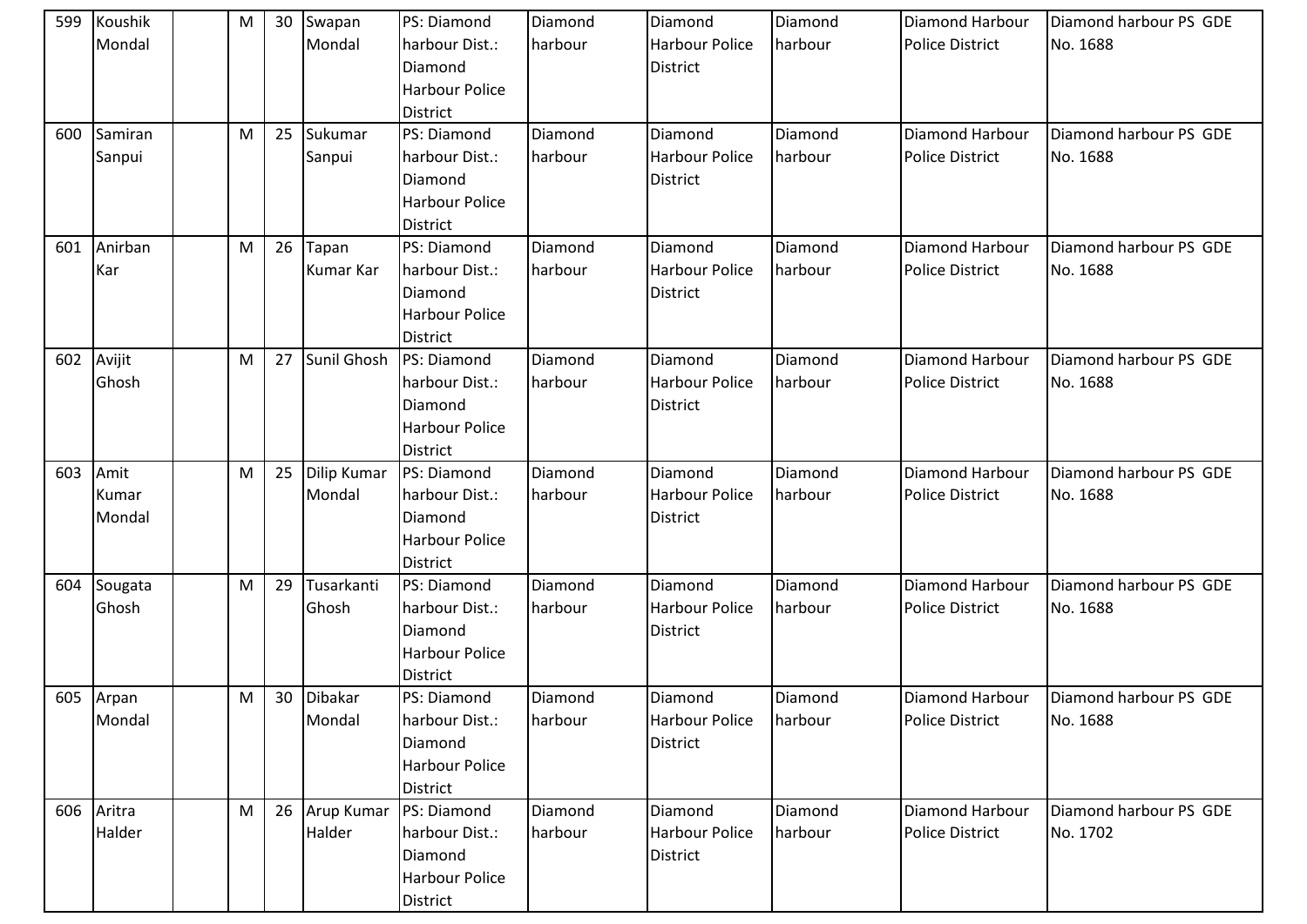| 607 | Krishnu      | M | 24 | Dilip Baidya | PS: Diamond                       | Diamond | Diamond               | Diamond | <b>Diamond Harbour</b> | Diamond harbour PS GDE |
|-----|--------------|---|----|--------------|-----------------------------------|---------|-----------------------|---------|------------------------|------------------------|
|     | Baidya       |   |    |              | harbour Dist.:                    | harbour | <b>Harbour Police</b> | harbour | <b>Police District</b> | No. 1702               |
|     |              |   |    |              | Diamond                           |         | <b>District</b>       |         |                        |                        |
|     |              |   |    |              | <b>Harbour Police</b>             |         |                       |         |                        |                        |
|     |              |   |    |              | <b>District</b>                   |         |                       |         |                        |                        |
| 608 | Sarafat Sk   | M | 30 | Judge Ali Sk | PS: Diamond                       | Diamond | Diamond               | Diamond | <b>Diamond Harbour</b> | Diamond harbour PS GDE |
|     |              |   |    |              | harbour Dist.:                    | harbour | <b>Harbour Police</b> | harbour | <b>Police District</b> | No. 1702               |
|     |              |   |    |              | Diamond                           |         | <b>District</b>       |         |                        |                        |
|     |              |   |    |              | Harbour Police                    |         |                       |         |                        |                        |
|     |              |   |    |              | <b>District</b>                   |         |                       |         |                        |                        |
| 609 | Arsad Sk     | M | 25 | Rahamat Sk   | <b>PS: Diamond</b>                | Diamond | Diamond               | Diamond | Diamond Harbour        | Diamond harbour PS GDE |
|     |              |   |    |              | harbour Dist.:                    | harbour | <b>Harbour Police</b> | harbour | <b>Police District</b> | No. 1702               |
|     |              |   |    |              | Diamond                           |         | <b>District</b>       |         |                        |                        |
|     |              |   |    |              | <b>Harbour Police</b>             |         |                       |         |                        |                        |
|     |              |   |    |              | <b>District</b>                   |         |                       |         |                        |                        |
| 610 | Anarul       | M | 30 | Abul Kalam   | PS: Diamond                       | Diamond | Diamond               | Diamond | <b>Diamond Harbour</b> | Diamond harbour PS GDE |
|     | Laskar       |   |    | Laskar       | harbour Dist.:                    | harbour | <b>Harbour Police</b> | harbour | <b>Police District</b> | No. 1688               |
|     |              |   |    |              | Diamond                           |         | <b>District</b>       |         |                        |                        |
|     |              |   |    |              | <b>Harbour Police</b>             |         |                       |         |                        |                        |
|     |              |   |    |              | District                          |         |                       |         |                        |                        |
| 611 | Sourav       | M | 31 | Babusona     | PS: Diamond                       | Diamond | Diamond               | Diamond | Diamond Harbour        | Diamond harbour PS GDE |
|     | Dalapati     |   |    | Dalapati     | harbour Dist.:                    | harbour | <b>Harbour Police</b> | harbour | <b>Police District</b> | No. 1688               |
|     |              |   |    |              | Diamond                           |         | <b>District</b>       |         |                        |                        |
|     |              |   |    |              | <b>Harbour Police</b>             |         |                       |         |                        |                        |
|     |              |   |    |              | <b>District</b>                   |         |                       |         |                        |                        |
| 612 | Sabirul      | M | 28 |              | Akibar Molla PS: Diamond          | Diamond | Diamond               | Diamond | Diamond Harbour        | Diamond harbour PS GDE |
|     | Molla        |   |    |              | harbour Dist.:                    | harbour | <b>Harbour Police</b> | harbour | <b>Police District</b> | No. 1688               |
|     |              |   |    |              | Diamond                           |         | <b>District</b>       |         |                        |                        |
|     |              |   |    |              | Harbour Police                    |         |                       |         |                        |                        |
|     |              |   |    |              | <b>District</b>                   |         |                       |         |                        |                        |
|     | 613 Jamir    | M |    |              | 30   Najrul Gayen   PS: Diamond   | Diamond | Diamond               | Diamond | <b>Diamond Harbour</b> | Diamond harbour PS GDE |
|     | Hossain      |   |    |              | harbour Dist.:                    | harbour | <b>Harbour Police</b> | harbour | <b>Police District</b> | No. 1688               |
|     |              |   |    |              |                                   |         |                       |         |                        |                        |
|     | Gayen        |   |    |              | Diamond                           |         | <b>District</b>       |         |                        |                        |
|     |              |   |    |              | <b>Harbour Police</b>             |         |                       |         |                        |                        |
|     |              |   |    |              | <b>District</b>                   |         |                       |         |                        |                        |
|     | 614 Samsuddi | M | 29 | Sabur Ali Sk | PS: Diamond                       | Diamond | Diamond               | Diamond | Diamond Harbour        | Diamond harbour PS GDE |
|     | n Sk         |   |    |              | harbour Dist.:                    | harbour | <b>Harbour Police</b> | harbour | <b>Police District</b> | No. 1694               |
|     |              |   |    |              | Diamond                           |         | <b>District</b>       |         |                        |                        |
|     |              |   |    |              | <b>Harbour Police</b><br>District |         |                       |         |                        |                        |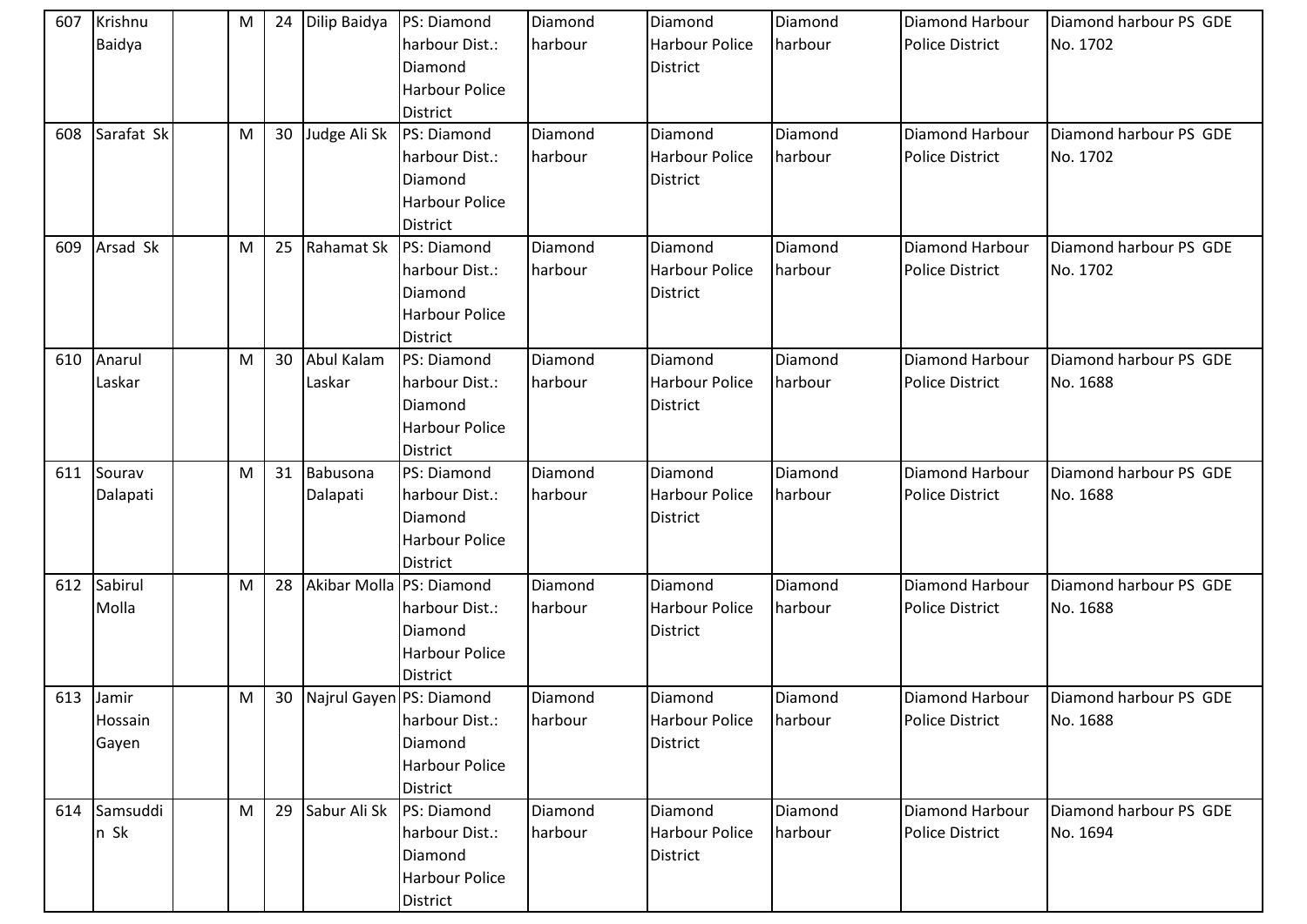| 615<br>616 | lijul Laskar<br>Sabir | M<br>M | 30<br>26 | Rabi Ali<br>Lascar<br>Hamid Kayal | PS: Diamond<br>harbour Dist.:<br>Diamond<br><b>Harbour Police</b><br><b>District</b><br>PS: Diamond                                    | Diamond<br>harbour<br>Diamond           | Diamond<br><b>Harbour Police</b><br><b>District</b><br>Diamond | Diamond<br>harbour<br>Diamond | <b>Diamond Harbour</b><br><b>Police District</b><br>Diamond Harbour | Diamond harbour PS GDE<br>No. 1694<br>Diamond harbour PS GDE |
|------------|-----------------------|--------|----------|-----------------------------------|----------------------------------------------------------------------------------------------------------------------------------------|-----------------------------------------|----------------------------------------------------------------|-------------------------------|---------------------------------------------------------------------|--------------------------------------------------------------|
|            | Kayal                 |        |          |                                   | harbour Dist.:<br>Diamond<br><b>Harbour Police</b><br><b>District</b>                                                                  | harbour                                 | <b>Harbour Police</b><br>District                              | harbour                       | <b>Police District</b>                                              | No. 1694                                                     |
| 617        | Matanur<br><b>Sk</b>  | M      | 30       | Samsur Sk                         | PS: Diamond<br>harbour Dist.:<br>Diamond<br><b>Harbour Police</b><br>District                                                          | Diamond<br>harbour                      | Diamond<br><b>Harbour Police</b><br>District                   | Diamond<br>harbour            | Diamond Harbour<br><b>Police District</b>                           | Diamond harbour PS GDE<br>No. 1694                           |
| 618        | Kale Dorji            | M      | 31       | Chamad<br>Dorji                   | PS: Diamond<br>harbour Dist.:<br>Diamond<br><b>Harbour Police</b><br><b>District</b>                                                   | Diamond<br>harbour                      | Diamond<br><b>Harbour Police</b><br>District                   | Diamond<br>harbour            | Diamond Harbour<br>Police District                                  | Diamond harbour PS GDE<br>No. 1694                           |
|            | 619 Amiya<br>Halder   | M      | 35       | Lt Sudhir<br>Chandra<br>Halder    | PS: Diamond<br>harbour Dist.:<br>Diamond<br>Harbour Police<br><b>District</b>                                                          | Diamond<br>harbour                      | Diamond<br><b>Harbour Police</b><br><b>District</b>            | Diamond<br>harbour            | Diamond Harbour<br><b>Police District</b>                           | Diamond harbour PS GDE<br>No. 1694                           |
| 620        | Obaidulla<br>Sha      | M      | 32       | Mobarak<br>Sha                    | PS: Diamond<br>harbour Dist.:<br>Diamond<br>Harbour Police<br><b>District</b>                                                          | Diamond<br>harbour                      | Diamond<br><b>Harbour Police</b><br><b>District</b>            | Diamond<br>harbour            | Diamond Harbour<br><b>Police District</b>                           | Diamond harbour PS GDE<br>No. 1702                           |
|            | 621 Najbul Sk         | M      |          | 27 S/o-priyar<br>Ali Sk           | Molla Pukuria,<br>PO-Patra, PS-<br>DDH.S/24 pgs PS:<br>Diamond<br>harbour women<br>Dist.: Diamond<br><b>Harbour Police</b><br>District | Diamond<br>harbour women Harbour Police | Diamond<br><b>District</b>                                     | Diamond<br>harbour women      | Diamond Harbour<br><b>Police District</b>                           | Diamond harbour women PS<br><b>GDE No. 302</b>               |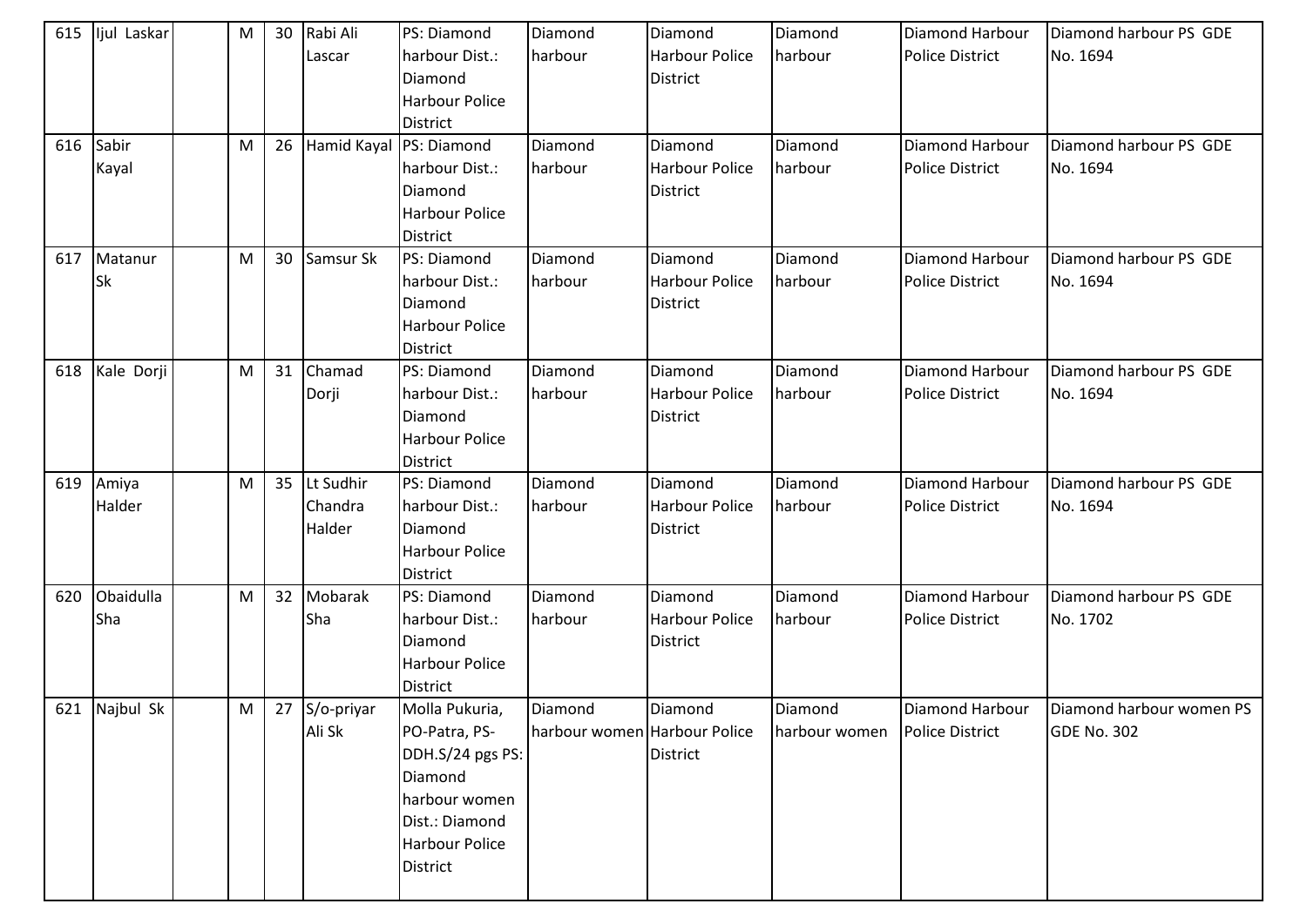| 622 | Mintu                |   | 42 | Lt. Dilip               | Kalagachia            | Kalitala Ashuti | Diamond               | Kalitala Ashuti | <b>Diamond Harbour</b> | Kalitala Ashuti PS GDE No. |
|-----|----------------------|---|----|-------------------------|-----------------------|-----------------|-----------------------|-----------------|------------------------|----------------------------|
|     | Mondal               |   |    | Mondal                  | Khaldhar, P.S -       |                 | <b>Harbour Police</b> |                 | <b>Police District</b> | 792                        |
|     |                      |   |    |                         | Kalitala Ashuti,      |                 | <b>District</b>       |                 |                        |                            |
|     |                      |   |    |                         | South PS: Kalitala    |                 |                       |                 |                        |                            |
|     |                      |   |    |                         | Ashuti Dist.:         |                 |                       |                 |                        |                            |
|     |                      |   |    |                         | Diamond               |                 |                       |                 |                        |                            |
|     |                      |   |    |                         | <b>Harbour Police</b> |                 |                       |                 |                        |                            |
|     |                      |   |    |                         | <b>District</b>       |                 |                       |                 |                        |                            |
| 623 | Prabir               |   | 32 | <b>Pintu Das</b>        | Bagpota, P.S -        | Kalitala Ashuti | Diamond               | Kalitala Ashuti | Diamond Harbour        | Kalitala Ashuti PS GDE No. |
|     | Das                  |   |    |                         | Kalitala Ashuti,      |                 | <b>Harbour Police</b> |                 | <b>Police District</b> | 792                        |
|     |                      |   |    |                         | South 24 Pgs. PS:     |                 | <b>District</b>       |                 |                        |                            |
|     |                      |   |    |                         | Kalitala Ashuti       |                 |                       |                 |                        |                            |
|     |                      |   |    |                         | Dist.: Diamond        |                 |                       |                 |                        |                            |
|     |                      |   |    |                         | <b>Harbour Police</b> |                 |                       |                 |                        |                            |
|     |                      |   |    |                         | District              |                 |                       |                 |                        |                            |
|     |                      |   |    |                         |                       |                 |                       |                 |                        |                            |
| 624 | Jahidul              | M | 34 | Siddik Munsi Santoshpur |                       |                 | <b>Basirhat</b>       | Maheshtala      | Diamond Harbour        | Maheshtala PS GDE No. 539  |
|     | Munsi                |   |    |                         | Bazarpara             |                 |                       |                 | Police District        |                            |
| 625 | Rahul Roy            | M | 18 | Monoranjan New Alipore  |                       |                 | <b>Basirhat</b>       | Maheshtala      | <b>Diamond Harbour</b> | Maheshtala PS GDE No. 1087 |
|     |                      |   |    | Roy                     | Platform              |                 |                       |                 | <b>Police District</b> |                            |
| 626 | <b>Avijit Das</b>    | M | 25 | <b>Ashok Das</b>        | 70/2 MID Road         |                 | <b>Basirhat</b>       | Maheshtala      | <b>Diamond Harbour</b> | Maheshtala PS GDE No. 1087 |
|     |                      |   |    |                         |                       |                 |                       |                 | <b>Police District</b> |                            |
| 627 | Suvankar             | M | 24 | Vola Pal                | 35/1 Chanditala       |                 | <b>Basirhat</b>       | Maheshtala      | Diamond Harbour        | Maheshtala PS GDE No. 1087 |
|     | Pal                  |   |    |                         |                       |                 |                       |                 | <b>Police District</b> |                            |
| 628 | $\mathsf{lsk}$       | M | 21 | Sk Moktar               | <b>Ekbalpore Road</b> |                 | <b>Basirhat</b>       | Maheshtala      | Diamond Harbour        | Maheshtala PS GDE No. 1087 |
|     | Sanowar              |   |    |                         |                       |                 |                       |                 | <b>Police District</b> |                            |
| 629 | Rajesh               | M | 32 | Zupra Roy               | Lake Gardens          |                 | <b>Basirhat</b>       | Maheshtala      | <b>Diamond Harbour</b> | Maheshtala PS GDE No. 1087 |
|     | Roy                  |   |    |                         |                       |                 |                       |                 | <b>Police District</b> |                            |
| 630 | Rafiqul              | M | 27 | Anowar Ali              | 18 Bakti Chora        |                 | <b>Basirhat</b>       | Maheshtala      | Diamond Harbour        | Maheshtala PS GDE No. 1087 |
|     | Sardar               |   |    | Sardar                  | Bidya                 |                 |                       |                 | <b>Police District</b> |                            |
|     | 631 Saida Bibi Balai | M | 30 | Sk Imran                | Shyampur              |                 | <b>Basirhat</b>       | Maheshtala      | Diamond Harbour        | Maheshtala PS GDE No. 1087 |
|     |                      |   |    |                         | Jamadar Para          |                 |                       |                 | <b>Police District</b> |                            |
|     | 632 Rupa Bibi        | M | 28 | Jamal Sk                | Santoshpur Jakir      |                 | <b>Basirhat</b>       | Maheshtala      | Diamond Harbour        | Maheshtala PS GDE No. 1087 |
|     |                      |   |    |                         | Para                  |                 |                       |                 | Police District        |                            |
| 633 | Sk Suraj             | M | 22 | Sk Ayub                 | 21 no Ward            | <b>Baduria</b>  | Alipurduar            | Maheshtala      | Diamond Harbour        | Maheshtala PS GDE No. 1087 |
|     |                      |   |    |                         | Boganowapara          |                 |                       |                 | Police District        |                            |
|     |                      |   |    |                         | PS: Baduria Dist.:    |                 |                       |                 |                        |                            |
|     |                      |   |    |                         | Alipurduar            |                 |                       |                 |                        |                            |
|     |                      |   |    |                         |                       |                 |                       |                 |                        |                            |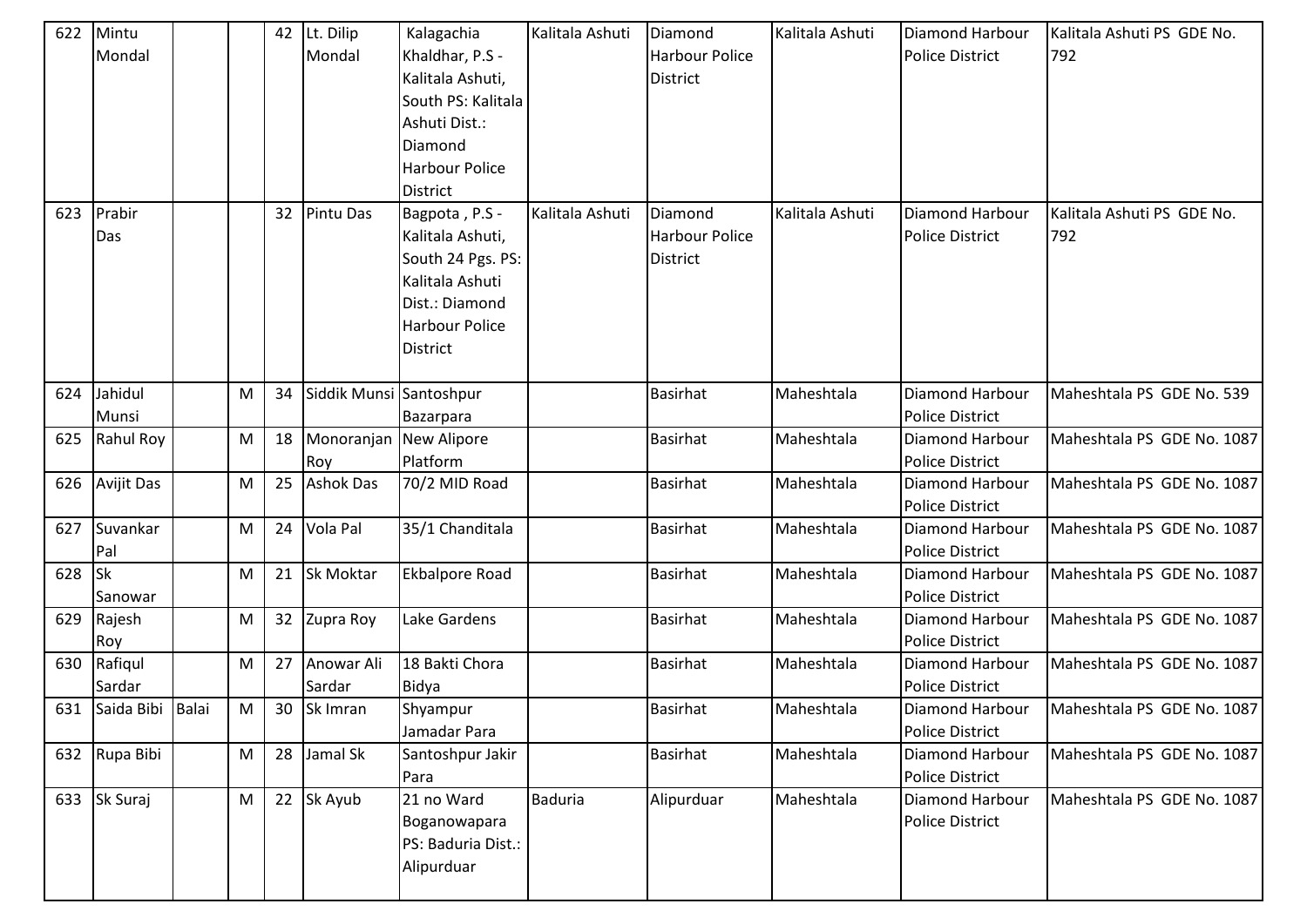| 634 | Sk Imran           | M         | 22 | Sk Hakim                    | <b>Bodartala Lal</b><br>Masjid PS:<br>Baduria Dist.:<br>Alipurduar                          | <b>Baduria</b> | Alipurduar                                          | Maheshtala | Diamond Harbour<br><b>Police District</b> | Maheshtala PS GDE No. 1087 |
|-----|--------------------|-----------|----|-----------------------------|---------------------------------------------------------------------------------------------|----------------|-----------------------------------------------------|------------|-------------------------------------------|----------------------------|
| 635 | <b>Biplab Das</b>  | M         | 20 |                             | Narayan Das Kalighat Mandir<br>PS: Baduria Dist.:<br>Alipurduar                             | <b>Baduria</b> | Alipurduar                                          | Maheshtala | Diamond Harbour<br><b>Police District</b> | Maheshtala PS GDE No. 1087 |
| 636 | Mohamm<br>ad Alam  | M         | 28 | Mohammad<br><b>Mustag</b>   | Bihar Darbanga<br>Jela                                                                      |                | <b>Basirhat</b>                                     | Maheshtala | Diamond Harbour<br>Police District        | Maheshtala PS GDE No. 1087 |
| 637 | Sukumar<br>Ha;Ider | M         | 37 | Shridam<br>Halder           | <b>HOTOR PS:</b><br>Mograhat Dist.:<br>Diamond<br><b>Harbour Police</b><br><b>District</b>  | Mograhat       | Diamond<br><b>Harbour Police</b><br>District        | Mograhat   | Diamond Harbour<br><b>Police District</b> | Mograhat PS GDE No. 1309   |
| 638 | Nitai<br>Chatui    | M         | 39 | Sanjay<br>Chatui            | 06 NO<br>PAKHIRYALAY PS:<br>Mograhat Dist.:<br>Diamond<br><b>Harbour Police</b><br>District | Mograhat       | Diamond<br><b>Harbour Police</b><br><b>District</b> | Mograhat   | Diamond Harbour<br><b>Police District</b> | Mograhat PS GDE No. 1309   |
| 639 | Munna<br>Sardar    | ${\sf M}$ | 28 | Lt. Gopal<br>Sardar         | <b>GOCHARAN PS:</b><br>Joynagar Dist.:<br><b>Baruipur Police</b><br>District                | Joynagar       | <b>Baruipur Police</b><br>District                  | Mograhat   | Diamond Harbour<br><b>Police District</b> | Mograhat PS GDE No. 1309   |
| 640 | Salam<br>Mondal    | M         | 45 | ILt.<br>Samsuddin<br>Mondal | <b>BARAT PS:</b><br>Mograhat Dist.:<br>Diamond<br><b>Harbour Police</b><br>District         | Mograhat       | Diamond<br><b>Harbour Police</b><br><b>District</b> | Mograhat   | Diamond Harbour<br><b>Police District</b> | Mograhat PS GDE No. 1337   |
| 641 | Nimai<br>Patowari  | M         | 58 | Lt. Kartick<br>Patowari     | <b>BARAT PS:</b><br>Mograhat Dist.:<br>Diamond<br><b>Harbour Police</b><br>District         | Mograhat       | Diamond<br>Harbour Police<br><b>District</b>        | Mograhat   | Diamond Harbour<br><b>Police District</b> | Mograhat PS GDE No. 1337   |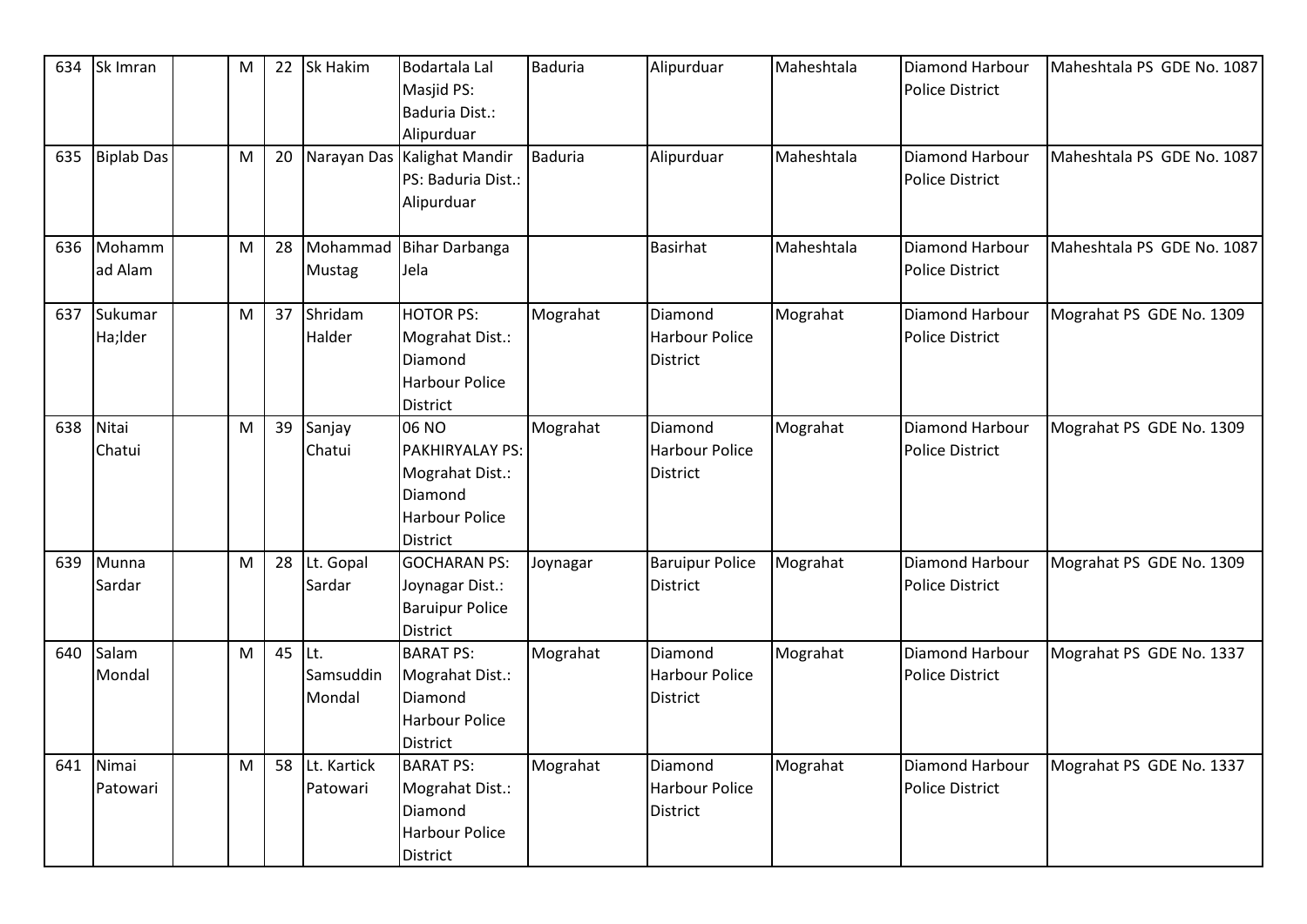| 642<br>643 | Samim<br>Pailan<br>Kamalesh | M<br>M | 26<br>42 | Lutfar Pailan BARAT PS:<br>Chand Dutta MULTI PS: | Mograhat Dist.:<br>Diamond<br><b>Harbour Police</b><br><b>District</b>                               | Mograhat<br>Mograhat | Diamond<br><b>Harbour Police</b><br><b>District</b><br>Diamond | Mograhat<br>Mograhat | Diamond Harbour<br><b>Police District</b><br><b>Diamond Harbour</b> | Mograhat PS GDE No. 1337<br>Mograhat PS GDE No. 1337 |
|------------|-----------------------------|--------|----------|--------------------------------------------------|------------------------------------------------------------------------------------------------------|----------------------|----------------------------------------------------------------|----------------------|---------------------------------------------------------------------|------------------------------------------------------|
|            | Dutta                       |        |          |                                                  | Mograhat Dist.:<br>Diamond<br><b>Harbour Police</b><br><b>District</b>                               |                      | <b>Harbour Police</b><br><b>District</b>                       |                      | <b>Police District</b>                                              |                                                      |
| 644        | Krishnadh<br>ar Marik       | M      | 57       | Lt. Nilmoni<br>Marik                             | <b>MULTI PS:</b><br>Mograhat Dist.:<br>Diamond<br><b>Harbour Police</b><br>District                  | Mograhat             | Diamond<br><b>Harbour Police</b><br><b>District</b>            | Mograhat             | <b>Diamond Harbour</b><br><b>Police District</b>                    | Mograhat PS GDE No. 1337                             |
| 645        | Lutfar<br>Laskar            | M      | 28       |                                                  | Akbar Laskar ALOMPUR PS:<br><b>Baruipur Dist.:</b><br><b>Baruipur Police</b><br><b>District</b>      | <b>Baruipur</b>      | <b>Baruipur Police</b><br><b>District</b>                      | Mograhat             | <b>Diamond Harbour</b><br><b>Police District</b>                    | Mograhat PS GDE No. 1337                             |
| 646 Bapi   | Show                        | M      | 22       | Mohan<br>Show                                    | <b>BARATA PS:</b><br>Mograhat Dist.:<br>Diamond<br>Harbour Police<br><b>District</b>                 | Mograhat             | Diamond<br>Harbour Police<br><b>District</b>                   | Mograhat             | Diamond Harbour<br><b>Police District</b>                           | Mograhat PS GDE No. 1339                             |
| 647        | Biplab<br>Dhali             | M      | 30       | Narayan<br><b>Dhali</b>                          | <b>BHALDHIGHI PS:</b><br>Ramnagar Dist.:<br>Diamond<br><b>Harbour Police</b><br><b>District</b>      | Ramnagar             | Diamond<br><b>Harbour Police</b><br><b>District</b>            | Mograhat             | <b>Diamond Harbour</b><br><b>Police District</b>                    | Mograhat PS GDE No. 1339                             |
| 648        | Asit<br>Baidya              | M      | 30       | Ashamoni<br>Dhali                                | HORINGDANGHA<br>PS: Diamond<br>harbour Dist.:<br>Diamond<br><b>Harbour Police</b><br><b>District</b> | Diamond<br>harbour   | Diamond<br><b>Harbour Police</b><br>District                   | Mograhat             | <b>Diamond Harbour</b><br><b>Police District</b>                    | Mograhat PS GDE No. 1339                             |
|            | 649 Tapan<br>Mistri         | M      | 30       | Madan<br>Mistri                                  | <b>MASTIKARI PS:</b><br>Joynagar Dist.:<br><b>Baruipur Police</b><br>District                        | Joynagar             | <b>Baruipur Police</b><br><b>District</b>                      | Mograhat             | Diamond Harbour<br>Police District                                  | Mograhat PS GDE No. 1339                             |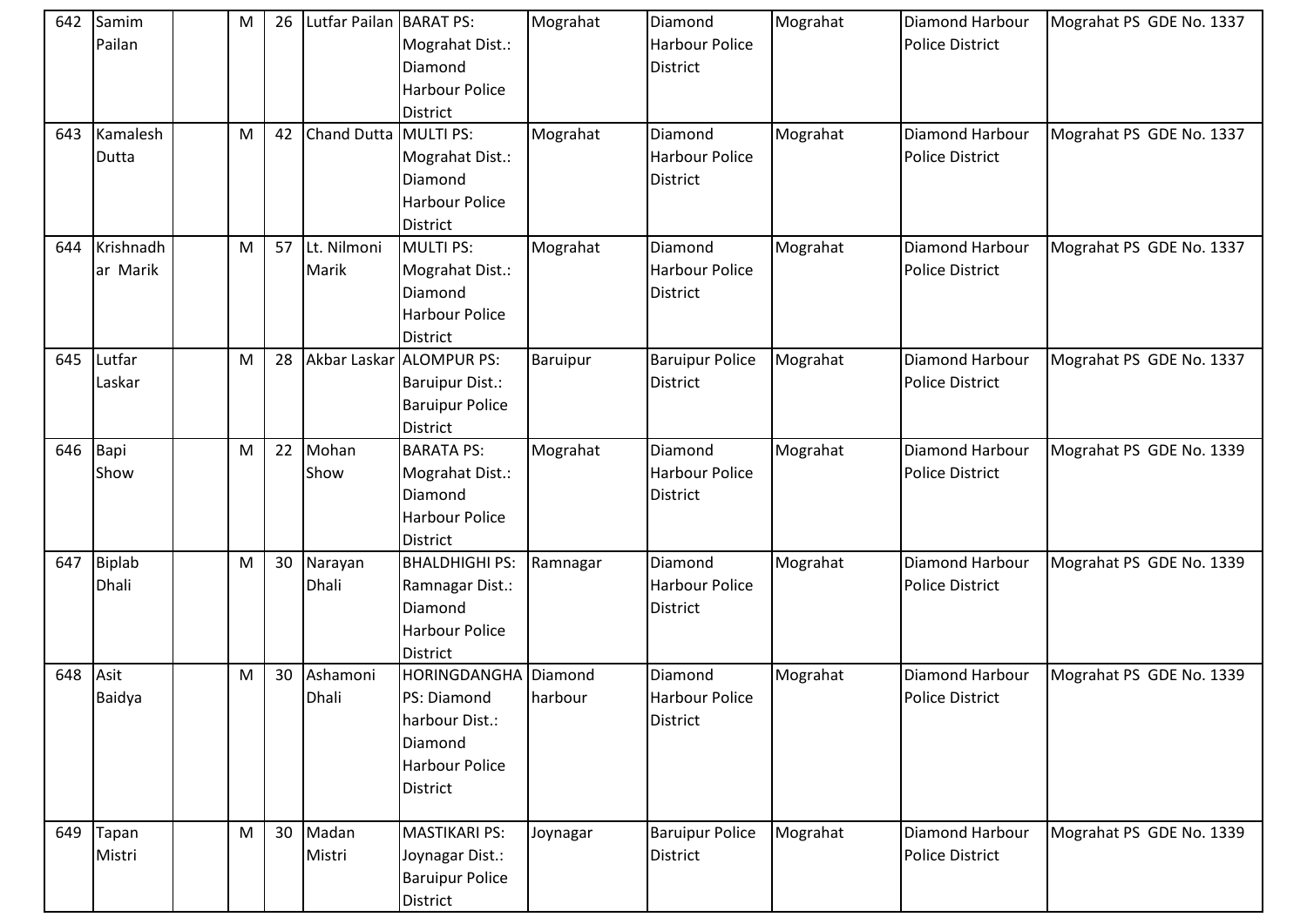| 650 | Ayan Das       | M | 32 | Surath Das    | <b>BAHARU PS:</b>                | Joynagar    | <b>Baruipur Police</b> | Mograhat | Diamond Harbour        | Mograhat PS GDE No. 1339 |
|-----|----------------|---|----|---------------|----------------------------------|-------------|------------------------|----------|------------------------|--------------------------|
|     |                |   |    |               | Joynagar Dist.:                  |             | <b>District</b>        |          | <b>Police District</b> |                          |
|     |                |   |    |               | <b>Baruipur Police</b>           |             |                        |          |                        |                          |
|     |                |   |    |               | <b>District</b>                  |             |                        |          |                        |                          |
| 651 | Kalipada       | M |    | 50 Lt. Biphin | <b>BARAT PS:</b>                 | Mograhat    | Diamond                | Mograhat | Diamond Harbour        | Mograhat PS GDE No. 1339 |
|     | <b>Bera</b>    |   |    | Ch. Bera      | Mograhat Dist.:                  |             | <b>Harbour Police</b>  |          | <b>Police District</b> |                          |
|     |                |   |    |               | Diamond<br><b>Harbour Police</b> |             | <b>District</b>        |          |                        |                          |
|     |                |   |    |               | <b>District</b>                  |             |                        |          |                        |                          |
| 652 | Bidyut         | M | 50 | Lt. Sudhir    | <b>PASKURA PS:</b>               | Chandrakona | Paschim                | Mograhat | Diamond Harbour        | Mograhat PS GDE No. 1339 |
|     | Naskar         |   |    | Naskar        | Chandrakona                      |             | Mednipore              |          | <b>Police District</b> |                          |
|     |                |   |    |               | Dist.: Paschim                   |             |                        |          |                        |                          |
|     |                |   |    |               | Mednipore                        |             |                        |          |                        |                          |
| 653 | Sunil          | M | 35 | Lt. Madhai    | <b>BARAT PS:</b>                 | Mograhat    | Diamond                | Mograhat | Diamond Harbour        | Mograhat PS GDE No. 1339 |
|     | Porel          |   |    | Ch. Porel     | Mograhat Dist.:                  |             | Harbour Police         |          | <b>Police District</b> |                          |
|     |                |   |    |               | Diamond                          |             | <b>District</b>        |          |                        |                          |
|     |                |   |    |               | <b>Harbour Police</b>            |             |                        |          |                        |                          |
|     |                |   |    |               | <b>District</b>                  |             |                        |          |                        |                          |
| 654 | Kalipada       | M | 35 | Lt. Mukta     | <b>MULTI PS:</b>                 | Mograhat    | Diamond                | Mograhat | Diamond Harbour        | Mograhat PS GDE No. 1337 |
|     | Sardar         |   |    | Sardar        | Mograhat Dist.:                  |             | <b>Harbour Police</b>  |          | <b>Police District</b> |                          |
|     |                |   |    |               | Diamond                          |             | District               |          |                        |                          |
|     |                |   |    |               | <b>Harbour Police</b>            |             |                        |          |                        |                          |
|     |                |   |    |               | <b>District</b>                  |             |                        |          |                        |                          |
|     | 655 Bhutto     | M |    | 43 Lt. Sayta  | <b>GANAKHATI PS:</b>             | Mograhat    | Diamond                | Mograhat | Diamond Harbour        | Mograhat PS GDE No. 1337 |
|     | Mondal         |   |    | Mondal        | Mograhat Dist.:                  |             | <b>Harbour Police</b>  |          | <b>Police District</b> |                          |
|     |                |   |    |               | Diamond                          |             | <b>District</b>        |          |                        |                          |
|     |                |   |    |               | <b>Harbour Police</b>            |             |                        |          |                        |                          |
|     |                |   |    |               | <b>District</b>                  |             |                        |          |                        |                          |
|     | 656 Bidhu      | M | 40 | Lt. Jogai     | <b>BARAT PS:</b>                 | Mograhat    | Diamond                | Mograhat | Diamond Harbour        | Mograhat PS GDE No. 1337 |
|     | Midya          |   |    | Middhya       | Mograhat Dist.:                  |             | <b>Harbour Police</b>  |          | <b>Police District</b> |                          |
|     |                |   |    |               | Diamond                          |             | <b>District</b>        |          |                        |                          |
|     |                |   |    |               | <b>Harbour Police</b>            |             |                        |          |                        |                          |
|     |                |   |    |               | District                         |             |                        |          |                        |                          |
| 657 | <b>Bhaskar</b> | M | 30 | Sambhu        | <b>ATASURA PS:</b>               | Mograhat    | Diamond                | Mograhat | Diamond Harbour        | Mograhat PS GDE No. 1350 |
|     | Purkait        |   |    | Purkait       | Mograhat Dist.:                  |             | <b>Harbour Police</b>  |          | Police District        |                          |
|     |                |   |    |               | Diamond                          |             | <b>District</b>        |          |                        |                          |
|     |                |   |    |               | <b>Harbour Police</b>            |             |                        |          |                        |                          |
|     |                |   |    |               | District                         |             |                        |          |                        |                          |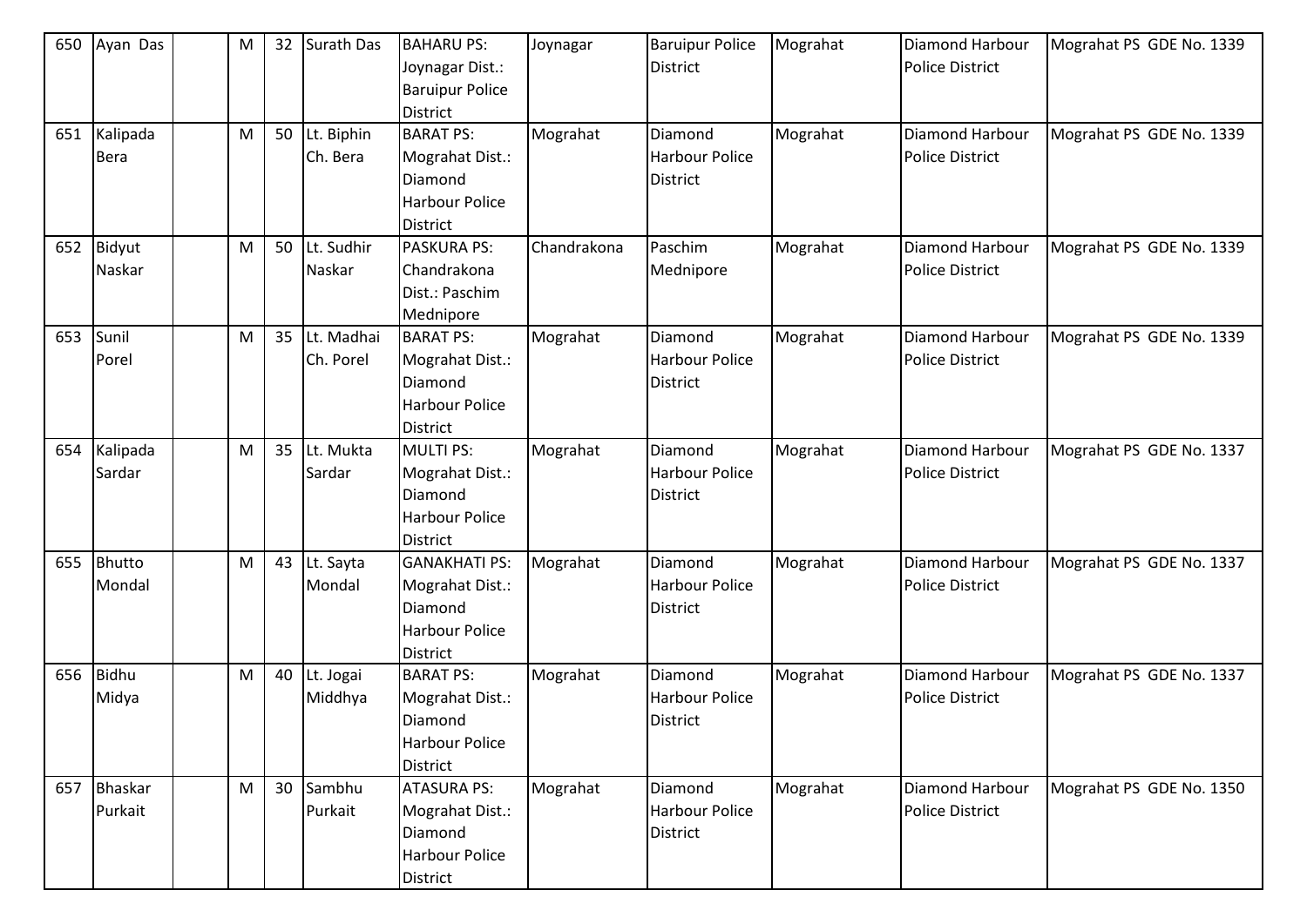| 658 | Somnath<br>Sardar        | M           | 20 |                     | Sanjit Sardar Muchisha PS:<br>Nodakhali Dist.:<br>Diamond<br><b>Harbour Police</b><br><b>District</b> | Nodakhali | Diamond<br><b>Harbour Police</b><br>District        | Nodakhali | Diamond Harbour<br>Police District        | Nodakhali PS GDE No. 977 |
|-----|--------------------------|-------------|----|---------------------|-------------------------------------------------------------------------------------------------------|-----------|-----------------------------------------------------|-----------|-------------------------------------------|--------------------------|
| 659 | Baishakhi<br>Sardar      | $\mathsf F$ | 25 | Gorachand<br>Sardar | Muchisha<br>Bhairabitala PS:<br>Nodakhali Dist.:<br>Diamond<br>Harbour Police<br>District             | Nodakhali | Diamond<br><b>Harbour Police</b><br><b>District</b> | Nodakhali | Diamond Harbour<br><b>Police District</b> | Nodakhali PS GDE No. 977 |
| 660 | S <sub>k</sub><br>Jamsed | M           | 23 | Sk Jamal            | Dongaria PS:<br>Nodakhali Dist.:<br>Diamond<br>Harbour Police<br><b>District</b>                      | Nodakhali | Diamond<br><b>Harbour Police</b><br><b>District</b> | Nodakhali | Diamond Harbour<br><b>Police District</b> | Nodakhali PS GDE No. 977 |
| 661 | Arup<br>Charui           | M           | 50 | Joydeb<br>Charui    | Telari PS:<br>Nodakhali Dist.:<br>Diamond<br><b>Harbour Police</b><br><b>District</b>                 | Nodakhali | Diamond<br><b>Harbour Police</b><br><b>District</b> | Nodakhali | Diamond Harbour<br><b>Police District</b> | Nodakhali PS GDE No. 995 |
| 662 | Tapan<br>Charui          | M           | 45 | Joydeb<br>Charui    | Tealri PS:<br>Nodakhali Dist.:<br>Diamond<br><b>Harbour Police</b><br><b>District</b>                 | Nodakhali | Diamond<br>Harbour Police<br>District               | Nodakhali | Diamond Harbour<br><b>Police District</b> | Nodakhali PS GDE No. 995 |
| 663 | Sanju<br>Dutta           |             | 34 | S/o-aloke<br>Dutta  | Rajibghat Road,<br>Pujali PS: Pujali<br>Dist.: Diamond<br><b>Harbour Police</b><br><b>District</b>    | Pujali    | Diamond<br><b>Harbour Police</b><br>District        | Pujali    | Diamond Harbour<br><b>Police District</b> | Pujali PS GDE No. 530    |
| 664 | Subhendu<br>Das          | M           | 24 | S/o-aloke<br>Das    | Pujali, Das Para,<br>Ward No 07, PS:<br>Pujali Dist.:<br>Diamond<br><b>Harbour Police</b><br>District | Pujali    | Diamond<br><b>Harbour Police</b><br><b>District</b> | Pujali    | Diamond Harbour<br>Police District        | Pujali PS GDE No. 530    |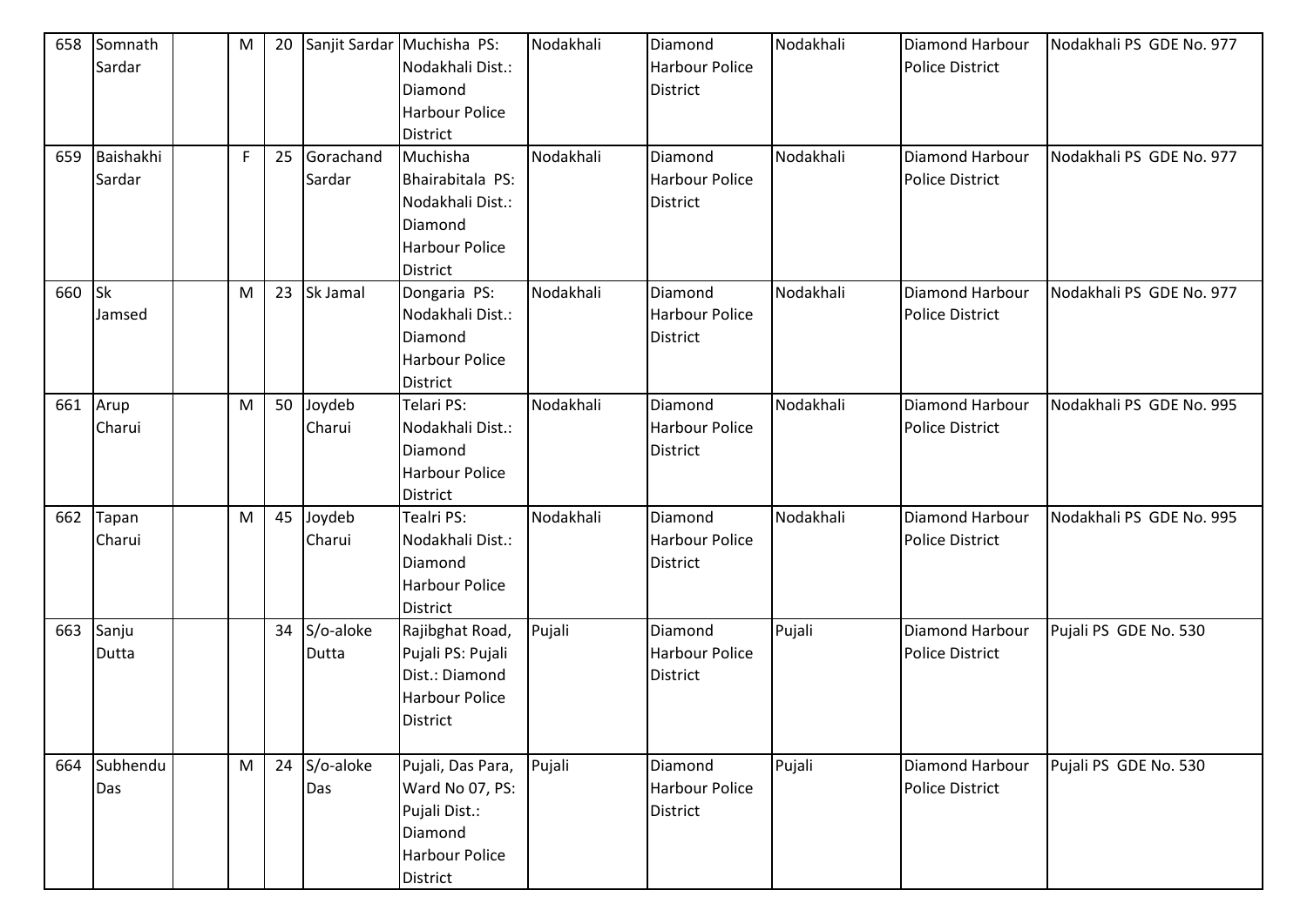| 665 | Udya      | ${\sf M}$ | 32 | Sudhanshu    | Nainan PS:            | Ramnagar | Diamond               | Ramnagar   | Diamond Harbour        | Ramnagar PS GDE No. 691    |
|-----|-----------|-----------|----|--------------|-----------------------|----------|-----------------------|------------|------------------------|----------------------------|
|     | Shankar   |           |    | Das          | Ramnagar Dist.:       |          | <b>Harbour Police</b> |            | <b>Police District</b> |                            |
|     | Das       |           |    |              | Diamond               |          | <b>District</b>       |            |                        |                            |
|     |           |           |    |              | <b>Harbour Police</b> |          |                       |            |                        |                            |
|     |           |           |    |              | <b>District</b>       |          |                       |            |                        |                            |
| 666 | Subrata   | ${\sf M}$ | 42 | Mohan        | Srifalberia PS:       | Ramnagar | Diamond               | Ramnagar   | Diamond Harbour        | Ramnagar PS GDE No. 691    |
|     | Midya     |           |    | Midya        | Ramnagar Dist.:       |          | <b>Harbour Police</b> |            | <b>Police District</b> |                            |
|     |           |           |    |              | Diamond               |          | <b>District</b>       |            |                        |                            |
|     |           |           |    |              | <b>Harbour Police</b> |          |                       |            |                        |                            |
|     |           |           |    |              | <b>District</b>       |          |                       |            |                        |                            |
| 667 | Shovojit  | M         |    | Haradhon     | PS: Usthi Dist.:      | Usthi    | Diamond               | Usthi      | Diamond Harbour        | Usthi PS GDE No. 871       |
|     | Halder    |           |    | Halder       | Diamond               |          | <b>Harbour Police</b> |            | <b>Police District</b> |                            |
|     |           |           |    |              | <b>Harbour Police</b> |          | <b>District</b>       |            |                        |                            |
|     |           |           |    |              | <b>District</b>       |          |                       |            |                        |                            |
| 668 | Pijush    | ${\sf M}$ |    | Santi Raman  | Vill-Kanpur PS-       | Arambagh | <b>Hooghly Rural</b>  | Arambagh   | <b>Hooghly Rural</b>   | Arambagh PS GDE No. 1118   |
|     | Kanti Mal |           |    | Mal          | Arambagh Dist-        |          |                       |            |                        |                            |
|     |           |           |    |              | Hooghly PS:           |          |                       |            |                        |                            |
|     |           |           |    |              | Arambagh Dist.:       |          |                       |            |                        |                            |
|     |           |           |    |              | <b>Hooghly Rural</b>  |          |                       |            |                        |                            |
|     |           |           |    |              |                       |          |                       |            |                        |                            |
| 669 | Satten    | ${\sf M}$ | 42 | S/o Jitendra | Vill: Janai, PS:      |          | <b>Basirhat</b>       | Chanditala | <b>Hooghly Rural</b>   | Chanditala PS GDE No. 1123 |
|     | Roy       |           |    | Roy          | Chanditala,           |          |                       |            |                        |                            |
|     |           |           |    |              | Hooghly               |          |                       |            |                        |                            |
| 670 | Rintu Pal | ${\sf M}$ | 28 | S/o Nilmoni  | Vill:                 |          | <b>Basirhat</b>       | Chanditala | <b>Hooghly Rural</b>   | Chanditala PS GDE No. 1123 |
|     |           |           |    | Pal          | Bramhandanga          |          |                       |            |                        |                            |
|     |           |           |    |              | Palpara, PS:          |          |                       |            |                        |                            |
|     |           |           |    |              | Chanditala,           |          |                       |            |                        |                            |
|     |           |           |    |              | Hooghl                |          |                       |            |                        |                            |
| 671 | Sadhan    | ${\sf M}$ | 21 | S/o Shyamal  | Vill:                 |          | <b>Basirhat</b>       | Chanditala | <b>Hooghly Rural</b>   | Chanditala PS GDE No. 1123 |
|     | Pal       |           |    | Pal          | Bramhandanga          |          |                       |            |                        |                            |
|     |           |           |    |              | Palpara, PS:          |          |                       |            |                        |                            |
|     |           |           |    |              | Chanditala,           |          |                       |            |                        |                            |
|     |           |           |    |              | Hooghl                |          |                       |            |                        |                            |
| 672 | Babai Pal | M         | 23 | S/o Uttam    | Vill:                 |          | <b>Basirhat</b>       | Chanditala | <b>Hooghly Rural</b>   | Chanditala PS GDE No. 1123 |
|     |           |           |    | Pal          | Bramhandanga          |          |                       |            |                        |                            |
|     |           |           |    |              | Palpara, PS:          |          |                       |            |                        |                            |
|     |           |           |    |              | Chanditala,           |          |                       |            |                        |                            |
|     |           |           |    |              | Hooghl                |          |                       |            |                        |                            |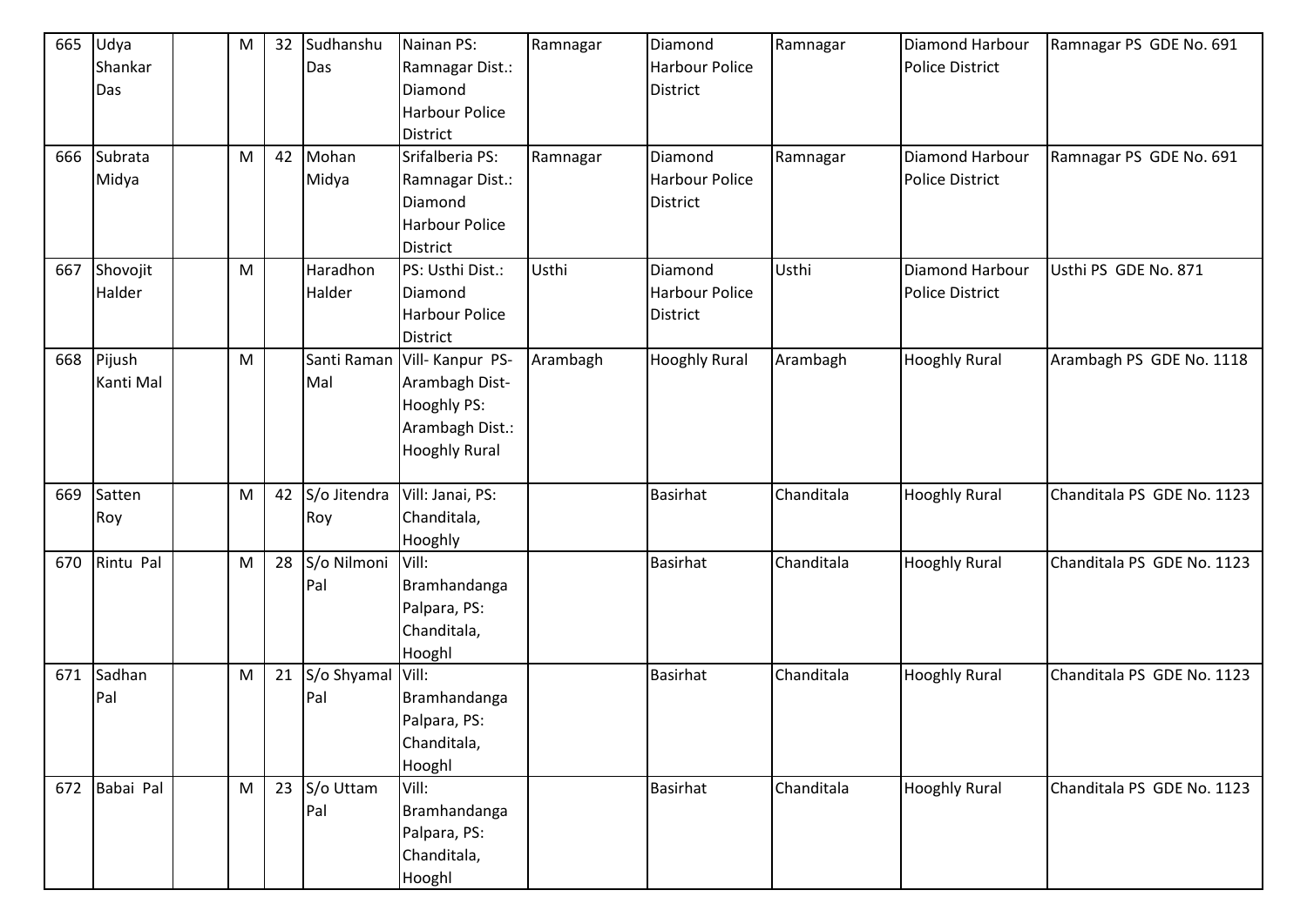| 673 | s<br>Jahangir                       | M         | 22 | S/o Sk.<br>Kurban                  | Vill: Nich<br>Dankuni, PS:<br>Dankuni, Hooghly                                                                |        | <b>Basirhat</b>      | Chanditala | <b>Hooghly Rural</b> | Chanditala PS GDE No. 1124 |
|-----|-------------------------------------|-----------|----|------------------------------------|---------------------------------------------------------------------------------------------------------------|--------|----------------------|------------|----------------------|----------------------------|
| 674 | $\mathsf{S}\mathsf{k}$<br>Saifuddin | M         | 20 | S/o Sk.<br>Mofijul                 | Vill: Nich<br>Dankuni, PS:<br>Dankuni, Hooghly                                                                |        | <b>Basirhat</b>      | Chanditala | <b>Hooghly Rural</b> | Chanditala PS GDE No. 1124 |
| 675 | Koushik<br>Ghosh                    | M         | 20 | S/o Kartick<br>Ghosh               | Vill: Chikrand<br>Gorbagan, PS:<br>Chanditala,<br>Hooghly                                                     |        | <b>Basirhat</b>      | Chanditala | <b>Hooghly Rural</b> | Chanditala PS GDE No. 1124 |
| 676 | Akashdip<br>Das                     | ${\sf M}$ | 21 | S/o Pratap<br>Das                  | Janai<br>Chakrabortypara,<br>PS: Chanditala,<br>Hooghly                                                       |        | <b>Basirhat</b>      | Chanditala | <b>Hooghly Rural</b> | Chanditala PS GDE No. 1124 |
| 677 | Dipon<br>Saha                       | M         | 20 | S/o Sanjib<br>Saha                 | Vill: Janai<br>Malipara, PS:<br>Chanditala,<br>Hooghly                                                        |        | <b>Basirhat</b>      | Chanditala | <b>Hooghly Rural</b> | Chanditala PS GDE No. 1124 |
|     | 678 Debu<br><b>Bauldas</b>          | M         |    | Lt<br>Baidyanath<br><b>Bauldas</b> | PS: Dadpur Dist.:<br><b>Hooghly Rural</b>                                                                     | Dadpur | <b>Hooghly Rural</b> | Dadpur     | <b>Hooghly Rural</b> | Dadpur PS GDE No. 948      |
| 679 | Nirmal<br><b>Bauldas</b>            | M         |    | Lt<br>Baidyanath<br><b>Bauldas</b> | PS: Dadpur Dist.:<br><b>Hooghly Rural</b>                                                                     | Dadpur | <b>Hooghly Rural</b> | Dadpur     | <b>Hooghly Rural</b> | Dadpur PS GDE No. 948      |
| 680 | Sushil Roy                          | M         | 38 | Late Naba<br>Roy                   | Vill- Fului, PS –<br>Goghat, Dist –<br>Hooghly PS:<br>Goghat Dist.:<br><b>Hooghly Rural</b>                   | Goghat | <b>Hooghly Rural</b> | Goghat     | <b>Hooghly Rural</b> | Goghat PS GDE No. 926      |
| 681 | Narayan<br>Santra                   | M         | 25 |                                    | Aloke Santra Vill- Gobindapur,<br>PS – Goghat,<br>Dist – Hooghly<br>PS: Goghat Dist.:<br><b>Hooghly Rural</b> | Goghat | <b>Hooghly Rural</b> | Goghat     | <b>Hooghly Rural</b> | Goghat PS GDE No. 926      |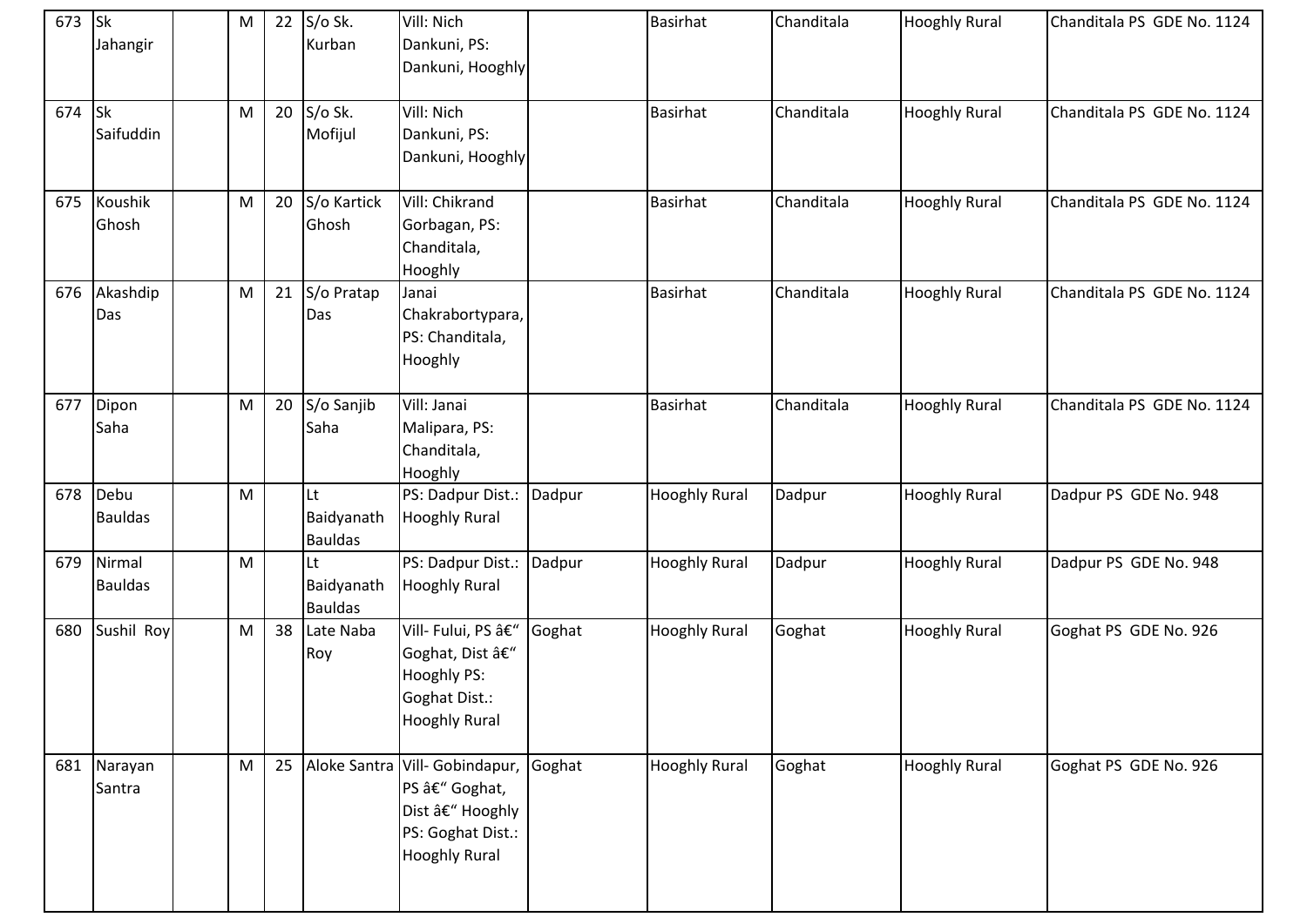| 682<br>683 | Ranjit<br>Kumar<br>Majhi<br>Nirat<br>Majhi | ${\sf M}$<br>${\sf M}$ | 30<br>28 | Basu Majhi<br>Lt. Jagdish<br>Majhi | Vill- Nadampur<br>GBF vata, PS-<br>Gurap, Dist-<br>Hooghly PS:<br>Gurap Dist.:<br><b>Hooghly Rural</b><br>Vill- Nadampur<br>GBF vata, PS-<br>Gurap, Dist-<br>Hooghly PS: | Gurap<br>Gurap | <b>Hooghly Rural</b><br><b>Hooghly Rural</b>  | Gurap<br>Gurap | <b>Hooghly Rural</b><br><b>Hooghly Rural</b> | Gurap PS GDE No. 820<br>Gurap PS GDE No. 820 |
|------------|--------------------------------------------|------------------------|----------|------------------------------------|--------------------------------------------------------------------------------------------------------------------------------------------------------------------------|----------------|-----------------------------------------------|----------------|----------------------------------------------|----------------------------------------------|
|            |                                            |                        |          |                                    | <b>Gurap Dist.:</b><br><b>Hooghly Rural</b>                                                                                                                              |                |                                               |                |                                              |                                              |
| 684        | <b>Sk</b><br>Naimuddi<br>In                | ${\sf M}$              | 42       | Sk Lalchand                        | Vill- Hazigarh, PS- Gurap<br>Gurap, Dist-<br>Hooghly PS:<br>Gurap Dist.:<br><b>Hooghly Rural</b>                                                                         |                | <b>Hooghly Rural</b>                          | Gurap          | <b>Hooghly Rural</b>                         | Gurap PS GDE No. 820                         |
| 685        | Amit<br>Singh                              | ${\sf M}$              |          | Raj Kumar<br>Singh                 | Baganbati, PS-<br>Haripal, Hooghly<br>PS: Haripal Dist.:<br><b>Hooghly Rural</b>                                                                                         | Haripal        | <b>Hooghly Rural</b>                          | Haripal        | <b>Hooghly Rural</b>                         | Haripal PS GDE No. 859                       |
| 686        | Babu Sona<br>Kar                           | ${\sf M}$              |          | Biswajit Kar                       | Khamarchandi,<br>PS-Haripal,<br>Hooghly PS:<br>Haripal Dist.:<br><b>Hooghly Rural</b>                                                                                    | Haripal        | <b>Hooghly Rural</b>                          | Haripal        | <b>Hooghly Rural</b>                         | Haripal PS GDE No. 860                       |
| 687        | Rohit<br>Balmiki                           |                        |          | 32 Lt. Shyam<br>Balmiki            | Ramjanki Mandir, Chinsurah<br>Keota (CT),<br>Manaspur Basti,<br>P.S- PS:<br>Chinsurah Dist.:<br>Chandannagar<br>Police<br>Commissionerate                                |                | Chandannagar<br>Police<br>Commissionerat<br>e | Mogra          | <b>Hooghly Rural</b>                         | Mogra PS GDE No. 804                         |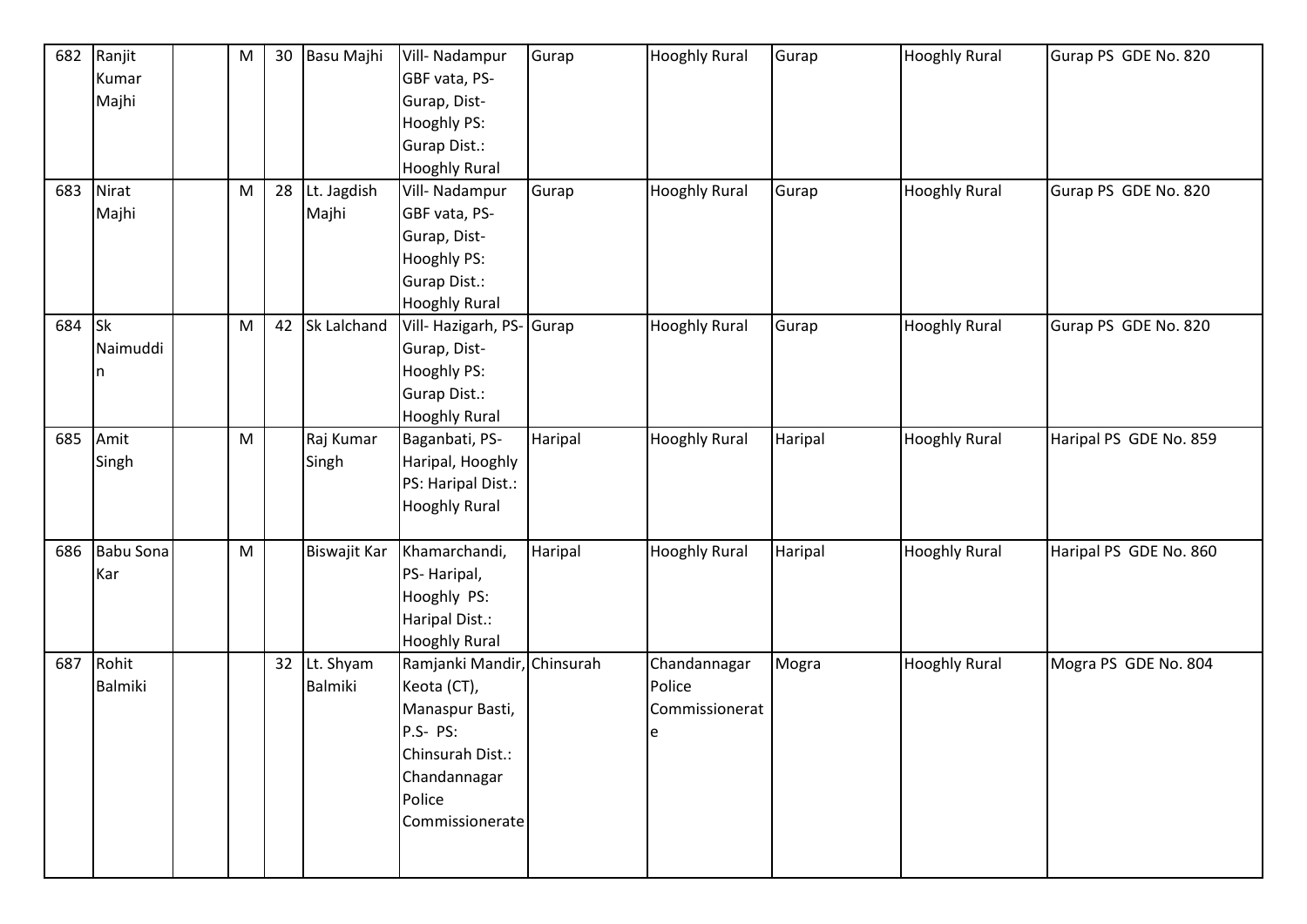| 688 | Suraj Lal                    | Suraj<br>Balmik |                                                                                                            | 34 | Moti Lal               | 11/30 KD Railway Entally<br>Qtrs, Entally,<br>Kolkata (M Corp)<br>K PS: Entally<br>Dist.: Kolkata               |       | Kolkata              | Mogra | <b>Hooghly Rural</b> | Mogra PS GDE No. 804 |
|-----|------------------------------|-----------------|------------------------------------------------------------------------------------------------------------|----|------------------------|-----------------------------------------------------------------------------------------------------------------|-------|----------------------|-------|----------------------|----------------------|
| 689 | Joy<br>Chatterjee            |                 |                                                                                                            | 35 | Suroj<br>Chatterjee    | Majhersarak<br>More, P.S-<br>Mogra, Dist-<br>Hooghly PS:<br>Mogra Dist.:<br><b>Hooghly Rural</b>                | Mogra | <b>Hooghly Rural</b> | Mogra | <b>Hooghly Rural</b> | Mogra PS GDE No. 311 |
| 690 | Somnath<br>Dutta             |                 | M                                                                                                          | 24 | Bholanath<br>Dutta     | Bansberia Dakhin Mogra<br>Para, P.S- Mogra,<br>Dist-Hooghly PS:<br>Mogra Dist.:<br><b>Hooghly Rural</b>         |       | <b>Hooghly Rural</b> | Mogra | <b>Hooghly Rural</b> | Mogra PS GDE No. 311 |
| 691 | Loknath<br>Bhattacha<br>rjee |                 | ${\sf M}$                                                                                                  | 30 | Tapan<br>e             | Tribeni<br>Bhattacharje Basudebpur, P.S-<br>Mogra, Dist-<br>Hooghly PS:<br>Mogra Dist.:<br><b>Hooghly Rural</b> | Mogra | <b>Hooghly Rural</b> | Mogra | <b>Hooghly Rural</b> | Mogra PS GDE No. 311 |
| 692 | <b>Sribas</b><br>Das         |                 | ${\sf M}$                                                                                                  | 28 | Sridam Das             | Tribeni<br>Basudebpur, P.S-<br>Mogra, Dist-<br>Hooghly PS:<br>Mogra Dist.:<br><b>Hooghly Rural</b>              | Mogra | <b>Hooghly Rural</b> | Mogra | <b>Hooghly Rural</b> | Mogra PS GDE No. 311 |
| 693 | Pradip<br>Oraw               |                 | $\mathsf{M}% _{T}=\mathsf{M}_{T}\!\left( a,b\right) ,\ \mathsf{M}_{T}=\mathsf{M}_{T}\!\left( a,b\right) ,$ | 40 | Lt Sani Oraw Of Vill – | Amarpur, P.S –<br>Polba, Dist –<br><b>Hooghly PS:</b><br>Polba Dist.:<br><b>Hooghly Rural</b>                   | Polba | <b>Hooghly Rural</b> | Polba | <b>Hooghly Rural</b> | Polba PS GDE No. 732 |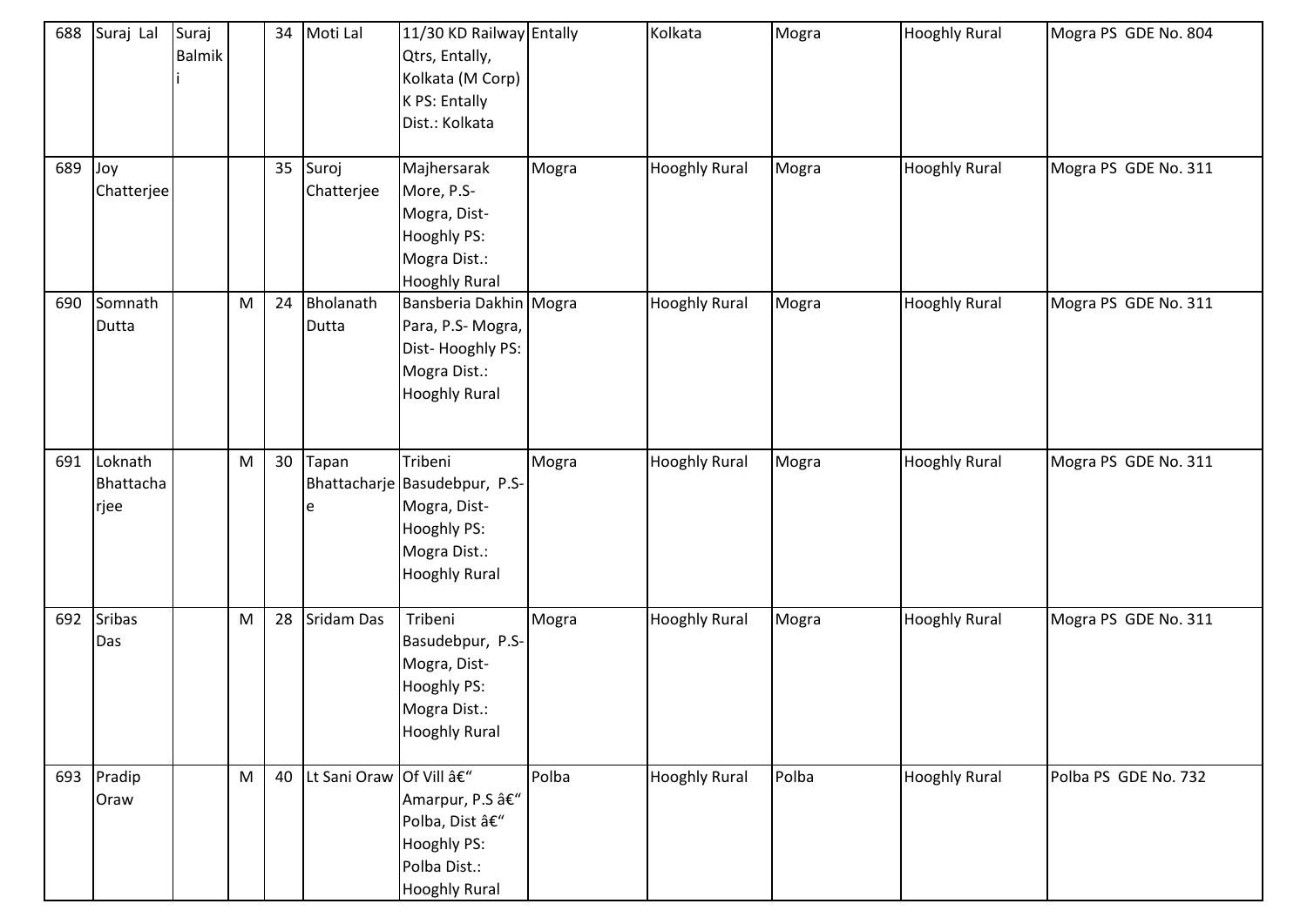| 694 | Sunil          | M | 45 | Lt. Bhadar         | Of Vill –            | Polba      | <b>Hooghly Rural</b> | Polba      | <b>Hooghly Rural</b> | Polba PS GDE No. 732      |
|-----|----------------|---|----|--------------------|----------------------|------------|----------------------|------------|----------------------|---------------------------|
|     | Oraw           |   |    | Oraw               | Sugandhya, P.S       |            |                      |            |                      |                           |
|     |                |   |    |                    | – Polba, Dist        |            |                      |            |                      |                           |
|     |                |   |    |                    | – Hooghly PS:        |            |                      |            |                      |                           |
|     |                |   |    |                    | Polba Dist.:         |            |                      |            |                      |                           |
|     |                |   |    |                    | <b>Hooghly Rural</b> |            |                      |            |                      |                           |
| 695 | Surojit        | M | 22 | Hiru               | <b>Bakharpur PS:</b> | Pursurah   | <b>Hooghly Rural</b> | Pursurah   | <b>Hooghly Rural</b> | Pursurah PS GDE No. 957   |
|     | Khetrapal      |   |    | Khetrapal          | Pursurah Dist.:      |            |                      |            |                      |                           |
|     |                |   |    |                    | <b>Hooghly Rural</b> |            |                      |            |                      |                           |
| 696 | Rabi           | M | 25 | <b>Kamal Duley</b> | <b>Bakharpur PS:</b> | Pursurah   | <b>Hooghly Rural</b> | Pursurah   | <b>Hooghly Rural</b> | Pursurah PS GDE No. 957   |
|     | <b>Duley</b>   |   |    |                    | Pursurah Dist.:      |            |                      |            |                      |                           |
|     |                |   |    |                    | <b>Hooghly Rural</b> |            |                      |            |                      |                           |
| 697 | Ram            | M | 48 | Lt. Madan          | Deulpara PS:         | Pursurah   | <b>Hooghly Rural</b> | Pursurah   | <b>Hooghly Rural</b> | Pursurah PS GDE No. 957   |
|     | Malik          |   |    | Malik              | Pursurah Dist.:      |            |                      |            |                      |                           |
|     |                |   |    |                    | <b>Hooghly Rural</b> |            |                      |            |                      |                           |
| 698 | Sagar          | M | 35 | Lakhan             | Dist.: Howrah        |            | <b>Howrah Rural</b>  | Tarakeswar | <b>Hooghly Rural</b> | Tarakeswar PS GDE No. 890 |
|     | Sonkar         |   |    | Sonkar             | Rural                |            |                      |            |                      |                           |
| 699 | Mukta          | M | 35 | Sambhu             | PS: Tarakeswar       | Tarakeswar | <b>Hooghly Rural</b> | Tarakeswar | <b>Hooghly Rural</b> | Tarakeswar PS GDE No. 890 |
|     | <b>Bauri</b>   |   |    | Bauri              | Dist.: Hooghly       |            |                      |            |                      |                           |
|     |                |   |    |                    | Rural                |            |                      |            |                      |                           |
| 700 | Ganesh         | M | 28 | Lt Netai           | PS: Tarakeswar       | Tarakeswar | <b>Hooghly Rural</b> | Tarakeswar | <b>Hooghly Rural</b> | Tarakeswar PS GDE No. 890 |
|     | Singh          |   |    | Singh              | Dist.: Hooghly       |            |                      |            |                      |                           |
|     |                |   |    |                    | Rural                |            |                      |            |                      |                           |
| 701 | Subhajit       | M | 25 | <b>Ashok Malik</b> | PS: Tarakeswar       | Tarakeswar | <b>Hooghly Rural</b> | Tarakeswar | <b>Hooghly Rural</b> | Tarakeswar PS GDE No. 896 |
|     | Malik          |   |    |                    | Dist.: Hooghly       |            |                      |            |                      |                           |
|     |                |   |    |                    | Rural                |            |                      |            |                      |                           |
| 702 | Bijoy          | M | 20 | Haricharan         | PS: Tarakeswar       | Tarakeswar | <b>Hooghly Rural</b> | Tarakeswar | <b>Hooghly Rural</b> | Tarakeswar PS GDE No. 896 |
|     | Sahani         |   |    | Sahani             | Dist.: Hooghly       |            |                      |            |                      |                           |
|     |                |   |    |                    | Rural                |            |                      |            |                      |                           |
| 703 | Krishna        | M | 29 | Sankar             | PS: Tarakeswar       | Tarakeswar | <b>Hooghly Rural</b> | Tarakeswar | <b>Hooghly Rural</b> | Tarakeswar PS GDE No. 896 |
|     | <b>Mallick</b> |   |    | Mallick            | Dist.: Hooghly       |            |                      |            |                      |                           |
|     |                |   |    |                    | Rural                |            |                      |            |                      |                           |
| 704 | Mangal         | M |    | 21 Rampada         | PS: Tarakeswar       | Tarakeswar | <b>Hooghly Rural</b> | Tarakeswar | <b>Hooghly Rural</b> | Tarakeswar PS GDE No. 896 |
|     | Dom            |   |    | Dom                | Dist.: Hooghly       |            |                      |            |                      |                           |
|     |                |   |    |                    | Rural                |            |                      |            |                      |                           |
| 705 | Ratan Das      | M | 21 | <b>Toton Das</b>   | PS: Tarakeswar       | Tarakeswar | <b>Hooghly Rural</b> | Tarakeswar | <b>Hooghly Rural</b> | Tarakeswar PS GDE No. 896 |
|     |                |   |    |                    | Dist.: Hooghly       |            |                      |            |                      |                           |
|     |                |   |    |                    | Rural                |            |                      |            |                      |                           |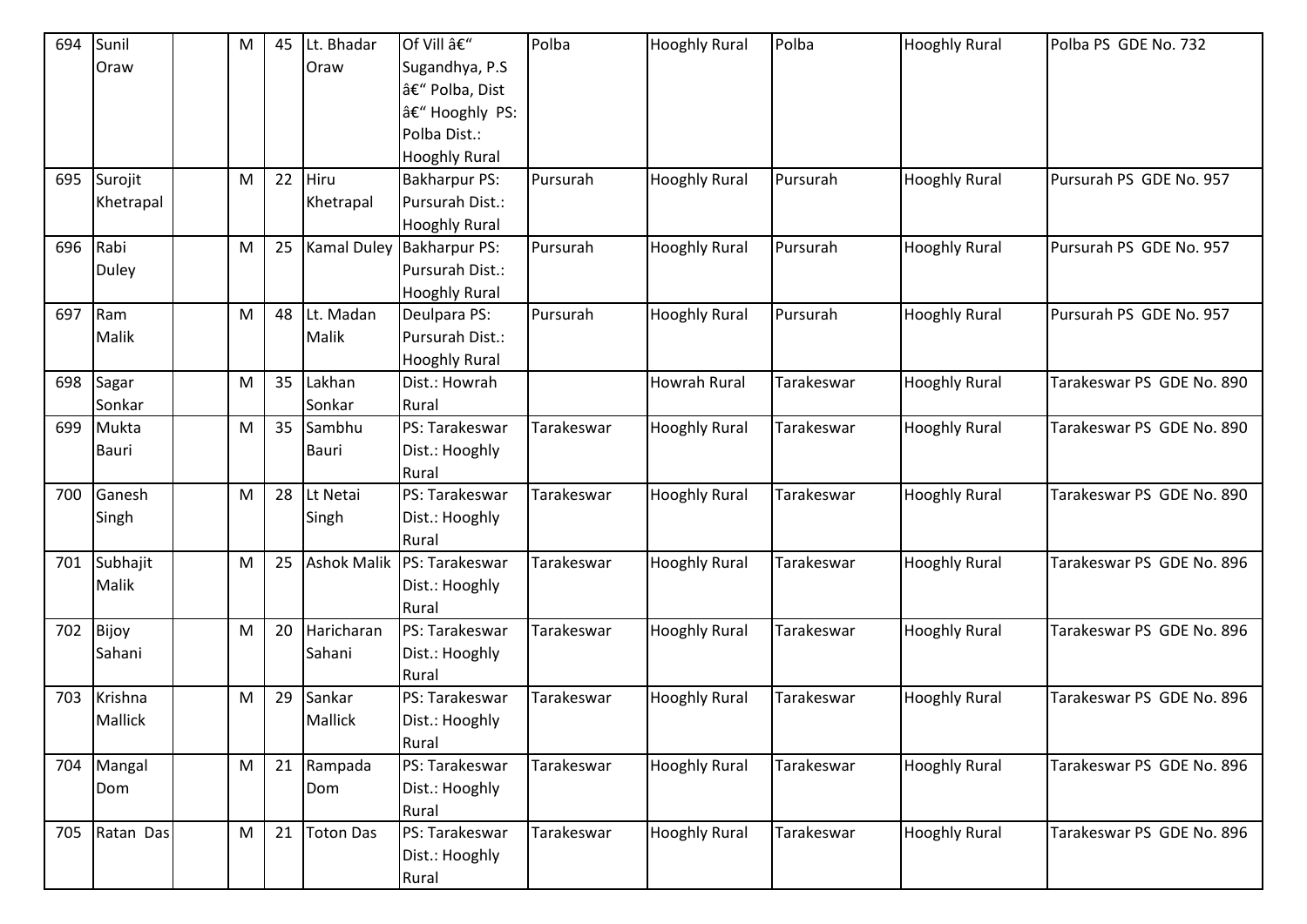| 706 | Suny<br>Dom  | M         | 30 | Lt Budhua<br>Dom    | PS: Tarakeswar<br>Dist.: Hooghly | Tarakeswar | <b>Hooghly Rural</b> | Tarakeswar        | <b>Hooghly Rural</b> | Tarakeswar PS GDE No. 896    |
|-----|--------------|-----------|----|---------------------|----------------------------------|------------|----------------------|-------------------|----------------------|------------------------------|
|     |              |           |    |                     | Rural                            |            |                      |                   |                      |                              |
| 707 | Khokon       | M         | 24 |                     | Tapan Malik   PS: Tarakeswar     | Tarakeswar | <b>Hooghly Rural</b> | Tarakeswar        | <b>Hooghly Rural</b> | Tarakeswar PS GDE No. 896    |
|     | Malik        |           |    |                     | Dist.: Hooghly                   |            |                      |                   |                      |                              |
|     |              |           |    |                     | Rural                            |            |                      |                   |                      |                              |
| 708 | Azim         | M         | 52 | <b>Bakkar Sekh</b>  | PS: Tarakeswar                   | Tarakeswar | <b>Hooghly Rural</b> | Tarakeswar        | <b>Hooghly Rural</b> | Tarakeswar PS GDE No. 896    |
|     | Sekh         |           |    |                     | Dist.: Hooghly                   |            |                      |                   |                      |                              |
|     |              |           |    |                     | Rural                            |            |                      |                   |                      |                              |
| 709 | Bikream      | M         | 26 | Manoranjan          | Tamoni                           |            | <b>Basirhat</b>      | Asansole g.r.p.s. | Howrah G.R.P.        | Asansole g.r.p.s. PS GDE No. |
|     | <b>Dixit</b> |           |    | <b>Dixit</b>        | Bhagolpur                        |            |                      |                   |                      | 646                          |
|     |              |           |    |                     | Kajrahi                          |            |                      |                   |                      |                              |
|     |              |           |    |                     | Bhagolpur, Bihar                 |            |                      |                   |                      |                              |
| 710 | Kanhaiya     | ${\sf M}$ | 26 | Ram                 | Kujama Colony                    |            | <b>Basirhat</b>      | Asansole g.r.p.s. | Howrah G.R.P.        | Asansole g.r.p.s. PS GDE No. |
|     | Kumar        |           |    | Khelawan            | Lodra Dhanabd,                   |            |                      |                   |                      | 646                          |
|     |              |           |    | Mahato              | <b>JHK</b>                       |            |                      |                   |                      |                              |
| 711 | Ajit Das     | M         | 41 | Sri Bhutar          | Dadmara Jasidih                  |            | <b>Basirhat</b>      | Asansole g.r.p.s. | Howrah G.R.P.        | Asansole g.r.p.s. PS GDE No. |
|     |              |           |    | Das                 | Deoghar, JHK                     |            |                      |                   |                      | 646                          |
|     |              |           |    |                     |                                  |            |                      |                   |                      |                              |
| 712 | Dipak        | ${\sf M}$ | 18 | Ajit Das            | Dadmara Jasidih                  |            | <b>Basirhat</b>      | Asansole g.r.p.s. | Howrah G.R.P.        | Asansole g.r.p.s. PS GDE No. |
|     | Kumar        |           |    |                     | Deoghar, JHK                     |            |                      |                   |                      | 646                          |
| 713 | Babul        | M         | 27 | Madhab              | Matal Hati Jagad                 |            | <b>Basirhat</b>      | Asansole g.r.p.s. | Howrah G.R.P.        | Asansole g.r.p.s. PS GDE No. |
|     | Koley        |           |    | Koley               | Ballabpur                        |            |                      |                   |                      | 646                          |
|     |              |           |    |                     | Howrah, WB                       |            |                      |                   |                      |                              |
|     |              |           |    |                     |                                  |            |                      |                   |                      |                              |
| 714 | Mrinal       | ${\sf M}$ | 23 | Samar Golui         | Matal Hati Jagad                 |            | <b>Basirhat</b>      | Asansole g.r.p.s. | Howrah G.R.P.        | Asansole g.r.p.s. PS GDE No. |
|     | Golui        |           |    |                     | Ballabpur                        |            |                      |                   |                      | 646                          |
|     |              |           |    |                     | Howrah, WB                       |            |                      |                   |                      |                              |
|     |              |           |    |                     |                                  |            |                      |                   |                      |                              |
| 715 | Pankaj       | M         | 25 | Rajesndra           | Simultala                        |            | <b>Basirhat</b>      | Asansole g.r.p.s. | Howrah G.R.P.        | Asansole g.r.p.s. PS GDE No. |
|     | Kumar        |           |    | Yadav               | Simultala Jamui,                 |            |                      |                   |                      | 646                          |
|     |              |           |    |                     | <b>Bihar</b>                     |            |                      |                   |                      |                              |
|     | 716 Niranjan | ${\sf M}$ | 19 | Kongress            | Asta Jasidih                     |            | <b>Basirhat</b>      | Asansole g.r.p.s. | Howrah G.R.P.        | Asansole g.r.p.s. PS GDE No. |
|     | Yadav        |           |    | Yadav               | Deoghar, JHK                     |            |                      |                   |                      | 646                          |
| 717 | Ashok        | ${\sf M}$ | 35 | <b>Tilok Thakur</b> | Jeradih Jambara                  |            | <b>Basirhat</b>      | Asansole g.r.p.s. | Howrah G.R.P.        | Asansole g.r.p.s. PS GDE No. |
|     | Thakur       |           |    |                     | Gridhi, JHK                      |            |                      |                   |                      | 646                          |
|     |              |           |    |                     |                                  |            |                      |                   |                      |                              |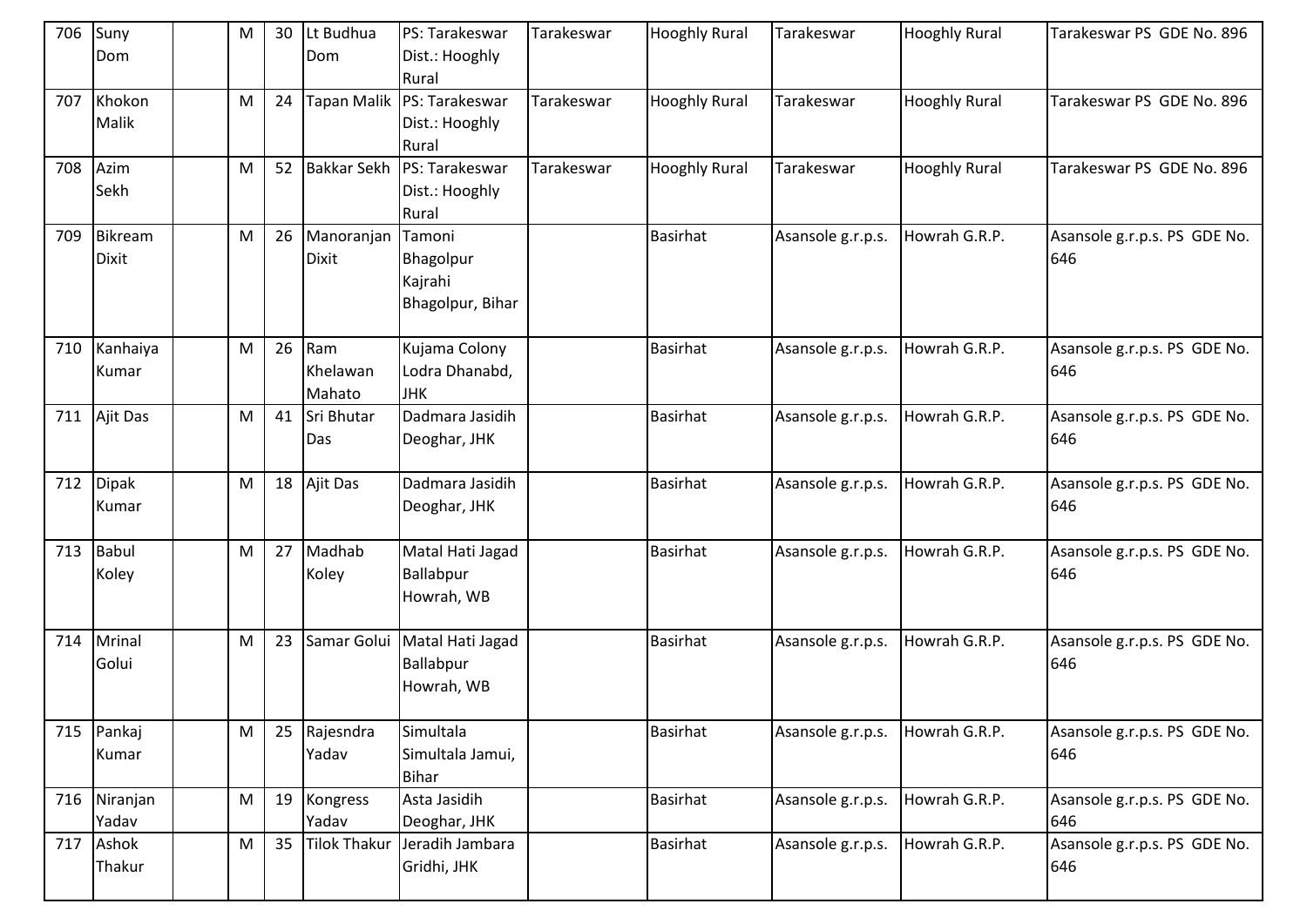| 718 | Umesh<br>Pandit       | M         | 31 | <b>Bato Pandit</b>            | Charghora<br>Jambara Gridhi,<br><b>JHK</b>          | <b>Basirhat</b> | Asansole g.r.p.s. | Howrah G.R.P. | Asansole g.r.p.s. PS GDE No.<br>646 |
|-----|-----------------------|-----------|----|-------------------------------|-----------------------------------------------------|-----------------|-------------------|---------------|-------------------------------------|
| 719 | Md.<br>Amjad          | ${\sf M}$ | 22 | Md. Ynus                      | Teghora Teghora<br>Begunsorai, Bihar                | <b>Basirhat</b> | Asansole g.r.p.s. | Howrah G.R.P. | Asansole g.r.p.s. PS GDE No.<br>646 |
| 720 | Pritam<br>Mondal      | M         | 24 | Surendra<br>Mondal            | Agrahar Jamui<br>Jamui, Bihar                       | <b>Basirhat</b> | Asansole g.r.p.s. | Howrah G.R.P. | Asansole g.r.p.s. PS GDE No.<br>646 |
| 721 | Kundan<br>Kumar       | M         | 18 | Chatlal                       | Urian Kajra<br>Chaowdhury Lakhisorai, Bihar         | <b>Basirhat</b> | Asansole g.r.p.s. | Howrah G.R.P. | Asansole g.r.p.s. PS GDE No.<br>646 |
| 722 | Umesh<br>Orang        | M         | 30 | <b>Babulal</b><br>Orang       | Balu Bahera Tala<br>Balunath Latehar,<br><b>JHK</b> | <b>Basirhat</b> | Asansole g.r.p.s. | Howrah G.R.P. | Asansole g.r.p.s. PS GDE No.<br>646 |
| 723 | Raqjib<br>Patra       | M         | 30 | Kartik Patra                  | Ichharia<br>Sunamukhi<br>Bankura, WB                | <b>Basirhat</b> | Asansole g.r.p.s. | Howrah G.R.P. | Asansole g.r.p.s. PS GDE No.<br>646 |
| 724 | Md.<br>Maksud         | M         | 21 | Md.<br>Kamruddin<br>Ansari    | Bandantar<br>Rajdhawar<br>Gridhi, JHK               | <b>Basirhat</b> | Asansole g.r.p.s. | Howrah G.R.P. | Asansole g.r.p.s. PS GDE No.<br>646 |
| 725 | Chancol<br>Ghosh      | M         | 42 | Lt. Ambika<br>Prasad<br>Ghosh | Sadipur<br>Ketugram Purba<br>Bardhaman, WB          | <b>Basirhat</b> | Asansole g.r.p.s. | Howrah G.R.P. | Asansole g.r.p.s. PS GDE No.<br>646 |
| 726 | Subhan<br>Ansari      | M         | 22 | Md. Sariya                    | Gaddupur Banga<br>Samistipur, Bihar                 | <b>Basirhat</b> | Asansole g.r.p.s. | Howrah G.R.P. | Asansole g.r.p.s. PS GDE No.<br>646 |
|     | 727 Duliala<br>Mahato | M         |    | 33 Nunalal<br>Mahato          | Kure Jhanjharpur<br>Madhubari, Bihar                | <b>Basirhat</b> | Asansole g.r.p.s. | Howrah G.R.P. | Asansole g.r.p.s. PS GDE No.<br>646 |
| 728 | Ramesh<br>Ghosh       | M         | 30 | Rabi Ghosh                    | Jaleswar<br>Gaighata 24<br>Pgs(N).WB                | <b>Basirhat</b> | Asansole g.r.p.s. | Howrah G.R.P. | Asansole g.r.p.s. PS GDE No.<br>646 |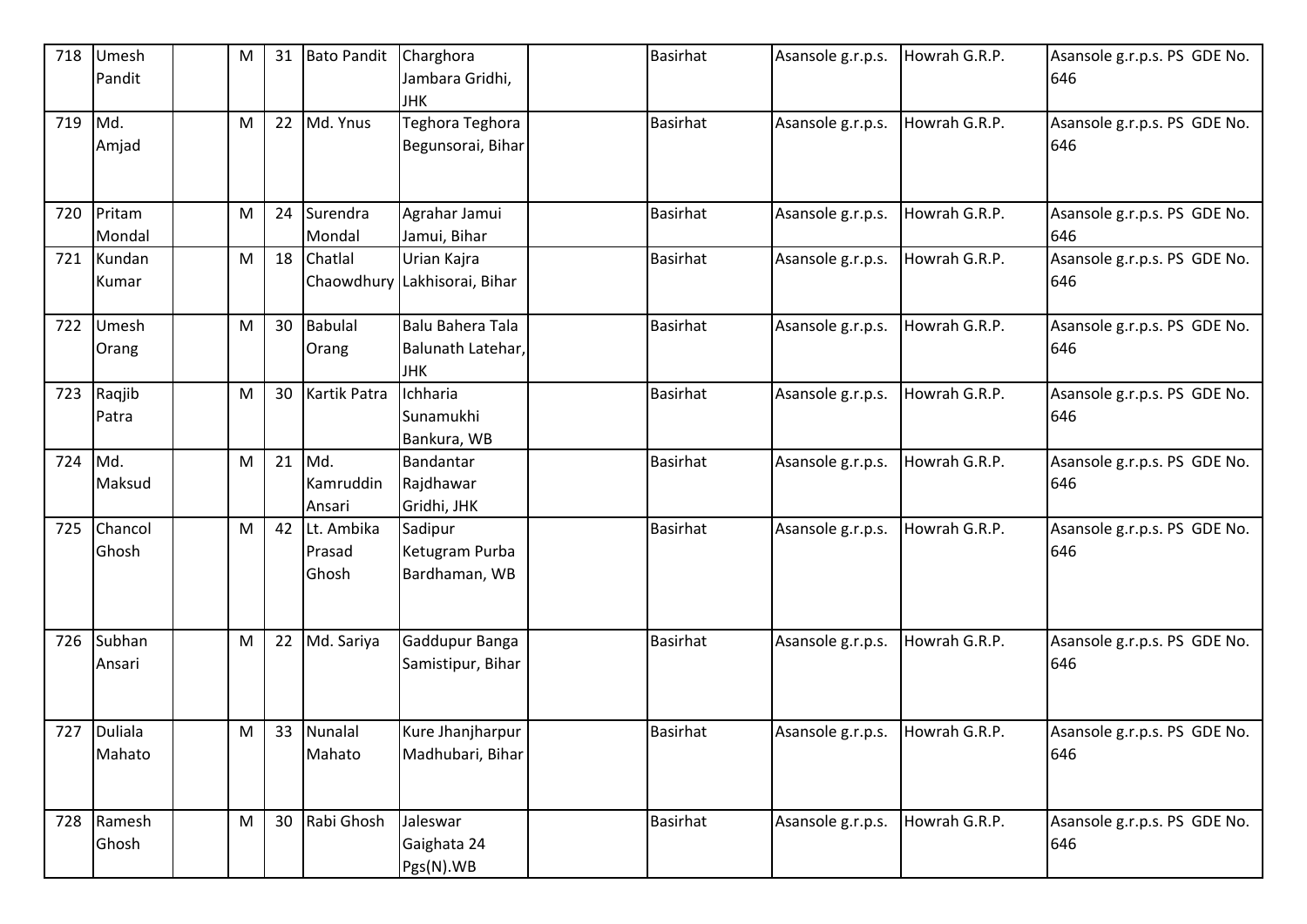| 729     | Arun<br>Kumar        | $\mathsf{M}% _{T}=\mathsf{M}_{T}\!\left( a,b\right) ,\ \mathsf{M}_{T}=\mathsf{M}_{T}\!\left( a,b\right) ,$ | 25 | Ygendra<br>Mukhiya      | Sugrahin<br>Kuseswar Asthan                                    | <b>Basirhat</b> | Asansole g.r.p.s. | Howrah G.R.P. | Asansole g.r.p.s. PS GDE No.<br>646 |
|---------|----------------------|------------------------------------------------------------------------------------------------------------|----|-------------------------|----------------------------------------------------------------|-----------------|-------------------|---------------|-------------------------------------|
|         | Mukhiya              |                                                                                                            |    |                         | Darbhanga, Bihar                                               |                 |                   |               |                                     |
| 730     | Afridi<br>Khan       | M                                                                                                          | 23 | <b>Wakil Khan</b>       | Mandatar<br>Begabad Gridhi,<br><b>JHK</b>                      | <b>Basirhat</b> | Asansole g.r.p.s. | Howrah G.R.P. | Asansole g.r.p.s. PS GDE No.<br>664 |
|         | 731 Priyasu<br>Maji  | M                                                                                                          | 19 | Ujjal Maji              | Dabur More<br>Rupnarayanpur<br>Salanpur Paschim<br>Bardhama    | <b>Basirhat</b> | Asansole g.r.p.s. | Howrah G.R.P. | Asansole g.r.p.s. PS GDE No.<br>664 |
| 732     | Kawsar Ali           | M                                                                                                          | 25 | Sawkat Ali              | Chapdani<br>Bhadreswar<br>Hooghly, WB                          | <b>Basirhat</b> | Asansole g.r.p.s. | Howrah G.R.P. | Asansole g.r.p.s. PS GDE No.<br>664 |
| 733     | Md. Arsad<br>Ali     | M                                                                                                          | 18 | Sirajul Ansari Chapdani | Bhadreswar<br>Hooghly, WB                                      | <b>Basirhat</b> | Asansole g.r.p.s. | Howrah G.R.P. | Asansole g.r.p.s. PS GDE No.<br>664 |
| 734     | Md.<br>Akram         | M                                                                                                          | 18 | Md. Nawsad<br>Ali       | Chapdani<br>Bhadreswar<br>Hooghly, WB                          | <b>Basirhat</b> | Asansole g.r.p.s. | Howrah G.R.P. | Asansole g.r.p.s. PS GDE No.<br>664 |
| 735 Md. | Sawkat Ali           | M                                                                                                          | 45 | Samiullah               | Chapdani<br>Bhadreswar<br>Hooghly, WB                          | <b>Basirhat</b> | Asansole g.r.p.s. | Howrah G.R.P. | Asansole g.r.p.s. PS GDE No.<br>664 |
|         | 736 Suraj Kr.<br>Das | M                                                                                                          | 25 | Ashok Kr.<br>Das        | Sefalpur<br>Karmatar<br>Jamtara, JHK                           | <b>Basirhat</b> | Asansole g.r.p.s. | Howrah G.R.P. | Asansole g.r.p.s. PS GDE No.<br>664 |
| 737     | Uttam<br>Kumar Rai   | M                                                                                                          | 50 | Suraj Rai               | Korogram Koro<br>Deoghar, JHK                                  | <b>Basirhat</b> | Asansole g.r.p.s. | Howrah G.R.P. | Asansole g.r.p.s. PS GDE No.<br>664 |
|         | 738 Auyad<br>Khan    | M                                                                                                          | 39 | Lt. Md.<br>Ansar Khan   | Uppar<br>Cheledangal<br>Asansol (S)<br>Paschim<br>Bardhaman. W | <b>Basirhat</b> | Asansole g.r.p.s. | Howrah G.R.P. | Asansole g.r.p.s. PS GDE No.<br>664 |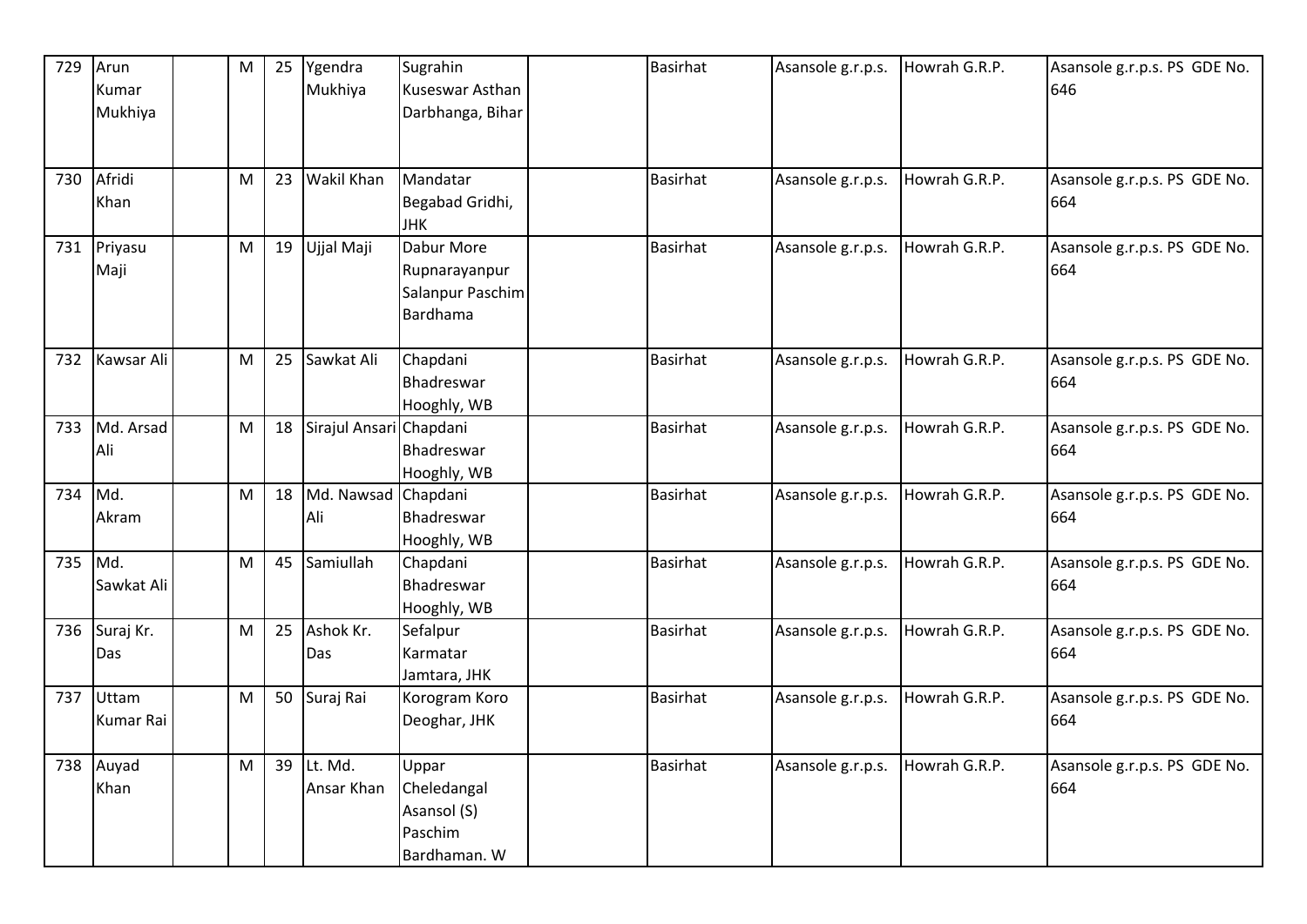| 739     | Md.             | M         | 38 | Abdul                | Uppar                        | <b>Basirhat</b> | Asansole g.r.p.s. | Howrah G.R.P. | Asansole g.r.p.s. PS GDE No. |
|---------|-----------------|-----------|----|----------------------|------------------------------|-----------------|-------------------|---------------|------------------------------|
|         | Sahabuddi       |           |    | Wahed                | Cheledangal                  |                 |                   |               | 664                          |
|         | n               |           |    |                      | Asansol (S)                  |                 |                   |               |                              |
|         |                 |           |    |                      | Paschim                      |                 |                   |               |                              |
|         |                 |           |    |                      | Bardhaman. W                 |                 |                   |               |                              |
| 740     | Salauddin       | M         | 25 | Kayaum               | Dopidih Jamtara              | <b>Basirhat</b> | Asansole g.r.p.s. | Howrah G.R.P. | Asansole g.r.p.s. PS GDE No. |
|         | Ansari          |           |    | Ansari               | Jamtara, JHK                 |                 |                   |               | 664                          |
|         |                 |           |    |                      |                              |                 |                   |               |                              |
| 741     | Kalam           | M         | 28 | Kayam                | Dakidih                      | <b>Basirhat</b> | Asansole g.r.p.s. | Howrah G.R.P. | Asansole g.r.p.s. PS GDE No. |
|         | Ansar           |           |    | Ansari               | Narayanpur                   |                 |                   |               | 664                          |
|         |                 |           |    |                      | Jamtara, JHK                 |                 |                   |               |                              |
| 742     | Rahim           | M         | 20 | Abdul Hamid Dakidih  |                              | <b>Basirhat</b> | Asansole g.r.p.s. | Howrah G.R.P. | Asansole g.r.p.s. PS GDE No. |
|         | Ansari          |           |    |                      | Narayanpur                   |                 |                   |               | 664                          |
|         |                 |           |    |                      | Jamtara, JHK                 |                 |                   |               |                              |
| 743     | Md.             | M         | 28 | Ali Raja             | Daridih Gridih               | <b>Basirhat</b> | Asansole g.r.p.s. | Howrah G.R.P. | Asansole g.r.p.s. PS GDE No. |
|         | Taslim          |           |    |                      | Gridhi, JHK                  |                 |                   |               | 664                          |
| 744     | $\mathsf{M}$ d. | M         | 21 |                      | Lt. Md. Yasin Daridih Gridih | <b>Basirhat</b> | Asansole g.r.p.s. | Howrah G.R.P. | Asansole g.r.p.s. PS GDE No. |
|         | Channu          |           |    | Ansari               | Gridhi, JHK                  |                 |                   |               | 664                          |
|         |                 |           |    |                      |                              |                 |                   |               |                              |
| 745     | Kedar           | M         | 49 | Janvi Yadav          | Chakai Chakai                | <b>Basirhat</b> | Asansole g.r.p.s. | Howrah G.R.P. | Asansole g.r.p.s. PS GDE No. |
|         | Yadav           |           |    |                      | Jamui, Bihar                 |                 |                   |               | 664                          |
| 746     | Mukesh          | M         | 27 | Manobendra Chihatiya |                              | <b>Basirhat</b> | Asansole g.r.p.s. | Howrah G.R.P. | Asansole g.r.p.s. PS GDE No. |
|         | Yadav           |           |    | Vyadav               | Narayanpur                   |                 |                   |               | 664                          |
|         |                 |           |    |                      | Jamtara, JHK                 |                 |                   |               |                              |
| 747     | Sunil           | M         | 21 | Nakul                | Hirapur Pathadda             | <b>Basirhat</b> | Asansole g.r.p.s. | Howrah G.R.P. | Asansole g.r.p.s. PS GDE No. |
|         | Mondal          |           |    | Mondal               | Deoghar, JHK                 |                 |                   |               | 664                          |
|         |                 |           |    |                      |                              |                 |                   |               |                              |
| 748     | Bam             | M         | 29 | Haradhan             | Hirapur Pathadda             | <b>Basirhat</b> | Asansole g.r.p.s. | Howrah G.R.P. | Asansole g.r.p.s. PS GDE No. |
|         | Sankar          |           |    | Mondal               | Deoghar, JHK                 |                 |                   |               | 664                          |
|         | Mondal          |           |    |                      |                              |                 |                   |               |                              |
| 749 Md. |                 | M         |    | 19 Md. Kalim         | <b>Bhitipara Hirapur</b>     | <b>Basirhat</b> | Asansole g.r.p.s. | Howrah G.R.P. | Asansole g.r.p.s. PS GDE No. |
|         | Sahanawa        |           |    |                      | Dhanabd, JHK                 |                 |                   |               | 664                          |
|         |                 |           |    |                      |                              |                 |                   |               |                              |
| 750     | Rasha           | M         | 19 | Tuntun               | Bhusunda                     | <b>Basirhat</b> | Asansole g.r.p.s. | Howrah G.R.P. | Asansole g.r.p.s. PS GDE No. |
|         | Tewari          |           |    | Tewari               | Sahapur Bhojpur,             |                 |                   |               | 664                          |
|         |                 |           |    |                      | <b>Bihar</b>                 |                 |                   |               |                              |
| 751     | Sanjay          | ${\sf M}$ | 25 | Nagendra             | Rahari Rahari                | <b>Basirhat</b> | Asansole g.r.p.s. | Howrah G.R.P. | Asansole g.r.p.s. PS GDE No. |
|         | Kumar           |           |    | Sharma               | Nalanda, Bhar                |                 |                   |               | 669                          |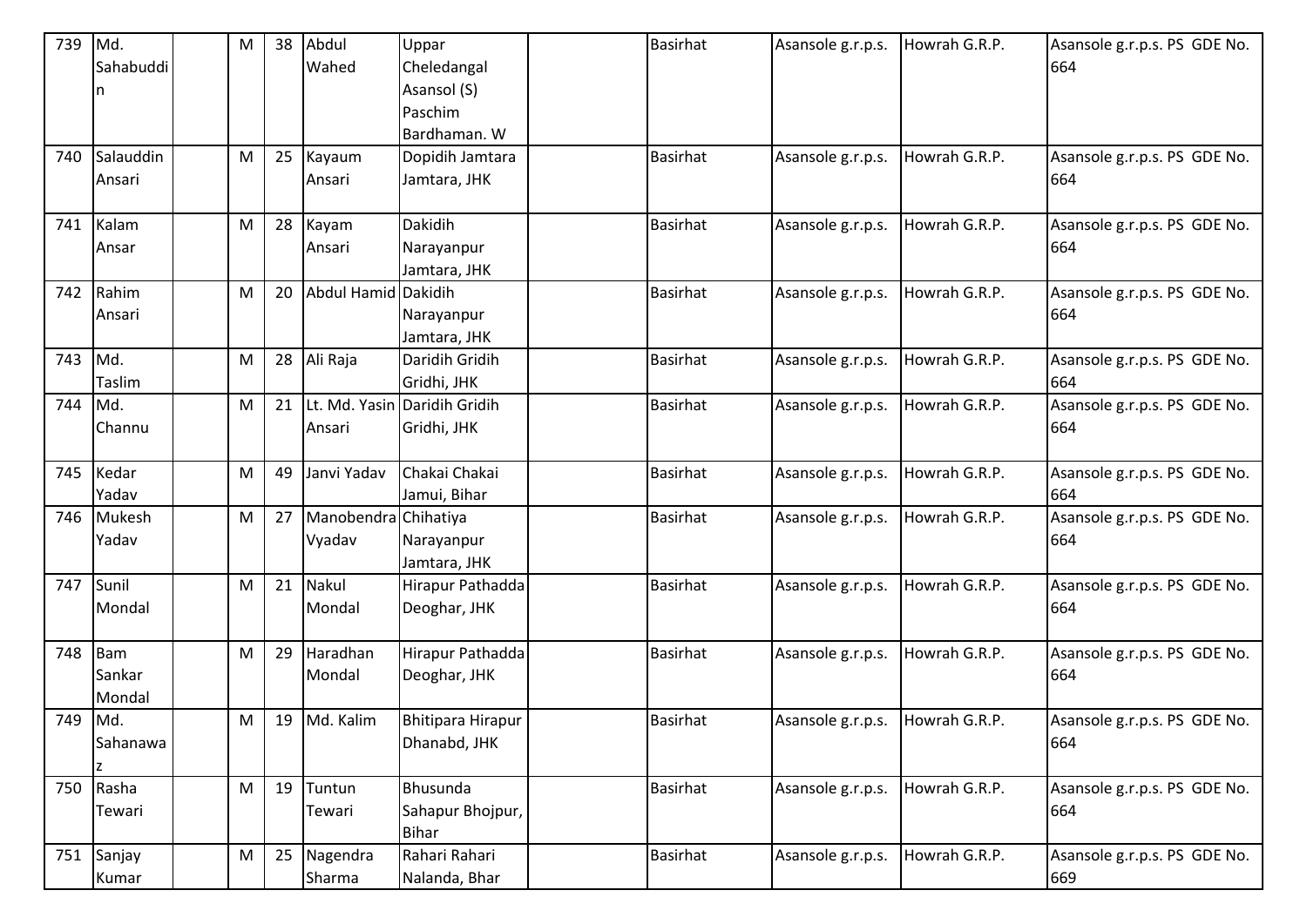| 752 | Anowar<br>Alam       | M | 33 | Mehebul<br>Alam    | Rahatnagar<br>Hirapur Paschim<br>Bardhaman. WB                  | <b>Basirhat</b> | Asansole g.r.p.s. | Howrah G.R.P. | Asansole g.r.p.s. PS GDE No.<br>669 |
|-----|----------------------|---|----|--------------------|-----------------------------------------------------------------|-----------------|-------------------|---------------|-------------------------------------|
| 753 | Md.<br>Chattu        | M | 29 | Md. Answar         | Chetidanga,<br>Asansol Hirapur<br>Paschim<br>Bardhaman. WB      | <b>Basirhat</b> | Asansole g.r.p.s. | Howrah G.R.P. | Asansole g.r.p.s. PS GDE No.<br>669 |
| 754 | Nandalal<br>Kumar    | M | 18 | Rabi Das           | Sri Mahadeo Layabad Layabad<br>Dhanabd, JHK                     | <b>Basirhat</b> | Asansole g.r.p.s. | Howrah G.R.P. | Asansole g.r.p.s. PS GDE No.<br>669 |
| 755 | Bablu<br>Yadav       | M | 25 |                    | Hiralal Yadav Satgram Fatak<br>Jamuria Paschim<br>Bardhaman. WB | <b>Basirhat</b> | Asansole g.r.p.s. | Howrah G.R.P. | Asansole g.r.p.s. PS GDE No.<br>669 |
| 756 | Mukesh<br>Mehera     | M | 45 | Lemo<br>Mehera     | Saltar Koro<br>Deoghar, JHK                                     | <b>Basirhat</b> | Asansole g.r.p.s. | Howrah G.R.P. | Asansole g.r.p.s. PS GDE No.<br>669 |
| 757 | Parimal<br>Kr. Yadav | M | 22 | Ram Sokal<br>Yadav | Thirgadih Pathrol<br>Deoghar, JHK                               | <b>Basirhat</b> | Asansole g.r.p.s. | Howrah G.R.P. | Asansole g.r.p.s. PS GDE No.<br>669 |
| 758 | Ajit Kumar           | M | 19 | Arun<br>Mahato     | Thirgadih Pathrol<br>Deoghar, JHK                               | <b>Basirhat</b> | Asansole g.r.p.s. | Howrah G.R.P. | Asansole g.r.p.s. PS GDE No.<br>669 |
| 759 | Wasim<br>Khan        | M | 22 | Altaf Khan         | Hamidnagar<br>Hirapur Paschima<br>Bardhaman, WB                 | <b>Basirhat</b> | Asansole g.r.p.s. | Howrah G.R.P. | Asansole g.r.p.s. PS GDE No.<br>669 |
| 760 | Irfan Khan           | M | 21 | Altaf Khan         | Hamidnagar<br>Hirapur Paschima<br>Bardhaman, WB                 | <b>Basirhat</b> | Asansole g.r.p.s. | Howrah G.R.P. | Asansole g.r.p.s. PS GDE No.<br>669 |
| 761 | Suman<br>Roy         | M | 23 | Ananda Roy         | Gandabapu<br>Memari Purba<br>Bardhaman, WB                      | <b>Basirhat</b> | Asansole g.r.p.s. | Howrah G.R.P. | Asansole g.r.p.s. PS GDE No.<br>669 |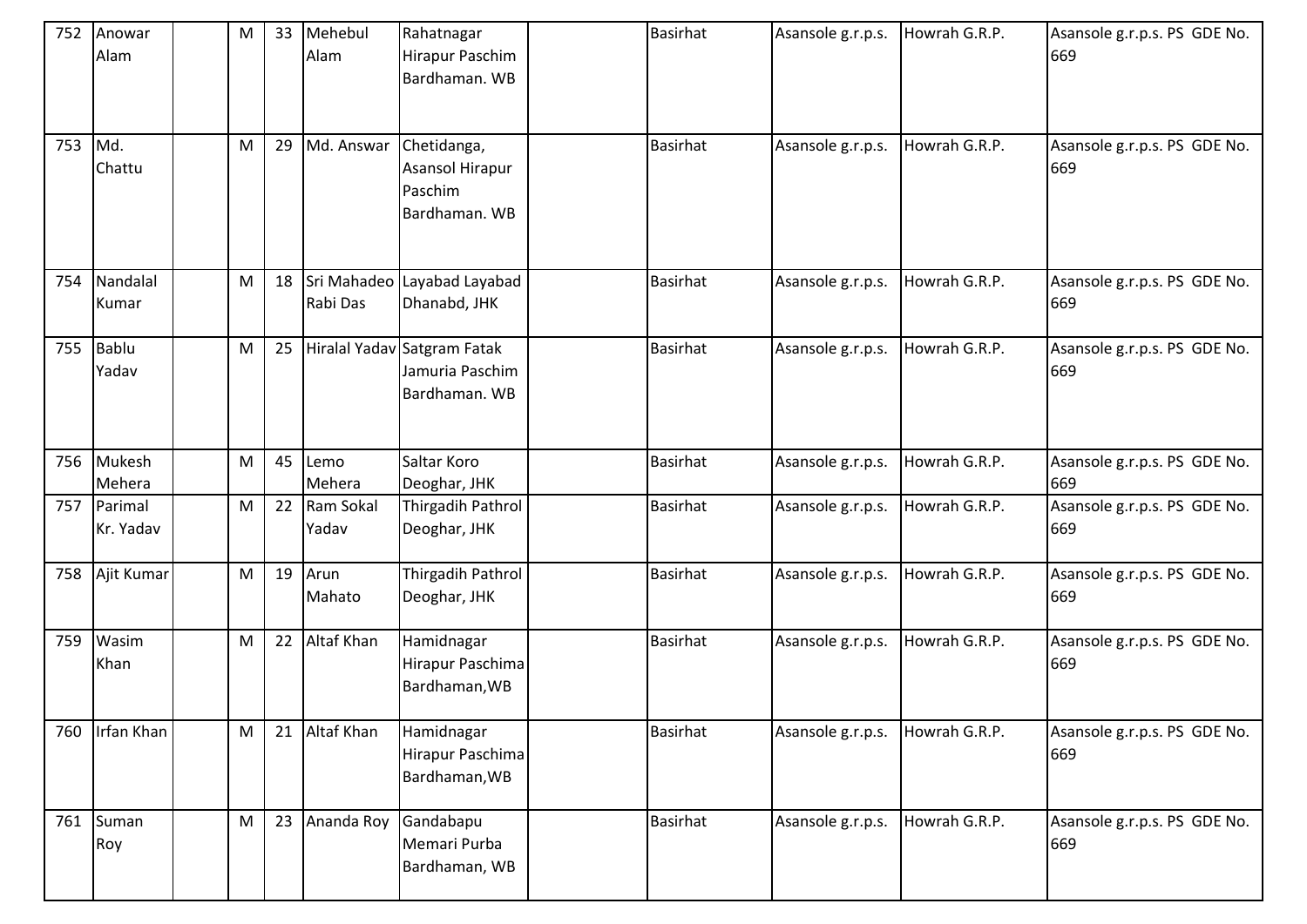|     | 762 Sekhar<br>Singh | M | 24 | Dibakar<br>Singh | Suro Suro Jamui,<br><b>Bihar</b> | <b>Basirhat</b> | Asansole g.r.p.s. | Howrah G.R.P. | Asansole g.r.p.s. PS GDE No.<br>669 |
|-----|---------------------|---|----|------------------|----------------------------------|-----------------|-------------------|---------------|-------------------------------------|
|     | 763 Bikram          | M | 31 | Satyanaraya      | Suro Suro Jamui,                 | <b>Basirhat</b> | Asansole g.r.p.s. | Howrah G.R.P. | Asansole g.r.p.s. PS GDE No.        |
|     | Singh               |   |    | n Singh          | <b>Bihar</b>                     |                 |                   |               | 669                                 |
|     | 764 Suresh          | M | 26 | Ram              | Satgram Fatak                    | <b>Basirhat</b> | Asansole g.r.p.s. | Howrah G.R.P. | Asansole g.r.p.s. PS GDE No.        |
|     | Thakur              |   |    | Prashad          | Jamuria Paschim                  |                 |                   |               | 669                                 |
|     |                     |   |    | Thakur           | Bardhaman, WB                    |                 |                   |               |                                     |
|     |                     |   |    |                  |                                  |                 |                   |               |                                     |
|     | 765 Bishal          | M | 21 | Ashok            | Mehijam near                     | <b>Basirhat</b> | Asansole g.r.p.s. | Howrah G.R.P. | Asansole g.r.p.s. PS GDE No.        |
|     | Agarwal             |   |    | Agarwal          | petrol pump                      |                 |                   |               | 669                                 |
|     |                     |   |    |                  | Mihijam Jamtara,                 |                 |                   |               |                                     |
|     |                     |   |    |                  | <b>JHK</b>                       |                 |                   |               |                                     |
| 766 | Ram Jee             | M | 45 | Chandri Rai      | Durga Mandir                     | <b>Basirhat</b> | Asansole g.r.p.s. | Howrah G.R.P. | Asansole g.r.p.s. PS GDE No.        |
|     | Rai                 |   |    |                  | Asansol Asansol                  |                 |                   |               | 669                                 |
|     |                     |   |    |                  | South Pascim                     |                 |                   |               |                                     |
|     |                     |   |    |                  | Bardhama                         |                 |                   |               |                                     |
|     | 767 Raj Kumar       | M | 20 | Ranjit           | Kalipahari                       | <b>Basirhat</b> | Asansole g.r.p.s. | Howrah G.R.P. | Asansole g.r.p.s. PS GDE No.        |
|     | Tewari              |   |    | Tewari           | Asansol South                    |                 |                   |               | 669                                 |
|     |                     |   |    |                  | Pascim                           |                 |                   |               |                                     |
|     |                     |   |    |                  | Bardhaman, WB                    |                 |                   |               |                                     |
| 768 | Shankar             | M | 50 | Ramfal           | Kalipahari                       | <b>Basirhat</b> | Asansole g.r.p.s. | Howrah G.R.P. | Asansole g.r.p.s. PS GDE No.        |
|     | Tewari              |   |    | Tewari           | Asansol South                    |                 |                   |               | 669                                 |
|     |                     |   |    |                  | Pascim                           |                 |                   |               |                                     |
|     |                     |   |    |                  | Bardhaman, WB                    |                 |                   |               |                                     |
|     |                     |   |    |                  |                                  |                 |                   |               |                                     |
|     | 769 Anajai          | M | 24 | Lt. Sri          | Srinaraya Chakai                 | <b>Basirhat</b> | Asansole g.r.p.s. | Howrah G.R.P. | Asansole g.r.p.s. PS GDE No.        |
|     | Singh               |   |    | Narayan          | Jamui, Bihar                     |                 |                   |               | 669                                 |
|     |                     |   |    | Singh            |                                  |                 |                   |               |                                     |
|     | 770 Bhim            | M | 22 |                  | Kailesh Rajak Dharma No-10       | <b>Basirhat</b> | Asansole g.r.p.s. | Howrah G.R.P. | Asansole g.r.p.s. PS GDE No.        |
|     | Rajak               |   |    |                  | <b>Asansol South</b>             |                 |                   |               | 669                                 |
|     |                     |   |    |                  | Paschim                          |                 |                   |               |                                     |
|     |                     |   |    |                  | Bardhaman, WB                    |                 |                   |               |                                     |
|     | 771 Arabind         | M | 42 | Lt. Chandra      | Ramdaspur                        | <b>Basirhat</b> | Asansole g.r.p.s. | Howrah G.R.P. | Asansole g.r.p.s. PS GDE No.        |
|     | Kumar               |   |    | Sekhar           | Jhajha Jamui,                    |                 |                   |               | 669                                 |
|     | Singh               |   |    | Prashad          | Bihar                            |                 |                   |               |                                     |
|     |                     |   |    | Singh            |                                  |                 |                   |               |                                     |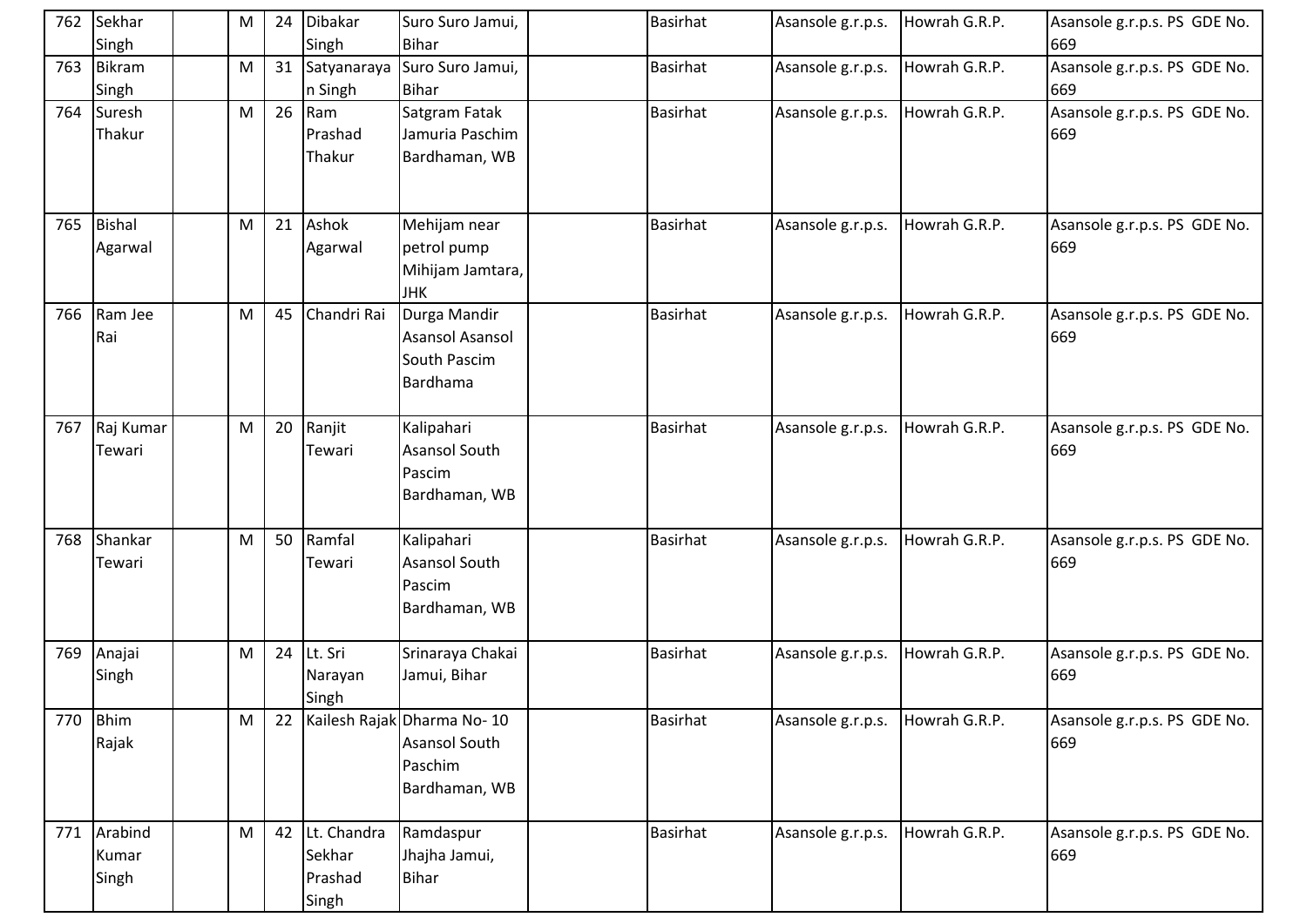| 772 | Bijay<br>Kumar          |           | ${\sf M}$ | 29  | Daso Kewat                     | Syani Karanday<br>Sekhpara, Bihar                                                       |           | <b>Basirhat</b>                          | Asansole g.r.p.s. | Howrah G.R.P. | Asansole g.r.p.s. PS GDE No.<br>669 |
|-----|-------------------------|-----------|-----------|-----|--------------------------------|-----------------------------------------------------------------------------------------|-----------|------------------------------------------|-------------------|---------------|-------------------------------------|
|     | Kewat                   |           |           |     |                                |                                                                                         |           |                                          |                   |               |                                     |
| 773 | Sanjay<br>Pandit        |           | ${\sf M}$ | 40  | Ganauri<br>Pandit              | Matkariya<br>Bankmore<br>Dhanabd, JHK                                                   |           | <b>Basirhat</b>                          | Asansole g.r.p.s. | Howrah G.R.P. | Asansole g.r.p.s. PS GDE No.<br>669 |
| 774 | Dilip Singh             |           | M         | 43  | Seo Nandan<br>Singh            | Baramuri<br>Dhanbad<br>Dhanabd, JHK                                                     |           | <b>Basirhat</b>                          | Asansole g.r.p.s. | Howrah G.R.P. | Asansole g.r.p.s. PS GDE No.<br>669 |
| 775 | Md. Afsar               |           | ${\sf M}$ | 20  | Md. Arsid                      | Niura Jamui<br>Jamui, Bihar                                                             |           | <b>Basirhat</b>                          | Asansole g.r.p.s. | Howrah G.R.P. | Asansole g.r.p.s. PS GDE No.<br>669 |
| 776 | Samsul<br>Hoque         |           | M         | 32  | Ansar Ali                      |                                                                                         |           | <b>Basirhat</b>                          | Azimganj g.r.p.s. | Howrah G.R.P. | Azimganj g.r.p.s. PS GDE No.<br>685 |
| 777 | Sivnath<br>Das          |           | ${\sf M}$ | 23  | <b>Fotick Das</b>              |                                                                                         |           | <b>Basirhat</b>                          | Azimganj g.r.p.s. | Howrah G.R.P. | Azimganj g.r.p.s. PS GDE No.<br>685 |
| 778 | Selim Sk                | <b>Sk</b> | ${\sf M}$ | 32  | Ajjul Sk                       |                                                                                         |           | <b>Basirhat</b>                          | Azimganj g.r.p.s. | Howrah G.R.P. | Azimganj g.r.p.s. PS GDE No.<br>689 |
| 779 | Nayan<br>Sarkar         |           | ${\sf M}$ | 25  | Sarkar                         | Bijay Krishna Chapahati PS:<br>Pandua Dist.:<br><b>Hooghly Rural</b>                    | Pandua    | <b>Hooghly Rural</b>                     | Bandel g.r.p.s.   | Howrah G.R.P. | Bandel g.r.p.s. PS GDE No.<br>709   |
| 780 | Jakirul<br>Mondal       |           | M         | 21  | Joylal<br>Mondal               | Putkhali PS:<br>Gangnapur Dist.:<br>Ranaghat Police<br>District                         | Gangnapur | Ranaghat Police<br>District              | Bandel g.r.p.s.   | Howrah G.R.P. | Bandel g.r.p.s. PS GDE No.<br>709   |
| 781 | Saidul<br>Mallick       |           | ${\sf M}$ | 25  | Golam<br>Mallick               | Uttarpara PS:<br>Memari Dist.:<br>Purba Burdwan                                         | Memari    | Purba Burdwan                            | Bandel g.r.p.s.   | Howrah G.R.P. | Bandel g.r.p.s. PS GDE No.<br>709   |
| 782 | Sourav<br>Sarkar        |           | M         | 221 | Sukhen<br>Sarkar               | Ullasi Charatala<br>PS: Hanskhli<br>Dist.: Ranaghat<br><b>Police District</b>           | Hanskhli  | Ranaghat Police<br>District              | Bandel g.r.p.s.   | Howrah G.R.P. | Bandel g.r.p.s. PS GDE No.<br>709   |
| 783 | Akash<br><b>Byapari</b> |           | M         | 18  | <b>Tapas</b><br><b>Byapari</b> | Military colony<br>PS: Chinsurah<br>Dist.:<br>Chandannagar<br>Police<br>Commissionerate | Chinsurah | Chandannagar<br>Police<br>Commissionerat | Bandel g.r.p.s.   | Howrah G.R.P. | Bandel g.r.p.s. PS GDE No.<br>709   |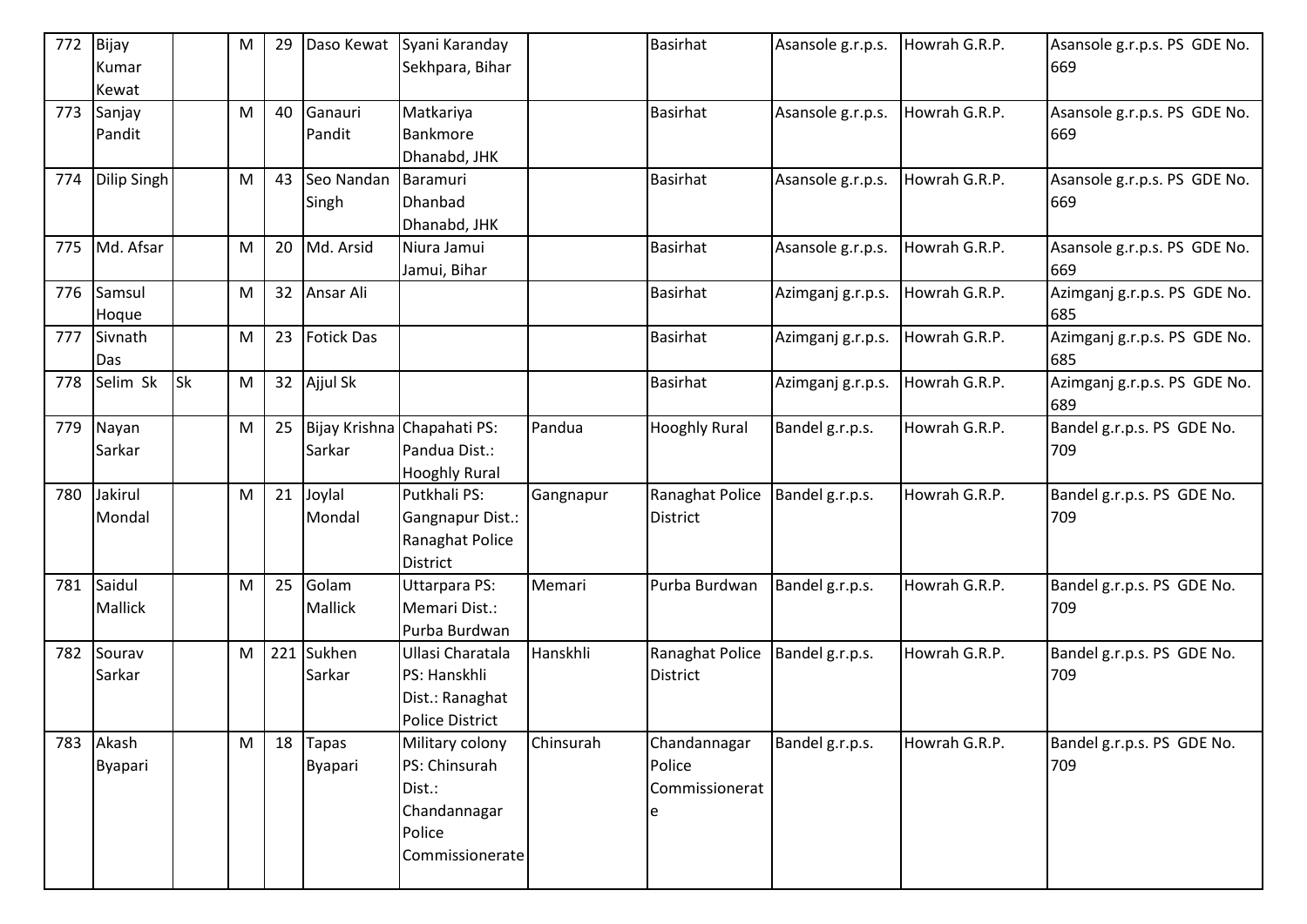| 784 | Sk Golam<br>Mustafa        | M | 48 | Sk.<br>Khodabox  | Somrabazar PS:<br><b>Balagarh Dist.:</b><br><b>Hooghly Rural</b>                        | Balagarh      | <b>Hooghly Rural</b>                        | Bandel g.r.p.s. | Howrah G.R.P. | Bandel g.r.p.s. PS GDE No.<br>709 |
|-----|----------------------------|---|----|------------------|-----------------------------------------------------------------------------------------|---------------|---------------------------------------------|-----------------|---------------|-----------------------------------|
| 785 | Amardip<br>Durlav          | M | 28 | Dilu Durlav      | Raghunathpur<br>PS: Mogra Dist.:<br><b>Hooghly Rural</b>                                | Mogra         | <b>Hooghly Rural</b>                        | Bandel g.r.p.s. | Howrah G.R.P. | Bandel g.r.p.s. PS GDE No.<br>709 |
| 786 | Santanu<br>Roy             | M | 30 | <b>Manik Roy</b> | Raghunathpur<br>PS: Mogra Dist.:<br><b>Hooghly Rural</b>                                | Mogra         | <b>Hooghly Rural</b>                        | Bandel g.r.p.s. | Howrah G.R.P. | Bandel g.r.p.s. PS GDE No.<br>709 |
| 787 | Toton<br>Majhi             | M | 32 | Sundar<br>Majhi  | Madanmohanpur Bagnan<br>PS: Bagnan Dist.:<br>Howrah Rural                               |               | <b>Howrah Rural</b>                         | Bandel g.r.p.s. | Howrah G.R.P. | Bandel g.r.p.s. PS GDE No.<br>709 |
| 788 | Subhadip<br>Saha           | M | 27 | Sukumar<br>Saha  | Dasnagar PS:<br>Dasnagar Dist.:<br><b>Howrah Police</b><br>Commissionerate              | Dasnagar      | <b>Howrah Police</b><br>Commissionerat<br>e | Bandel g.r.p.s. | Howrah G.R.P. | Bandel g.r.p.s. PS GDE No.<br>709 |
| 789 | Sourav<br>Adak             | M |    | 26 Mukti Adak    | Dasnagar PS:<br>Dasnagar Dist.:<br><b>Howrah Police</b><br>Commissionerate              | Dasnagar      | Howrah Police<br>Commissionerat<br>e        | Bandel g.r.p.s. | Howrah G.R.P. | Bandel g.r.p.s. PS GDE No.<br>709 |
| 790 | Subha<br>Bhattacha<br>rjee | M | 27 | Ram<br>e         | Dasnagar PS:<br>Bhattacharje Dasnagar Dist.:<br><b>Howrah Police</b><br>Commissionerate | Dasnagar      | <b>Howrah Police</b><br>Commissionerat<br>e | Bandel g.r.p.s. | Howrah G.R.P. | Bandel g.r.p.s. PS GDE No.<br>709 |
|     | 791   Indrajit<br>Hazra    | M |    | 28 Bablu Hazra   | Goalpara PS:<br>Katwa Dist.:<br>Purba Burdwan                                           | Katwa         | Purba Burdwan                               | Bandel g.r.p.s. | Howrah G.R.P. | Bandel g.r.p.s. PS GDE No.<br>709 |
|     | 792 Ashok Kr.<br>Mal       | M |    | 35 Aditya Mal    | Simlagarh PS:<br>Pandua Dist.:<br><b>Hooghly Rural</b>                                  | Pandua        | <b>Hooghly Rural</b>                        | Bandel g.r.p.s. | Howrah G.R.P. | Bandel g.r.p.s. PS GDE No.<br>709 |
|     | 793 Saifuddin<br>Miya      | M | 29 |                  | Kurban Miya Aima PS: Bhatar<br>Dist.: Purba<br>Burdwan                                  | <b>Bhatar</b> | Purba Burdwan                               | Bandel g.r.p.s. | Howrah G.R.P. | Bandel g.r.p.s. PS GDE No.<br>709 |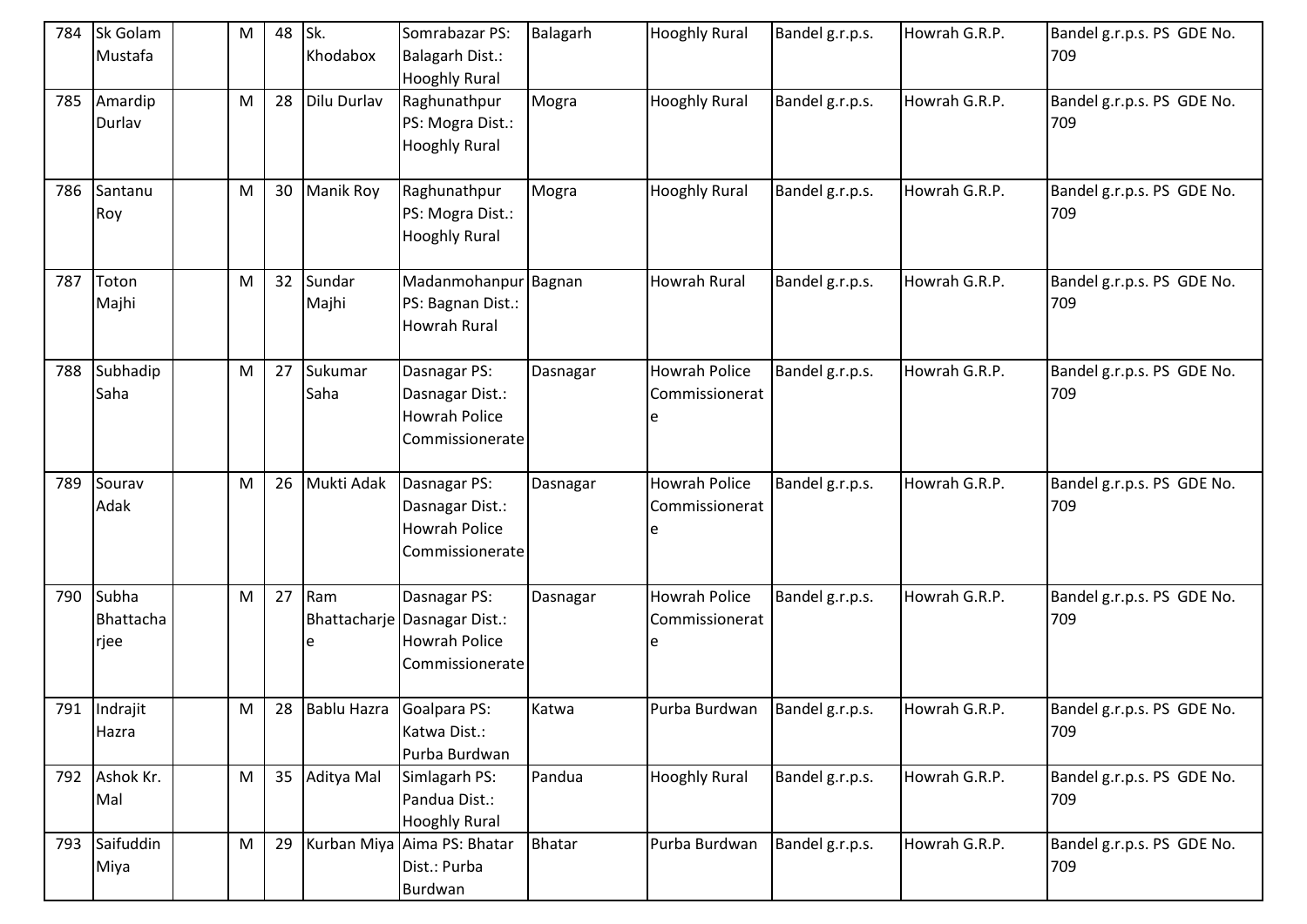| 794 | Imajuddin<br>Miya    | M         | 38 | Jalaluddin<br>Miya   | Aima PS: Bhatar<br>Dist.: Purba<br>Burdwan                                                   | <b>Bhatar</b> | Purba Burdwan                               | Bandel g.r.p.s. | Howrah G.R.P. | Bandel g.r.p.s. PS GDE No.<br>711 |
|-----|----------------------|-----------|----|----------------------|----------------------------------------------------------------------------------------------|---------------|---------------------------------------------|-----------------|---------------|-----------------------------------|
|     | 795 Mefuj<br>Ansari  | M         | 28 | Anish Miya           | Aima PS: Bhatar<br>Dist.: Purba<br>Burdwan                                                   | Bhatar        | Purba Burdwan                               | Bandel g.r.p.s. | Howrah G.R.P. | Bandel g.r.p.s. PS GDE No.<br>711 |
|     | 796 Kudrat<br>Ansari | M         | 19 | Gajuuddin<br>Ansari  | Aima PS: Bhatar<br>Dist.: Purba<br>Burdwan                                                   | Bhatar        | Purba Burdwan                               | Bandel g.r.p.s. | Howrah G.R.P. | Bandel g.r.p.s. PS GDE No.<br>711 |
| 797 | Karim<br>Ansari      | M         | 19 | Samsuddin<br>Ansari  | Aima PS: Bhatar<br>Dist.: Purba<br>Burdwan                                                   | <b>Bhatar</b> | Purba Burdwan                               | Bandel g.r.p.s. | Howrah G.R.P. | Bandel g.r.p.s. PS GDE No.<br>711 |
| 798 | Pajamul<br>Ansari    | M         | 23 | Sirajuddin<br>Ansari | Aima PS: Bhatar<br>Dist.: Purba<br>Burdwan                                                   | <b>Bhatar</b> | Purba Burdwan                               | Bandel g.r.p.s. | Howrah G.R.P. | Bandel g.r.p.s. PS GDE No.<br>711 |
| 799 | Adarsha<br>Kumar     | ${\sf M}$ | 22 | Pratim<br>Kumar      | Narasinghdutta<br>road PS: Bantra<br>Dist.: Howrah<br>Police<br>Commissionerate              | Bantra        | <b>Howrah Police</b><br>Commissionerat      | Bandel g.r.p.s. | Howrah G.R.P. | Bandel g.r.p.s. PS GDE No.<br>711 |
| 800 | Shiba Hari           | M         | 30 | Suraj Hori           | Narasinghdutta<br>road PS: Bantra<br>Dist.: Howrah<br>Police<br>Commissionerate              | Bantra        | <b>Howrah Police</b><br>Commissionerat      | Bandel g.r.p.s. | Howrah G.R.P. | Bandel g.r.p.s. PS GDE No.<br>711 |
| 801 | Nitesh<br>Kuila      | ${\sf M}$ | 18 |                      | Naresh Kuila Narasinghdutta<br>road PS: Bantra<br>Dist.: Howrah<br>Police<br>Commissionerate | Bantra        | <b>Howrah Police</b><br>Commissionerat<br>e | Bandel g.r.p.s. | Howrah G.R.P. | Bandel g.r.p.s. PS GDE No.<br>711 |
|     | 802 Samir<br>Prasad  | M         |    | 18 Nagar<br>Prasad   | Narasinghdutta<br>road PS: Bantra<br>Dist.: Howrah<br>Police<br>Commissionerate              | Bantra        | Howrah Police<br>Commissionerat             | Bandel g.r.p.s. | Howrah G.R.P. | Bandel g.r.p.s. PS GDE No.<br>711 |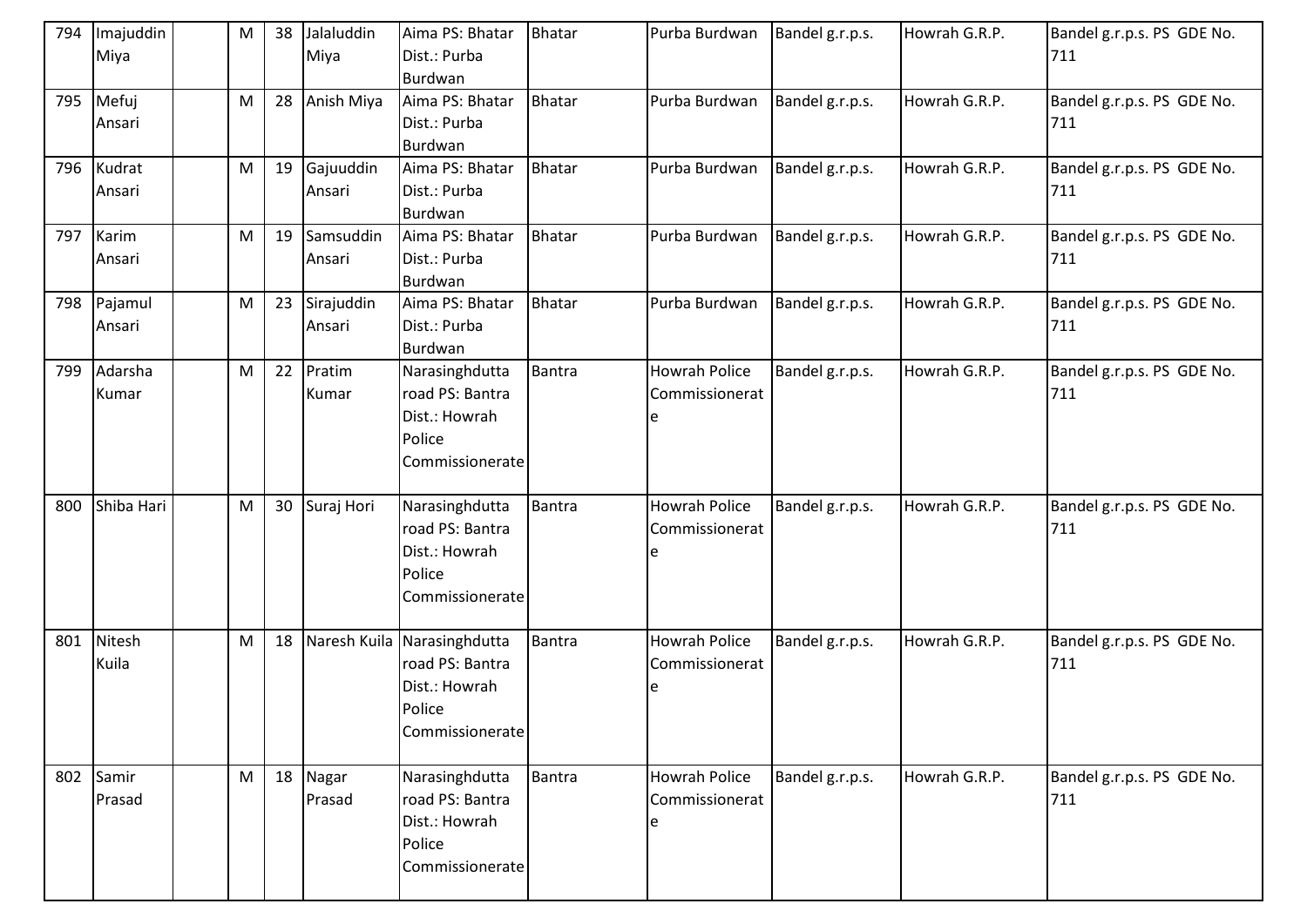| 803 | Aditya      | $\mathsf{M}% _{T}=\mathsf{M}_{T}\!\left( a,b\right) ,\ \mathsf{M}_{T}=\mathsf{M}_{T}$ | 18 |               | Chandrasekh Narasinghdutta | <b>Bantra</b> | <b>Howrah Police</b> | Bandel g.r.p.s. | Howrah G.R.P. | Bandel g.r.p.s. PS GDE No. |
|-----|-------------|---------------------------------------------------------------------------------------|----|---------------|----------------------------|---------------|----------------------|-----------------|---------------|----------------------------|
|     | Barisan     |                                                                                       |    | ar Barisan    | road PS: Bantra            |               | Commissionerat       |                 |               | 711                        |
|     |             |                                                                                       |    |               | Dist.: Howrah              |               | e                    |                 |               |                            |
|     |             |                                                                                       |    |               | Police                     |               |                      |                 |               |                            |
|     |             |                                                                                       |    |               | Commissionerate            |               |                      |                 |               |                            |
|     |             |                                                                                       |    |               |                            |               |                      |                 |               |                            |
| 804 | Boloram     | M                                                                                     | 55 | Lt. Bijay     | Guptipara PS:              | Balagarh      | <b>Hooghly Rural</b> | Bandel g.r.p.s. | Howrah G.R.P. | Bandel g.r.p.s. PS GDE No. |
|     | Debnath     |                                                                                       |    | Debnath       | <b>Balagarh Dist.:</b>     |               |                      |                 |               | 711                        |
|     |             |                                                                                       |    |               | <b>Hooghly Rural</b>       |               |                      |                 |               |                            |
| 805 | Aman Ali    | M                                                                                     | 19 | Abdul Ali     | Sarani, Bihar PS:          | Balagarh      | <b>Basirhat</b>      | Bandel g.r.p.s. | Howrah G.R.P. | Bandel g.r.p.s. PS GDE No. |
|     |             |                                                                                       |    |               | Balagarh                   |               |                      |                 |               | 711                        |
| 806 | Md. Irsad   | M                                                                                     | 18 | Md. Nasim     | Sarani, Bihar PS:          | Balagarh      | <b>Basirhat</b>      | Bandel g.r.p.s. | Howrah G.R.P. | Bandel g.r.p.s. PS GDE No. |
|     |             |                                                                                       |    | Ansari        | Balagarh                   |               |                      |                 |               | 711                        |
| 807 | Suman       | M                                                                                     | 20 | Saraj Kr. Das | Khamargachi PS:            | Balagarh      | <b>Hooghly Rural</b> | Bandel g.r.p.s. | Howrah G.R.P. | Bandel g.r.p.s. PS GDE No. |
|     | Das         |                                                                                       |    |               | <b>Balagarh Dist.:</b>     |               |                      |                 |               | 711                        |
|     |             |                                                                                       |    |               | <b>Hooghly Rural</b>       |               |                      |                 |               |                            |
|     |             |                                                                                       |    |               |                            |               |                      |                 |               |                            |
| 808 | Suvankar    | M                                                                                     | 25 | Narayan       | Khalpar PS:                | Balagarh      | <b>Hooghly Rural</b> | Bandel g.r.p.s. | Howrah G.R.P. | Bandel g.r.p.s. PS GDE No. |
|     | Mondal      |                                                                                       |    | Mondal        | <b>Balagarh Dist.:</b>     |               |                      |                 |               | 711                        |
|     |             |                                                                                       |    |               | <b>Hooghly Rural</b>       |               |                      |                 |               |                            |
|     | 809 Raju Sk | M                                                                                     | 28 | Jamaluddin    | Sekhpara PS:               | Balagarh      | <b>Hooghly Rural</b> | Bandel g.r.p.s. | Howrah G.R.P. | Bandel g.r.p.s. PS GDE No. |
|     |             |                                                                                       |    |               | <b>Balagarh Dist.:</b>     |               |                      |                 |               | 711                        |
|     |             |                                                                                       |    |               | <b>Hooghly Rural</b>       |               |                      |                 |               |                            |
|     | 810 Shanti  | M                                                                                     | 42 | Debu Turi     | Naricha PS:                | Balagarh      | <b>Hooghly Rural</b> | Bandel g.r.p.s. | Howrah G.R.P. | Bandel g.r.p.s. PS GDE No. |
|     | Turi        |                                                                                       |    |               | <b>Balagarh Dist.:</b>     |               |                      |                 |               | 711                        |
|     |             |                                                                                       |    |               | <b>Hooghly Rural</b>       |               |                      |                 |               |                            |
| 811 | Sourav      | M                                                                                     | 24 | Parameswar    | Gopalpur PS:               | Balagarh      | <b>Hooghly Rural</b> | Bandel g.r.p.s. | Howrah G.R.P. | Bandel g.r.p.s. PS GDE No. |
|     | Show        |                                                                                       |    | <b>Show</b>   | <b>Balagarh Dist.:</b>     |               |                      |                 |               | 716                        |
|     |             |                                                                                       |    |               | <b>Hooghly Rural</b>       |               |                      |                 |               |                            |
|     | 812 Sachin  | M                                                                                     | 22 | Sitaram Turi  | Naricha PS:                | Balagarh      | <b>Hooghly Rural</b> | Bandel g.r.p.s. | Howrah G.R.P. | Bandel g.r.p.s. PS GDE No. |
|     | Turi        |                                                                                       |    |               | <b>Balagarh Dist.:</b>     |               |                      |                 |               | 716                        |
|     |             |                                                                                       |    |               | <b>Hooghly Rural</b>       |               |                      |                 |               |                            |
|     | 813 Hiralal | M                                                                                     | 46 | Ram Mohan     | Ghuni PS:                  | Purbasthali   | Purba Burdwan        | Bandel g.r.p.s. | Howrah G.R.P. | Bandel g.r.p.s. PS GDE No. |
|     | Mondal      |                                                                                       |    | Mondal        | Purbasthali Dist.:         |               |                      |                 |               | 716                        |
|     |             |                                                                                       |    |               | Purba Burdwan              |               |                      |                 |               |                            |
|     |             |                                                                                       |    |               |                            |               |                      |                 |               |                            |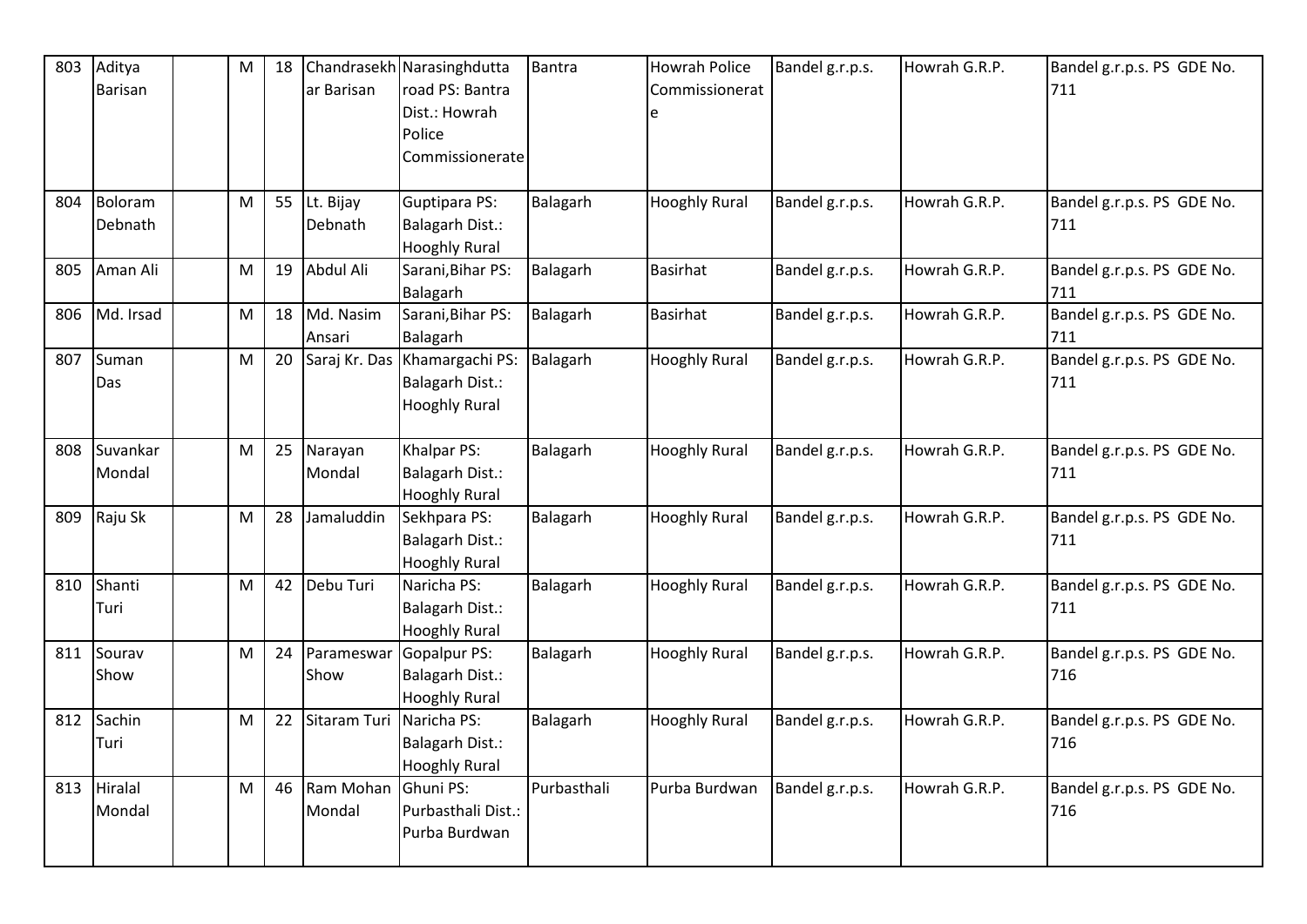| 814 | Shyamal<br>Banerjee | M         | 50 | Rakhal<br>Banerjee   | Matri colony PS:<br>Chinsurah Dist.:<br>Chandannagar<br>Police<br>Commissionerate                | Chinsurah    | Chandannagar<br>Police<br>Commissionerat    | Bandel g.r.p.s. | Howrah G.R.P. | Bandel g.r.p.s. PS GDE No.<br>716 |
|-----|---------------------|-----------|----|----------------------|--------------------------------------------------------------------------------------------------|--------------|---------------------------------------------|-----------------|---------------|-----------------------------------|
| 815 | Shyamal<br>Mondal   | M         | 40 | Shibpada<br>Mondal   | Tarka Sidhartha<br>lane PS: Bally<br>Dist.: Howrah<br>Police<br>Commissionerate                  | <b>Bally</b> | <b>Howrah Police</b><br>Commissionerat<br>e | Bandel g.r.p.s. | Howrah G.R.P. | Bandel g.r.p.s. PS GDE No.<br>716 |
| 816 | Sanjib Das          | M         | 28 | Mahadeb<br>Das       | Bebakanandanag Jagaddal<br>ar PS: Jagaddal<br>Dist.:<br>Barrackpore<br>Police<br>Commissionerate |              | Barrackpore<br>Police<br>Commissionerat     | Bandel g.r.p.s. | Howrah G.R.P. | Bandel g.r.p.s. PS GDE No.<br>716 |
| 817 | Bidhan<br>Das       | M         | 19 | <b>Bijen Das</b>     | Kuntighat PS:<br><b>Balagarh Dist.:</b><br><b>Hooghly Rural</b>                                  | Balagarh     | <b>Hooghly Rural</b>                        | Bandel g.r.p.s. | Howrah G.R.P. | Bandel g.r.p.s. PS GDE No.<br>716 |
| 818 | Raja<br>Chowdhur    | ${\sf M}$ | 51 | Damodar<br>Chowdhury | Jamui, Bihar PS:<br>Balagarh                                                                     | Balagarh     | <b>Basirhat</b>                             | Bandel g.r.p.s. | Howrah G.R.P. | Bandel g.r.p.s. PS GDE No.<br>716 |
| 819 | Raj Kumar<br>Show   | M         | 29 | Sri Kumar<br>Show    | Tribeni PS:<br>Mogra Dist.:<br><b>Hooghly Rural</b>                                              | Mogra        | <b>Hooghly Rural</b>                        | Bandel g.r.p.s. | Howrah G.R.P. | Bandel g.r.p.s. PS GDE No.<br>716 |
| 820 | Sumit<br>Show       | ${\sf M}$ | 21 | Sricharan<br>Show    | Tribeni PS:<br>Mogra Dist.:<br><b>Hooghly Rural</b>                                              | Mogra        | <b>Hooghly Rural</b>                        | Bandel g.r.p.s. | Howrah G.R.P. | Bandel g.r.p.s. PS GDE No.<br>716 |
| 821 | Bappa Roy           | M         | 38 |                      | Basudeb Roy Baronagoria PS:<br>Gaighata Dist.:<br><b>Bongaon Police</b><br><b>District</b>       | Gaighata     | Bongaon Police<br><b>District</b>           | Bandel g.r.p.s. | Howrah G.R.P. | Bandel g.r.p.s. PS GDE No.<br>716 |
| 822 | Ekhlakh<br>Ansari   | M         | 23 | Samrat<br>Uddin      | Sankhanagar PS:<br>Mogra Dist.:<br><b>Hooghly Rural</b>                                          | Mogra        | <b>Hooghly Rural</b>                        | Bandel g.r.p.s. | Howrah G.R.P. | Bandel g.r.p.s. PS GDE No.<br>716 |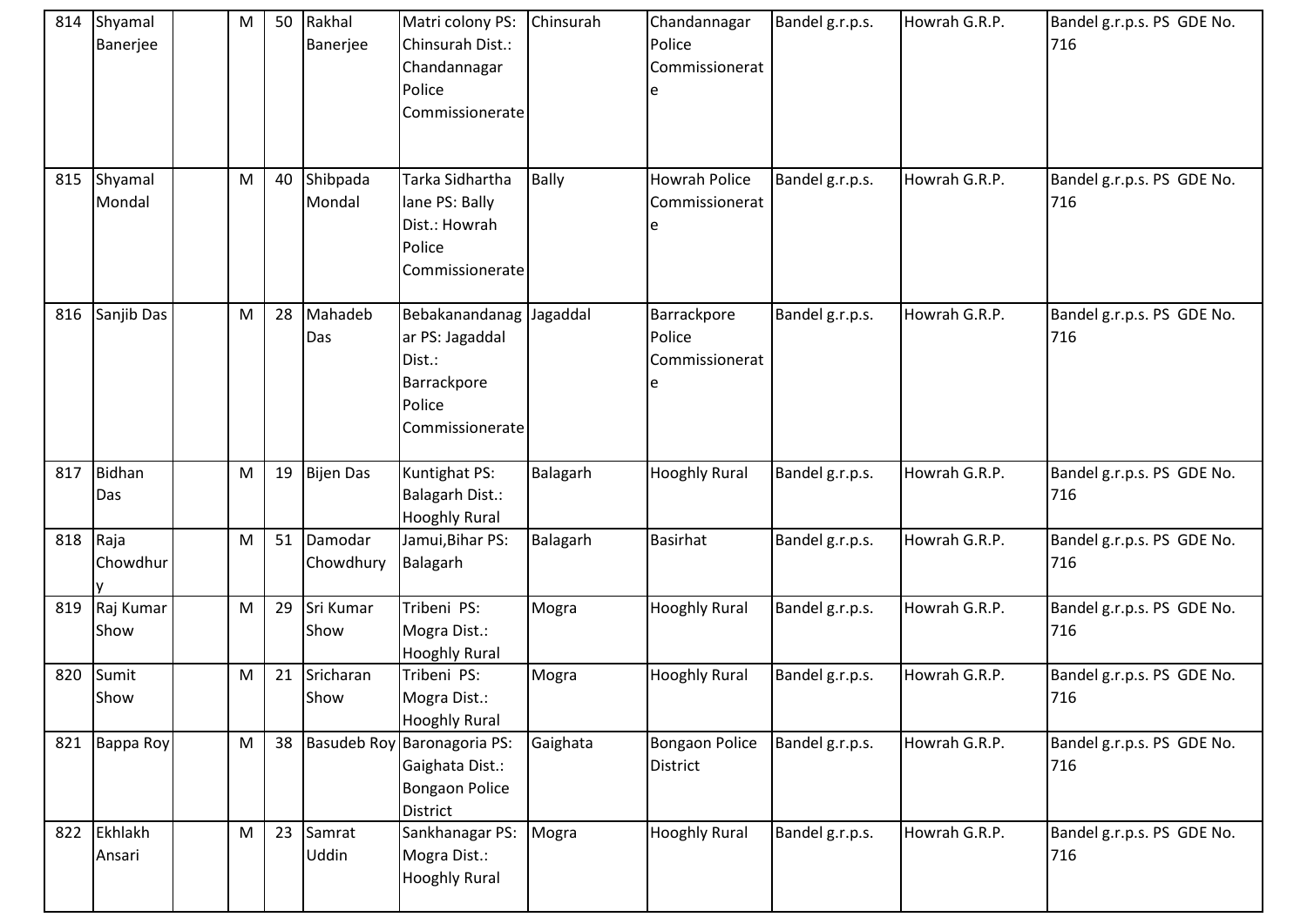| 823 | Raja Das                 | M | 35 | Maku As                              | Adisaptagram PS: Chinsurah<br>Chinsurah Dist.:<br>Chandannagar<br>Police<br>Commissionerate |          | Chandannagar<br>Police<br>Commissionerat | Bandel g.r.p.s. | Howrah G.R.P. | Bandel g.r.p.s. PS GDE No.<br>716 |
|-----|--------------------------|---|----|--------------------------------------|---------------------------------------------------------------------------------------------|----------|------------------------------------------|-----------------|---------------|-----------------------------------|
| 824 | Sunil<br>Barman          | M | 48 | S/o Lt. Rahit Abdulpur PS:<br>Barman | <b>Balagarh Dist.:</b><br><b>Hooghly Rural</b>                                              | Balagarh | <b>Hooghly Rural</b>                     | Kalna g.r.p.s.  | Howrah G.R.P. | Kalna g.r.p.s. PS GDE No. 576     |
|     | 825 Subhashis<br>Debnath | M | 25 | S/o Jagadish<br>Debnath              | Baruipara PS:<br>Kalna Dist.: Purba<br>Burdwan                                              | Kalna    | Purba Burdwan                            | Kalna g.r.p.s.  | Howrah G.R.P. | Kalna g.r.p.s. PS GDE No. 576     |
|     | 826 Sajit Sk             | M | 20 | <b>Sk</b>                            | S/o Ijabul Ali Medgachi PS:<br>Kalna Dist.: Purba<br>Burdwan                                | Kalna    | Purba Burdwan                            | Kalna g.r.p.s.  | Howrah G.R.P. | Kalna g.r.p.s. PS GDE No. 576     |
|     | 827 Parimal<br>Ghosh     | M | 25 | S/o Ramesh<br>Ghosh                  | Kalinagarpara PS: Kalna<br>Kalna Dist.: Purba<br>Burdwan                                    |          | Purba Burdwan                            | Kalna g.r.p.s.  | Howrah G.R.P. | Kalna g.r.p.s. PS GDE No. 576     |
|     | 828 Tarak<br>Mondal      | M | 20 | S/o Dalan<br>Mondal                  | Kalinagarpara PS: Kalna<br>Kalna Dist.: Purba<br>Burdwan                                    |          | Purba Burdwan                            | Kalna g.r.p.s.  | Howrah G.R.P. | Kalna g.r.p.s. PS GDE No. 580     |
| 829 | Suraj Das                | M | 20 | $S/\sigma$<br>Mahendra<br>Das        | Baghnapara PS:<br>Kalna Dist.: Purba<br>Burdwan                                             | Kalna    | Purba Burdwan                            | Kalna g.r.p.s.  | Howrah G.R.P. | Kalna g.r.p.s. PS GDE No. 580     |
| 830 | Nasir Sk                 | M | 19 |                                      | S/o Tasraf Sk Baharchar PS:<br>Nabadwip Dist.:<br>Krishnanagar<br><b>Police District</b>    | Nabadwip | Krishnanagar<br>Police District          | Kalna g.r.p.s.  | Howrah G.R.P. | Kalna g.r.p.s. PS GDE No. 580     |
|     | 831 Bikash<br>Malik      | M |    | 48 S/o Ganesh<br>Malik               | Katwa PS: Katwa Katwa<br>Dist.: Purba<br>Burdwan                                            |          | Purba Burdwan                            | Kalna g.r.p.s.  | Howrah G.R.P. | Kalna g.r.p.s. PS GDE No. 580     |
|     | 832 Akash<br>Ghosh       | M | 21 | S/o Anil<br>Kumar<br>Ghosh           | Tribeni PS:<br>Mogra Dist.:<br><b>Hooghly Rural</b>                                         | Mogra    | <b>Hooghly Rural</b>                     | Kalna g.r.p.s.  | Howrah G.R.P. | Kalna g.r.p.s. PS GDE No. 586     |
|     | 833 Sajal<br>Halder      | M | 23 | Halder                               | S/o Jogendra Jiewdhara PS:<br>Kalna Dist.: Purba<br>Burdwan                                 | Kalna    | Purba Burdwan                            | Kalna g.r.p.s.  | Howrah G.R.P. | Kalna g.r.p.s. PS GDE No. 586     |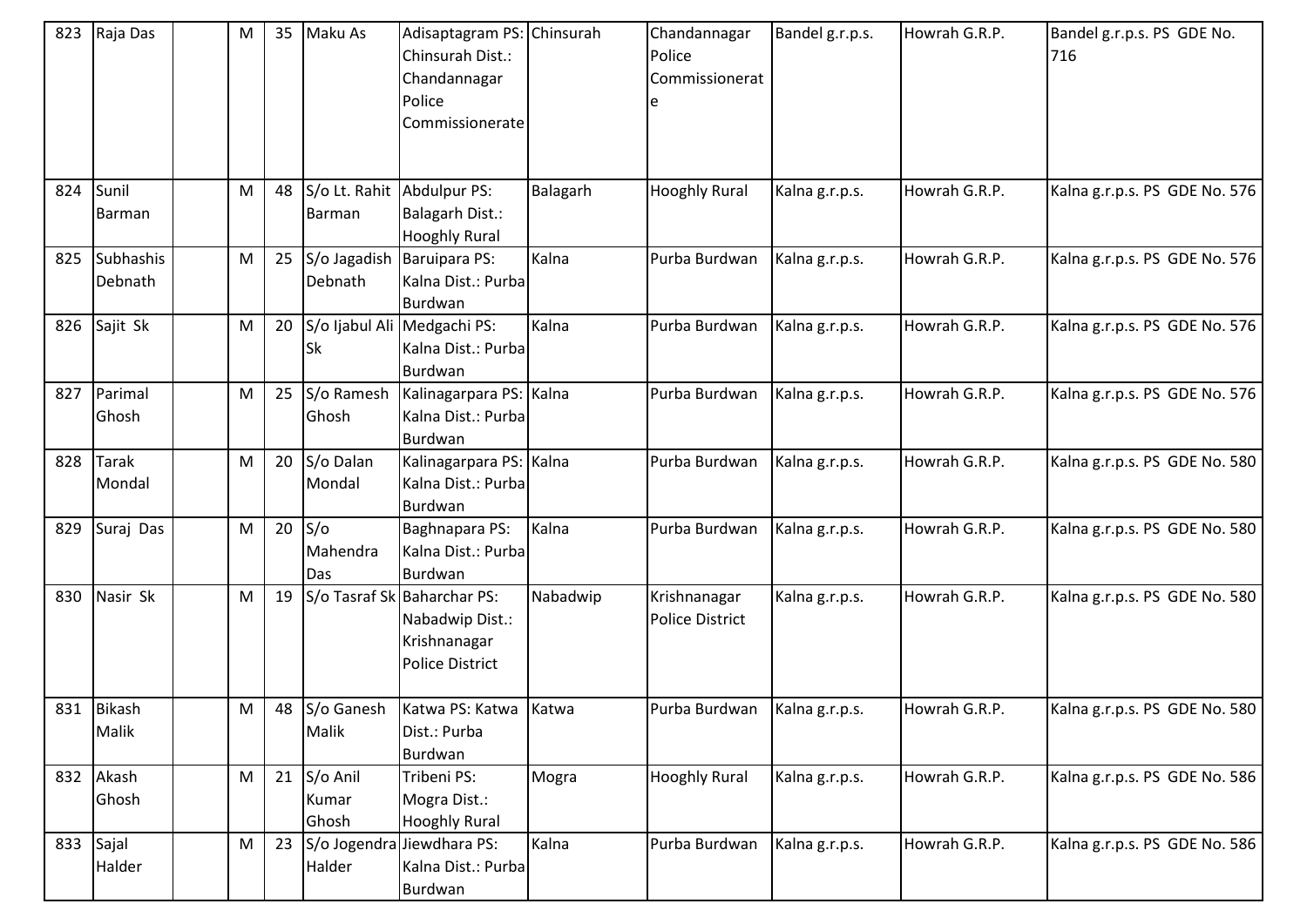| 834 | Sourav<br><b>Biswas</b>    | M | 20 | <b>Biswas</b>            | S/o Prasanta Jiewdhara PS:<br>Kalna Dist.: Purba<br>Burdwan       | Kalna       | Purba Burdwan        | Kalna g.r.p.s.          | Howrah G.R.P. | Kalna g.r.p.s. PS GDE No. 586          |
|-----|----------------------------|---|----|--------------------------|-------------------------------------------------------------------|-------------|----------------------|-------------------------|---------------|----------------------------------------|
| 835 | Akas<br>Ghosh              | M | 22 | S/o Ashim<br>Ghosh       | Katwa PS: Katwa<br>Dist.: Purba<br>Burdwan                        | Katwa       | Purba Burdwan        | Kalna g.r.p.s.          | Howrah G.R.P. | Kalna g.r.p.s. PS GDE No. 586          |
| 836 | Santu<br><b>Dhank</b>      | M | 25 | Sumangal<br><b>Dhank</b> | <b>Buste PS:</b><br>Dhaniakhali Dist.:<br><b>Hooghly Rural</b>    | Dhaniakhali | <b>Hooghly Rural</b> | Kamar kundu<br>g.r.p.s. | Howrah G.R.P. | Kamar kundu g.r.p.s. PS GDE<br>No. 582 |
| 837 | Subrata<br>Mondal          | M | 26 | Sukanta<br>Mondal        | Tarapith PS:<br>Tarapith Dist.:<br>Birbhum                        | Tarapith    | Birbhum              | Kamar kundu<br>g.r.p.s. | Howrah G.R.P. | Kamar kundu g.r.p.s. PS GDE<br>No. 582 |
| 838 | Prabhat<br>Das             | M | 41 | Satrugan<br>Das          | Margram PS:<br>Mergram Dist.:<br>Birbhum                          | Mergram     | <b>Birbhum</b>       | Kamar kundu<br>g.r.p.s. | Howrah G.R.P. | Kamar kundu g.r.p.s. PS GDE<br>No. 582 |
| 839 | Madhudar<br>Raham<br>Molla | M | 48 | Echa Haque<br>Molla      | <b>Bajitpur PS:</b><br>Dhaniakhali Dist.:<br><b>Hooghly Rural</b> | Dhaniakhali | <b>Hooghly Rural</b> | Kamar kundu<br>g.r.p.s. | Howrah G.R.P. | Kamar kundu g.r.p.s. PS GDE<br>No. 582 |
| 840 | Jiten<br>Prasad<br>Roy     | M | 32 | Ramji Roy                | Rameswarpur PS: Pandua<br>Pandua Dist.:<br><b>Hooghly Rural</b>   |             | <b>Hooghly Rural</b> | Kamar kundu<br>g.r.p.s. | Howrah G.R.P. | Kamar kundu g.r.p.s. PS GDE<br>No. 582 |
| 841 | Samiul Sk                  | M | 18 | Shaieruddin<br>Sk        | Kasimnagar PS:<br>Paikar Dist.:<br>Birbhum                        | Paikar      | Birbhum              | Kamar kundu<br>g.r.p.s. | Howrah G.R.P. | Kamar kundu g.r.p.s. PS GDE<br>No. 582 |
| 842 | Abdul<br>Kader Sk          | M | 19 | Samaun Sk                | Kasimnagar PS:<br>Paikar Dist.:<br>Birbhum                        | Paikar      | Birbhum              | Kamar kundu<br>g.r.p.s. | Howrah G.R.P. | Kamar kundu g.r.p.s. PS GDE<br>No. 582 |
|     | 843 Amalendu<br>Pal        | M |    | 35 Sunil Kr Pal          | Koreya PS:<br><b>Bharatpur Dist.:</b><br>Murshidabad              | Bharatpur   | Murshidabad          | Kamar kundu<br>g.r.p.s. | Howrah G.R.P. | Kamar kundu g.r.p.s. PS GDE<br>No. 582 |
| 844 | Pintu Das                  | M | 26 | Bamapada<br>Das          | Khajurdaha PS:<br>Gurap Dist.:<br><b>Hooghly Rural</b>            | Gurap       | <b>Hooghly Rural</b> | Kamar kundu<br>g.r.p.s. | Howrah G.R.P. | Kamar kundu g.r.p.s. PS GDE<br>No. 582 |
|     | 845 Sagar<br>Mondal        | M | 22 | Mohora<br>Mondal         | Rosulpur PS:<br>Memari Dist.:<br>Purba Burdwan                    | Memari      | Purba Burdwan        | Kamar kundu<br>g.r.p.s. | Howrah G.R.P. | Kamar kundu g.r.p.s. PS GDE<br>No. 582 |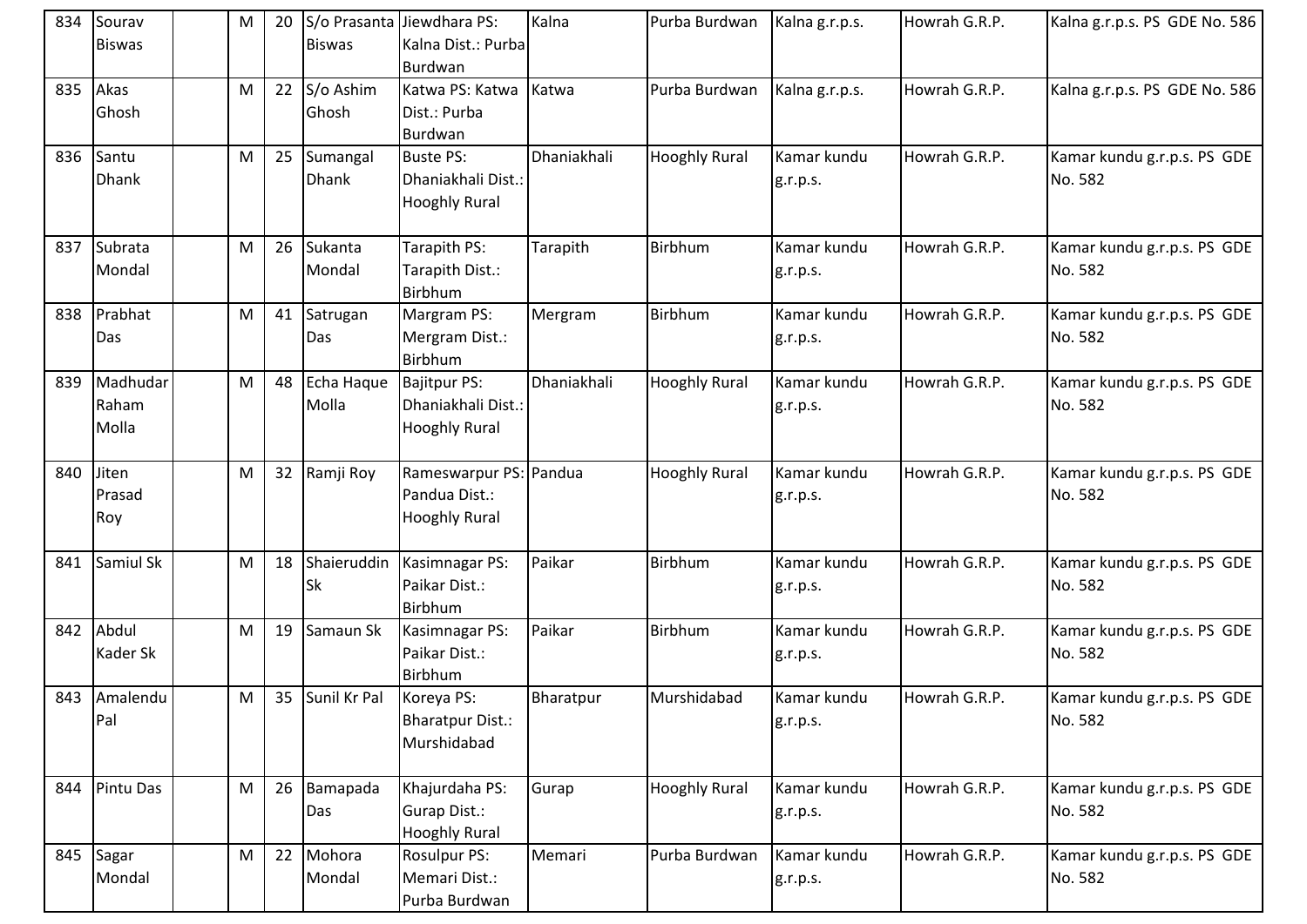|     | 846 Sk Mujibar<br>Rahaman | M | 48 | Sk Khalur<br>Rahaman    | Mosore PS:<br>Dadpur Dist.:<br><b>Hooghly Rural</b>                             | Dadpur     | <b>Hooghly Rural</b>                                     | Kamar kundu<br>g.r.p.s. | Howrah G.R.P. | Kamar kundu g.r.p.s. PS GDE<br>No. 586 |
|-----|---------------------------|---|----|-------------------------|---------------------------------------------------------------------------------|------------|----------------------------------------------------------|-------------------------|---------------|----------------------------------------|
| 847 | Tarun<br>Laha             | M | 40 | Lt Kalipada<br>Laha     | Jothkanu PS:<br>Memari Dist.:<br>Purba Burdwan                                  | Memari     | Purba Burdwan                                            | Kamar kundu<br>g.r.p.s. | Howrah G.R.P. | Kamar kundu g.r.p.s. PS GDE<br>No. 586 |
|     | 848 Prasanta<br>Porel     | M | 45 | Lt Bhutnath<br>Porel    | Mathurabati PS:<br>Jangipara Dist.:<br><b>Hooghly Rural</b>                     | Jangipara  | <b>Hooghly Rural</b>                                     | Kamar kundu<br>g.r.p.s. | Howrah G.R.P. | Kamar kundu g.r.p.s. PS GDE<br>No. 586 |
| 849 | Krishanap<br>ada Sana     | M | 30 | Sukumar<br>Sana         | Poston PS:<br>Jangipara Dist.:<br><b>Hooghly Rural</b>                          | Jangipara  | <b>Hooghly Rural</b>                                     | Kamar kundu<br>g.r.p.s. | Howrah G.R.P. | Kamar kundu g.r.p.s. PS GDE<br>No. 586 |
| 850 | Premlal<br>Goutam         | M | 54 | Goutam                  | Radheshyam Kishorepur PS:<br>Jangipara                                          | Jangipara  | Basirhat                                                 | Kamar kundu<br>g.r.p.s. | Howrah G.R.P. | Kamar kundu g.r.p.s. PS GDE<br>No. 586 |
| 851 | Toton<br><b>Biswas</b>    | M | 22 | <b>Bipul Biswas</b>     | Chaityannapur<br>PS: Mangalkot<br>Dist.: Purba<br>Burdwan                       | Mangalkot  | Purba Burdwan                                            | Kamar kundu<br>g.r.p.s. | Howrah G.R.P. | Kamar kundu g.r.p.s. PS GDE<br>No. 586 |
| 852 | Tukun<br>Paramanik        | M | 47 | Paramanik               | Ramkrishana Kapasaria PS:<br>Chanditala Dist.:<br><b>Hooghly Rural</b>          | Chanditala | <b>Hooghly Rural</b>                                     | Kamar kundu<br>g.r.p.s. | Howrah G.R.P. | Kamar kundu g.r.p.s. PS GDE<br>No. 597 |
|     | 853 Sandip<br>Bhowmik     | M | 36 | <b>Dulal</b><br>Bhowmik | Kajora PS: Andal<br>Dist.: Asansol<br><b>Durgapur Police</b><br>Commissionerate | Andal      | Asansol<br><b>Durgapur Police</b><br>Commissionerat<br>e | Kamar kundu<br>g.r.p.s. | Howrah G.R.P. | Kamar kundu g.r.p.s. PS GDE<br>No. 597 |
|     | 854 Shyamal<br>Samanta    | M | 42 | Nilmadhab<br>Samanta    | Badabtala PS:<br>Burdwan Dist.:<br>Purba Burdwan                                | Burdwan    | Purba Burdwan                                            | Kamar kundu<br>g.r.p.s. | Howrah G.R.P. | Kamar kundu g.r.p.s. PS GDE<br>No. 597 |
|     | 855 Md Sabbir             | M | 19 | Md Safik                | Panikal PS:<br>Tarakeswar Dist.:<br><b>Hooghly Rural</b>                        | Tarakeswar | <b>Hooghly Rural</b>                                     | Kamar kundu<br>g.r.p.s. | Howrah G.R.P. | Kamar kundu g.r.p.s. PS GDE<br>No. 597 |
|     | 856 Surajit<br>Patra      | M | 27 | Rabin Patra             | Rajbolhat PS:<br>Jangipara Dist.:<br><b>Hooghly Rural</b>                       | Jangipara  | <b>Hooghly Rural</b>                                     | Kamar kundu<br>g.r.p.s. | Howrah G.R.P. | Kamar kundu g.r.p.s. PS GDE<br>No. 597 |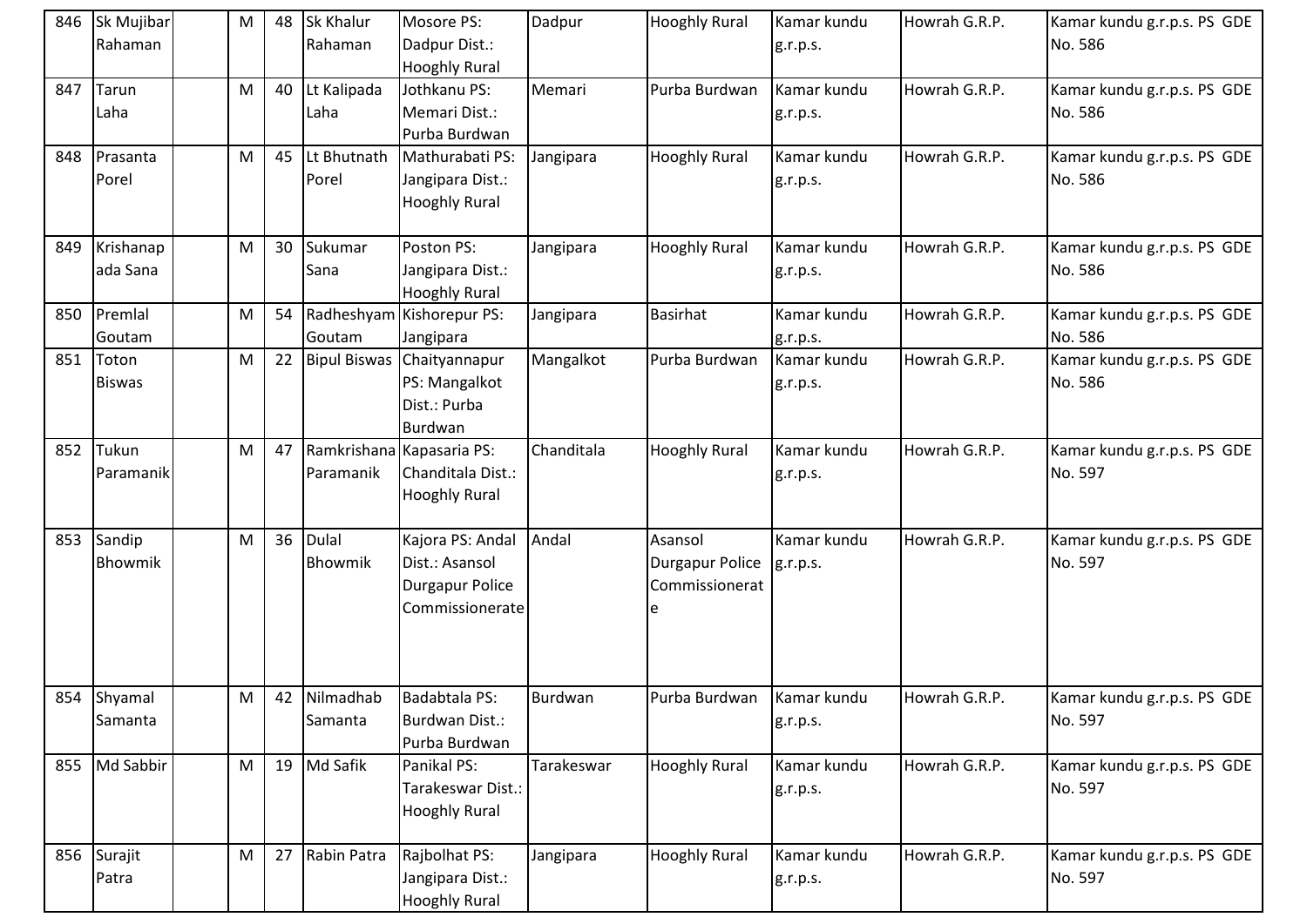| 857 | Amar<br>Kittaniya            | M | 32 | Kittonia                  | Monimohan Palla 01 No camp Memari<br>PS: Memari Dist.:<br>Purba Burdwan | Purba Burdwan   | Kamar kundu<br>g.r.p.s. | Howrah G.R.P. | Kamar kundu g.r.p.s. PS GDE<br>No. 597 |
|-----|------------------------------|---|----|---------------------------|-------------------------------------------------------------------------|-----------------|-------------------------|---------------|----------------------------------------|
| 858 | Kankan<br>Halder             | M | 39 | Paresh<br>Halder          | Palla 01 No camp Memari<br>PS: Memari Dist.:<br>Purba Burdwan           | Purba Burdwan   | Kamar kundu<br>g.r.p.s. | Howrah G.R.P. | Kamar kundu g.r.p.s. PS GDE<br>No. 597 |
| 859 | Sridhar<br>Mondal            | M | 47 | Satyajit<br>Mondal        |                                                                         | <b>Basirhat</b> | Sainthia g.r.p.s.       | Howrah G.R.P. | Sainthia g.r.p.s. PS GDE No.<br>558    |
| 860 | Kripa<br>Srindhu<br>Bhandari | M | 52 | Narayen<br>Ch.bhandary    |                                                                         | <b>Basirhat</b> | Sainthia g.r.p.s.       | Howrah G.R.P. | Sainthia g.r.p.s. PS GDE No.<br>558    |
| 861 | <b>Badrul Sk</b>             | M | 36 | Mayenuddin<br>lSk         |                                                                         | <b>Basirhat</b> | Sainthia g.r.p.s.       | Howrah G.R.P. | Sainthia g.r.p.s. PS GDE No.<br>558    |
| 862 | Nur Alam<br><b>Sk</b>        | M | 31 | Aluddin Sk                |                                                                         | <b>Basirhat</b> | Sainthia g.r.p.s.       | Howrah G.R.P. | Sainthia g.r.p.s. PS GDE No.<br>558    |
| 863 | Abhijit<br>Mondal            | M | 23 | <b>Uttam</b><br>Mondal    |                                                                         | <b>Basirhat</b> | Sainthia g.r.p.s.       | Howrah G.R.P. | Sainthia g.r.p.s. PS GDE No.<br>558    |
| 864 | Samirul Sk                   | M | 20 | Abul Salam                |                                                                         | <b>Basirhat</b> | Sainthia g.r.p.s.       | Howrah G.R.P. | Sainthia g.r.p.s. PS GDE No.<br>558    |
| 865 | Bijoy<br>Duwari              | M | 54 | Gogan<br>Duwari           |                                                                         | <b>Basirhat</b> | Sainthia g.r.p.s.       | Howrah G.R.P. | Sainthia g.r.p.s. PS GDE No.<br>562    |
| 866 | Arup<br>Naskar               | M | 40 | Banmali<br>Noskor         |                                                                         | <b>Basirhat</b> | Sainthia g.r.p.s.       | Howrah G.R.P. | Sainthia g.r.p.s. PS GDE No.<br>562    |
| 867 | Pintu<br>Birbangshi          | M | 36 | Anil<br>Birbangshi        |                                                                         | <b>Basirhat</b> | Sainthia g.r.p.s.       | Howrah G.R.P. | Sainthia g.r.p.s. PS GDE No.<br>562    |
| 868 | Pranab<br>Shadhu             | M | 55 | Bsnabshadh                |                                                                         | <b>Basirhat</b> | Sainthia g.r.p.s.       | Howrah G.R.P. | Sainthia g.r.p.s. PS GDE No.<br>562    |
| 869 | Tanmoy<br>Mondal             | M | 19 | <b>Tarit Kr</b><br>Mondal |                                                                         | <b>Basirhat</b> | Sainthia g.r.p.s.       | Howrah G.R.P. | Sainthia g.r.p.s. PS GDE No.<br>562    |
| 870 | <b>Bikhs</b><br>Dutta        | M | 45 | Manorangan<br>Dutta       |                                                                         | <b>Basirhat</b> | Sainthia g.r.p.s.       | Howrah G.R.P. | Sainthia g.r.p.s. PS GDE No.<br>562    |
| 871 | Subhajit<br>Pramanik         | M | 24 | Tarun Kr<br>Pramanik      |                                                                         | <b>Basirhat</b> | Sainthia g.r.p.s.       | Howrah G.R.P. | Sainthia g.r.p.s. PS GDE No.<br>562    |
|     | 872 Rajib Sk                 | M | 18 | Niyamat Sk                |                                                                         | <b>Basirhat</b> | Sainthia g.r.p.s.       | Howrah G.R.P. | Sainthia g.r.p.s. PS GDE No.<br>562    |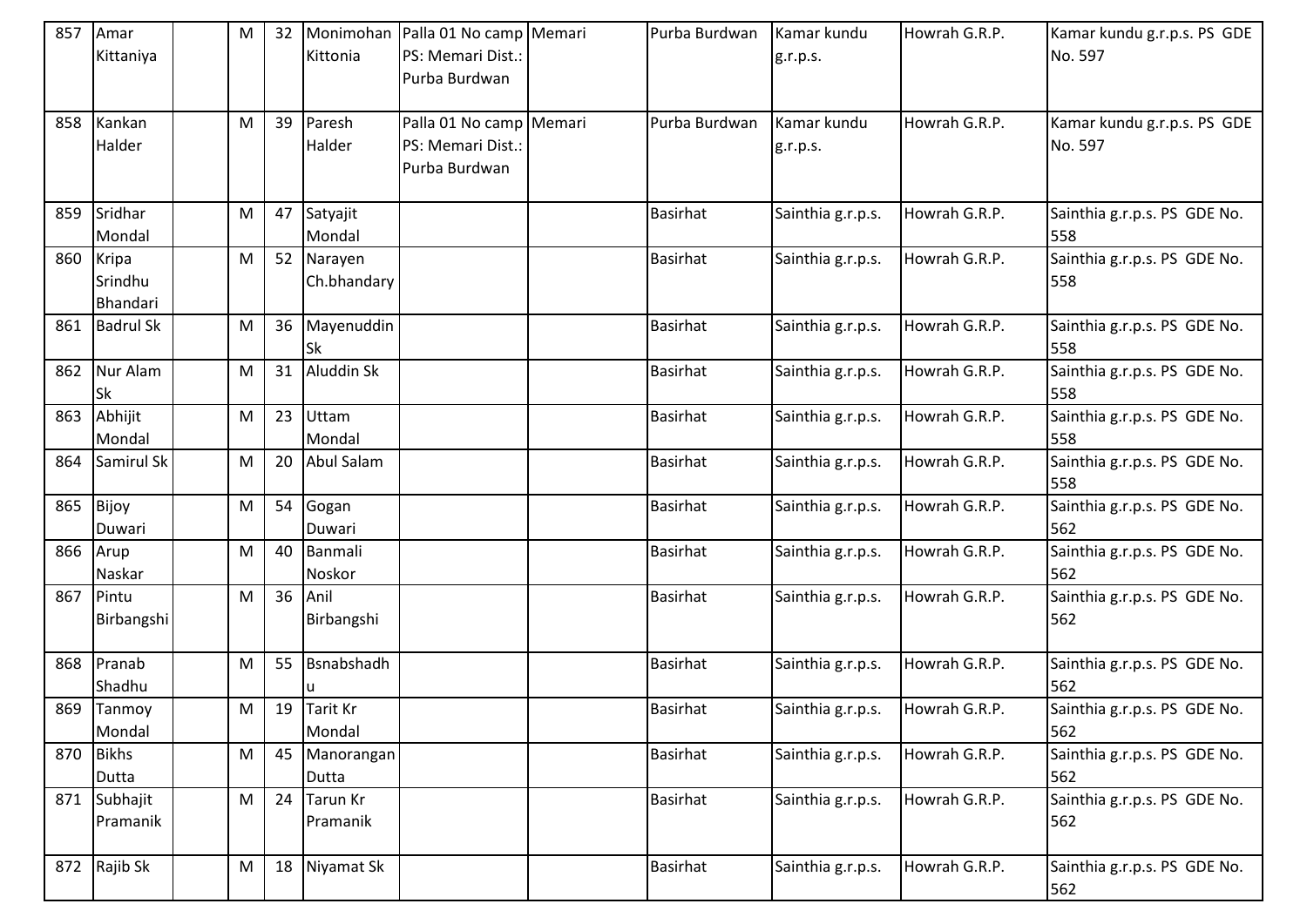| 873 | Sermaha<br>mad Sk           | M | 18 | Mati Sk                  |                                                                                                            |                         | <b>Basirhat</b> | Sainthia g.r.p.s.       | Howrah G.R.P. | Sainthia g.r.p.s. PS GDE No.<br>564    |
|-----|-----------------------------|---|----|--------------------------|------------------------------------------------------------------------------------------------------------|-------------------------|-----------------|-------------------------|---------------|----------------------------------------|
| 874 | Sahajan Sk                  | M | 33 | <b>Raklal Sk</b>         |                                                                                                            |                         | <b>Basirhat</b> | Sainthia g.r.p.s.       | Howrah G.R.P. | Sainthia g.r.p.s. PS GDE No.<br>564    |
| 875 | Hannan Sk                   | M | 22 | Nurul Sk                 |                                                                                                            |                         | <b>Basirhat</b> | Sainthia g.r.p.s.       | Howrah G.R.P. | Sainthia g.r.p.s. PS GDE No.<br>564    |
|     | 876 Hasu Sk                 | M | 20 | Shakibul Sk              |                                                                                                            |                         | <b>Basirhat</b> | Sainthia g.r.p.s.       | Howrah G.R.P. | Sainthia g.r.p.s. PS GDE No.<br>564    |
| 877 | Deban<br>Fulmali            | M | 21 | Kitun<br>Fuilmali        |                                                                                                            |                         | Basirhat        | Sainthia g.r.p.s.       | Howrah G.R.P. | Sainthia g.r.p.s. PS GDE No.<br>564    |
| 878 | Golam<br>Rasul Sk           | M | 26 | <b>Badrul Sk</b>         |                                                                                                            |                         | <b>Basirhat</b> | Sainthia g.r.p.s.       | Howrah G.R.P. | Sainthia g.r.p.s. PS GDE No.<br>564    |
| 879 | Md<br>Nikdarul<br><b>Sk</b> | M | 33 | Altaf Faran<br><b>Sk</b> |                                                                                                            |                         | <b>Basirhat</b> | Sainthia g.r.p.s.       | Howrah G.R.P. | Sainthia g.r.p.s. PS GDE No.<br>564    |
| 880 | Nabin Jha                   | M | 47 | <b>Bilash Jhar</b>       | Baidyabati<br>Serampore<br>Hooghly PS:<br>Sheoraphuli<br>g.r.p.s. Dist.:<br>Howrah G.R.P.                  | Sheoraphuli<br>g.r.p.s. | Howrah G.R.P.   | Sheoraphuli<br>g.r.p.s. | Howrah G.R.P. | Sheoraphuli g.r.p.s. PS GDE<br>No. 586 |
| 881 | Debu<br>Malik               | M |    | 51 Sambhu<br>Malik       | Siyakhala<br>Chanditala<br>Hooghly PS:<br>Sheoraphuli<br>g.r.p.s. Dist.:<br>Howrah G.R.P.                  | Sheoraphuli<br>g.r.p.s. | Howrah G.R.P.   | Sheoraphuli<br>g.r.p.s. | Howrah G.R.P. | Sheoraphuli g.r.p.s. PS GDE<br>No. 586 |
| 882 | Manajit<br><b>Biswas</b>    | M | 30 | Sanjib<br><b>Biswas</b>  | Halisahar Bijpur<br>24 Pgs(N) PS:<br>Sheoraphuli<br>g.r.p.s. Dist.:<br>Howrah G.R.P.                       | Sheoraphuli<br>g.r.p.s. | Howrah G.R.P.   | Sheoraphuli<br>g.r.p.s. | Howrah G.R.P. | Sheoraphuli g.r.p.s. PS GDE<br>No. 586 |
| 883 | Ramesh<br>Bal               | M | 40 | Rabin Bal                | Pal Para<br>Chandannagar<br>Chandannagar<br>Hooghly PS:<br>Sheoraphuli<br>g.r.p.s. Dist.:<br>Howrah G.R.P. | Sheoraphuli<br>g.r.p.s. | Howrah G.R.P.   | Sheoraphuli<br>g.r.p.s. | Howrah G.R.P. | Sheoraphuli g.r.p.s. PS GDE<br>No. 586 |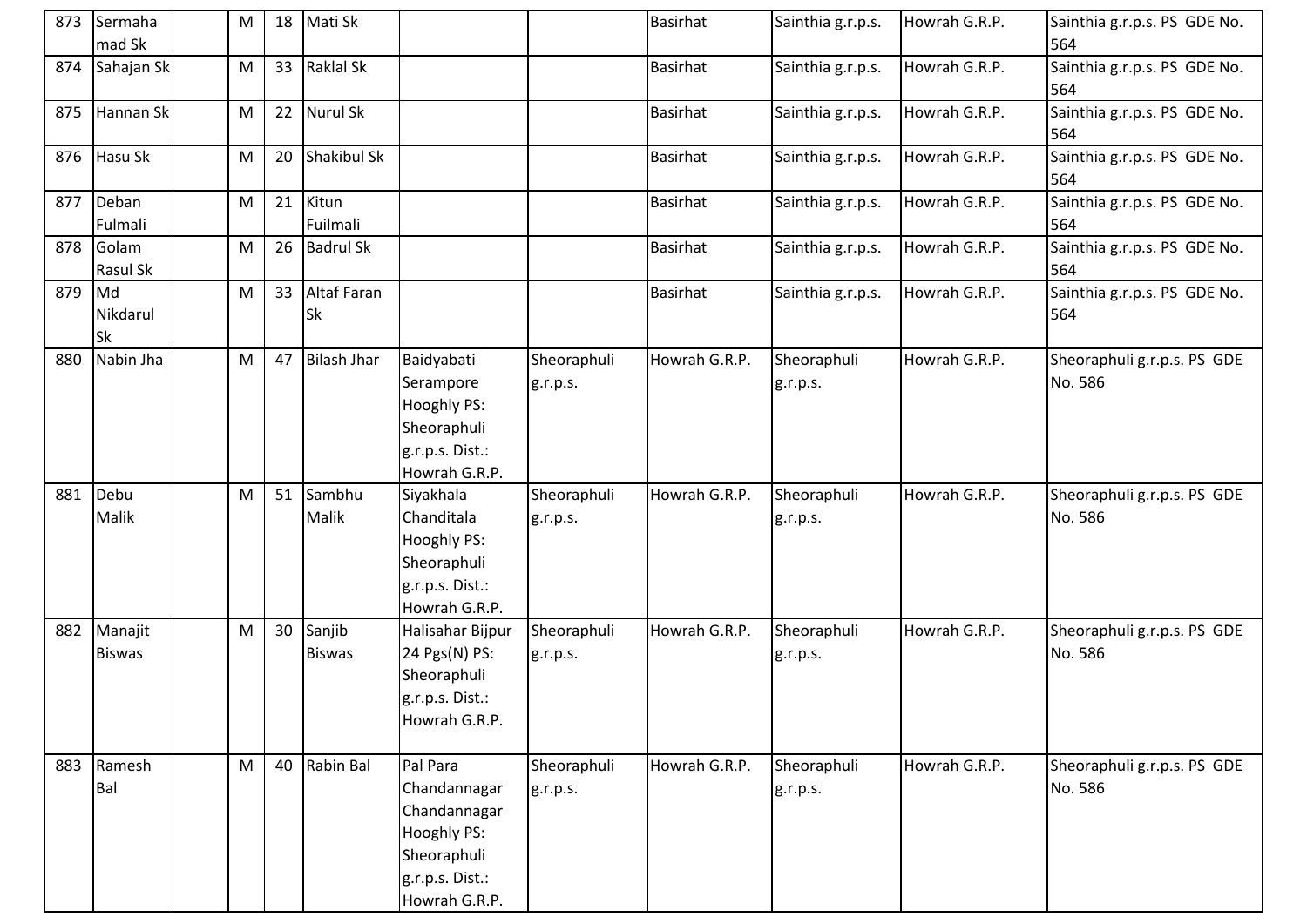| 884 | Ruhul            | ${\sf M}$ | 28 |             | Lt. Md. Jabir   Mollick Bazar | Sheoraphuli | Howrah G.R.P. | Sheoraphuli | Howrah G.R.P. | Sheoraphuli g.r.p.s. PS GDE |
|-----|------------------|-----------|----|-------------|-------------------------------|-------------|---------------|-------------|---------------|-----------------------------|
|     | Amin             |           |    |             | Howrah Howrah                 | g.r.p.s.    |               | g.r.p.s.    |               | No. 586                     |
|     |                  |           |    |             | PS: Sheoraphuli               |             |               |             |               |                             |
|     |                  |           |    |             | g.r.p.s. Dist.:               |             |               |             |               |                             |
|     |                  |           |    |             | Howrah G.R.P.                 |             |               |             |               |                             |
|     |                  |           |    |             |                               |             |               |             |               |                             |
| 885 | Md. Ali          | M         | 24 | Shoaib      | <b>Mollick Bazar</b>          | Sheoraphuli | Howrah G.R.P. | Sheoraphuli | Howrah G.R.P. | Sheoraphuli g.r.p.s. PS GDE |
|     |                  |           |    | Ahmed       | Howrah Howrah                 | g.r.p.s.    |               | g.r.p.s.    |               | No. 586                     |
|     |                  |           |    |             | PS: Sheoraphuli               |             |               |             |               |                             |
|     |                  |           |    |             | g.r.p.s. Dist.:               |             |               |             |               |                             |
|     |                  |           |    |             | Howrah G.R.P.                 |             |               |             |               |                             |
|     |                  |           |    |             |                               |             |               |             |               |                             |
| 886 | Rashid Sk        | M         | 35 | Yakub Sk    | Dimondhabra                   | Sheoraphuli | Howrah G.R.P. | Sheoraphuli | Howrah G.R.P. | Sheoraphuli g.r.p.s. PS GDE |
|     |                  |           |    |             | Dimondhabra 24                | g.r.p.s.    |               | g.r.p.s.    |               | No. 586                     |
|     |                  |           |    |             | Pgs(N) PS:                    |             |               |             |               |                             |
|     |                  |           |    |             | Sheoraphuli                   |             |               |             |               |                             |
|     |                  |           |    |             | g.r.p.s. Dist.:               |             |               |             |               |                             |
|     |                  |           |    |             | Howrah G.R.P.                 |             |               |             |               |                             |
| 887 | Sk.              | M         |    | 18 Sk. Sgar | Pankhatuli                    | Sheoraphuli | Howrah G.R.P. | Sheoraphuli | Howrah G.R.P. | Sheoraphuli g.r.p.s. PS GDE |
|     | Romjan           |           |    |             | Chinsurah                     | g.r.p.s.    |               | g.r.p.s.    |               | No. 586                     |
|     |                  |           |    |             | Hooghly PS:                   |             |               |             |               |                             |
|     |                  |           |    |             | Sheoraphuli                   |             |               |             |               |                             |
|     |                  |           |    |             | g.r.p.s. Dist.:               |             |               |             |               |                             |
|     |                  |           |    |             | Howrah G.R.P.                 |             |               |             |               |                             |
| 888 | Sk. Rafftar      | M         | 18 | Sk. Nasir   | Sonabati                      | Sheoraphuli | Howrah G.R.P. | Sheoraphuli | Howrah G.R.P. | Sheoraphuli g.r.p.s. PS GDE |
|     |                  |           |    |             | Chinsurah                     | g.r.p.s.    |               | g.r.p.s.    |               | No. 586                     |
|     |                  |           |    |             | Hooghly PS:                   |             |               |             |               |                             |
|     |                  |           |    |             | Sheoraphuli                   |             |               |             |               |                             |
|     |                  |           |    |             | g.r.p.s. Dist.:               |             |               |             |               |                             |
|     |                  |           |    |             | Howrah G.R.P.                 |             |               |             |               |                             |
| 889 | <b>Kamal Das</b> | M         | 28 | Shibnath    | <b>Burigram Singur</b>        | Sheoraphuli | Howrah G.R.P. | Sheoraphuli | Howrah G.R.P. | Sheoraphuli g.r.p.s. PS GDE |
|     |                  |           |    | Das         | Hooghly PS:                   | g.r.p.s.    |               | g.r.p.s.    |               | No. 586                     |
|     |                  |           |    |             | Sheoraphuli                   |             |               |             |               |                             |
|     |                  |           |    |             | g.r.p.s. Dist.:               |             |               |             |               |                             |
|     |                  |           |    |             | Howrah G.R.P.                 |             |               |             |               |                             |
|     |                  |           |    |             |                               |             |               |             |               |                             |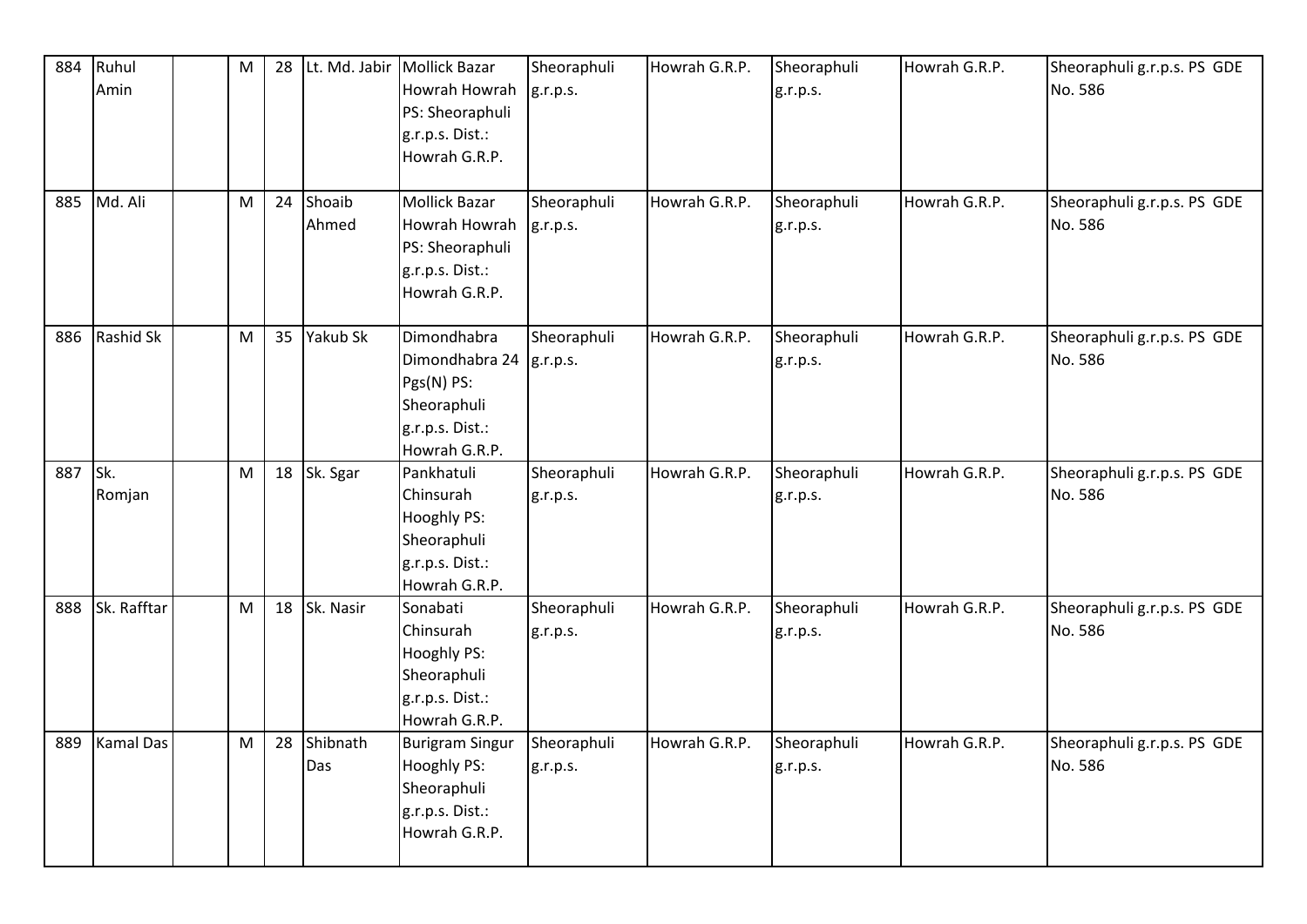| 890 | Aditya Ray | M | 26 | Morol Ray               | Palpara<br>Bhadreswar     | Sheoraphuli<br>g.r.p.s. | Howrah G.R.P. | Sheoraphuli<br>g.r.p.s. | Howrah G.R.P. | Sheoraphuli g.r.p.s. PS GDE<br>No. 586 |
|-----|------------|---|----|-------------------------|---------------------------|-------------------------|---------------|-------------------------|---------------|----------------------------------------|
|     |            |   |    |                         | <b>Hooghly PS:</b>        |                         |               |                         |               |                                        |
|     |            |   |    |                         | Sheoraphuli               |                         |               |                         |               |                                        |
|     |            |   |    |                         | g.r.p.s. Dist.:           |                         |               |                         |               |                                        |
|     |            |   |    |                         | Howrah G.R.P.             |                         |               |                         |               |                                        |
| 891 | Rahit      | M | 32 | Rajen                   | Khushiganj                | Sheoraphuli             | Howrah G.R.P. | Sheoraphuli             | Howrah G.R.P. | Sheoraphuli g.r.p.s. PS GDE            |
|     | Sharma     |   |    | Sharma                  | Tarakeswar                | g.r.p.s.                |               | g.r.p.s.                |               | No. 586                                |
|     |            |   |    |                         | Hooghly PS:               |                         |               |                         |               |                                        |
|     |            |   |    |                         | Sheoraphuli               |                         |               |                         |               |                                        |
|     |            |   |    |                         | g.r.p.s. Dist.:           |                         |               |                         |               |                                        |
|     |            |   |    |                         | Howrah G.R.P.             |                         |               |                         |               |                                        |
| 892 | Amiya      | M | 40 | Arjun                   | Saspur Kalna              | Sheoraphuli             | Howrah G.R.P. | Sheoraphuli             | Howrah G.R.P. | Sheoraphuli g.r.p.s. PS GDE            |
|     | Mondal     |   |    | Mondal                  | Purba Burdwan             | g.r.p.s.                |               | g.r.p.s.                |               | No. 586                                |
|     |            |   |    |                         | PS: Sheoraphuli           |                         |               |                         |               |                                        |
|     |            |   |    |                         | g.r.p.s. Dist.:           |                         |               |                         |               |                                        |
|     |            |   |    |                         | Howrah G.R.P.             |                         |               |                         |               |                                        |
|     |            |   |    |                         |                           |                         |               |                         |               |                                        |
| 893 | Majamme    | M | 50 | Noor Ali                | Kotolpur                  | Sheoraphuli             | Howrah G.R.P. | Sheoraphuli             | Howrah G.R.P. | Sheoraphuli g.r.p.s. PS GDE            |
|     | I Khan     |   |    | Khan                    | Kotolpur Bankura g.r.p.s. |                         |               | g.r.p.s.                |               | No. 586                                |
|     |            |   |    |                         | PS: Sheoraphuli           |                         |               |                         |               |                                        |
|     |            |   |    |                         | g.r.p.s. Dist.:           |                         |               |                         |               |                                        |
|     |            |   |    |                         | Howrah G.R.P.             |                         |               |                         |               |                                        |
|     |            |   |    |                         |                           |                         |               |                         |               |                                        |
| 894 | Sk.        | M | 40 | Lt. Sk. Abdul           | Kaikala Haripal           | Sheoraphuli             | Howrah G.R.P. | Sheoraphuli             | Howrah G.R.P. | Sheoraphuli g.r.p.s. PS GDE            |
|     | Ramjan Ali |   |    | Hlim                    | Hooghly PS:               | g.r.p.s.                |               | g.r.p.s.                |               | No. 597                                |
|     |            |   |    |                         | Sheoraphuli               |                         |               |                         |               |                                        |
|     |            |   |    |                         | g.r.p.s. Dist.:           |                         |               |                         |               |                                        |
|     |            |   |    |                         | Howrah G.R.P.             |                         |               |                         |               |                                        |
| 895 | Sk. Ansar  | M | 19 | Lt. Sk. Hamid Serampore |                           | Sheoraphuli             | Howrah G.R.P. | Sheoraphuli             | Howrah G.R.P. | Sheoraphuli g.r.p.s. PS GDE            |
|     |            |   |    |                         | Serampore                 | g.r.p.s.                |               | g.r.p.s.                |               | No. 597                                |
|     |            |   |    |                         | <b>Hooghly PS:</b>        |                         |               |                         |               |                                        |
|     |            |   |    |                         | Sheoraphuli               |                         |               |                         |               |                                        |
|     |            |   |    |                         | g.r.p.s. Dist.:           |                         |               |                         |               |                                        |
|     |            |   |    |                         | Howrah G.R.P.             |                         |               |                         |               |                                        |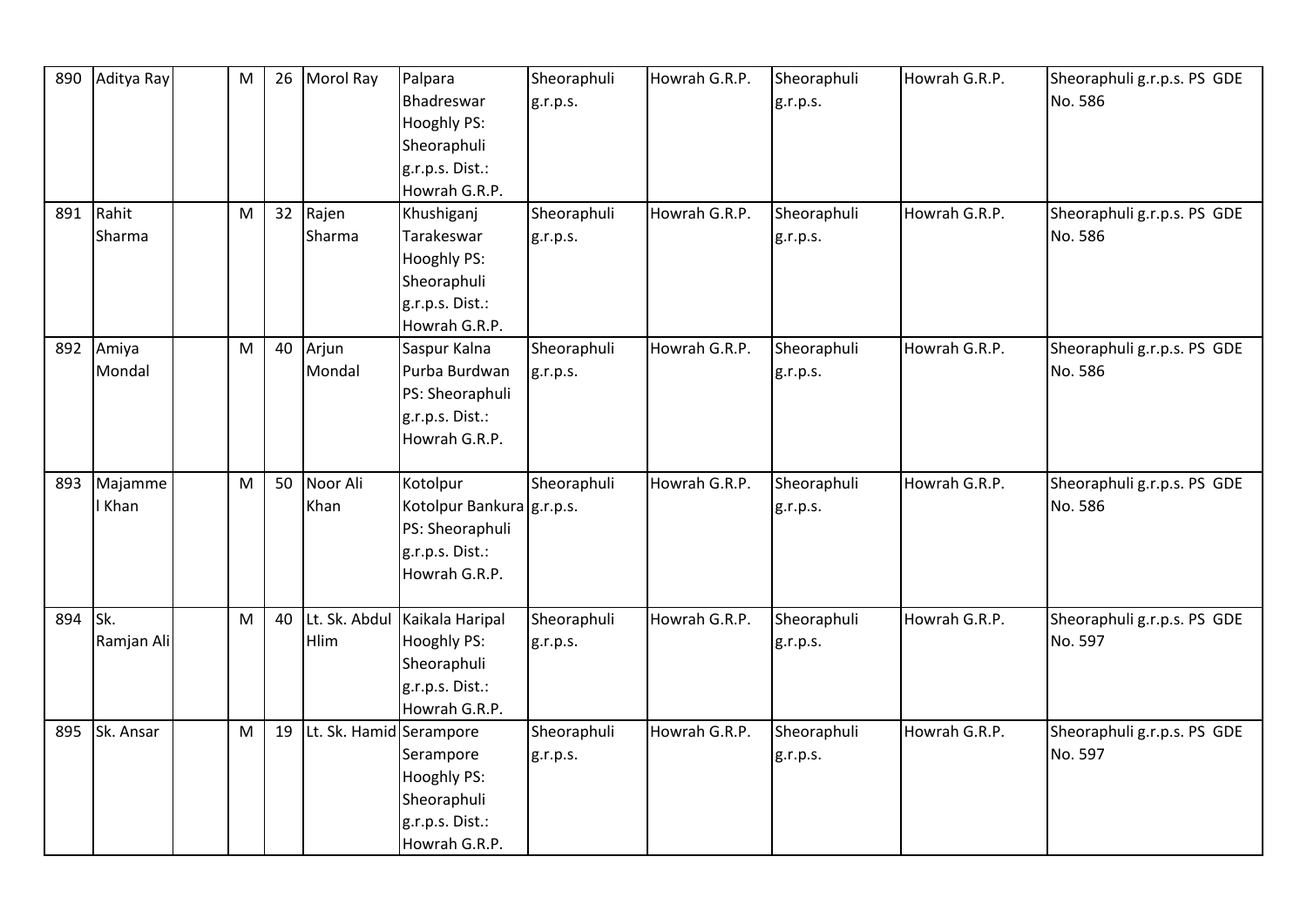| 896 | Irsad Khan | ${\sf M}$ | 29 | Alauddin   | Narayan Pur                        | Sheoraphuli | Howrah G.R.P. | Sheoraphuli | Howrah G.R.P. | Sheoraphuli g.r.p.s. PS GDE |
|-----|------------|-----------|----|------------|------------------------------------|-------------|---------------|-------------|---------------|-----------------------------|
|     |            |           |    | Khan       | Kotolpur Bankura g.r.p.s.          |             |               | g.r.p.s.    |               | No. 597                     |
|     |            |           |    |            | PS: Sheoraphuli                    |             |               |             |               |                             |
|     |            |           |    |            | g.r.p.s. Dist.:                    |             |               |             |               |                             |
|     |            |           |    |            | Howrah G.R.P.                      |             |               |             |               |                             |
|     |            |           |    |            |                                    |             |               |             |               |                             |
| 897 | Sebaitulla | M         | 37 | Julpikar   | Kotolpur                           | Sheoraphuli | Howrah G.R.P. | Sheoraphuli | Howrah G.R.P. | Sheoraphuli g.r.p.s. PS GDE |
|     | Khan       |           |    | Khan       | Kotolpur Bankura g.r.p.s.          |             |               | g.r.p.s.    |               | No. 597                     |
|     |            |           |    |            | PS: Sheoraphuli<br>g.r.p.s. Dist.: |             |               |             |               |                             |
|     |            |           |    |            | Howrah G.R.P.                      |             |               |             |               |                             |
|     |            |           |    |            |                                    |             |               |             |               |                             |
| 898 | Angur Sk   | M         | 40 | Ainudddin  | Poba Salar                         | Sheoraphuli | Howrah G.R.P. | Sheoraphuli | Howrah G.R.P. | Sheoraphuli g.r.p.s. PS GDE |
|     |            |           |    | Sk.        | Murshidabad PS:  g.r.p.s.          |             |               | g.r.p.s.    |               | No. 597                     |
|     |            |           |    |            | Sheoraphuli                        |             |               |             |               |                             |
|     |            |           |    |            | g.r.p.s. Dist.:                    |             |               |             |               |                             |
|     |            |           |    |            | Howrah G.R.P.                      |             |               |             |               |                             |
| 899 | Mithun     | ${\sf M}$ | 32 | Madan Mali | Baidyabati                         | Sheoraphuli | Howrah G.R.P. | Sheoraphuli | Howrah G.R.P. | Sheoraphuli g.r.p.s. PS GDE |
|     | Mali       |           |    |            | Serampore                          | g.r.p.s.    |               | g.r.p.s.    |               | No. 597                     |
|     |            |           |    |            | Hooghly PS:                        |             |               |             |               |                             |
|     |            |           |    |            | Sheoraphuli                        |             |               |             |               |                             |
|     |            |           |    |            | g.r.p.s. Dist.:                    |             |               |             |               |                             |
|     |            |           |    |            | Howrah G.R.P.                      |             |               |             |               |                             |
| 900 | Palash     | M         | 35 | Rashik     | Teghari                            | Sheoraphuli | Howrah G.R.P. | Sheoraphuli | Howrah G.R.P. | Sheoraphuli g.r.p.s. PS GDE |
|     | Sarkhel    |           |    | Sarkhel    | Tarakeswar                         | g.r.p.s.    |               | g.r.p.s.    |               | No. 597                     |
|     |            |           |    |            | Hooghly PS:                        |             |               |             |               |                             |
|     |            |           |    |            | Sheoraphuli                        |             |               |             |               |                             |
|     |            |           |    |            | g.r.p.s. Dist.:                    |             |               |             |               |                             |
|     |            |           |    |            | Howrah G.R.P.                      |             |               |             |               |                             |
| 901 | Rajesh Pal | M         | 35 | Bishnupada | Banomalipur                        | Sheoraphuli | Howrah G.R.P. | Sheoraphuli | Howrah G.R.P. | Sheoraphuli g.r.p.s. PS GDE |
|     |            |           |    | Pal        | Chanditala                         | g.r.p.s.    |               | g.r.p.s.    |               | No. 597                     |
|     |            |           |    |            | <b>Hooghly PS:</b>                 |             |               |             |               |                             |
|     |            |           |    |            | Sheoraphuli                        |             |               |             |               |                             |
|     |            |           |    |            | g.r.p.s. Dist.:                    |             |               |             |               |                             |
|     |            |           |    |            | Howrah G.R.P.                      |             |               |             |               |                             |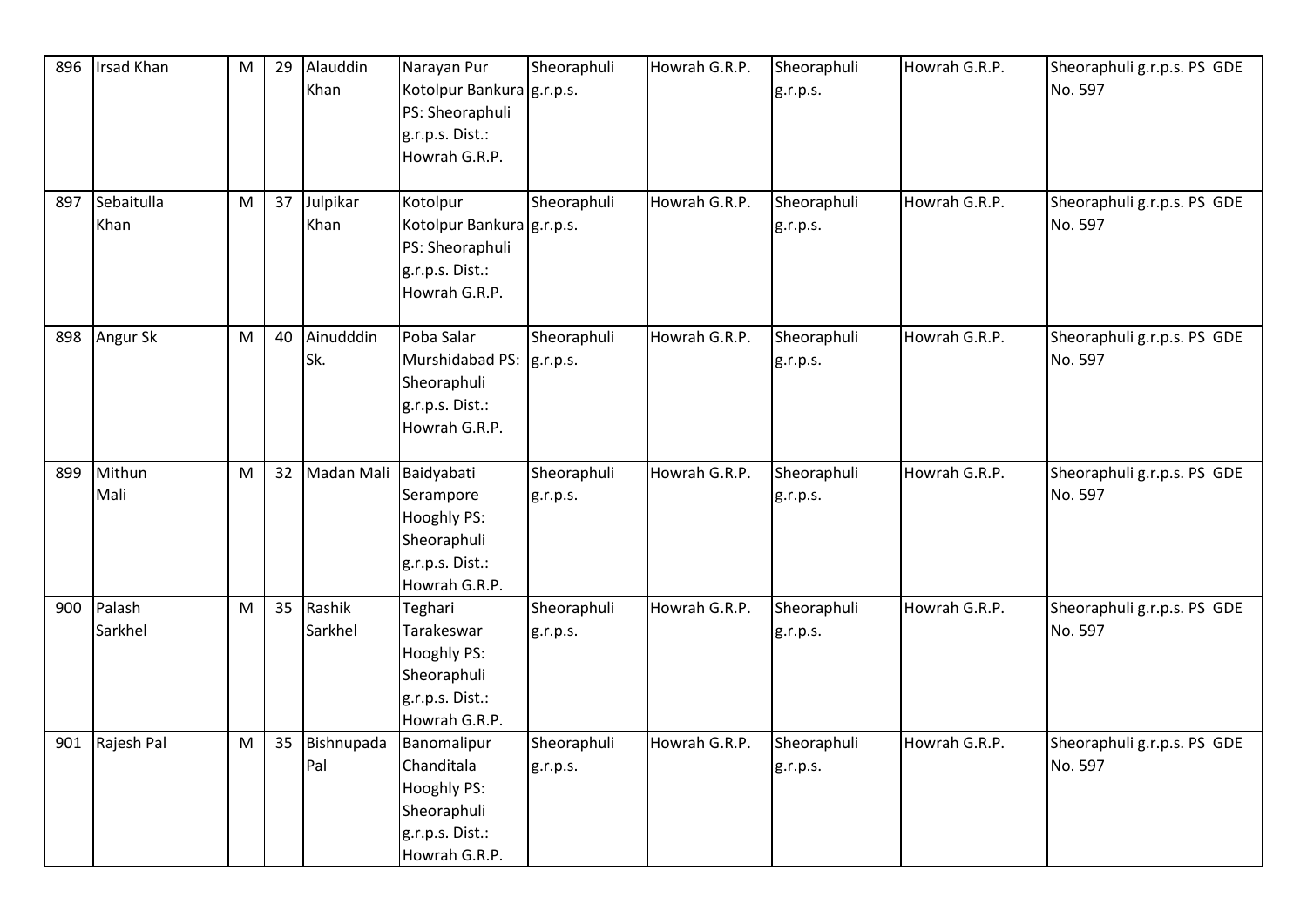| 902<br>903 | Subhankar<br>Goura<br>Samsul<br>Alamkhan | M<br>${\sf M}$ | 33<br>36 | Ratan Ch.<br>Goura<br>Nurul Amin<br>Khan | <b>Haripal Haripal</b><br><b>Hooghly PS:</b><br>Sheoraphuli<br>g.r.p.s. Dist.:<br>Howrah G.R.P.<br>Ajoyadha<br>Jangipara<br>Hooghly PS:<br>Sheoraphuli<br>g.r.p.s. Dist.: | Sheoraphuli<br>g.r.p.s.<br>Sheoraphuli<br>g.r.p.s. | Howrah G.R.P.<br>Howrah G.R.P. | Sheoraphuli<br>g.r.p.s.<br>Sheoraphuli<br>g.r.p.s. | Howrah G.R.P.<br>Howrah G.R.P. | Sheoraphuli g.r.p.s. PS GDE<br>No. 597<br>Sheoraphuli g.r.p.s. PS GDE<br>No. 597 |
|------------|------------------------------------------|----------------|----------|------------------------------------------|---------------------------------------------------------------------------------------------------------------------------------------------------------------------------|----------------------------------------------------|--------------------------------|----------------------------------------------------|--------------------------------|----------------------------------------------------------------------------------|
| 904        | Prodeep<br>Ghosh                         | M              | 20       | Debkumar<br>Ghosh                        | Howrah G.R.P.<br>Baladwip<br>Kotolpur Bankura g.r.p.s.<br>PS: Sheoraphuli<br>g.r.p.s. Dist.:<br>Howrah G.R.P.                                                             | Sheoraphuli                                        | Howrah G.R.P.                  | Sheoraphuli<br>g.r.p.s.                            | Howrah G.R.P.                  | Sheoraphuli g.r.p.s. PS GDE<br>No. 597                                           |
| 905        | Tapan<br>Mete                            | M              | 35       | Biswanath<br>Mete                        | <b>Balipur Khanakul</b><br>Hooghly PS:<br>Sheoraphuli<br>g.r.p.s. Dist.:<br>Howrah G.R.P.                                                                                 | Sheoraphuli<br>g.r.p.s.                            | Howrah G.R.P.                  | Sheoraphuli<br>g.r.p.s.                            | Howrah G.R.P.                  | Sheoraphuli g.r.p.s. PS GDE<br>No. 597                                           |
| 906        | Sumanta<br>Dey                           | M              | 30       | Arun Dey                                 | Baranagar<br>Baranagar Kol-36   g.r.p.s.<br>PS: Sheoraphuli<br>g.r.p.s. Dist.:<br>Howrah G.R.P.                                                                           | Sheoraphuli                                        | Howrah G.R.P.                  | Sheoraphuli<br>g.r.p.s.                            | Howrah G.R.P.                  | Sheoraphuli g.r.p.s. PS GDE<br>No. 597                                           |
| 907        | Abaiduur<br>Rahaman                      | M              | 36       | Lt. Enamul<br>Rahaman                    | Diarah Singur<br>Hooghly PS:<br>Sheoraphuli<br>g.r.p.s. Dist.:<br>Howrah G.R.P.                                                                                           | Sheoraphuli<br>g.r.p.s.                            | Howrah G.R.P.                  | Sheoraphuli<br>g.r.p.s.                            | Howrah G.R.P.                  | Sheoraphuli g.r.p.s. PS GDE<br>No. 597                                           |
| 908        | Raj Kumar<br><b>Duley</b>                | ${\sf M}$      | 34       | <b>Gopal Duley</b>                       | Jalapara Singur<br>Hooghly PS:<br>Sheoraphuli<br>g.r.p.s. Dist.:<br>Howrah G.R.P.                                                                                         | Sheoraphuli<br>g.r.p.s.                            | Howrah G.R.P.                  | Sheoraphuli<br>g.r.p.s.                            | Howrah G.R.P.                  | Sheoraphuli g.r.p.s. PS GDE<br>No. 597                                           |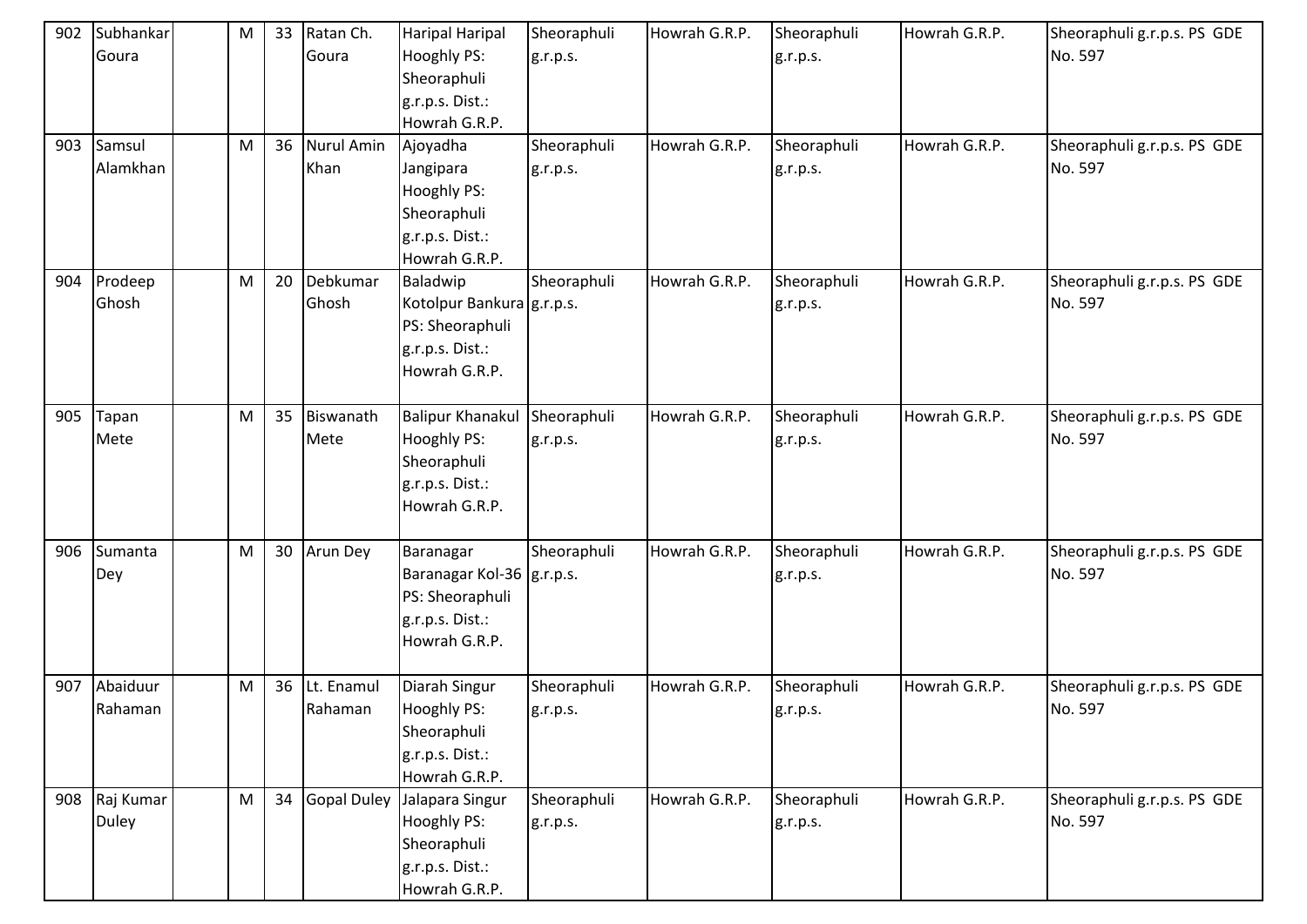| 909 | Samir       | M         | 28 | Lakhan Bauri Sahebdanga |                         | Sheoraphuli | Howrah G.R.P. | Sheoraphuli | Howrah G.R.P. | Sheoraphuli g.r.p.s. PS GDE |
|-----|-------------|-----------|----|-------------------------|-------------------------|-------------|---------------|-------------|---------------|-----------------------------|
|     | Bauri       |           |    |                         | Ranaghat                | g.r.p.s.    |               | g.r.p.s.    |               | No. 597                     |
|     |             |           |    |                         | Hooghly PS:             |             |               |             |               |                             |
|     |             |           |    |                         | Sheoraphuli             |             |               |             |               |                             |
|     |             |           |    |                         | g.r.p.s. Dist.:         |             |               |             |               |                             |
|     |             |           |    |                         | Howrah G.R.P.           |             |               |             |               |                             |
| 910 | Dhrubasis   | M         | 40 | Ashok Khara             | Ashtara                 | Sheoraphuli | Howrah G.R.P. | Sheoraphuli | Howrah G.R.P. | Sheoraphuli g.r.p.s. PS GDE |
|     | h Khara     |           |    |                         | Tarakeswar              | g.r.p.s.    |               | g.r.p.s.    |               | No. 597                     |
|     |             |           |    |                         | Hooghly PS:             |             |               |             |               |                             |
|     |             |           |    |                         | Sheoraphuli             |             |               |             |               |                             |
|     |             |           |    |                         | g.r.p.s. Dist.:         |             |               |             |               |                             |
|     |             |           |    |                         | Howrah G.R.P.           |             |               |             |               |                             |
| 911 | Bhagya      | M         | 38 | Lt. Baya                | Angus Line              | Sheoraphuli | Howrah G.R.P. | Sheoraphuli | Howrah G.R.P. | Sheoraphuli g.r.p.s. PS GDE |
|     | Rathi       |           |    | Nayek                   | Bhadreswar              | g.r.p.s.    |               | g.r.p.s.    |               | No. 597                     |
|     | Nayek       |           |    |                         | <b>Hooghly PS:</b>      |             |               |             |               |                             |
|     |             |           |    |                         | Sheoraphuli             |             |               |             |               |                             |
|     |             |           |    |                         | g.r.p.s. Dist.:         |             |               |             |               |                             |
|     |             |           |    |                         | Howrah G.R.P.           |             |               |             |               |                             |
| 912 | Avijit      | M         | 35 |                         | Sambhunath 16/1 Nimtala | Sheoraphuli | Howrah G.R.P. | Sheoraphuli | Howrah G.R.P. | Sheoraphuli g.r.p.s. PS GDE |
|     | Patra       |           |    | Patra                   | <b>Ghat Street Tara</b> | g.r.p.s.    |               | g.r.p.s.    |               | No. 597                     |
|     |             |           |    |                         | Bagan Kol-6 PS:         |             |               |             |               |                             |
|     |             |           |    |                         | Sheoraphuli             |             |               |             |               |                             |
|     |             |           |    |                         | g.r.p.s. Dist.:         |             |               |             |               |                             |
|     |             |           |    |                         | Howrah G.R.P.           |             |               |             |               |                             |
|     |             |           |    |                         |                         |             |               |             |               |                             |
| 913 | Sabuj       | M         | 24 | Netai                   | Raniganj                | Sheoraphuli | Howrah G.R.P. | Sheoraphuli | Howrah G.R.P. | Sheoraphuli g.r.p.s. PS GDE |
|     | Murmu       |           |    | Murmu                   | Chandrakona             | g.r.p.s.    |               | g.r.p.s.    |               | No. 597                     |
|     |             |           |    |                         | Medinpore               |             |               |             |               |                             |
|     |             |           |    |                         | Paschim PS:             |             |               |             |               |                             |
|     |             |           |    |                         | Sheoraphuli             |             |               |             |               |                             |
|     |             |           |    |                         | g.r.p.s. Dist.:         |             |               |             |               |                             |
|     |             |           |    |                         | Howrah G.R.P.           |             |               |             |               |                             |
| 914 | Sajal Koley | ${\sf M}$ | 26 | Khitish Koley Jamalpur  |                         | Sheoraphuli | Howrah G.R.P. | Sheoraphuli | Howrah G.R.P. | Sheoraphuli g.r.p.s. PS GDE |
|     |             |           |    |                         | Jamalpur Purba          | g.r.p.s.    |               | g.r.p.s.    |               | No. 597                     |
|     |             |           |    |                         | <b>Burdwan PS:</b>      |             |               |             |               |                             |
|     |             |           |    |                         | Sheoraphuli             |             |               |             |               |                             |
|     |             |           |    |                         | g.r.p.s. Dist.:         |             |               |             |               |                             |
|     |             |           |    |                         | Howrah G.R.P.           |             |               |             |               |                             |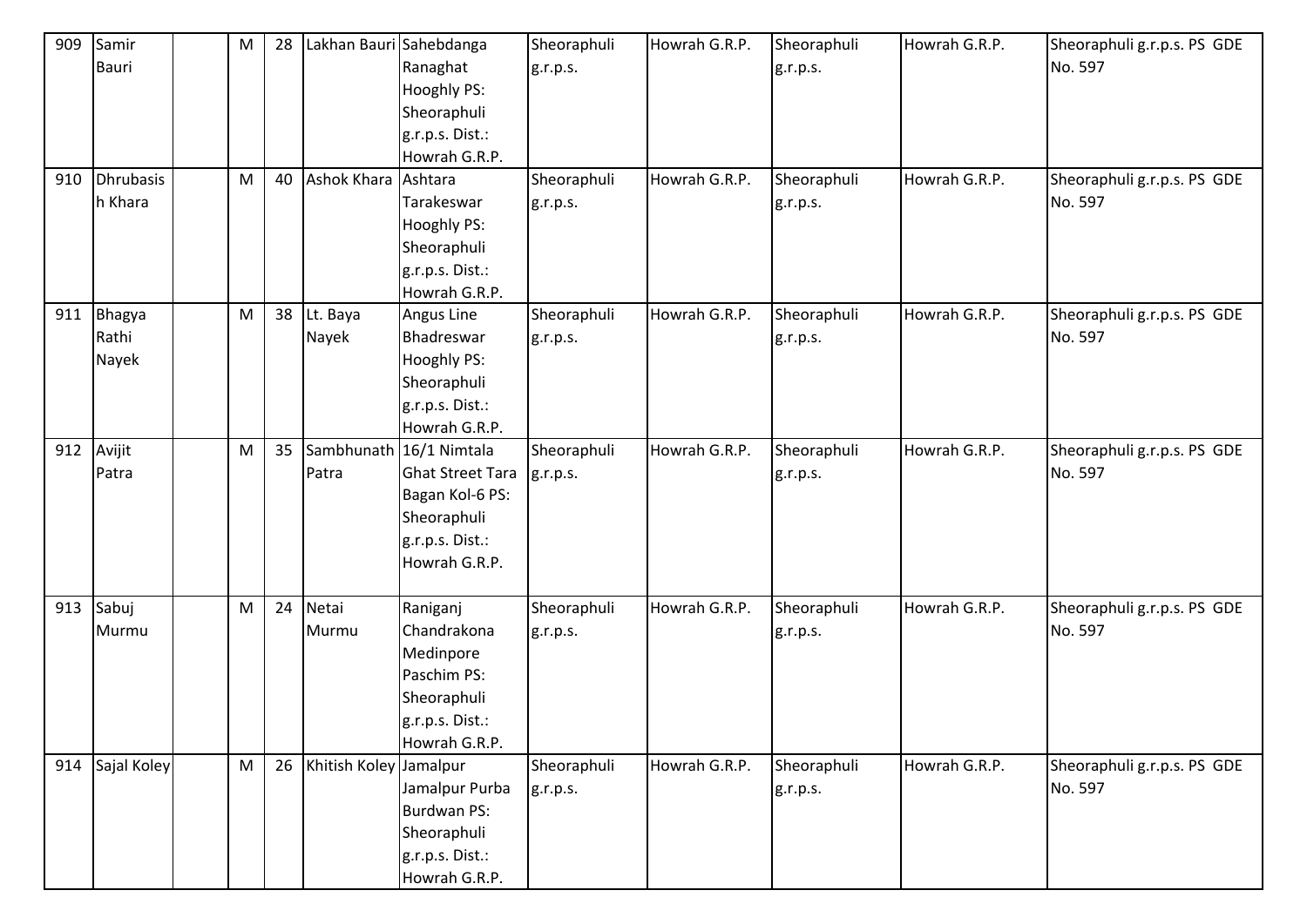|     | 915 Sk. Arju                | M |    | 22 Sk. Ayub                | Naihati Naihati<br>24 Pgs(N) PS:<br>Sheoraphuli<br>g.r.p.s. Dist.:<br>Howrah G.R.P.                   | Sheoraphuli<br>g.r.p.s. | Howrah G.R.P. | Sheoraphuli<br>g.r.p.s. | Howrah G.R.P. | Sheoraphuli g.r.p.s. PS GDE<br>No. 597 |
|-----|-----------------------------|---|----|----------------------------|-------------------------------------------------------------------------------------------------------|-------------------------|---------------|-------------------------|---------------|----------------------------------------|
|     | 916 Sk. Kabir               | M | 24 | Sk. Aktar                  | Bandel Chinsurah Sheoraphuli<br><b>Hooghly PS:</b><br>Sheoraphuli<br>g.r.p.s. Dist.:<br>Howrah G.R.P. | g.r.p.s.                | Howrah G.R.P. | Sheoraphuli<br>g.r.p.s. | Howrah G.R.P. | Sheoraphuli g.r.p.s. PS GDE<br>No. 597 |
|     | 917 Deb<br>Narayan<br>Majhi | M | 38 | Jagadish<br>Majhi          | Guptipara<br>Balagarh Hooghly g.r.p.s.<br>PS: Sheoraphuli<br>g.r.p.s. Dist.:<br>Howrah G.R.P.         | Sheoraphuli             | Howrah G.R.P. | Sheoraphuli<br>g.r.p.s. | Howrah G.R.P. | Sheoraphuli g.r.p.s. PS GDE<br>No. 597 |
|     | 918 Sunil Das               | M | 33 | Lt. Suklal<br>Das          | Bangashreepally<br>Bhadreswar<br>Hooghly PS:<br>Sheoraphuli<br>g.r.p.s. Dist.:<br>Howrah G.R.P.       | Sheoraphuli<br>g.r.p.s. | Howrah G.R.P. | Sheoraphuli<br>g.r.p.s. | Howrah G.R.P. | Sheoraphuli g.r.p.s. PS GDE<br>No. 597 |
| 919 | <b>Bikky</b><br>Shaw        | M | 26 | Ganesh<br>Shaw             | Bhadreswwar<br>Bhadreswar<br>Hooghly PS:<br>Sheoraphuli<br>g.r.p.s. Dist.:<br>Howrah G.R.P.           | Sheoraphuli<br>g.r.p.s. | Howrah G.R.P. | Sheoraphuli<br>g.r.p.s. | Howrah G.R.P. | Sheoraphuli g.r.p.s. PS GDE<br>No. 597 |
| 920 | Azad<br>Bharoti             | M | 25 | Kapildeb<br><b>Bharati</b> | 2 No Jalkal<br>Barrackpore 24<br>Pgs(N) PS:<br>Sheoraphuli<br>g.r.p.s. Dist.:<br>Howrah G.R.P.        | Sheoraphuli<br>g.r.p.s. | Howrah G.R.P. | Sheoraphuli<br>g.r.p.s. | Howrah G.R.P. | Sheoraphuli g.r.p.s. PS GDE<br>No. 597 |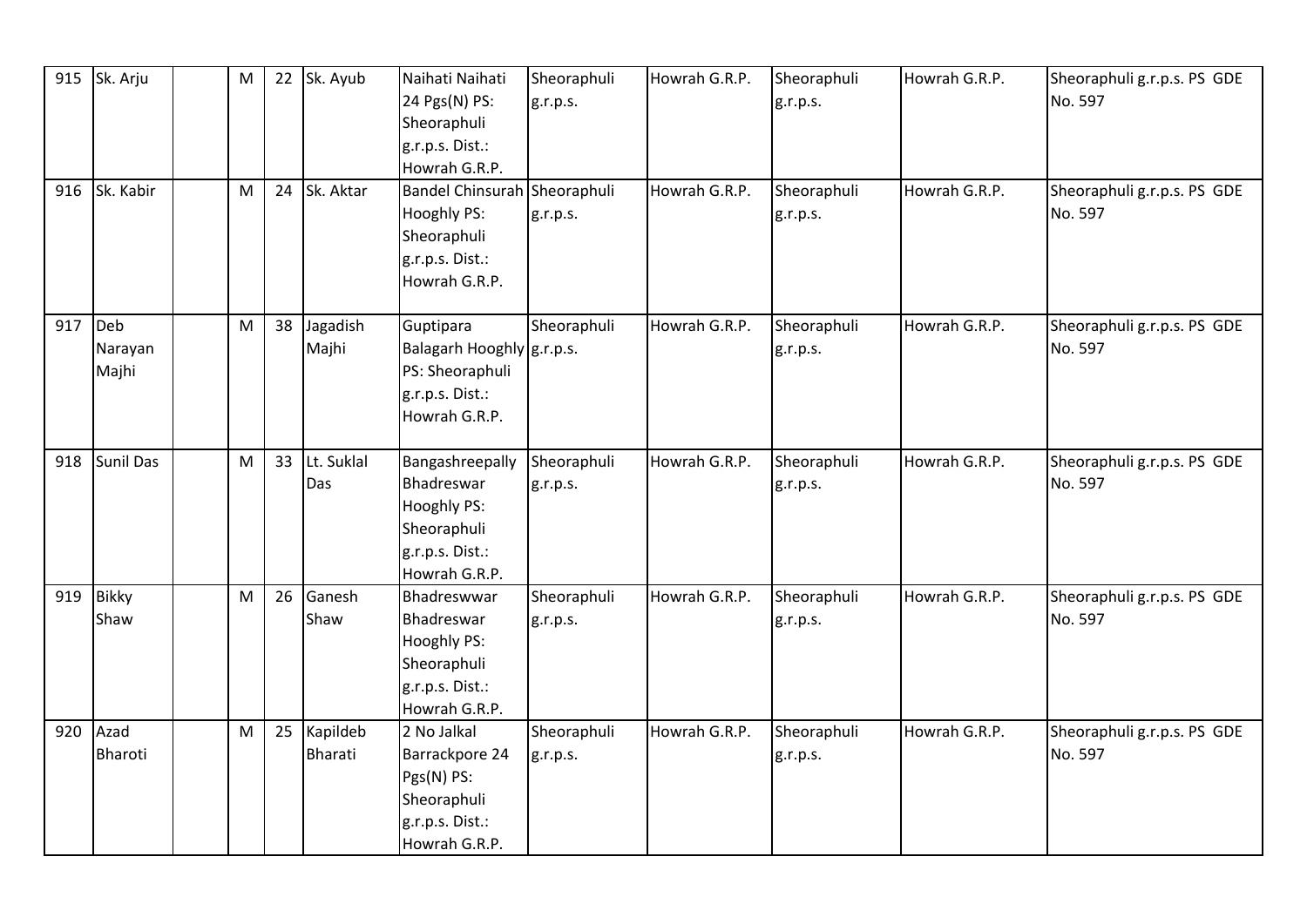| 921 | Sk.              | M | 19 | Sk. Rahaman Chinsurah |                              | Sheoraphuli | Howrah G.R.P. | Sheoraphuli | Howrah G.R.P. | Sheoraphuli g.r.p.s. PS GDE |
|-----|------------------|---|----|-----------------------|------------------------------|-------------|---------------|-------------|---------------|-----------------------------|
|     | Rahamat          |   |    |                       | Chinsurah                    | g.r.p.s.    |               | g.r.p.s.    |               | No. 597                     |
|     | Ali              |   |    |                       | <b>Hooghly PS:</b>           |             |               |             |               |                             |
|     |                  |   |    |                       | Sheoraphuli                  |             |               |             |               |                             |
|     |                  |   |    |                       | g.r.p.s. Dist.:              |             |               |             |               |                             |
|     |                  |   |    |                       | Howrah G.R.P.                |             |               |             |               |                             |
| 922 | <b>Tarak Roy</b> | M | 43 | Subir Roy             | Kknnagar                     | Sheoraphuli | Howrah G.R.P. | Sheoraphuli | Howrah G.R.P. | Sheoraphuli g.r.p.s. PS GDE |
|     |                  |   |    |                       | Uttarpara                    | g.r.p.s.    |               | g.r.p.s.    |               | No. 320                     |
|     |                  |   |    |                       | Hooghly PS:                  |             |               |             |               |                             |
|     |                  |   |    |                       | Sheoraphuli                  |             |               |             |               |                             |
|     |                  |   |    |                       | g.r.p.s. Dist.:              |             |               |             |               |                             |
|     |                  |   |    |                       | Howrah G.R.P.                |             |               |             |               |                             |
| 923 | Shyamal          | M | 52 | Lt. Ram               | Serampore                    | Sheoraphuli | Howrah G.R.P. | Sheoraphuli | Howrah G.R.P. | Sheoraphuli g.r.p.s. PS GDE |
|     | Chakrabor        |   |    | Chakraborty           | Serampore                    | g.r.p.s.    |               | g.r.p.s.    |               | No. 320                     |
|     | ty               |   |    |                       | Hooghly PS:                  |             |               |             |               |                             |
|     |                  |   |    |                       | Sheoraphuli                  |             |               |             |               |                             |
|     |                  |   |    |                       | g.r.p.s. Dist.:              |             |               |             |               |                             |
|     |                  |   |    |                       | Howrah G.R.P.                |             |               |             |               |                             |
| 924 | Sourav           | M | 20 | Ajit Berma            | Kankinara                    | Sheoraphuli | Howrah G.R.P. | Sheoraphuli | Howrah G.R.P. | Sheoraphuli g.r.p.s. PS GDE |
|     | Verma            |   |    |                       | Jagadal 24 Pgs(N) $g.r.p.s.$ |             |               | g.r.p.s.    |               | No. 320                     |
|     |                  |   |    |                       | PS: Sheoraphuli              |             |               |             |               |                             |
|     |                  |   |    |                       | g.r.p.s. Dist.:              |             |               |             |               |                             |
|     |                  |   |    |                       | Howrah G.R.P.                |             |               |             |               |                             |
|     |                  |   |    |                       |                              |             |               |             |               |                             |
| 925 | Sachin Sen       | M | 35 | Suresh Sen            | Pandua Pandua                | Sheoraphuli | Howrah G.R.P. | Sheoraphuli | Howrah G.R.P. | Sheoraphuli g.r.p.s. PS GDE |
|     |                  |   |    |                       | Hooghly PS:                  | g.r.p.s.    |               | g.r.p.s.    |               | No. 320                     |
|     |                  |   |    |                       | Sheoraphuli                  |             |               |             |               |                             |
|     |                  |   |    |                       | g.r.p.s. Dist.:              |             |               |             |               |                             |
|     |                  |   |    |                       | Howrah G.R.P.                |             |               |             |               |                             |
| 926 | Md. Afroz        | M | 28 | Md. Sabir             | <b>Singg Bora</b>            | Sheoraphuli | Howrah G.R.P. | Sheoraphuli | Howrah G.R.P. | Sheoraphuli g.r.p.s. PS GDE |
|     |                  |   |    |                       | Singhbora                    | g.r.p.s.    |               | g.r.p.s.    |               | No. 320                     |
|     |                  |   |    |                       | Darbhanga Bihar              |             |               |             |               |                             |
|     |                  |   |    |                       | PS: Sheoraphuli              |             |               |             |               |                             |
|     |                  |   |    |                       | g.r.p.s. Dist.:              |             |               |             |               |                             |
|     |                  |   |    |                       | Howrah G.R.P.                |             |               |             |               |                             |
|     |                  |   |    |                       |                              |             |               |             |               |                             |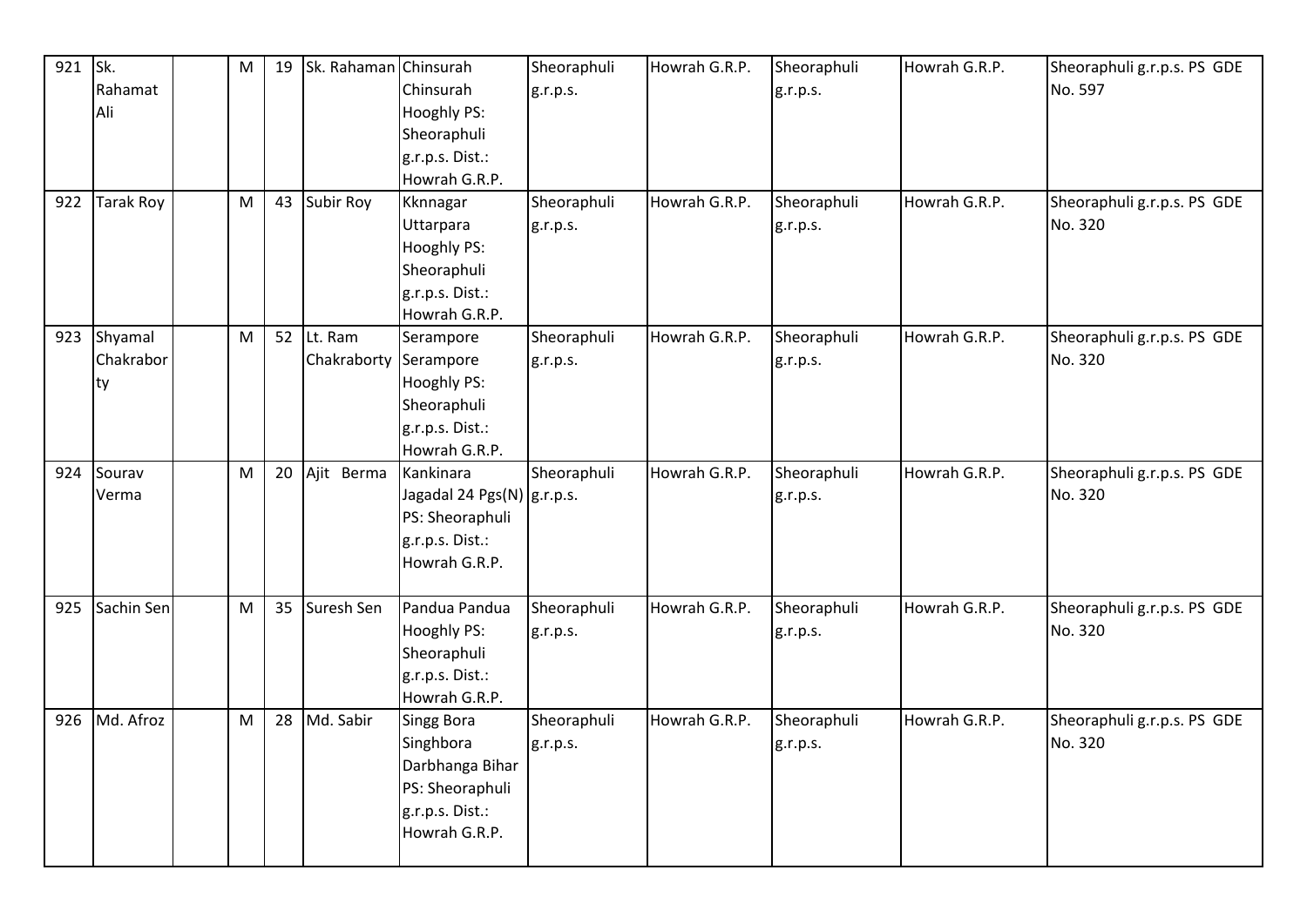| 927 | Pulok      | M | 18 | Jayanta      | Liluah Liluah                    | Sheoraphuli | Howrah G.R.P. | Sheoraphuli | Howrah G.R.P. | Sheoraphuli g.r.p.s. PS GDE |
|-----|------------|---|----|--------------|----------------------------------|-------------|---------------|-------------|---------------|-----------------------------|
|     | Bhowmik    |   |    | Bhowmik      | Howrah PS:                       | g.r.p.s.    |               | g.r.p.s.    |               | No. 320                     |
|     |            |   |    |              | Sheoraphuli                      |             |               |             |               |                             |
|     |            |   |    |              | g.r.p.s. Dist.:                  |             |               |             |               |                             |
|     |            |   |    |              | Howrah G.R.P.                    |             |               |             |               |                             |
| 928 | Rudra      | M | 18 | Sambhu       | Arambag                          | Sheoraphuli | Howrah G.R.P. | Sheoraphuli | Howrah G.R.P. | Sheoraphuli g.r.p.s. PS GDE |
|     | Karmakar   |   |    | Karmakar     | Arambag                          | g.r.p.s.    |               | g.r.p.s.    |               | No. 320                     |
|     |            |   |    |              | <b>Hooghly PS:</b>               |             |               |             |               |                             |
|     |            |   |    |              | Sheoraphuli                      |             |               |             |               |                             |
|     |            |   |    |              | g.r.p.s. Dist.:                  |             |               |             |               |                             |
|     |            |   |    |              | Howrah G.R.P.                    |             |               |             |               |                             |
| 929 | Santosh    | M | 26 | Jaleswar     | Kakinara Jagadal                 | Sheoraphuli | Howrah G.R.P. | Sheoraphuli | Howrah G.R.P. | Sheoraphuli g.r.p.s. PS GDE |
|     | Prasad     |   |    | Prasad       | 24 Pgs(N) PS:                    | g.r.p.s.    |               | g.r.p.s.    |               | No. 320                     |
|     |            |   |    |              | Sheoraphuli                      |             |               |             |               |                             |
|     |            |   |    |              | g.r.p.s. Dist.:                  |             |               |             |               |                             |
|     |            |   |    |              | Howrah G.R.P.                    |             |               |             |               |                             |
|     |            |   |    |              |                                  |             |               |             |               |                             |
| 930 | Sk. Sultan | M | 37 | Lt. Sk. Raju | Katapukur                        | Sheoraphuli | Howrah G.R.P. | Sheoraphuli | Howrah G.R.P. | Sheoraphuli g.r.p.s. PS GDE |
|     |            |   |    |              | Chandannagar                     | g.r.p.s.    |               | g.r.p.s.    |               | No. 320                     |
|     |            |   |    |              | <b>Hooghly PS:</b>               |             |               |             |               |                             |
|     |            |   |    |              | Sheoraphuli                      |             |               |             |               |                             |
|     |            |   |    |              | g.r.p.s. Dist.:<br>Howrah G.R.P. |             |               |             |               |                             |
| 931 | Nand       | M | 50 | Ramlochan    | Bhadreswar                       | Sheoraphuli | Howrah G.R.P. | Sheoraphuli | Howrah G.R.P. | Sheoraphuli g.r.p.s. PS GDE |
|     | Kishor     |   |    |              | Bhadreswar                       | g.r.p.s.    |               | g.r.p.s.    |               | No. 320                     |
|     |            |   |    |              | Hooghly PS:                      |             |               |             |               |                             |
|     |            |   |    |              | Sheoraphuli                      |             |               |             |               |                             |
|     |            |   |    |              | g.r.p.s. Dist.:                  |             |               |             |               |                             |
|     |            |   |    |              | Howrah G.R.P.                    |             |               |             |               |                             |
| 932 | Md.        | M | 32 | Md. Najrul   | <b>Hospital More</b>             | Sheoraphuli | Howrah G.R.P. | Sheoraphuli | Howrah G.R.P. | Sheoraphuli g.r.p.s. PS GDE |
|     | Noorain    |   |    | Hossain      | Chandannagar                     | g.r.p.s.    |               | g.r.p.s.    |               | No. 320                     |
|     | Alavi      |   |    |              | Hooghly PS:                      |             |               |             |               |                             |
|     |            |   |    |              | Sheoraphuli                      |             |               |             |               |                             |
|     |            |   |    |              | g.r.p.s. Dist.:                  |             |               |             |               |                             |
|     |            |   |    |              | Howrah G.R.P.                    |             |               |             |               |                             |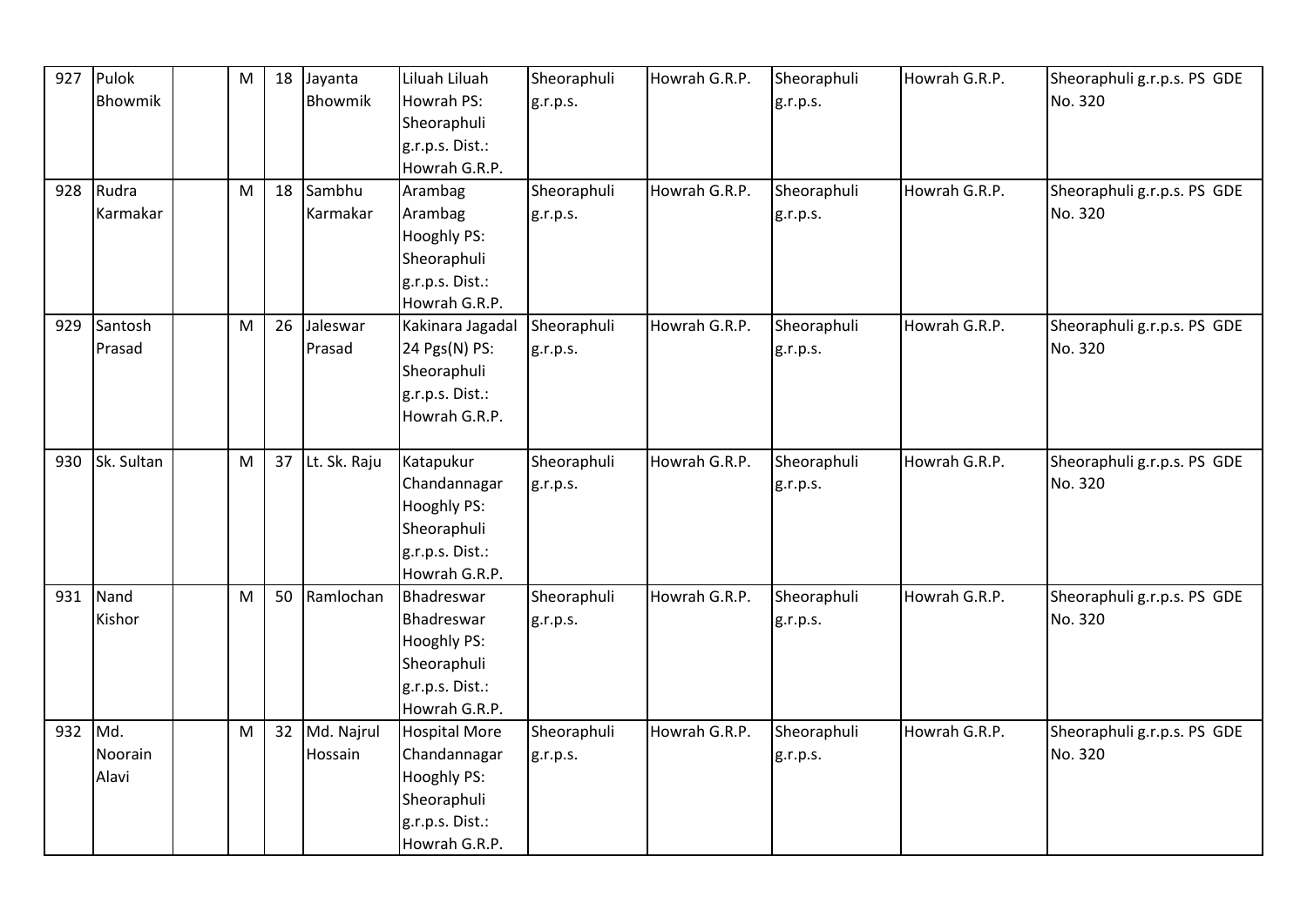| 933 | Arnab            | M | 34 | Amar Guha                | Bhadreswar                    | Sheoraphuli | Howrah G.R.P. | Sheoraphuli | Howrah G.R.P. | Sheoraphuli g.r.p.s. PS GDE |
|-----|------------------|---|----|--------------------------|-------------------------------|-------------|---------------|-------------|---------------|-----------------------------|
|     | Guha             |   |    |                          | Bhadreswar                    | g.r.p.s.    |               | g.r.p.s.    |               | No. 320                     |
|     |                  |   |    |                          | Hooghly PS:                   |             |               |             |               |                             |
|     |                  |   |    |                          | Sheoraphuli                   |             |               |             |               |                             |
|     |                  |   |    |                          | g.r.p.s. Dist.:               |             |               |             |               |                             |
|     |                  |   |    |                          | Howrah G.R.P.                 |             |               |             |               |                             |
|     | 934 Sk. Sabir    | M | 30 | Lt. Sk. Mohid Urdibazar  |                               | Sheoraphuli | Howrah G.R.P. | Sheoraphuli | Howrah G.R.P. | Sheoraphuli g.r.p.s. PS GDE |
|     |                  |   |    |                          | Chandannagar                  | g.r.p.s.    |               | g.r.p.s.    |               | No. 320                     |
|     |                  |   |    |                          | <b>Hooghly PS:</b>            |             |               |             |               |                             |
|     |                  |   |    |                          | Sheoraphuli                   |             |               |             |               |                             |
|     |                  |   |    |                          | g.r.p.s. Dist.:               |             |               |             |               |                             |
|     |                  |   |    |                          | Howrah G.R.P.                 |             |               |             |               |                             |
| 935 | <b>Bappa Das</b> | M | 18 | <b>Swapan Das</b>        | Mankundu                      | Sheoraphuli | Howrah G.R.P. | Sheoraphuli | Howrah G.R.P. | Sheoraphuli g.r.p.s. PS GDE |
|     |                  |   |    |                          | Bhadreswar                    | g.r.p.s.    |               | g.r.p.s.    |               | No. 320                     |
|     |                  |   |    |                          | Hooghly PS:                   |             |               |             |               |                             |
|     |                  |   |    |                          | Sheoraphuli                   |             |               |             |               |                             |
|     |                  |   |    |                          | g.r.p.s. Dist.:               |             |               |             |               |                             |
|     |                  |   |    |                          | Howrah G.R.P.                 |             |               |             |               |                             |
|     | 936 Shubhank     | M | 28 | Lt. Asit                 | Palpara                       | Sheoraphuli | Howrah G.R.P. | Sheoraphuli | Howrah G.R.P. | Sheoraphuli g.r.p.s. PS GDE |
|     | ar Ghosh         |   |    | Ghosh                    | Chandannagar                  | g.r.p.s.    |               | g.r.p.s.    |               | No. 323                     |
|     |                  |   |    |                          | <b>Hooghly PS:</b>            |             |               |             |               |                             |
|     |                  |   |    |                          | Sheoraphuli                   |             |               |             |               |                             |
|     |                  |   |    |                          | g.r.p.s. Dist.:               |             |               |             |               |                             |
|     |                  |   |    |                          | Howrah G.R.P.                 |             |               |             |               |                             |
| 937 | Robin            | M | 33 | Sailan Ghosh Subhaspally |                               | Sheoraphuli | Howrah G.R.P. | Sheoraphuli | Howrah G.R.P. | Sheoraphuli g.r.p.s. PS GDE |
|     | Ghosh            |   |    |                          | Bhadreswar                    | g.r.p.s.    |               | g.r.p.s.    |               | No. 323                     |
|     |                  |   |    |                          | Hooghly PS:                   |             |               |             |               |                             |
|     |                  |   |    |                          | Sheoraphuli                   |             |               |             |               |                             |
|     |                  |   |    |                          | g.r.p.s. Dist.:               |             |               |             |               |                             |
|     |                  |   |    |                          | Howrah G.R.P.                 |             |               |             |               |                             |
|     | 938 Vinoy        | M | 25 |                          | Debilal Shaw Kakinara Jagadal | Sheoraphuli | Howrah G.R.P. | Sheoraphuli | Howrah G.R.P. | Sheoraphuli g.r.p.s. PS GDE |
|     | Shaw             |   |    |                          | 24 Pgs(N) PS:                 | g.r.p.s.    |               | g.r.p.s.    |               | No. 323                     |
|     |                  |   |    |                          | Sheoraphuli                   |             |               |             |               |                             |
|     |                  |   |    |                          | g.r.p.s. Dist.:               |             |               |             |               |                             |
|     |                  |   |    |                          | Howrah G.R.P.                 |             |               |             |               |                             |
|     |                  |   |    |                          |                               |             |               |             |               |                             |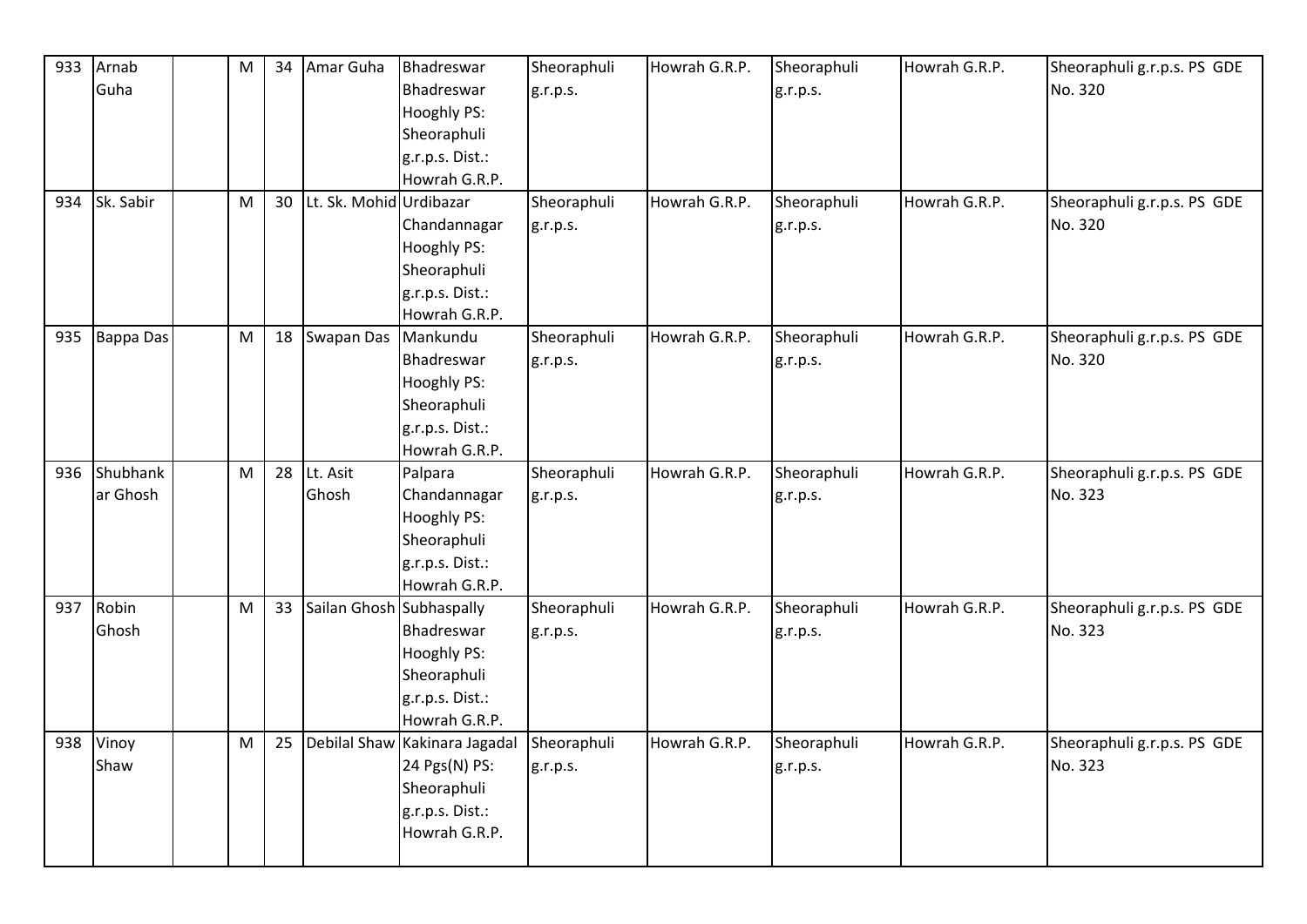| 939     | Srimanta<br>Pandit | M         | 40 | Manik<br>Pandit      | Lakhipur Goghat<br>Hooghly PS:<br>Sheoraphuli<br>g.r.p.s. Dist.:<br>Howrah G.R.P.                      | Sheoraphuli<br>g.r.p.s. | Howrah G.R.P. | Sheoraphuli<br>g.r.p.s. | Howrah G.R.P. | Sheoraphuli g.r.p.s. PS GDE<br>No. 323 |
|---------|--------------------|-----------|----|----------------------|--------------------------------------------------------------------------------------------------------|-------------------------|---------------|-------------------------|---------------|----------------------------------------|
| 940     | Shakail<br>Answer  | M         | 40 | Lt. Abdul<br>Kayub   | Jagadal Jagadal<br>24 Pgs(N) PS:<br>Sheoraphuli<br>g.r.p.s. Dist.:<br>Howrah G.R.P.                    | Sheoraphuli<br>g.r.p.s. | Howrah G.R.P. | Sheoraphuli<br>g.r.p.s. | Howrah G.R.P. | Sheoraphuli g.r.p.s. PS GDE<br>No. 323 |
| 941     | Md. Sakib          | M         | 27 | Md. Nazim            | Urdibazar<br>Chandannagar<br>Hooghly PS:<br>Sheoraphuli<br>g.r.p.s. Dist.:<br>Howrah G.R.P.            | Sheoraphuli<br>g.r.p.s. | Howrah G.R.P. | Sheoraphuli<br>g.r.p.s. | Howrah G.R.P. | Sheoraphuli g.r.p.s. PS GDE<br>No. 323 |
| 942     | Pritam<br>Chouhan  | M         | 20 | Prakash<br>Chouhan   | Nawadha<br>Mirjapur<br>Nawadha<br>Nawadha Bihar<br>PS: Sheoraphuli<br>g.r.p.s. Dist.:<br>Howrah G.R.P. | Sheoraphuli<br>g.r.p.s. | Howrah G.R.P. | Sheoraphuli<br>g.r.p.s. | Howrah G.R.P. | Sheoraphuli g.r.p.s. PS GDE<br>No. 323 |
| 943     | <b>Anil Shaw</b>   | M         |    | 51 Prameswar<br>Shaw | Nawadha<br>Mirjapur<br>Nawadha<br>Nawadha Bihar<br>PS: Sheoraphuli<br>g.r.p.s. Dist.:<br>Howrah G.R.P. | Sheoraphuli<br>g.r.p.s. | Howrah G.R.P. | Sheoraphuli<br>g.r.p.s. | Howrah G.R.P. | Sheoraphuli g.r.p.s. PS GDE<br>No. 323 |
| 944 Avi | Adhikary           | ${\sf M}$ | 19 | Asit<br>Adhikary     | Subhaspally<br>Bhadreswar<br><b>Hooghly PS:</b><br>Sheoraphuli<br>g.r.p.s. Dist.:<br>Howrah G.R.P.     | Sheoraphuli<br>g.r.p.s. | Howrah G.R.P. | Sheoraphuli<br>g.r.p.s. | Howrah G.R.P. | Sheoraphuli g.r.p.s. PS GDE<br>No. 323 |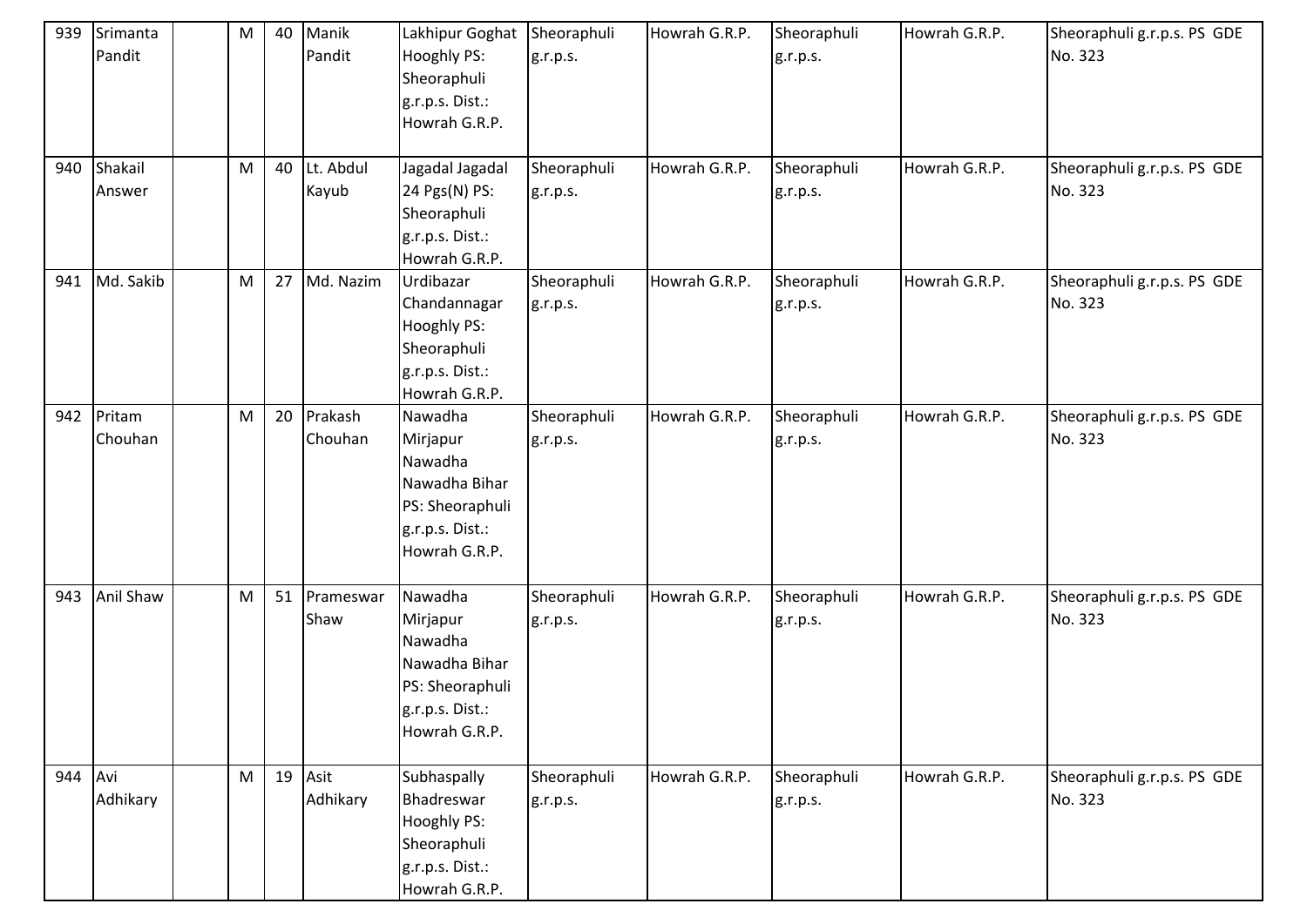|     | 945 Deep<br>Mondal   | M         | 18 |                     | Dinu Mondal Sankarbati Polba Sheoraphuli<br>Hooghly PS:<br>Sheoraphuli<br>g.r.p.s. Dist.:<br>Howrah G.R.P. | g.r.p.s.                | Howrah G.R.P. | Sheoraphuli<br>g.r.p.s. | Howrah G.R.P. | Sheoraphuli g.r.p.s. PS GDE<br>No. 323 |
|-----|----------------------|-----------|----|---------------------|------------------------------------------------------------------------------------------------------------|-------------------------|---------------|-------------------------|---------------|----------------------------------------|
|     | 946 Badal<br>Rabidas | M         | 30 | Nand<br>Rabidas     | Rampurhat<br>Rampurhat<br><b>Birbhum PS:</b><br>Sheoraphuli<br>g.r.p.s. Dist.:<br>Howrah G.R.P.            | Sheoraphuli<br>g.r.p.s. | Howrah G.R.P. | Sheoraphuli<br>g.r.p.s. | Howrah G.R.P. | Sheoraphuli g.r.p.s. PS GDE<br>No. 323 |
| 947 | Raju<br>Debnath      | ${\sf M}$ | 21 | Debkumar<br>Debnath | Bandel Chinsurah Sheoraphuli<br><b>Hooghly PS:</b><br>Sheoraphuli<br>g.r.p.s. Dist.:<br>Howrah G.R.P.      | g.r.p.s.                | Howrah G.R.P. | Sheoraphuli<br>g.r.p.s. | Howrah G.R.P. | Sheoraphuli g.r.p.s. PS GDE<br>No. 323 |
| 948 | Kundan<br>Prasad     | ${\sf M}$ | 27 | Binod<br>Prasad     | <b>Binod Prasad PS:</b><br>Sheoraphuli<br>g.r.p.s. Dist.:<br>Howrah G.R.P.                                 | Sheoraphuli<br>g.r.p.s. | Howrah G.R.P. | Sheoraphuli<br>g.r.p.s. | Howrah G.R.P. | Sheoraphuli g.r.p.s. PS GDE<br>No. 323 |
| 949 | Rahul<br>Rajak       | M         | 25 | Durga Rajak         | Binod Prasad PS:<br>Sheoraphuli<br>g.r.p.s. Dist.:<br>Howrah G.R.P.                                        | Sheoraphuli<br>g.r.p.s. | Howrah G.R.P. | Sheoraphuli<br>g.r.p.s. | Howrah G.R.P. | Sheoraphuli g.r.p.s. PS GDE<br>No. 323 |
| 950 | Rabi Saha            | M         | 24 | Subel Saha          | Nabadwip<br>Nabadwip Nadia<br>PS: Sheoraphuli<br>g.r.p.s. Dist.:<br>Howrah G.R.P.                          | Sheoraphuli<br>g.r.p.s. | Howrah G.R.P. | Sheoraphuli<br>g.r.p.s. | Howrah G.R.P. | Sheoraphuli g.r.p.s. PS GDE<br>No. 323 |
| 951 | Ajay Saha            | M         |    | Balaram<br>Saha     | Raypara<br>Chandannagar<br>Hooghly PS:<br>Sheoraphuli<br>g.r.p.s. Dist.:<br>Howrah G.R.P.                  | Sheoraphuli<br>g.r.p.s. | Howrah G.R.P. | Sheoraphuli<br>g.r.p.s. | Howrah G.R.P. | Sheoraphuli g.r.p.s. PS GDE<br>No. 323 |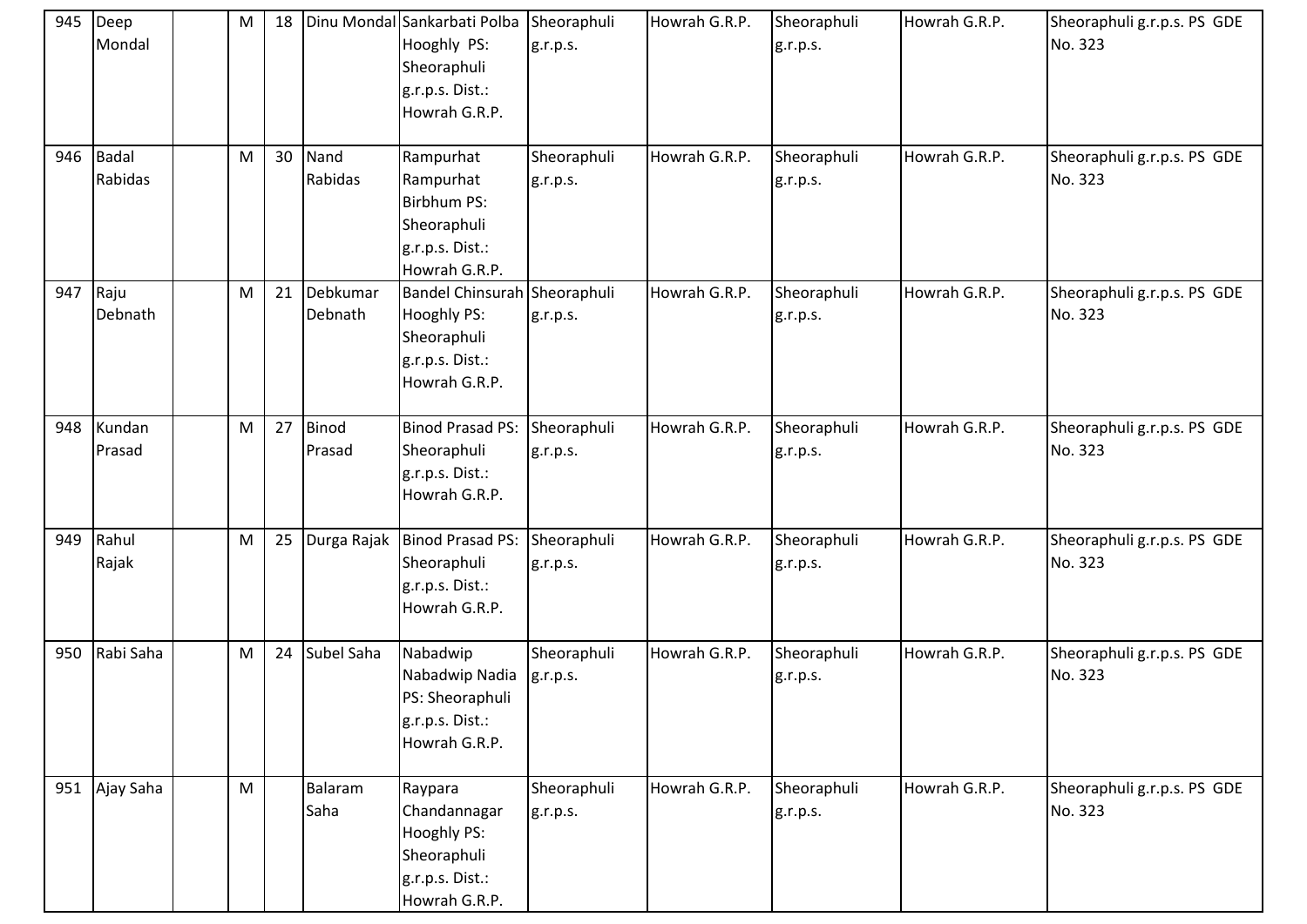| 952     | Surya         | M | 34 | Surndranath OF   |                       |         | <b>Basirhat</b> | Suri g.r.p.s. | Howrah G.R.P. | Suri g.r.p.s. PS GDE No. 537 |
|---------|---------------|---|----|------------------|-----------------------|---------|-----------------|---------------|---------------|------------------------------|
|         | Kumar         |   |    | Mahato           | <b>DHANCHATANI</b>    |         |                 |               |               |                              |
|         | Mahato        |   |    |                  | <b>PS-GOBINDPUR</b>   |         |                 |               |               |                              |
|         |               |   |    |                  | <b>DIST-SINGBHUM</b>  |         |                 |               |               |                              |
|         |               |   |    |                  |                       |         |                 |               |               |                              |
|         | 953 Sankar    | M |    | Swapan           | <b>OF</b>             |         | Basirhat        | Suri g.r.p.s. | Howrah G.R.P. | Suri g.r.p.s. PS GDE No. 537 |
|         | Ghoshal       |   |    | Ghoshal 31       | <b>DHANCHATANI</b>    |         |                 |               |               |                              |
|         |               |   |    |                  | <b>PS-GOBINDPUR</b>   |         |                 |               |               |                              |
|         |               |   |    |                  | <b>DIST-SINGBHUM</b>  |         |                 |               |               |                              |
|         |               |   |    |                  |                       |         |                 |               |               |                              |
| 954     | Anil          | M |    | 46 Dilip Singh   | <b>OF</b>             |         | <b>Basirhat</b> | Suri g.r.p.s. | Howrah G.R.P. | Suri g.r.p.s. PS GDE No. 537 |
|         | Kumar         |   |    |                  | <b>DHANCHATANI</b>    |         |                 |               |               |                              |
|         | Singh         |   |    |                  | <b>PS-GOBINDPUR</b>   |         |                 |               |               |                              |
|         |               |   |    |                  | <b>DIST-SINGBHUM</b>  |         |                 |               |               |                              |
|         |               |   |    |                  |                       |         |                 |               |               |                              |
|         | 955 Rajesh    | M | 35 | <b>Sekendar</b>  | <b>OF</b>             |         | <b>Basirhat</b> | Suri g.r.p.s. | Howrah G.R.P. | Suri g.r.p.s. PS GDE No. 537 |
|         | Pandit        |   |    | Pandit           | <b>DHANCHATANI</b>    |         |                 |               |               |                              |
|         |               |   |    |                  | <b>PS-GOBINDPUR</b>   |         |                 |               |               |                              |
|         |               |   |    |                  | <b>DIST-SINGBHUM</b>  |         |                 |               |               |                              |
|         |               |   |    |                  |                       |         |                 |               |               |                              |
|         | 956 Dhiraj    | M | 30 | Hari Kishor      | OF                    |         | <b>Basirhat</b> | Suri g.r.p.s. | Howrah G.R.P. | Suri g.r.p.s. PS GDE No. 537 |
|         | Kumar         |   |    |                  | <b>DHANCHATANI</b>    |         |                 |               |               |                              |
|         |               |   |    |                  | <b>PS-GOBINDPUR</b>   |         |                 |               |               |                              |
|         |               |   |    |                  | <b>DIST-SINGBHUM</b>  |         |                 |               |               |                              |
|         |               |   |    |                  |                       |         |                 |               |               |                              |
| 957 Nur |               | M | 28 | <b>Babar Ali</b> | Mergram PS:           | Mergram | Birbhum         | Suri g.r.p.s. | Howrah G.R.P. | Suri g.r.p.s. PS GDE No. 537 |
|         | Hossain       |   |    |                  | Mergram Dist.:        |         |                 |               |               |                              |
|         |               |   |    |                  | Birbhum               |         |                 |               |               |                              |
|         | 958 Raj Molla | M | 25 | Sasful Molla     | Mergram PS:           | Mergram | Birbhum         | Suri g.r.p.s. | Howrah G.R.P. | Suri g.r.p.s. PS GDE No. 537 |
|         |               |   |    |                  | Mergram Dist.:        |         |                 |               |               |                              |
|         |               |   |    |                  | Birbhum               |         |                 |               |               |                              |
| 959     | Manu          | M | 47 | Suresh           | Of Lohagir PS-        |         | <b>Basirhat</b> | Suri g.r.p.s. | Howrah G.R.P. | Suri g.r.p.s. PS GDE No. 545 |
|         | Kumar         |   |    | Chowdhury        | <b>Ugharpur Dist-</b> |         |                 |               |               |                              |
|         | Chowdhur      |   |    |                  | Ugharpur              |         |                 |               |               |                              |
|         | v             |   |    |                  |                       |         |                 |               |               |                              |
|         | 960 Sourav    | M | 43 | Chandra          | Of Lohagir PS-        |         | <b>Basirhat</b> | Suri g.r.p.s. | Howrah G.R.P. | Suri g.r.p.s. PS GDE No. 545 |
|         | Kumar Shil    |   |    | Singh            | <b>Ugharpur Dist-</b> |         |                 |               |               |                              |
|         |               |   |    |                  | Ugharpur              |         |                 |               |               |                              |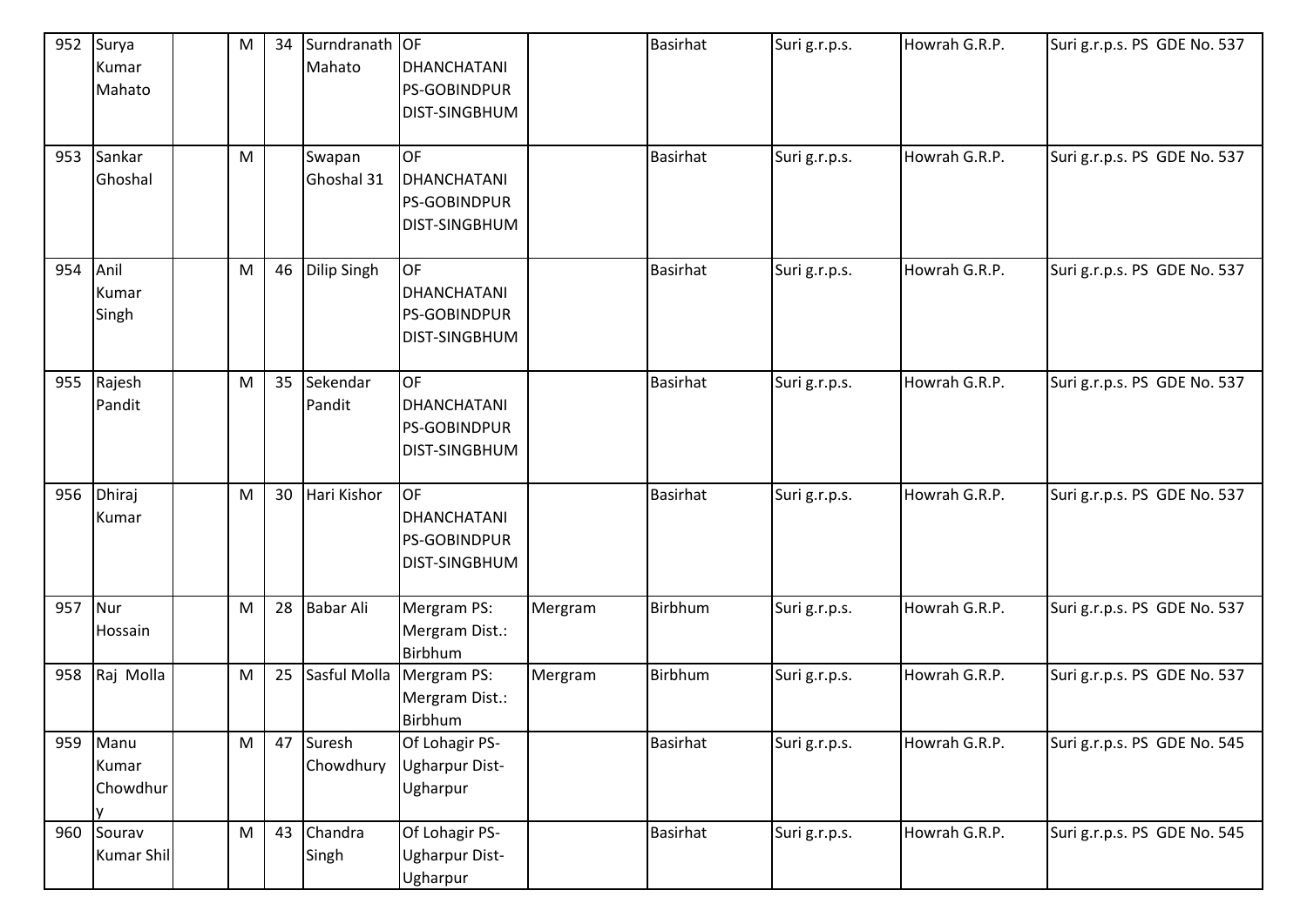| 961 | Bijay<br>Sankar<br>Chowdhur | M | 50 | Ganeh<br>Sankar<br>Chowdhury | Of Lohagir PS-<br><b>Ugharpur Dist-</b><br>Ugharpur              | <b>Basirhat</b> | Suri g.r.p.s.              | Howrah G.R.P.                           | Suri g.r.p.s. PS GDE No. 545              |
|-----|-----------------------------|---|----|------------------------------|------------------------------------------------------------------|-----------------|----------------------------|-----------------------------------------|-------------------------------------------|
| 962 | Subir<br>Paswan             | M | 35 | Suresh<br>Paswas             | Of Lohagir PS-<br><b>Ugharpur Dist-</b><br>Ugharpur              | <b>Basirhat</b> | Suri g.r.p.s.              | Howrah G.R.P.                           | Suri g.r.p.s. PS GDE No. 545              |
| 963 | Akshay<br>Kumar             | M | 34 | Joy Mongal<br>Paney          | Of Lohagir PS-<br><b>Ugharpur Dist-</b><br>Ugharpur              | Basirhat        | Suri g.r.p.s.              | Howrah G.R.P.                           | Suri g.r.p.s. PS GDE No. 545              |
| 964 | Suraj<br>Prasad             | M | 47 | Singh                        | Rabin Prasad Of Lohagir PS-<br><b>Ugharpur Dist-</b><br>Ugharpur | <b>Basirhat</b> | Suri g.r.p.s.              | Howrah G.R.P.                           | Suri g.r.p.s. PS GDE No. 545              |
| 965 | Santi Kr.<br>Singh          |   |    | Raj Kr. Singh                |                                                                  | <b>Basirhat</b> | Ajc bose botanic<br>garden | <b>Howrah Police</b><br>Commissionerate | Ajc bose botanic garden PS<br>GDE No. 833 |
| 966 | Sunil<br>Sarkar             |   |    | Lt. Tarini<br>Sarkar         |                                                                  | <b>Basirhat</b> | Ajc bose botanic<br>garden | <b>Howrah Police</b><br>Commissionerate | Ajc bose botanic garden PS<br>GDE No. 833 |
| 967 | Sanjay<br>Mondal            |   |    | Lt. Dasurali<br>Mondal       |                                                                  | <b>Basirhat</b> | Ajc bose botanic<br>garden | <b>Howrah Police</b><br>Commissionerate | Ajc bose botanic garden PS<br>GDE No. 833 |
| 968 | Sonjay<br>Singh             |   |    | Ajay Singh                   |                                                                  | <b>Basirhat</b> | Aic bose botanic<br>garden | <b>Howrah Police</b><br>Commissionerate | Ajc bose botanic garden PS<br>GDE No. 835 |
| 969 | Md. Raju                    |   |    | Md. Amirul                   |                                                                  | <b>Basirhat</b> | Ajc bose botanic<br>garden | <b>Howrah Police</b><br>Commissionerate | Ajc bose botanic garden PS<br>GDE No. 835 |
| 970 | Dhananjay<br>Sardar         |   | 35 | Lt. Akadashi<br>Sardar       | Khalpar, Khatriya<br>Nagar Balagarh<br>Hooghly                   | <b>Basirhat</b> | Bally                      | Howrah Police<br>Commissionerate        | Bally PS GDE No. 901                      |
| 971 | Sachin Giri                 |   | 22 | Satyendra<br>Giri            | East Sapuipara<br>Nischinda<br>Howrah                            | <b>Basirhat</b> | Bally                      | <b>Howrah Police</b><br>Commissionerate | Bally PS GDE No. 936                      |
|     | 972 Ashok<br>Sani           |   | 28 | Shib Kumar<br>Sani           | East Sapuipara<br>Nischinda<br>Howrah                            | <b>Basirhat</b> | Bally                      | Howrah Police<br>Commissionerate        | Bally PS GDE No. 936                      |
| 973 | <b>Bipul Das</b>            |   | 45 | Gouranga<br>Das              | 12/10, South<br>Santigar<br>Nischinda<br>Howrah                  | <b>Basirhat</b> | <b>Bally</b>               | <b>Howrah Police</b><br>Commissionerate | Bally PS GDE No. 937                      |
| 974 | Subhasish<br>Singh          |   | 18 | Raju Singh                   | 25 No. Pal Ghat<br>Lane Bally<br>Howrah                          | <b>Basirhat</b> | Bally                      | <b>Howrah Police</b><br>Commissionerate | Bally PS GDE No. 937                      |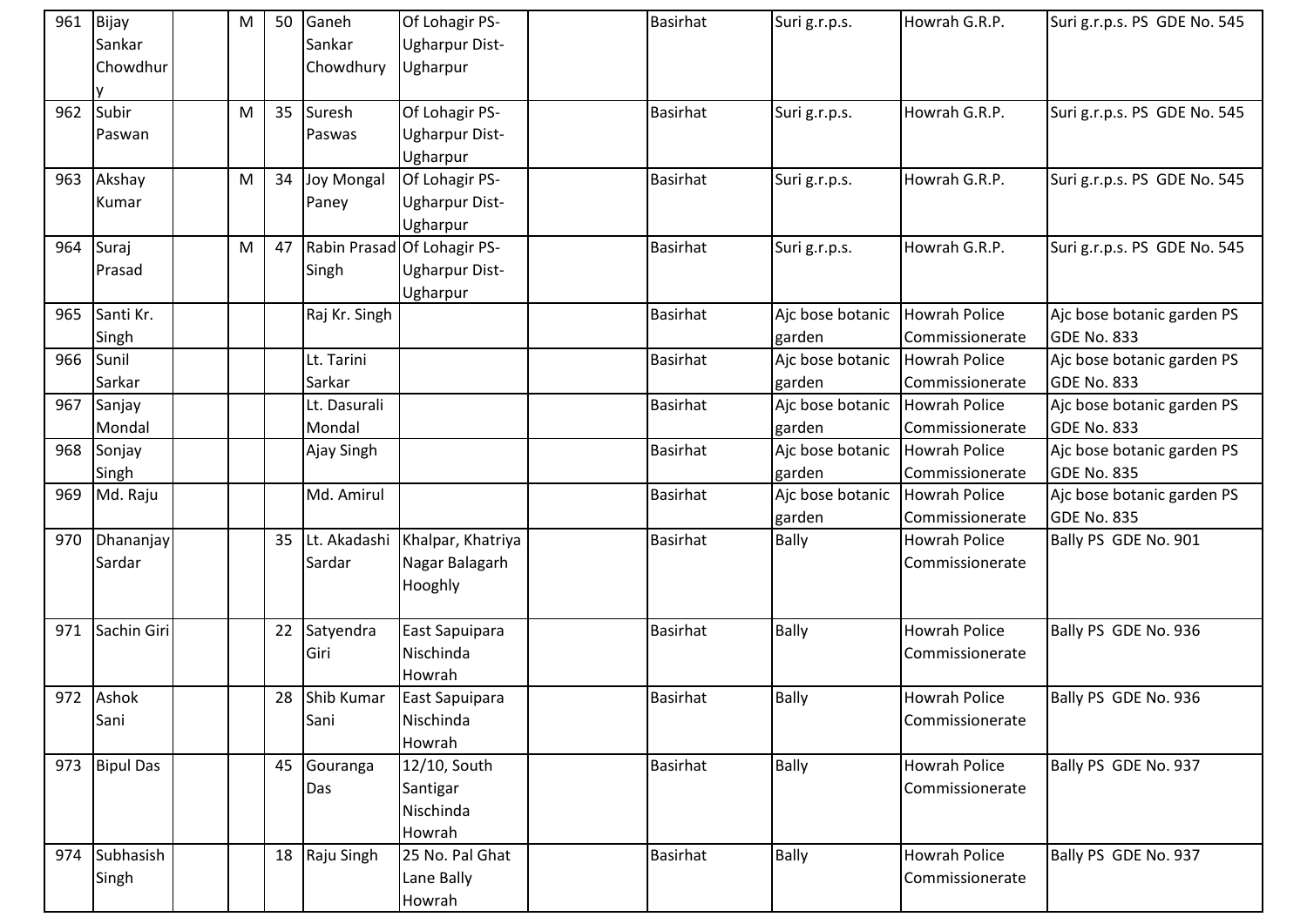| 975 | Dipanjan<br>Koley       | M | 25 |                          | Pradip Koley 94/1, Brindaban<br>Mallick Lane, PS<br>Bantra, Howrah<br>PS: Bantra Dist.:<br><b>Howrah Police</b><br>Commissionerate | Bantra        | Howrah Police<br>Commissionerat      | <b>Bantra</b> | <b>Howrah Police</b><br>Commissionerate | Bantra PS GDE No. 755   |
|-----|-------------------------|---|----|--------------------------|------------------------------------------------------------------------------------------------------------------------------------|---------------|--------------------------------------|---------------|-----------------------------------------|-------------------------|
| 976 | Rana Roy                | M | 38 | Lt. Laxman<br>Roy        | PS: Dasnagar<br>Dist.: Howrah<br>Police<br>Commissionerate                                                                         | Dasnagar      | Howrah Police<br>Commissionerat<br>e | Dasnagar      | <b>Howrah Police</b><br>Commissionerate | Dasnagar PS GDE No. 775 |
| 977 | Md Siraj                | M | 18 | Md. Ersad                | 66 D.C.D Road<br>PS: Tangra Dist.:<br>Kolkata                                                                                      | Tangra        | Kolkata                              | Domjur        | <b>Howrah Police</b><br>Commissionerate | Domjur PS GDE No. 1010  |
| 978 | Sk. Sakir               | M | 18 | Sk. Islam                | 66 D.C.D Road<br>PS: Tangra Dist.:<br>Kolkata                                                                                      | Tangra        | Kolkata                              | Domjur        | <b>Howrah Police</b><br>Commissionerate | Domjur PS GDE No. 1010  |
| 979 | Isk.<br>Khajmudd<br>lin | M | 18 | Sk.<br>Sahabuddin        | 66 D.C.D Road<br>PS: Tangra Dist.:<br>Kolkata                                                                                      | Tangra        | Kolkata                              | Domjur        | <b>Howrah Police</b><br>Commissionerate | Domjur PS GDE No. 1010  |
| 980 | Sahid<br>Badsha         | M | 18 | Sayed Nisar              | 66 D.C.D Road<br>PS: Tangra Dist.:<br>Kolkata                                                                                      | <b>Tangra</b> | Kolkata                              | Domjur        | <b>Howrah Police</b><br>Commissionerate | Domjur PS GDE No. 1010  |
| 981 | Faiaj Sk                | M | 18 | Sk. Akbar                | 66 D.C.D Road<br>PS: Tangra Dist.:<br>Kolkata                                                                                      | Tangra        | Kolkata                              | Domjur        | <b>Howrah Police</b><br>Commissionerate | Domjur PS GDE No. 1010  |
| 982 | Nirmal<br>Maity         | M | 53 | ILt.<br>Manmoto<br>Maity | Badampur PS:<br>Joypur Dist.:<br><b>Howrah Rural</b>                                                                               | Joypur        | Howrah Rural                         | Domjur        | <b>Howrah Police</b><br>Commissionerate | Domjur PS GDE No. 1019  |
| 983 | Sk. Malik               | M | 40 | Lt. Ananda<br>Malik      | Shyaberia PS:<br>Joypur Dist.:<br><b>Howrah Rural</b>                                                                              | Joypur        | Howrah Rural                         | Domjur        | <b>Howrah Police</b><br>Commissionerate | Domjur PS GDE No. 1019  |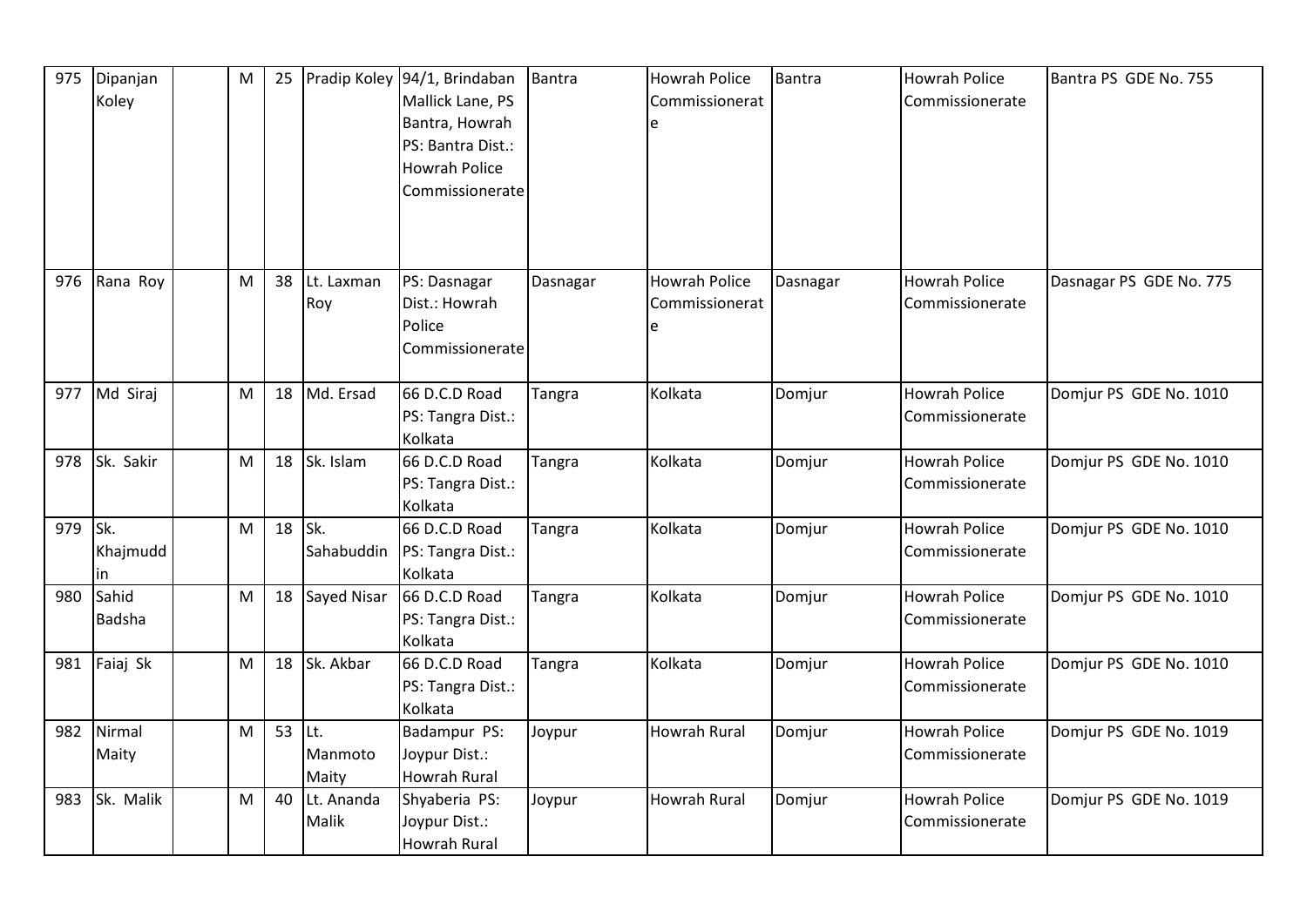| 984 | Sanjib<br>Sardar | M | 43 | Lt. Nemai<br>Sardar | Baltikuri Kalatala<br>PS: Dasnagar | Dasnagar | Howrah Police<br>Commissionerat | Domjur   | <b>Howrah Police</b><br>Commissionerate | Domjur PS GDE No. 1019   |
|-----|------------------|---|----|---------------------|------------------------------------|----------|---------------------------------|----------|-----------------------------------------|--------------------------|
|     |                  |   |    |                     | Dist.: Howrah                      |          |                                 |          |                                         |                          |
|     |                  |   |    |                     | Police                             |          |                                 |          |                                         |                          |
|     |                  |   |    |                     | Commissionerate                    |          |                                 |          |                                         |                          |
| 985 | $\blacksquare$   |   |    | Lt Md Salim         | Rafigunj Rafigunj                  |          | <b>Basirhat</b>                 | Golabari | <b>Howrah Police</b>                    | Golabari PS GDE No. 606  |
|     | Magsood          |   |    |                     | Aurangabad, BR                     |          |                                 |          | Commissionerate                         |                          |
|     | Alam             |   |    |                     |                                    |          |                                 |          |                                         |                          |
| 986 | Raju             |   |    | Bhurawa             | Nadiakhand                         |          | <b>Basirhat</b>                 | Golabari | <b>Howrah Police</b>                    | Golabari PS GDE No. 606  |
|     | Yadav            |   |    | Yadav               | Katghora Korba,<br><b>CH</b>       |          |                                 |          | Commissionerate                         |                          |
| 987 | Bishnu           |   |    | Lt Anil Ch          | Panskura                           |          | <b>Basirhat</b>                 | Golabari | <b>Howrah Police</b>                    | Golabari PS GDE No. 1235 |
|     | Ghiya            |   |    | Ghiya               | Panskura East                      |          |                                 |          | Commissionerate                         |                          |
|     |                  |   |    |                     | Midnapore                          |          |                                 |          |                                         |                          |
| 988 | Shiva            |   |    | Mahendra            | Dungra                             |          | <b>Basirhat</b>                 | Golabari | <b>Howrah Police</b>                    | Golabari PS GDE No. 1235 |
|     | Chauhan          |   |    | Singh               | Pithoramgarh                       |          |                                 |          | Commissionerate                         |                          |
|     |                  |   |    | Chauhan             | Pithoramgarh,                      |          |                                 |          |                                         |                          |
|     |                  |   |    |                     | Uttarakhand                        |          |                                 |          |                                         |                          |
| 989 | Kali Chand       |   |    | <b>Bhoto Rajak</b>  | 2/2, Jhil Road                     |          | <b>Basirhat</b>                 | Golabari | <b>Howrah Police</b>                    | Golabari PS GDE No. 1235 |
|     | Rajak            |   |    |                     | Liluah Howrah                      |          |                                 |          | Commissionerate                         |                          |
| 990 | Rajib Roy        |   |    | Anandi Roy          | 2/2, Jhil Road                     |          | <b>Basirhat</b>                 | Golabari | <b>Howrah Police</b>                    | Golabari PS GDE No. 1235 |
|     |                  |   |    |                     | Liluah Howrah                      |          |                                 |          | Commissionerate                         |                          |
| 991 | Pankaj           |   |    | Shankar             | Haripur                            |          | <b>Basirhat</b>                 | Golabari | <b>Howrah Police</b>                    | Golabari PS GDE No. 1235 |
|     | <b>Biswas</b>    |   |    | <b>Biswas</b>       | <b>Shantipur Nadia</b>             |          |                                 |          | Commissionerate                         |                          |
| 992 | Rahul Sk         |   |    | <b>Sharif Sk</b>    | Haripur                            |          | <b>Basirhat</b>                 | Golabari | <b>Howrah Police</b>                    | Golabari PS GDE No. 1235 |
|     |                  |   |    |                     | Shantipur Nadia                    |          |                                 |          | Commissionerate                         |                          |
| 993 | Shuvankar        |   |    | Ujjal Roy           | Haripur                            |          | Basirhat                        | Golabari | <b>Howrah Police</b>                    | Golabari PS GDE No. 1235 |
|     | Roy              |   |    |                     | Shantipur Nadia                    |          |                                 |          | Commissionerate                         |                          |
| 994 | Alif Sk          |   |    | Alauddin Sk         | Haripur                            |          | Basirhat                        | Golabari | <b>Howrah Police</b>                    | Golabari PS GDE No. 1235 |
|     |                  |   |    |                     | <b>Shantipur Nadia</b>             |          |                                 |          | Commissionerate                         |                          |
|     |                  |   |    |                     |                                    |          |                                 |          |                                         |                          |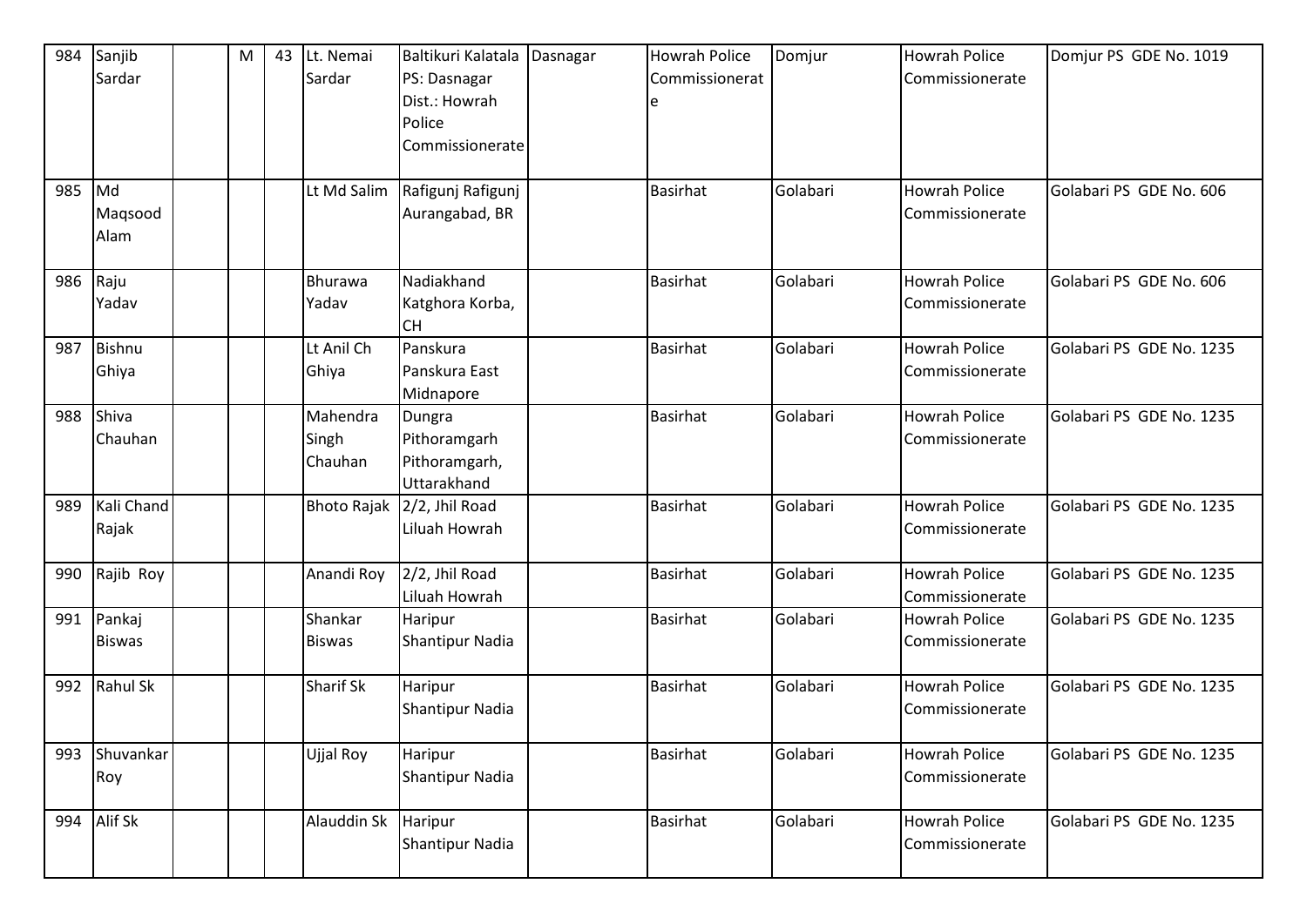|        | 995 Suraj<br>Chowdhur<br>y |   |    | Lt Baban<br>Chowdhury   | 17H/3, Beniatala<br>Street Jorabagan<br>Kolkata                                                           |        | <b>Basirhat</b>                             | Golabari | <b>Howrah Police</b><br>Commissionerate | Golabari PS GDE No. 1235 |
|--------|----------------------------|---|----|-------------------------|-----------------------------------------------------------------------------------------------------------|--------|---------------------------------------------|----------|-----------------------------------------|--------------------------|
|        | 996 Suresh<br>Singjh       |   |    | <b>Babulal</b><br>Singh | 11, Baranasi 2nd<br>Lane Girish Park<br>Kolkata                                                           |        | <b>Basirhat</b>                             | Golabari | <b>Howrah Police</b><br>Commissionerate | Golabari PS GDE No. 1235 |
| 997 Md | Majiulla                   |   |    | Lt Ziaul<br>Haque       | 417, GT Road<br>Golabari Howrah                                                                           |        | <b>Basirhat</b>                             | Golabari | <b>Howrah Police</b><br>Commissionerate | Golabari PS GDE No. 1235 |
| 998    | Sujit Saha                 | M | 32 | Lt. Bishjit<br>Saha     | 31/7, Baikuntha<br>Chatterjee                                                                             |        | <b>Basirhat</b>                             | Howrah   | <b>Howrah Police</b><br>Commissionerate | Howrah PS GDE No. 1259   |
| 999    | Arbind<br>Singh            | M | 48 | Lt. Dinewar<br>Singh    | 231, P.T. Road<br>PS: Howrah Dist.:<br>Howrah Police<br>Commissionerate                                   | Howrah | <b>Howrah Police</b><br>Commissionerat<br>e | Howrah   | <b>Howrah Police</b><br>Commissionerate | Howrah PS GDE No. 1259   |
|        | 1000 Sk. Saheb             | M |    | 22 Sekh Jaynal          | 345, Belilious<br>road PS: Howrah<br>Dist.: Howrah<br>Police<br>Commissionerate                           | Howrah | <b>Howrah Police</b><br>Commissionerat<br>e | Howrah   | <b>Howrah Police</b><br>Commissionerate | Howrah PS GDE No. 1259   |
|        | 1001 Mushraf<br>Hussion    | M | 40 | Abdul<br>Hussion        | 68/2, Ganga Dhar Howrah<br>Mukherjee Road<br>PS: Howrah Dist.:<br><b>Howrah Police</b><br>Commissionerate |        | Howrah Police<br>Commissionerat<br>e        | Howrah   | <b>Howrah Police</b><br>Commissionerate | Howrah PS GDE No. 1259   |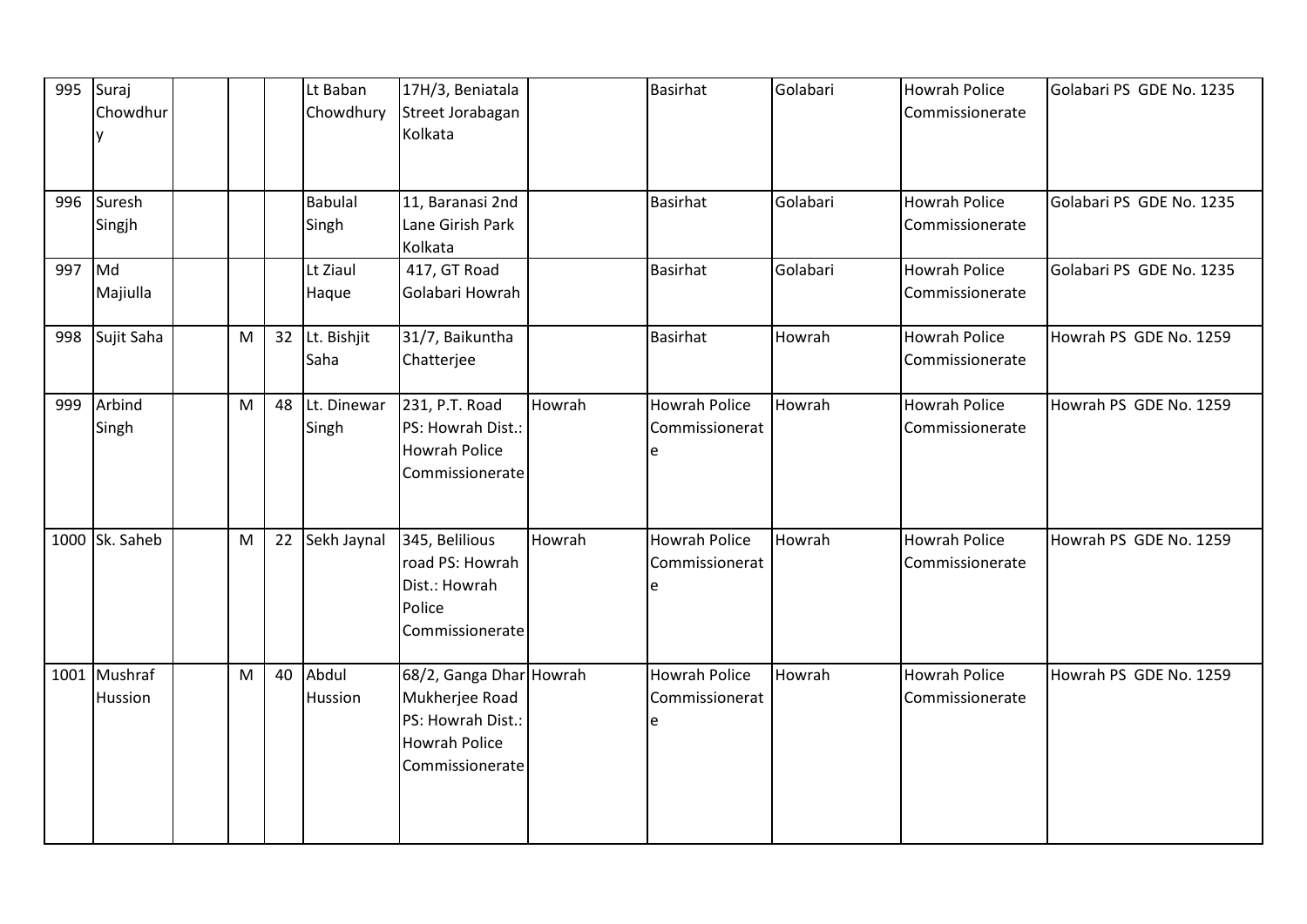|           | 1002 Md. Firoz                        | M | 33     | Lt. Md.<br>Mushlim                  | 55, Noor Md.<br>Munshi lane PS:<br>Howrah Dist.:<br><b>Howrah Police</b><br>Commissionerate | Howrah | <b>Howrah Police</b><br>Commissionerat | Howrah | <b>Howrah Police</b><br>Commissionerate | Howrah PS GDE No. 1259 |
|-----------|---------------------------------------|---|--------|-------------------------------------|---------------------------------------------------------------------------------------------|--------|----------------------------------------|--------|-----------------------------------------|------------------------|
|           | 1003 Anwar<br>Hussion                 | M | 35     | Lt. Ali<br>Hussion                  | 58, Belilious<br>Road PS: Howrah<br>Dist.: Howrah<br>Police<br>Commissionerate              | Howrah | Howrah Police<br>Commissionerat        | Howrah | <b>Howrah Police</b><br>Commissionerate | Howrah PS GDE No. 1259 |
|           | 1004 Pijush<br>Gupta                  | M | 18     | Sandip<br>Gupta                     | 45, B. Dutta Lane Golabari<br>PS: Golabari<br>Dist.: Howrah<br>Police<br>Commissionerate    |        | <b>Howrah Police</b><br>Commissionerat | Howrah | <b>Howrah Police</b><br>Commissionerate | Howrah PS GDE No. 1259 |
|           | 1005 Vunesh<br>Chowrasia              | M | 40     | Lt. Ganga<br>Chowrasia              | Rohinapipra<br>Mishra, PS-Mahil<br>Chowraha, Dist-<br>Dauria,                               |        | <b>Basirhat</b>                        | Liluah | <b>Howrah Police</b><br>Commissionerate | Liluah PS GDE No. 304  |
| 1006 Rabi | Sankar<br>Sharma                      | M | 33     | Savapati<br>Sharma                  | Belur Motashiv,<br>PS-Nischinda,<br>Dist-Howrah                                             |        | <b>Basirhat</b>                        | Liluah | <b>Howrah Police</b><br>Commissionerate | Liluah PS GDE No. 304  |
|           | 1007 Akash<br>Rajbanshi               | M | 22     | Motilal<br>Rajbansi                 | Bahatal, PS-<br>Bahatal, Dist-<br>Mursidabad                                                |        | <b>Basirhat</b>                        | Liluah | <b>Howrah Police</b><br>Commissionerate | Liluah PS GDE No. 304  |
|           | 1008 Shravan<br>Vishkarma             | M | 30 Lt. | Janardhan<br>Vishwakarm<br>l a      | Pinkra, PS-Jouri,<br>Dist-Chatra, State-<br>Jharkhand                                       |        | <b>Basirhat</b>                        | Liluah | Howrah Police<br>Commissionerate        | Liluah PS GDE No. 304  |
|           | 1009 Paban<br>Kumar<br>Viswakar<br>ma | M | 28     | Lt.<br>Janardhan<br>Vishwakarm<br>a | Pinkra, PS-Jouri,<br>Dist-Chatra, State-<br>Jharkhand                                       |        | <b>Basirhat</b>                        | Liluah | <b>Howrah Police</b><br>Commissionerate | Liluah PS GDE No. 304  |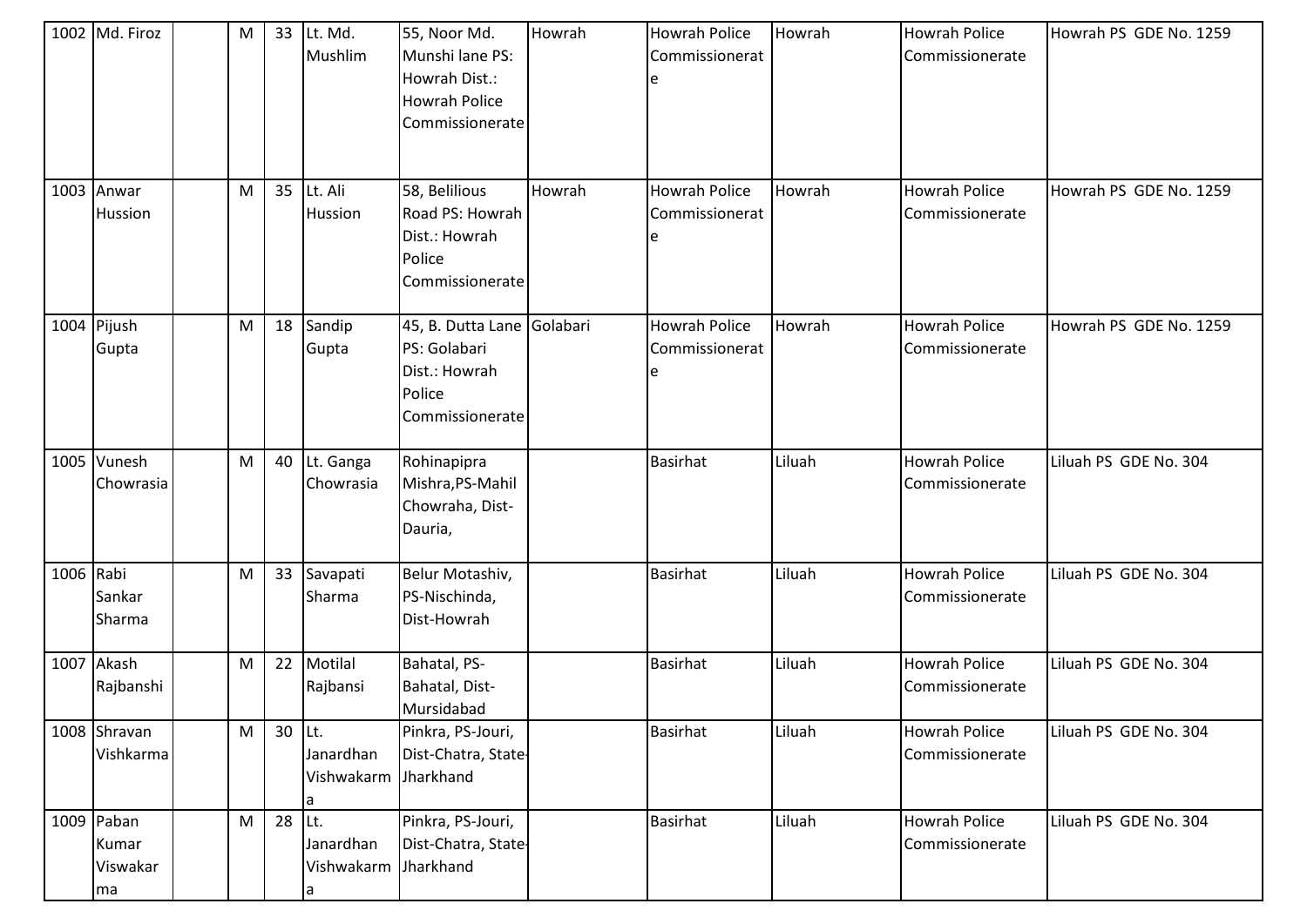|            | 1010 Chandan<br>Raj Munsi | M         | 21 | Tanik Raj<br>Munsi     | Dist.:<br>Murshidabad                                               |                              | Murshidabad                                 | Liluah         | <b>Howrah Police</b><br>Commissionerate | Liluah PS GDE No. 304            |
|------------|---------------------------|-----------|----|------------------------|---------------------------------------------------------------------|------------------------------|---------------------------------------------|----------------|-----------------------------------------|----------------------------------|
|            | 1011 Arman<br>Khan        | M         | 33 | Nabiullah<br>Khan      | PS:<br>Malipanchghara<br>Dist.: Howrah<br>Police<br>Commissionerate | Malipanchghara Howrah Police | Commissionerat                              | Malipanchghara | <b>Howrah Police</b><br>Commissionerate | Malipanchghara PS GDE No.<br>837 |
|            | 1012 Md Nayab             | M         | 31 | Md Rasid               | PS:<br>Malipanchghara<br>Dist.: Howrah<br>Police<br>Commissionerate | Malipanchghara Howrah Police | Commissionerat                              | Malipanchghara | <b>Howrah Police</b><br>Commissionerate | Malipanchghara PS GDE No.<br>837 |
| 1013 Sunil | Gupta                     | M         | 38 | Lt Chhanilal<br>Gupta  | PS:<br>Malipanchghara<br>Dist.: Howrah<br>Police<br>Commissionerate | Malipanchghara Howrah Police | Commissionerat                              | Malipanchghara | <b>Howrah Police</b><br>Commissionerate | Malipanchghara PS GDE No.<br>837 |
|            | 1014 Samir Ray            | M         | 34 | Lt Panchu<br>Gopal Ray | PS:<br>Malipanchghara<br>Dist.: Howrah<br>Police<br>Commissionerate | Malipanchghara Howrah Police | Commissionerat                              | Malipanchghara | <b>Howrah Police</b><br>Commissionerate | Malipanchghara PS GDE No.<br>837 |
|            | 1015 Pawan<br>Shaw        | ${\sf M}$ | 32 | Lt Jairaj<br>Shaw      | PS: Belur Dist.:<br><b>Howrah Police</b><br>Commissionerate         | Belur                        | <b>Howrah Police</b><br>Commissionerat      | Malipanchghara | <b>Howrah Police</b><br>Commissionerate | Malipanchghara PS GDE No.<br>837 |
| 1016 Md    | Saddam                    | M         | 27 | Md Wasim               | PS: Belur Dist.:<br><b>Howrah Police</b><br>Commissionerate         | Belur                        | <b>Howrah Police</b><br>Commissionerat<br>e | Malipanchghara | <b>Howrah Police</b><br>Commissionerate | Malipanchghara PS GDE No.<br>837 |
|            | 1017 Md Sonu              | M         |    | 19 $lt$ Md<br>Mustafa  | PS: Belur Dist.:<br><b>Howrah Police</b><br>Commissionerate         | Belur                        | <b>Howrah Police</b><br>Commissionerat      | Malipanchghara | <b>Howrah Police</b><br>Commissionerate | Malipanchghara PS GDE No.<br>793 |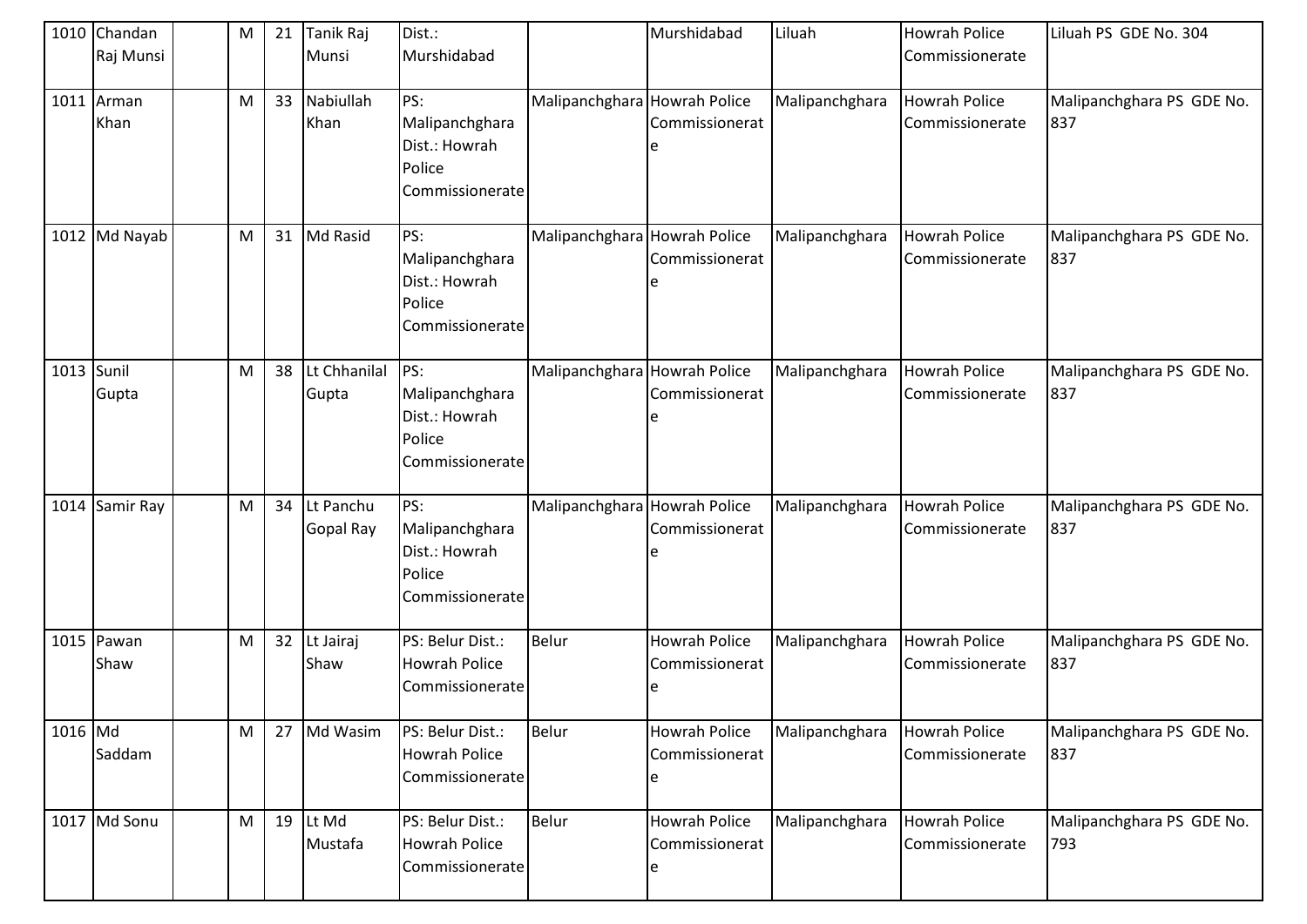|            | 1018 Chiranjit |   | 24 | Narayan      | Jiatkundra,                  | Basirhat        | Sankrail     | <b>Howrah Police</b> | Sankrail PS GDE No. 593     |
|------------|----------------|---|----|--------------|------------------------------|-----------------|--------------|----------------------|-----------------------------|
|            | Singha         |   |    | Singha       | Samsergunj,                  |                 |              | Commissionerate      |                             |
|            |                |   |    |              | Murshidabad                  |                 |              |                      |                             |
|            | 1019 Rahul     |   | 26 | Jiten Singha |                              | <b>Basirhat</b> | Sankrail     | <b>Howrah Police</b> | Sankrail PS GDE No. 593     |
|            | Singha         |   |    |              |                              |                 |              | Commissionerate      |                             |
|            | 1020 Vivash    | M | 21 | Vutra        | Mongolahut,                  | <b>Basirhat</b> | Sankrail     | <b>Howrah Police</b> | Sankrail PS GDE No. 593     |
|            | Mondal         |   |    | Mondal       | Sahebgunj,, v                |                 |              | Commissionerate      |                             |
|            | 1021 Md. Sahid | M | 26 | Md. Jahid    | Santragachi                  | <b>Basirhat</b> | Sankrail     | <b>Howrah Police</b> | Sankrail PS GDE No. 593     |
|            |                |   |    |              |                              |                 |              | Commissionerate      |                             |
|            | 1022 Bittu Ali | M | 25 | Lt. Abdul    | Maheshtala,                  | <b>Basirhat</b> | Sankrail     | <b>Howrah Police</b> | Sankrail PS GDE No. 547     |
|            | Molla          |   |    | Halim        | Maheshtala, S.               |                 |              | Commissionerate      |                             |
|            |                |   |    |              | 24 Parganas                  |                 |              |                      |                             |
|            | 1023 Sattyam   | M | 21 | Anand        | 7, DK Pal Lane,              | <b>Basirhat</b> | Sankrail     | <b>Howrah Police</b> | Sankrail PS GDE No. 547     |
|            | Sribastab      |   |    | Sribastab    | Shibpur, Howrah              |                 |              | Commissionerate      |                             |
|            |                |   |    |              |                              |                 |              |                      |                             |
|            | 1024 Md. Fisal | M |    | Afiz Mukter  | 13, Shib                     | <b>Basirhat</b> | Sankrail     | <b>Howrah Police</b> | Sankrail PS GDE No. 547     |
|            |                |   |    |              | basti, Shibpur               |                 |              | Commissionerate      |                             |
|            | 1025 Shamru    | M | 45 | Lt. Biru Roy | Santipur, Old                | <b>Basirhat</b> | Sankrail     | <b>Howrah Police</b> | Sankrail PS GDE No. 590     |
|            | Roy            |   |    |              | Malda                        |                 |              | Commissionerate      |                             |
| 1026 Raja  |                | M |    | Jogen        | Santipur                     | <b>Basirhat</b> | Sankrail     | <b>Howrah Police</b> | Sankrail PS GDE No. 590     |
|            | Mondal         |   |    | Mondal       |                              |                 |              | Commissionerate      |                             |
| 1027 Altaf |                | M | 19 |              | Abdul Hamid 80, Pilkhana 2nd | <b>Basirhat</b> | Santragachhi | Howrah Police        | Santragachhi PS GDE No. 578 |
|            | Alam           |   |    |              | lane, PS-                    |                 |              | Commissionerate      |                             |
|            |                |   |    |              | Golabari, Howrah             |                 |              |                      |                             |
|            |                |   |    |              |                              |                 |              |                      |                             |
|            | 1028 Md Sahail | M |    | Md. Kausar   | Unsani Goalbati,             | <b>Basirhat</b> | Santragachhi | <b>Howrah Police</b> | Santragachhi PS GDE No. 578 |
|            |                |   |    | Sk.          | Uttarpara, PS-               |                 |              | Commissionerate      |                             |
|            |                |   |    |              | Santragachi,                 |                 |              |                      |                             |
|            |                |   |    |              | Howra                        |                 |              |                      |                             |
|            |                |   |    |              |                              |                 |              |                      |                             |
|            | 1029 Mehtab    | M |    |              | Abdul Hamid 80, Pilkhana 2nd | <b>Basirhat</b> | Santragachhi | Howrah Police        | Santragachhi PS GDE No. 578 |
|            | Alam           |   |    |              | lane, PS-                    |                 |              | Commissionerate      |                             |
|            |                |   |    |              | Golabari, Howrah             |                 |              |                      |                             |
| 1030 Rubi  |                | F |    |              | 23 No. Ghosal                | <b>Basirhat</b> |              | <b>Howrah Police</b> |                             |
|            |                |   |    | Ranjit       |                              |                 | Santragachhi |                      | Santragachhi PS GDE No. 578 |
|            | Bhattacha      |   |    | Bhattachary  | Bagan, Bedo                  |                 |              | Commissionerate      |                             |
|            | rya            |   |    |              | Chandra lane, PS-            |                 |              |                      |                             |
|            |                |   |    |              | Mali P                       |                 |              |                      |                             |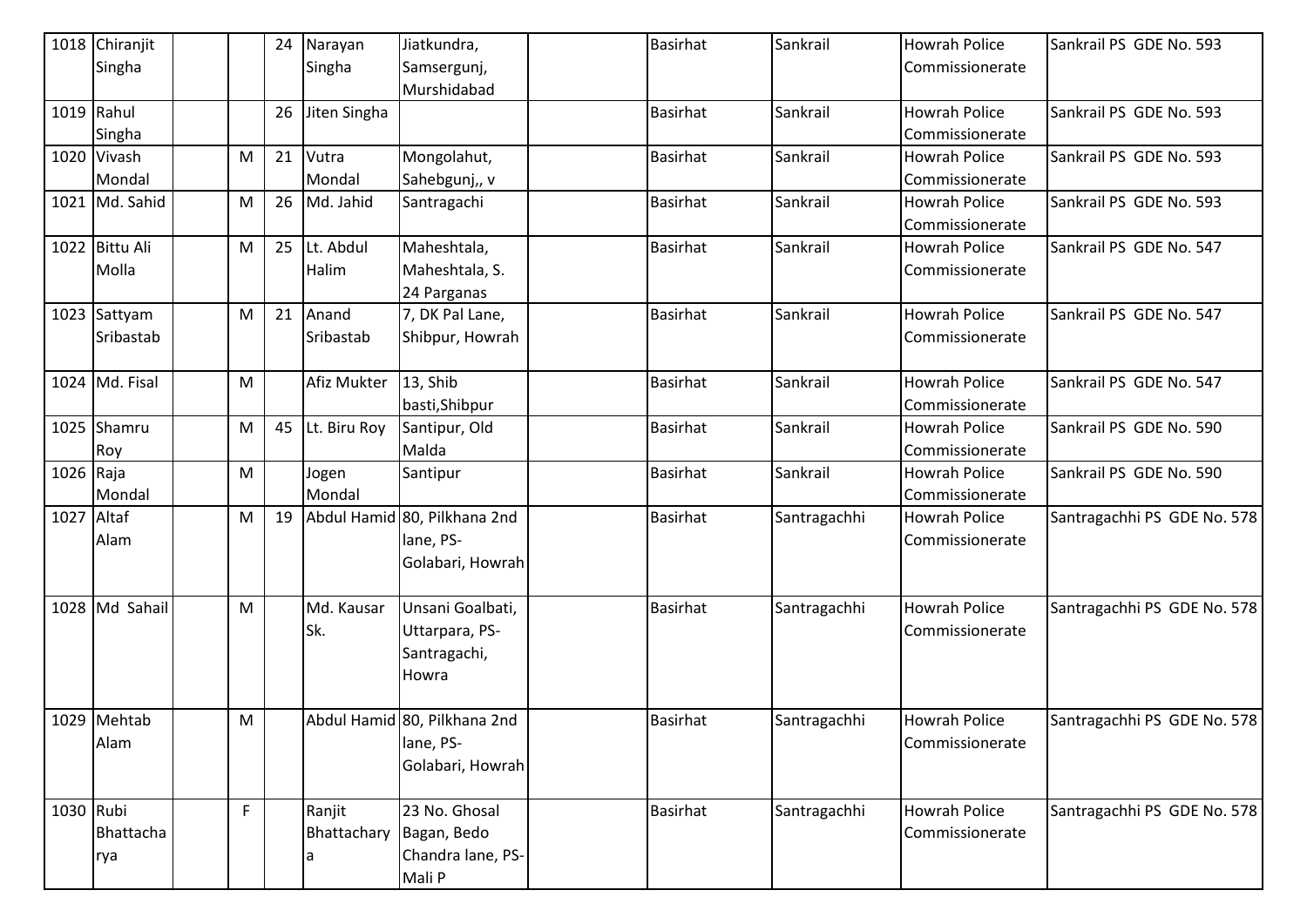| 1031      | Shipy<br>Prasad        | ${\sf M}$ | 38 | <b>Bihari</b><br>Prasad       | PS: Shibpur Dist.: Shibpur<br><b>Howrah Police</b><br>Commissionerate             |        | <b>Howrah Police</b><br>Commissionerat | Shibpur       | <b>Howrah Police</b><br>Commissionerate | Shibpur PS GDE No. 1115 |
|-----------|------------------------|-----------|----|-------------------------------|-----------------------------------------------------------------------------------|--------|----------------------------------------|---------------|-----------------------------------------|-------------------------|
|           | 1032 Bhim<br>Gupta     | ${\sf M}$ | 33 | Rajnath<br>Gupta              | PS: Shibpur Dist.: Shibpur<br><b>Howrah Police</b><br>Commissionerate             |        | <b>Howrah Police</b><br>Commissionerat | Shibpur       | <b>Howrah Police</b><br>Commissionerate | Shibpur PS GDE No. 1115 |
|           | 1033 Dablu<br>Gupta    | M         | 33 | R N Gupta                     | PS: Shibpur Dist.: Shibpur<br><b>Howrah Police</b><br>Commissionerate             |        | Howrah Police<br>Commissionerat        | Shibpur       | <b>Howrah Police</b><br>Commissionerate | Shibpur PS GDE No. 1115 |
|           | 1034 Chandan<br>Sharma | M         | 40 | Ram<br>Narayan<br>Sharma      | PS: Shibpur Dist.: Shibpur<br><b>Howrah Police</b><br>Commissionerate             |        | Howrah Police<br>Commissionerat        | Shibpur       | <b>Howrah Police</b><br>Commissionerate | Shibpur PS GDE No. 1115 |
| 1035 Ajay | Tiwari                 | M         | 20 | Arjun Tiwari                  | PS: Shibpur Dist.: Shibpur<br><b>Howrah Police</b><br>Commissionerate             |        | <b>Howrah Police</b><br>Commissionerat | Shibpur       | <b>Howrah Police</b><br>Commissionerate | Shibpur PS GDE No. 1115 |
| 1036 Bapi | Ruidas                 | M         | 32 | Lt. Sankar<br><b>Ruidas</b>   | Kalyanpur,<br>Bagnan, Howrah<br>PS: Bagnan Dist.:<br><b>Howrah Rural</b>          | Bagnan | Howrah Rural                           | <b>Bagnan</b> | <b>Howrah Rural</b>                     | Bagnan PS GDE No. 1011  |
|           | 1037 Kartick<br>Das    | M         |    | 30 Lt Gokul Das Sarberia, PS- | Daspur, Dist-<br>Paschim<br>Mednapur PS:<br>Daspur Dist.:<br>Paschim<br>Mednipore | Daspur | Paschim<br>Mednipore                   | Bagnan        | <b>Howrah Rural</b>                     | Bagnan PS GDE No. 1011  |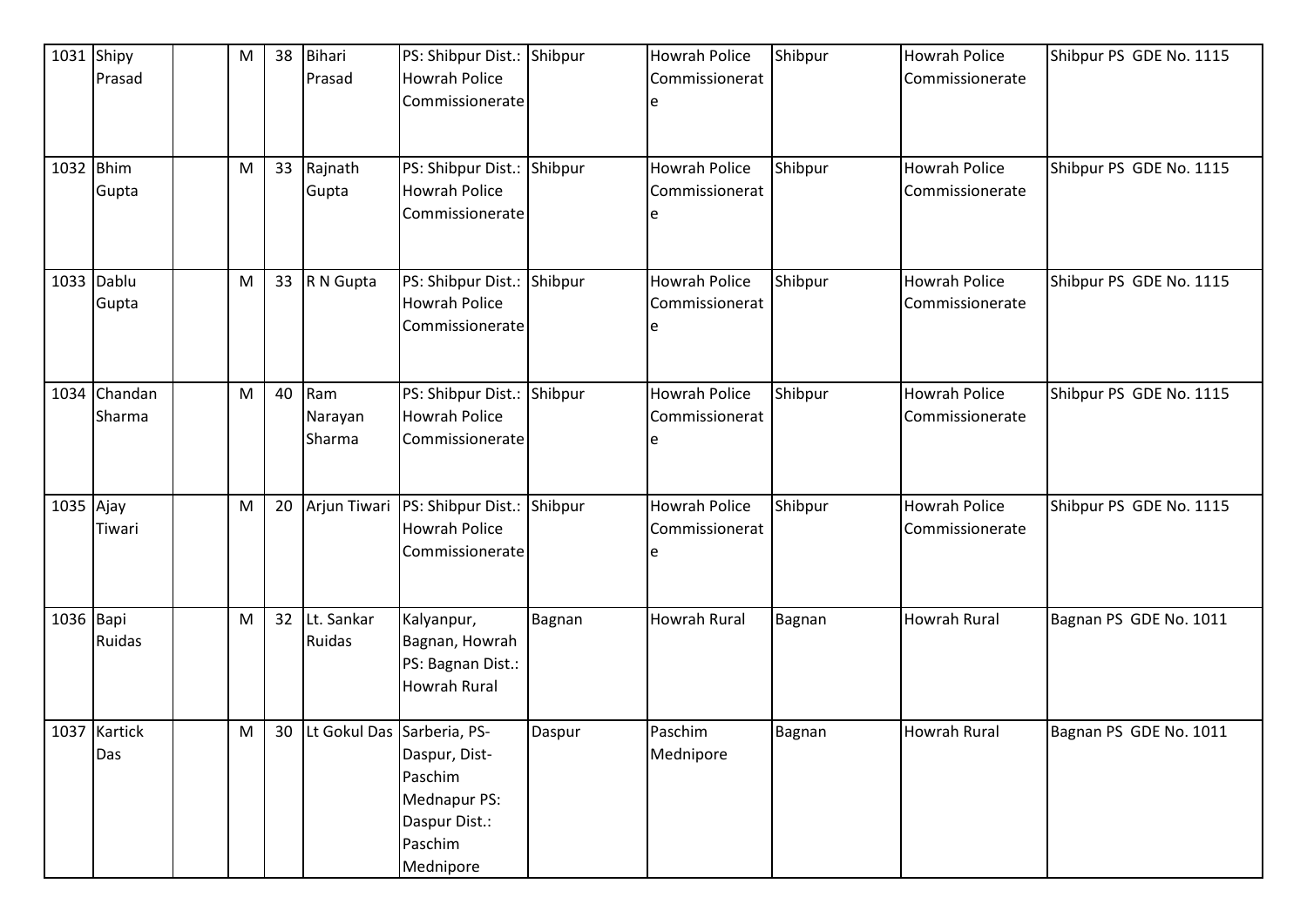|            | 1038 Mithu Sk                 | M         | 18 | <b>Minarul Sk</b>        | Murshidabad, PS- Ranitala<br>Ranitala, Dist-<br>Murshidabad PS:<br>Ranitala Dist.:<br>Murshidabad |          | Murshidabad | Bagnan | Howrah Rural        | Bagnan PS GDE No. 1011 |
|------------|-------------------------------|-----------|----|--------------------------|---------------------------------------------------------------------------------------------------|----------|-------------|--------|---------------------|------------------------|
|            | 1039 $Raju Sk$                | M         | 22 | Ajijul Sk                | Murshidabad, PS-Ranitala<br>Ranitala, Dist-<br>Murshidabad PS:<br>Ranitala Dist.:<br>Murshidabad  |          | Murshidabad | Bagnan | Howrah Rural        | Bagnan PS GDE No. 1011 |
| 1040 Bijay | Khanra                        | M         | 39 | Sahadeb<br>Khanra        | Rupasgori,<br>Bagnan, Howrah<br>PS: Ranitala Dist.:<br>Murshidabad                                | Ranitala | Murshidabad | Bagnan | <b>Howrah Rural</b> | Bagnan PS GDE No. 1011 |
|            | 1041 Ajit Singh               | M         | 35 | Jasna Singh              | Bantul, Bagnan,<br>Howrah PS:<br>Ranitala Dist.:<br>Murshidabad                                   | Ranitala | Murshidabad | Bagnan | Howrah Rural        | Bagnan PS GDE No. 1011 |
|            | 1042 Sachin<br>Paramanik      | M         | 34 | Lt. Bhabani<br>Paramanik | Kathaltard PS:<br>Joypur Dist.:<br>Purulia                                                        | Joypur   | Purulia     | Joypur | Purulia             | Joypur PS GDE No. 810  |
|            | 1043 Sk. Akbar                | ${\sf M}$ | 22 | Sk Allauddin             | Kathaltard PS:<br>Joypur Dist.:<br>Purulia                                                        | Joypur   | Purulia     | Joypur | Purulia             | Joypur PS GDE No. 810  |
|            | 1044 Ashutosh<br>Mahato       | M         |    | Mahato                   | 27 Jagabandhu Baragram More<br>PS: Joypur Dist.:<br>Purulia                                       | Joypur   | Purulia     | Joypur | Purulia             | Joypur PS GDE No. 801  |
|            | $1045$ Subhas<br>Mahato       | M         | 42 | Deben<br>Mahato          | <b>Baragram More</b><br>PS: Joypur Dist.:<br>Purulia                                              | Joypur   | Purulia     | Joypur | Purulia             | Joypur PS GDE No. 801  |
|            | 1046 Ramesh<br>Saw @<br>Gupta | M         | 22 | Awdesh Saw<br>@gupta     | Forest More PS:<br>Joypur Dist.:<br>Purulia                                                       | Joypur   | Purulia     | Joypur | Purulia             | Joypur PS GDE No. 807  |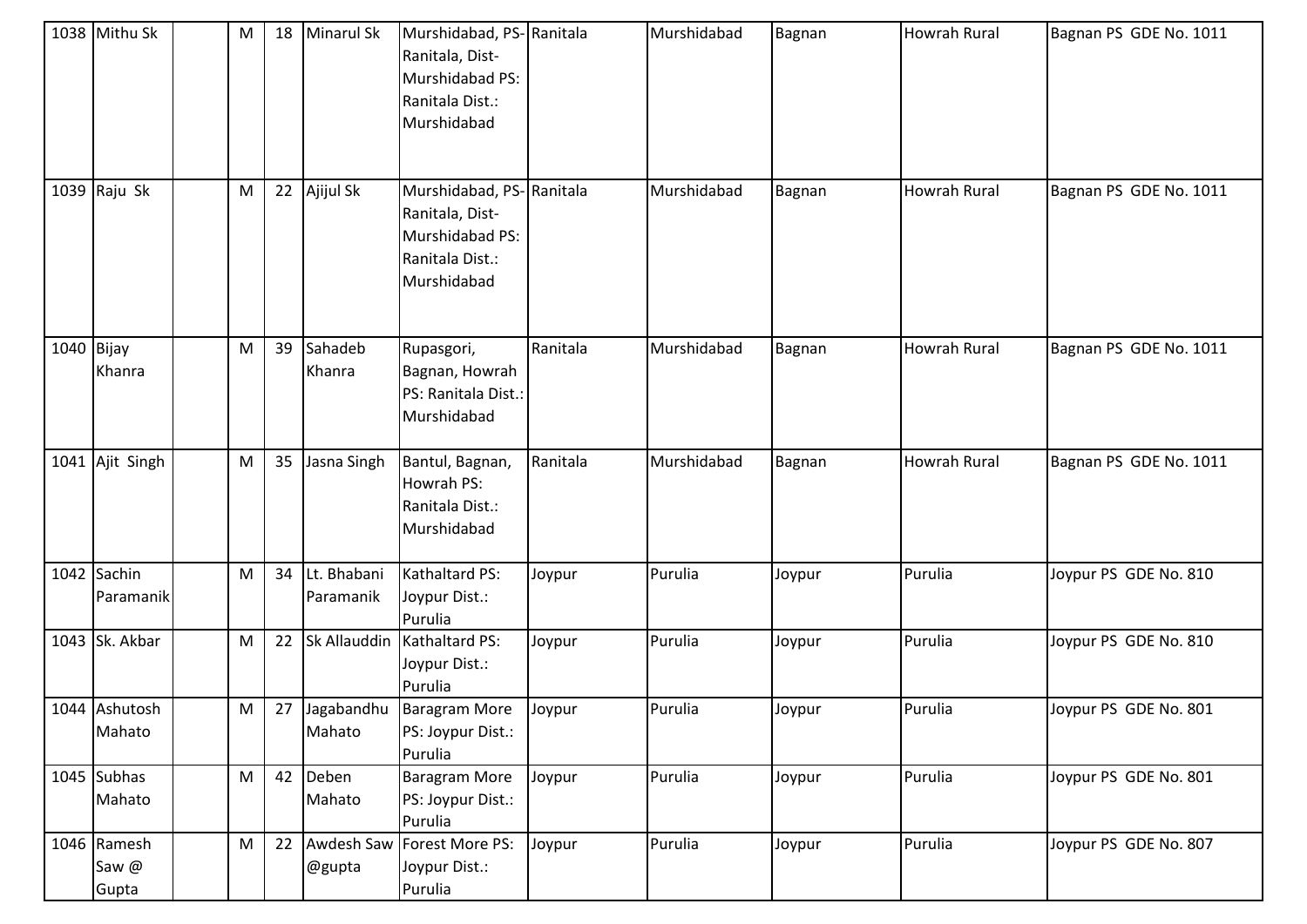| 1047      | Chanchal      | ${\sf M}$ | 29 | Swapan         | <b>Hospital More</b>    | Joypur                     | Purulia              | Joypur         | Purulia             | Joypur PS GDE No. 789     |
|-----------|---------------|-----------|----|----------------|-------------------------|----------------------------|----------------------|----------------|---------------------|---------------------------|
|           | Kumar         |           |    | Kumar          | PS: Joypur Dist.:       |                            |                      |                |                     |                           |
|           |               |           |    |                | Purulia                 |                            |                      |                |                     |                           |
|           | 1048 Rajesh   | M         | 26 | Lt. Sabhu      | Pundag Bazar PS: Joypur |                            | Purulia              | Joypur         | Purulia             | Joypur PS GDE No. 464     |
|           | Singh         |           |    | Singh          | Joypur Dist.:           |                            |                      |                |                     |                           |
|           |               |           |    |                | Purulia                 |                            |                      |                |                     |                           |
| 1049 Amit |               | M         | 35 | Ajit Nandi     | Gelia PS: Joypur        | Joypur                     | <b>Bankura</b>       | Joypur         | <b>Bankura</b>      | Joypur PS GDE No. 874     |
|           | Nandi         |           |    |                | Dist.: Bankura          |                            |                      |                |                     |                           |
|           |               |           |    |                |                         |                            |                      |                |                     |                           |
|           | 1050 Debashis | ${\sf M}$ | 28 | Dilip Ghorui   | Vill-Pashpur, PS-       | Jangipara                  | <b>Hooghly Rural</b> | Udaynarayanpur | <b>Howrah Rural</b> | Udaynarayanpur PS GDE No. |
|           | Ghorui        |           |    |                | Jangipara,              |                            |                      |                |                     | 628                       |
|           |               |           |    |                | Hooghly PS:             |                            |                      |                |                     |                           |
|           |               |           |    |                | Jangipara Dist.:        |                            |                      |                |                     |                           |
|           |               |           |    |                | <b>Hooghly Rural</b>    |                            |                      |                |                     |                           |
|           | 1051 Pritom   | ${\sf M}$ | 22 | Shyamal        | Vill-Jangalpara,        | Udaynarayanpu Howrah Rural |                      | Udaynarayanpur | <b>Howrah Rural</b> | Udaynarayanpur PS GDE No. |
|           | Mondal        |           |    | Mondal         | PS- U.N.Pur,            |                            |                      |                |                     | 638                       |
|           |               |           |    |                | Howrah PS:              |                            |                      |                |                     |                           |
|           |               |           |    |                | Udaynarayanpur          |                            |                      |                |                     |                           |
|           |               |           |    |                | Dist.: Howrah           |                            |                      |                |                     |                           |
|           |               |           |    |                | Rural                   |                            |                      |                |                     |                           |
|           | 1052 Mohan    | M         |    | Lt.            | 244 AJC Bose            |                            | Kolkata              | Uluberia       | <b>Howrah Rural</b> | Uluberia PS GDE No. 4006  |
|           | Mallick       |           |    | Raghunath      | road Kolkata-20,        |                            |                      |                |                     |                           |
|           |               |           |    | <b>Mallick</b> | Pin 700020 Dist.:       |                            |                      |                |                     |                           |
|           |               |           |    |                | Kolkata                 |                            |                      |                |                     |                           |
|           | 1053 Nakul    | M         |    | Lt. Atal       | <b>Bahira PS:</b>       | Uluberia                   | Howrah Rural         | Uluberia       | <b>Howrah Rural</b> | Uluberia PS GDE No. 3098  |
|           | Ghorui        |           |    | Ghorui         | Uluberia Dist.:         |                            |                      |                |                     |                           |
|           |               |           |    |                | <b>Howrah Rural</b>     |                            |                      |                |                     |                           |
|           | 1054 Bhuto    | ${\sf M}$ |    | Nakul          | <b>Bahira PS:</b>       | Uluberia                   | Howrah Rural         | Uluberia       | <b>Howrah Rural</b> | Uluberia PS GDE No. 3098  |
|           | Ghorui        |           |    | Ghorui         | Uluberia Dist.:         |                            |                      |                |                     |                           |
|           |               |           |    |                | <b>Howrah Rural</b>     |                            |                      |                |                     |                           |
| 1055 Noor |               | M         |    | Ehram Sk       | 14 MILE PS:             | Daulatabad                 | Murshidabad          | Islampore      | Murshidabad         | Islampore PS GDE No. 942  |
|           | Islam Sk      |           |    |                | Daulatabad Dist.:       |                            |                      |                |                     |                           |
|           |               |           |    |                | Murshidabad             |                            |                      |                |                     |                           |
|           |               |           |    |                |                         |                            |                      |                |                     |                           |
|           | 1056 Rafikul  | ${\sf M}$ |    | Giyasuddin     | 14 MILE PS:             | Daulatabad                 | Murshidabad          | Islampore      | Murshidabad         | Islampore PS GDE No. 942  |
|           | Islam         |           |    | <b>Sk</b>      | Daulatabad Dist.:       |                            |                      |                |                     |                           |
|           |               |           |    |                | Murshidabad             |                            |                      |                |                     |                           |
|           |               |           |    |                |                         |                            |                      |                |                     |                           |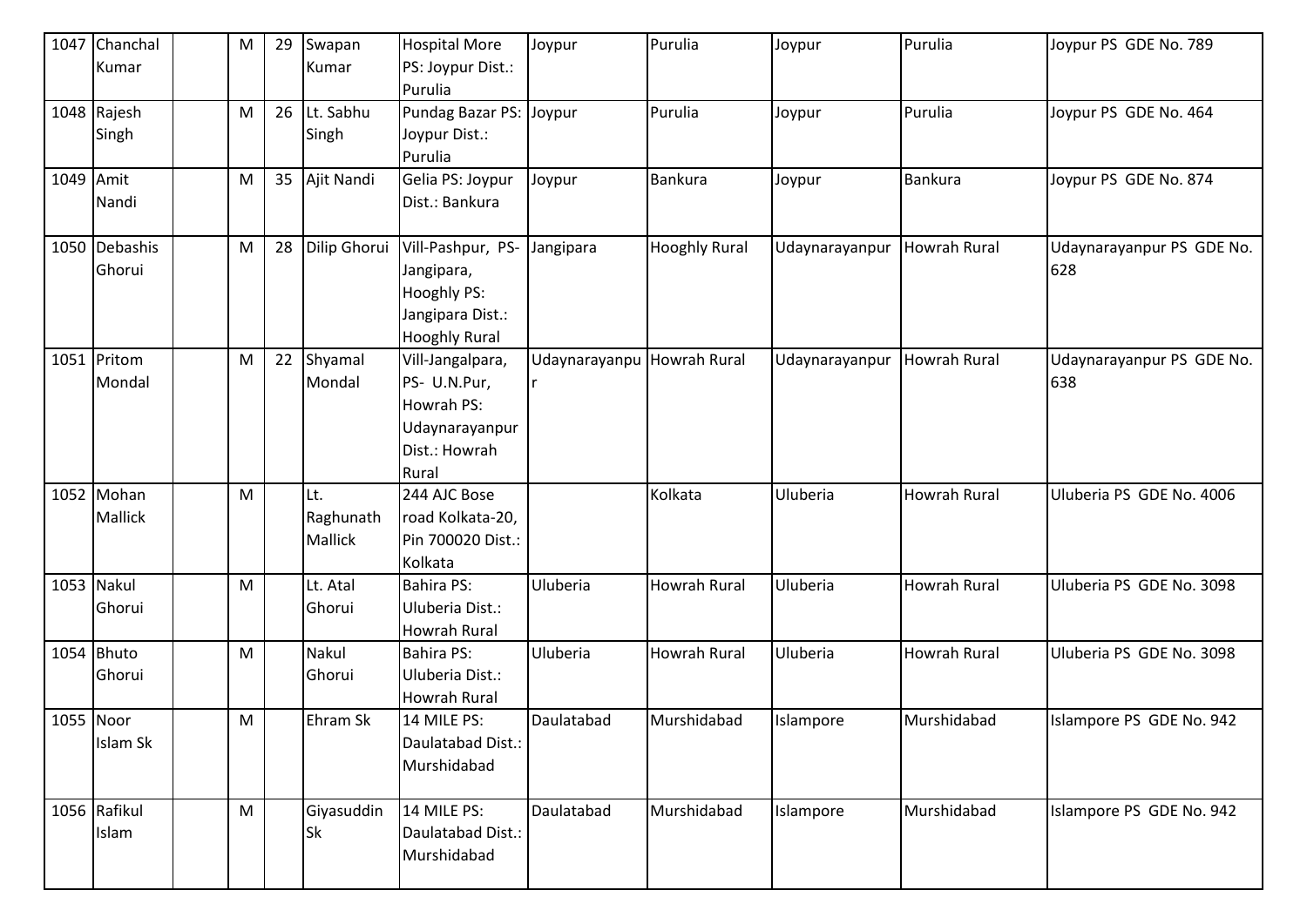| 1057 Alam Sk          | M |    | Alamgir Sk               | 14 PS:<br>Daulatabad Dist.:<br>Murshidabad                                                              | Daulatabad          | Murshidabad | Islampore                   | Murshidabad | Islampore PS GDE No. 942           |
|-----------------------|---|----|--------------------------|---------------------------------------------------------------------------------------------------------|---------------------|-------------|-----------------------------|-------------|------------------------------------|
| 1058 Enamul<br>Hoque  | M |    | Subraj Ali               | <b>KALABARIYA PS:</b><br>Daulatabad Dist.:<br>Murshidabad                                               | Daulatabad          | Murshidabad | Islampore                   | Murshidabad | Islampore PS GDE No. 942           |
| 1059 Monodip<br>Ghosh | M |    | Nimai Ghosh HERAMPUR     | <b>GHOSHPARA PS:</b><br>Islampore Dist.:<br>Murshidabad                                                 | Islampore           | Murshidabad | Islampore                   | Murshidabad | Islampore PS GDE No. 942           |
| 1060 Ranjit Roy       | M | 28 | Somaru Roy               | Pandapara, Gada<br>dhar Cannel, PS-<br>Kotwali PS:<br>Jalpaiguri women<br>Dist.: Jalpaiguri             | Jalpaiguri<br>women | Jalpaiguri  | Jalpaiguri women Jalpaiguri |             | Jalpaiguri women PS GDE No.<br>588 |
| 1061 Shibu Roy        | M |    | 37 Sheyalu Roy           | Pandapara, Gada<br>dhar cannel, PS-<br>Kotwali PS:<br>Jalpaiguri women<br>Dist.: Jalpaiguri             | Jalpaiguri<br>women | Jalpaiguri  | Jalpaiguri women Jalpaiguri |             | Jalpaiguri women PS GDE No.<br>588 |
| 1062 Sudhan<br>Barman | M |    | 60 Lt.rajendra<br>Barman | Sanupara, gadadh Jalpaiguri<br>lar<br>cannel, Ps_Kotwal<br>PS: Jalpaiguri<br>women Dist.:<br>Jalpaiguri | women               | Jalpaiguri  | Jalpaiguri women Jalpaiguri |             | Jalpaiguri women PS GDE No.<br>588 |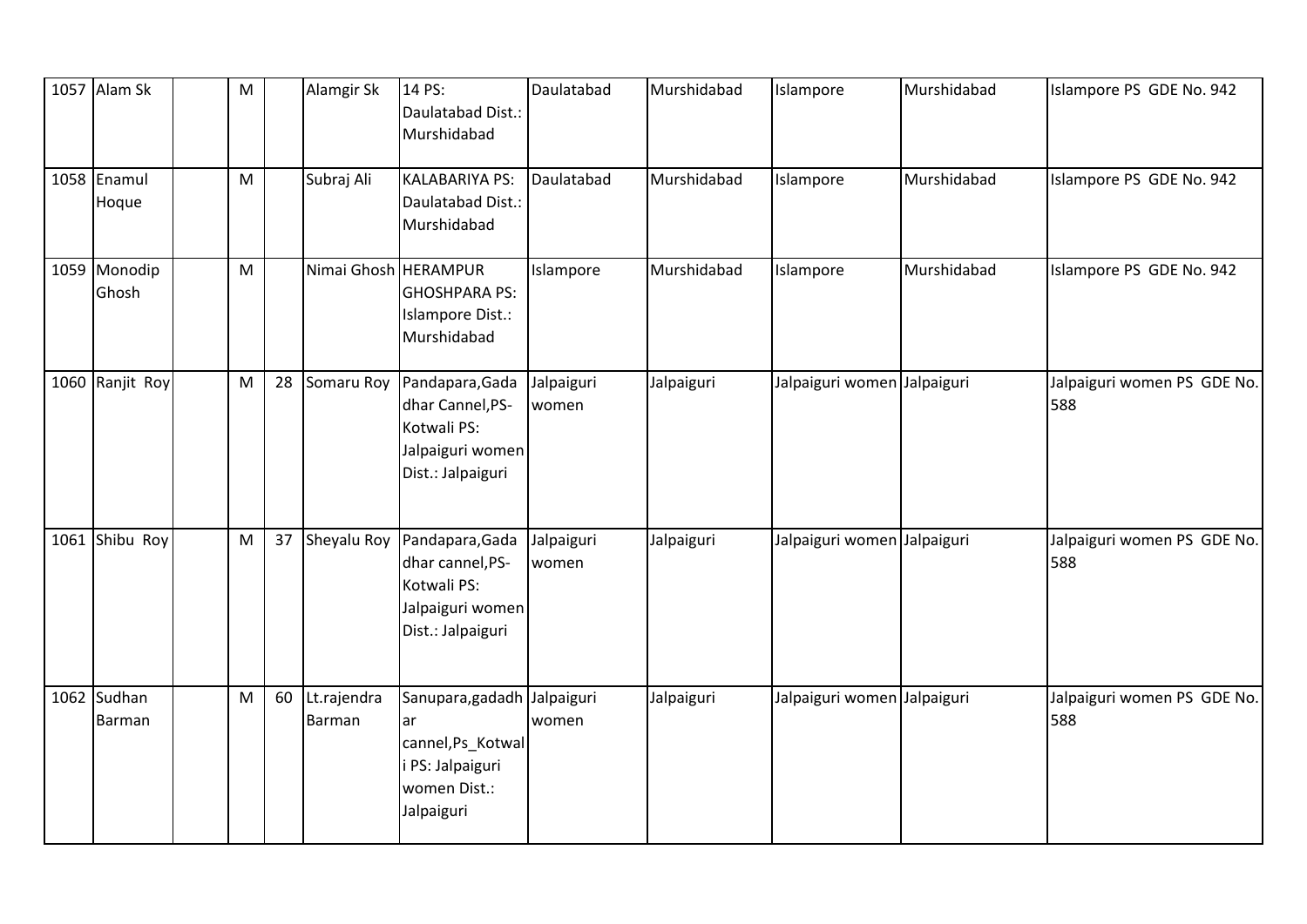| 1063 Raju |                | M         | 30 | Kamal              | Gandar                 | Jalpaiguri    | Jalpaiguri      | Jalpaiguri women Jalpaiguri |                 | Jalpaiguri women PS GDE No. |
|-----------|----------------|-----------|----|--------------------|------------------------|---------------|-----------------|-----------------------------|-----------------|-----------------------------|
|           | Barman         |           |    | Barman             | more, Anchal-          | women         |                 |                             |                 | 588                         |
|           |                |           |    |                    | Kharia PS-             |               |                 |                             |                 |                             |
|           |                |           |    |                    | Kotwali PS:            |               |                 |                             |                 |                             |
|           |                |           |    |                    | Jalpaiguri women       |               |                 |                             |                 |                             |
|           |                |           |    |                    | Dist.: Jalpaiguri      |               |                 |                             |                 |                             |
|           |                |           |    |                    |                        |               |                 |                             |                 |                             |
|           | 1064 Sunil Das |           | 33 | <b>Parimal Das</b> | D/Hanskhali PS:        | Malbazar      | Jalpaiguri      | Malbazar                    | Jalpaiguri      | Malbazar PS GDE No. 1181    |
|           |                |           |    |                    | Malbazar Dist.:        |               |                 |                             |                 |                             |
|           |                |           |    |                    | Jalpaiguri             |               |                 |                             |                 |                             |
|           | 1065 Badiar    |           | 30 | Md. Rafikul        | Baragharia PS:         | Malbazar      | Jalpaiguri      | Malbazar                    | Jalpaiguri      | Malbazar PS GDE No. 1181    |
|           | Rahaman        |           |    |                    | Malbazar Dist.:        |               |                 |                             |                 |                             |
|           |                |           |    |                    | Jalpaiguri             |               |                 |                             |                 |                             |
|           | 1066 Maminul   |           | 40 | Lt. Abed Ali       | Baragharia PS:         | Malbazar      | Jalpaiguri      | Malbazar                    | Jalpaiguri      | Malbazar PS GDE No. 1181    |
|           | Haque          |           |    |                    | Malbazar Dist.:        |               |                 |                             |                 |                             |
|           |                |           |    |                    | Jalpaiguri             |               |                 |                             |                 |                             |
|           | 1067 Kunal Roy |           | 25 | <b>Biren Roy</b>   | Anandapur T.G.         | Malbazar      | Jalpaiguri      | Malbazar                    | Jalpaiguri      | Malbazar PS GDE No. 1181    |
|           |                |           |    |                    | PS: Malbazar           |               |                 |                             |                 |                             |
|           |                |           |    |                    | Dist.: Jalpaiguri      |               |                 |                             |                 |                             |
|           | 1068 Dilip Roy |           | 28 | <b>Galin Roy</b>   | Rajadanga PS:          | Malbazar      | Jalpaiguri      | Malbazar                    | Jalpaiguri      | Malbazar PS GDE No. 1181    |
|           |                |           |    |                    | Malbazar Dist.:        |               |                 |                             |                 |                             |
|           |                |           |    |                    | Jalpaiguri             |               |                 |                             |                 |                             |
|           | 1069 Ramendra  | ${\sf M}$ | 53 | lLt                | Madhya                 | Moynaguri     | Jalpaiguri      | Moynaguri                   | Jalpaiguri      | Moynaguri PS GDE No. 798    |
|           | Nath Roy       |           |    | Purneswar          | Khagrabari, PS         |               |                 |                             |                 |                             |
|           |                |           |    | Roy                | Maynaguri, Dist        |               |                 |                             |                 |                             |
|           |                |           |    |                    | Jalpaiguri PS:         |               |                 |                             |                 |                             |
|           |                |           |    |                    | Moynaguri Dist.:       |               |                 |                             |                 |                             |
|           |                |           |    |                    | Jalpaiguri             |               |                 |                             |                 |                             |
|           | 1070 Manik     | M         | 30 | Joyram             | Petkati, PS            | Moynaguri     | Jalpaiguri      | Moynaguri                   | Jalpaiguri      | Moynaguri PS GDE No. 798    |
|           | Choudhur       |           |    | Choudhury          | Maynaguri, Dist.       |               |                 |                             |                 |                             |
|           | Iу             |           |    |                    | Jalpaiguri PS:         |               |                 |                             |                 |                             |
|           |                |           |    |                    | Moynaguri Dist.:       |               |                 |                             |                 |                             |
|           |                |           |    |                    | Jalpaiguri             |               |                 |                             |                 |                             |
|           | 1071 Pritimoy  | ${\sf M}$ | 20 | Manik              | Fanshitala PS:         | Raghunathganj | Jangipur Police | Raghunathganj               | Jangipur Police | Raghunathganj PS GDE No.    |
|           | Halder         |           |    | Halder             | Raghunathganj          |               | <b>District</b> |                             | District        | 1112                        |
|           |                |           |    |                    | Dist.: Jangipur        |               |                 |                             |                 |                             |
|           |                |           |    |                    | <b>Police District</b> |               |                 |                             |                 |                             |
| 1072 Tipu |                | M         | 53 | Lt.- Abdur         | Sarnagar PS:           | Domkal        | Murshidabad     | Raghunathganj               | Jangipur Police | Raghunathganj PS GDE No.    |
|           | Sultan         |           |    | Rasid Mia          | Domkal Dist.:          |               |                 |                             | District        | 710                         |
|           |                |           |    |                    | Murshidabad            |               |                 |                             |                 |                             |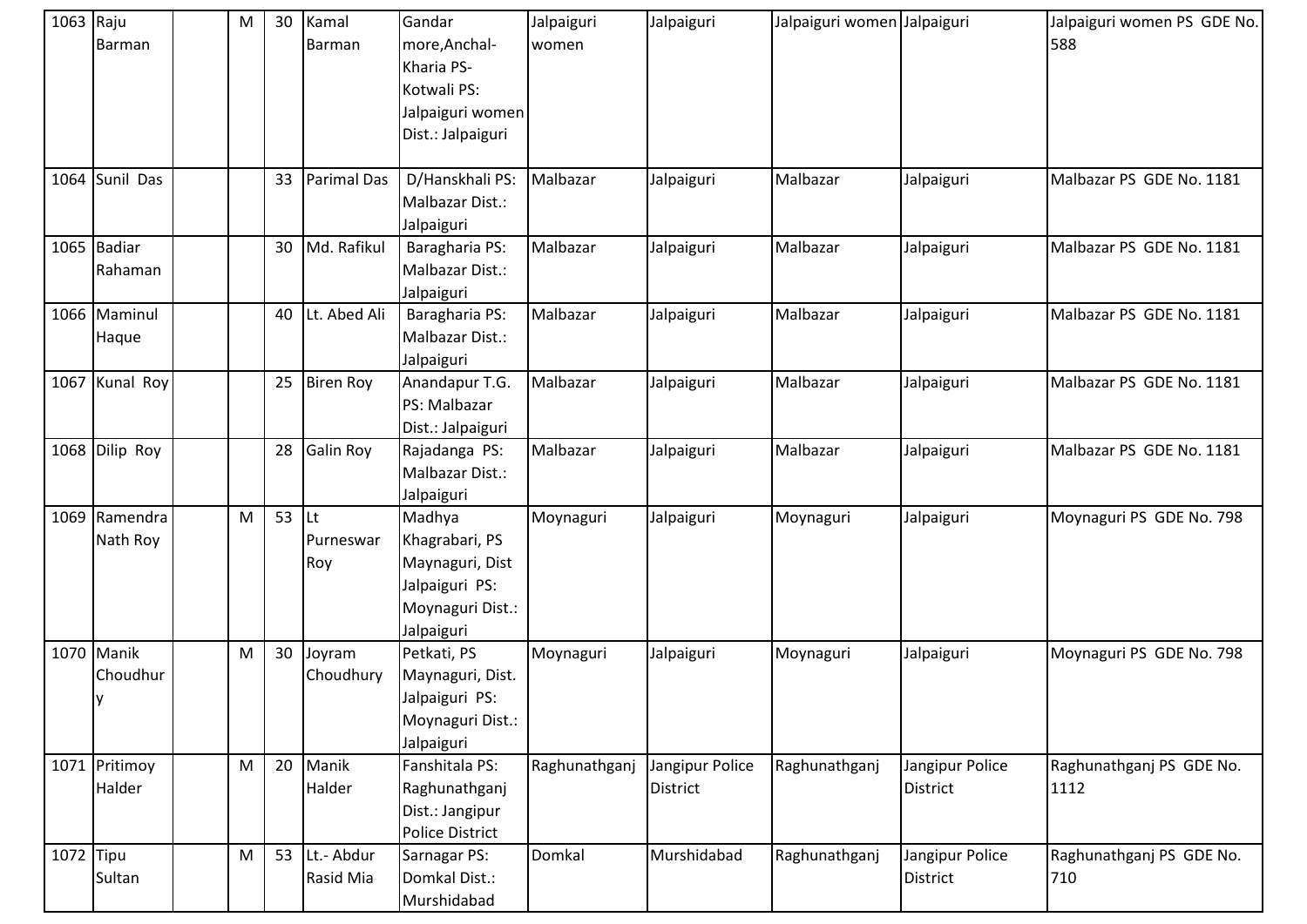| 1073 Mojibur<br><b>Sk</b>    | M | 44 | $ $ Lt.-<br>Kosimuddin<br>Sk | Domkalputi PS:<br>Domkal Dist.:<br>Murshidabad                                               | Domkal        | Murshidabad                        | Raghunathganj | Jangipur Police<br>District | Raghunathganj PS GDE No.<br>710 |
|------------------------------|---|----|------------------------------|----------------------------------------------------------------------------------------------|---------------|------------------------------------|---------------|-----------------------------|---------------------------------|
| 1074 Mojibur<br>Miya         | M | 30 | Abdur<br>Jabbar Miya         | Chua PS:<br>Hariharpara Dist.:<br>Murshidabad                                                | Hariharpara   | Murshidabad                        | Raghunathganj | Jangipur Police<br>District | Raghunathganj PS GDE No.<br>710 |
| 1075 Rabbul Sk               | M | 25 | Sanowar Sk                   | Ranjitpur PS:<br>Raghunathganj<br>Dist.: Jangipur<br><b>Police District</b>                  | Raghunathganj | Jangipur Police<br><b>District</b> | Raghunathganj | Jangipur Police<br>District | Raghunathganj PS GDE No.<br>739 |
| 1076 Nantu Sk                | M | 18 | <b>Khursed Sk</b>            | Natun<br><b>Barashimul PS:</b><br>Raghunathganj<br>Dist.: Jangipur<br><b>Police District</b> | Raghunathganj | Jangipur Police<br><b>District</b> | Raghunathganj | Jangipur Police<br>District | Raghunathganj PS GDE No.<br>739 |
| 1077 Nazrul<br>Islam         | M | 70 | Lt.- Sikandar<br>Sk          | Jagunpara PS:<br>Raghunathganj<br>Dist.: Jangipur<br><b>Police District</b>                  | Raghunathganj | Jangipur Police<br><b>District</b> | Raghunathganj | Jangipur Police<br>District | Raghunathganj PS GDE No.<br>739 |
| 1078 Jahir Sk                | M | 30 | Mofijuddin<br>Sk             | Jagunpara PS:<br>Raghunathganj<br>Dist.: Jangipur<br><b>Police District</b>                  | Raghunathganj | Jangipur Police<br><b>District</b> | Raghunathganj | Jangipur Police<br>District | Raghunathganj PS GDE No.<br>739 |
| 1079 Hafijul Sk              | M | 25 | $Lt$ .-<br>Riyajuddin<br>Sk  | Jagunpara PS:<br>Raghunathganj<br>Dist.: Jangipur<br><b>Police District</b>                  | Raghunathganj | Jangipur Police<br><b>District</b> | Raghunathganj | Jangipur Police<br>District | Raghunathganj PS GDE No.<br>739 |
| 1080 Torikul Sk              | M | 28 | <b>Nurul Islam</b>           | Jagunpara PS:<br>Raghunathganj<br>Dist.: Jangipur<br><b>Police District</b>                  | Raghunathganj | Jangipur Police<br><b>District</b> | Raghunathganj | Jangipur Police<br>District | Raghunathganj PS GDE No.<br>739 |
| 1081 Mojibur<br><b>Sk</b>    | M | 51 | Lt.- Motleb<br>Sk            | Jagunpara PS:<br>Raghunathganj<br>Dist.: Jangipur<br><b>Police District</b>                  | Raghunathganj | Jangipur Police<br><b>District</b> | Raghunathganj | Jangipur Police<br>District | Raghunathganj PS GDE No.<br>739 |
| 1082 Sabiruddin<br><b>Sk</b> | M | 24 | Indu Sk                      | Jagunpara PS:<br>Raghunathganj<br>Dist.: Jangipur<br><b>Police District</b>                  | Raghunathganj | Jangipur Police<br>District        | Raghunathganj | Jangipur Police<br>District | Raghunathganj PS GDE No.<br>739 |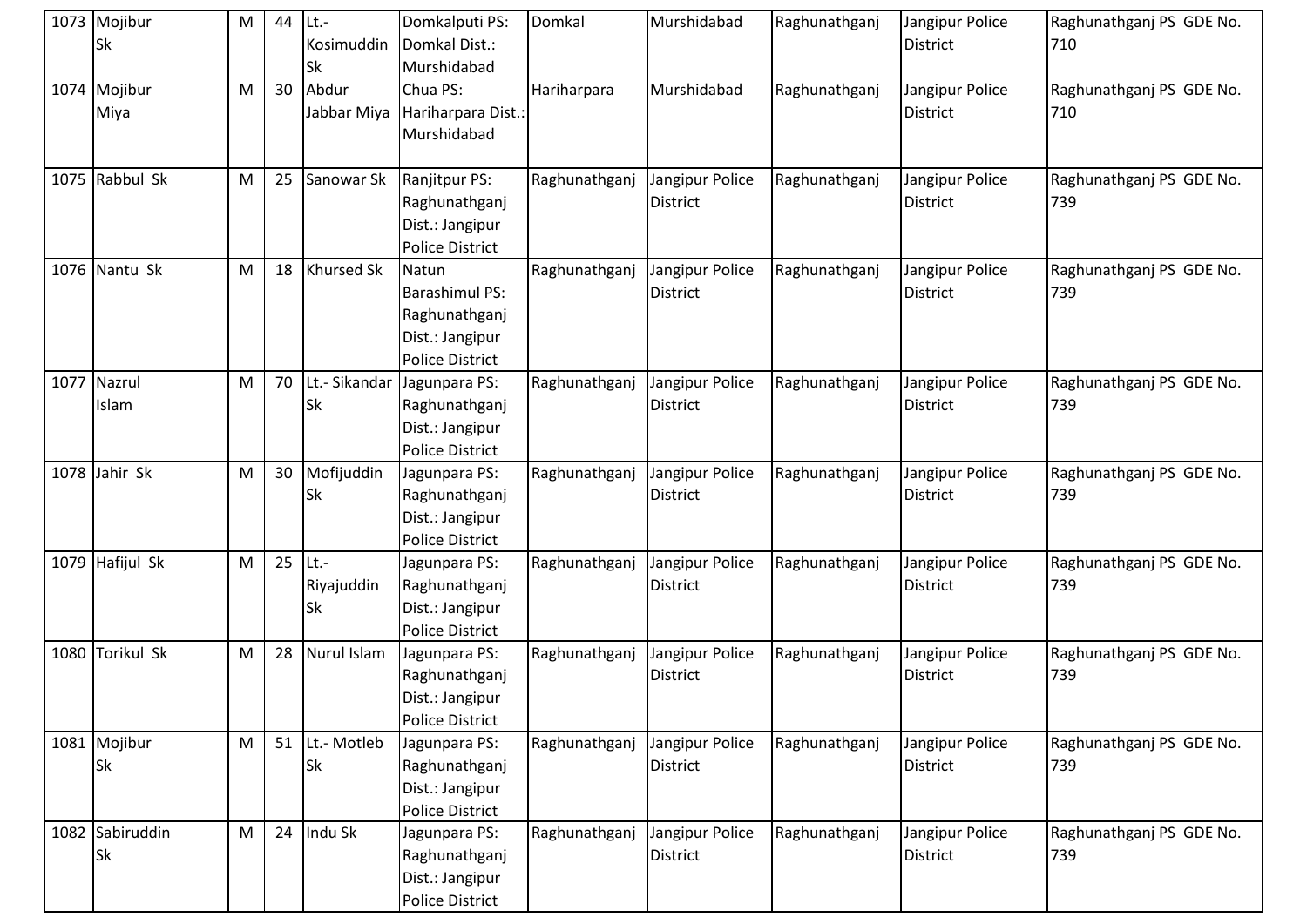|          | 1083 Asim Sk                     | M | 27 |                          | Sofikul Islam Chak Saidpur PS:<br>Raghunathganj<br>Dist.: Jangipur<br><b>Police District</b> | Raghunathganj | Jangipur Police<br><b>District</b> | Raghunathganj | Jangipur Police<br><b>District</b> | Raghunathganj PS GDE No.<br>742  |
|----------|----------------------------------|---|----|--------------------------|----------------------------------------------------------------------------------------------|---------------|------------------------------------|---------------|------------------------------------|----------------------------------|
|          | 1084 Monirul<br><b>Sk</b>        | M | 26 | Samayan Sk               | Nababjaigir PS:<br>Raghunathganj<br>Dist.: Jangipur<br><b>Police District</b>                | Raghunathganj | Jangipur Police<br><b>District</b> | Raghunathganj | Jangipur Police<br><b>District</b> | Raghunathganj PS GDE No.<br>742  |
|          | 1085 Jahirul Sk                  | M | 47 | Lt.-sahem Sk Kanupur PS: | Raghunathganj<br>Dist.: Jangipur<br><b>Police District</b>                                   | Raghunathganj | Jangipur Police<br><b>District</b> | Raghunathganj | Jangipur Police<br><b>District</b> | Raghunathganj PS GDE No.<br>1073 |
| 1086 Mir | Mosaraf<br>Hossain               | M | 27 | Amin Ali                 | Kanupur PS:<br>Raghunathganj<br>Dist.: Jangipur<br><b>Police District</b>                    | Raghunathganj | Jangipur Police<br><b>District</b> | Raghunathganj | Jangipur Police<br><b>District</b> | Raghunathganj PS GDE No.<br>1073 |
|          | 1087 Abdul<br>Manik              | M | 59 | Late Manjur<br>Hossain   | Madhupur PS:<br>Suti Dist.:<br>Jangipur Police<br><b>District</b>                            | Suti          | Jangipur Police<br><b>District</b> | Samsherganj   | Jangipur Police<br><b>District</b> | Samsherganj PS GDE No. 994       |
|          | 1088 Yousuf Sk                   | M | 22 |                          | Abdul Manik Madhupur PS:<br>Suti Dist.:<br>Jangipur Police<br><b>District</b>                | Suti          | Jangipur Police<br><b>District</b> | Samsherganj   | Jangipur Police<br><b>District</b> | Samsherganj PS GDE No. 994       |
|          | 1089 Pintu Sk                    | M | 29 | Mahabur<br>Rahaman       | Hoglabari PS:<br>Samsherganj<br>Dist.: Jangipur<br><b>Police District</b>                    | Samsherganj   | Jangipur Police<br><b>District</b> | Samsherganj   | Jangipur Police<br><b>District</b> | Samsherganj PS GDE No. 994       |
|          | 1090 Amiruddin Polu<br><b>Sk</b> |   |    | 46 Fajlu Sk              | <b>Baliaghati PS:</b><br>Suti Dist.:<br>Jangipur Police<br>District                          | Suti          | Jangipur Police<br>District        | Suti          | Jangipur Police<br><b>District</b> | Suti PS GDE No. 1187             |
|          | 1091 Sabor Sk                    | M |    | 36 Ensam Sk              | Baliaghati PS:<br>Suti Dist.:<br>Jangipur Police<br>District                                 | Suti          | Jangipur Police<br><b>District</b> | Suti          | Jangipur Police<br><b>District</b> | Suti PS GDE No. 1187             |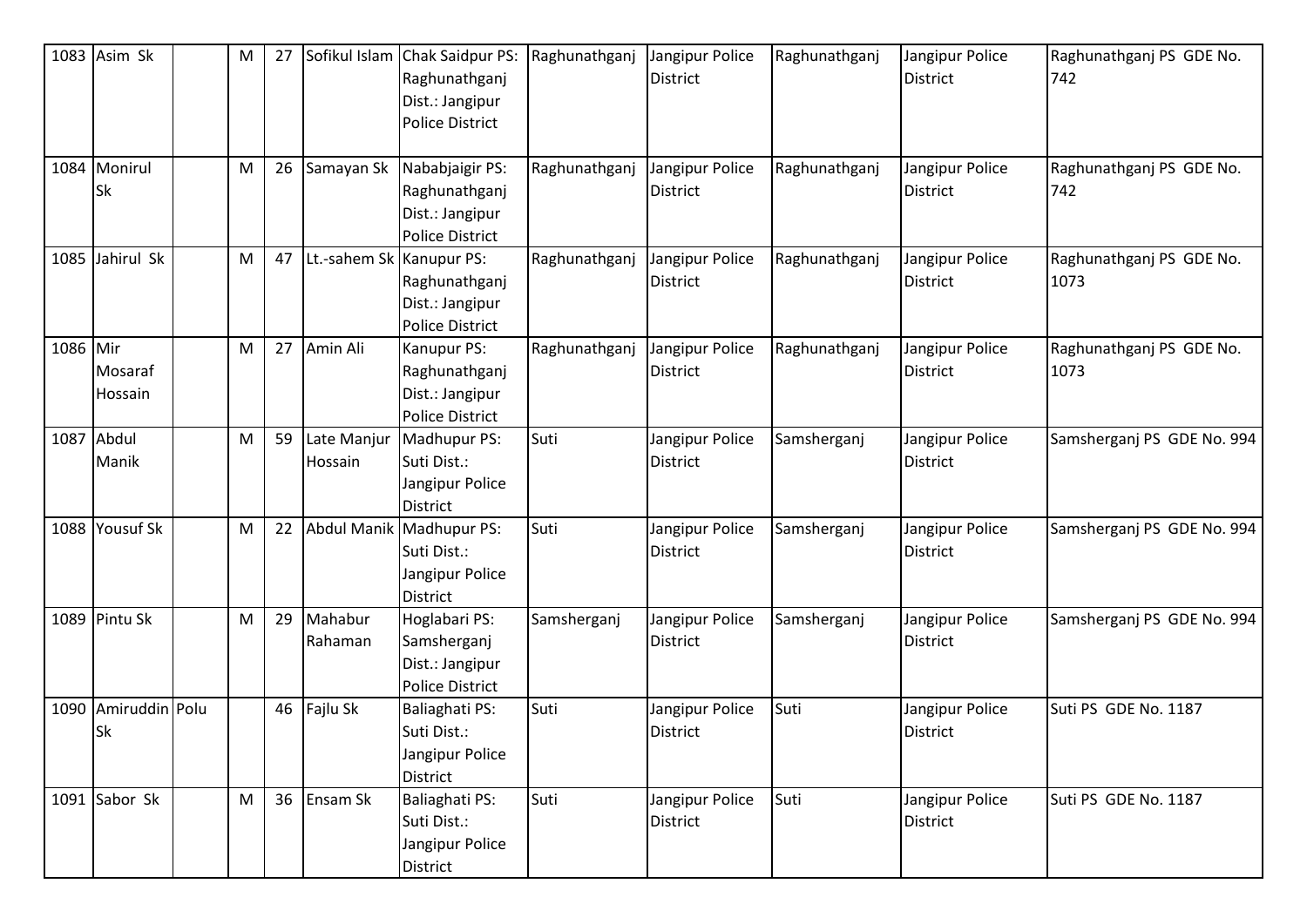| 1092 Gani Sk              |                            | М            |    | 60 Abdul Gani           | Lt-Amiruddin Sk<br>PS: Suti Dist.:<br>Jangipur Police<br><b>District</b>           | Suti | Jangipur Police<br><b>District</b> | Suti | Jangipur Police<br><b>District</b> | Suti PS GDE No. 1187 |
|---------------------------|----------------------------|--------------|----|-------------------------|------------------------------------------------------------------------------------|------|------------------------------------|------|------------------------------------|----------------------|
| 1093 Jentu Sk             | Tyasim M<br><b>Sk</b>      |              | 43 | Tyasim Sk               | <b>Baliaghati PS:</b><br>Suti Dist.:<br>Jangipur Police<br><b>District</b>         | Suti | Jangipur Police<br><b>District</b> | Suti | Jangipur Police<br><b>District</b> | Suti PS GDE No. 1187 |
| 1094 Jentu Sk.            |                            | M            |    | Lt-<br>kalimuddin<br>42 | Baliaghati PS:<br>Suti Dist.:<br>Jangipur Police<br><b>District</b>                | Suti | Jangipur Police<br><b>District</b> | Suti | Jangipur Police<br><b>District</b> | Suti PS GDE No. 1187 |
| 1095 Sariful Sk Seriful   | Hasan                      | M            |    | 35 Usman Sk             | Baliaghati PS:<br>Suti Dist.:<br>Jangipur Police<br><b>District</b>                | Suti | Jangipur Police<br><b>District</b> | Suti | Jangipur Police<br><b>District</b> | Suti PS GDE No. 1187 |
| 1096 Sademan<br><b>Sk</b> |                            | M            | 44 | Ebran Sk                | Baliaghati PS:<br>Suti Dist.:<br>Jangipur Police<br>District                       | Suti | Jangipur Police<br><b>District</b> | Suti | Jangipur Police<br><b>District</b> | Suti PS GDE No. 1187 |
| 1097 Hobibur<br><b>Sk</b> | Hobib<br>ur<br>Raham<br>an | $\mathsf{M}$ | 43 | Najrul Sk               | Baliaghati PS:<br>Suti Dist.:<br>Jangipur Police<br><b>District</b>                | Suti | Jangipur Police<br><b>District</b> | Suti | Jangipur Police<br><b>District</b> | Suti PS GDE No. 1187 |
| 1098 Sishu Sk             | Sismah<br>amma<br>d        | M            |    | 55 Malek Sk             | Baliaghati PS:<br>Suti Dist.:<br>Jangipur Police<br><b>District</b>                | Suti | Jangipur Police<br><b>District</b> | Suti | Jangipur Police<br><b>District</b> | Suti PS GDE No. 1187 |
| 1099 Rafikul Sk           |                            | M            |    | 32 lqbal Sk             | Ahiran Daily<br>Bazar PS: Suti<br>Dist.: Jangipur<br><b>Police District</b>        | Suti | Jangipur Police<br><b>District</b> | Suti | Jangipur Police<br>District        | Suti PS GDE No. 543  |
| 1100 Setabul<br><b>Sk</b> |                            | M            |    | 35 Unnus Sk             | Ahiran Daily<br>Bazar PS: Suti<br>Dist.: Jangipur<br><b>Police District</b>        | Suti | Jangipur Police<br><b>District</b> | Suti | Jangipur Police<br>District        | Suti PS GDE No. 543  |
| 1101 $ $ Iqbal Sk         |                            | M            |    | 56 Lt Dilsad Sk         | <b>Ahiran Daily</b><br>Bazar PS: Suti<br>Dist.: Jangipur<br><b>Police District</b> | Suti | Jangipur Police<br><b>District</b> | Suti | Jangipur Police<br><b>District</b> | Suti PS GDE No. 543  |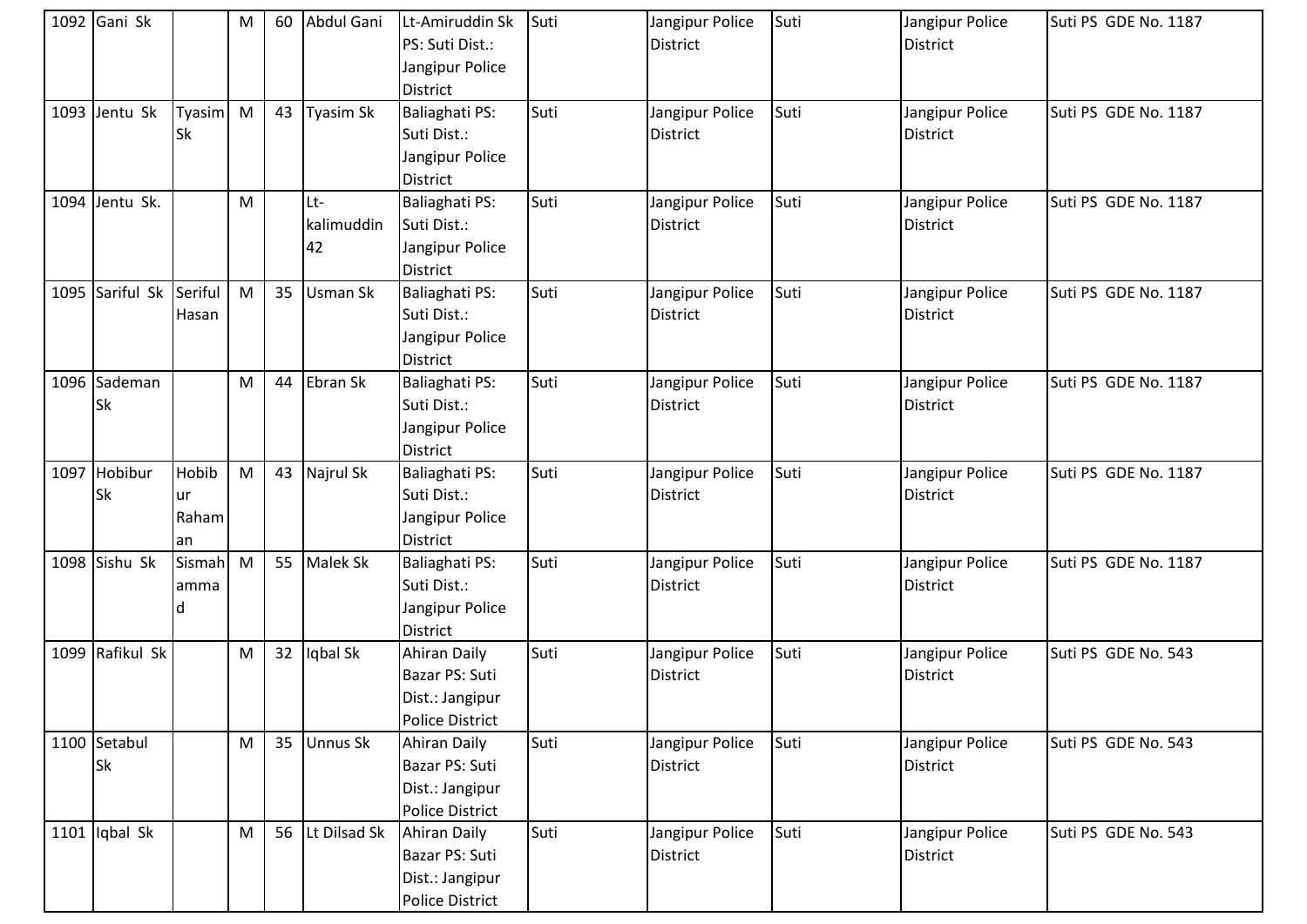| 1102 Arek  |                 | M | 38 | Immam     | Chhabghati PS:                | Suti     | Jangipur Police | Suti          | Jangipur Police | Suti PS GDE No. 1199     |
|------------|-----------------|---|----|-----------|-------------------------------|----------|-----------------|---------------|-----------------|--------------------------|
|            | Mahamm          |   |    | Khan      | Suti Dist.:                   |          | <b>District</b> |               | <b>District</b> |                          |
|            | lad             |   |    |           | Jangipur Police               |          |                 |               |                 |                          |
|            |                 |   |    |           | <b>District</b>               |          |                 |               |                 |                          |
|            | $1103$ Golap Sk | M | 33 | ILt-      | Mahesail PS: Suti Suti        |          | Jangipur Police | Suti          | Jangipur Police | Suti PS GDE No. 1199     |
|            |                 |   |    | naimuddin | Dist.: Jangipur               |          | District        |               | <b>District</b> |                          |
|            |                 |   |    | <b>Sk</b> | <b>Police District</b>        |          |                 |               |                 |                          |
|            |                 |   |    |           |                               |          |                 |               |                 |                          |
|            | 1104 Jamal Sk   | M | 30 | Erfan Sk  | Mahesail PS: Suti             | Suti     | Jangipur Police | Suti          | Jangipur Police | Suti PS GDE No. 1199     |
|            |                 |   |    |           | Dist.: Jangipur               |          | <b>District</b> |               | <b>District</b> |                          |
|            |                 |   |    |           | <b>Police District</b>        |          |                 |               |                 |                          |
|            | 1105 Faruk Sk   | M | 39 | Lt-       | Mahesail PS: Suti Suti        |          | Jangipur Police | Suti          | Jangipur Police | Suti PS GDE No. 1199     |
|            |                 |   |    | naimuddin | Dist.: Jangipur               |          | <b>District</b> |               | <b>District</b> |                          |
|            |                 |   |    | <b>Sk</b> | <b>Police District</b>        |          |                 |               |                 |                          |
|            |                 |   |    |           |                               |          |                 |               |                 |                          |
| 1106 Abu   |                 | M | 20 | Bajlur    | Raghunathpur                  | Suti     | Jangipur Police | Suti          | Jangipur Police | Suti PS GDE No. 1064     |
|            | Samed           |   |    | Rahaman   | PS: Suti Dist.:               |          | <b>District</b> |               | <b>District</b> |                          |
|            |                 |   |    |           | Jangipur Police               |          |                 |               |                 |                          |
|            |                 |   |    |           | <b>District</b>               |          |                 |               |                 |                          |
| 1107 Jane  |                 | M | 18 | Anuwar Sk | Gopalganj PS:                 | Suti     | Jangipur Police | Suti          | Jangipur Police | Suti PS GDE No. 1064     |
|            | Alam            |   |    |           | Suti Dist.:                   |          | <b>District</b> |               | <b>District</b> |                          |
|            |                 |   |    |           | Jangipur Police               |          |                 |               |                 |                          |
|            |                 |   |    |           | <b>District</b>               |          |                 |               |                 |                          |
| 1108 Pintu |                 | M |    | Mithu     | Vill- Chorchita PS: Beliabera |          | Jhargram        | Beliabera     | Jhargram        | Beliabera PS GDE No. 742 |
|            | Bindhani        |   |    | Bindhani  | Beliabera Dist.:              |          |                 |               |                 |                          |
|            |                 |   |    |           | Jhargram                      |          |                 |               |                 |                          |
|            | 1109 Santu      | M |    | Madhusudh | Vill- Manikpara               | Jhargram | Jhargram        | Beliabera     | Jhargram        | Beliabera PS GDE No. 758 |
|            | <b>Bhakta</b>   |   |    | an Bhakta | PS: Jhargram                  |          |                 |               |                 |                          |
|            |                 |   |    |           | Dist.: Jhargram               |          |                 |               |                 |                          |
|            | 1110 Subarana   | M |    | Bisnupada | Vill- Kultalia PS:            | Contai   | Purba           | Beliabera     | Jhargram        | Beliabera PS GDE No. 758 |
|            | Maity           |   |    | Maity     | Contai Dist.:                 |          | Mednipore       |               |                 |                          |
|            |                 |   |    |           | Purba Mednipore               |          |                 |               |                 |                          |
|            | 1111 Samir      | M | 50 | S/o-Bijoy | Vill - Parasia, PO -          |          | Basirhat        | Gopiballavpur | Jhargram        | Gopiballavpur PS GDE No. |
|            | Routh           |   |    | Routh     | Chhatinasole                  |          |                 |               |                 | 879                      |
|            |                 |   |    |           |                               |          |                 |               |                 |                          |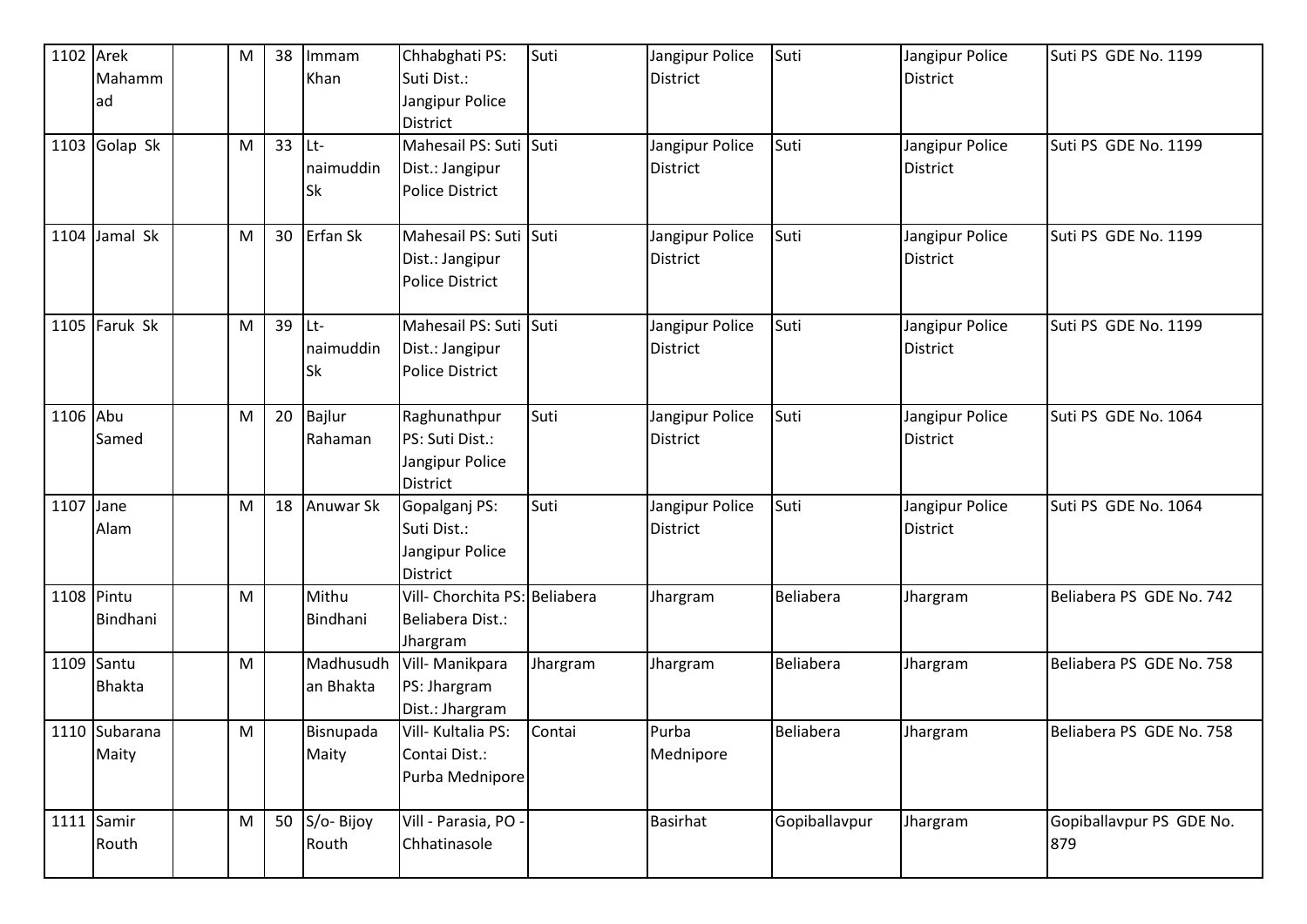|            | 1112 Dharma<br>Mandi      | ${\sf M}$ | 25 | S/o Jamadar<br>Mandi          | of Vill - Sirsing,<br>PO - Pirakatha,<br>PS - Salban, PS:<br>Salbani Dist.:<br>Paschim<br>Mednipore | Salbani    | Paschim<br>Mednipore | Lalgarh    | Jhargram                                | Lalgarh PS GDE No. 709                       |
|------------|---------------------------|-----------|----|-------------------------------|-----------------------------------------------------------------------------------------------------|------------|----------------------|------------|-----------------------------------------|----------------------------------------------|
|            | 1113 Kuchna<br>Mollo      | M         | 40 | <b>Ballai Mollo</b>           | Vill+PO-Ramgarh<br>PS-Lalgarh Dist-<br>Jhargram PS:<br>Lalgarh Dist.:<br>Jhargram                   | Lalgarh    | Jhargram             | Lalgarh    | Jhargram                                | Lalgarh PS Outpost Ramgarh<br>OP GDE No. 400 |
|            | 1114 Chiranjit<br>Singha  |           | 24 | Narayan<br>Singha             | Jiatkundra,<br>Samsergunj,<br>Murshidabad                                                           |            | <b>Basirhat</b>      | Sankrail   | <b>Howrah Police</b><br>Commissionerate | Sankrail PS GDE No. 593                      |
| 1115 Rahul | Singha                    |           | 26 | Jiten Singha                  |                                                                                                     |            | <b>Basirhat</b>      | Sankrail   | <b>Howrah Police</b><br>Commissionerate | Sankrail PS GDE No. 593                      |
|            | 1116 Vivash<br>Mondal     | M         | 21 | Vutra<br>Mondal               | Mongolahut,<br>Sahebgunj,, v                                                                        |            | <b>Basirhat</b>      | Sankrail   | <b>Howrah Police</b><br>Commissionerate | Sankrail PS GDE No. 593                      |
|            | 1117 Md. Sahid            | M         | 26 | Md. Jahid                     | Santragachi                                                                                         |            | <b>Basirhat</b>      | Sankrail   | <b>Howrah Police</b><br>Commissionerate | Sankrail PS GDE No. 593                      |
|            | 1118 Bittu Ali<br>Molla   | ${\sf M}$ | 25 | Lt. Abdul<br>Halim            | Maheshtala,<br>Maheshtala, S.<br>24 Parganas                                                        |            | <b>Basirhat</b>      | Sankrail   | <b>Howrah Police</b><br>Commissionerate | Sankrail PS GDE No. 547                      |
|            | 1119 Sattyam<br>Sribastab | M         | 21 | Anand<br>Sribastab            | 7, DK Pal Lane,<br>Shibpur, Howrah                                                                  |            | <b>Basirhat</b>      | Sankrail   | <b>Howrah Police</b><br>Commissionerate | Sankrail PS GDE No. 547                      |
|            | 1120 Md. Fisal            | M         |    | Afiz Mukter                   | 13, Shib<br>basti, Shibpur                                                                          |            | <b>Basirhat</b>      | Sankrail   | <b>Howrah Police</b><br>Commissionerate | Sankrail PS GDE No. 547                      |
|            | 1121 Shamru<br>Roy        | M         |    | 45 Lt. Biru Roy Santipur, Old | Malda                                                                                               |            | Basirhat             | Sankrail   | <b>Howrah Police</b><br>Commissionerate | Sankrail PS GDE No. 590                      |
| 1122 Raja  | Mondal                    | M         |    | Jogen<br>Mondal               | Santipur                                                                                            |            | <b>Basirhat</b>      | Sankrail   | <b>Howrah Police</b><br>Commissionerate | Sankrail PS GDE No. 590                      |
| 1123 Niraj | Subba                     | M         | 25 | Son Bahadur<br>Subba          | Dalim Forest<br>Busty PS:<br>Garubathan Dist.:<br>Kalimpong                                         | Garubathan | Kalimpong            | Garubathan | Kalimpong                               | Garubathan PS GDE No. 453                    |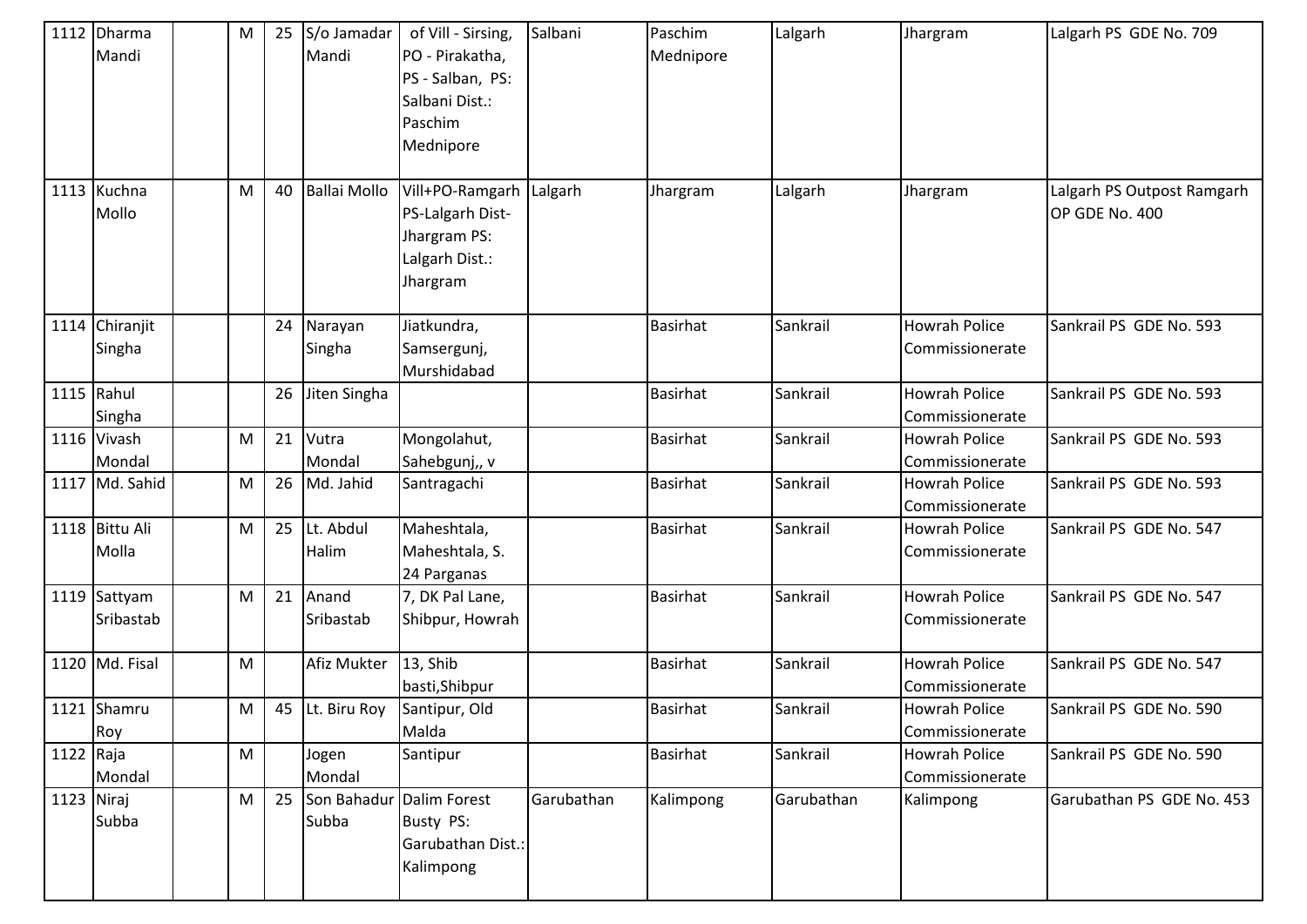|            | 1124 Jairam<br>Munda    | M | 30 | Kinu Munda          | <b>Banwari Line</b><br>Toonbari PS:                                                                    | Malbazar    | Jalpaiguri                                          | Garubathan                          | Kalimpong | Garubathan PS GDE No. 453            |
|------------|-------------------------|---|----|---------------------|--------------------------------------------------------------------------------------------------------|-------------|-----------------------------------------------------|-------------------------------------|-----------|--------------------------------------|
|            |                         |   |    |                     | Malbazar Dist.:<br>Jalpaiguri                                                                          |             |                                                     |                                     |           |                                      |
|            | 1125 Kushal<br>Rai      | M | 26 | Om Prakash<br>Rai   | Shermali,<br>Gorubathan PS:<br>Garubathan Dist.:<br>Kalimpong                                          | Garubathan  | Kalimpong                                           | Garubathan                          | Kalimpong | Garubathan PS GDE No. 453            |
| 1126 Suraj | Darnal                  | M | 22 | Djiraj Darnal       | Sombaray Bazar<br>PS: Garubathan<br>Dist.: Kalimpong                                                   | Garubathan  | Kalimpong                                           | Garubathan                          | Kalimpong | Garubathan PS GDE No. 453            |
| 1127       | Azaruddin<br>Laskar     | M | 26 | Soukat<br>Laskar    | <b>Bishnupur PS:</b><br><b>Bishnupur Dist.:</b><br>Diamond<br><b>Harbour Police</b><br><b>District</b> | Bishnupur   | Diamond<br><b>Harbour Police</b><br><b>District</b> | Kharagpur g.r.p.s. Kharagpur G.R.P. |           | Kharagpur g.r.p.s. PS GDE No.<br>705 |
|            | 1128 Mustakin<br>Laskar | M | 21 | Johar Ali<br>Laskar | Basanti PS:<br>Bishnupur Dist.:<br>Diamond<br><b>Harbour Police</b><br><b>District</b>                 | Bishnupur   | <b>Diamond</b><br>Harbour Police<br><b>District</b> | Kharagpur g.r.p.s. Kharagpur G.R.P. |           | Kharagpur g.r.p.s. PS GDE No.<br>705 |
| 1129 Dulal | Hossen                  | M | 18 | <b>Bella Hossen</b> | Durgapur PS:<br>Itahar Dist.:<br>Raiganj Police<br><b>District</b>                                     | Itahar      | Raiganj Police<br><b>District</b>                   | Kharagpur g.r.p.s. Kharagpur G.R.P. |           | Kharagpur g.r.p.s. PS GDE No.<br>705 |
|            | 1130 Amal Mal           | M | 22 | Sukumar<br>Mal      | Khaga PS:<br>Bhagawanpur<br>Dist.: Purba<br>Mednipore                                                  | Bhagawanpur | Purba<br>Mednipore                                  | Kharagpur g.r.p.s. Kharagpur G.R.P. |           | Kharagpur g.r.p.s. PS GDE No.<br>705 |
|            | 1131 Prdip Das          | M | 20 | Ganesh Das          | Chak Sirampur<br>PS: Bhagawanpur<br>Dist.: Purba<br>Mednipore                                          | Bhagawanpur | Purba<br>Mednipore                                  | Kharagpur g.r.p.s. Kharagpur G.R.P. |           | Kharagpur g.r.p.s. PS GDE No.<br>705 |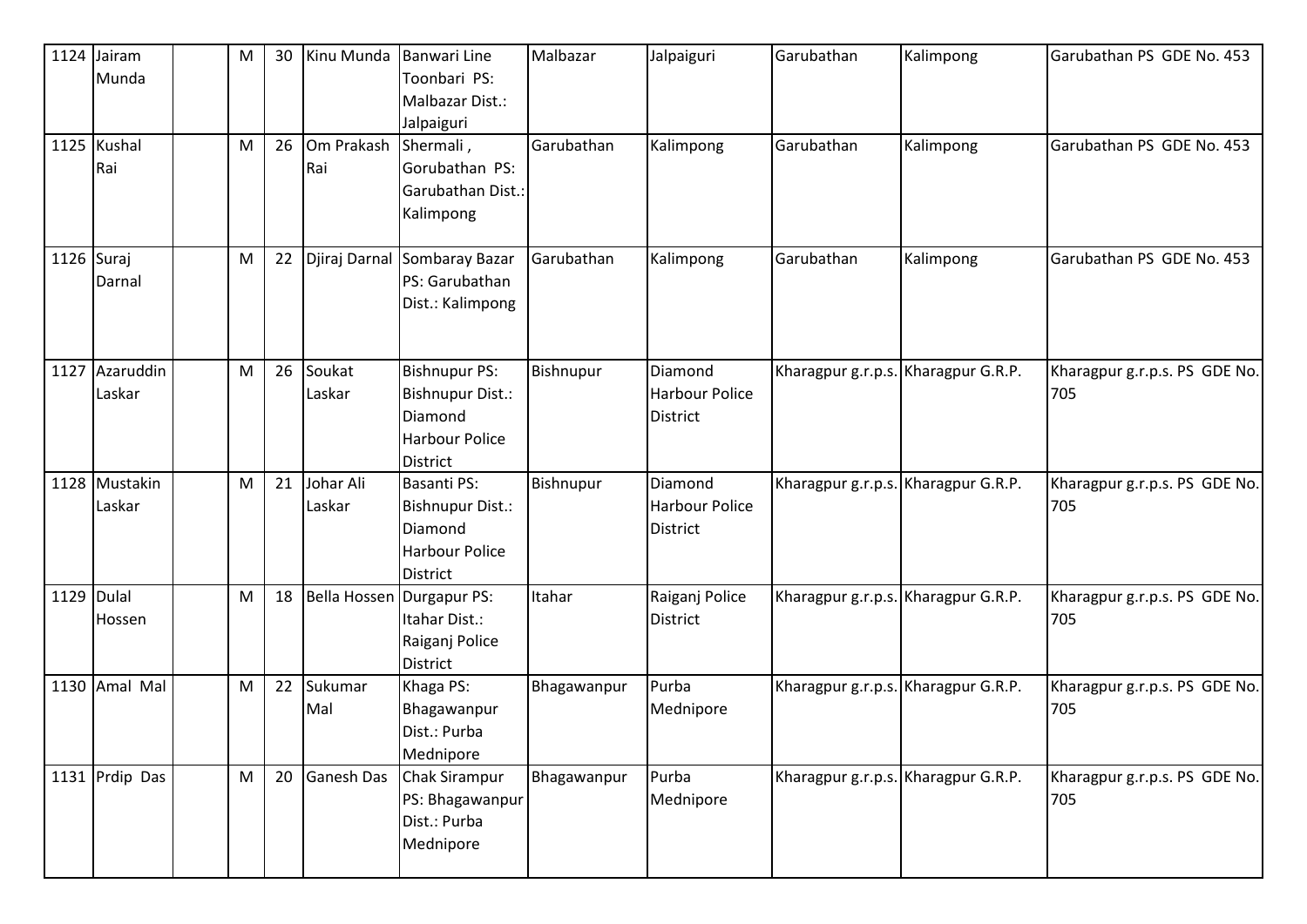|           | 1132 Ranjan<br>Barman   | M         | 23 | Sagar<br>Barman         | Khaga PS:<br>Bhagawanpur<br>Dist.: Purba<br>Mednipore                                          | Bhagawanpur    | Purba<br>Mednipore                           | Kharagpur g.r.p.s. Kharagpur G.R.P. | Kharagpur g.r.p.s. PS GDE No.<br>705 |
|-----------|-------------------------|-----------|----|-------------------------|------------------------------------------------------------------------------------------------|----------------|----------------------------------------------|-------------------------------------|--------------------------------------|
|           | 1133 Chinmay<br>Khila   | M         | 22 | Chittaranjan<br>Khila   | Beliabera PS:<br>Beliabera Dist.:<br>Jhargram                                                  | Beliabera      | Jhargram                                     | Kharagpur g.r.p.s. Kharagpur G.R.P. | Kharagpur g.r.p.s. PS GDE No.<br>705 |
|           | 1134 Dinesh<br>Ghosh    | M         | 25 | <b>Dilip Ghosh</b>      | Dojala PS:<br>Nayagram Dist.:<br>Jhargram                                                      | Nayagram       | Jhargram                                     | Kharagpur g.r.p.s. Kharagpur G.R.P. | Kharagpur g.r.p.s. PS GDE No.<br>705 |
|           | 1135 Rabindra<br>Mahato | M         | 26 | Khokan Ch<br>Mahato     | Dojala PS:<br>Nayagram Dist.:<br>Jhargram                                                      | Nayagram       | Jhargram                                     | Kharagpur g.r.p.s. Kharagpur G.R.P. | Kharagpur g.r.p.s. PS GDE No.<br>705 |
|           | 1136 Raju Roy           | ${\sf M}$ | 44 |                         | Lyt Nibir Roy Rabindrapally PS: Barasat<br>Barasat Dist.:<br>Barasat                           |                | Barasat                                      | Kharagpur g.r.p.s. Kharagpur G.R.P. | Kharagpur g.r.p.s. PS GDE No.<br>705 |
|           | 1137 Jayanta<br>Sarkar  | M         | 42 | Satyaranjan<br>Sarkar   | Sijtala PS:<br>Barasat Dist.:<br>Barasat                                                       | Barasat        | <b>Barasat</b>                               | Kharagpur g.r.p.s. Kharagpur G.R.P. | Kharagpur g.r.p.s. PS GDE No.<br>708 |
|           | 1138 $Tapan$<br>Sarkar  | M         | 32 | Ganesh<br>Sarkar        | Barasat PS:<br><b>Barasat Dist.:</b><br>Barasat                                                | Barasat        | <b>Barasat</b>                               | Kharagpur g.r.p.s. Kharagpur G.R.P. | Kharagpur g.r.p.s. PS GDE No.<br>708 |
|           | 1139 Bisu Das           | ${\sf M}$ | 59 | Lt Upendra<br>Das       | <b>Barasat PS:</b><br><b>Barasat Dist.:</b><br><b>Barasat</b>                                  | Barasat        | <b>Barasat</b>                               | Kharagpur g.r.p.s. Kharagpur G.R.P. | Kharagpur g.r.p.s. PS GDE No.<br>708 |
|           | 1140 Sanjib<br>Gantait  | M         | 24 | <b>Bablu</b><br>Gantait | Gobindpur PS:<br>Asansole north<br>Dist.: Asansol<br><b>Durgapur Police</b><br>Commissionerate | Asansole north | Asansol<br>Durgapur Police<br>Commissionerat | Kharagpur g.r.p.s. Kharagpur G.R.P. | Kharagpur g.r.p.s. PS GDE No.<br>729 |
| 1141 Arhi | Ghosh                   | M         | 21 | Joydev<br>Ghosh         | Gobindpur PS:<br>Asansole north<br>Dist.: Asansol<br><b>Durgapur Police</b><br>Commissionerate | Asansole north | Asansol<br>Durgapur Police<br>Commissionerat | Kharagpur g.r.p.s. Kharagpur G.R.P. | Kharagpur g.r.p.s. PS GDE No.<br>729 |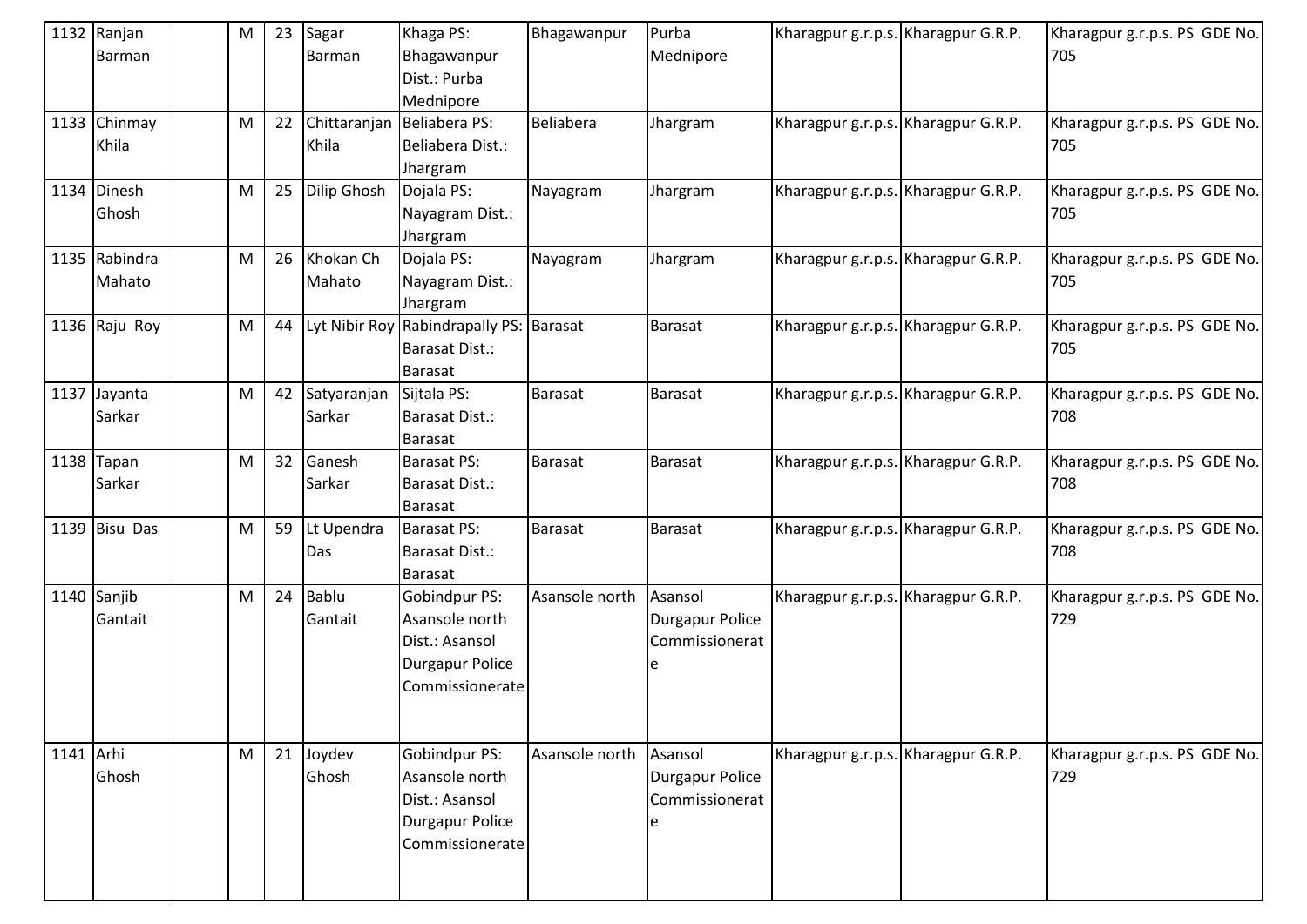| 1142 Dinesh              | M         | 19 | Sunil Dey                | Mandia PS: Onda Onda<br>Dist.: Bankura                                                                 |            | <b>Bankura</b>                  | Kharagpur g.r.p.s. Kharagpur G.R.P. |                                        | Kharagpur g.r.p.s. PS GDE No.                  |
|--------------------------|-----------|----|--------------------------|--------------------------------------------------------------------------------------------------------|------------|---------------------------------|-------------------------------------|----------------------------------------|------------------------------------------------|
| Dey                      |           |    |                          |                                                                                                        |            |                                 |                                     |                                        | 729                                            |
| 1143 Anirban<br>Ghosh    | M         | 22 | Santu Ghosh Belshwar PS: | <b>Ghatal Dist.:</b><br>Paschim<br>Mednipore                                                           | Ghatal     | Paschim<br>Mednipore            | Kharagpur g.r.p.s. Kharagpur G.R.P. |                                        | Kharagpur g.r.p.s. PS GDE No.<br>729           |
| 1144 Tanmoy<br>Maity     | ${\sf M}$ | 19 | Malay Kr<br>Maity        | Puyada PS:<br>Nandakumar<br>Dist.: Purba<br>Mednipore                                                  | Nandakumar | Purba<br>Mednipore              | Kharagpur g.r.p.s. Kharagpur G.R.P. |                                        | Kharagpur g.r.p.s. PS GDE No.<br>730           |
| 1145 Sudhir Kr<br>Sahani | M         | 19 | Jabbar<br>Sahani         | Rajbeli PS:<br>Nandakumar<br>Dist.: Purba<br>Mednipore                                                 | Nandakumar | Purba<br>Mednipore              | Kharagpur g.r.p.s. Kharagpur G.R.P. |                                        | Kharagpur g.r.p.s. PS GDE No.<br>730           |
| 1146 Krishna<br>Ruhidas  | M         | 21 | Khuidiram<br>Ruhidas     | <b>Birsanagar Zone</b><br>No-<br>08, Birshanagar,<br>Dist-Saraikella                                   |            | <b>Basirhat</b>                 | Purulia g.r.p.s.                    | Kharagpur G.R.P.                       | Purulia g.r.p.s. PS GDE No.<br>580             |
| 1147 Subha Pal           | M         | 23 | Brindaban<br>Pal         | Debagram<br>Babupara PS:<br>Kaligunj Dist.:<br>Krishnanagar<br><b>Police District</b>                  | Kaligunj   | Krishnanagar<br>Police District | Kaligunj                            | Krishnanagar Police<br><b>District</b> | Kaligunj PS Outpost<br>Debogram OP GDE No. 467 |
| $1148$ Tarak<br>Adhikary | ${\sf M}$ | 61 | Lt. Narayan<br>Adhikary  | Buicharapara, PS<br>Nabadwp, Nadia<br>PS: Nabadwip<br>Dist.:<br>Krishnanagar<br><b>Police District</b> | Nabadwip   | Krishnanagar<br>Police District | Nabadwip                            | <b>District</b>                        | Krishnanagar Police Nabadwip PS GDE No. 1416   |
| 1149 Jodendra<br>Kader   | ${\sf M}$ | 50 | Lt. Sitabi<br>Kader      | Sarkarpara, PS<br>Nabadwip, Nadia<br>PS: Nabadwip<br>Dist.:<br>Krishnanagar<br><b>Police District</b>  | Nabadwip   | Krishnanagar<br>Police District | Nabadwip                            | <b>District</b>                        | Krishnanagar Police Nabadwip PS GDE No. 1416   |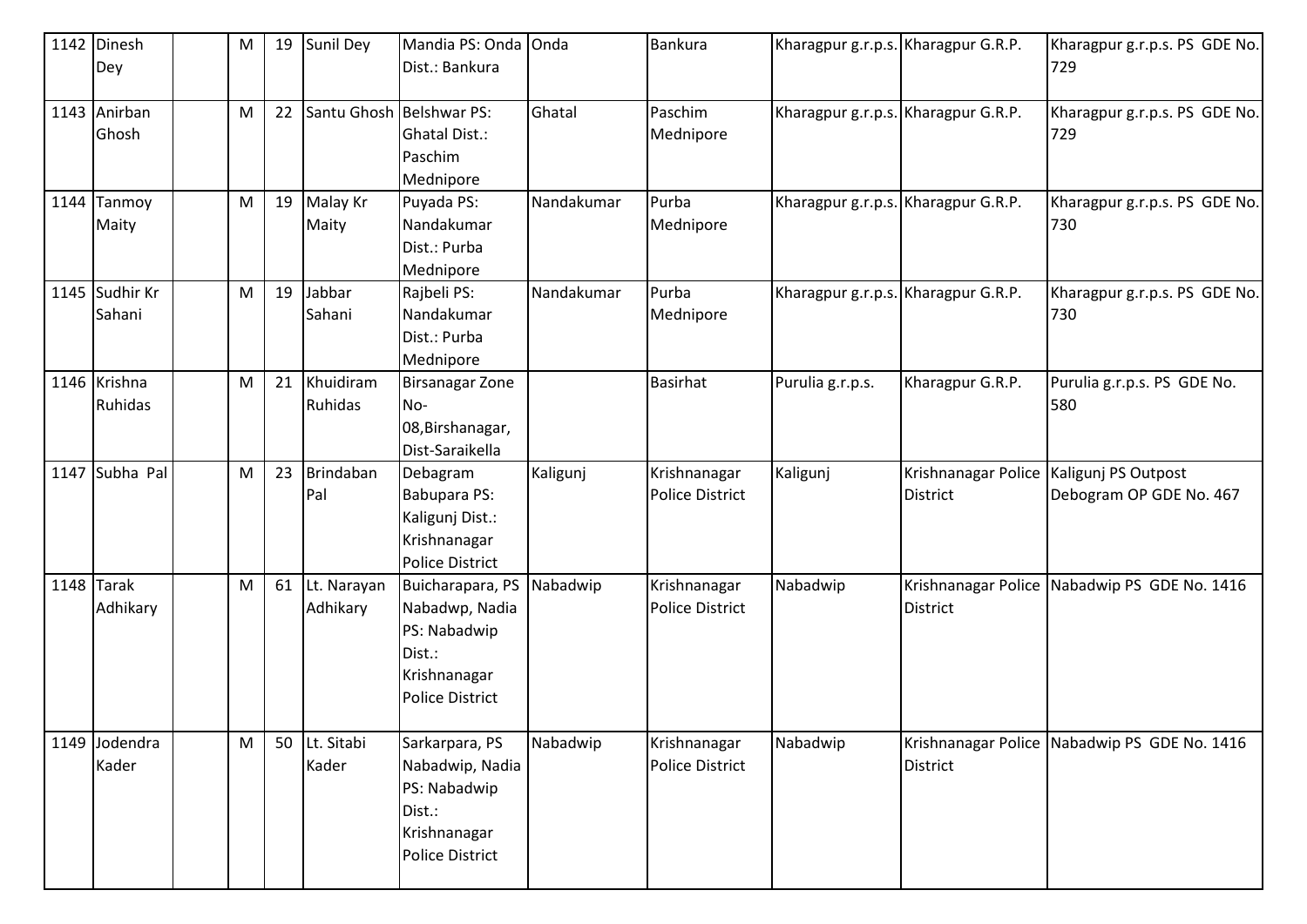|           | 1150 Bijoy Kr<br>Das   | ${\sf M}$ | 24 | Baidyanath<br><b>Biswas</b> | Monipur<br>Kargilpara, PS<br>Nabadwip, Nadia<br>PS: Nabadwip<br>Dist.:<br>Krishnanagar<br><b>Police District</b>                 | Nabadwip    | Krishnanagar<br>Police District        | Nabadwip    | District        | Krishnanagar Police Nabadwip PS GDE No. 1416       |
|-----------|------------------------|-----------|----|-----------------------------|----------------------------------------------------------------------------------------------------------------------------------|-------------|----------------------------------------|-------------|-----------------|----------------------------------------------------|
|           | 1151 Indrajit<br>Ghosh | M         | 30 | Bhabotosh<br>Ghosh          | Palashipara, PS<br>Nabadwip, Nadia<br>PS: Nabadwip<br>Dist.:<br>Krishnanagar<br><b>Police District</b>                           | Nabadwip    | Krishnanagar<br>Police District        | Nabadwip    | <b>District</b> | Krishnanagar Police Nabadwip PS GDE No. 1416       |
|           | 1152 Bapi Das          | ${\sf M}$ |    | Lt Nemai<br>Das             | Rail Colony 2 No<br>Plat from PS<br>Nakashipara,<br>Nadia PS:<br>Nakashipara<br>Dist.:<br>Krishnanagar<br><b>Police District</b> | Nakashipara | Krishnanagar<br><b>Police District</b> | Nakashipara | <b>District</b> | Krishnanagar Police Nakashipara PS GDE No.<br>1068 |
| 1153 Ajit | Mondal                 | M         |    | <b>Atul Mondal</b>          | Hospitalpara PS<br>Nakashipara,<br>Nadia PS:<br>Nakashipara<br>Dist.:<br>Krishnanagar<br><b>Police District</b>                  | Nakashipara | Krishnanagar<br><b>Police District</b> | Nakashipara | <b>District</b> | Krishnanagar Police Nakashipara PS GDE No.<br>1068 |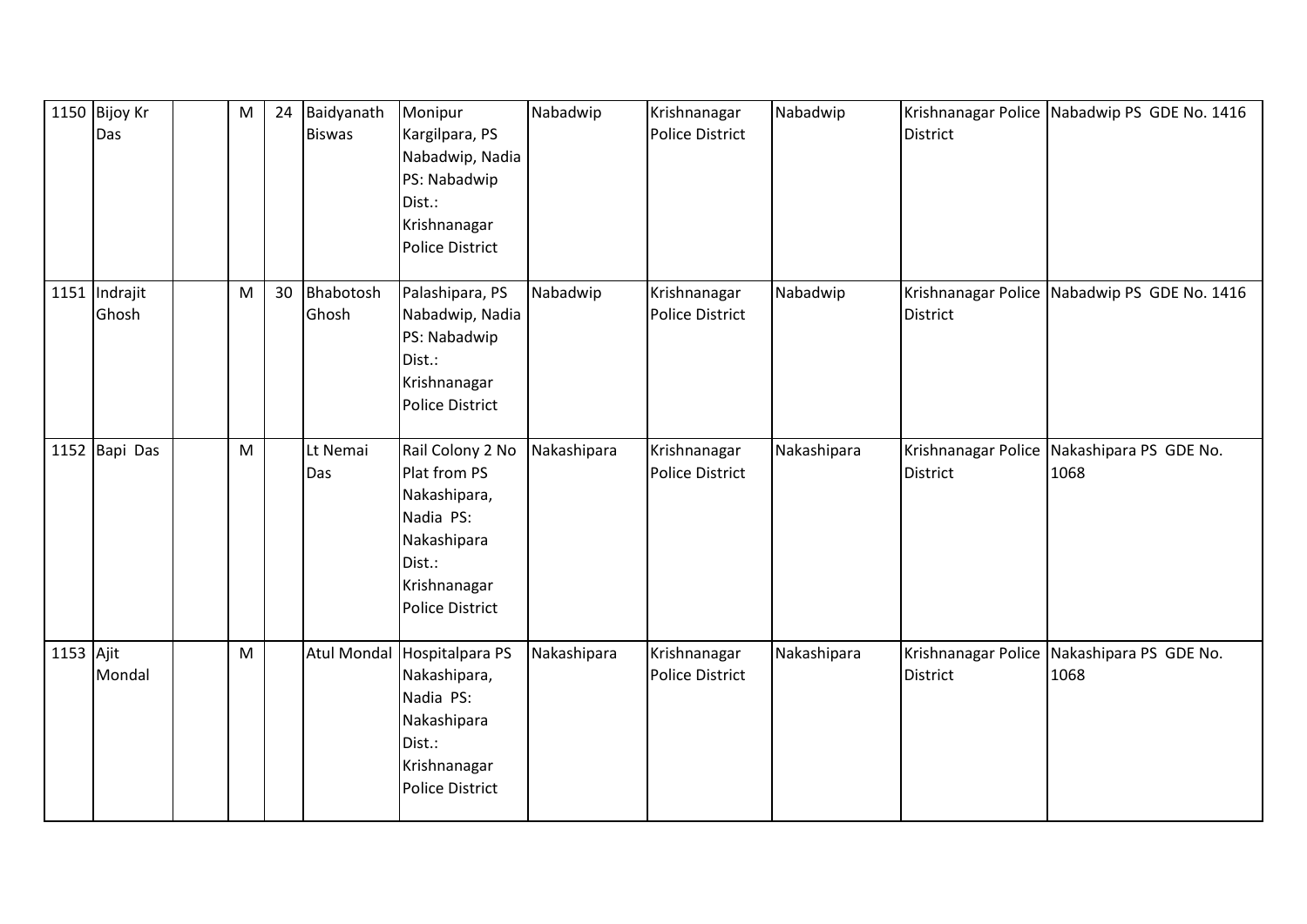|            | 1154 Dipak     | M |    | Lt. Anil           | Paschim                | Nakashipara   | Krishnanagar           | Nakashipara   |                     | Krishnanagar Police Nakashipara PS GDE No. |
|------------|----------------|---|----|--------------------|------------------------|---------------|------------------------|---------------|---------------------|--------------------------------------------|
|            | Sardar         |   |    | Sardar             | Jagadanandapur,        |               | <b>Police District</b> |               | <b>District</b>     | 1068                                       |
|            |                |   |    |                    | PS Nakashipara,        |               |                        |               |                     |                                            |
|            |                |   |    |                    | Nadia PS:              |               |                        |               |                     |                                            |
|            |                |   |    |                    | Nakashipara            |               |                        |               |                     |                                            |
|            |                |   |    |                    | Dist.:                 |               |                        |               |                     |                                            |
|            |                |   |    |                    | Krishnanagar           |               |                        |               |                     |                                            |
|            |                |   |    |                    | <b>Police District</b> |               |                        |               |                     |                                            |
|            |                |   |    |                    |                        |               |                        |               |                     |                                            |
| 1155 Kalu  |                | M |    | Dilip Sarkar       | Stationpara, PS        | Nakashipara   | Krishnanagar           | Nakashipara   |                     | Krishnanagar Police Nakashipara PS GDE No. |
|            | Sarkar         |   |    |                    | Nakashipara,           |               | <b>Police District</b> |               | <b>District</b>     | 1068                                       |
|            |                |   |    |                    | Nadia PS:              |               |                        |               |                     |                                            |
|            |                |   |    |                    | Nakashipara            |               |                        |               |                     |                                            |
|            |                |   |    |                    | Dist.:                 |               |                        |               |                     |                                            |
|            |                |   |    |                    | Krishnanagar           |               |                        |               |                     |                                            |
|            |                |   |    |                    | <b>Police District</b> |               |                        |               |                     |                                            |
|            | 1156 Mithun    | M |    | Saushi             | Uttar                  | Nakashipara   | Krishnanagar           | Nakashipara   | Krishnanagar Police | Nakashipara PS GDE No.                     |
|            | Ghosh          |   |    | Ghosh              | Bahirgachhi, PS        |               | <b>Police District</b> |               | <b>District</b>     | 1068                                       |
|            |                |   |    |                    | Nakashipara,           |               |                        |               |                     |                                            |
|            |                |   |    |                    | Nadia PS:              |               |                        |               |                     |                                            |
|            |                |   |    |                    | Nakashipara            |               |                        |               |                     |                                            |
|            |                |   |    |                    | Dist.:                 |               |                        |               |                     |                                            |
|            |                |   |    |                    | Krishnanagar           |               |                        |               |                     |                                            |
|            |                |   |    |                    | <b>Police District</b> |               |                        |               |                     |                                            |
|            | 1157 Chiranjit | M | 24 | <b>Tuben Das</b>   | Mahiswarpara           | Mothabari     | Malda                  | Bamangola     | Malda               | Bamangola PS GDE No. 520                   |
|            | Das            |   |    |                    | PS: Mothabari          |               |                        |               |                     |                                            |
|            |                |   |    |                    | Dist.: Malda           |               |                        |               |                     |                                            |
|            | 1158 Sadikul   | M | 33 | Sajiruddin         | Salalpur PO-           | Bamangola     | Malda                  | Bamangola     | Malda               | Bamangola PS GDE No. 520                   |
|            | Sarkar         |   |    | Sarkar             | Pakuahat PS:           |               |                        |               |                     |                                            |
|            |                |   |    |                    | Bamangola Dist.:       |               |                        |               |                     |                                            |
|            |                |   |    |                    | Malda                  |               |                        |               |                     |                                            |
|            | 1159 Maklesur  | M | 28 | Lt. Motiur         | Dhamoir, PO-           | Bamangola     | Malda                  | Bamangola     | Malda               | Bamangola PS GDE No. 520                   |
|            | Sarkar         |   |    | Sarkar             | Maheshpur PS:          |               |                        |               |                     |                                            |
|            |                |   |    |                    | Bamangola Dist.:       |               |                        |               |                     |                                            |
|            |                |   |    |                    | Malda                  |               |                        |               |                     |                                            |
| 1160 Bijay |                | M | 42 | <b>Nukul Rauif</b> | New Maheshpur          | English bazar | Malda                  | English bazar | Malda               | English bazar PS GDE No.                   |
|            | Rauif          |   |    |                    | PS: English bazar      |               |                        |               |                     | 1284                                       |
|            |                |   |    |                    | Dist.: Malda           |               |                        |               |                     |                                            |
|            |                |   |    |                    |                        |               |                        |               |                     |                                            |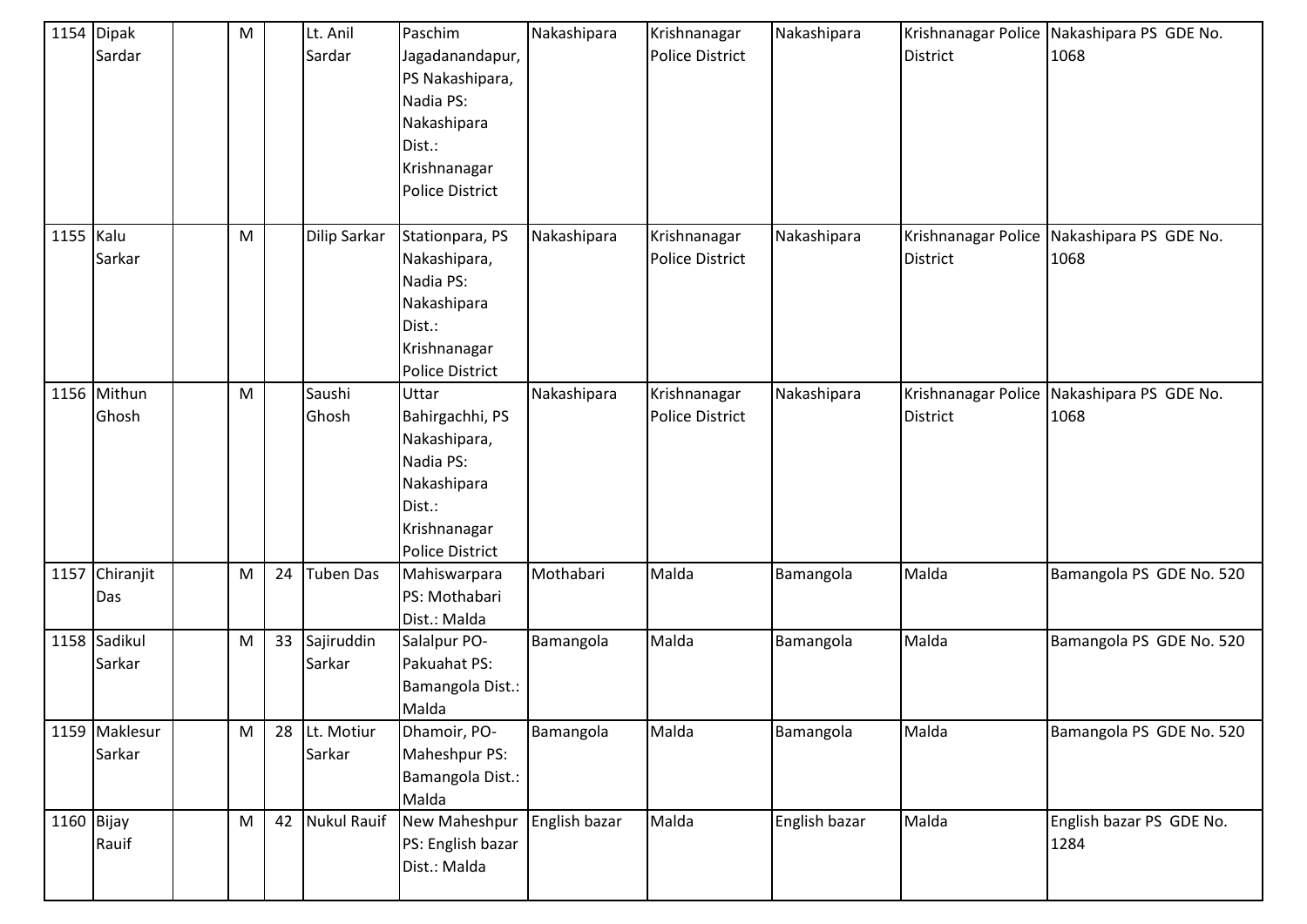|             | 1161 Bishal<br>Rauif     | M | 24 | <b>Bijay Rauif</b>             | New Maheshpur<br>PS: English bazar<br>Dist.: Malda                               | English bazar              | Malda           | English bazar         | Malda | English bazar PS GDE No.<br>1284   |
|-------------|--------------------------|---|----|--------------------------------|----------------------------------------------------------------------------------|----------------------------|-----------------|-----------------------|-------|------------------------------------|
|             | 1162 Nikhil<br>Tudu      | M | 34 | Chunda<br>Tudu                 | Kachua PS Gazole<br><b>District Malda</b>                                        |                            | <b>Basirhat</b> | Gajole                | Malda | Gajole PS GDE No. 1032             |
|             | 1163 Lakshmi<br>Kisku    | M | 18 | Tala Kisku                     | <b>Manikpir PS</b><br><b>Gazole District</b><br>Malda                            |                            | <b>Basirhat</b> | Gajole                | Malda | Gajole PS GDE No. 1032             |
| 1164 Alen   | Soren                    | M | 30 | Lt Shiblal<br>Soren            | PS: Habibpur<br>Dist.: Malda                                                     | Habibpur                   | Malda           | Habibpur              | Malda | Habibpur PS GDE No. 582            |
|             | 1165 Basudeb<br>Mandal   | M | 20 | Lt Santosh<br>Mandal           | PS: Habibpur<br>Dist.: Malda                                                     | Habibpur                   | Malda           | Habibpur              | Malda | Habibpur PS GDE No. 582            |
|             | 1166 Ranjan<br>Murmu     | M | 23 | Rabi Murmu                     | PS: Habibpur<br>Dist.: Malda                                                     | Habibpur                   | Malda           | Habibpur              | Malda | Habibpur PS GDE No. 582            |
|             | $1167$ Bimal<br>Majumder | M | 57 | Lt Kunja<br>Bihari<br>Majumder | PS: Habibpur<br>Dist.: Malda                                                     | Habibpur                   | Malda           | Habibpur              | Malda | Habibpur PS GDE No. 582            |
|             | 1168 Jayanta<br>Mandal   | M |    | Anadi<br>Mandal                | PS: Habibpur<br>Dist.: Malda                                                     | Habibpur                   | Malda           | Habibpur              | Malda | Habibpur PS GDE No. 582            |
|             | 1169 Rayel               | M | 21 | Ataur<br>Rahaman               | Husenpur P.o-<br><b>Bishanpur PS:</b><br>Harishchandrapu<br>r Dist.: Malda       | Harishchandrap Malda<br>ur |                 | Harishchandrapu       | Malda | Harishchandrapur PS GDE<br>No. 883 |
| 1170 Ajijul |                          | M | 57 | Lt Arsad Ali                   | Katlamari PS:<br>Harishchandrapu ur<br>r Dist.: Malda                            | Harishchandrap Malda       |                 | Harishchandrapu Malda |       | Harishchandrapur PS GDE<br>No. 883 |
|             | 1171 Anarul<br>Hoque     | M | 38 |                                | Mahatab Ali Katlamari PS:<br>Harishchandrapu ur<br>r Dist.: Malda                | Harishchandrap Malda       |                 | Harishchandrapu Malda |       | Harishchandrapur PS GDE<br>No. 883 |
|             | 1172 Sahabuddi<br>n      | M | 20 | Tajibur                        | Hariharpur<br>Colony P.O-<br>Talgramhat PS:<br>Harishchandrapu<br>r Dist.: Malda | Harishchandrap Malda<br>ur |                 | Harishchandrapu       | Malda | Harishchandrapur PS GDE<br>No. 883 |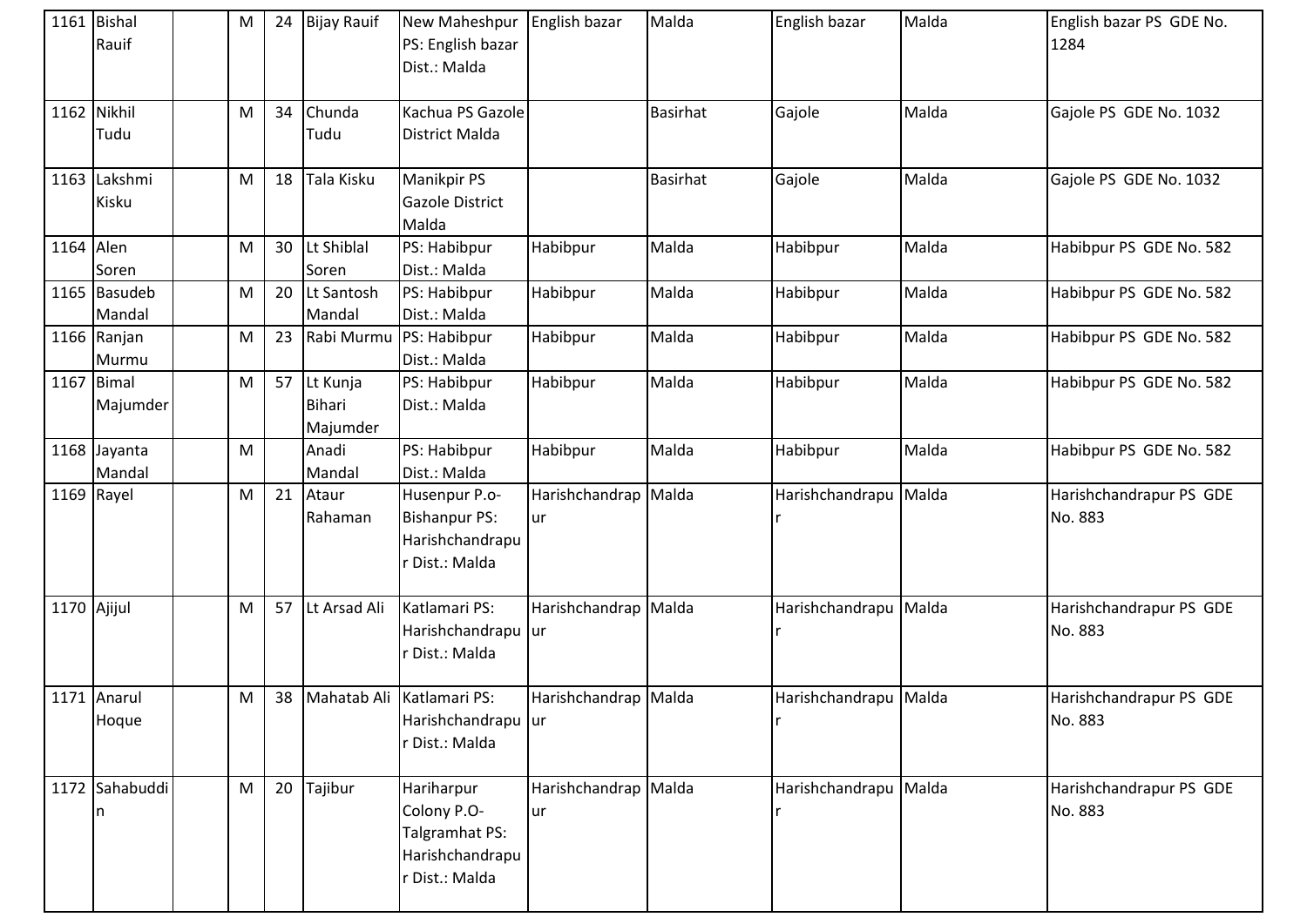| 1174 Iliyas | 1173 Akbar<br>Saikh         | M<br>M | 33<br>62 | Lt Motiur<br>Rahaman<br>Lt Ebrahim | Miskinpur P.O-<br>Jabra PS:<br>Harishchandrapu<br>r Dist.: Malda<br>Rarial P.O-Jabra               | Harishchandrap Malda<br>ur<br>Harishchandrap Malda |       | Harishchandrapu Malda<br>Harishchandrapu Malda |       | Harishchandrapur PS GDE<br>No. 883<br>Harishchandrapur PS GDE |
|-------------|-----------------------------|--------|----------|------------------------------------|----------------------------------------------------------------------------------------------------|----------------------------------------------------|-------|------------------------------------------------|-------|---------------------------------------------------------------|
|             |                             |        |          |                                    | PS:<br>Harishchandrapu<br>r Dist.: Malda                                                           | ur                                                 |       |                                                |       | No. 883                                                       |
|             | 1175 Danish                 | M      |          |                                    | Abdul Rajjak Baula Nimal P.O-<br>Nimal P.S-<br>Azamnagar Dist-<br>Katihar(B PS:<br>Harishchandrapu | Harishchandrap Basirhat<br>ur                      |       | Harishchandrapu Malda                          |       | Harishchandrapur PS GDE<br>No. 883                            |
|             | 1176 Arjein<br>Thakur       | M      | 25       | Dhiren<br>Thakur                   | Raghabpur P.O-<br>Sihipur P.S-<br>Azamnagar Dist-<br>Katihar(B PS:<br>Harishchandrapu              | Harishchandrap Basirhat<br>ur                      |       | Harishchandrapu Malda                          |       | Harishchandrapur PS GDE<br>No. 883                            |
|             | 1177 Raghab<br>Mandal       | M      | 30       | Liton<br>Mandal                    | Khairtala PS:<br>Manickchak Dist.:<br>Malda                                                        | Manickchak                                         | Malda | Manickchak                                     | Malda | Manickchak PS GDE No. 842                                     |
|             | 1178 Mrinal<br><b>Basak</b> | M      | 23       | Pijus Mandal Khairtala PS:         | Manickchak Dist.:<br>Malda                                                                         | Manickchak                                         | Malda | Manickchak                                     | Malda | Manickchak PS GDE No. 842                                     |
|             | 1179 Hasiul Sk              | M      | 20       | Habbu Sk                           | Khaskol PS:<br>English bazar<br>Dist.: Malda                                                       | English bazar                                      | Malda | Mothabari                                      | Malda | Mothabari PS GDE No. 741                                      |
|             | 1180 Sk Kalam               | M      |          | 27 Sk Manjur                       | Khaskol PS:<br>English bazar<br>Dist.: Malda                                                       | English bazar                                      | Malda | Mothabari                                      | Malda | Mothabari PS GDE No. 741                                      |
|             | 1181 Krishna<br>Pramanik    | M      | 23       | Anit<br>Pramanik                   | Roy Para<br>Mohadebpur PS:<br>Mothabari Dist.:<br>Malda                                            | Mothabari                                          | Malda | Mothabari                                      | Malda | Mothabari PS GDE No. 741                                      |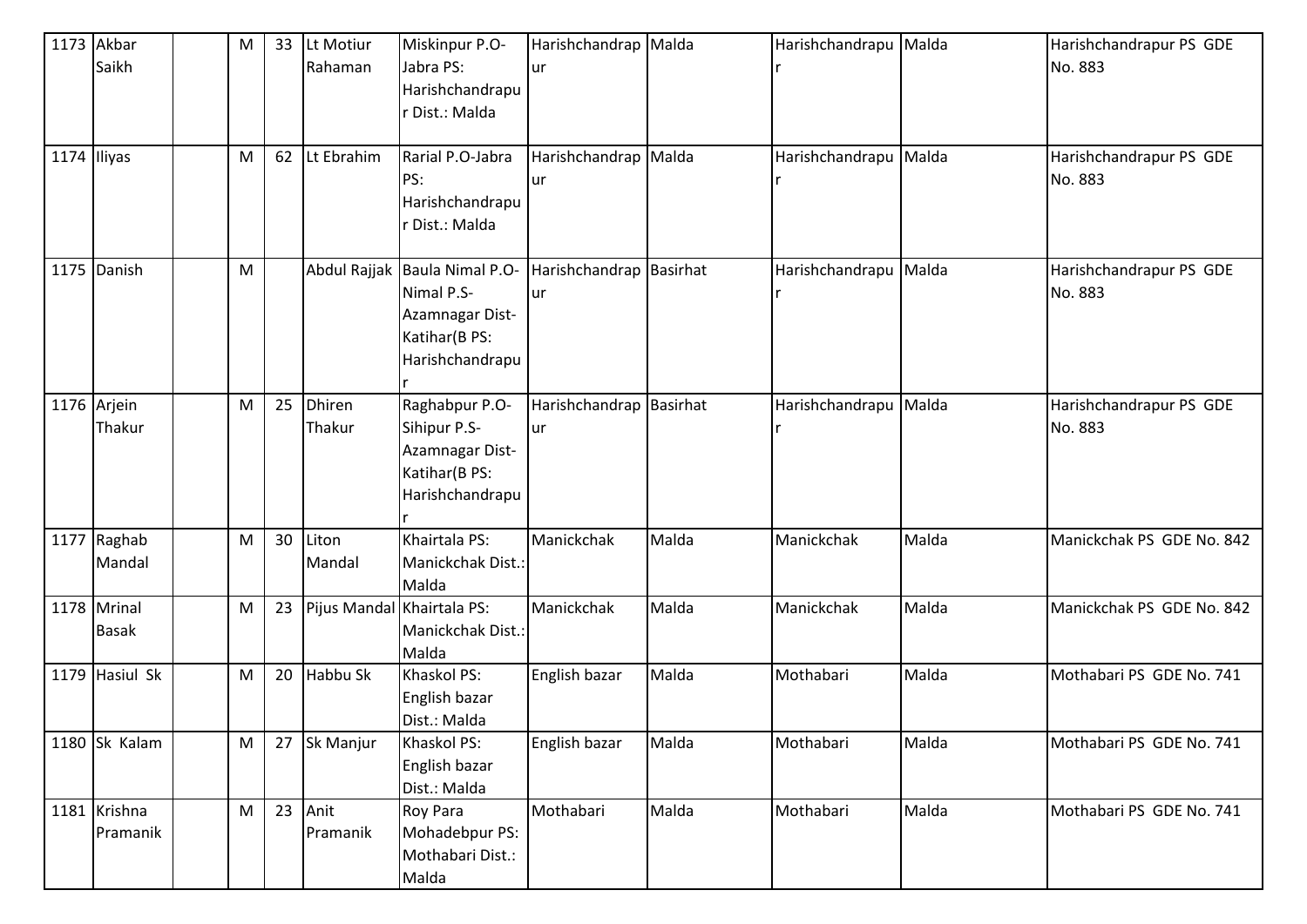|            | 1182 Gautam<br>Mandal  |                       | M         | 48 | Lt. Dhiren<br>Mandal    | Laxmipur PS:<br>Baishnabnagar<br>Dist.: Malda               | Baishnabnagar | Malda | Mothabari | Malda | Mothabari PS GDE No. 741 |
|------------|------------------------|-----------------------|-----------|----|-------------------------|-------------------------------------------------------------|---------------|-------|-----------|-------|--------------------------|
|            | 1183 Md Ali<br>Hossain |                       | M         | 28 | Moyajjem Sk Sujapur PS: | Kaliachak Dist.:<br>Malda                                   | Kaliachak     | Malda | Mothabari | Malda | Mothabari PS GDE No. 741 |
| 1184 Gopal | Mandal                 |                       | M         | 34 | Naren<br>Mandal         | Natun Tinghoriya Kaliachak<br>PS: Kaliachak<br>Dist.: Malda |               | Malda | Mothabari | Malda | Mothabari PS GDE No. 741 |
|            | 1185 Akash<br>Mahaldar | Manta<br>Mahal<br>dar | M         | 24 | Munsur<br>Mahaldar      | Morjapur PS:<br>Oldmalda Dist.:<br>Malda                    | Oldmalda      | Malda | Mothabari | Malda | Mothabari PS GDE No. 741 |
|            | 1186 Rinku Sk          |                       | ${\sf M}$ | 34 | Sofik Sk                | Mirjapur PS:<br>Oldmalda Dist.:<br>Malda                    | Oldmalda      | Malda | Mothabari | Malda | Mothabari PS GDE No. 741 |
| 1187 Rana  | <b>Basak</b>           |                       | ${\sf M}$ | 24 | Uttam Basak Hyderpur,   | Horijonpara PS:<br>English bazar<br>Dist.: Malda            | English bazar | Malda | Oldmalda  | Malda | Oldmalda PS GDE No. 454  |
|            | 1188 Suman<br>Saha     |                       | ${\sf M}$ | 32 | Dipu Saha               | Shibrampally PS:<br>Oldmalda Dist.:<br>Malda                | Oldmalda      | Malda | Oldmalda  | Malda | Oldmalda PS GDE No. 454  |
| 1189 Sabir | Hossain                |                       | ${\sf M}$ | 37 | Anowar<br>Hossain       | Bansbari<br>Muslimpara PS:<br>English bazar<br>Dist.: Malda | English bazar | Malda | Oldmalda  | Malda | Oldmalda PS GDE No. 454  |
|            | 1190 Prasenjit<br>Das  |                       | M         |    | Lt Rajpati<br>Das       | Mangalbari,<br>Khaihatta PS:<br>Oldmalda Dist.:<br>Malda    | Oldmalda      | Malda | Oldmalda  | Malda | Oldmalda PS GDE No. 454  |
|            | 1191 Sultan            |                       | M         | 40 | Nausad                  | Bhagabanpur PS: Ratua<br>Ratua Dist.:<br>Malda              |               | Malda | Ratua     | Malda | Ratua PS GDE No. 735     |
|            | 1192 Mithun<br>Ghosh   |                       | ${\sf M}$ | 35 | Modan<br>Ghosh          | Haripurgopi PS:<br>Ratua Dist.:<br>Malda                    | Ratua         | Malda | Ratua     | Malda | Ratua PS GDE No. 735     |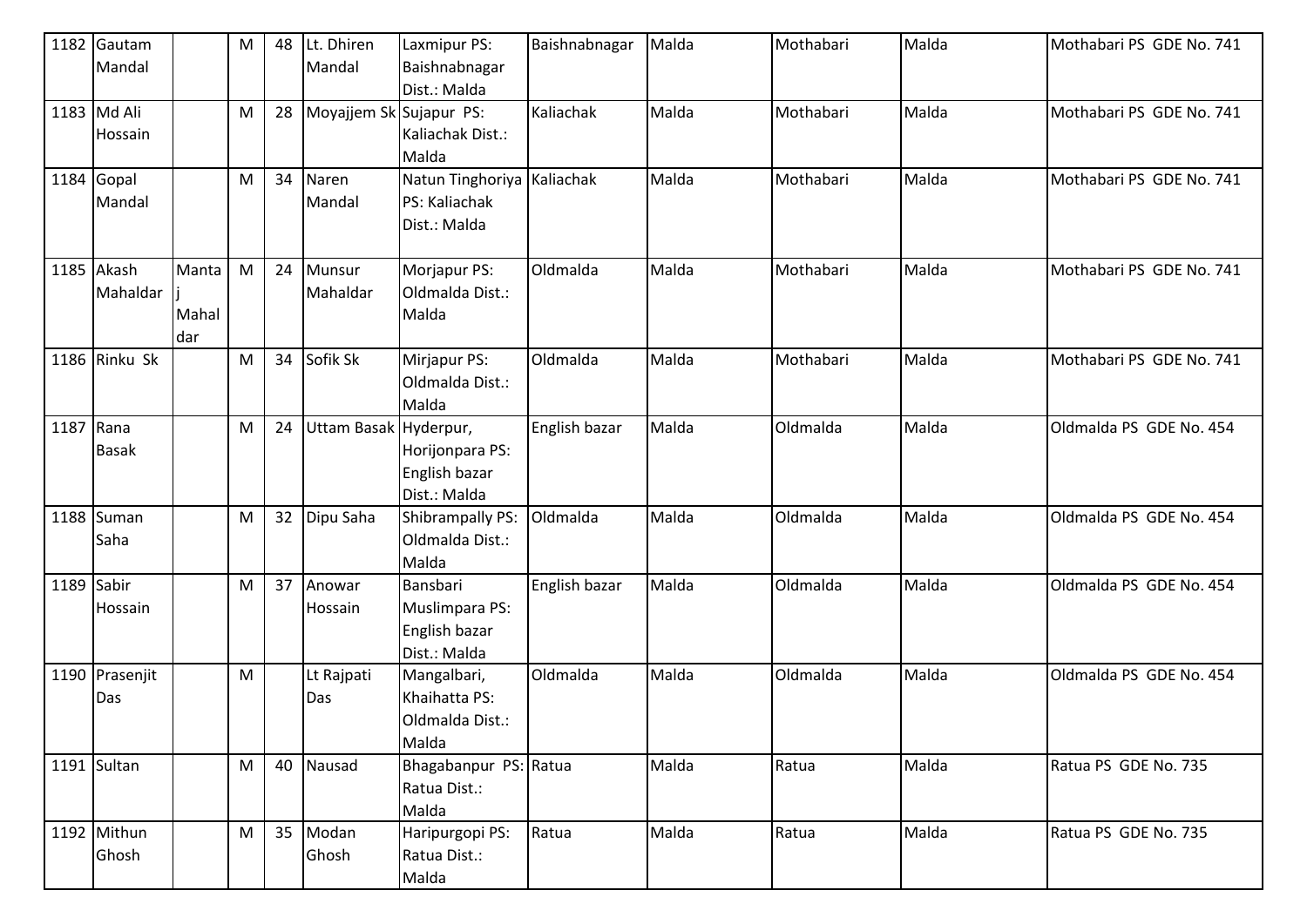| 1193 Raju Ali               | M         | 25 | Kasim Ali                    | <b>Bhagbhado PS:</b><br>Ratua Dist.:<br>Malda               | Ratua    | Malda           | Ratua      | Malda       | Ratua PS GDE No. 735          |
|-----------------------------|-----------|----|------------------------------|-------------------------------------------------------------|----------|-----------------|------------|-------------|-------------------------------|
| 1194 Saidul Sk              | M         |    | 31 $S$ /o Lt.<br>Mirajul Sk  | Sutighata PS:<br>Beldanga Dist.:<br>Murshidabad             | Beldanga | Murshidabad     | Beldanga   | Murshidabad | Beldanga PS GDE No. 890       |
| 1195 Nobiul<br>Hossain      | M         | 20 | S/o Jahangir<br><b>Sk</b>    | Beldanga<br>Tamaltala PS:<br>Beldanga Dist.:<br>Murshidabad | Beldanga | Murshidabad     | Beldanga   | Murshidabad | Beldanga PS GDE No. 890       |
| 1196 Khalek Sk              | M         | 65 | S/o Lt. Owad Beldanga<br>Ali | Tamaltala PS:<br>Beldanga Dist.:<br>Murshidabad             | Beldanga | Murshidabad     | Beldanga   | Murshidabad | Beldanga PS GDE No. 890       |
| 1197 Rejiya Bibi            | M         | 37 | $W$ /o<br>Jahangir Sk        | Beldanga<br>Tamaltala PS:<br>Beldanga Dist.:<br>Murshidabad | Beldanga | Murshidabad     | Beldanga   | Murshidabad | Beldanga PS GDE No. 890       |
| 1198 Nurbanu<br><b>Bibi</b> | F         | 36 | W/o Khalek<br><b>Sk</b>      | Beldanga<br>Tamaltala PS:<br>Beldanga Dist.:<br>Murshidabad | Beldanga | Murshidabad     | Beldanga   | Murshidabad | Beldanga PS GDE No. 890       |
| 1199 Ajfarul Sk             | F         | 38 | S/O<br>Tajiruddin Sk         | Setishnagar                                                 |          | <b>Basirhat</b> | Beldanga   | Murshidabad | Beldanga PS GDE No. 890       |
| 1200 Nabendu<br>Chowdhur    | M         |    | Narausan<br>Chowdhury        |                                                             |          | <b>Basirhat</b> | Berhampore | Murshidabad | Berhampore PS GDE No.<br>1347 |
| 1201 Suraj Sk               | M         |    | Sadiman Sk                   |                                                             |          | <b>Basirhat</b> | Berhampore | Murshidabad | Berhampore PS GDE No.<br>1347 |
| 1202 Subhankar<br>Sutradhar | M         |    | Uttam<br>Sutradhar           |                                                             |          | <b>Basirhat</b> | Berhampore | Murshidabad | Berhampore PS GDE No.<br>1347 |
| $1203$ Sagar<br>Bhaskar     | M         |    | Lt. Shibu<br><b>Bhaskar</b>  |                                                             |          | <b>Basirhat</b> | Berhampore | Murshidabad | Berhampore PS GDE No.<br>1347 |
| 1204 Fashal Sk              | ${\sf M}$ |    | Sumon Sk                     |                                                             |          | <b>Basirhat</b> | Berhampore | Murshidabad | Berhampore PS GDE No.<br>1347 |
| 1205 Tabiul Sk              | M         |    | Ashad Sk                     |                                                             |          | <b>Basirhat</b> | Berhampore | Murshidabad | Berhampore PS GDE No.<br>1347 |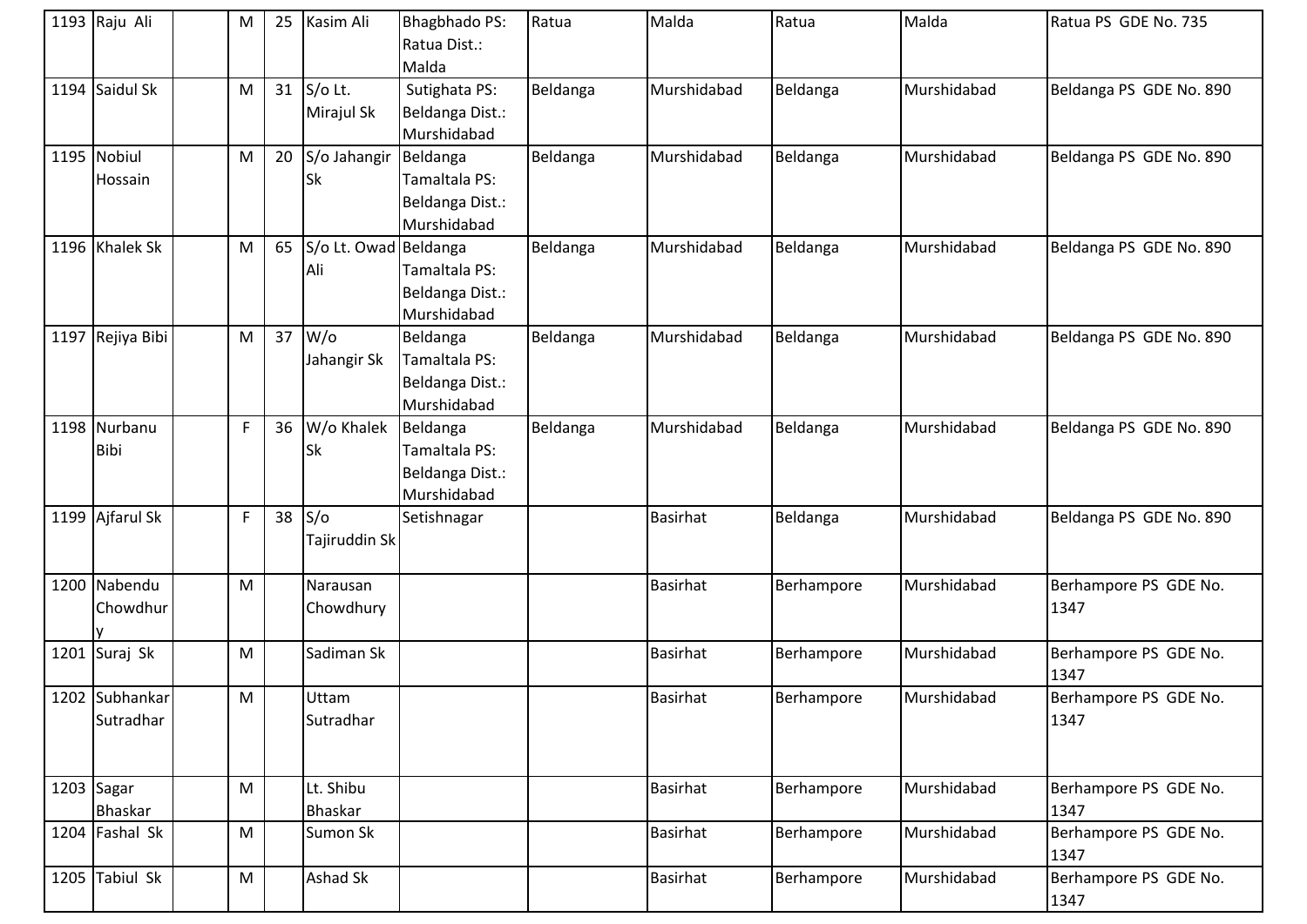|              | 1206 Firoj Sk         | M |    | Faruk Sk                |                                                                   |              | <b>Basirhat</b> | Berhampore   | Murshidabad | Berhampore PS GDE No.<br>1347  |
|--------------|-----------------------|---|----|-------------------------|-------------------------------------------------------------------|--------------|-----------------|--------------|-------------|--------------------------------|
|              | 1207 Madhab<br>Mondal | M |    | Jaydab<br>Mondal        |                                                                   |              | <b>Basirhat</b> | Berhampore   | Murshidabad | Berhampore PS GDE No.<br>1347  |
| 1208 Avijit  | Majhi                 | M |    | Nimai Majhi             |                                                                   |              | <b>Basirhat</b> | Berhampore   | Murshidabad | Berhampore PS GDE No.<br>1347  |
|              | 1209 Akash<br>Murmu   | M |    | Joshep<br>Murmu         |                                                                   |              | <b>Basirhat</b> | Berhampore   | Murshidabad | Berhampore PS GDE No.<br>1347  |
|              | 1210 Apel Sk          | M | 25 | <b>Khalil Sk</b>        | Kashiadanga PS:<br>Bhagawangola<br>Dist.:<br>Murshidabad          | Bhagawangola | Murshidabad     | Bhagawangola | Murshidabad | Bhagawangola PS GDE No.<br>954 |
| 1211         | Motin Sk              | M | 21 | Arej Sk                 | Shyampur PS:<br>Bhagawangola<br>Dist.:<br>Murshidabad             | Bhagawangola | Murshidabad     | Bhagawangola | Murshidabad | Bhagawangola PS GDE No.<br>954 |
| 1212         | Rafikul Sk            | M | 33 | Alamgir Sk              | Ramchandmati<br>PS:<br>Bhagawangola<br>Dist.:<br>Murshidabad      | Bhagawangola | Murshidabad     | Bhagawangola | Murshidabad | Bhagawangola PS GDE No.<br>954 |
| 1213 Moti    | Ghosh                 | M | 33 |                         | Haren Ghosh Bagdanga PS:<br>Bhagawangola<br>Dist.:<br>Murshidabad | Bhagawangola | Murshidabad     | Bhagawangola | Murshidabad | Bhagawangola PS GDE No.<br>954 |
|              | 1214 Basir Sk         | M |    | Lt Sanu Sk              | Mahiser PS:<br>Khargram Dist.:<br>Murshidabad                     | Khargram     | Murshidabad     | Bharatpur    | Murshidabad | Bharatpur PS GDE No. 783       |
|              | 1215 Jahed Sk         | M |    | Nasiruddin<br><b>Sk</b> | Ekghoria PS:<br>Burwan Dist.:<br>Murshidabad                      | Burwan       | Murshidabad     | Bharatpur    | Murshidabad | Bharatpur PS GDE No. 783       |
| $1216$ Sujit | Bagdi                 | M |    | Nikhil Bagdi            | Gokorna PS:<br>Kandi Dist.:<br>Murshidabad                        | Kandi        | Murshidabad     | Bharatpur    | Murshidabad | Bharatpur PS GDE No. 783       |
| 1217 Jahir   | Dafader               | M |    | Nandan<br>Dafadar       | Malihati Kandra<br>PS: Salar Dist.:<br>Murshidabad                | Salar        | Murshidabad     | Bharatpur    | Murshidabad | Bharatpur PS GDE No. 783       |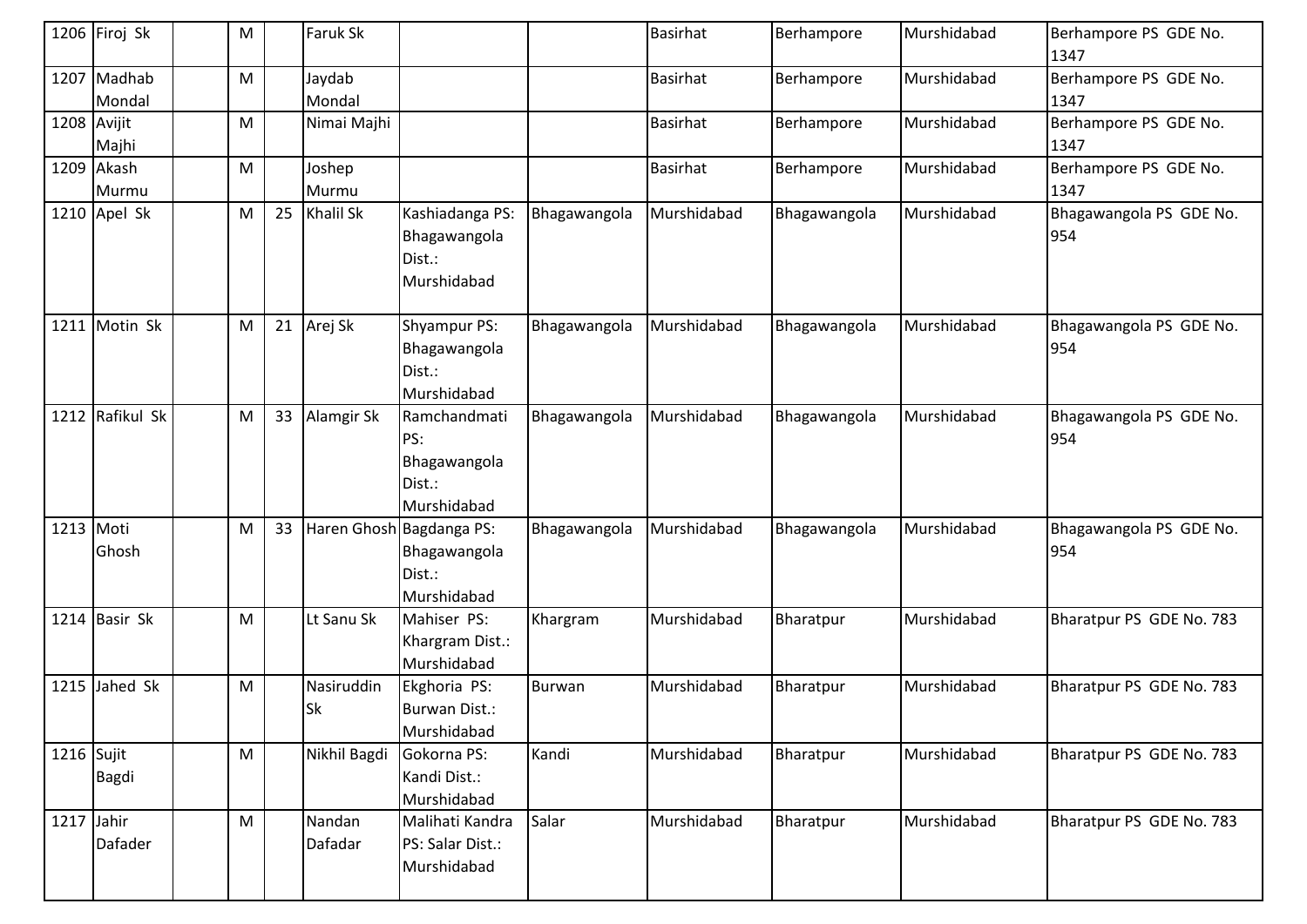|             | 1218 Mithu<br>Dafadar  | M         |    | <b>Badal</b><br>Dafadar    | Malihati Kandra<br>PS: Salar Dist.:<br>Murshidabad      | Salar      | Murshidabad | Bharatpur     | Murshidabad | Bharatpur PS GDE No. 783  |
|-------------|------------------------|-----------|----|----------------------------|---------------------------------------------------------|------------|-------------|---------------|-------------|---------------------------|
|             | 1219 Ferdos Sk         | M         |    | Kurban Sk                  | Gokarna PS:<br>Kandi Dist.:<br>Murshidabad              | Kandi      | Murshidabad | Bharatpur     | Murshidabad | Bharatpur PS GDE No. 783  |
|             | 1220 Dilbahar<br>Khan  | M         | 47 | ILt.<br>Jurabuddin<br>Khan | Bhabaninagar PS: Burwan<br>Burwan Dist.:<br>Murshidabad |            | Murshidabad | <b>Burwan</b> | Murshidabad | Burwan PS GDE No. 855     |
|             | 1221 Muktar Ali        | M         |    | Lt. Khairulla<br><b>Sk</b> | Paglatak PS:<br>Daulatabad Dist.:<br>Murshidabad        | Daulatabad | Murshidabad | Daulatabad    | Murshidabad | Daulatabad PS GDE No. 679 |
|             | 1222 Sain Sk           | M         |    | Jarman Sk                  | Saharatala PS:<br>Daulatabad Dist.:<br>Murshidabad      | Daulatabad | Murshidabad | Daulatabad    | Murshidabad | Daulatabad PS GDE No. 679 |
| $1223$ Bapi | Paharia                | M         |    | Lt. Surya<br>Paharia       | Kulberia PS:<br>Daulatabad Dist.:<br>Murshidabad        | Daulatabad | Murshidabad | Daulatabad    | Murshidabad | Daulatabad PS GDE No. 679 |
|             | 1224 Ramlal<br>Paharia | ${\sf M}$ |    | Lt. Sunai<br>Paharia       | Kulberia PS:<br>Daulatabad Dist.:<br>Murshidabad        | Daulatabad | Murshidabad | Daulatabad    | Murshidabad | Daulatabad PS GDE No. 679 |
| 1225 Debu   | Paharia                | M         |    | Lt. Kalo Hori<br>Paharia   | Kulberia PS:<br>Daulatabad Dist.:<br>Murshidabad        | Daulatabad | Murshidabad | Daulatabad    | Murshidabad | Daulatabad PS GDE No. 679 |
|             | 1226 Bimal<br>Paharia  | M         |    | Janoki<br>Paharia          | Kulberia PS:<br>Daulatabad Dist.:<br>Murshidabad        | Daulatabad | Murshidabad | Daulatabad    | Murshidabad | Daulatabad PS GDE No. 679 |
|             | 1227 Anarul Sk         | ${\sf M}$ |    |                            | Khudabox Sk PS: Domkal Dist.:<br>Murshidabad            | Domkal     | Murshidabad | Domkal        | Murshidabad | Domkal PS GDE No. 785     |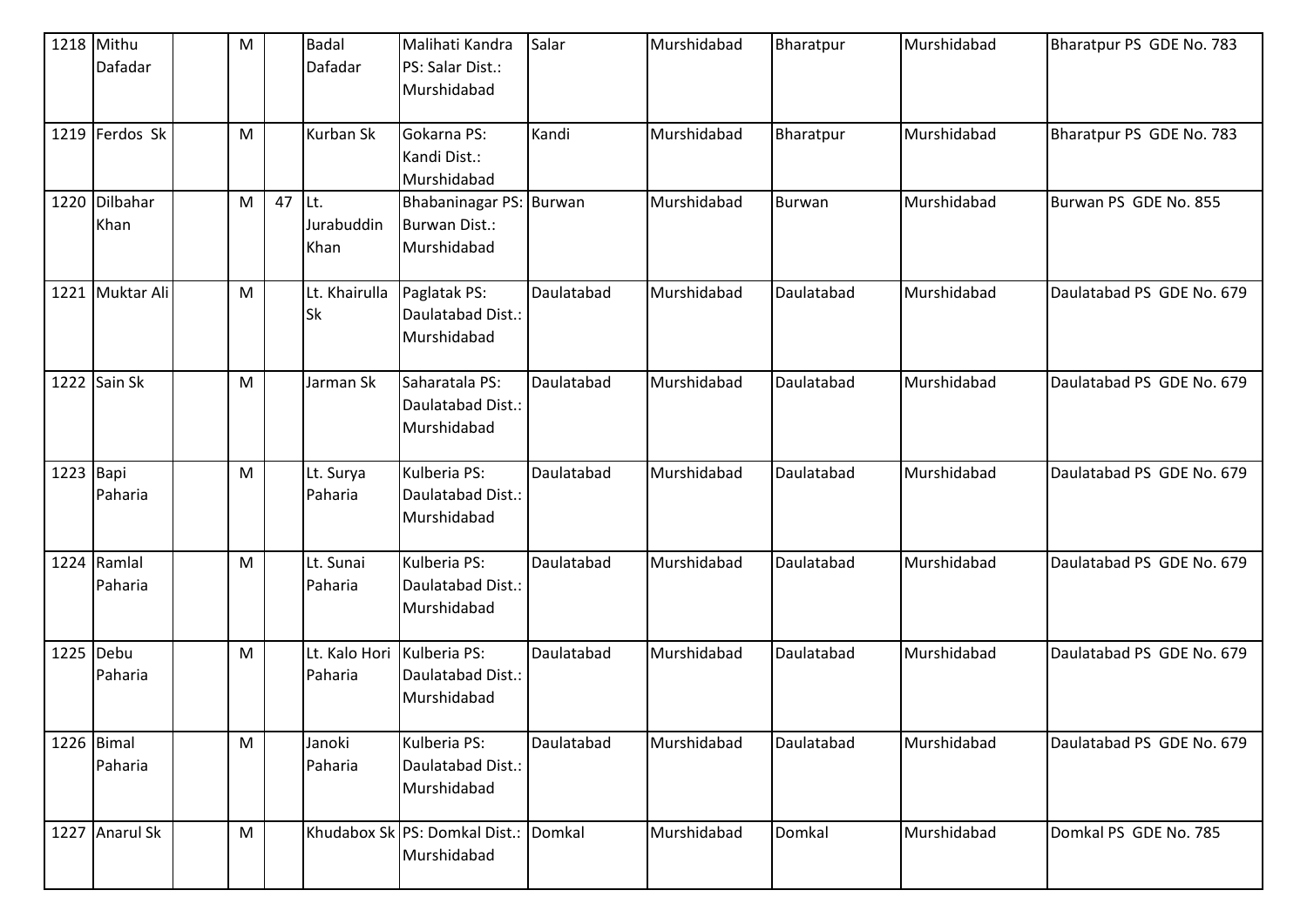|            | 1228 Rashikl<br>Mondal | M         |    | Sekh                     | Soriful Islam   PS: Domkal Dist.: Domkal<br>Murshidabad |             | Murshidabad | Domkal      | Murshidabad | Domkal PS GDE No. 785      |
|------------|------------------------|-----------|----|--------------------------|---------------------------------------------------------|-------------|-------------|-------------|-------------|----------------------------|
|            | 1229 Raihan Ali<br>Mia | M         |    | Lalchand<br>Miya         | PS: Domkal Dist.:<br>Murshidabad                        | Domkal      | Murshidabad | Domkal      | Murshidabad | Domkal PS GDE No. 785      |
|            | 1230 Samiul Sk         | M         |    | Samsul Sk                | PS: Domkal Dist.: Domkal<br>Murshidabad                 |             | Murshidabad | Domkal      | Murshidabad | Domkal PS GDE No. 785      |
|            | 1231 Asrakul<br>Mondal | M         |    | Madan<br>Mondal          | PS: Domkal Dist.:<br>Murshidabad                        | Domkal      | Murshidabad | Domkal      | Murshidabad | Domkal PS GDE No. 785      |
|            | 1232 Hannan<br>Ansari  | M         |    | Arman<br>Ansari          | PS: Domkal Dist.:<br>Murshidabad                        | Domkal      | Murshidabad | Domkal      | Murshidabad | Domkal PS GDE No. 786      |
| 1233 Rana  | Ansari                 | ${\sf M}$ |    | Rashid<br>Ansari         | PS: Domkal Dist.:<br>Murshidabad                        | Domkal      | Murshidabad | Domkal      | Murshidabad | Domkal PS GDE No. 787      |
|            | 1234 Mistar Sk         | M         |    |                          | Mahasen Sk   PS: Domkal Dist.:<br>Murshidabad           | Domkal      | Murshidabad | Domkal      | Murshidabad | Domkal PS GDE No. 787      |
| 1235 Nasir | Mondal                 | M         |    | Rakib<br>Mondal          | PS: Domkal Dist.:<br>Murshidabad                        | Domkal      | Murshidabad | Domkal      | Murshidabad | Domkal PS GDE No. 787      |
| 1236 Siraj | Dhatri                 | M         |    | Lt. Modin<br>Dhatri      | PS: Domkal Dist.:<br>Murshidabad                        | Domkal      | Murshidabad | Domkal      | Murshidabad | Domkal PS GDE No. 787      |
|            | 1237 Amanulla<br>Molla | M         | 45 | Nur<br>Mohammad<br>Molla | Tartipur PS:<br>Hariharpara Dist.:<br>Murshidabad       | Hariharpara | Murshidabad | Hariharpara | Murshidabad | Hariharpara PS GDE No. 843 |
| 1238 Noor  | Islam Sk               | M         |    | Ehram Sk                 | 14 MILE PS:<br>Daulatabad Dist.:<br>Murshidabad         | Daulatabad  | Murshidabad | Islampore   | Murshidabad | Islampore PS GDE No. 942   |
|            | 1239 Rafikul<br>Islam  | M         |    | Giyasuddin<br><b>Sk</b>  | 14 MILE PS:<br>Daulatabad Dist.:<br>Murshidabad         | Daulatabad  | Murshidabad | Islampore   | Murshidabad | Islampore PS GDE No. 942   |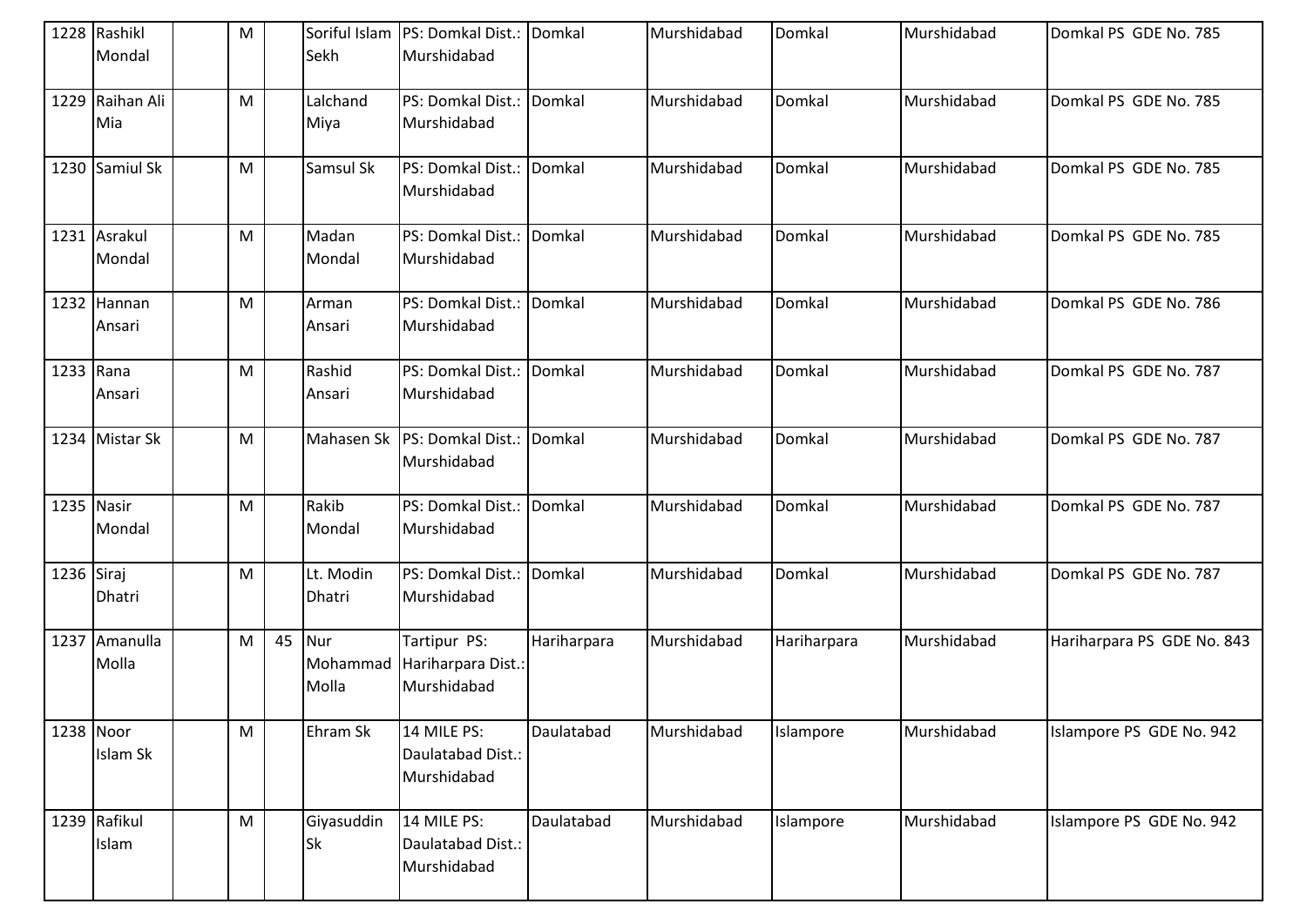|             | 1240 Alam Sk              | ${\sf M}$ |    | Alamgir Sk                 | 14 PS:<br>Daulatabad Dist.:<br>Murshidabad                              | Daulatabad  | Murshidabad | Islampore | Murshidabad | Islampore PS GDE No. 942 |
|-------------|---------------------------|-----------|----|----------------------------|-------------------------------------------------------------------------|-------------|-------------|-----------|-------------|--------------------------|
| 1241        | Enamul<br>Hoque           | M         |    | Subraj Ali                 | <b>KALABARIYA PS:</b><br>Daulatabad Dist.:<br>Murshidabad               | Daulatabad  | Murshidabad | Islampore | Murshidabad | Islampore PS GDE No. 942 |
|             | 1242 Monodip<br>Ghosh     | M         |    | Nimai Ghosh HERAMPUR       | <b>GHOSHPARA PS:</b><br>Islampore Dist.:<br>Murshidabad                 | Islampore   | Murshidabad | Islampore | Murshidabad | Islampore PS GDE No. 942 |
|             | 1243 Mainuddi<br>n Sarkar | M         | 40 | Sarkar                     | Noooonnabi D. Ghoshpara PS: Jalangi<br>Jalangi Dist.:<br>Murshidabad    |             | Murshidabad | Jalangi   | Murshidabad | Jalangi PS GDE No. 645   |
|             | 1244 Nayan Roy            |           | 25 | S/o-Bishu<br>Roy           | Baranagar PS:<br>Jiaganj Dist.:<br>Murshidabad                          | Jiaganj     | Murshidabad | Jiaganj   | Murshidabad | Jiaganj PS GDE No. 570   |
|             | 1245 Dhiren<br>Roy        | M         | 20 | $S/O-$<br>Bhojohari<br>Roy | Bindpara PS:<br>Jiaganj Dist.:<br>Murshidabad                           | Jiaganj     | Murshidabad | Jiaganj   | Murshidabad | Jiaganj PS GDE No. 570   |
|             | 1246 Prosen<br>Mandal     | M         | 20 | S/o- Provat<br>Mnadal      | Kamala Paskhari<br>PS: Murshidabad<br>Dist.:<br>Murshidabad             | Murshidabad | Murshidabad | Jiaganj   | Murshidabad | Jiaganj PS GDE No. 570   |
|             | 1247 Suman<br>Roy         | M         | 23 | $S/O-$                     | Kamala Paskhari<br>Narayan Roy PS: Murshidabad<br>Dist.:<br>Murshidabad | Murshidabad | Murshidabad | Jiaganj   | Murshidabad | Jiaganj PS GDE No. 570   |
| $1248$ Raju | Mandal                    | M         | 20 | S/o-Swapan<br>Mandal       | Mahinagar PS:<br>Murshidabad<br>Dist.:<br>Murshidabad                   | Murshidabad | Murshidabad | Jiaganj   | Murshidabad | Jiaganj PS GDE No. 570   |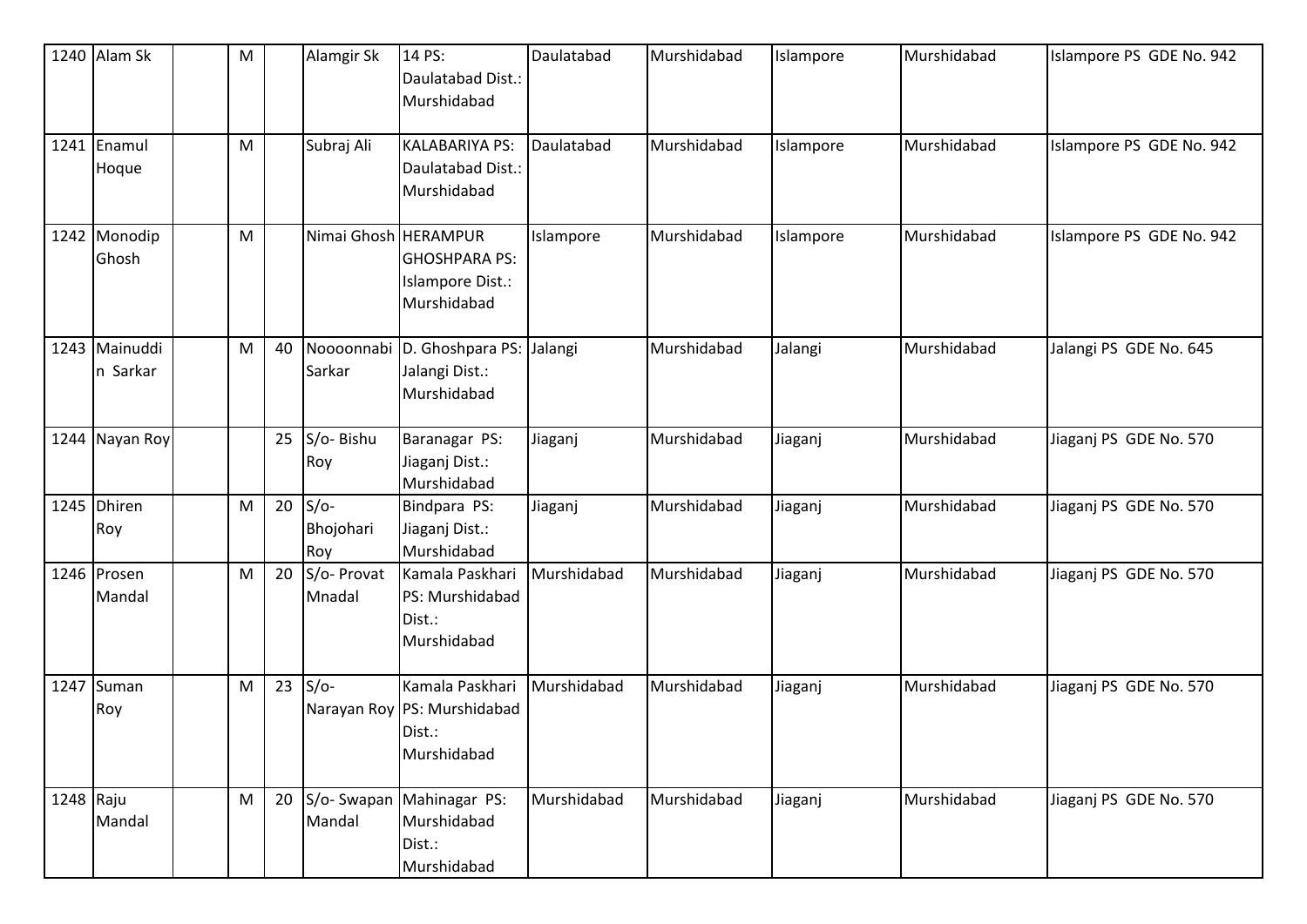|         | 1249 Abinash<br>Mandal    | M         | 20       | S/o-Ashok<br>Mandal                | Mahinagar PS:<br>Murshidabad<br>Dist.:<br>Murshidabad                                        | Murshidabad | Murshidabad                        | Jiaganj  | Murshidabad | Jiaganj PS GDE No. 570   |
|---------|---------------------------|-----------|----------|------------------------------------|----------------------------------------------------------------------------------------------|-------------|------------------------------------|----------|-------------|--------------------------|
|         | 1250 Ganapati<br>Chowdhur | M         | 39       | $S/O-$<br>Rajkumar<br>Chowdhury    | <b>Ganeshpur PS:</b><br>Murshidabad<br>Dist.:<br>Murshidabad                                 | Murshidabad | Murshidabad                        | Jiaganj  | Murshidabad | Jiaganj PS GDE No. 570   |
|         | 1251 Dhiren<br>Chowdhur   | M         | 60       | $S/O-Lt.$<br>Shibnath<br>Chowdhury | Ganeshpur PS:<br>Murshidabad<br>Dist.:<br>Murshidabad                                        | Murshidabad | Murshidabad                        | Jiaganj  | Murshidabad | Jiaganj PS GDE No. 570   |
|         | 1252 Joydul<br>Hossain    | M         | 18       | S/o-Jakir<br>Hossain               | Popara PS:<br>Sagardighi Dist.:<br>Jangipur Police<br><b>District</b>                        | Sagardighi  | Jangipur Police<br><b>District</b> | Jiaganj  | Murshidabad | Jiaganj PS GDE No. 570   |
|         | 1253 Meher Sk             | M         | 24       | S/o-Salam<br><b>Sk</b>             | Gujlarbagh<br><b>Bandhpul PS:</b><br>Sagardighi Dist.:<br>Jangipur Police<br><b>District</b> | Sagardighi  | Jangipur Police<br><b>District</b> | Jiaganj  | Murshidabad | Jiaganj PS GDE No. 570   |
|         | 1254 Kismat Sk            | M         | 34       | Lt Aroj Sk                         | Nowapara PS:<br>Kandi Dist.:<br>Murshidabad                                                  | Kandi       | Murshidabad                        | Kandi    | Murshidabad | Kandi PS GDE No. 1022    |
|         | 1255 Minarul<br>Islam     | M         | 30       | <b>Dulal Sarkar</b>                | Nonadanga PS:<br>Khargram Dist.:<br>Murshidabad                                              | Khargram    | Murshidabad                        | Khargram | Murshidabad | Khargram PS GDE No. 1096 |
|         | 1256 Abdul<br>Momin       | M         | 32       | Kamal<br>Momin                     | Khargram PS:<br>Khargram Dist.:<br>Murshidabad                                               | Khargram    | Murshidabad                        | Khargram | Murshidabad | Khargram PS GDE No. 1143 |
|         | 1257 Asgar Sk             | M         | $24$ Lt. | Jamiruddin<br>Sk                   | Khargram PS:<br>Khargram Dist.:<br>Murshidabad                                               | Khargram    | Murshidabad                        | Khargram | Murshidabad | Khargram PS GDE No. 1143 |
|         | 1258 Nayan Sk             | M         | 22       | Nasir Sk                           | Khargram PS:<br>Khargram Dist.:<br>Murshidabad                                               | Khargram    | Murshidabad                        | Khargram | Murshidabad | Khargram PS GDE No. 1143 |
| 1259 Md | Nasiruddi<br>n            | ${\sf M}$ | 19       | Najimuddin                         | <b>Brahmttor PS:</b><br>Lalgola Dist.:<br>Murshidabad                                        | Lalgola     | Murshidabad                        | Lalgola  | Murshidabad | Lalgola PS GDE No. 896   |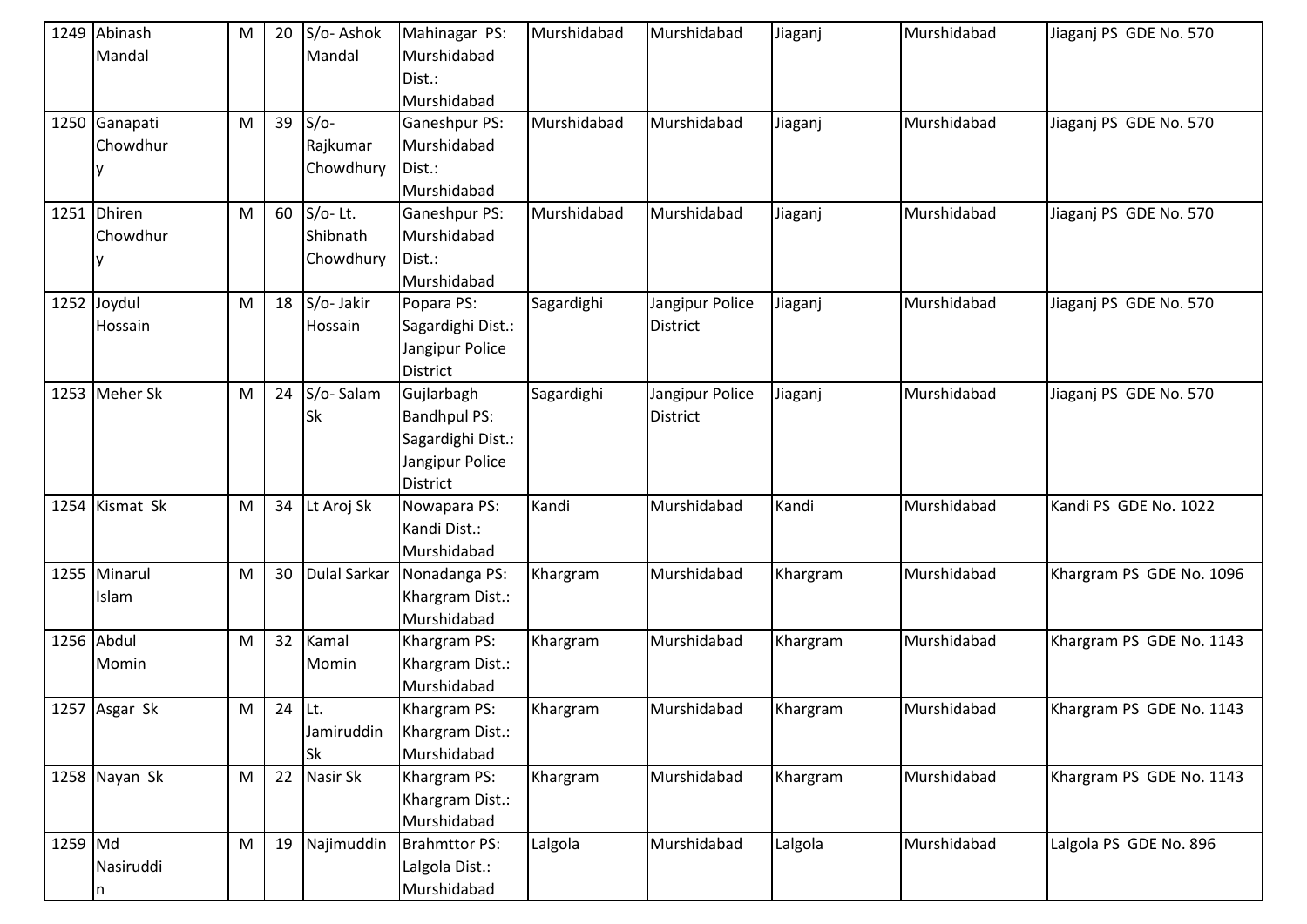| 1260 Jakir | Hossain                   | M         | 24 | Amir<br>Hossain        | Puratan Singha<br>PS: Lalgola Dist.:<br>Murshidabad                        | Lalgola       | Murshidabad                        | Lalgola | Murshidabad | Lalgola PS GDE No. 896 |
|------------|---------------------------|-----------|----|------------------------|----------------------------------------------------------------------------|---------------|------------------------------------|---------|-------------|------------------------|
|            | 1261 Alamgir<br><b>Sk</b> | ${\sf M}$ | 32 | Firoj Sk               | Haripur Balipara<br>PS: Lalgola Dist.:<br>Murshidabad                      | Lalgola       | Murshidabad                        | Lalgola | Murshidabad | Lalgola PS GDE No. 879 |
|            | 1262 Injamamul<br>Hoque   | M         | 26 | Helalujjama            | Malotipur PS:<br>Lalgola Dist.:<br>Murshidabad                             | Lalgola       | Murshidabad                        | Lalgola | Murshidabad | Lalgola PS GDE No. 879 |
|            | 1263 Hasan Sk             | M         | 27 | Habibur<br>Rahaman     | Natatala PS:<br>Lalgola Dist.:<br>Murshidabad                              | Lalgola       | Murshidabad                        | Lalgola | Murshidabad | Lalgola PS GDE No. 879 |
|            | 1264 Saddam<br><b>Sk</b>  | ${\sf M}$ | 27 | <b>Nutfal Sk</b>       | Chintamoni PS:<br>Lalgola Dist.:<br>Murshidabad                            | Lalgola       | Murshidabad                        | Lalgola | Murshidabad | Lalgola PS GDE No. 906 |
|            | $1265$ Jalal Sk           | ${\sf M}$ | 38 | Amajuddin<br><b>Sk</b> | Chintamoni PS:<br>Lalgola Dist.:<br>Murshidabad                            | Lalgola       | Murshidabad                        | Lalgola | Murshidabad | Lalgola PS GDE No. 906 |
|            | 1266 Taimul Sk            | M         | 32 | Amjad Sk               | Barjumla PS:<br>Raghunathganj<br>Dist.: Jangipur<br><b>Police District</b> | Raghunathganj | Jangipur Police<br><b>District</b> | Lalgola | Murshidabad | Lalgola PS GDE No. 906 |
|            | 1267 Sujan Sk             | M         | 22 | <b>Bakkar Sk</b>       | Panditpur PS:<br>Lalgola Dist.:<br>Murshidabad                             | Lalgola       | Murshidabad                        | Lalgola | Murshidabad | Lalgola PS GDE No. 906 |
|            | 1268 Sariful<br>Islam     | ${\sf M}$ | 26 | Aynul Hoque Madhupur   | Driverpara PS:<br>Lalgola Dist.:<br>Murshidabad                            | Lalgola       | Murshidabad                        | Lalgola | Murshidabad | Lalgola PS GDE No. 879 |
|            | 1269 Golam<br>Murtoja     | M         | 35 | Alimuddin              | Madhupur<br>Driverpara PS:<br>Lalgola Dist.:<br>Murshidabad                | Lalgola       | Murshidabad                        | Lalgola | Murshidabad | Lalgola PS GDE No. 879 |
|            | 1270 Hafijul<br>Hoque     | M         | 32 | Abed Ali               | Madhupur<br>Driverpara PS:<br>Lalgola Dist.:<br>Murshidabad                | Lalgola       | Murshidabad                        | Lalgola | Murshidabad | Lalgola PS GDE No. 879 |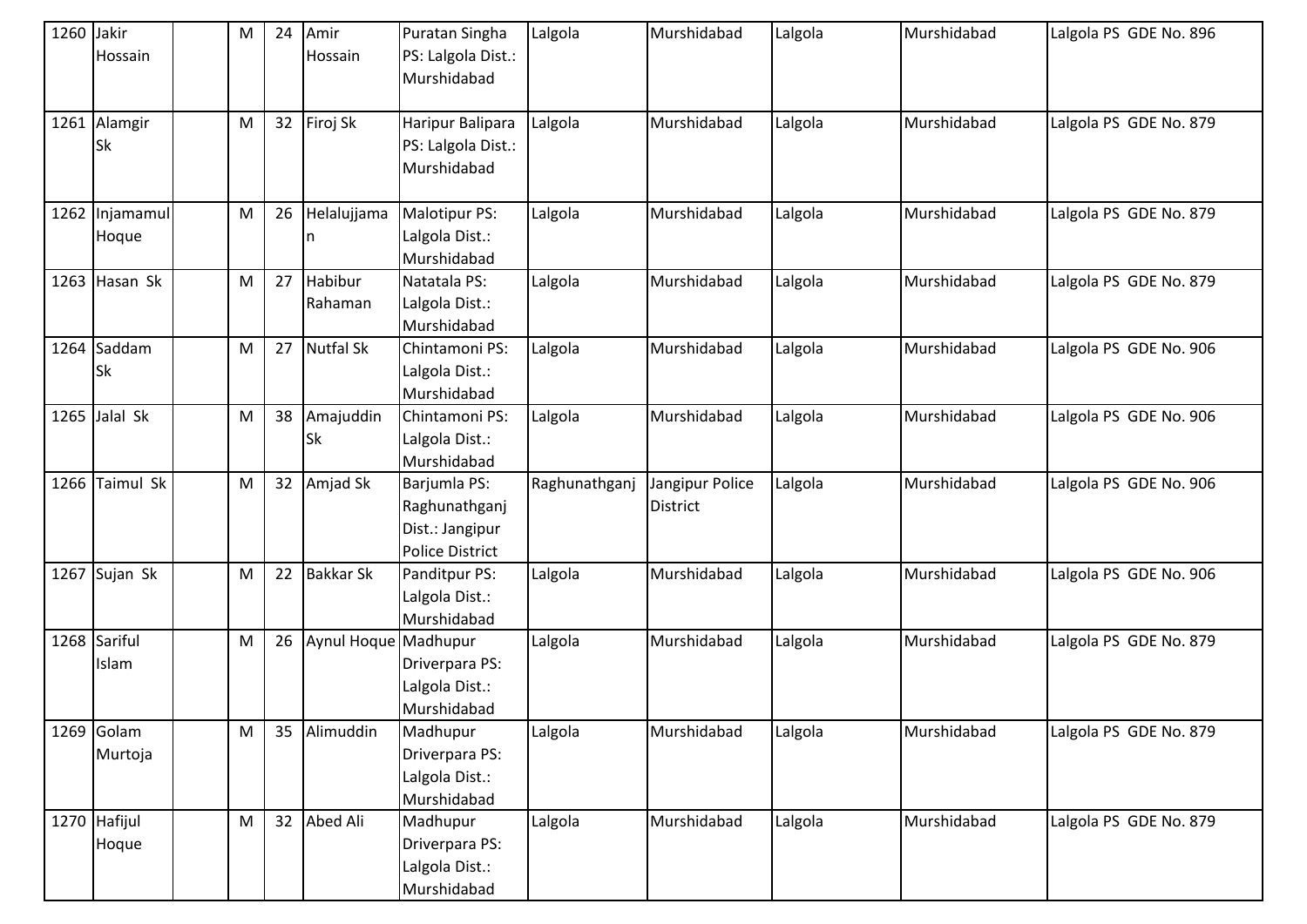| 1271 Masud Sk   | M | 35 | Jaidul Sk  | Narayanpur PS:              | Lalgola | Murshidabad | Lalgola | Murshidabad | Lalgola PS GDE No. 879 |
|-----------------|---|----|------------|-----------------------------|---------|-------------|---------|-------------|------------------------|
|                 |   |    |            | Lalgola Dist.:              |         |             |         |             |                        |
|                 |   |    |            | Murshidabad                 |         |             |         |             |                        |
| 1272 Awal Sk    | M | 35 | Habibur    | Narayanpur PS:              | Lalgola | Murshidabad | Lalgola | Murshidabad | Lalgola PS GDE No. 879 |
|                 |   |    | Rahaman    | Lalgola Dist.:              |         |             |         |             |                        |
|                 |   |    |            | Murshidabad                 |         |             |         |             |                        |
| 1273 Shiben     | M | 43 | Lt Naba    | <b>Hosnabad PS:</b>         | Lalgola | Murshidabad | Lalgola | Murshidabad | Lalgola PS GDE No. 892 |
| Sarkar          |   |    | Kumar      | Lalgola Dist.:              |         |             |         |             |                        |
|                 |   |    | Sarkar     | Murshidabad                 |         |             |         |             |                        |
| 1274 Akmail Sk  | M | 21 | Mojammel   | Mridadpur PS:               | Lalgola | Murshidabad | Lalgola | Murshidabad | Lalgola PS GDE No. 892 |
|                 |   |    | Hoque      | Lalgola Dist.:              |         |             |         |             |                        |
|                 |   |    |            | Murshidabad                 |         |             |         |             |                        |
| 1275 Saibur Sk  | M | 42 | Mustofa Sk | Mridadpur PS:               | Lalgola | Murshidabad | Lalgola | Murshidabad | Lalgola PS GDE No. 892 |
|                 |   |    |            | Lalgola Dist.:              |         |             |         |             |                        |
|                 |   |    |            | Murshidabad                 |         |             |         |             |                        |
| 1276 Abdul      | M | 38 | Lt Ajmal   | Radhkanatapur               | Lalgola | Murshidabad | Lalgola | Murshidabad | Lalgola PS GDE No. 892 |
| Mogni           |   |    | Hoque      | PS: Lalgola Dist.:          |         |             |         |             |                        |
|                 |   |    |            | Murshidabad                 |         |             |         |             |                        |
|                 |   |    |            |                             |         |             |         |             |                        |
| 1277 Mithun     | M | 46 | Lt Chandan | Dangapara PS:               | Lalgola | Murshidabad | Lalgola | Murshidabad | Lalgola PS GDE No. 910 |
| Sarkar          |   |    | Sarkar     | Lalgola Dist.:              |         |             |         |             |                        |
|                 |   |    |            | Murshidabad                 |         |             |         |             |                        |
| 1278 Susanta    | M | 55 | Janardan   | Dangapara PS:               | Lalgola | Murshidabad | Lalgola | Murshidabad | Lalgola PS GDE No. 910 |
| Sarkar          |   |    | Sarkar     | Lalgola Dist.:              |         |             |         |             |                        |
|                 |   |    |            | Murshidabad                 |         |             |         |             |                        |
| 1279 Sumanta    | M | 30 | Mriganka   | Dangapara PS:               | Lalgola | Murshidabad | Lalgola | Murshidabad | Lalgola PS GDE No. 910 |
| <b>Biswas</b>   |   |    | Sarkar     | Lalgola Dist.:              |         |             |         |             |                        |
|                 |   |    |            | Murshidabad                 |         |             |         |             |                        |
| 1280 Soumen     | M | 27 | Asanta     | Dangapara PS:               | Lalgola | Murshidabad | Lalgola | Murshidabad | Lalgola PS GDE No. 910 |
| Sarkar          |   |    | Sarkar     | Lalgola Dist.:              |         |             |         |             |                        |
|                 |   |    |            | Murshidabad                 |         |             |         |             |                        |
| 1281 Somnath    | M | 28 | Sasanka    | Dangapara PS:               | Lalgola | Murshidabad | Lalgola | Murshidabad | Lalgola PS GDE No. 910 |
| Sarkar          |   |    | Sarkar     | Lalgola Dist.:              |         |             |         |             |                        |
|                 |   |    |            | Murshidabad                 |         |             |         |             |                        |
| 1282 Sakibul Sk | M | 27 |            | Abul Hossain Dewansarai PS: | Lalgola | Murshidabad | Lalgola | Murshidabad | Lalgola PS GDE No. 910 |
|                 |   |    |            | Lalgola Dist.:              |         |             |         |             |                        |
|                 |   |    |            | Murshidabad                 |         |             |         |             |                        |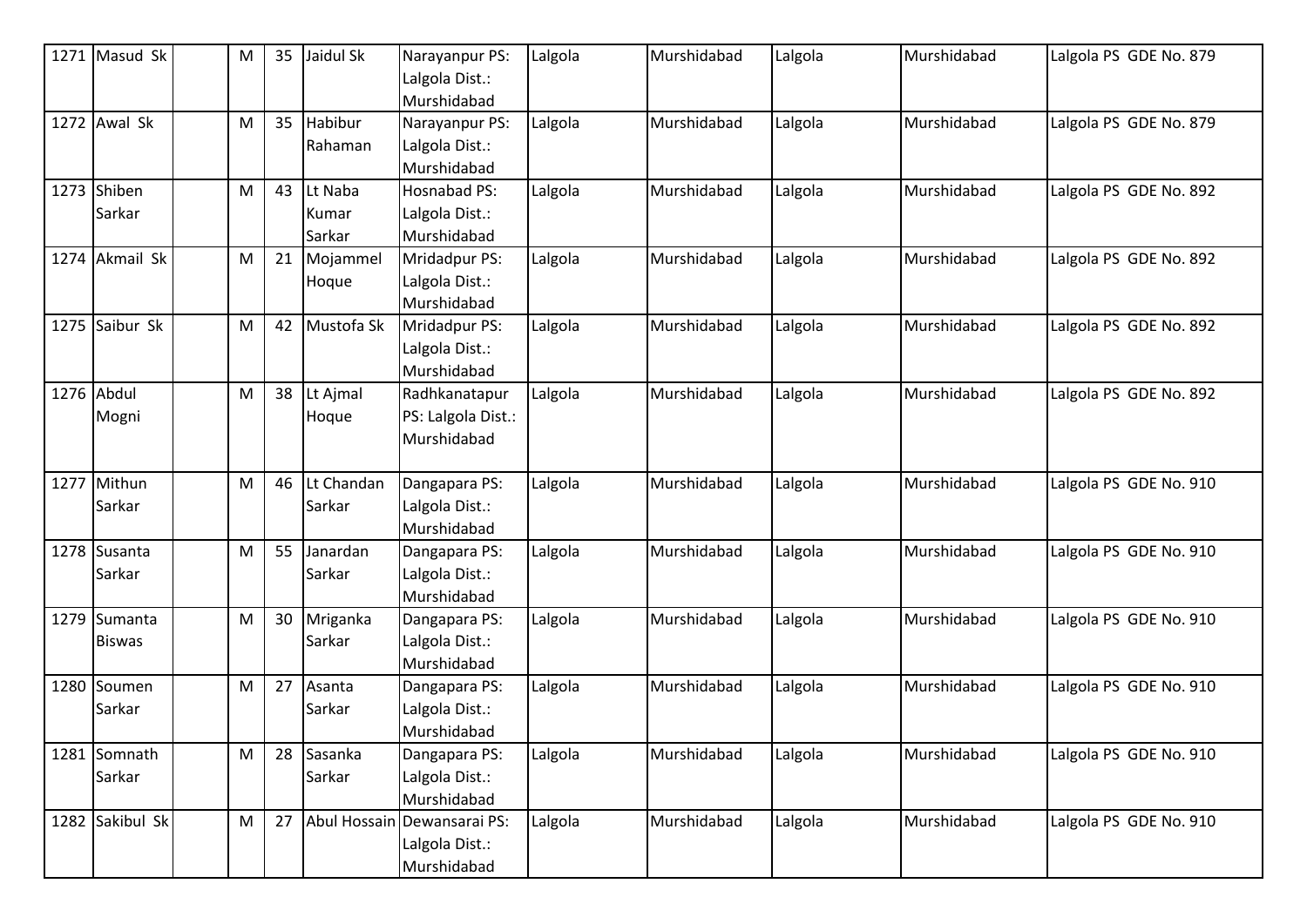| 1283 Kalu Sk                 |       | M           | 26 | Farman Sk                | Ichhakhali PS:<br>Raghunathganj<br>Dist.: Jangipur<br><b>Police District</b> | Raghunathganj | Jangipur Police<br>District        | Lalgola  | Murshidabad | Lalgola PS GDE No. 910  |
|------------------------------|-------|-------------|----|--------------------------|------------------------------------------------------------------------------|---------------|------------------------------------|----------|-------------|-------------------------|
| 1284 Sabirul<br>Islam        |       | M           | 21 | <b>Rofik Sk</b>          | Natundiar PS:<br>Lalgola Dist.:<br>Murshidabad                               | Lalgola       | Murshidabad                        | Lalgola  | Murshidabad | Lalgola PS GDE No. 910  |
| 1285 Hazikul<br>Hoque        |       | M           | 27 | Indadul<br>Hossain       | Chandigram PS:<br>Lalgola Dist.:<br>Murshidabad                              | Lalgola       | Murshidabad                        | Lalgola  | Murshidabad | Lalgola PS GDE No. 910  |
| 1286 Saidul Sk               |       | M           | 78 |                          | Lt. Sourav Sk Nabagram PS:<br>Nabagram Dist.:<br>Murshidabad                 | Nabagram      | Murshidabad                        | Nabagram | Murshidabad | Nabagram PS GDE No. 757 |
| 1287 Tohimur<br>Rahaman      |       | M           | 22 | Saibur<br>Rahaman        | Gangedda PS:<br>Sagardighi Dist.:<br>Jangipur Police<br><b>District</b>      | Sagardighi    | Jangipur Police<br><b>District</b> | Nabagram | Murshidabad | Nabagram PS GDE No. 768 |
| 1288 Jahiruddin<br><b>Sk</b> |       | M           | 19 | Abdul Basar<br><b>Sk</b> | Gangedda PS:<br>Sagardighi Dist.:<br>Jangipur Police<br><b>District</b>      | Sagardighi    | Jangipur Police<br>District        | Nabagram | Murshidabad | Nabagram PS GDE No. 768 |
| 1289 Suhanaz<br>Khatun       |       | $\mathsf F$ | 18 | Murad Ali                | Khalilpur PS:<br>Nalhati Dist.:<br>Birbhum                                   | Nalhati       | Birbhum                            | Nabagram | Murshidabad | Nabagram PS GDE No. 768 |
| 1290 Tamisha<br>Khatun       |       | F           | 19 | Seksad<br>Sujauddin      | Mobarakpur PS:<br>Nabagram Dist.:<br>Murshidabad                             | Nabagram      | Murshidabad                        | Nabagram | Murshidabad | Nabagram PS GDE No. 768 |
| 1291 Golam<br>Ambia          | Pintu | M           | 36 | Hossain Ali              | Milki Palashi PS:<br>Nabagram Dist.:<br>Murshidabad                          | Nabagram      | Murshidabad                        | Nabagram | Murshidabad | Nabagram PS GDE No. 762 |
| 1292 Sintu Sk                |       | M           | 30 | Hossain Ali              | Milki Palashi PS:<br>Nabagram Dist.:<br>Murshidabad                          | Nabagram      | Murshidabad                        | Nabagram | Murshidabad | Nabagram PS GDE No. 762 |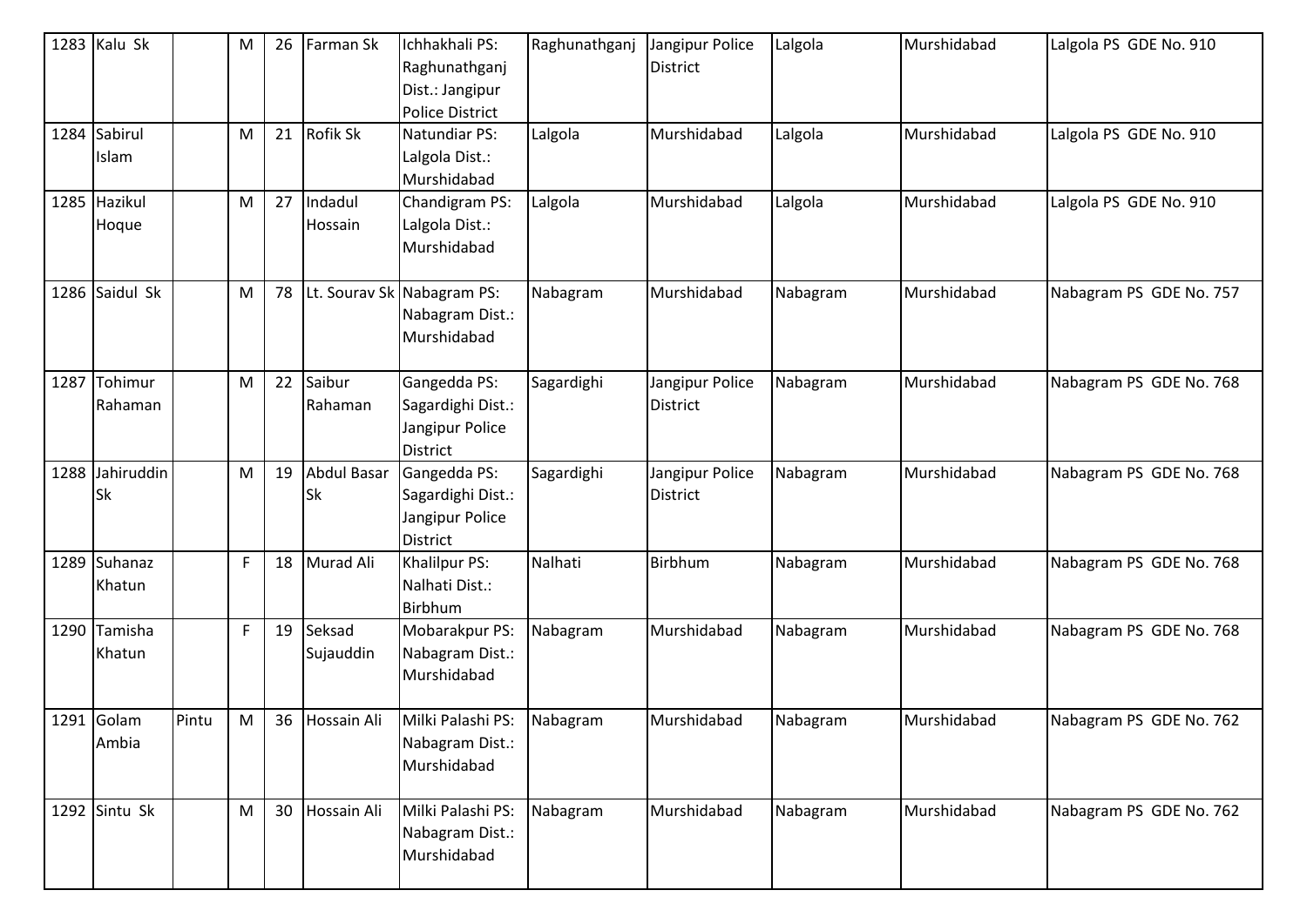| 1293 Jamerul<br><b>Sk</b>  |              |             | 58 | ILt.<br>Naimuddin<br><b>Sk</b> | Durgapur<br>Chhaighari PS:<br>Nawda Dist.:<br>Murshidabad   | Nawda     | Murshidabad | Nawda     | Murshidabad | Nawda PS GDE No. 722     |
|----------------------------|--------------|-------------|----|--------------------------------|-------------------------------------------------------------|-----------|-------------|-----------|-------------|--------------------------|
| 1294 Ajijul Sk             |              |             | 44 | Lt. Alhamdu<br><b>Sk</b>       | Amtala Kanapara Nawda<br>PS: Nawda Dist.:<br>Murshidabad    |           | Murshidabad | Nawda     | Murshidabad | Nawda PS GDE No. 722     |
| 1295 Rsajibul<br><b>Sk</b> |              | M           | 32 | Lt Muktar Sk Malipara PS:      | Raninagar Dist.:<br>Murshidabad                             | Raninagar | Murshidabad | Raninagar | Murshidabad | Raninagar PS GDE No. 674 |
| 1296 Apel Sk               |              | M           | 45 | Sentu Sk                       | <b>Babupur PS:</b><br>Ranitala Dist.:<br>Murshidabad        | Ranitala  | Murshidabad | Ranitala  | Murshidabad | Ranitala PS GDE No. 733  |
| 1297 Adora<br><b>Bibi</b>  |              | F           | 37 | Apel Sk                        | <b>Babupur PS:</b><br>Ranitala Dist.:<br>Murshidabad        | Ranitala  | Murshidabad | Ranitala  | Murshidabad | Ranitala PS GDE No. 733  |
| 1298 Rasel Sk              |              | M           | 21 | Lt Rabiul<br>Islam             | <b>Babupur PS:</b><br>Ranitala Dist.:<br>Murshidabad        | Ranitala  | Murshidabad | Ranitala  | Murshidabad | Ranitala PS GDE No. 733  |
| 1299 Pakhi<br><b>Bewa</b>  | <b>Beuty</b> | $\mathsf F$ | 32 | Lt Rabiul<br>Islam             | <b>Babupur PS:</b><br>Ranitala Dist.:<br>Murshidabad        | Ranitala  | Murshidabad | Ranitala  | Murshidabad | Ranitala PS GDE No. 733  |
| 1300 Jimarul Sk            |              | ${\sf M}$   | 52 | San<br>Mahammad                | Kajipara PS:<br>Ranitala Dist.:<br>Murshidabad              | Ranitala  | Murshidabad | Ranitala  | Murshidabad | Ranitala PS GDE No. 721  |
| 1301 Anikul Sk             |              | M           | 37 | Oailul Sk @<br>Ailul           | Kajipara PS:<br>Ranitala Dist.:<br>Murshidabad              | Ranitala  | Murshidabad | Ranitala  | Murshidabad | Ranitala PS GDE No. 721  |
| 1302 Nazrul Sk             |              | ${\sf M}$   | 21 | Tufan Sk                       | Takipur<br>Dangapara PS:<br>Rejinagar Dist.:<br>Murshidabad | Rejinagar | Murshidabad | Rejinagar | Murshidabad | Rejinagar PS GDE No. 723 |
| 1303 Manirul Sk            |              | M           | 30 | Sahalam Sk                     | Faridpur PS:<br>Rejinagar Dist.:<br>Murshidabad             | Rejinagar | Murshidabad | Rejinagar | Murshidabad | Rejinagar PS GDE No. 723 |
| 1304 Rausan Ali            |              | ${\sf M}$   |    | Hiyal Ali                      | <b>Bidupara PS:</b><br>Saktipur Dist.:<br>Murshidabad       | Saktipur  | Murshidabad | Saktipur  | Murshidabad | Saktipur PS GDE No. 646  |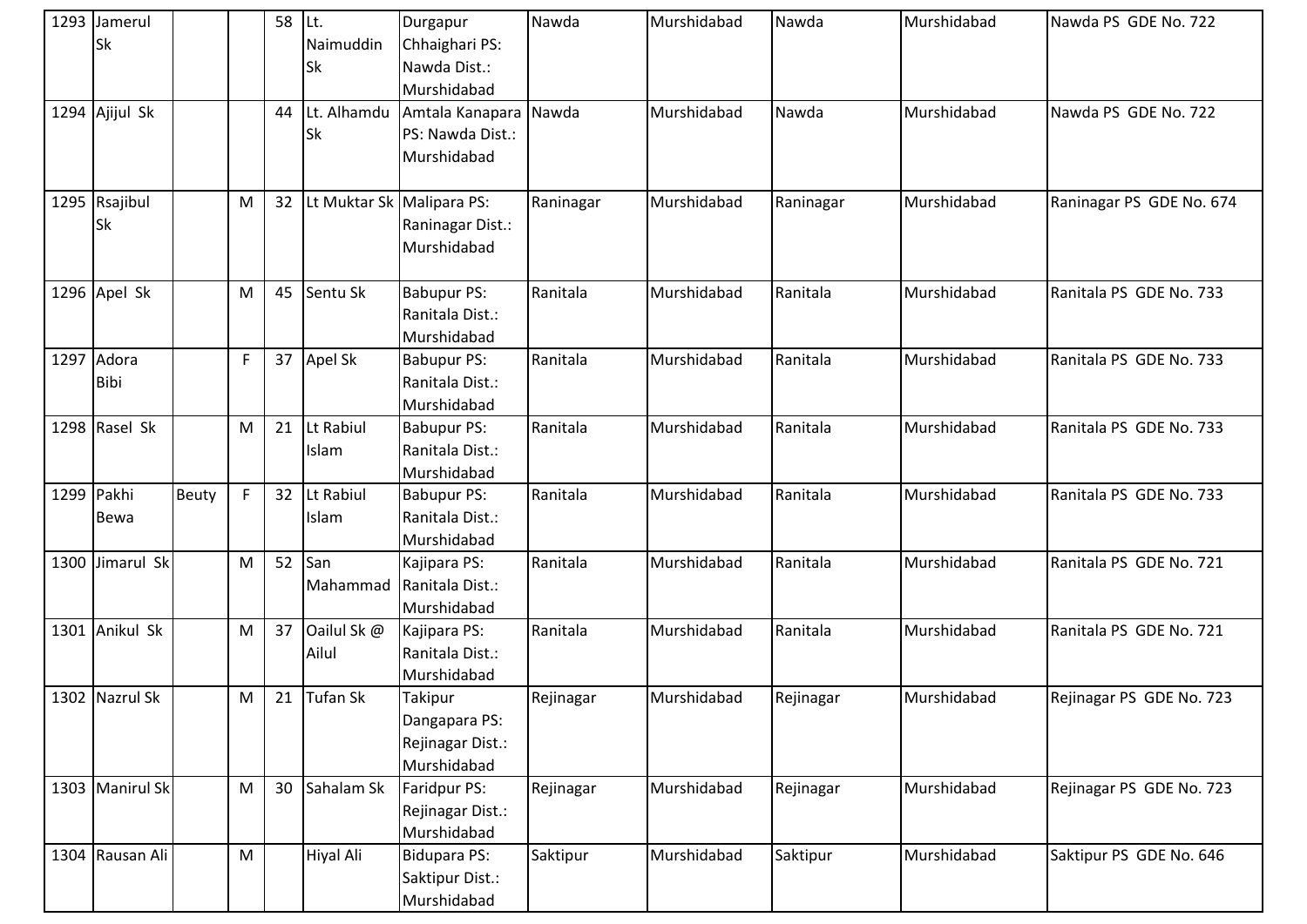|            | 1305 Sahidul Sk             | M |    | Lt Imran Ali<br><b>Sk</b>    | Aghuchipara PS:<br>Saktipur Dist.:<br>Murshidabad                                   | Saktipur    | Murshidabad          | Saktipur    | Murshidabad | Saktipur PS GDE No. 646                                                    |
|------------|-----------------------------|---|----|------------------------------|-------------------------------------------------------------------------------------|-------------|----------------------|-------------|-------------|----------------------------------------------------------------------------|
|            | 1306 Asmaer Sk              | M |    | Rafic Sk                     | Sompara PS:<br>Saktipur Dist.:<br>Murshidabad                                       | Saktipur    | Murshidabad          | Saktipur    | Murshidabad | Saktipur PS GDE No. 464                                                    |
|            | 1307 Duna<br>Majhi          | M | 32 | Nikhil Majhi                 | Malihati Kandra<br>PS: Salar Dist.:<br>Murshidabad                                  | Salar       | Murshidabad          | Salar       | Murshidabad | Salar PS GDE No. 751                                                       |
|            | 1308 Suroj<br>Khan          | M | 30 | Sagar Khan                   | Malihati kandra<br>PS: Salar Dist.:<br>Murshidabad                                  | Salar       | Murshidabad          | Salar       | Murshidabad | Salar PS GDE No. 751                                                       |
|            | 1309 Sk Aktar<br>Ali        | M | 55 | Lt. Sk<br>Mahammad<br>Ali    | Dogechia PS:<br>Keshpur Dist.:<br>Paschim<br>Mednipore                              | Keshpur     | Paschim<br>Mednipore | Anandapur   |             | Paschim Mednipore Anandapur PS GDE No. 632                                 |
|            | $1310$ Gopal<br><b>Bera</b> |   | 25 | #NAME?                       | <b>VILL-BELDA</b><br><b>TRIKONPALLY</b><br>PS: Belda Dist.:<br>Paschim<br>Mednipore | Belda       | Paschim<br>Mednipore | Belda       |             | Paschim Mednipore Belda PS GDE No. 828                                     |
|            | 1311 Simanta<br>Foujdar     | M |    | Khokan                       | Jhankra PS:<br>Chandrakona<br>Dist.: Paschim<br>Mednipore                           | Chandrakona | Paschim<br>Mednipore | Chandrakona |             | Paschim Mednipore Chandrakona PS GDE No. 889                               |
| 1312 Sital | Ruidas                      | M |    | Lt. Ananda<br>Ruidas         | Jara PS:<br>Chandrakona<br>Dist.: Paschim<br>Mednipore                              | Chandrakona | Paschim<br>Mednipore | Chandrakona |             | Paschim Mednipore Chandrakona PS Outpost<br>Ramjibanpur TOP GDE No.<br>562 |
|            | 1313 Prasen<br>Das          | M |    | Sankar Das                   | Jara PS:<br>Chandrakona<br>Dist.: Paschim<br>Mednipore                              | Chandrakona | Paschim<br>Mednipore | Chandrakona |             | Paschim Mednipore Chandrakona PS Outpost<br>Ramjibanpur TOP GDE No.<br>562 |
|            | 1314 Srihari<br>Bera (69)   |   |    | S/o Lt. Sufal<br><b>Bera</b> | OF SURATPUR,<br>PS-DASPUR, DIST-<br><b>PASCHIM</b><br>MEDINIPUR                     |             | <b>Basirhat</b>      | Daspur      |             | Paschim Mednipore Daspur PS GDE No. 911                                    |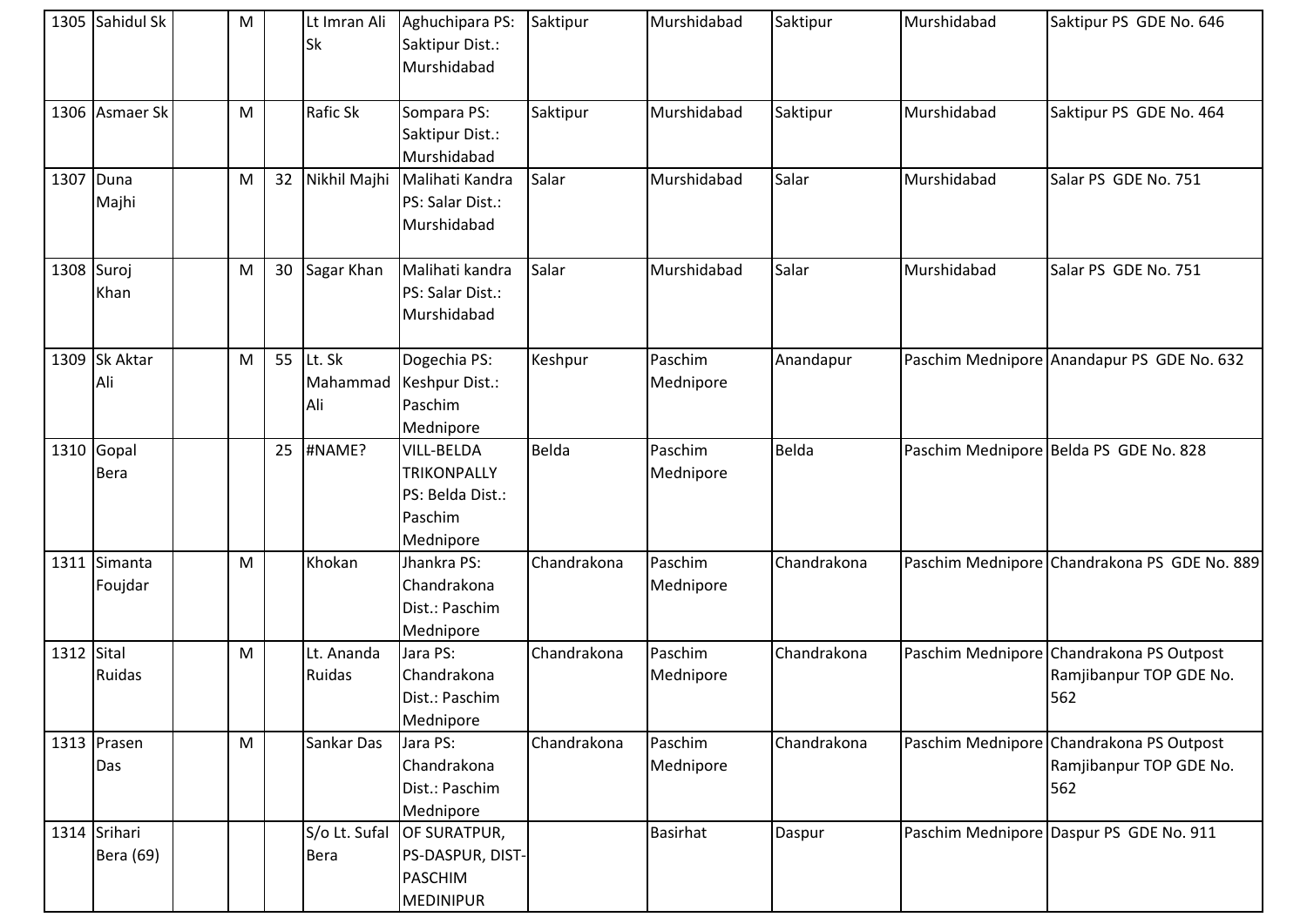| 1315 Nimai<br>Dolai (65)           |   |    | Dolai                        | S/o Putiram OF SITAKUNDU,<br>PS-DASPUR, DIST-<br><b>PASCHIM</b><br><b>MEDINIPUR</b>                             |         | <b>Basirhat</b>      | Daspur  | Paschim Mednipore Daspur PS GDE No. 911  |
|------------------------------------|---|----|------------------------------|-----------------------------------------------------------------------------------------------------------------|---------|----------------------|---------|------------------------------------------|
| 1316 Kamal<br>Shaw (22)            |   |    | S/O<br>Kashinath<br>Shaw     | OF SURATPUR,<br>PS-DASPUR, DIST-<br><b>PASCHIM</b><br><b>MEDINIPUR</b>                                          |         | <b>Basirhat</b>      | Daspur  | Paschim Mednipore Daspur PS GDE No. 911  |
| $1317$ Ratan<br>Tudu (30)          |   |    | S/o Swapan<br>Tudu           | OF SURATPUR,<br>PS-DASPUR, DIST-<br><b>PASCHIM</b><br><b>MEDINIPUR</b>                                          |         | Basirhat             | Daspur  | Paschim Mednipore Daspur PS GDE No. 911  |
| 1318 Kishore<br>Kumar<br>Paul (26) |   |    | S/o Tapan<br>Paul            | <b>OF</b><br>VANGADAHA, PS-<br>GHATAL, DIST-<br><b>PASCHIM</b><br><b>MEDINIPUR</b>                              |         | <b>Basirhat</b>      | Daspur  | Paschim Mednipore Daspur PS GDE No. 911  |
| 1319 Haripada<br>Hazra (70)        |   |    | S/o Lt.<br>Gunadhar<br>Hazra | OF SURATPUR,<br>PS-DASPUR, DIST-<br><b>PASCHIM</b><br><b>MEDINIPUR</b>                                          |         | <b>Basirhat</b>      | Daspur  | Paschim Mednipore Daspur PS GDE No. 911  |
| 1320 Akash<br><b>Duley</b>         | M | 22 | Tapan Duley                  | Gangra PS:<br>Garbeta Dist.:<br>Paschim<br>Mednipore                                                            | Garbeta | Paschim<br>Mednipore | Garbeta | Paschim Mednipore Garbeta PS GDE No. 587 |
| 1321 Sukhen<br>Singha<br>Roy       | M | 28 | Lt. Netai                    | Ratneswarbati,<br>PS. Ghatal, Dist.<br>Paschim<br>Medinipur PS:<br><b>Ghatal Dist.:</b><br>Paschim<br>Mednipore | Ghatal  | Paschim<br>Mednipore | Ghatal  | Paschim Mednipore Ghatal PS GDE No. 921  |
| 1322 Gobinda<br>Singhoray          | M | 61 | Lt. Bhupati                  | Ratneswarbati,<br>PS. Ghatal, Dist.<br>Paschim<br>Medinipur PS:<br><b>Ghatal Dist.:</b><br>Paschim<br>Mednipore | Ghatal  | Paschim<br>Mednipore | Ghatal  | Paschim Mednipore Ghatal PS GDE No. 921  |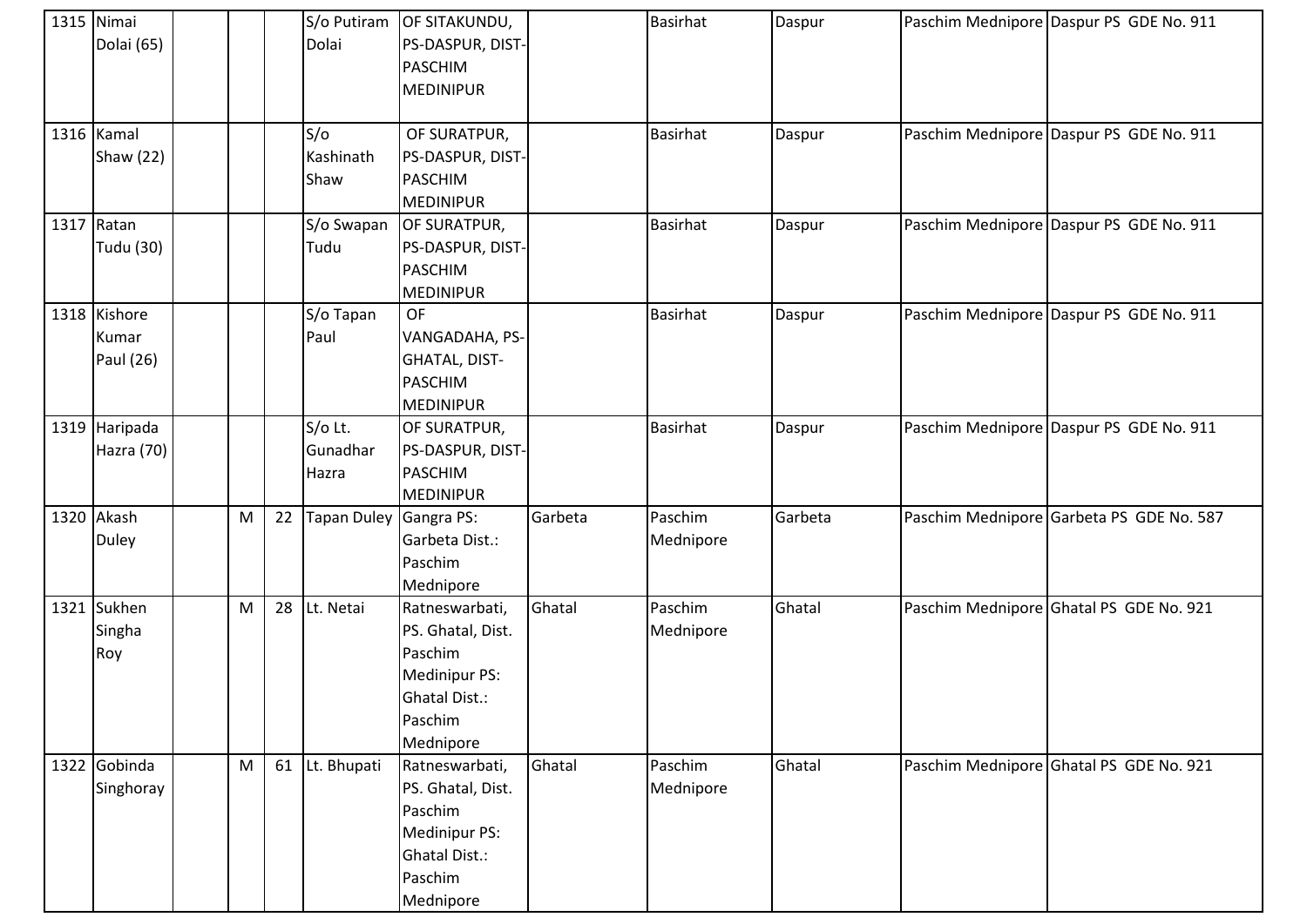|             | 1323 Biplab<br>Haldar            | M |    | Bholanath                     | Madhabpur, PS<br>Mandirbazar,<br>Dist-South 24<br>Pargana                                                    |                    | <b>Basirhat</b>      | Ghatal     | Paschim Mednipore Ghatal PS GDE No. 921                              |
|-------------|----------------------------------|---|----|-------------------------------|--------------------------------------------------------------------------------------------------------------|--------------------|----------------------|------------|----------------------------------------------------------------------|
|             | 1324 Budhadeb<br>Sardar          | M |    |                               | 18 Sanjit Sardar Madhabpur, PS<br>Mandirbazar,<br>Dist-South 24<br>Pargana                                   |                    | <b>Basirhat</b>      | Ghatal     | Paschim Mednipore Ghatal PS GDE No. 921                              |
|             | 1325 Sk. Saha<br>Alam            | M | 38 | Sk Taimur                     | Narayanda<br>Kultala, PS<br>Panskura, Dist-<br>Purba Medini PS:<br>Panskura Dist.:<br>Purba Mednipore        | Panskura           | Purba<br>Mednipore   | Ghatal     | Paschim Mednipore Ghatal PS GDE No. 921                              |
|             | 1326 Shibaram<br>Patra           | M | 30 | Lt. Kush<br>Patra             | Radhanagar, PS.<br>Ghatal, Dist.<br>Paschim<br>Medinipur PS:<br><b>Ghatal Dist.:</b><br>Paschim<br>Mednipore | Ghatal             | Paschim<br>Mednipore | Ghatal     | Paschim Mednipore Ghatal PS GDE No. 921                              |
|             | 1327 Binod Sur                   | M | 47 | Lt.niranjan<br>Sur            | Chilgora PS:<br><b>Gurguripal Dist.:</b><br>Paschim<br>Mednipore                                             | Gurguripal         | Paschim<br>Mednipore | Gurguripal | Paschim Mednipore Gurguripal PS GDE No. 710                          |
|             | 1328 K. Roshan<br>(babu<br>Murmu | M | 33 | Lt. K. Tulshi<br>Das          | Mathurakati,<br>Mitra Type PS:<br>Kharagpore town<br>Dist.: Paschim<br>Mednipore                             | Kharagpore<br>town | Paschim<br>Mednipore |            | Kharagpore town Paschim Mednipore Kharagpore town PS GDE No.<br>1001 |
| $1329$ Babu | Murmu                            | M |    | 26   Dula Murmu   Nimpura PS: | Kharagpore town town<br>Dist.: Paschim<br>Mednipore                                                          | Kharagpore         | Paschim<br>Mednipore |            | Kharagpore town Paschim Mednipore Kharagpore town PS GDE No.<br>1001 |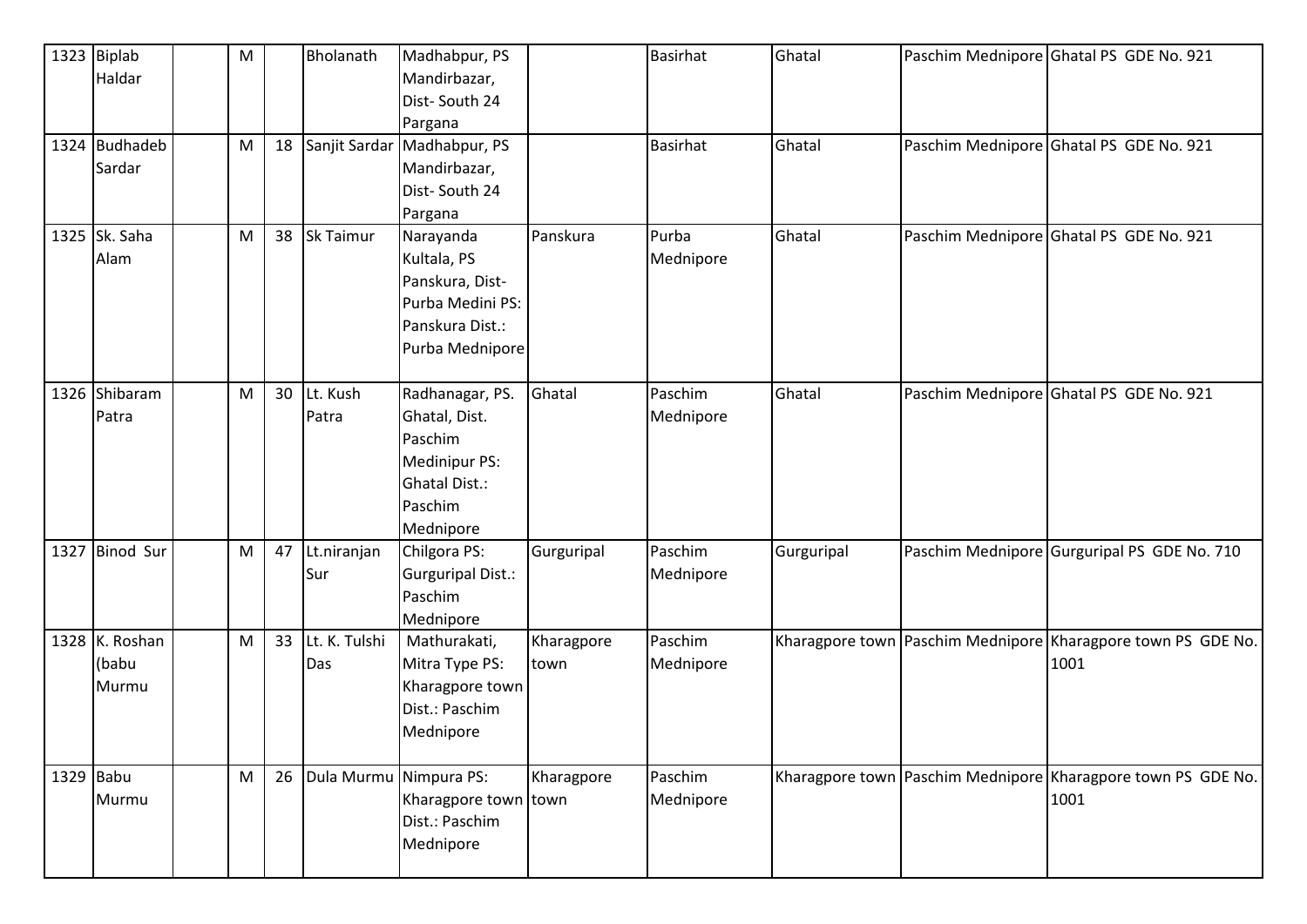|          | 1330 Bhabesh<br>Singh | M |        | 24 Brijpal Singh   | Sanjwal PS:<br>Kharagpore town town<br>Dist.: Paschim<br>Mednipore                           | Kharagpore              | Paschim<br>Mednipore |                 | Kharagpore town Paschim Mednipore Kharagpore town PS GDE No.<br>1001 |
|----------|-----------------------|---|--------|--------------------|----------------------------------------------------------------------------------------------|-------------------------|----------------------|-----------------|----------------------------------------------------------------------|
| 1331 Sk. | Alimuddin             | M |        | Sk. Habib          | Uttar Simla PS:<br>Kharagpur local<br>Dist.: Paschim<br>Mednipore                            | Kharagpur local Paschim | Mednipore            | Kharagpur local | Paschim Mednipore Kharagpur local PS GDE No.<br>536                  |
|          | 1332 Tanu Das         | M |        | 42 Lt Lulu Das     | Burdge Town,<br>Pora Bunglow, PS-<br>Kotwali PS:<br>Midnapore Dist.:<br>Paschim<br>Mednipore | Midnapore               | Paschim<br>Mednipore | Midnapore       | Paschim Mednipore Midnapore PS GDE No. 1224                          |
|          | 1333 $Tapas$<br>Soren | M | 43 Lt. | Nanigopal<br>Soren | Homeopathy<br>College Road, PS-<br>Kotwali PS:<br>Midnapore Dist.:<br>Paschim<br>Mednipore   | Midnapore               | Paschim<br>Mednipore | Midnapore       | Paschim Mednipore Midnapore PS GDE No. 1224                          |
|          | 1334 Sk. Panna        | M | 27     | Sk. Rashid         | Miyabazar,<br>Panpara, PS-<br>Kotwali PS:<br>Midnapore Dist.:<br>Paschim<br>Mednipore        | Midnapore               | Paschim<br>Mednipore | Midnapore       | Paschim Mednipore Midnapore PS GDE No. 1224                          |
|          | 1335 Niten Das        | M |        | 35 Jadu Das        | Vill.- Sautia, PS-<br>Mohanpur, Dist-<br>Paschim Medinip                                     |                         | <b>Basirhat</b>      | Mohanpur        | Paschim Mednipore Mohanpur PS GDE No. 507                            |
|          | 1336 Sk Jabed<br>Ali  | M |        |                    | 31 Sk Mused Ali Vill.- Tanua, PS-<br>Mohanpur, Dist-<br>Paschim<br>Medinipu                  |                         | <b>Basirhat</b>      | Mohanpur        | Paschim Mednipore Mohanpur PS GDE No. 507                            |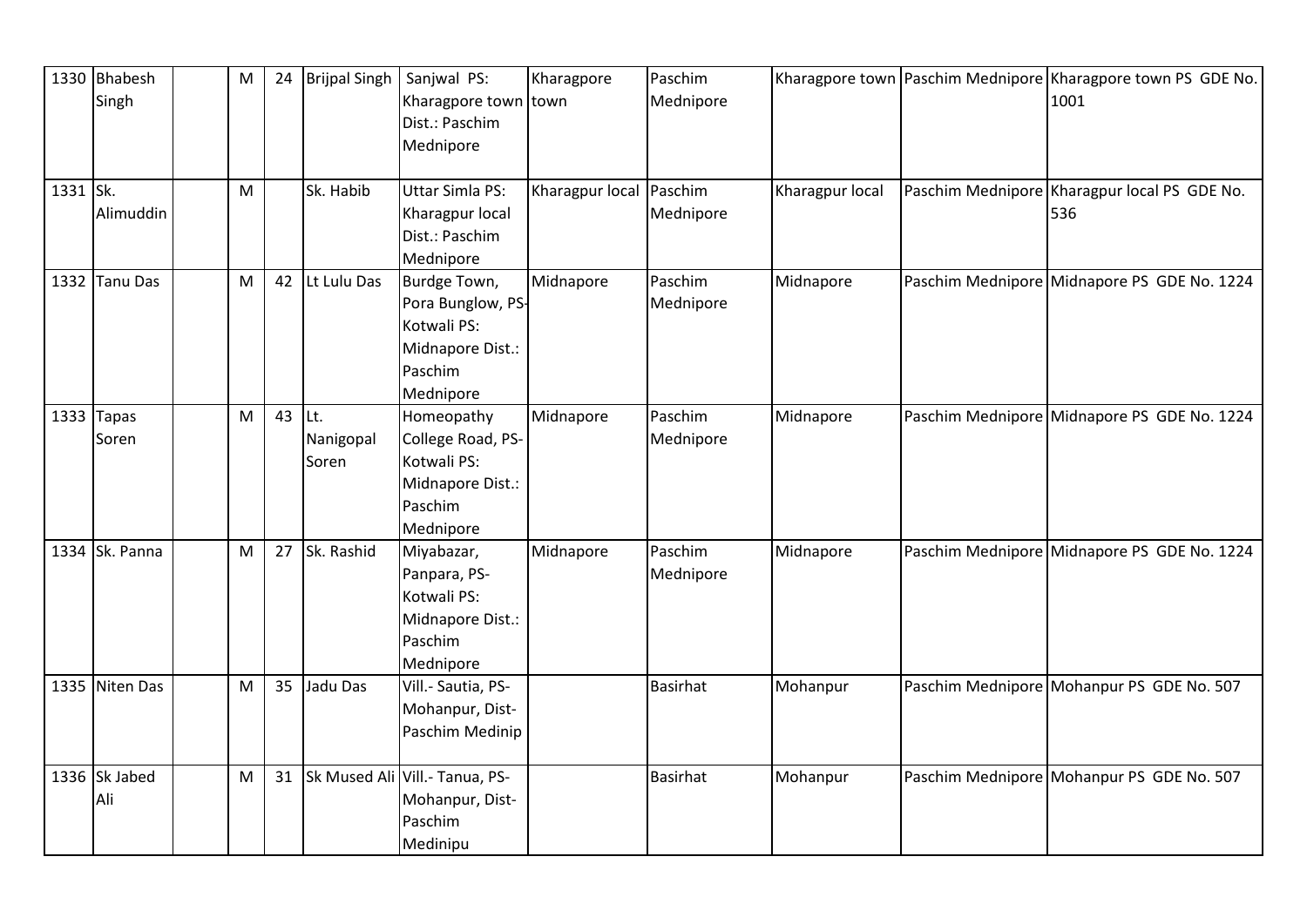|              | 1337 Palash<br>Das               | M | 28 | Sukhendu<br>Das         | Lakhipari, PS<br>Pingla, Dist<br>Paschim<br>Medinipur PS:<br>Pingla Dist.:<br>Paschim<br>Mednipore | Pingla  | Paschim<br>Mednipore | Pingla  | Paschim Mednipore Pingla PS GDE No. 846                         |
|--------------|----------------------------------|---|----|-------------------------|----------------------------------------------------------------------------------------------------|---------|----------------------|---------|-----------------------------------------------------------------|
|              | 1338 Dinesh<br>Tudu              | M | 31 | Kanai Tudu              | Saldahara PS:<br>Salbani Dist.:<br>Paschim<br>Mednipore                                            | Salbani | Paschim<br>Mednipore | Salbani | Paschim Mednipore Salbani PS GDE No. 806                        |
|              | 1339 Pradip<br>Mal               | M | 32 | <b>Bablu Mal</b>        | Chandabila PS:<br>Salbani Dist.:<br>Paschim<br>Mednipore                                           | Salbani | Paschim<br>Mednipore | Salbani | Paschim Mednipore Salbani PS GDE No. 806                        |
|              | 1340 Sanjoy<br>Das               | M | 24 | Suchintya<br>Das        | Sujoynagar PS:<br>Belda Dist.:<br>Paschim<br>Mednipore                                             | Belda   | Paschim<br>Mednipore | Salbani | Paschim Mednipore Salbani PS GDE No. 806                        |
|              | 1341 Arijit Bag                  | M | 29 |                         | Chandan Bag Digri PS: Garbeta<br>Dist.: Paschim<br>Mednipore                                       | Garbeta | Paschim<br>Mednipore | Salbani | Paschim Mednipore Salbani PS GDE No. 822                        |
| $1342$ Jahar | Mandal                           | M | 28 | Madhu<br>Mandal         | Baro Angaria, PS:<br>Joypur Dist.:<br><b>Bankura</b>                                               | Joypur  | Bankura              | Salbani | Paschim Mednipore Salbani PS GDE No. 822                        |
|              | 1343 Lakshmika<br>Inta<br>Mahata | M | 46 | Saktipada<br>Mahata     | Pathra PS:<br>Salbani Dist.:<br>Paschim<br>Mednipore                                               | Salbani | Paschim<br>Mednipore | Salbani | Paschim Mednipore Salbani PS Outpost Birakata<br>PP GDE No. 516 |
|              | 1344 Samir<br>Mahata             | M |    | 35 Lt. Ananta<br>Mahata | Bara Kalsibhanga Salbani<br>PS: Salbani Dist.:<br>Paschim<br>Mednipore                             |         | Paschim<br>Mednipore | Salbani | Paschim Mednipore Salbani PS Outpost Birakata<br>PP GDE No. 516 |
|              | 1345 Ranjit<br>Mahata            | M | 18 | Sudhansu<br>Mahata      | Pathri, PS:<br>Salbani Dist.:<br>Paschim<br>Mednipore                                              | Salbani | Paschim<br>Mednipore | Salbani | Paschim Mednipore Salbani PS Outpost Birakata<br>PP GDE No. 516 |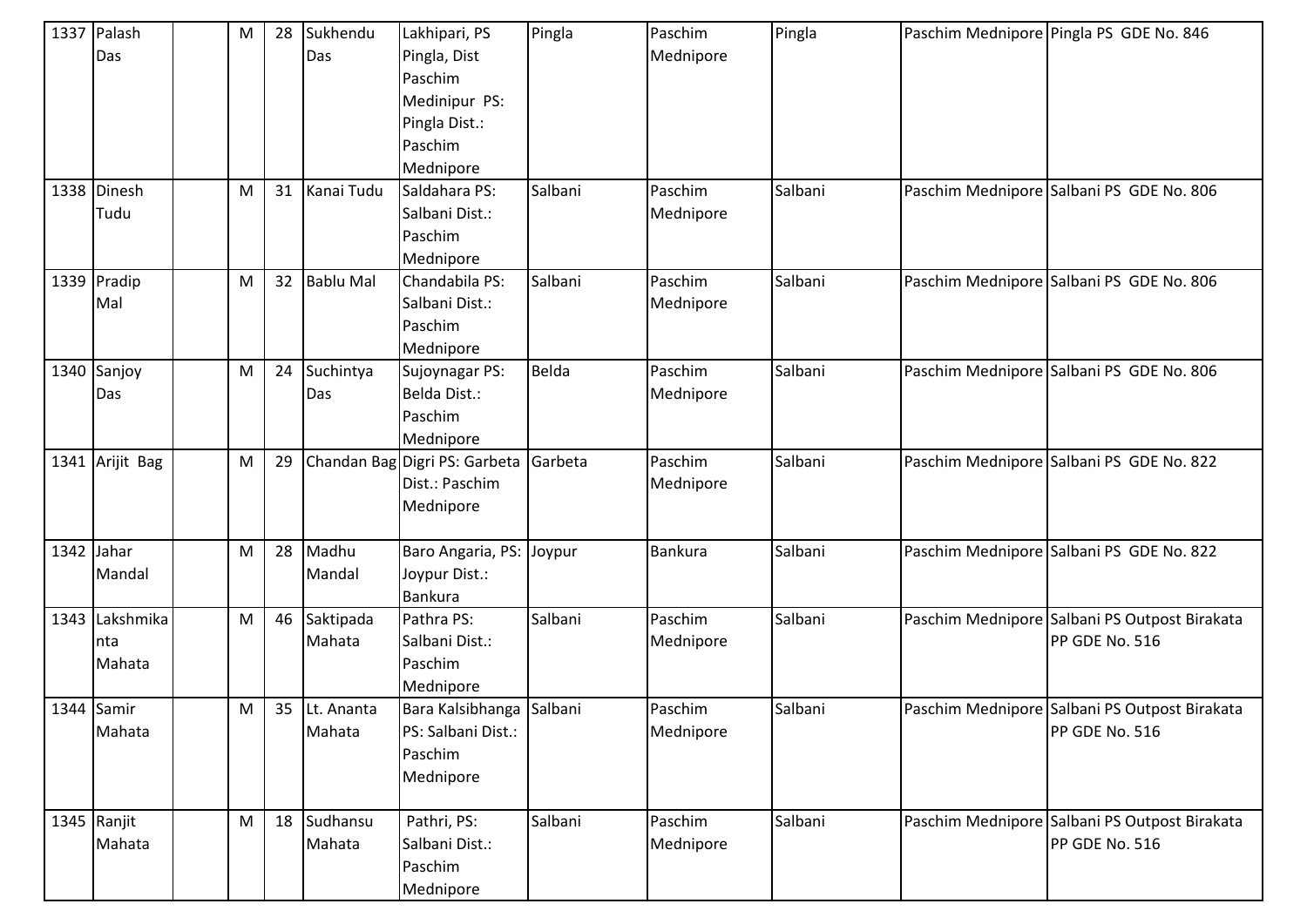|           | 1346 Biswajit     | M |    | Krishna            | PS: Baduria Dist.: Baduria |                | Alipurduar      | Nadanghat  | Purba Burdwan   | Nadanghat PS GDE No. 824  |
|-----------|-------------------|---|----|--------------------|----------------------------|----------------|-----------------|------------|-----------------|---------------------------|
|           | Sardar            |   |    | Sardar,            | Alipurduar                 |                |                 |            |                 |                           |
|           |                   |   |    |                    |                            |                |                 |            |                 |                           |
|           | 1347 Partha       | M |    | Kashinath          | PS: Baduria Dist.:         | <b>Baduria</b> | Alipurduar      | Nadanghat  | Purba Burdwan   | Nadanghat PS GDE No. 824  |
|           | Ghosh             |   |    | Ghosh              | Alipurduar                 |                |                 |            |                 |                           |
|           |                   |   |    |                    |                            |                |                 |            |                 |                           |
|           | 1348 Jhantu       | M |    | <b>Basu Sardar</b> |                            |                | <b>Basirhat</b> | Nadanghat  | Purba Burdwan   | Nadanghat PS GDE No. 824  |
|           | Sardar            |   |    |                    |                            |                |                 |            |                 |                           |
|           | 1349 Koushik      | M |    | Shyam              |                            |                | <b>Basirhat</b> | Nadanghat  | Purba Burdwan   | Nadanghat PS GDE No. 824  |
|           | Sardar            |   |    | Sardar             |                            |                |                 |            |                 |                           |
|           | 1350 Debasish     | M |    | Shyam              |                            |                | <b>Basirhat</b> | Nadanghat  | Purba Burdwan   | Nadanghat PS GDE No. 824  |
|           | Sardar            |   |    | Sardar             |                            |                |                 |            |                 |                           |
|           | 1351 Mithun       | M |    | Shymal             |                            |                | <b>Basirhat</b> | Nadanghat  | Purba Burdwan   | Nadanghat PS GDE No. 824  |
|           | Sardar            |   |    | Sardar             |                            |                |                 |            |                 |                           |
| 1352 Raju |                   | M |    | Biswajit           |                            |                | <b>Basirhat</b> | Nadanghat  | Purba Burdwan   | Nadanghat PS GDE No. 824  |
|           | Sardar            |   |    | Sardar             |                            |                |                 |            |                 |                           |
|           | 1353 Gopal        | M |    | Biswajit           |                            |                | <b>Basirhat</b> | Nadanghat  | Purba Burdwan   | Nadanghat PS GDE No. 824  |
|           | Sardar            |   |    | Sardar             |                            |                |                 |            |                 |                           |
|           | 1354 Mangal       | M |    | Joydeb             |                            |                | <b>Basirhat</b> | Nadanghat  | Purba Burdwan   | Nadanghat PS GDE No. 824  |
|           | Sardar            |   |    | Sardar             |                            |                |                 |            |                 |                           |
|           | 1355 Susanta      | M |    | Sadan              |                            |                | <b>Basirhat</b> | Nadanghat  | Purba Burdwan   | Nadanghat PS GDE No. 824  |
|           | Sardar            |   |    | Sardar             |                            |                |                 |            |                 |                           |
|           | 1356 Mangal       | M | 34 | Sankar             | Bhabanipur                 | Bhabanipur     | Purba           | Bhabanipur | Purba Mednipore | Bhabanipur PS GDE No. 963 |
|           | <b>Bhunia</b>     |   |    | Bhunia             | Nibedita Nagar             |                | Mednipore       |            |                 |                           |
|           |                   |   |    |                    | PS: Bhabanipur             |                |                 |            |                 |                           |
|           |                   |   |    |                    | Dist.: Purba               |                |                 |            |                 |                           |
|           |                   |   |    |                    | Mednipore                  |                |                 |            |                 |                           |
|           | 1357 Santosh      | M | 29 | Paban              | Mahammadpur                | Sutahata       | Purba           | Bhabanipur | Purba Mednipore | Bhabanipur PS GDE No. 977 |
|           | Mondal            |   |    |                    | PS: Sutahata               |                | Mednipore       |            |                 |                           |
|           |                   |   |    |                    | Dist.: Purba               |                |                 |            |                 |                           |
|           |                   |   |    |                    | Mednipore                  |                |                 |            |                 |                           |
|           | 1358 Uttam        | M | 28 | Jagadish           | Kismat                     | Bhabanipur     | Purba           | Bhabanipur | Purba Mednipore | Bhabanipur PS GDE No. 977 |
|           | Paul              |   |    |                    | Shibramnagar PS:           |                | Mednipore       |            |                 |                           |
|           |                   |   |    |                    | <b>Bhabanipur Dist.:</b>   |                |                 |            |                 |                           |
|           |                   |   |    |                    | Purba Mednipore            |                |                 |            |                 |                           |
|           |                   |   |    |                    |                            |                |                 |            |                 |                           |
|           | 1359 Tapan        | M | 42 | Rabindra           | Marishda, PS-              |                | <b>Basirhat</b> | Contai     | Purba Mednipore | Contai PS GDE No. 1285    |
|           | <b>Kumar Giri</b> |   |    | Nath Giri          | Contai, Dist.-             |                |                 |            |                 |                           |
|           |                   |   |    |                    | Purba Medinipur            |                |                 |            |                 |                           |
|           |                   |   |    |                    |                            |                |                 |            |                 |                           |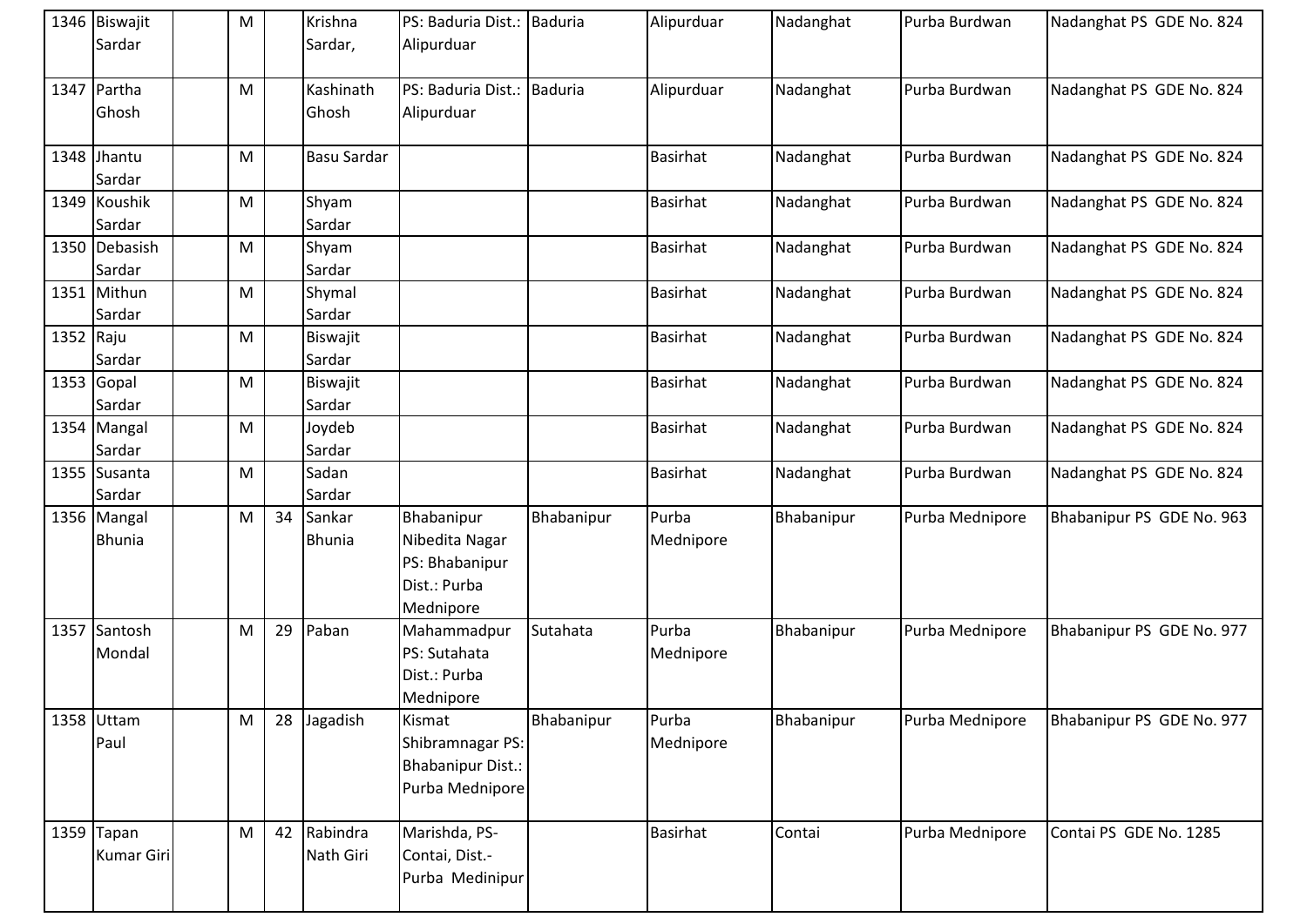|           | 1360 Sanakr     | M         | 38 | Bishnupada    | Marishda, PS-            |              | <b>Basirhat</b> | Contai       | Purba Mednipore | Contai PS GDE No. 1285  |
|-----------|-----------------|-----------|----|---------------|--------------------------|--------------|-----------------|--------------|-----------------|-------------------------|
|           | Das             |           |    | Das           | Contai, Dist.-           |              |                 |              |                 |                         |
|           |                 |           |    |               | Purba Medinipur          |              |                 |              |                 |                         |
|           |                 |           |    |               |                          |              |                 |              |                 |                         |
|           | 1361 Pintu Shit | M         |    | 22 Dilip Shit | Srirampur, PS-           |              | <b>Basirhat</b> | Contai       | Purba Mednipore | Contai PS GDE No. 1285  |
|           |                 |           |    |               | Contai, Dist.-           |              |                 |              |                 |                         |
|           |                 |           |    |               | Purba Medinipur          |              |                 |              |                 |                         |
|           |                 |           |    |               |                          |              |                 |              |                 |                         |
|           | 1362 Gurupada   | ${\sf M}$ | 29 | Sagar Shit    | Pichapatia, PS-          |              | <b>Basirhat</b> | Contai       | Purba Mednipore | Contai PS GDE No. 1285  |
|           | Shit            |           |    |               | Rajangar, Dist.-         |              |                 |              |                 |                         |
|           |                 |           |    |               | Kendrapara,              |              |                 |              |                 |                         |
|           |                 |           |    |               | Odisha                   |              |                 |              |                 |                         |
|           | 1363 Debasish   | ${\sf M}$ |    | Lt. Bablu     | Heria                    |              | <b>Basirhat</b> | Digha        | Purba Mednipore | Digha PS GDE No. 541    |
|           | Guria           |           |    | Guria         | Ahyaramchok, PS          |              |                 |              |                 |                         |
|           |                 |           |    |               | Khejuri, Dist-           |              |                 |              |                 |                         |
|           |                 |           |    |               | Purba Medinip            |              |                 |              |                 |                         |
|           | 1364 Sk. Imran  | M         | 23 | Sk. Abdul     | Rajibpur, PS             |              | <b>Basirhat</b> | Digha        | Purba Mednipore | Digha PS GDE No. 533    |
|           |                 |           |    | Ahammed       | Bojboj, Dist-            |              |                 |              |                 |                         |
|           |                 |           |    |               | South 24 Pgs.            |              |                 |              |                 |                         |
|           | 1365 Sk. Karim  | M         | 23 | Isk.          | Rajibpur, PS             |              | <b>Basirhat</b> | Digha        | Purba Mednipore | Digha PS GDE No. 533    |
|           |                 |           |    | Sademani      | Bojboj, Dist-            |              |                 |              |                 |                         |
|           |                 |           |    |               | South 24 Pgs.            |              |                 |              |                 |                         |
| 1366 Habu |                 |           | 30 | Akash Jana    | Durgapur PS:             | Ramnagar     | Purba           | Digha mohana | Purba Mednipore | Digha mohana coastal PS |
|           | Jana            |           |    |               | Ramnagar Dist.:          |              | Mednipore       | coastal      |                 | <b>GDE No. 507</b>      |
|           |                 |           |    |               | Purba Mednipore          |              |                 |              |                 |                         |
|           |                 |           |    |               |                          |              |                 |              |                 |                         |
|           | 1367 Dipak Das  |           | 28 | Dipu Das      | Maitrapur PS:            | Digha mohana | Purba           | Digha mohana | Purba Mednipore | Digha mohana coastal PS |
|           |                 |           |    |               | Digha mohana             | coastal      | Mednipore       | coastal      |                 | <b>GDE No. 507</b>      |
|           |                 |           |    |               | coastal Dist.:           |              |                 |              |                 |                         |
|           |                 |           |    |               | Purba Mednipore          |              |                 |              |                 |                         |
|           |                 |           |    |               |                          |              |                 |              |                 |                         |
|           | 1368 Manmaha    |           |    | 58 Krishan    | Vill-Manaspur,           |              | <b>Basirhat</b> | Digha mohana | Purba Mednipore | Digha mohana coastal PS |
|           | n Thakur        |           |    | Thakur        | PS-Chuchura,             |              |                 | coastal      |                 | <b>GDE No. 507</b>      |
|           |                 |           |    |               | Dist-Hoogly.             |              |                 |              |                 |                         |
|           | 1369 Partha     |           | 43 | $ $ Lt.       | Vill-Manaspur,           |              | <b>Basirhat</b> | Digha mohana | Purba Mednipore | Digha mohana coastal PS |
|           | Shee            |           |    |               | Rabindranat PS-Chuchura, |              |                 | coastal      |                 | <b>GDE No. 507</b>      |
|           |                 |           |    | h Shee        | Dist-Hoogly.             |              |                 |              |                 |                         |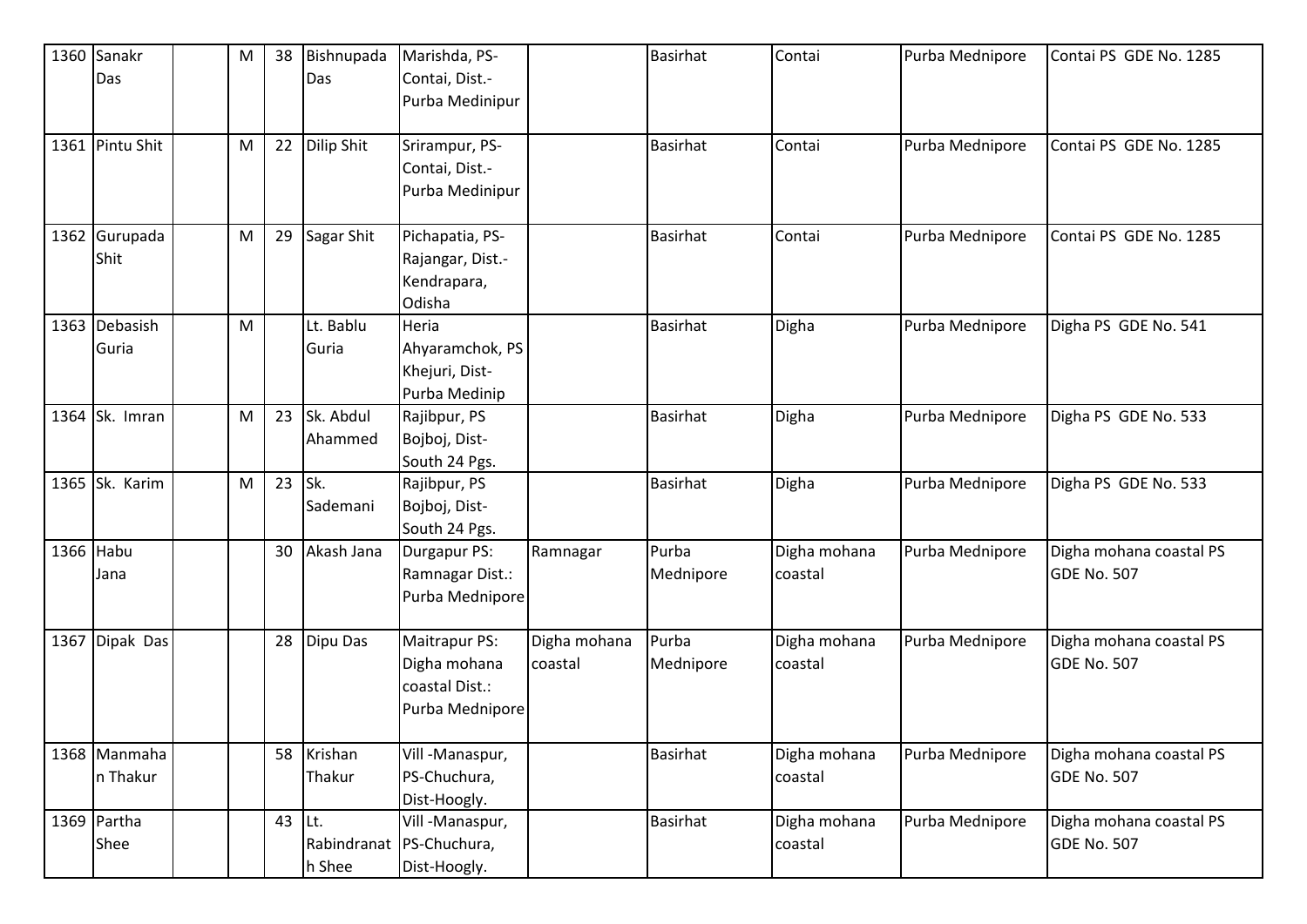| 1370 Sk Md<br>Zuber            | M | 22 | Sk Abas Ali             | Bhagyabantapur<br>PS: Durgachak<br>Dist.: Purba<br>Mednipore     | Durgachak    | Purba<br>Mednipore | Durgachak | Purba Mednipore | Durgachak PS GDE No. 582 |
|--------------------------------|---|----|-------------------------|------------------------------------------------------------------|--------------|--------------------|-----------|-----------------|--------------------------|
| 1371 Farju Khan                | M | 19 | Abdul Rasid<br>Khan     | Bhagyabantapur<br>PS: Durgachak<br>Dist.: Purba<br>Mednipore     | Durgachak    | Purba<br>Mednipore | Durgachak | Purba Mednipore | Durgachak PS GDE No. 582 |
| 1372 Biplab<br>Mandal          | M |    | Goasthabeh<br>lari      | Baranihari PS:<br>Egra Dist.: Purba<br>Mednipore                 | Egra         | Purba<br>Mednipore | Egra      | Purba Mednipore | Egra PS GDE No. 771      |
| 1373 Rajani<br>Santra          | M |    | Triloxya                | Khalsutia PS: Egra Egra<br>Dist.: Purba<br>Mednipore             |              | Purba<br>Mednipore | Egra      | Purba Mednipore | Egra PS GDE No. 771      |
| 1374 Paresh<br>Das             | M |    | Basanta                 | Mirzapur PS: Egra Egra<br>Dist.: Purba<br>Mednipore              |              | Purba<br>Mednipore | Egra      | Purba Mednipore | Egra PS GDE No. 771      |
| $1375$ Surya<br>Kanta<br>Sahoo | M |    | Lt.<br>Jaygobinda       | Jerthan PS: Egra<br>Dist.: Purba<br>Mednipore                    | Egra         | Purba<br>Mednipore | Egra      | Purba Mednipore | Egra PS GDE No. 771      |
| 1376 Chandan<br>Manna          | M |    | Nirmal                  | Bilchaulda PS:<br>Egra Dist.: Purba<br>Mednipore                 | Egra         | Purba<br>Mednipore | Egra      | Purba Mednipore | Egra PS GDE No. 769      |
| 1377 Animesh<br>Manna          | M |    | Avijit                  | <b>Bilchaulda PS:</b><br>Egra Dist.: Purba<br>Mednipore          | Egra         | Purba<br>Mednipore | Egra      | Purba Mednipore | Egra PS GDE No. 769      |
| 1378 Pradip Kr<br>Das          | M | 40 | <b>Bankim Ch</b><br>Das | <b>Ektarpur PS:</b><br>Bhupatinagar<br>Dist.: Purba<br>Mednipore | Bhupatinagar | Purba<br>Mednipore | Marishda  | Purba Mednipore | Marishda PS GDE No. 662  |
| 1379 Buddhade<br>b Barman      |   | 28 | <b>Bharat</b><br>Barman | Purba Anukha PS: Tamluk<br>Tamluk Dist.:<br>Purba Mednipore      |              | Purba<br>Mednipore | Moyna     | Purba Mednipore | Moyna PS GDE No. 687     |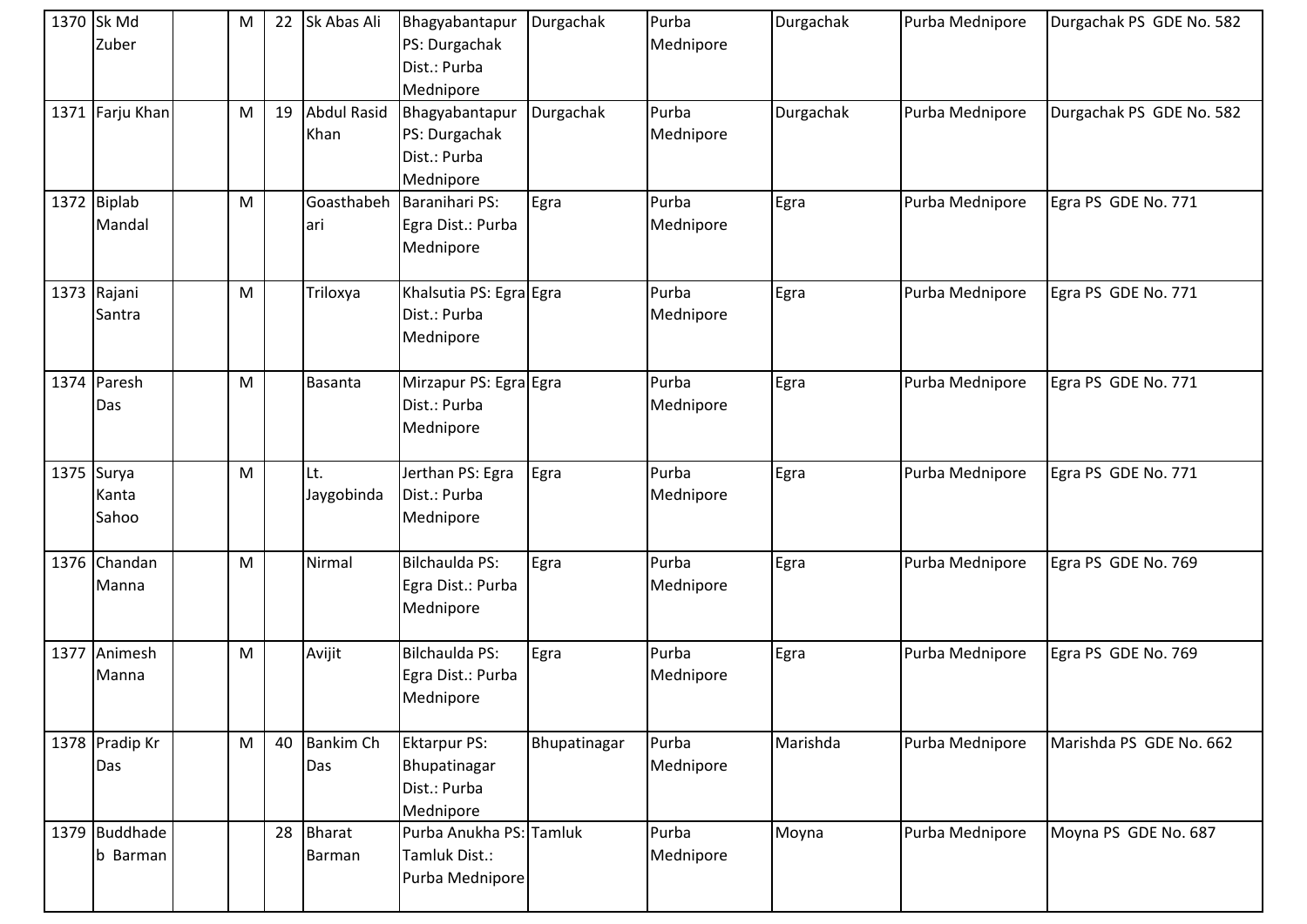|           | 1380 Sukumar<br>Barman        | M | 31 | Manindra<br>Barman | Menuakhali PS:<br>Nandakumar<br>Dist.: Purba<br>Mednipore           | Nandakumar | Purba<br>Mednipore  | Moyna      | Purba Mednipore | Moyna PS GDE No. 687          |
|-----------|-------------------------------|---|----|--------------------|---------------------------------------------------------------------|------------|---------------------|------------|-----------------|-------------------------------|
|           | 1381 Biswajit<br>Jana         | M | 32 | Lt. Gour           | Bar Astar PS:<br>Tamluk Dist.:<br>Purba Mednipore                   | Tamluk     | Purba<br>Mednipore  | Nandakumar | Purba Mednipore | Nandakumar PS GDE No.<br>1847 |
|           | 1382 Rubi Maji                | M |    | Tapan Maji         | <b>Basudevpur PS:</b><br>Tamluk Dist.:<br>Purba Mednipore           | Tamluk     | Purba<br>Mednipore  | Nandakumar | Purba Mednipore | Nandakumar PS GDE No.<br>1847 |
|           | 1383 Sanjoy<br>Payek          | M | 37 |                    | Bhim Charan Kumarara PS:<br>Nandakumar<br>Dist.: Purba<br>Mednipore | Nandakumar | Purba<br>Mednipore  | Nandakumar | Purba Mednipore | Nandakumar PS GDE No.<br>1847 |
| 1384 Raju | Singh                         | M | 46 | Prithi             | Dhitaibasan PS:<br>Nandakumar<br>Dist.: Purba<br>Mednipore          | Nandakumar | Purba<br>Mednipore  | Nandakumar | Purba Mednipore | Nandakumar PS GDE No.<br>1847 |
|           | 1385 Kalipada<br><b>Betal</b> | M | 50 | Chunilal           | Kumarara PS:<br>Nandakumar<br>Dist.: Purba<br>Mednipore             | Nandakumar | Purba<br>Mednipore  | Nandakumar | Purba Mednipore | Nandakumar PS GDE No.<br>1852 |
| 1386 Sk   | Shayensa                      | M | 20 | <b>Sk Yasin</b>    | Paramhanshapur<br>PS: Nandakumar<br>Dist.: Purba<br>Mednipore       | Nandakumar | Purba<br>Mednipore  | Nandakumar | Purba Mednipore | Nandakumar PS GDE No.<br>1852 |
|           | 1387 Ramkrishn<br>a Bera      | M | 37 | Gobinda            | Tatulberia PS:<br>Shyampur Dist.:<br>Howrah Rural                   | Shyampur   | <b>Howrah Rural</b> | Nandakumar | Purba Mednipore | Nandakumar PS GDE No.<br>1835 |
|           | 1388 Sk Nasir                 | M | 40 | Sk. Matibul        | Uluberia PS:<br>Uluberia Dist.:<br>Howrah Rural                     | Uluberia   | Howrah Rural        | Nandakumar | Purba Mednipore | Nandakumar PS GDE No.<br>1835 |
|           | 1389 Pravash<br>Adak          | M | 23 | Dilip              | Paharpur PS:<br>Uluberia Dist.:<br>Howrah Rural                     | Uluberia   | Howrah Rural        | Nandakumar | Purba Mednipore | Nandakumar PS GDE No.<br>1835 |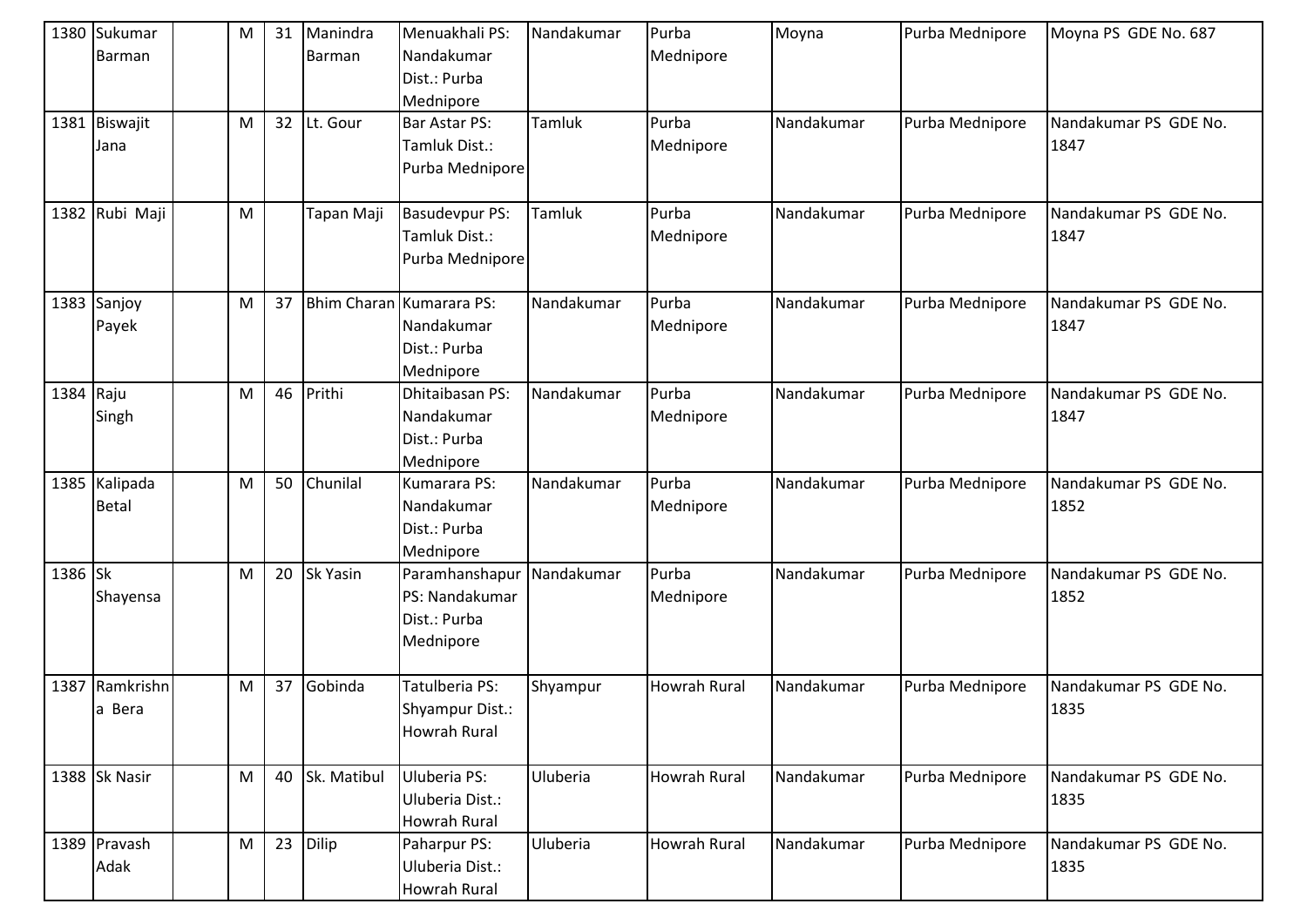|            | 1390 Shibsanka<br>r Ari     | M | 25 | Sanjay Ari                 | <b>MOGRAJPUR PS:</b><br>Chandipur Dist.:<br>Purba Mednipore                               | Chandipur | Purba<br>Mednipore                                  | Nandigram | Purba Mednipore                           | Nandigram PS GDE No. 352                    |
|------------|-----------------------------|---|----|----------------------------|-------------------------------------------------------------------------------------------|-----------|-----------------------------------------------------|-----------|-------------------------------------------|---------------------------------------------|
|            | 1391 Janannath<br>Barman    | M | 22 | Narugopal<br><b>Barman</b> | <b>MOGRAJPUR PS:</b><br>Chandipur Dist.:<br>Purba Mednipore                               | Chandipur | Purba<br>Mednipore                                  | Nandigram | Purba Mednipore                           | Nandigram PS GDE No. 352                    |
| 1392 Udya  | Shankar<br>Das              | M | 32 | Sudhanshu<br>Das           | Nainan PS:<br>Ramnagar Dist.:<br>Diamond<br><b>Harbour Police</b><br><b>District</b>      | Ramnagar  | Diamond<br><b>Harbour Police</b><br><b>District</b> | Ramnagar  | Diamond Harbour<br><b>Police District</b> | Ramnagar PS GDE No. 691                     |
|            | 1393 Subrata<br>Midya       | M | 42 | Mohan<br>Midya             | Srifalberia PS:<br>Ramnagar Dist.:<br>Diamond<br><b>Harbour Police</b><br><b>District</b> | Ramnagar  | Diamond<br><b>Harbour Police</b><br>District        | Ramnagar  | Diamond Harbour<br><b>Police District</b> | Ramnagar PS GDE No. 691                     |
|            | 1394 Samir<br>Gorai         | M | 42 | Kanchan<br>Gorai           | Kadampur PS:<br>Arsha Dist.:<br>Purulia                                                   | Arsha     | Purulia                                             | Arsha     | Purulia                                   | Arsha PS GDE No. 608                        |
| 1395 Mihir | Gorai                       | M | 42 | Kanchan<br>Gorai           | Kadampur PS:<br>Arsha Dist.:<br>Purulia                                                   | Arsha     | Purulia                                             | Arsha     | Purulia                                   | Arsha PS GDE No. 608                        |
|            | 1396 Gunaram<br>Murmu       | M | 21 | Hariram<br>Murmu           | <b>Bhursabera PS:</b><br>Bagmundi Dist.:<br>Purulia                                       | Bagmundi  | Purulia                                             | Arsha     | Purulia                                   | Arsha PS GDE No. 608                        |
|            | 1397 Sagun<br><b>Baskey</b> | M |    | Pulilal<br><b>Baskey</b>   | Chhatni PS:<br>Bagmundi Dist.:<br>Purulia                                                 | Bagmundi  | Purulia                                             | Arsha     | Purulia                                   | Arsha PS GDE No. 608                        |
|            | 1398 Rakesh<br>Mahato       | M | 19 | Sunil<br>Mahato            | Sindri PS:<br>Bagmundi Dist.:<br>Purulia                                                  | Bagmundi  | Purulia                                             | Bagmundi  | Purulia                                   | Bagmundi PS GDE No. 1021                    |
| 1399 Jiban | Mahato                      | M | 49 | Lt. Harku<br>Mahato        | Sindri PS:<br>Bagmundi Dist.:<br>Purulia                                                  | Bagmundi  | Purulia                                             | Bagmundi  | Purulia                                   | Bagmundi PS GDE No. 1021                    |
|            | 1400 Subhash<br>Mahato      | M | 23 | Sarat<br>Mahato            | Ananda Bazar PS: Jhalda<br>Jhalda Dist.:<br>Purulia                                       |           | Purulia                                             | Bagmundi  | Purulia                                   | Bagmundi PS Outpost Suisa<br>OP GDE No. 394 |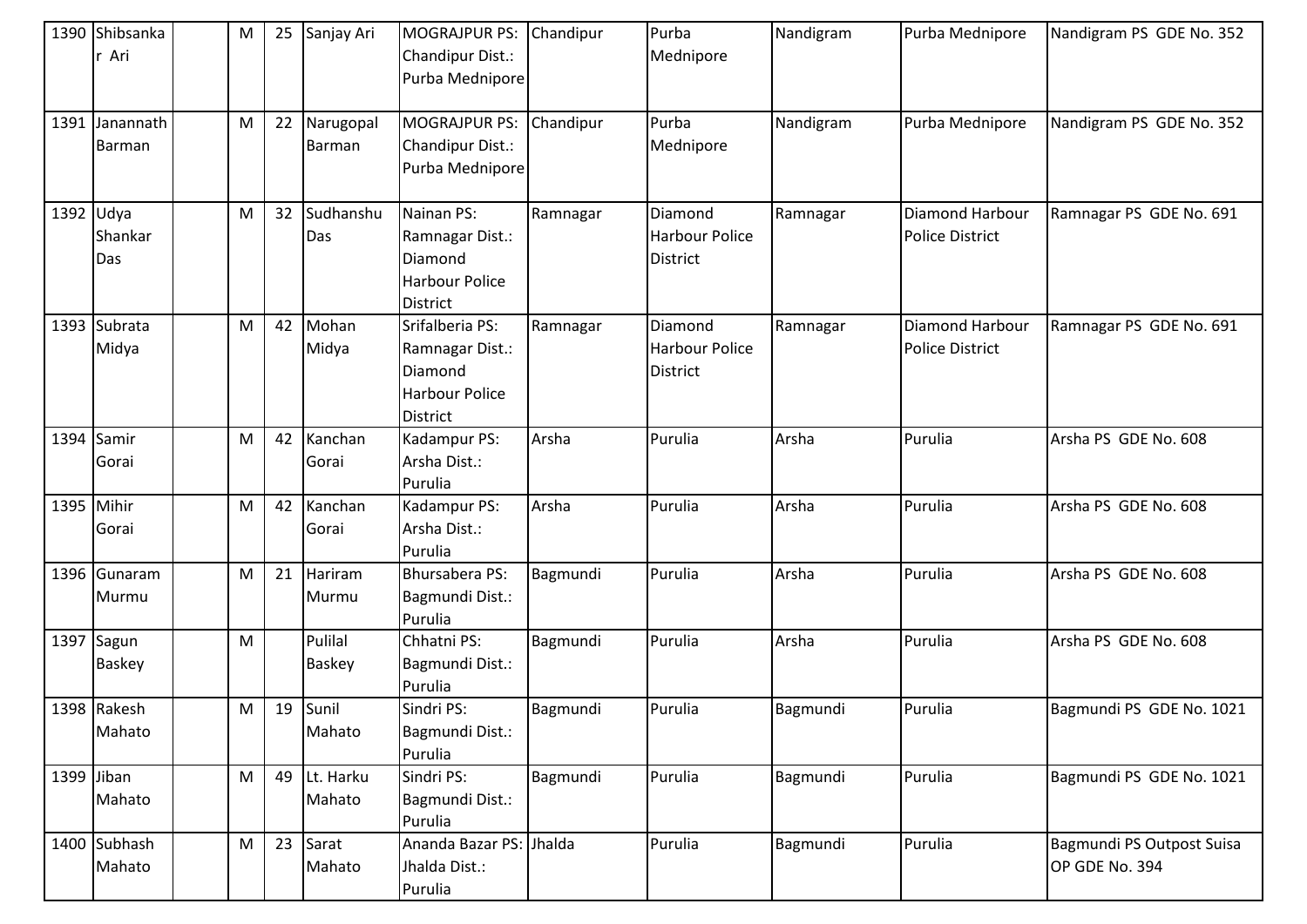| 1401 | Dinesh<br>Mahato         | M         | 28 | Lt. Jagadish<br>Mahato | Nalkupi PS:<br>Kotshila Dist.:<br>Purulia                                         | Kotshila     | Purulia         | Bagmundi | Purulia | Bagmundi PS Outpost Suisa<br>OP GDE No. 394 |
|------|--------------------------|-----------|----|------------------------|-----------------------------------------------------------------------------------|--------------|-----------------|----------|---------|---------------------------------------------|
| 1402 | Rahin<br>Singh           | ${\sf M}$ | 27 | Yudhisthir<br>Singh    | Vill- Jhatijharna,<br>P.S- Ghatshila.<br>Dist-East Si                             |              | <b>Basirhat</b> | Bandowan | Purulia | Bandowan PS GDE No. 622                     |
|      | 1403 Kisto Das           | M         | 36 | Susen Das              | Vill-Kopali, P.S-<br>Chandil, Dist-<br>East Singhbhum J                           |              | <b>Basirhat</b> | Bandowan | Purulia | Bandowan PS GDE No. 629                     |
|      | 1404 Mrityunja<br>y Tudu | M         | 28 | Charan Tudu Dhabani    | Radhamohanpur<br>Haridih PS: Bora<br>Dist.: Purulia                               | Bora         | Purulia         | Bandowan | Purulia | Bandowan PS GDE No. 629                     |
|      | 1405 Niranjan<br>Layek   | M         | 24 |                        | Nirmal Layek Lakhanpur PS:<br>Hura Dist.:<br>Purulia                              | Hura         | Purulia         | Hura     | Purulia | Hura PS GDE No. 683                         |
|      | 1406 Ashok<br>Thakur     | M         | 31 | Chandan<br>Thakur      | Lakhanpur PS:<br>Hura Dist.:<br>Purulia                                           | Hura         | Purulia         | Hura     | Purulia | Hura PS GDE No. 683                         |
| 1407 | Haripada<br>Hansda       | M         | 33 | Akash<br>Hansda        | Dariakata PS:<br>Hura Dist.:<br>Purulia                                           | Hura         | Purulia         | Hura     | Purulia | Hura PS GDE No. 685                         |
|      | 1408 Mantu<br>Majhi      | M         | 35 | Subhas<br>Majhi        | Dariakata PS:<br>Hura Dist.:<br>Purulia                                           | Hura         | Purulia         | Hura     | Purulia | Hura PS GDE No. 685                         |
|      | 1409 Gaju Bauri Shyam    | M         |    | Lt. Kajal<br>Bauri     | Jhalda Ward No-<br>09, Ketika Bauri<br>para PS: Purulia<br>town Dist.:<br>Purulia | Purulia town | Purulia         | Jhalda   | Purulia | Jhalda PS GDE No. 739                       |
|      | 1410 Bileswar<br>Lohar   | M         |    | Sahebram<br>Lohar      | Vill-Kanchi PS:<br>Kotshila Dist.:<br>Purulia                                     | Kotshila     | Purulia         | Jhalda   | Purulia | Jhalda PS GDE No. 739                       |
|      | 1411 Akshay<br>Kumar     | M         |    | Daman<br>Kumar         | Vill-Durgu PS:<br>Kotshila Dist.:<br>Purulia                                      | Kotshila     | Purulia         | Jhalda   | Purulia | Jhalda PS GDE No. 739                       |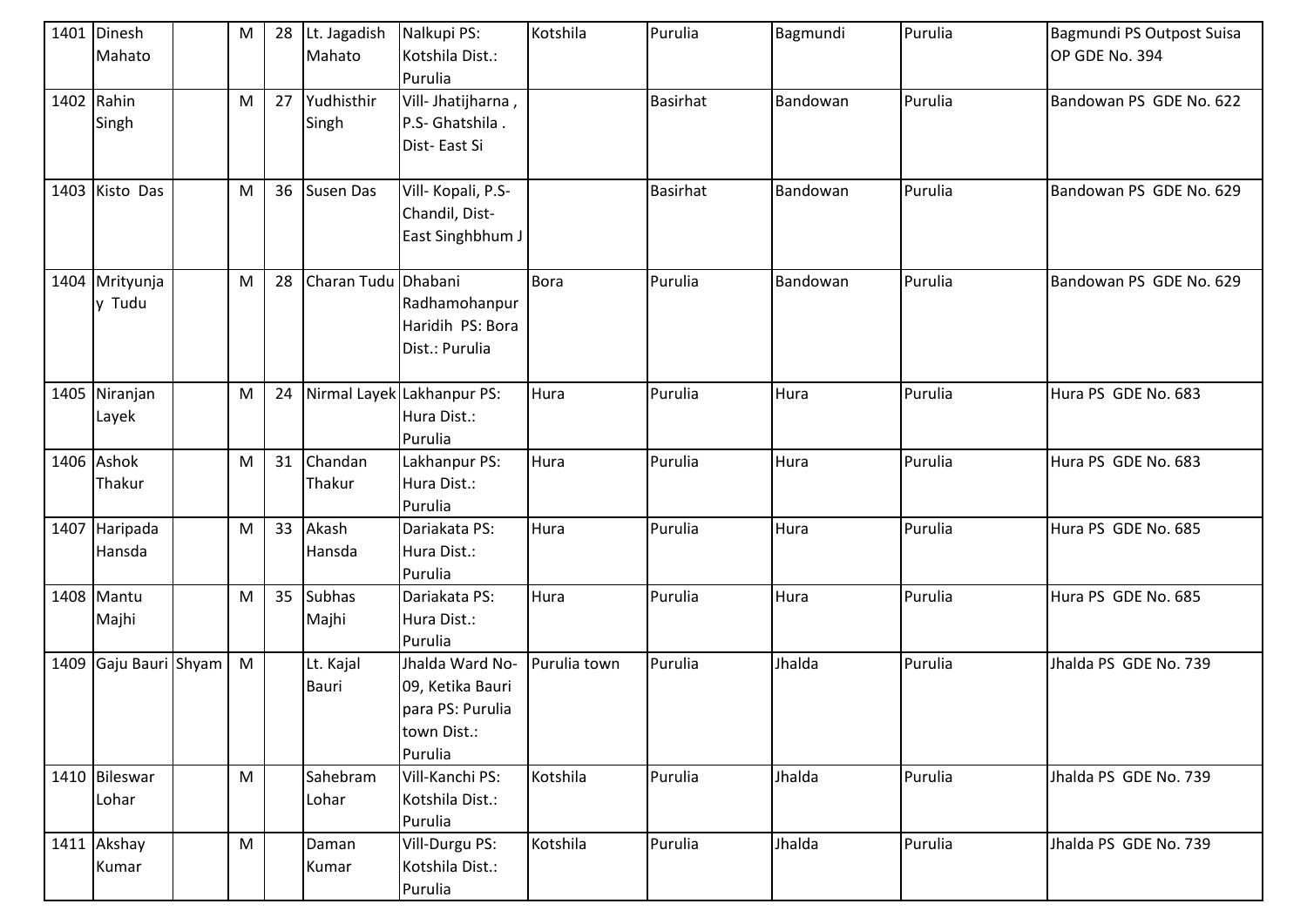|           | 1412 Sadhu     | ${\sf M}$ |    |             | Rohin Nayak Vill-Bamniya PS:  | Kotshila | Purulia | Jhalda | Purulia | Jhalda PS GDE No. 739      |
|-----------|----------------|-----------|----|-------------|-------------------------------|----------|---------|--------|---------|----------------------------|
|           | Charan         |           |    |             | Kotshila Dist.:               |          |         |        |         |                            |
|           | Nayak          |           |    |             | Purulia                       |          |         |        |         |                            |
|           | 1413 Prasanta  | ${\sf M}$ |    | Binodh Ch.  | Vill-Bamniya PS:              | Kotshila | Purulia | Jhalda | Purulia | Jhalda PS GDE No. 739      |
|           | Nayak          |           |    | Nayak       | Kotshila Dist.:               |          |         |        |         |                            |
|           |                |           |    |             | Purulia                       |          |         |        |         |                            |
|           | 1414 Jhalu     | M         |    | Tarani      | Vill-Bararola PS:             | Kotshila | Purulia | Jhalda | Purulia | Jhalda PS GDE No. 728      |
|           | Kumar          |           |    | Kumar       | Kotshila Dist.:               |          |         |        |         |                            |
|           |                |           |    |             | Purulia                       |          |         |        |         |                            |
|           | 1415 Mukesh    | M         |    | Paresh Ch.  | Vill-Choto Boked              | Jhalda   | Purulia | Jhalda | Purulia | Jhalda PS GDE No. 728      |
|           | Mahato         |           |    | Mahato      | PS: Jhalda Dist.:             |          |         |        |         |                            |
|           |                |           |    |             | Purulia                       |          |         |        |         |                            |
|           |                |           |    |             |                               |          |         |        |         |                            |
|           | 1416 Jadab Ch. | ${\sf M}$ |    | Bhanduram   | Vill-Maru PS:                 | Jhalda   | Purulia | Jhalda | Purulia | Jhalda PS GDE No. 728      |
|           | Mahato         |           |    | Mahato      | Jhalda Dist.:                 |          |         |        |         |                            |
|           |                |           |    |             | Purulia                       |          |         |        |         |                            |
|           | 1417 Dinesh    | M         |    |             | Niten Gorain Vill-Darpa PS:   | Jhalda   | Purulia | Jhalda | Purulia | Jhalda PS GDE No. 728      |
|           | Gorain         |           |    |             | Jhalda Dist.:                 |          |         |        |         |                            |
|           |                |           |    |             | Purulia                       |          |         |        |         |                            |
| 1418 Nitu |                | ${\sf M}$ |    | Brajuram    | Vill-Darpa PS:                | Jhalda   | Purulia | Jhalda | Purulia | Jhalda PS GDE No. 728      |
|           | Gorain         |           |    | Gorain      | Jhalda Dist.:                 |          |         |        |         |                            |
|           |                |           |    |             | Purulia                       |          |         |        |         |                            |
|           | 1419 Rajaram   | ${\sf M}$ |    | Saktipada   | Vill-Keruary PS:              | Jhalda   | Purulia | Jhalda | Purulia | Jhalda PS Outpost Tulin OP |
|           | Mahato         |           |    | Mahato      | Jhalda Dist.:                 |          |         |        |         | GDE No. 487                |
|           |                |           |    |             | Purulia                       |          |         |        |         |                            |
|           | 1420 Sripada   | M         |    | Arjun       | Vill-Keruary PS:              | Jhalda   | Purulia | Jhalda | Purulia | Jhalda PS Outpost Tulin OP |
|           | Mahato         |           |    | Mahato      | Jhalda Dist.:                 |          |         |        |         | GDE No. 487                |
|           |                |           |    |             | Purulia                       |          |         |        |         |                            |
|           | 1421 Sachin    | M         | 34 | Lt. Bhabani | Kathaltard PS:                | Joypur   | Purulia | Joypur | Purulia | Joypur PS GDE No. 810      |
|           | Paramanik      |           |    | Paramanik   | Joypur Dist.:                 |          |         |        |         |                            |
|           |                |           |    |             | Purulia                       |          |         |        |         |                            |
|           | 1422 Sk. Akbar | M         | 22 |             | Sk Allauddin   Kathaltard PS: | Joypur   | Purulia | Joypur | Purulia | Joypur PS GDE No. 810      |
|           |                |           |    |             | Joypur Dist.:                 |          |         |        |         |                            |
|           |                |           |    |             | Purulia                       |          |         |        |         |                            |
|           | 1423 Ashutosh  | M         | 27 | Jagabandhu  | <b>Baragram More</b>          | Joypur   | Purulia | Joypur | Purulia | Joypur PS GDE No. 801      |
|           | Mahato         |           |    | Mahato      | PS: Joypur Dist.:             |          |         |        |         |                            |
|           |                |           |    |             | Purulia                       |          |         |        |         |                            |
|           | $1424$ Subhas  | M         | 42 | Deben       | <b>Baragram More</b>          | Joypur   | Purulia | Joypur | Purulia | Joypur PS GDE No. 801      |
|           | Mahato         |           |    | Mahato      | PS: Joypur Dist.:             |          |         |        |         |                            |
|           |                |           |    |             | Purulia                       |          |         |        |         |                            |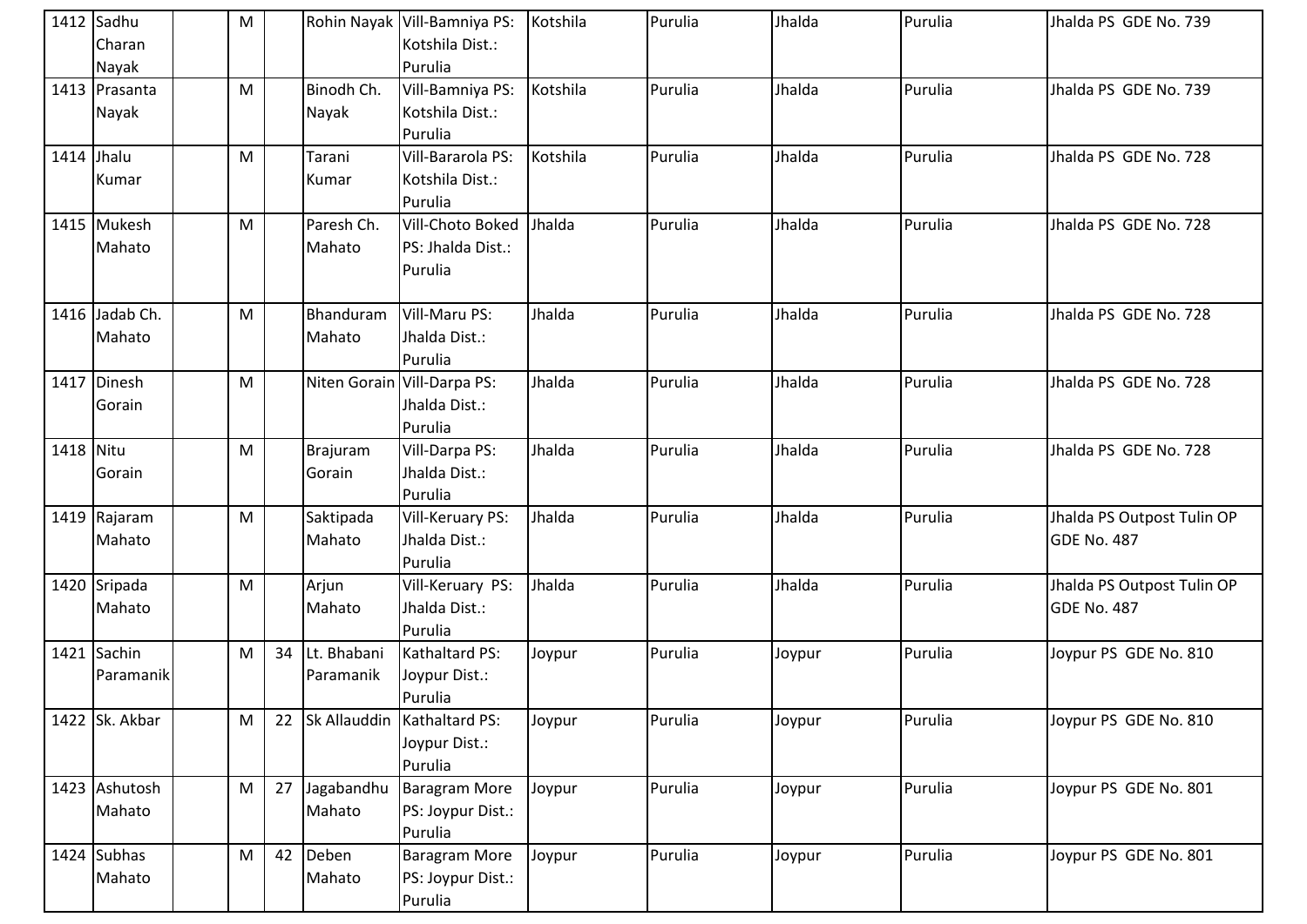|           | 1425 Ramesh    | M | 22 |              | Awdesh Saw Forest More PS: | Joypur   | Purulia | Joypur   | Purulia        | Joypur PS GDE No. 807   |
|-----------|----------------|---|----|--------------|----------------------------|----------|---------|----------|----------------|-------------------------|
|           | Saw @          |   |    | @gupta       | Joypur Dist.:              |          |         |          |                |                         |
|           | Gupta          |   |    |              | Purulia                    |          |         |          |                |                         |
|           | 1426 Chanchal  | M | 29 | Swapan       | <b>Hospital More</b>       | Joypur   | Purulia | Joypur   | Purulia        | Joypur PS GDE No. 789   |
|           | Kumar          |   |    | Kumar        | PS: Joypur Dist.:          |          |         |          |                |                         |
|           |                |   |    |              | Purulia                    |          |         |          |                |                         |
|           | 1427 Rajesh    | M | 26 | Lt. Sabhu    | Pundag Bazar PS: Joypur    |          | Purulia | Joypur   | Purulia        | Joypur PS GDE No. 464   |
|           | Singh          |   |    | Singh        | Joypur Dist.:              |          |         |          |                |                         |
|           |                |   |    |              | Purulia                    |          |         |          |                |                         |
| 1428 Amit |                | M | 35 | Ajit Nandi   | Gelia PS: Joypur           | Joypur   | Bankura | Joypur   | <b>Bankura</b> | Joypur PS GDE No. 874   |
|           | Nandi          |   |    |              | Dist.: Bankura             |          |         |          |                |                         |
|           |                |   |    |              |                            |          |         |          |                |                         |
|           | 1429 Sonaram   | M | 34 | Kshepakar    | Amsola PS: Para            | Para     | Purulia | Kashipur | Purulia        | Kashipur PS GDE No. 690 |
|           | Kisku          |   |    | Kisku        | Dist.: Purulia             |          |         |          |                |                         |
|           |                |   |    |              |                            |          |         |          |                |                         |
|           | 1430 Monaj     | M |    | Lt Purna Ch  | Jorapukur PS:              | Kashipur | Purulia | Kashipur | Purulia        | Kashipur PS GDE No. 690 |
|           | Bouri          |   |    | <b>Bouri</b> | Kashipur Dist.:            |          |         |          |                |                         |
|           |                |   |    |              | Purulia                    |          |         |          |                |                         |
|           | 1431 Jagadish  | M | 45 | Lt Haripada  | Napara PS:                 | Kashipur | Purulia | Kashipur | Purulia        | Kashipur PS GDE No. 690 |
|           | Mandal         |   |    | Mandal       | Kashipur Dist.:            |          |         |          |                |                         |
|           |                |   |    |              | Purulia                    |          |         |          |                |                         |
|           | 1432 Bangsidha | M | 21 | Kashinath    | Rangiladih PS:             | Kashipur | Purulia | Kashipur | Purulia        | Kashipur PS GDE No. 701 |
|           | r Rajak        |   |    | Rajak        | Kashipur Dist.:            |          |         |          |                |                         |
|           |                |   |    |              | Purulia                    |          |         |          |                |                         |
|           | 1433 Rajesh    | M |    | Biswajit     | Rangiladih PS:             | Kashipur | Purulia | Kashipur | Purulia        | Kashipur PS GDE No. 701 |
|           | Bauri          |   |    | Bauri        | Kashipur Dist.:            |          |         |          |                |                         |
|           |                |   |    |              | Purulia                    |          |         |          |                |                         |
|           | 1434 Chandan   | M | 25 | Anadi        | Kolloli PS:                | Kashipur | Purulia | Kashipur | Purulia        | Kashipur PS GDE No. 701 |
|           | Sutradhar      |   |    | Sutradhar    | Kashipur Dist.:            |          |         |          |                |                         |
|           |                |   |    |              | Purulia                    |          |         |          |                |                         |
|           | 1435 Pradip    | M | 23 | Sadhan       | Shyampur PS:               | Kotshila | Purulia | Kotshila | Purulia        | Kotshila PS GDE No. 635 |
|           | Kalindi        |   |    | Kalindi      | Kotshila Dist.:            |          |         |          |                |                         |
|           |                |   |    |              | Purulia                    |          |         |          |                |                         |
|           | 1436 Amar      | M | 22 | Kartick      | Shyampur PS:               | Kotshila | Purulia | Kotshila | Purulia        | Kotshila PS GDE No. 635 |
|           | Kalindi        |   |    | Kalindi      | Kotshila Dist.:            |          |         |          |                |                         |
|           |                |   |    |              | Purulia                    |          |         |          |                |                         |
| 1437 Raju |                | M | 47 | Lt Tarapada  | Chekya PS:                 | Kotshila | Purulia | Kotshila | Purulia        | Kotshila PS GDE No. 635 |
|           | Kumar          |   |    | Kumar        | Kotshila Dist.:            |          |         |          |                |                         |
|           |                |   |    |              | Purulia                    |          |         |          |                |                         |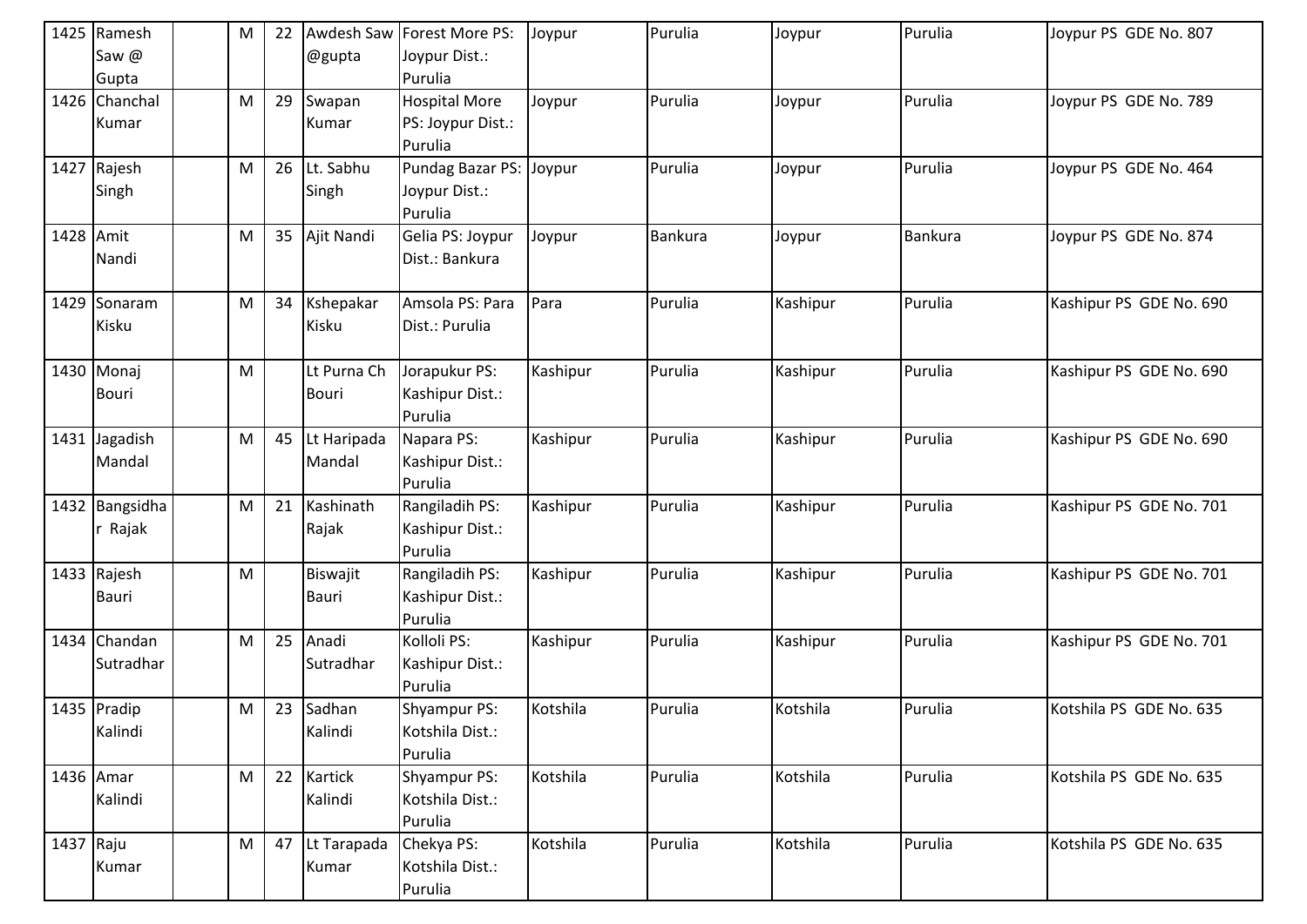|            | 1438 Digam<br>Mahato       | M         | 50 | Lt Khariram<br>Mahato                | Murulahar PS:<br>Kotshila Dist.:<br>Purulia                                                          | Kotshila     | Purulia                                             | Kotshila | Purulia | Kotshila PS GDE No. 642 |
|------------|----------------------------|-----------|----|--------------------------------------|------------------------------------------------------------------------------------------------------|--------------|-----------------------------------------------------|----------|---------|-------------------------|
|            | 1439 Sunam<br>Mahato       | ${\sf M}$ | 21 | Niranjan<br>Mahato                   | Murulahar PS:<br>Kotshila Dist.:<br>Purulia                                                          | Kotshila     | Purulia                                             | Kotshila | Purulia | Kotshila PS GDE No. 642 |
|            | 1440 Anadi<br>Mahato       | M         | 45 | <b>Kartick</b><br>Mahato             | Hetbatri PS:<br>Kotshila Dist.:<br>Purulia                                                           | Kotshila     | Purulia                                             | Kotshila | Purulia | Kotshila PS GDE No. 642 |
| 1441 Asish | Mandal                     | M         | 26 | Jadab<br>Mandal                      | Panch Pahari PS:<br>Raghunathpur<br>Dist.: Purulia                                                   | Raghunathpur | Purulia                                             | Neturia  | Purulia | Neturia PS GDE No. 746  |
|            | 1442 Jitendra<br>Sao       | M         | 40 | Late Bachan<br>Sao                   | Kulti Thana More Kulti<br>PS: Kulti Dist.:<br>Asansol Durgapur<br>Police<br>Commissionerate          |              | Asansol<br><b>Durgapur Police</b><br>Commissionerat | Neturia  | Purulia | Neturia PS GDE No. 746  |
|            | 1443 Satish<br>Barman      | ${\sf M}$ | 24 | Late<br>Mahendra<br>Prasad<br>Barman | <b>Barakar Bus</b><br>Stand PS: Kulti<br>Dist.: Asansol<br><b>Durgapur Police</b><br>Commissionerate | Kulti        | Asansol<br><b>Durgapur Police</b><br>Commissionerat | Neturia  | Purulia | Neturia PS GDE No. 746  |
|            | 1444 Badal Maji            | ${\sf M}$ | 36 | Sunil Maji                           | Gopalpur PS:<br>Neturia Dist.:<br>Purulia                                                            | Neturia      | Purulia                                             | Neturia  | Purulia | Neturia PS GDE No. 754  |
|            | 1445 Nimai<br><b>Bouri</b> | M         |    | 34 Bimal Bouri                       | Gopalpur PS:<br>Neturia Dist.:<br>Purulia                                                            | Neturia      | Purulia                                             | Neturia  | Purulia | Neturia PS GDE No. 754  |
|            | 1446 Milan<br>Bauri        | ${\sf M}$ | 24 | Ranjit Bauri                         | Dubra PS: Para<br>Dist.: Purulia                                                                     | Para         | Purulia                                             | Para     | Purulia | Para PS GDE No. 663     |
| 1447 Bittu | Bauri                      | M         | 35 | Haru Bauri                           | Dubra PS: Para<br>Dist.: Purulia                                                                     | Para         | Purulia                                             | Para     | Purulia | Para PS GDE No. 663     |
|            | 1448 Monoj<br>Mandi        | M         |    | Anil Mandi                           |                                                                                                      |              | <b>Basirhat</b>                                     | Puncha   | Purulia | Puncha PS GDE No. 695   |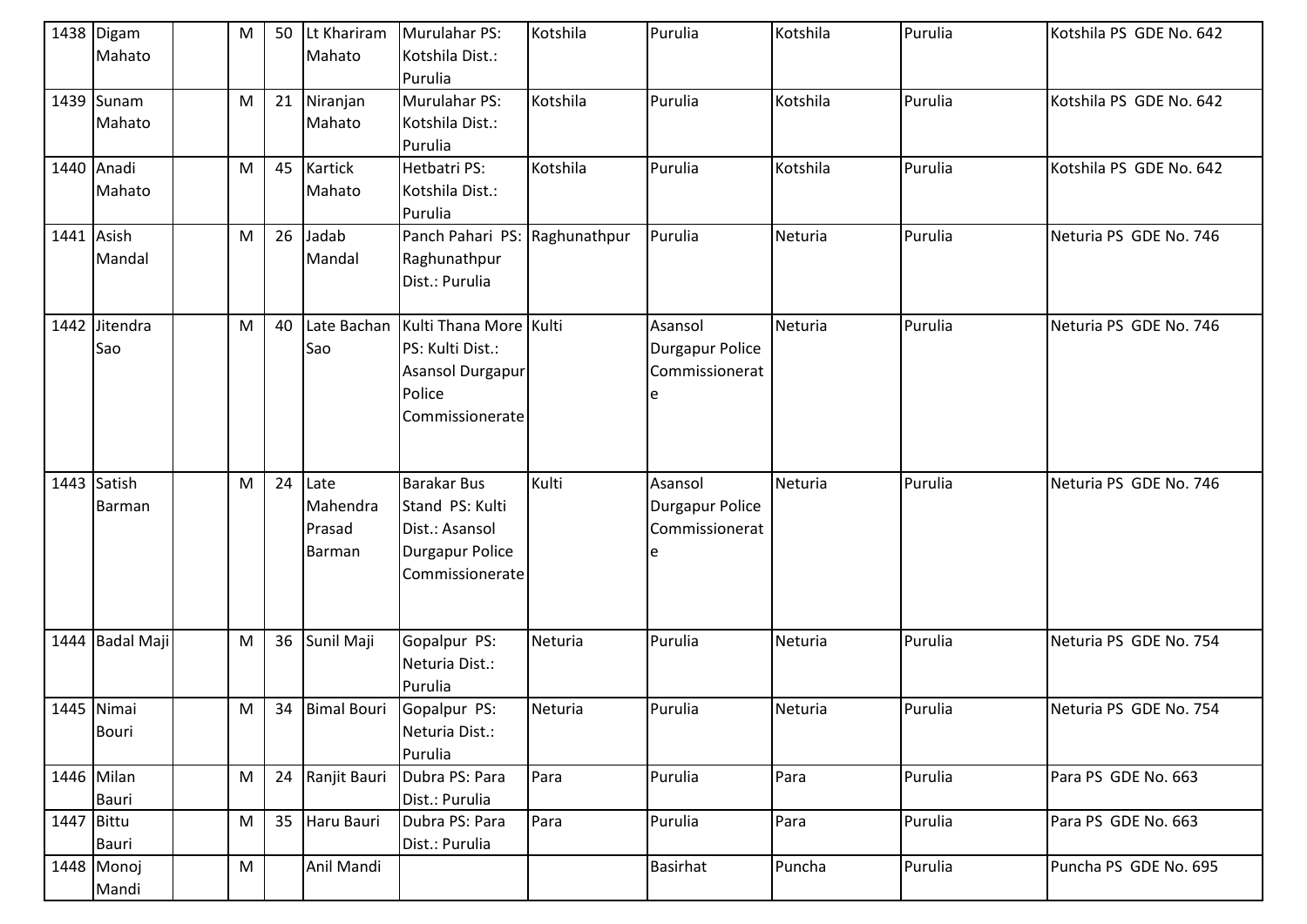|            | 1449 Ratan<br>Tudu              |      | M |        | Mitun Tudu                              |                                                                                |                          | <b>Basirhat</b> | Puncha       | Purulia | Puncha PS GDE No. 695       |
|------------|---------------------------------|------|---|--------|-----------------------------------------|--------------------------------------------------------------------------------|--------------------------|-----------------|--------------|---------|-----------------------------|
|            | 1450 Samir<br>Mudi              |      | M |        | Jiban Mudi                              |                                                                                |                          | <b>Basirhat</b> | Puncha       | Purulia | Puncha PS GDE No. 695       |
|            | 1451 Suman<br>Kumar<br>Dey      |      | M | 30     | Tarun Kr.<br>Dey                        | D.B. Road Ashu<br>Sahis Lane, W-01<br>PS: Purulia town<br>Dist.: Purulia       | Purulia town             | Purulia         | Purulia town | Purulia | Purulia town PS GDE No. 918 |
|            | 1452 Md Jakir                   |      | M | 30     | Md Edrish                               | Chunavati J.K.<br>College Road, W-<br>09 PS: Purulia<br>town Dist.:<br>Purulia | Purulia town             | Purulia         | Purulia town | Purulia | Purulia town PS GDE No. 918 |
|            | 1453 Bibek<br>Mahato            |      | M | 32     | Lt. Thulu<br>Mahato                     | Vill-Pandui, Po-<br>Puncha PS:<br>Puncha Dist.:<br>Purulia                     | Puncha                   | Purulia         | Purulia town | Purulia | Purulia town PS GDE No. 918 |
|            | 1454 Manish<br>Chakrabor<br> ty | Mona | M | 24     | <b>Dipak</b><br>Chakraborty PS: Purulia | Vill+Po-Chharra<br>mufassil Dist.:<br>Purulia                                  | Purulia mufassil Purulia |                 | Purulia town | Purulia | Purulia town PS GDE No. 922 |
| 1455 Rajib | Munda                           |      | M | 25     | Sushil<br>Munda                         | Vill-Tentulia, Po-<br>Molan PS:<br>Hirbandh Dist.:<br>Bankura                  | Hirbandh                 | Bankura         | Purulia town | Purulia | Purulia town PS GDE No. 922 |
| 1456 Fatik | Mahato                          |      | M | 36     | Lt. Natabar<br>Mahato                   | Vill+Po-Chakra<br>PS: Purulia<br>mufassil Dist.:<br>Purulia                    | Purulia mufassil Purulia |                 | Purulia town | Purulia | Purulia town PS GDE No. 923 |
|            | 1457 Tanmoy<br>Mazumde          |      | M | 50 Lt. | Badyanath<br>Mazumdar                   | Garikhana<br>Chatanipara, W-<br>18 PS: Purulia<br>town Dist.:<br>Purulia       | Purulia town             | Purulia         | Purulia town | Purulia | Purulia town PS GDE No. 923 |
|            | 1458 Sumanta<br>Sahis           |      | M | 25     | <b>Sarat Sahis</b>                      | Vill-Tentulia, Po-<br>Molan, PS:<br>Hirbandh Dist.:<br>Bankura                 | Hirbandh                 | <b>Bankura</b>  | Purulia town | Purulia | Purulia town PS GDE No. 923 |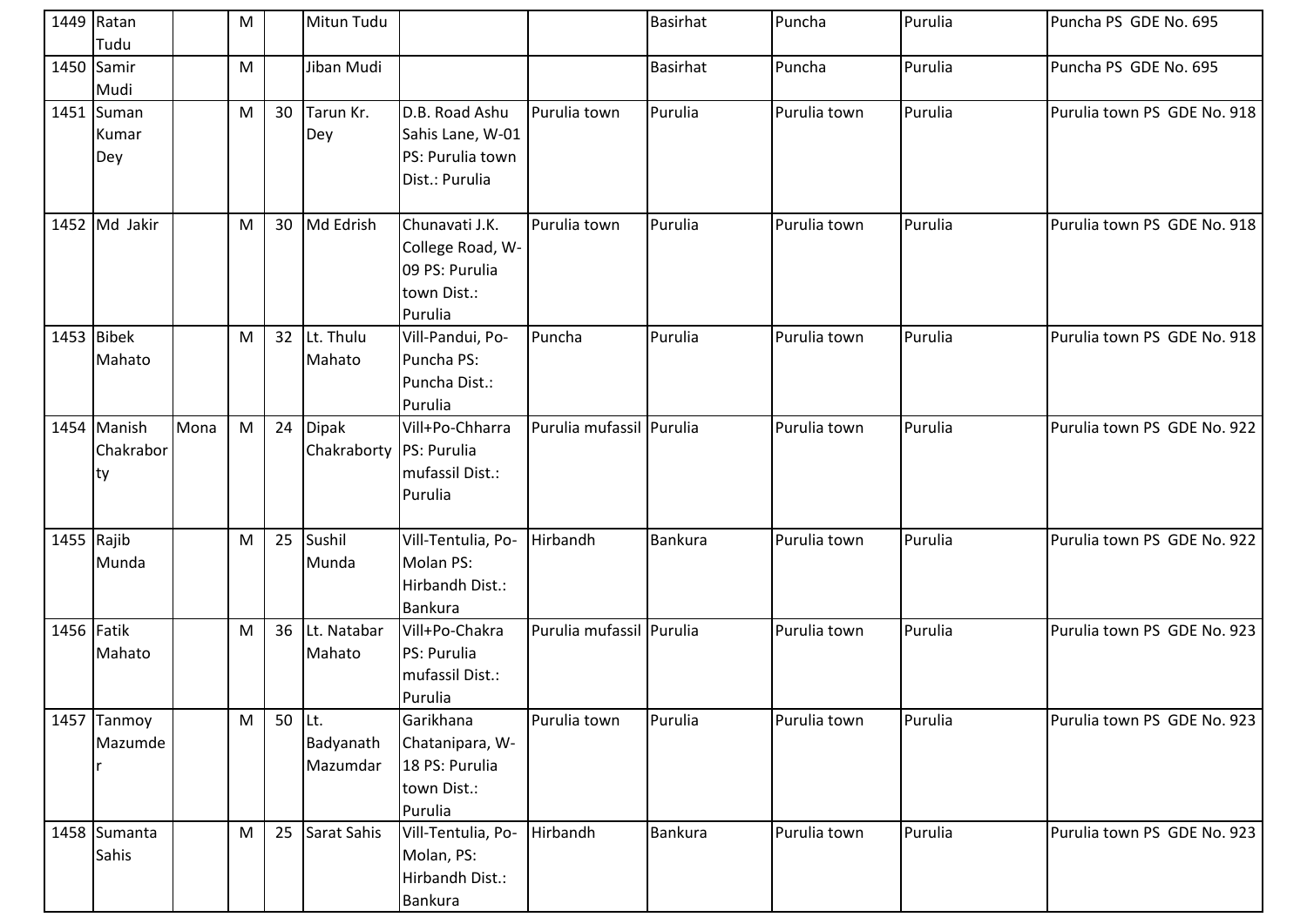|              | 1459 Sanjoy<br>Rajwar | ${\sf M}$ | 22 | Bhakteswar<br>Rajwar | <b>Taltard PS:</b><br>Santaldih Dist.: | Santaldih    | Purulia         | Raghunathpur | Purulia | Raghunathpur PS GDE No.<br>803 |
|--------------|-----------------------|-----------|----|----------------------|----------------------------------------|--------------|-----------------|--------------|---------|--------------------------------|
|              |                       |           |    |                      | Purulia                                |              |                 |              |         |                                |
|              | 1460 Tapan            | ${\sf M}$ | 35 | Mahadev              | Rukni PS:                              | Raghunathpur | Purulia         | Raghunathpur | Purulia | Raghunathpur PS GDE No.        |
|              | <b>Bauri</b>          |           |    | Bauri                | Raghunathpur                           |              |                 |              |         | 803                            |
|              |                       |           |    |                      | Dist.: Purulia                         |              |                 |              |         |                                |
|              | 1461 Bhajahari        | M         | 28 | Kartik               | Tarapur PS:                            | Raghunathpur | Purulia         | Raghunathpur | Purulia | Raghunathpur PS GDE No.        |
|              | Mahato                |           |    | Mahato               | Raghunathpur                           |              |                 |              |         | 803                            |
|              |                       |           |    |                      | Dist.: Purulia                         |              |                 |              |         |                                |
|              | 1462 Koushik          | M         | 27 | Ramanath             | Chatrmahal PS:                         | Raghunathpur | Purulia         | Raghunathpur | Purulia | Raghunathpur PS GDE No.        |
|              | Mahato                |           |    | Mahato               | Raghunathpur                           |              |                 |              |         | 803                            |
|              |                       |           |    |                      | Dist.: Purulia                         |              |                 |              |         |                                |
| $1463$ Bijoy |                       | ${\sf M}$ | 24 |                      | Rabilal Besra Bamarrah PS:             | Raghunathpur | Purulia         | Raghunathpur | Purulia | Raghunathpur PS GDE No.        |
|              | Kumar                 |           |    |                      | Raghunathpur                           |              |                 |              |         | 803                            |
|              | Besra                 |           |    |                      | Dist.: Purulia                         |              |                 |              |         |                                |
| 1464 Kajal   |                       | ${\sf M}$ | 30 | Maheswar             | Kargali PS:                            | Raghunathpur | Purulia         | Raghunathpur | Purulia | Raghunathpur PS GDE No.        |
|              | Kumbhaka              |           |    | Kumbhakar            | Raghunathpur                           |              |                 |              |         | 816                            |
|              |                       |           |    |                      | Dist.: Purulia                         |              |                 |              |         |                                |
|              | 1465 Nepal            | ${\sf M}$ | 40 | <b>Bhairab</b>       | Kargali PS:                            | Raghunathpur | Purulia         | Raghunathpur | Purulia | Raghunathpur PS GDE No.        |
|              | Dhibar                |           |    | <b>Dhibar</b>        | Raghunathpur                           |              |                 |              |         | 816                            |
|              |                       |           |    |                      | Dist.: Purulia                         |              |                 |              |         |                                |
| 1466 Prem    |                       | ${\sf M}$ | 33 | Rajkumar             | PS:                                    | Raghunathpur | Purulia         | Raghunathpur | Purulia | Raghunathpur PS GDE No.        |
|              | Kumar                 |           |    | Singh                | Raghunathpur                           |              |                 |              |         | 816                            |
|              | Singh                 |           |    |                      | Dist.: Purulia                         |              |                 |              |         |                                |
|              | 1467 Sk Majad         | M         | 25 | Sk Inakil            | Namodigha PS:                          | Raghunathpur | Purulia         | Raghunathpur | Purulia | Raghunathpur PS GDE No.        |
|              |                       |           |    |                      | Raghunathpur                           |              |                 |              |         | 816                            |
|              |                       |           |    |                      | Dist.: Purulia                         |              |                 |              |         |                                |
|              | 1468 Digambar         | ${\sf M}$ | 35 | Naru Mallik          | Krgali PS:                             | Raghunathpur | Purulia         | Raghunathpur | Purulia | Raghunathpur PS GDE No.        |
|              | <b>Mallik</b>         |           |    |                      | Raghunathpur                           |              |                 |              |         | 816                            |
|              |                       |           |    |                      | Dist.: Purulia                         |              |                 |              |         |                                |
| 1469 Tulsi   |                       | M         | 39 | Sahadev              | Ghutitora PS:                          | Raghunathpur | Purulia         | Raghunathpur | Purulia | Raghunathpur PS GDE No.        |
|              | Bauri                 |           |    | Bauri                | Raghunathpur                           |              |                 |              |         | 804                            |
|              |                       |           |    |                      | Dist.: Purulia                         |              |                 |              |         |                                |
|              | 1470 Rabi Bauri       | M         | 19 | Dulal Bauri          | Nanduara PS:                           | Raghunathpur | Purulia         | Raghunathpur | Purulia | Raghunathpur PS GDE No.        |
|              |                       |           |    |                      | Raghunathpur                           |              |                 |              |         | 804                            |
|              |                       |           |    |                      | Dist.: Purulia                         |              |                 |              |         |                                |
| 1471 Rohit   |                       | ${\sf M}$ | 23 | Anil Kumar           | Khirbhojna,                            |              | <b>Basirhat</b> | Raghunathpur | Purulia | Raghunathpur PS GDE No.        |
|              | Kumar                 |           |    |                      | Laxmipur, Jamui,                       |              |                 |              |         | 804                            |
|              |                       |           |    |                      | <b>Bihar</b>                           |              |                 |              |         |                                |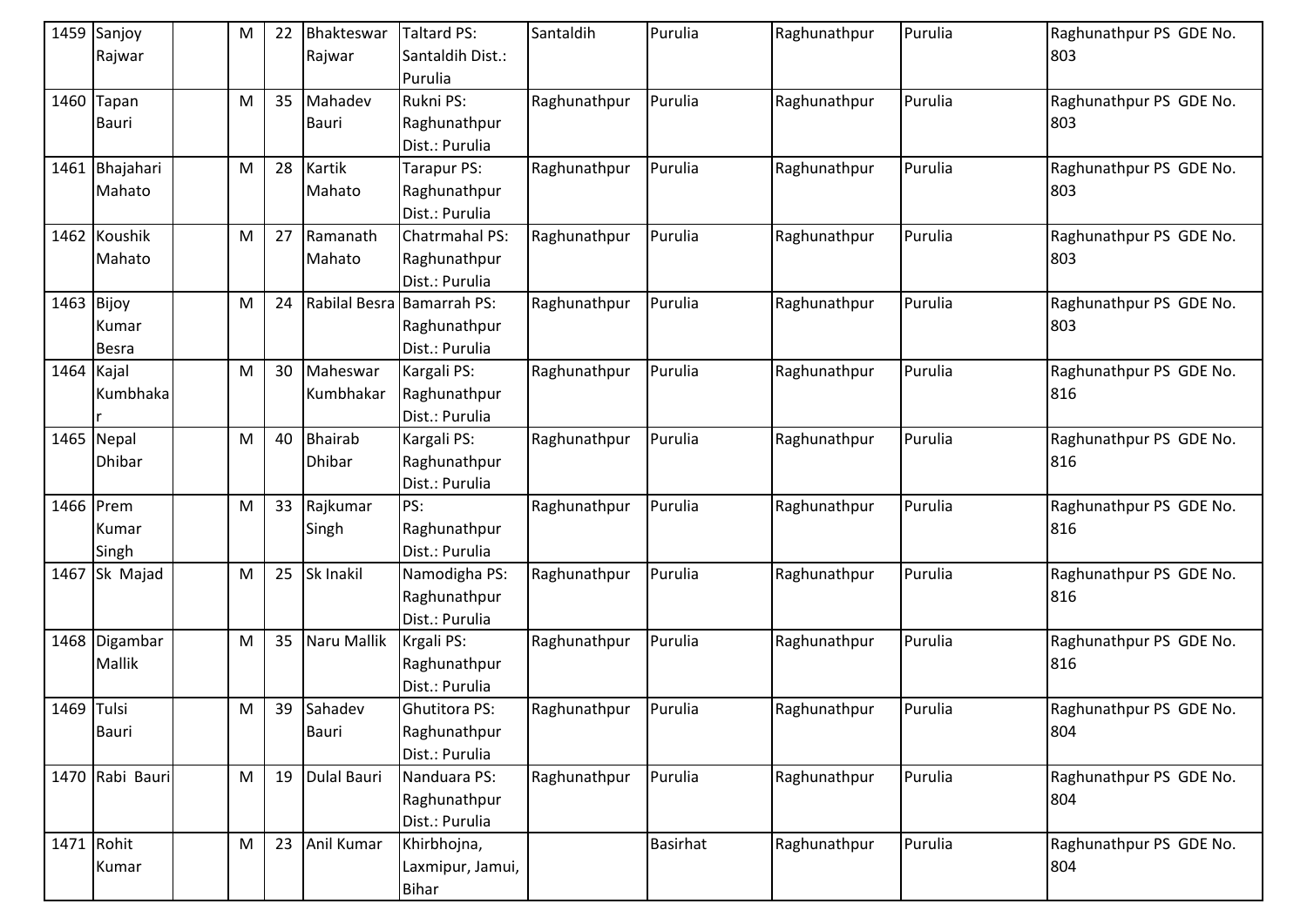|            | 1472 Jayanta   | M         | 35 | Doyamoy             | Set Deuli PS:  | Saltora | Bankura         | Raghunathpur | Purulia | Raghunathpur PS GDE No. |
|------------|----------------|-----------|----|---------------------|----------------|---------|-----------------|--------------|---------|-------------------------|
|            | Mandal         |           |    | Mandal              | Saltora Dist.: |         |                 |              |         | 804                     |
|            |                |           |    |                     | Bankura        |         |                 |              |         |                         |
|            | 1473 Birendra  | M         | 21 | Parmeswar           | Dungrigora,    |         | <b>Basirhat</b> | Raghunathpur | Purulia | Raghunathpur PS GDE No. |
|            | Murmu          |           |    | Majhi               | Bokaro, JH     |         |                 |              |         | 804                     |
|            | 1474 Mansing   | M         |    | <b>Rabilal Tudu</b> | Dumdumi PS:    | Santari | Purulia         | Santari      | Purulia | Santari PS GDE No. 565  |
|            | Tudu           |           |    |                     | Santari Dist.: |         |                 |              |         |                         |
|            |                |           |    |                     | Purulia        |         |                 |              |         |                         |
|            | 1475 Paresh    | M         | 26 | Mangal              | Dumdumi PS:    | Santari | Purulia         | Santari      | Purulia | Santari PS GDE No. 565  |
|            | Tudu           |           |    | Tudu                | Santari Dist.: |         |                 |              |         |                         |
|            |                |           |    |                     | Purulia        |         |                 |              |         |                         |
|            | 1476 Budhan    | M         | 25 | <b>Iswar Mandi</b>  | Dumdumi PS:    | Santari | Purulia         | Santari      | Purulia | Santari PS GDE No. 565  |
|            | Mandi          |           |    |                     | Santari Dist.: |         |                 |              |         |                         |
|            |                |           |    |                     | Purulia        |         |                 |              |         |                         |
| 1477 Nitai |                | ${\sf M}$ | 29 | Prallad             | Dumdumi PS:    | Santari | Purulia         | Santari      | Purulia | Santari PS GDE No. 565  |
|            | Mandi          |           |    | Mandi               | Santari Dist.: |         |                 |              |         |                         |
|            |                |           |    |                     | Purulia        |         |                 |              |         |                         |
|            | 1478 Md. Jakir | ${\sf M}$ | 31 | Sahabuddin          | Sashpur PS:    | Santari | Purulia         | Santari      | Purulia | Santari PS GDE No. 565  |
|            |                |           |    | Ali                 | Santari Dist.: |         |                 |              |         |                         |
|            |                |           |    |                     | Purulia        |         |                 |              |         |                         |
|            | 1479 Sk. Nejam | M         | 22 | Saddam Ali          | Sashpur PS:    | Santari | Purulia         | Santari      | Purulia | Santari PS GDE No. 565  |
|            |                |           |    |                     | Santari Dist.: |         |                 |              |         |                         |
|            |                |           |    |                     | Purulia        |         |                 |              |         |                         |
|            | 1480 Tapan     | M         | 34 | Anupam              | Tamna PS:      | Tamna   | Purulia         | Tamna        | Purulia | Tamna PS GDE No. 745    |
|            | Pandey         |           |    | Pandey              | Tamna Dist.:   |         |                 |              |         |                         |
|            |                |           |    |                     | Purulia        |         |                 |              |         |                         |
|            | 1481 Rajat     | M         | 29 | Koushik             | Tamna PS:      | Tamna   | Purulia         | Tamna        | Purulia | Tamna PS GDE No. 745    |
|            | Pandey         |           |    | Pandey              | Tamna Dist.:   |         |                 |              |         |                         |
|            |                |           |    |                     | Purulia        |         |                 |              |         |                         |
| 1482       | Uttam Pal      | ${\sf M}$ | 38 | <b>Kishore Pal</b>  | Chandradih PS: | Tamna   | Purulia         | Tamna        | Purulia | Tamna PS GDE No. 745    |
|            |                |           |    |                     | Tamna Dist.:   |         |                 |              |         |                         |
|            |                |           |    |                     | Purulia        |         |                 |              |         |                         |
|            | 1483 Tarani    | M         | 26 | Kanai               | Chandradih PS: | Tamna   | Purulia         | Tamna        | Purulia | Tamna PS GDE No. 745    |
|            | Mahato         |           |    | Mahato              | Tamna Dist.:   |         |                 |              |         |                         |
|            |                |           |    |                     | Purulia        |         |                 |              |         |                         |
|            | 1484 Haradhan  | ${\sf M}$ | 21 | Indrajit            | Simulia PS:    | Tamna   | Purulia         | Tamna        | Purulia | Tamna PS GDE No. 745    |
|            | Mahato         |           |    | Mahato              | Tamna Dist.:   |         |                 |              |         |                         |
|            |                |           |    |                     | Purulia        |         |                 |              |         |                         |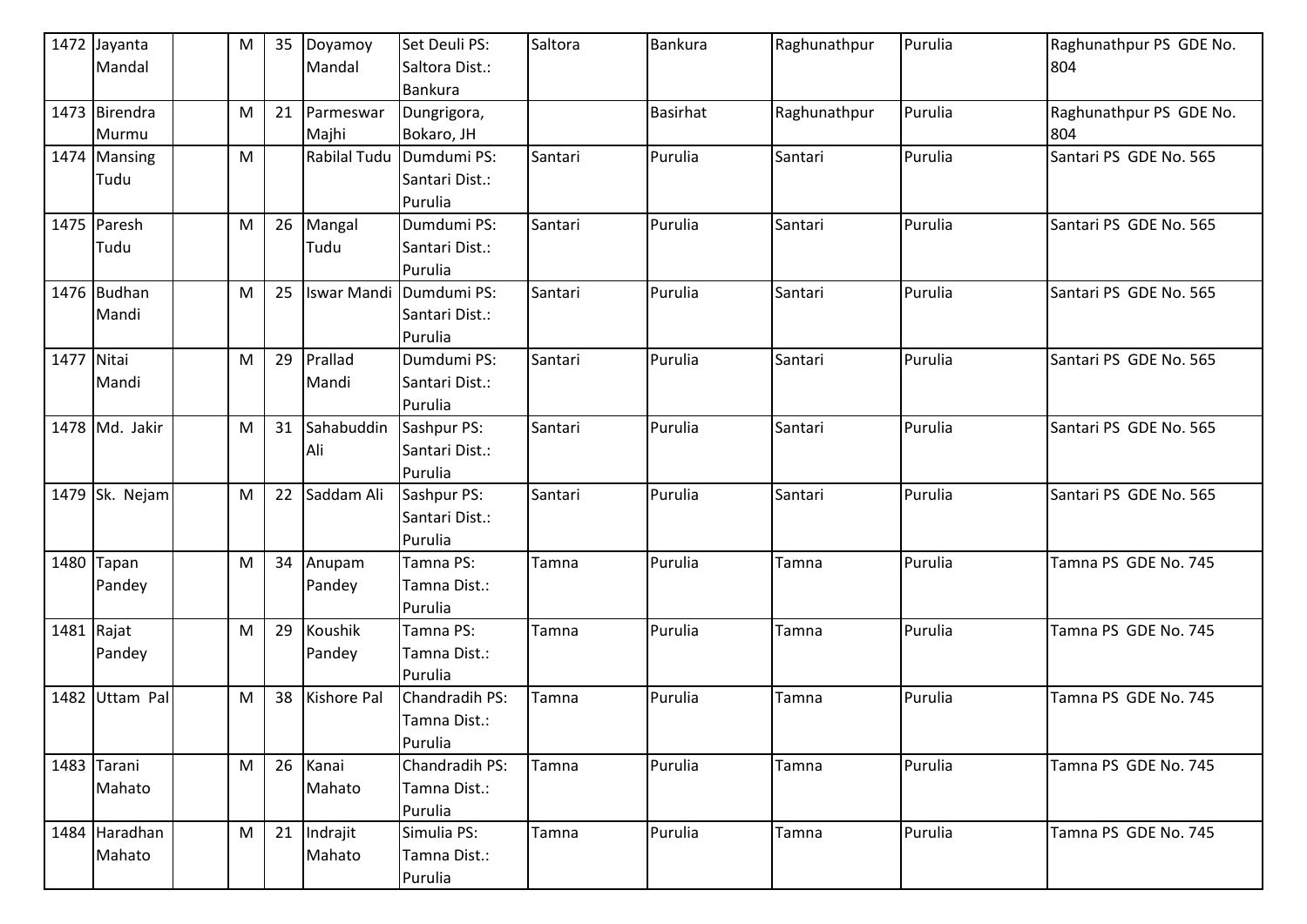| 1485 Raju  |               | M         | 32 | Niay Gope                | Simulia PS:                 | Tamna      | Purulia         | Tamna      | Purulia                           | Tamna PS GDE No. 745      |
|------------|---------------|-----------|----|--------------------------|-----------------------------|------------|-----------------|------------|-----------------------------------|---------------------------|
|            | Gope          |           |    |                          | Tamna Dist.:                |            |                 |            |                                   |                           |
|            |               |           |    |                          | Purulia                     |            |                 |            |                                   |                           |
|            | 1486 Rabi Roy |           |    | <b>Bhabesh Roy</b>       |                             |            | <b>Basirhat</b> | Kaliaganj  | Raiganj Police<br><b>District</b> | Kaliaganj PS GDE No. 658  |
|            | 1487 Uttam    |           |    | Joydeb                   |                             |            | <b>Basirhat</b> | Kaliaganj  | Raiganj Police                    | Kaliaganj PS GDE No. 658  |
|            | Sarkar        |           |    | Sarkar                   |                             |            |                 |            | <b>District</b>                   |                           |
|            | 1488 Dhanlal  | M         | 33 | Lt. Prithilal            | <b>Balichor PS:</b>         | Karandighi | Raiganj Police  | Karandighi | Raiganj Police                    | Karandighi PS GDE No. 719 |
|            | Singha        |           |    | Singha                   | Karandighi Dist.:           |            | <b>District</b> |            | <b>District</b>                   |                           |
|            |               |           |    |                          | Raiganj Police              |            |                 |            |                                   |                           |
|            |               |           |    |                          | <b>District</b>             |            |                 |            |                                   |                           |
|            | 1489 Mannu    | M         | 42 | Joshef Hasda Belbari PS: |                             | Karandighi | Raiganj Police  | Karandighi | Raiganj Police                    | Karandighi PS GDE No. 719 |
|            | Hasda         |           |    |                          | Karandighi Dist.:           |            | <b>District</b> |            | <b>District</b>                   |                           |
|            |               |           |    |                          | Raiganj Police              |            |                 |            |                                   |                           |
|            |               |           |    |                          | <b>District</b>             |            |                 |            |                                   |                           |
| 1490 Bablu |               | M         | 35 | Nagen                    | Bijgram PS:                 | Raigunje   | Raiganj Police  | Raigunje   | Raiganj Police                    | Raigunje PS GDE No. 1046  |
|            | Debsharm      |           |    | Debsharma                | Raigunje Dist.:             |            | <b>District</b> |            | District                          |                           |
|            |               |           |    |                          | Raiganj Police              |            |                 |            |                                   |                           |
|            |               |           |    |                          | District                    |            |                 |            |                                   |                           |
|            | 1491 Dipesh   | M         | 18 | Uttam                    | Bijgram PS:                 | Raigunje   | Raiganj Police  | Raigunje   | Raiganj Police                    | Raigunje PS GDE No. 1046  |
|            | Debsharm      |           |    | Debsharma                | Raigunje Dist.:             |            | District        |            | <b>District</b>                   |                           |
|            |               |           |    |                          | Raiganj Police              |            |                 |            |                                   |                           |
|            |               |           |    |                          | District                    |            |                 |            |                                   |                           |
|            | 1492 Subham   | M         | 23 | Sushanta                 | Sebokpally PS:              | Raigunje   | Raiganj Police  | Raigunje   | Raiganj Police                    | Raigunje PS GDE No. 1046  |
|            | Dutta         |           |    | Dutta                    | Raigunje Dist.:             |            | <b>District</b> |            | <b>District</b>                   |                           |
|            |               |           |    |                          | Raiganj Police              |            |                 |            |                                   |                           |
|            |               |           |    |                          | District                    |            |                 |            |                                   |                           |
| 1493 Bivek |               | M         | 23 | Shambhunat Udaypur PS:   |                             | Raigunje   | Raiganj Police  | Raigunje   | Raiganj Police                    | Raigunje PS GDE No. 1046  |
|            | Anand         |           |    | h Jha                    | Raigunje Dist.:             |            | <b>District</b> |            | District                          |                           |
|            | Jha           |           |    |                          | Raiganj Police              |            |                 |            |                                   |                           |
|            |               |           |    |                          | <b>District</b>             |            |                 |            |                                   |                           |
|            | 1494 Amlan    | M         | 36 | Milan                    | <b>ASHOKPALLY PS:</b>       | Raigunje   | Raiganj Police  | Raigunje   | Raiganj Police                    | Raigunje PS GDE No. 1046  |
|            | Chakrabor     |           |    |                          | Chakraborty Raigunje Dist.: |            | <b>District</b> |            | <b>District</b>                   |                           |
|            | ty            |           |    |                          | Raiganj Police              |            |                 |            |                                   |                           |
|            |               |           |    |                          | District                    |            |                 |            |                                   |                           |
|            | 1495 Pradip   | ${\sf M}$ | 38 | Chittaranjan             | PS: Gangnapur               | Gangnapur  | Ranaghat Police | Gangnapur  | Ranaghat Police                   | Gangnapur PS GDE No. 686  |
|            | Maitra        |           |    | Maitra                   | Dist.: Ranaghat             |            | <b>District</b> |            | <b>District</b>                   |                           |
|            |               |           |    |                          | <b>Police District</b>      |            |                 |            |                                   |                           |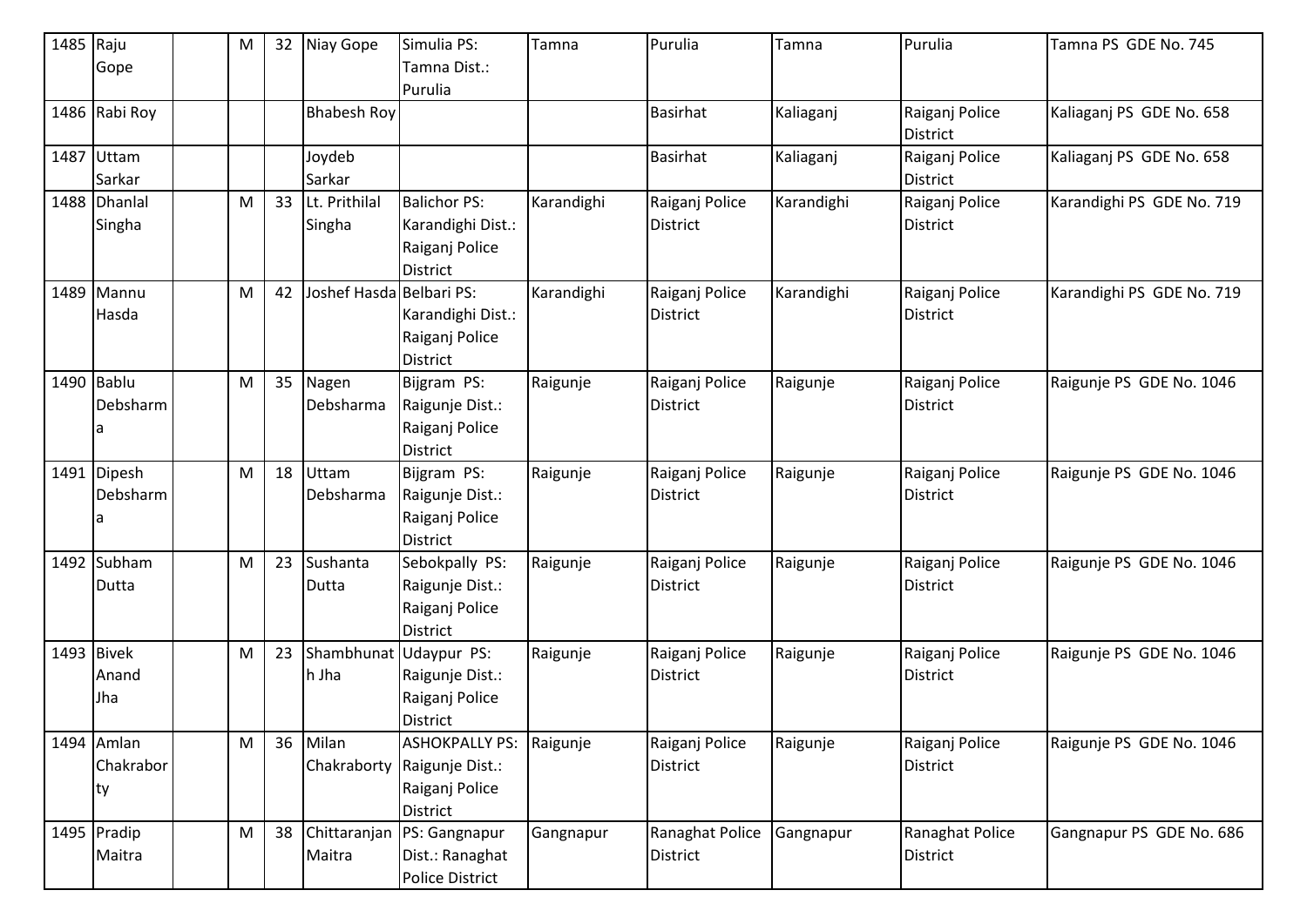| 1496 Dipak      | M | 22 | Robi Singh        | PS: Gangnapur          | Gangnapur | Ranaghat Police | Gangnapur | Ranaghat Police | Gangnapur PS GDE No. 709 |
|-----------------|---|----|-------------------|------------------------|-----------|-----------------|-----------|-----------------|--------------------------|
| Singh           |   |    |                   | Dist.: Ranaghat        |           | <b>District</b> |           | <b>District</b> |                          |
|                 |   |    |                   | <b>Police District</b> |           |                 |           |                 |                          |
| 1497 Amnal      | M | 23 | Suvas Roy         | PS: Gangnapur          | Gangnapur | Ranaghat Police | Gangnapur | Ranaghat Police | Gangnapur PS GDE No. 709 |
| Roy             |   |    |                   | Dist.: Ranaghat        |           | <b>District</b> |           | <b>District</b> |                          |
|                 |   |    |                   | Police District        |           |                 |           |                 |                          |
| 1498 Shyamal    | M | 36 | Ratan Ghosh       | PS: Gangnapur          | Gangnapur | Ranaghat Police | Gangnapur | Ranaghat Police | Gangnapur PS GDE No. 709 |
| Ghosh           |   |    |                   | Dist.: Ranaghat        |           | <b>District</b> |           | <b>District</b> |                          |
|                 |   |    |                   | <b>Police District</b> |           |                 |           |                 |                          |
| 1499 Golak      | M | 32 | Ratan             | PS: Gangnapur          | Gangnapur | Ranaghat Police | Gangnapur | Ranaghat Police | Gangnapur PS GDE No. 709 |
| Mondal          |   |    | Mondal            | Dist.: Ranaghat        |           | <b>District</b> |           | District        |                          |
|                 |   |    |                   | <b>Police District</b> |           |                 |           |                 |                          |
| 1500 Dipak Roy  | M | 36 | Ratan Roy         | PS: Gangnapur          | Gangnapur | Ranaghat Police | Gangnapur | Ranaghat Police | Gangnapur PS GDE No. 709 |
|                 |   |    |                   | Dist.: Ranaghat        |           | <b>District</b> |           | <b>District</b> |                          |
|                 |   |    |                   | <b>Police District</b> |           |                 |           |                 |                          |
| 1501 Bikash     | M | 39 | Lt. Bablu         | PS: Gangnapur          | Gangnapur | Ranaghat Police | Gangnapur | Ranaghat Police | Gangnapur PS GDE No. 709 |
| Ghosh           |   |    | Ghosh             | Dist.: Ranaghat        |           | <b>District</b> |           | <b>District</b> |                          |
|                 |   |    |                   | <b>Police District</b> |           |                 |           |                 |                          |
| 1502 Amal Dey   | M | 26 | Bishnupara        | PS: Gangnapur          | Gangnapur | Ranaghat Police | Gangnapur | Ranaghat Police | Gangnapur PS GDE No. 709 |
|                 |   |    | Dey               | Dist.: Ranaghat        |           | <b>District</b> |           | <b>District</b> |                          |
|                 |   |    |                   | Police District        |           |                 |           |                 |                          |
| 1503 Tarak Roy  | M | 36 | Rakesh Roy        | PS: Gangnapur          | Gangnapur | Ranaghat Police | Gangnapur | Ranaghat Police | Gangnapur PS GDE No. 709 |
|                 |   |    |                   | Dist.: Ranaghat        |           | <b>District</b> |           | District        |                          |
|                 |   |    |                   | <b>Police District</b> |           |                 |           |                 |                          |
| 1504 Bidesh     | M | 36 | Naresh            | PS: Gangnapur          | Gangnapur | Ranaghat Police | Gangnapur | Ranaghat Police | Gangnapur PS GDE No. 709 |
| <b>Biswas</b>   |   |    | <b>Biswas</b>     | Dist.: Ranaghat        |           | <b>District</b> |           | <b>District</b> |                          |
|                 |   |    |                   | <b>Police District</b> |           |                 |           |                 |                          |
| 1505 Balaram    | M | 42 | Nandan            | PS: Gangnapur          | Gangnapur | Ranaghat Police | Gangnapur | Ranaghat Police | Gangnapur PS GDE No. 709 |
| Nunia           |   |    | Nunia             | Dist.: Ranaghat        |           | <b>District</b> |           | <b>District</b> |                          |
|                 |   |    |                   | <b>Police District</b> |           |                 |           |                 |                          |
| 1506 Krishna    |   |    | <b>Bishnu Das</b> | PS: Taherpur           | Taherpur  | Ranaghat Police | Taherpur  | Ranaghat Police | Taherpur PS GDE No. 652  |
|                 |   |    |                   | Dist.: Ranaghat        |           | <b>District</b> |           | <b>District</b> |                          |
|                 |   |    |                   | <b>Police District</b> |           |                 |           |                 |                          |
| 1507 Sushil Das | M |    | <b>Arun Das</b>   | PS: Taherpur           | Taherpur  | Ranaghat Police | Taherpur  | Ranaghat Police | Taherpur PS GDE No. 652  |
|                 |   |    |                   | Dist.: Ranaghat        |           | <b>District</b> |           | District        |                          |
|                 |   |    |                   | <b>Police District</b> |           |                 |           |                 |                          |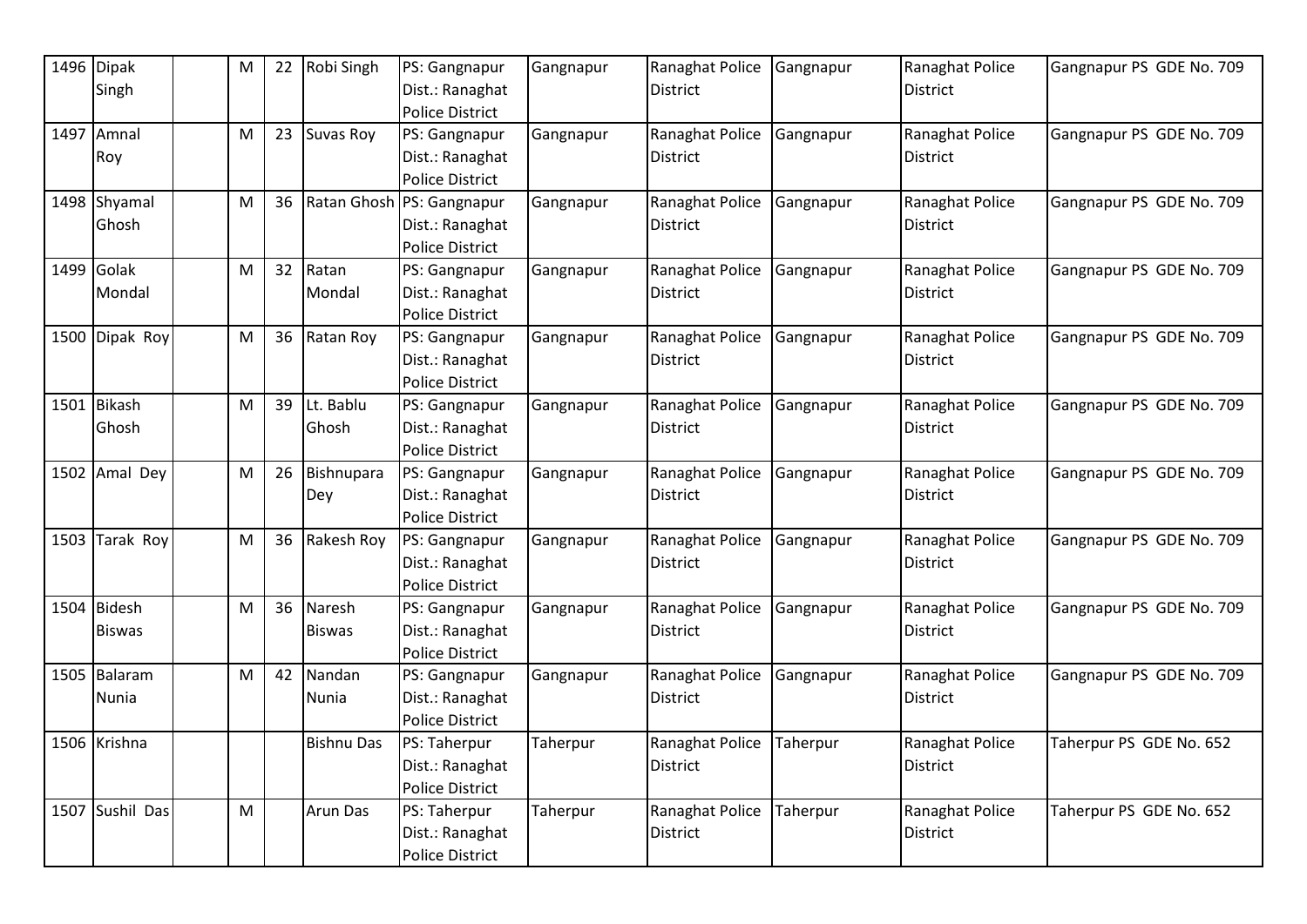|           | 1508 Chanchal<br>Singh         | M |    | Jamal Singh               | PS: Krishnanagar<br>Dist.:<br>Krishnanagar<br><b>Police District</b>                        | Krishnanagar | Krishnanagar<br><b>Police District</b>    | Taherpur               | Ranaghat Police<br><b>District</b> | Taherpur PS GDE No. 652               |
|-----------|--------------------------------|---|----|---------------------------|---------------------------------------------------------------------------------------------|--------------|-------------------------------------------|------------------------|------------------------------------|---------------------------------------|
|           | $1509$ Sudip<br><b>Biswas</b>  | M |    | Nidhir<br><b>Biswas</b>   | PS: Taherpur<br>Dist.: Ranaghat<br><b>Police District</b>                                   | Taherpur     | Ranaghat Police<br><b>District</b>        | Taherpur               | Ranaghat Police<br><b>District</b> | Taherpur PS GDE No. 652               |
|           | 1510 Sumit<br><b>Biswas</b>    | M |    | Pripul<br><b>Biswas</b>   | PS: Taherpur<br>Dist.: Ranaghat<br>Police District                                          | Taherpur     | Ranaghat Police<br>District               | Taherpur               | Ranaghat Police<br><b>District</b> | Taherpur PS GDE No. 652               |
|           | 1511 Nirmal<br>Das             | M |    | Lt. Kalipada<br>Das       | PS: Taherpur<br>Dist.: Ranaghat<br><b>Police District</b>                                   | Taherpur     | Ranaghat Police<br><b>District</b>        | Taherpur               | Ranaghat Police<br><b>District</b> | Taherpur PS GDE No. 652               |
|           | 1512 Partha<br>Das             | M |    | Raran Das                 | PS: Taherpur<br>Dist.: Ranaghat<br><b>Police District</b>                                   | Taherpur     | Ranaghat Police<br><b>District</b>        | Taherpur               | Ranaghat Police<br><b>District</b> | Taherpur PS GDE No. 652               |
|           | $1513$ Sujan<br>Mondal         | M |    | Sukhen<br>Mondal          | PS: Taherpur<br>Dist.: Ranaghat<br><b>Police District</b>                                   | Taherpur     | Ranaghat Police<br><b>District</b>        | Taherpur               | Ranaghat Police<br><b>District</b> | Taherpur PS GDE No. 671               |
|           | 1514 Dharmend<br>lar<br>Sharma |   |    | 45 Lt. Parmasor<br>Sharma | 26 M.P Naskar<br>Lane PS: Kasba<br>Dist.: Kolkata                                           | Kasba        | Kolkata                                   | Ballygunge<br>g.r.p.s. | Sealdah G.R.P.                     | Ballygunge g.r.p.s. PS GDE<br>No. 617 |
|           | 1515 Uttam<br>Saha             |   | 50 |                           | Lt. Hari Saha 26 M.P Naskar<br>Lane PS: Kasba<br>Dist.: Kolkata                             | Kasba        | Kolkata                                   | Ballygunge<br>g.r.p.s. | Sealdah G.R.P.                     | Ballygunge g.r.p.s. PS GDE<br>No. 617 |
|           | 1516 Sagar Das                 | M | 18 | Dinabondhu<br>Das         | <b>Uttar Banerjir</b><br>Chack PS:<br>Joynagar Dist.:<br><b>Baruipur Police</b><br>District | Joynagar     | <b>Baruipur Police</b><br><b>District</b> | Baruipur g.r.p.s.      | Sealdah G.R.P.                     | Baruipur g.r.p.s. PS GDE No.<br>604   |
| 1517 Raju | Halder                         | M | 19 | Romanath<br>Halder        | Dakshin Barasat<br>PS: Joynagar<br>Dist.: Baruipur<br><b>Police District</b>                | Joynagar     | <b>Baruipur Police</b><br><b>District</b> | Baruipur g.r.p.s.      | Sealdah G.R.P.                     | Baruipur g.r.p.s. PS GDE No.<br>604   |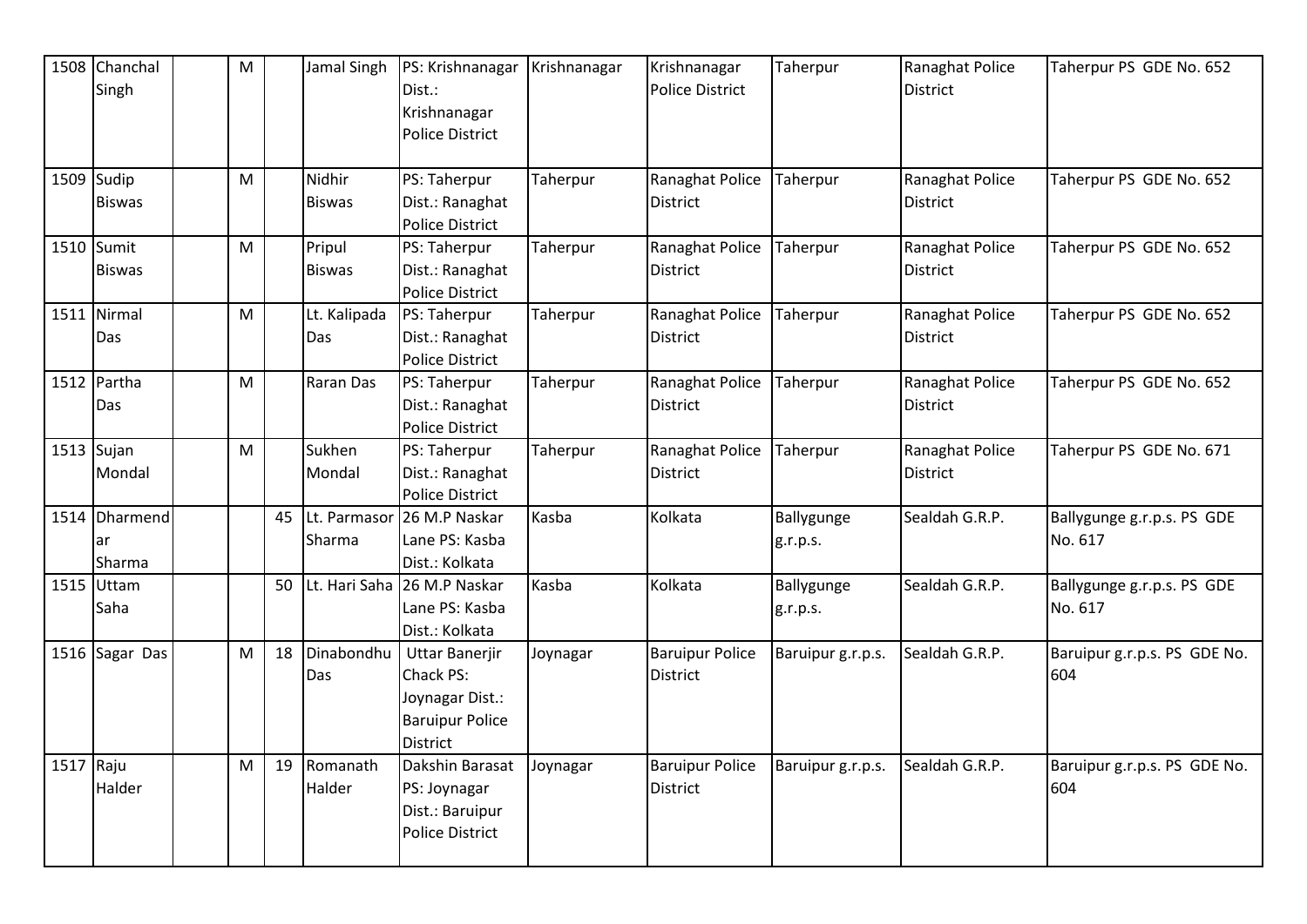|              | 1518 Kartick<br>Saha            | ${\sf M}$ | 41 | Sadananda<br>Saha         | Beldanga,<br>Chopakhana PS:<br>Beldanga Dist.:<br>Murshidabad                           | Beldanga | Murshidabad                               | Berhampore<br>g.r.p.s. | Sealdah G.R.P. | Berhampore g.r.p.s. PS GDE<br>No. 495 |
|--------------|---------------------------------|-----------|----|---------------------------|-----------------------------------------------------------------------------------------|----------|-------------------------------------------|------------------------|----------------|---------------------------------------|
| $1519$ Dilip | Souren                          | M         | 37 | Lt.mahadeb<br>Souren      | Joykrishanapur<br>PS: Chakdah<br>Dist.: Ranaghat<br><b>Police District</b>              | Chakdah  | <b>Ranaghat Police</b><br><b>District</b> | Berhampore<br>g.r.p.s. | Sealdah G.R.P. | Berhampore g.r.p.s. PS GDE<br>No. 495 |
|              | 1520 Panchu<br><b>Gopal Das</b> | M         | 43 | Surya<br><b>Mohan Das</b> | Routara<br>Chowmatha PS:<br>Chakdah Dist.:<br>Ranaghat Police<br><b>District</b>        | Chakdah  | Ranaghat Police<br><b>District</b>        | Berhampore<br>g.r.p.s. | Sealdah G.R.P. | Berhampore g.r.p.s. PS GDE<br>No. 495 |
| 1521 Rabi    | Sardar                          | M         | 21 | Sarat Sardar              | Vill- Kandeb Kati,<br>PO- Deyganga PS:<br>Deganga Dist.:<br><b>Barasat</b>              | Deganga  | <b>Barasat</b>                            | Bongaon g.r.p.s.       | Sealdah G.R.P. | Bongaon g.r.p.s. PS GDE No.<br>615    |
|              | 1522 Rakesh<br>Sarkar           | M         | 30 |                           | Nikhil Sarkar Vill- Bijoy Nagar,<br>PO-Kumra<br>Kashipur PS:<br>Habra Dist.:<br>Barasat | Habra    | <b>Barasat</b>                            | Bongaon g.r.p.s.       | Sealdah G.R.P. | Bongaon g.r.p.s. PS GDE No.<br>615    |
|              | 1523 Sandip<br>Bala             | M         | 21 | Sachin Bala               | Vill- Kumra, PO-<br>Kumra Kashipur<br>PS: Habra Dist.:<br><b>Barasat</b>                | Habra    | <b>Barasat</b>                            | Bongaon g.r.p.s.       | Sealdah G.R.P. | Bongaon g.r.p.s. PS GDE No.<br>615    |
|              | 1524 Raj Khan,                  | M         | 23 | Abu Taher<br>Khan         | Dubraj Dighi,<br>Dangapara, PS:<br><b>Burdwan Dist.:</b><br>Purba Burdwan               | Burdwan  | Purba Burdwan                             | Chitpur g.r.p.s.       | Sealdah G.R.P. | Chitpur g.r.p.s. PS GDE No.<br>606    |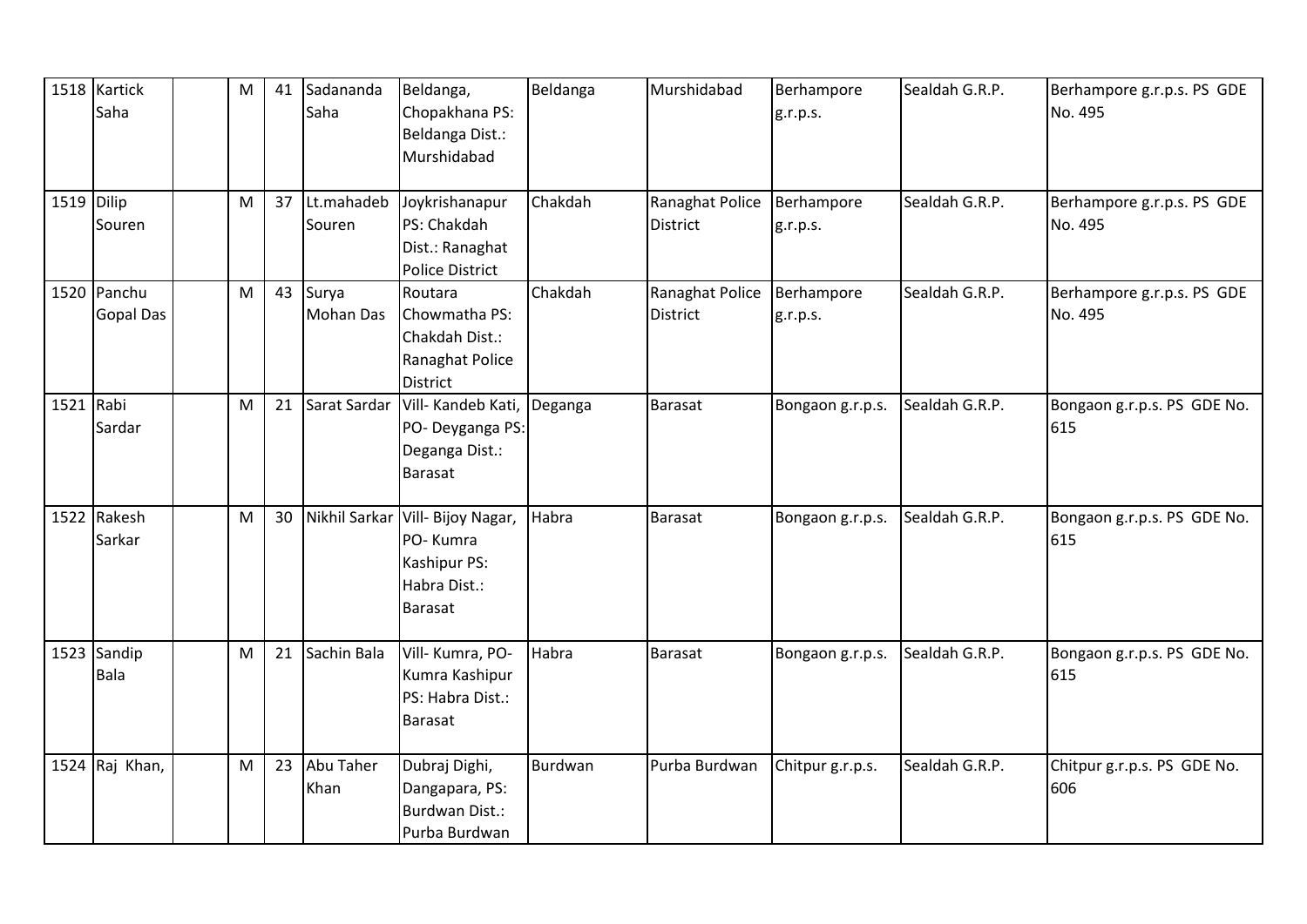|         | 1525 Azhar<br>Mondal    | M | 24 | Lt. Farid<br>Mondal       | Chanda, P.O-<br>Basuldanga PS:<br>Diamond<br>harbour Dist.:<br>Diamond<br><b>Harbour Police</b><br><b>District</b> | Diamond<br>harbour     | Diamond<br><b>Harbour Police</b><br><b>District</b> | Diamond<br>harbour g.r.p.s. | Sealdah G.R.P. | Diamond harbour g.r.p.s. PS<br><b>GDE No. 585</b> |
|---------|-------------------------|---|----|---------------------------|--------------------------------------------------------------------------------------------------------------------|------------------------|-----------------------------------------------------|-----------------------------|----------------|---------------------------------------------------|
|         | 1526 Birbal<br>Mondal   | M | 25 | Paran<br>Mondal           | Umarpara PS:<br>Beldanga Dist.:<br>Murshidabad                                                                     | Beldanga               | Murshidabad                                         | Krishnanagar<br>g.r.p.s.    | Sealdah G.R.P. | Krishnanagar g.r.p.s. PS GDE<br>No. 527           |
|         | 1527 Rakibul<br>Islam   | M | 26 | Alimuddin<br>Islam        | Panchgram PS:<br>Nabagram Dist.:<br>Murshidabad                                                                    | Nabagram               | Murshidabad                                         | Krishnanagar<br>g.r.p.s.    | Sealdah G.R.P. | Krishnanagar g.r.p.s. PS GDE<br>No. 527           |
| 1528 Md | Motahar<br><b>Sk</b>    | M | 24 | Md Rabiul Sk Jangipur PS: | Raghunathganj<br>Dist.: Jangipur<br><b>Police District</b>                                                         | Raghunathganj          | Jangipur Police<br>District                         | Krishnanagar<br>g.r.p.s.    | Sealdah G.R.P. | Krishnanagar g.r.p.s. PS GDE<br>No. 527           |
|         | 1529 Biswajit<br>Ray    | M | 19 | Pijush Ray                | Danikpur PS:<br>Ganga sagar<br>coastal Dist.:<br>Sundarban Police<br><b>District</b>                               | Ganga sagar<br>coastal | Sundarban<br><b>Police District</b>                 | Krishnanagar<br>g.r.p.s.    | Sealdah G.R.P. | Krishnanagar g.r.p.s. PS GDE<br>No. 527           |
|         | 1530 Jayanta<br>Sarkar  | M | 38 | Lt Brojen<br>Sarkar       | 27 Gobra<br>Gourasthan P.S<br>Topsia PS: Posta<br>Dist.: Kolkata                                                   | Posta                  | Kolkata                                             | Naihati g.r.p.s.            | Sealdah G.R.P. | Naihati g.r.p.s. PS GDE No.<br>576                |
|         | 1531 Rajibul<br>Hassain | M | 29 | Ferun<br>Rahaman Sk       | Patpukur P.S<br>Nakashipara PS:<br>Nakashipara<br>Dist.:<br>Krishnanagar<br><b>Police District</b>                 | Nakashipara            | Krishnanagar<br><b>Police District</b>              | Naihati g.r.p.s.            | Sealdah G.R.P. | Naihati g.r.p.s. PS GDE No.<br>576                |
|         | 1532 Rupam<br>Sarkar    | M | 25 | Nikhil Sarkar 3/9 Uttar   | Paschim gram P.S<br>Tiljala PS: Tiljala<br>Dist.: Kolkata                                                          | Tiljala                | Kolkata                                             | Naihati g.r.p.s.            | Sealdah G.R.P. | Naihati g.r.p.s. PS GDE No.<br>576                |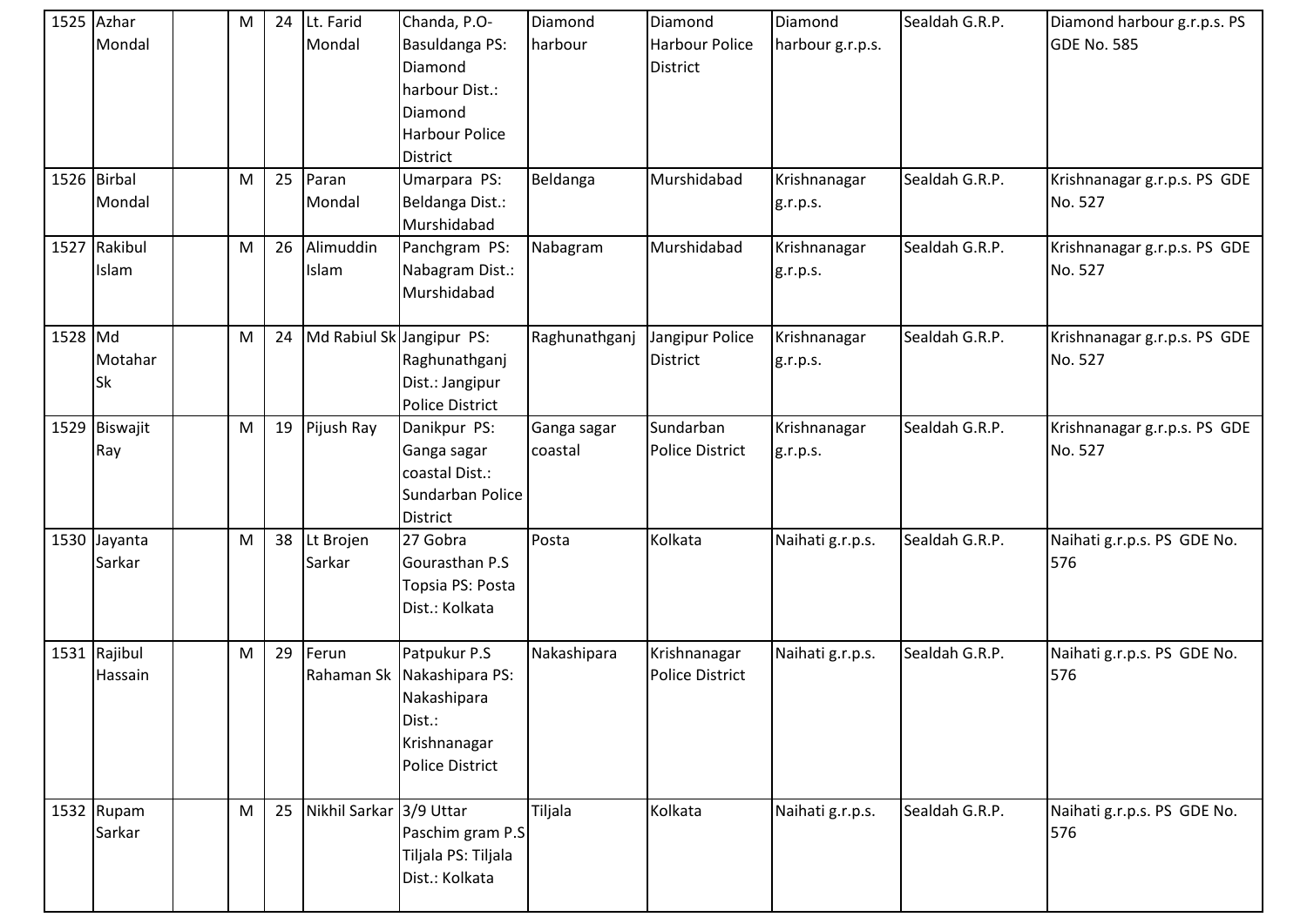|           | 1533 Chiranjit<br>Saha        | M | 32 | Gobinda<br>Saha             | $3/R/1$ Ram<br>Kishna<br>Naskarlane P.S<br>Nandi House PS:<br>Nadial Dist.:<br>Kolkata                                         | Nadial      | Kolkata                                      | Naihati g.r.p.s.                 | Sealdah G.R.P.<br>Sealdah G.R.P. | Naihati g.r.p.s. PS GDE No.<br>576  |
|-----------|-------------------------------|---|----|-----------------------------|--------------------------------------------------------------------------------------------------------------------------------|-------------|----------------------------------------------|----------------------------------|----------------------------------|-------------------------------------|
| 1534 Babu | Mondal                        | M | 45 | Mondal                      | Ichha Hoque Krishnaganj khal<br>Bewalia P.S<br>Krishnaganj PS:<br>Krishnaganj Dist.:<br>Krishnanagar<br><b>Police District</b> | Krishnaganj | Krishnanagar<br>Police District              | Naihati g.r.p.s.                 |                                  | Naihati g.r.p.s. PS GDE No.<br>576  |
|           | 1535 Pradip Kr<br>Das         | M | 22 | Rampada<br>Das              | <b>Belebazer P.S</b><br>Chakdah PS:<br>Chakdah Dist.:<br>Ranaghat Police<br><b>District</b>                                    | Chakdah     | Ranaghat Police<br><b>District</b>           | Naihati g.r.p.s.                 | Sealdah G.R.P.                   | Naihati g.r.p.s. PS GDE No.<br>576  |
|           | 1536 Jayanta<br><b>Biswas</b> | M | 44 | Bhadreswar<br><b>Biswas</b> | Gazipur P.S<br>Ranaghat PS:<br>Ranaghat Dist.:<br>Ranaghat Police<br><b>District</b>                                           | Ranaghat    | Ranaghat Police<br><b>District</b>           | Naihati g.r.p.s.                 | Sealdah G.R.P.                   | Naihati g.r.p.s. PS GDE No.<br>576  |
|           | 1537 Kali Das                 | M | 30 | Laxman Das                  | Shyamnagar<br>Athputhari P.S<br>Jagaddal PS:<br>Jagaddal Dist.:<br>Barrackpore<br>Police<br>Commissionerate                    | Jagaddal    | Barrackpore<br>Police<br>Commissionerat<br>e | Naihati g.r.p.s.                 | Sealdah G.R.P.                   | Naihati g.r.p.s. PS GDE No.<br>576  |
|           | 1538 Ujjal Pal                | M |    | 26 Panchu Pal               | Saheb Calony PS: Naihati<br>Naihati Dist.:<br>Barrackpore<br>Police<br>Commissionerate                                         |             | Barrackpore<br>Police<br>Commissionerat<br>e | Ranaghat g.r.p.s. Sealdah G.R.P. |                                  | Ranaghat g.r.p.s. PS GDE No.<br>598 |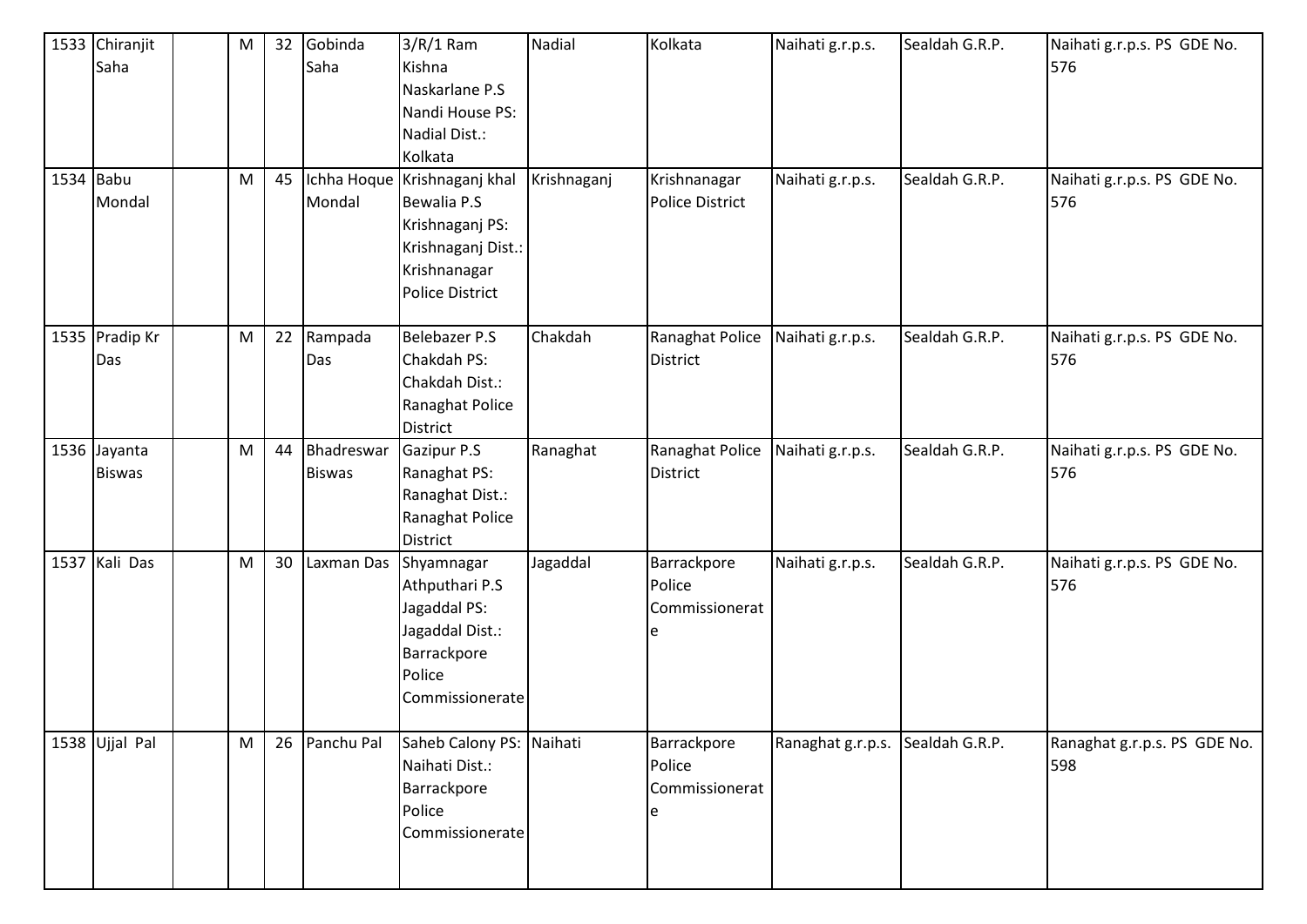|      | 1539 Surajit<br>Mondal         | M         | 31 | Sailen<br>Mondal          | <b>Rupur PS:</b><br>Gangnapur Dist.:<br>Ranaghat Police<br><b>District</b>   | Gangnapur   | Ranaghat Police<br><b>District</b>     | Ranaghat g.r.p.s. | Sealdah G.R.P. | Ranaghat g.r.p.s. PS GDE No.<br>616 |
|------|--------------------------------|-----------|----|---------------------------|------------------------------------------------------------------------------|-------------|----------------------------------------|-------------------|----------------|-------------------------------------|
|      | 1540 Sourav<br><b>Biswas</b>   | M         | 23 | Haran<br><b>Biswas</b>    | <b>Bishnupur PS:</b><br>Chakdah Dist.:<br>Ranaghat Police<br><b>District</b> | Chakdah     | Ranaghat Police<br><b>District</b>     | Ranaghat g.r.p.s. | Sealdah G.R.P. | Ranaghat g.r.p.s. PS GDE No.<br>616 |
| 1541 | Sailen<br><b>Biswas</b>        | M         | 23 | Kanta<br><b>Biswas</b>    | Rahazrapur PS:<br>Dhantala Dist.:<br>Ranaghat Police<br><b>District</b>      | Dhantala    | Ranaghat Police<br><b>District</b>     | Ranaghat g.r.p.s. | Sealdah G.R.P. | Ranaghat g.r.p.s. PS GDE No.<br>616 |
|      | 1542 Subhasish<br>Majumder     | M         | 33 | Tapan<br>Majumder         | Silinda PS:<br>Chakdah Dist.:<br>Ranaghat Police<br><b>District</b>          | Chakdah     | Ranaghat Police<br><b>District</b>     | Ranaghat g.r.p.s. | Sealdah G.R.P. | Ranaghat g.r.p.s. PS GDE No.<br>616 |
|      | 1543 Debu<br><b>Biswas</b>     | M         | 27 | Niranjan<br><b>Biswas</b> | Duttafulia PS:<br>Dhantala Dist.:<br>Ranaghat Police<br><b>District</b>      | Dhantala    | Ranaghat Police<br><b>District</b>     | Ranaghat g.r.p.s. | Sealdah G.R.P. | Ranaghat g.r.p.s. PS GDE No.<br>616 |
|      | $1544$ Bivas<br>Sardar         | ${\sf M}$ | 34 | Shyamapada<br>Sardar      | Madhupur PS:<br>Krishnaganj Dist.:<br>Krishnanagar<br><b>Police District</b> | Krishnaganj | Krishnanagar<br><b>Police District</b> | Ranaghat g.r.p.s. | Sealdah G.R.P. | Ranaghat g.r.p.s. PS GDE No.<br>616 |
|      | 1545 Niranjan<br>Roy           | M         | 26 | Nirmal Roy                | Ghoshpara PS:<br>Kalyani Dist.:<br>Ranaghat Police<br><b>District</b>        | Kalyani     | Ranaghat Police<br><b>District</b>     | Ranaghat g.r.p.s. | Sealdah G.R.P. | Ranaghat g.r.p.s. PS GDE No.<br>616 |
|      | 1546 Rakesh<br>Naiya           | ${\sf M}$ | 19 | Robin Naiya               | Dakhin Belagachi,<br>P.O. – Taldi<br>Baruipur 24 Pgs.<br>(S)                 |             | <b>Basirhat</b>                        | Sealdah g.r.p.s.  | Sealdah G.R.P. | Sealdah g.r.p.s. PS GDE No.<br>666  |
|      | 1547 Chandran<br><b>Biswas</b> | M         | 32 | Khitish<br><b>Biswas</b>  | Manicktala Habra<br>24 pgs (N)                                               |             | <b>Basirhat</b>                        | Sealdah g.r.p.s.  | Sealdah G.R.P. | Sealdah g.r.p.s. PS GDE No.<br>666  |
|      | 1548 Prosen<br>Banerjee        | M         | 38 | Monesh<br>Banerjee        | Purba Hotar<br>Magrahat 24 pgs<br>(S)                                        |             | Basirhat                               | Sealdah g.r.p.s.  | Sealdah G.R.P. | Sealdah g.r.p.s. PS GDE No.<br>666  |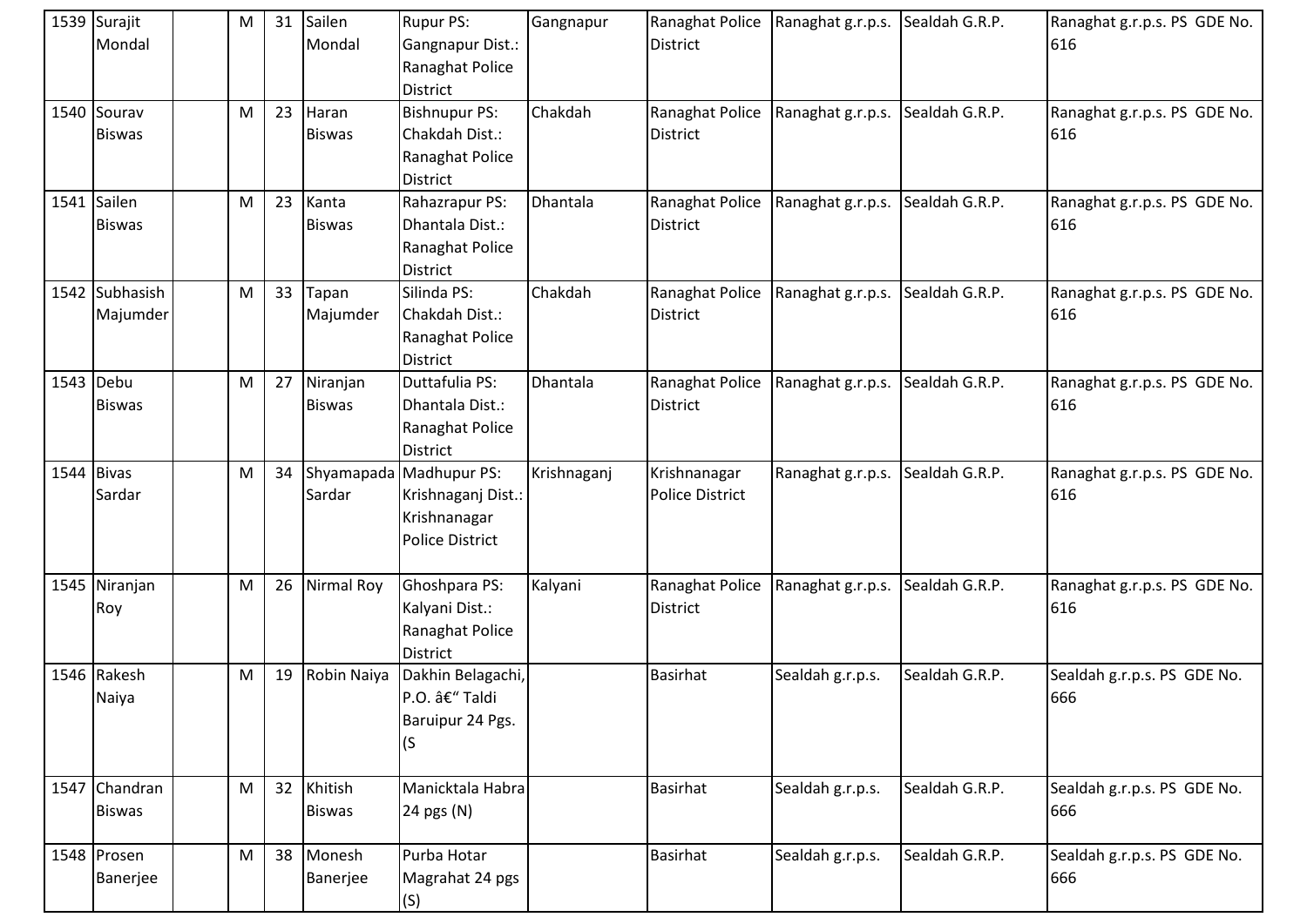| 1549 Anirban<br>Pal          | M         | 27 | Shyam<br>Sundar Pal        | Bhagpur<br>Kolaghata<br>Paschim<br>Medinipur                                           |                 | <b>Basirhat</b>                           | Sealdah g.r.p.s.       | Sealdah G.R.P.  | Sealdah g.r.p.s. PS GDE No.<br>666                        |
|------------------------------|-----------|----|----------------------------|----------------------------------------------------------------------------------------|-----------------|-------------------------------------------|------------------------|-----------------|-----------------------------------------------------------|
| 1550 Noor<br>Haque<br>Sardar | M         | 22 | Idrish Sardar Mitha Khali, | Uttar Purba Para<br>Canning 24 pgs<br>(S)                                              |                 | <b>Basirhat</b>                           | Sealdah g.r.p.s.       | Sealdah G.R.P.  | Sealdah g.r.p.s. PS GDE No.<br>692                        |
| 1551 Ujjwal<br>Shill         | ${\sf M}$ | 38 | <b>Ganesh Shill</b>        | R.S Math<br>Bongaon 24 pgs<br>(N)                                                      |                 | <b>Basirhat</b>                           | Sealdah g.r.p.s.       | Sealdah G.R.P.  | Sealdah g.r.p.s. PS Outpost<br>Bidhannagar OP GDE No. 271 |
| 1552 Subhajit<br>Ghosh       | M         | 22 | Madhusuda<br>n Ghosh       | Dantpur Memori<br>Burdwan                                                              |                 | <b>Basirhat</b>                           | Sealdah g.r.p.s.       | Sealdah G.R.P.  | Sealdah g.r.p.s. PS Outpost<br>Bidhannagar OP GDE No. 271 |
| 1553 Biswanath<br>Pundari    | M         | 34 | Panchanan<br>Pundari       | Krishnanagar<br>Kotwali Nadia                                                          |                 | <b>Basirhat</b>                           | Sealdah g.r.p.s.       | Sealdah G.R.P.  | Sealdah g.r.p.s. PS Outpost<br>Bidhannagar OP GDE No. 271 |
| 1554 Sandip<br>Ghorai        | M         | 30 | Jantu Ghorai Sonarpur      | Sahebpara PS:<br>Sonarpur Dist.:<br><b>Baruipur Police</b><br><b>District</b>          | Sonarpur        | <b>Baruipur Police</b><br><b>District</b> | Sonarpur g.r.p.s.      | Sealdah G.R.P.  | Sonarpur g.r.p.s. PS GDE No.<br>642                       |
| 1555 Pritam<br>Das           | M         | 25 | Rakesh Ch.<br>Das          | Rajpur PS:<br>Sonarpur Dist.:<br><b>Baruipur Police</b><br><b>District</b>             | Sonarpur        | <b>Baruipur Police</b><br><b>District</b> | Sonarpur g.r.p.s.      | Sealdah G.R.P.  | Sonarpur g.r.p.s. PS GDE No.<br>642                       |
| 1556 Koustav<br>Das          | M         | 19 | Pradip Kr.<br>Das          | Kulani PS:<br><b>Baruipur Dist.:</b><br><b>Baruipur Police</b><br><b>District</b>      | <b>Baruipur</b> | <b>Baruipur Police</b><br><b>District</b> | Sonarpur g.r.p.s.      | Sealdah G.R.P.  | Sonarpur g.r.p.s. PS GDE No.<br>642                       |
| 1557 Rahit Das               | ${\sf M}$ | 21 | <b>Dilip Das</b>           | Arabindanagar<br>Ghshpara PS:<br>Sonarpur Dist.:<br><b>Baruipur Police</b><br>District | Sonarpur        | <b>Baruipur Police</b><br><b>District</b> | Sonarpur g.r.p.s.      | Sealdah G.R.P.  | Sonarpur g.r.p.s. PS GDE No.<br>642                       |
| 1558 Rahul<br><b>Basfore</b> | M         | 21 | <b>Basfore</b>             | S/o Chandan MINI MARKET,<br>WORD NO-16,<br>PS: Alipurduar<br>Dist.: Alipurduar         | Alipurduar      | Alipurduar                                | Alipurduar<br>g.r.p.s. | SILIGURI G.R.P. | Alipurduar g.r.p.s. PS GDE<br>No. 396                     |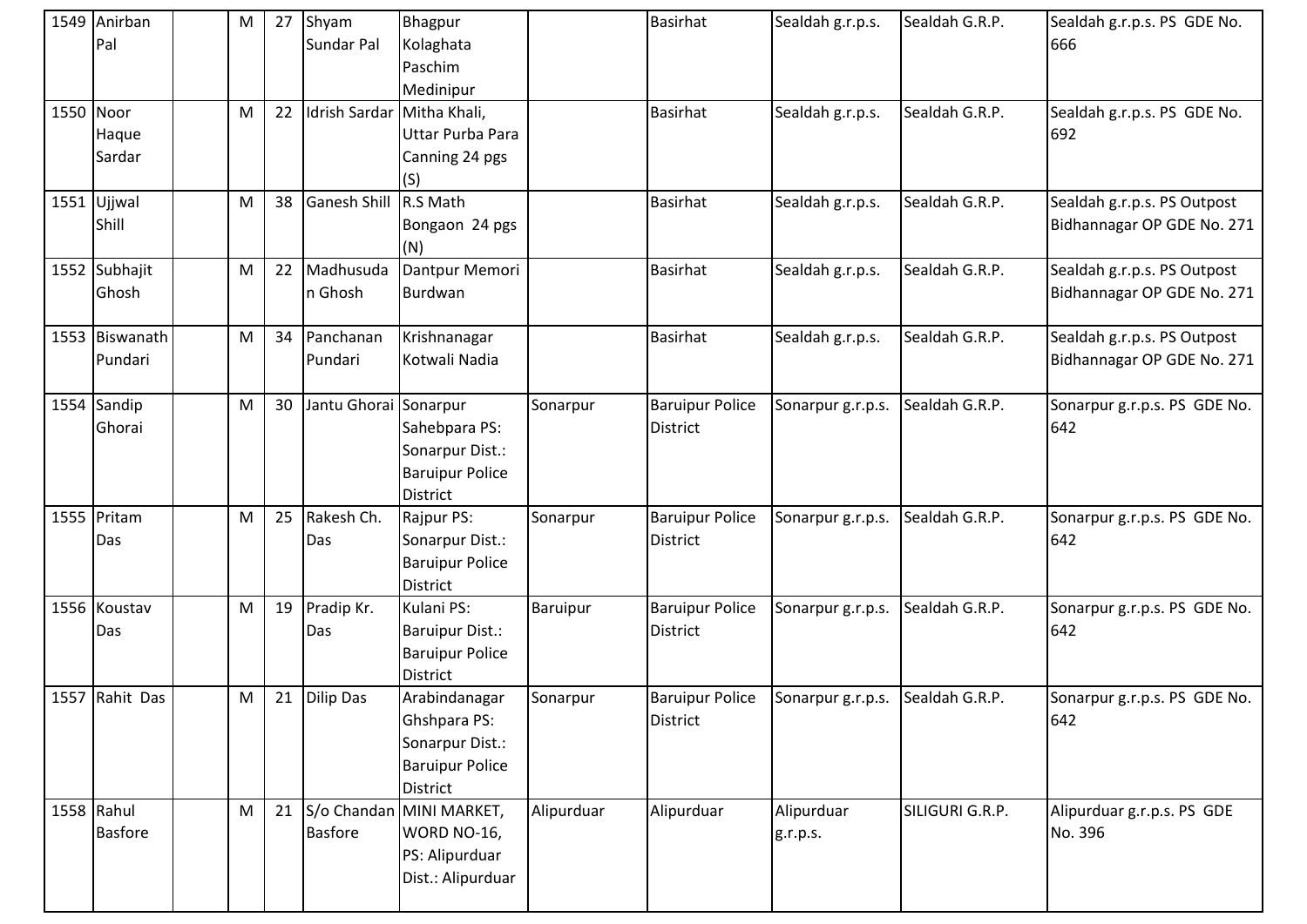| 1559 Manoj<br><b>Basfore</b>        | M |    | 21 $S/O$ -sambhu<br><b>Basfore</b> | <b>COLLEGE PARA,</b><br>WORD NO-3 PS:<br>Alipurduar Dist.:<br>Alipurduar                   | Alipurduar | Alipurduar                          | Alipurduar<br>g.r.p.s.     | SILIGURI G.R.P.                     | Alipurduar g.r.p.s. PS GDE<br>No. 396      |
|-------------------------------------|---|----|------------------------------------|--------------------------------------------------------------------------------------------|------------|-------------------------------------|----------------------------|-------------------------------------|--------------------------------------------|
| 1560 Budhu<br>Munda                 | M |    | 31 S/o Lodra<br>Munda              | RAGHUNATH<br>LINE, BARADIGHI<br>TEA ESTATE, PS:<br>Malbazar Dist.:<br>Jalpaiguri           | Malbazar   | Jalpaiguri                          | Malg.r.p.s.                | SILIGURI G.R.P.                     | Mal g.r.p.s. PS GDE No. 462                |
| 1561 $\vert$ Dipak<br>Choudhar<br>v | M | 19 | Lt Dhiren<br>Choudhary             | Chandpur PS:<br>Pukhuria Dist.:<br>Malda                                                   | Pukhuria   | Malda                               | Malda g.r.p.s.             | SILIGURI G.R.P.                     | Malda g.r.p.s. PS GDE No.<br>894           |
| 1562 Momen<br>Tudu                  | M | 33 | Lt Nagen<br>Tudu                   | Netro danga PS:<br>Kumarganj Dist.:<br>Dakshin Dinajpur                                    | Kumarganj  | Dakshin Dinajpur Malda g.r.p.s.     |                            | SILIGURI G.R.P.                     | Malda g.r.p.s. PS GDE No.<br>926           |
| 1563 Prashant<br>Rai                | M |    | 28 Jyogsh Rai                      | Darjeeling, PS.<br>Rangli, Dist.<br>Darjeeling PS:<br>Darjeeling Dist.:<br>Darjeeling      | Darjeeling | Darjeeling                          | New jalpaiguri<br>g.r.p.s. | SILIGURI G.R.P.                     | New jalpaiguri g.r.p.s. PS GDE<br>No. 1106 |
| 1564 Sanajit<br>Modi                | M | 27 | S/O<br>Ratikanta<br>Madi           | Vill .- Kankandighi Raidighi<br>PS: Raidighi Dist.:<br>Sundarban Police<br><b>District</b> |            | Sundarban<br><b>Police District</b> | Dholahat                   | Sundarban Police<br><b>District</b> | Dholahat PS GDE No. 683                    |
| 1565 Ajoy Modi                      | M | 20 | S/o Mukul<br>Modi                  | Vill .- Kankandighi Raidighi<br>PS: Raidighi Dist.:<br>Sundarban Police<br>District        |            | Sundarban<br><b>Police District</b> | Dholahat                   | Sundarban Police<br><b>District</b> | Dholahat PS GDE No. 683                    |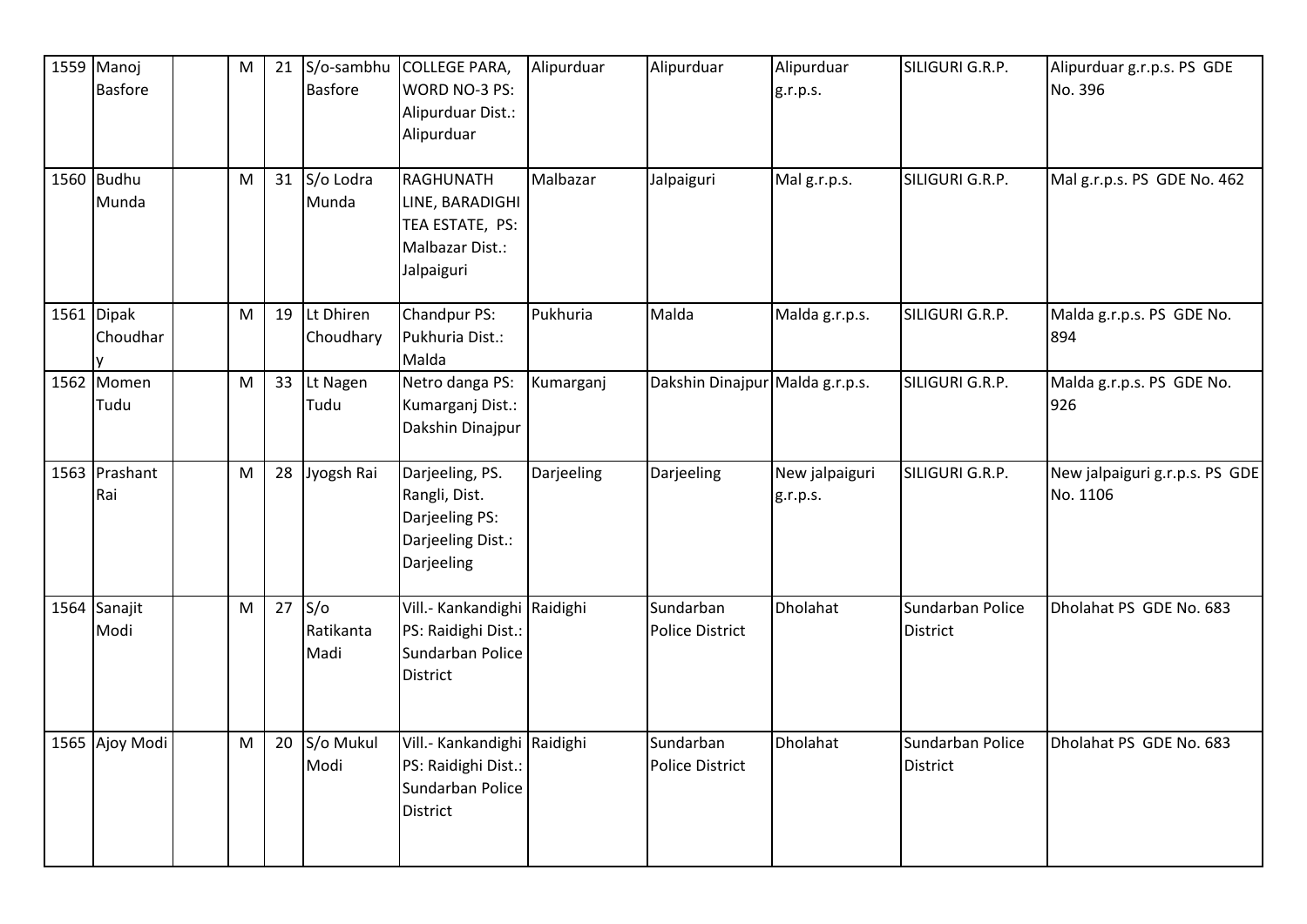| 1566 Mahadeb<br>Modi    | M |    | $21$ S/o<br>Sumongal<br>Modi   | Vill .- Kankandighi Raidighi<br>PS: Raidighi Dist.:<br>Sundarban Police<br><b>District</b> |                          | Sundarban<br><b>Police District</b>       | Dholahat                 | Sundarban Police<br>District        | Dholahat PS GDE No. 683                 |
|-------------------------|---|----|--------------------------------|--------------------------------------------------------------------------------------------|--------------------------|-------------------------------------------|--------------------------|-------------------------------------|-----------------------------------------|
| 1567 Sasthi<br>Kansari  | M | 23 | S/O<br>Manoranjan<br>Kansari   | Vill .- Pachim Jota Raidighi<br>PS: Raidighi Dist.:<br>Sundarban Police<br><b>District</b> |                          | Sundarban<br><b>Police District</b>       | Dholahat                 | Sundarban Police<br>District        | Dholahat PS GDE No. 683                 |
| 1568 Sudarsan<br>Halder | M | 42 | Lt.<br>Debandrana<br>th Halder | Beguakhali PS:<br>Ganga sagar<br>coastal Dist.:<br>Sundarban Police<br><b>District</b>     | Ganga sagar<br>coastal   | Sundarban<br><b>Police District</b>       | Ganga sagar<br>coastal   | Sundarban Police<br>District        | Ganga sagar coastal PS GDE<br>No. 433   |
| 1569 Suman<br>Das       | M |    | Narayan Das Kalikapur          |                                                                                            |                          | <b>Basirhat</b>                           | Harwood point<br>coastal | Sundarban Police<br><b>District</b> | Harwood point coastal PS<br>GDE No. 721 |
| 1570 Joydeb<br>Das      | M |    | 36 Lt. Gopal<br>Das            | Akshaynagar PS:<br>Harwood point<br>coastal Dist.:<br>Sundarban Police<br><b>District</b>  | Harwood point<br>coastal | Sundarban<br><b>Police District</b>       | Kakdwip                  | Sundarban Police<br>District        | Kakdwip PS GDE No. 878                  |
| 1571 Pritam<br>Halder   | M | 22 | Sankar<br>Halder               | Palpara Baruipur<br>PS: Baruipur<br>Dist.: Baruipur<br><b>Police District</b>              | Baruipur                 | <b>Baruipur Police</b><br>District        | Kulpi                    | Sundarban Police<br>District        | Kulpi PS GDE No. 755                    |
| 1572 Sanjib<br>Ghorami  | M | 22 | Sunil<br>Ghorami               | Madarhat PS:<br><b>Baruipur Dist.:</b><br><b>Baruipur Police</b><br>District               | Baruipur                 | <b>Baruipur Police</b><br><b>District</b> | Kulpi                    | Sundarban Police<br><b>District</b> | Kulpi PS GDE No. 755                    |
| 1573 Rakesh<br>Das      | M | 24 | <b>Ashok Das</b>               | Dhapdhapi PS:<br><b>Baruipur Dist.:</b><br><b>Baruipur Police</b><br>District              | Baruipur                 | <b>Baruipur Police</b><br>District        | Kulpi                    | Sundarban Police<br>District        | Kulpi PS GDE No. 755                    |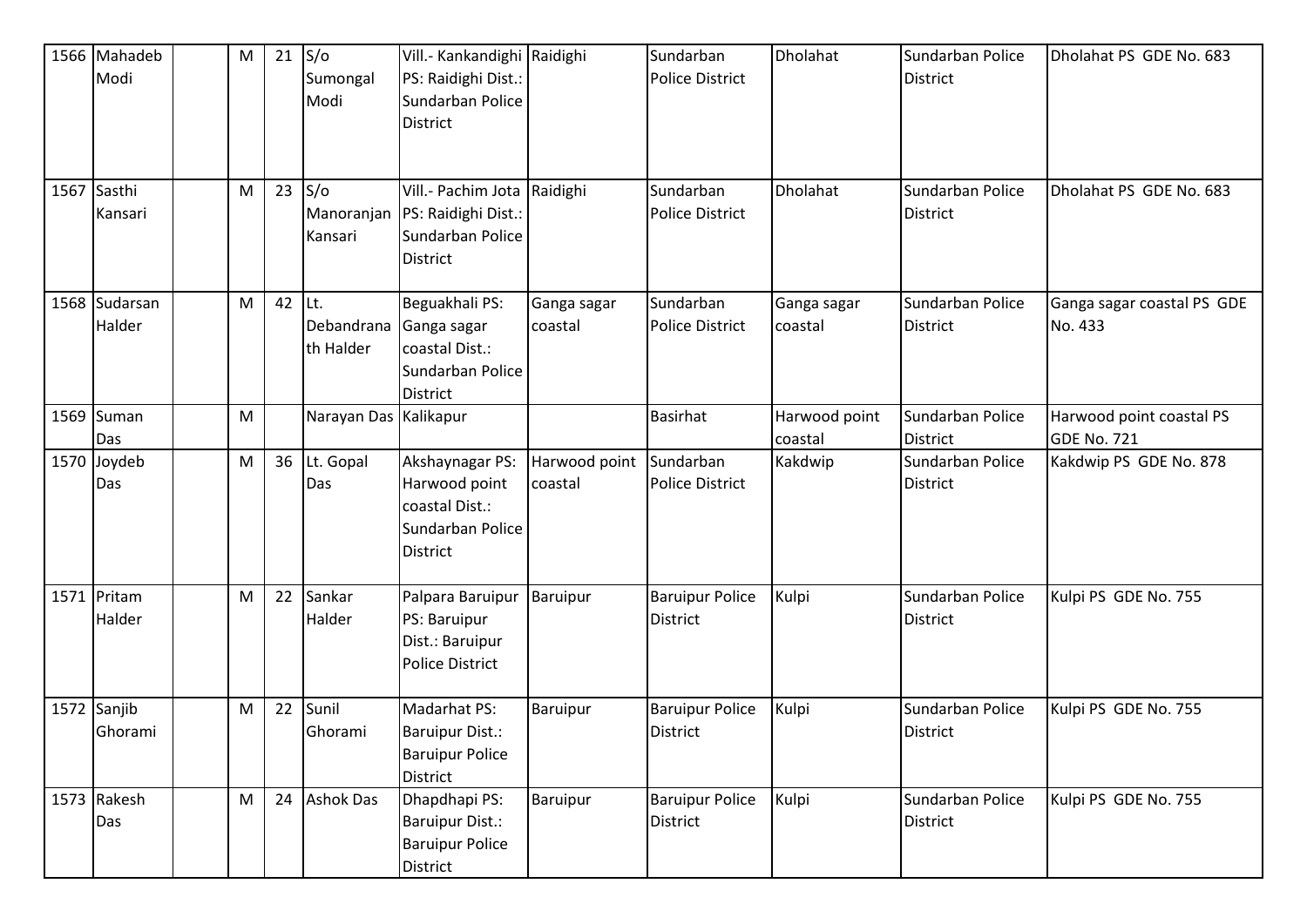|            | 1574 Entaj Gazi<br>1575 Rahul<br>Halder | M<br>${\sf M}$ | 22<br>20 | Lt. Saifuddin Belpukur<br>Gazi<br>Paban<br>Halder | Gazipara PS:<br>Kulpi Dist.:<br>Sundarban Police<br><b>District</b><br>Vill- Ghateswar<br>PS: Mandirbazar<br>Dist.: Sundarban<br><b>Police District</b> | Kulpi<br>Mandirbazar | Sundarban<br><b>Police District</b><br>Sundarban<br><b>Police District</b> | Kulpi<br>Mandirbazar | Sundarban Police<br><b>District</b><br>Sundarban Police<br><b>District</b> | Kulpi PS GDE No. 755<br>Mandirbazar PS GDE No.<br>1004 |
|------------|-----------------------------------------|----------------|----------|---------------------------------------------------|---------------------------------------------------------------------------------------------------------------------------------------------------------|----------------------|----------------------------------------------------------------------------|----------------------|----------------------------------------------------------------------------|--------------------------------------------------------|
| 1576 Sk    | Mostakin                                | M              | 19       | Sk Rahim                                          | Gumodanga PS:<br>Dankuni Dist.:<br>Chandannagar<br>Police<br>Commissionerate                                                                            | Dankuni              | Chandannagar<br>Police<br>Commissionerat                                   | Mathurapur           | Sundarban Police<br><b>District</b>                                        | Mathurapur PS GDE No. 677                              |
|            | 1577 Narayan<br>Mondal                  | M              | 20       | Suraj<br>Mondal                                   | Purba Gopal<br>Nagar PS:<br>Mandirbazar<br>Dist.: Sundarban<br><b>Police District</b>                                                                   | Mandirbazar          | Sundarban<br><b>Police District</b>                                        | Mathurapur           | Sundarban Police<br><b>District</b>                                        | Mathurapur PS GDE No. 690                              |
| 1578 Dilip | Bairagi                                 | M              | 31       | Kamal<br>Bairagi                                  | <b>Bazar Beria PS:</b><br>Mandirbazar<br>Dist.: Sundarban<br><b>Police District</b>                                                                     | Mandirbazar          | Sundarban<br><b>Police District</b>                                        | Mathurapur           | Sundarban Police<br><b>District</b>                                        | Mathurapur PS GDE No. 690                              |
|            | 1579 Ashok<br>Ruidas                    | M              |          | Gorachand<br>Ruidas                               | PS:<br>Patharpratima<br>Dist.: Sundarban<br><b>Police District</b>                                                                                      | Patharpratima        | Sundarban<br><b>Police District</b>                                        | Patharpratima        | Sundarban Police<br>District                                               | Patharpratima PS GDE No.<br>684                        |
|            | 1580 Sourav<br>Naskar                   | M              |          | Sukumar<br>Naskar                                 | PS: Dholahat<br>Dist.: Sundarban<br><b>Police District</b>                                                                                              | Dholahat             | Sundarban<br>Police District                                               | Patharpratima        | Sundarban Police<br>District                                               | Patharpratima PS GDE No.<br>694                        |